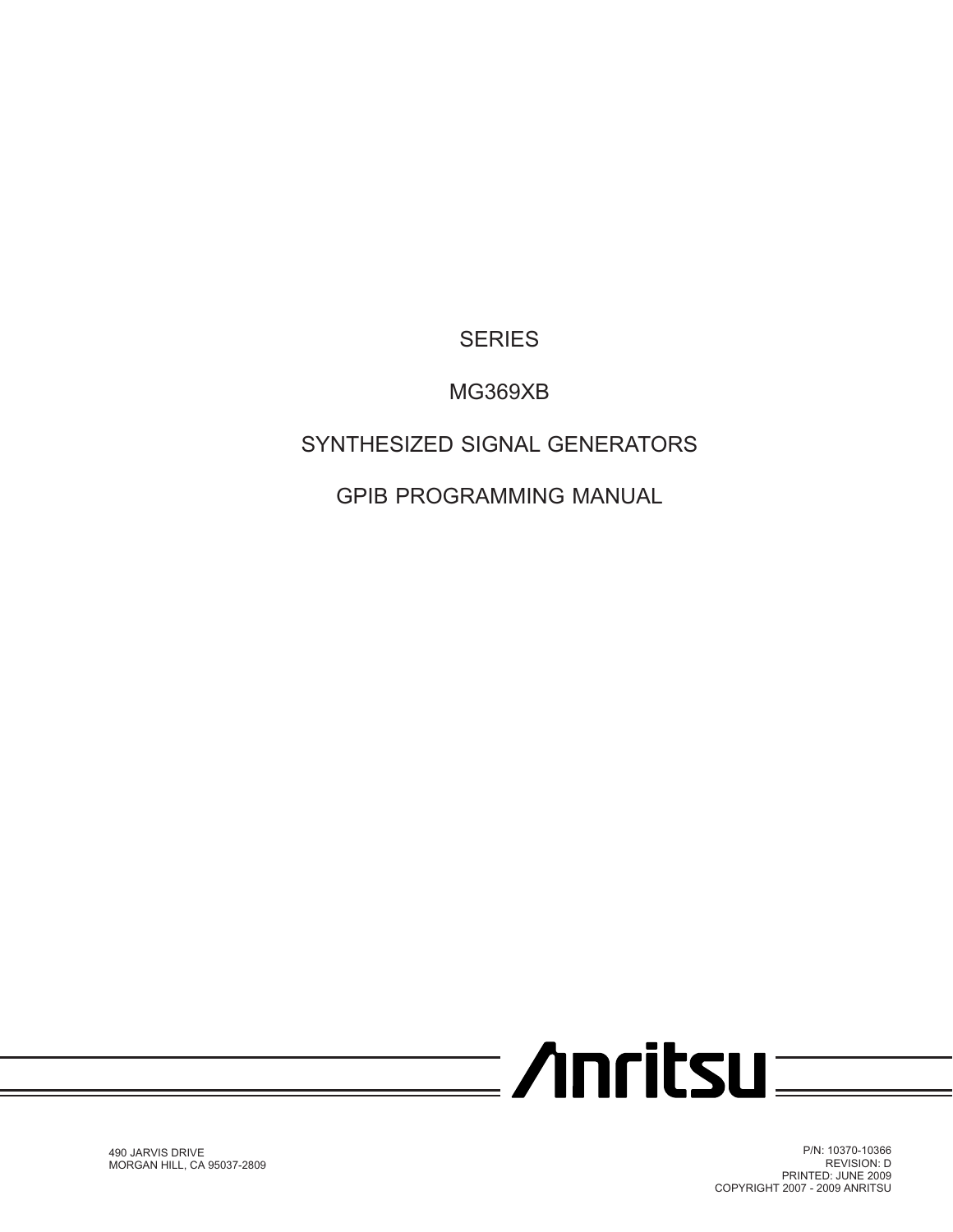### **WARRANTY**

The Anritsu product(s) listed on the title page is (are) warranted against defects in materials and workmanship for one year from the date of shipment.

Anritsu's obligation covers repairing or replacing products which prove to be defective during the warranty period. Buyers shall prepay transportation charges for equipment returned to Anritsu for warranty repairs. Obligation is limited to the original purchaser. Anritsu is not liable for consequential damages.

### **LIMITATION OF WARRANTY**

The foregoing warranty does not apply to Anritsu connectors that have failed due to normal wear. Also, the warranty does not apply to defects resulting from improper or inadequate maintenance by the Buyer, unauthorized modification or misuse, or operation outside of the environmental specifications of the product. No other warranty is expressed or implied, and the remedies provided herein are the Buyer's sole and exclusive remedies.

### **TRADEMARK ACKNOWLEDGMENTS**

Adobe Acrobat is a registered trademark of Adobe Systems Incorporated.

### **NOTICE**

Anritsu Company has prepared this manual for use by Anritsu Company personnel and customers as a guide for the proper installation, operation and maintenance of Anritsu Company equipment and computer programs. The drawings, specifications, and information contained herein are the property of Anritsu Company, and any unauthorized use or disclosure of these drawings, specifications, and information is prohibited; they shall not be reproduced, copied, or used in whole or in part as the basis for manufacture or sale of the equipment or software programs without the prior written consent of Anritsu Company.

### **UPDATES**

Updates to this manual, if any, may be downloaded from the Anritsu Internet site at: *http://www.us.anritsu.com*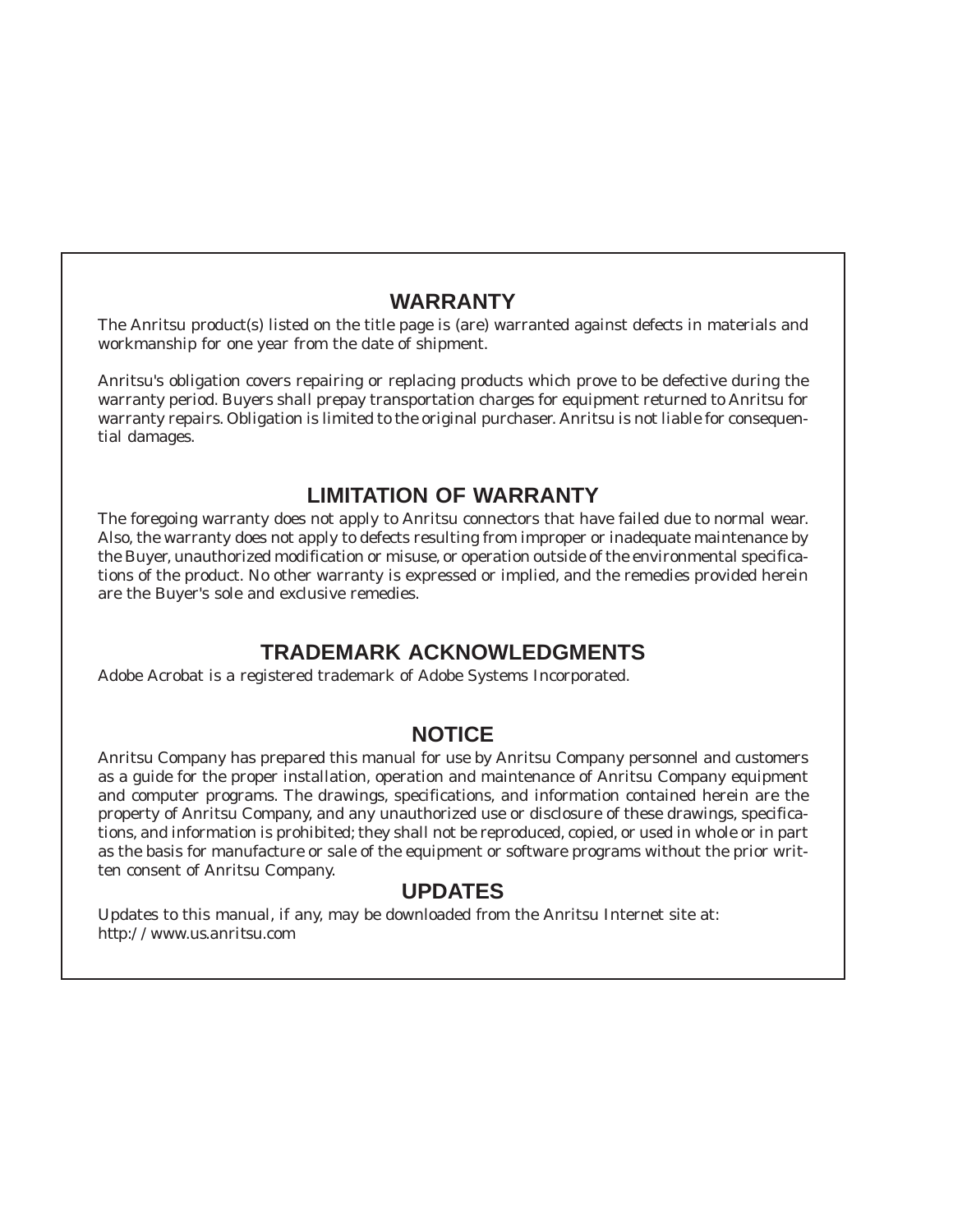# *Table of Contents*

|--|

| $1-1$   |                                                                                                                                                  |
|---------|--------------------------------------------------------------------------------------------------------------------------------------------------|
| $1 - 2$ |                                                                                                                                                  |
| $1-3$   | IEEE-488 Interface Bus Description 1-5                                                                                                           |
| $1-4$   | Data Byte Transfer Control Bus Description 1-8<br>General Interface Management Bus Description. 1-9<br>Device Interface Function Capability 1-10 |
|         | Setting GPIB Operating Parameters. 1-13                                                                                                          |
|         |                                                                                                                                                  |
|         | Response to GPIB Interface Function Messages 1-13                                                                                                |
|         | <b>Chapter 2 Programming with GPIB Commands</b>                                                                                                  |
| $2 - 1$ |                                                                                                                                                  |
| $2 - 2$ |                                                                                                                                                  |
| $2 - 3$ |                                                                                                                                                  |
| $2 - 4$ | Parameter and Data Entry Commands 2-7                                                                                                            |
|         | Using the SYZ Command $\ldots$ , $\ldots$ , $\ldots$ , $\ldots$ , $\ldots$ , $2-19$                                                              |
| $2 - 5$ |                                                                                                                                                  |
| $2 - 6$ | Analog and Step Sweep Commands 2-22                                                                                                              |
|         | Analog/Step Sweep Select 2-25                                                                                                                    |
| $2 - 7$ | Frequency Marker Commands2-28                                                                                                                    |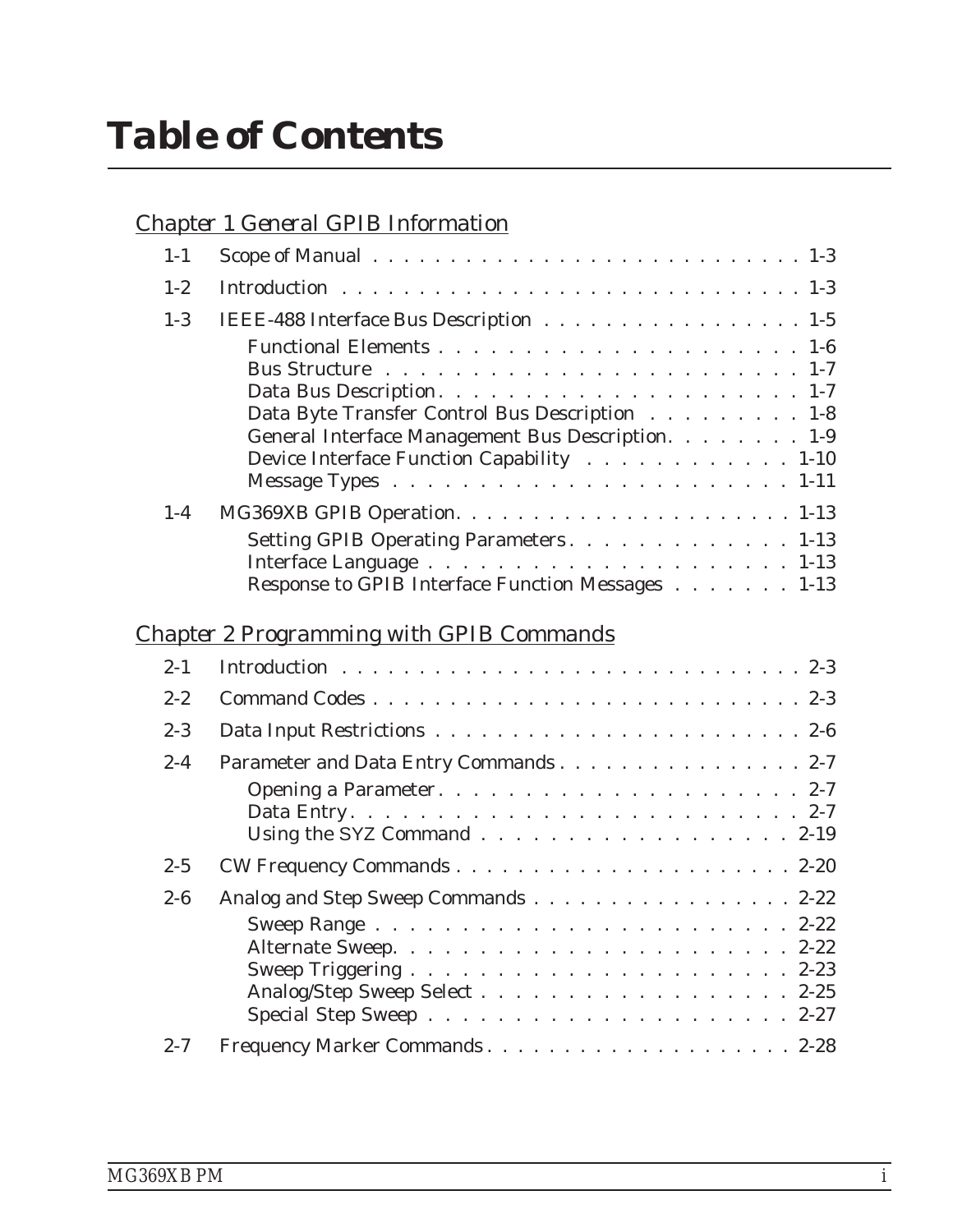## *Table of Contents (Continued)*

| $2 - 8$  | Output Power Leveling Commands 2-29                                                                                                                |
|----------|----------------------------------------------------------------------------------------------------------------------------------------------------|
|          | Linear or Logarithmic Power Level Selection. 2-29<br>RF Output Power Level Selection 2-29<br>Alternate Sweep RF Output Power Level Selection. 2-29 |
| $2 - 9$  |                                                                                                                                                    |
|          |                                                                                                                                                    |
| $2 - 10$ |                                                                                                                                                    |
| $2 - 11$ |                                                                                                                                                    |
| $2 - 12$ |                                                                                                                                                    |
| $2 - 13$ | SRQ and Status Byte Commands 2-47                                                                                                                  |
| $2 - 14$ |                                                                                                                                                    |
| $2 - 15$ | Group Execute Trigger Commands 2-52                                                                                                                |
| $2 - 16$ |                                                                                                                                                    |
|          | Accessing and Editing a List. 2-53                                                                                                                 |
| $2 - 17$ | Fast-Frequency- Switching Commands 2-56                                                                                                            |
|          | Loading the Frequency Table 2-56                                                                                                                   |
| $2 - 18$ | Power-Offset-Table Commands2-60<br>Loading the Power-Offset Table 2-60                                                                             |
| $2 - 19$ | User Level Calibration Commands 2-63<br>Editing the Table Data $\ldots \ldots \ldots \ldots \ldots \ldots \ldots 2-67$                             |
| $2 - 20$ | Master-Slave Operation Commands 2-71                                                                                                               |
| $2 - 21$ |                                                                                                                                                    |
| $2 - 22$ |                                                                                                                                                    |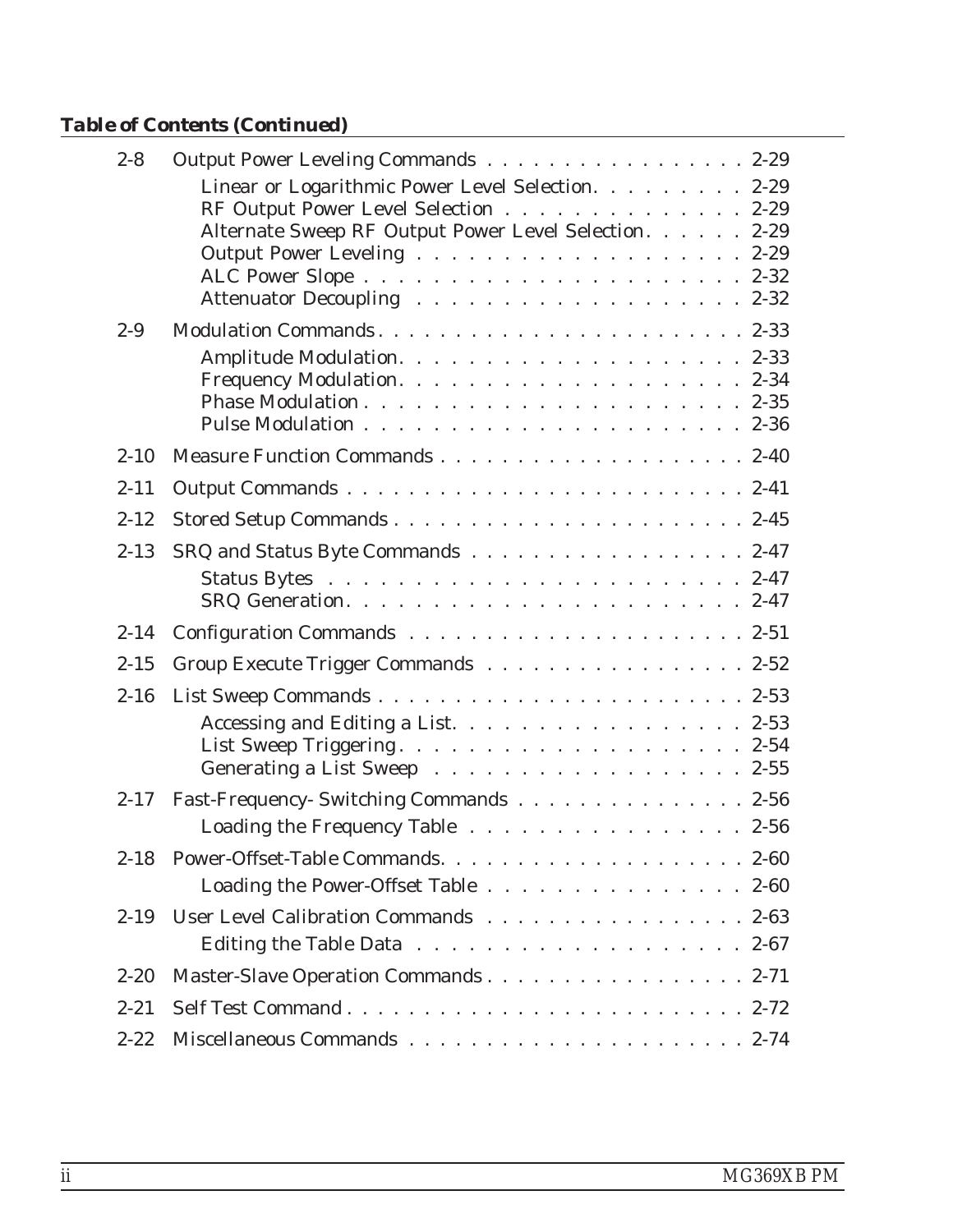## *Table of Contents (Continued)*

| 2-24 Reset Programming and Default Conditions 2-76 |  |
|----------------------------------------------------|--|
|                                                    |  |

## *[Chapter 3 Command Dictionary](#page-102-0)*

## *[Appendix A GPIB Quick Reference](#page-248-0)*

**[F](#page-115-0)LUID-MORT[E](#page-115-0)N**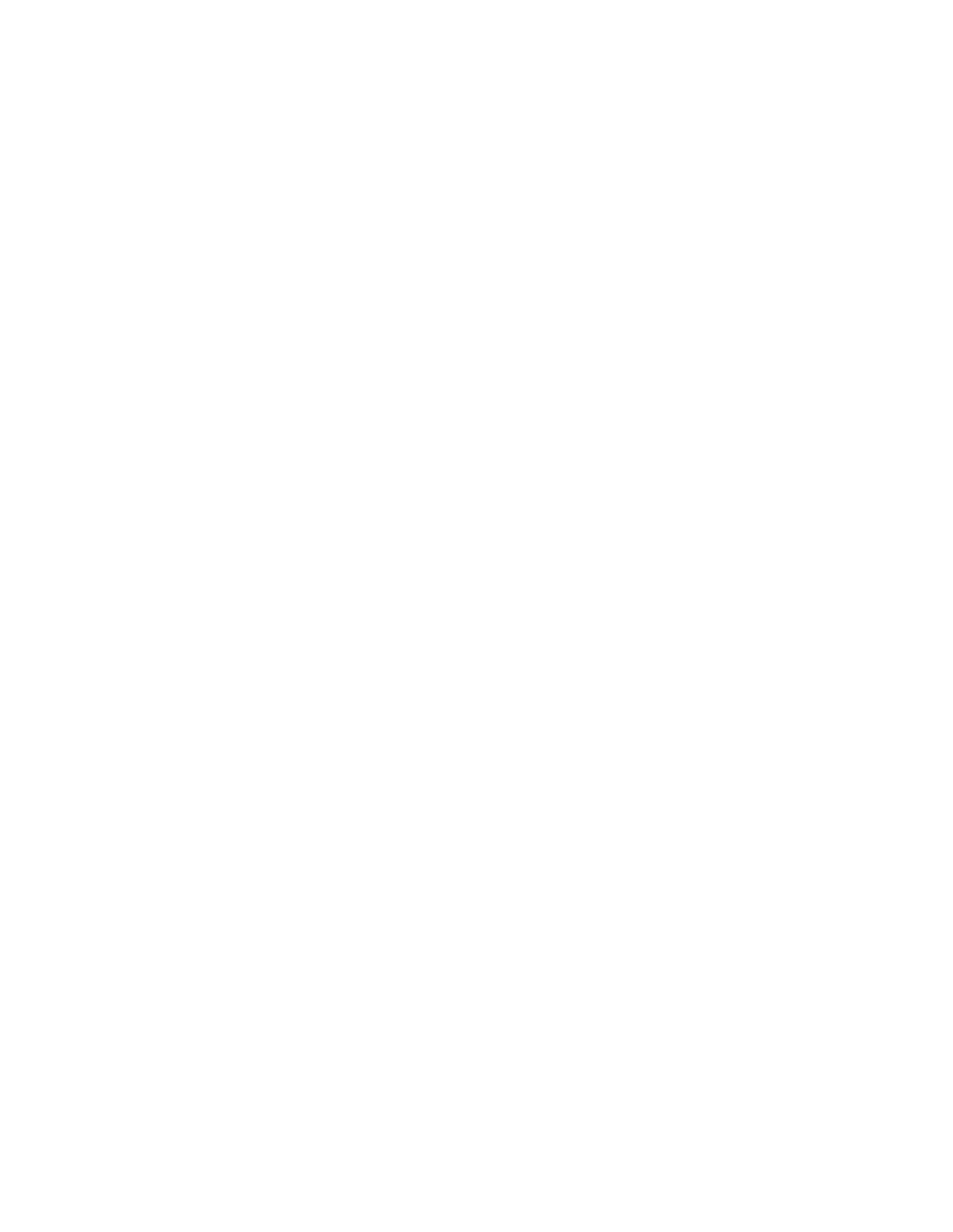## *Chapter 1 General GPIB Information*

## *Table of Contents*

| $1 - 1$ |                                                   |
|---------|---------------------------------------------------|
| $1-2$   |                                                   |
| $1 - 3$ | IEEE-488 Interface Bus Description 1-5            |
|         |                                                   |
|         |                                                   |
|         |                                                   |
|         | Data Byte Transfer Control Bus Description 1-8    |
|         | General Interface Management Bus Description. 1-9 |
|         | Device Interface Function Capability 1-10         |
|         |                                                   |
| $1 - 4$ |                                                   |
|         | Setting GPIB Operating Parameters1-13             |
|         |                                                   |
|         | Response to GPIB Interface Function Messages 1-13 |
|         |                                                   |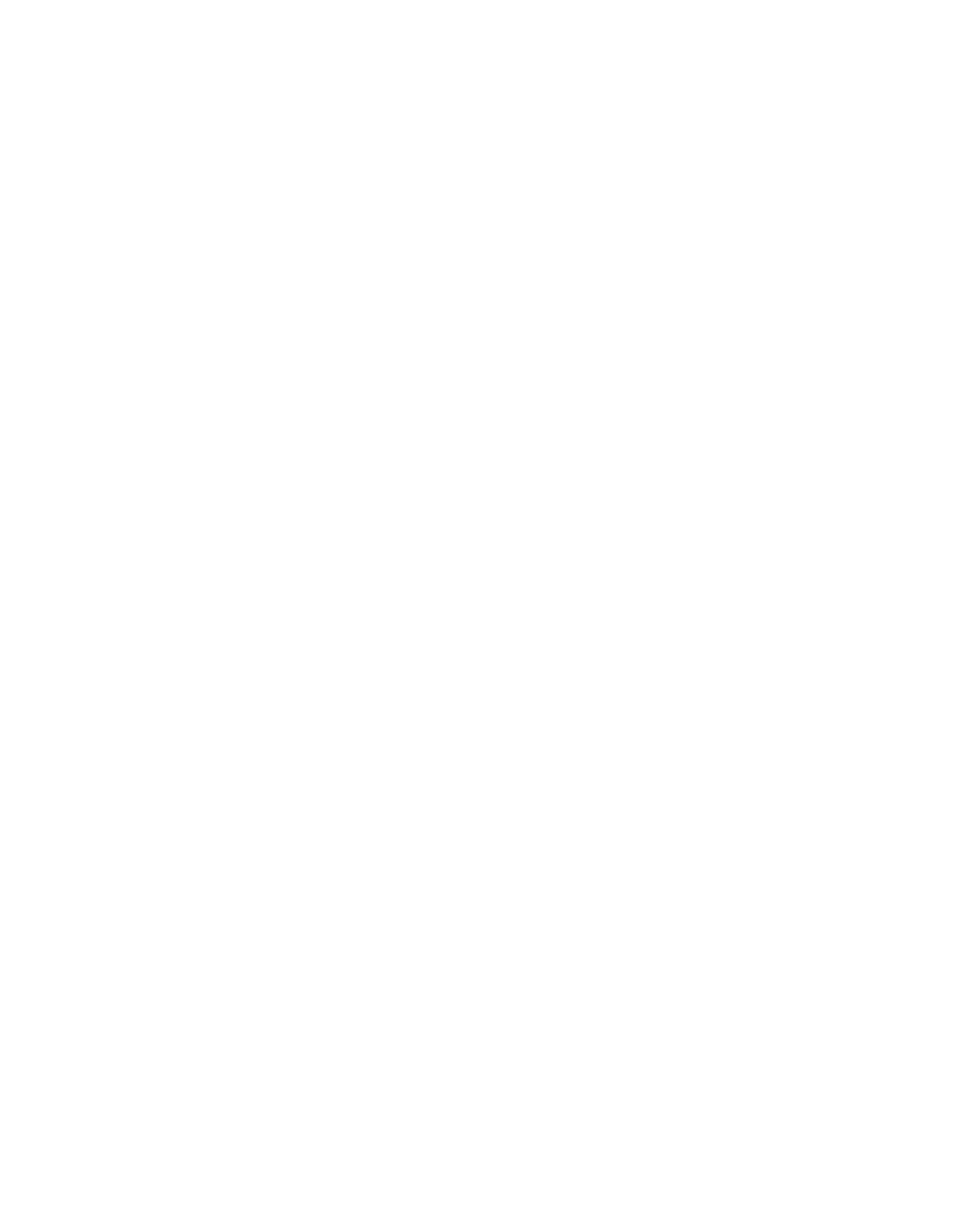# <span id="page-8-0"></span>*Chapter 1 General GPIB Information*

#### *1-1 Scope of Manual* This manual provides information for remote operation of the Series MG369XB Synthesized Signal Generator using commands sent from an external controller via the IEEE-488 General Purpose Interface Bus (GPIB). It includes the following:

- □ A general description of the GPIB and the bus data transfer and control functions
- □ A listing of the IEEE-488 Interface Function Messages recognized by the signal generator with a description of its response
- □ A complete listing and description of all MG369XB GPIB commands (i.e., Product Specific Commands) that can be used to control signal generator operation with programming examples

This manual is intended to be used in conjunction with the Series MG369XB Synthesized Signal Generator Operation Manual, P/N: 10370-10365. Refer to that manual for general information about the MG369XB, including equipment set up and front panel (manual mode) operating instructions.

*1-2 Introduction* This chapter provides a general description of the GPIB and the bus data transfer and control functions. It also contains a listing of the MG369XB's GPIB interface function subset capability and response to IEEE-488 interface function messages.

> The GPIB information presented in this chapter is general in nature. For complete and specific information, refer to the following documents: ANSI/IEEE Std 488.1-1987 *IEEE Standard Digital Interface for Programmable Instrumentation* and ANSI/IEEE Std 488.2-1987 *IEEE Standard Codes, Formats, Protocols and Common Commands*. These documents precisely define the total specification of the mechanical and electrical interface, and of the data transfer and control protocols.

*MG369XB PM 1-3*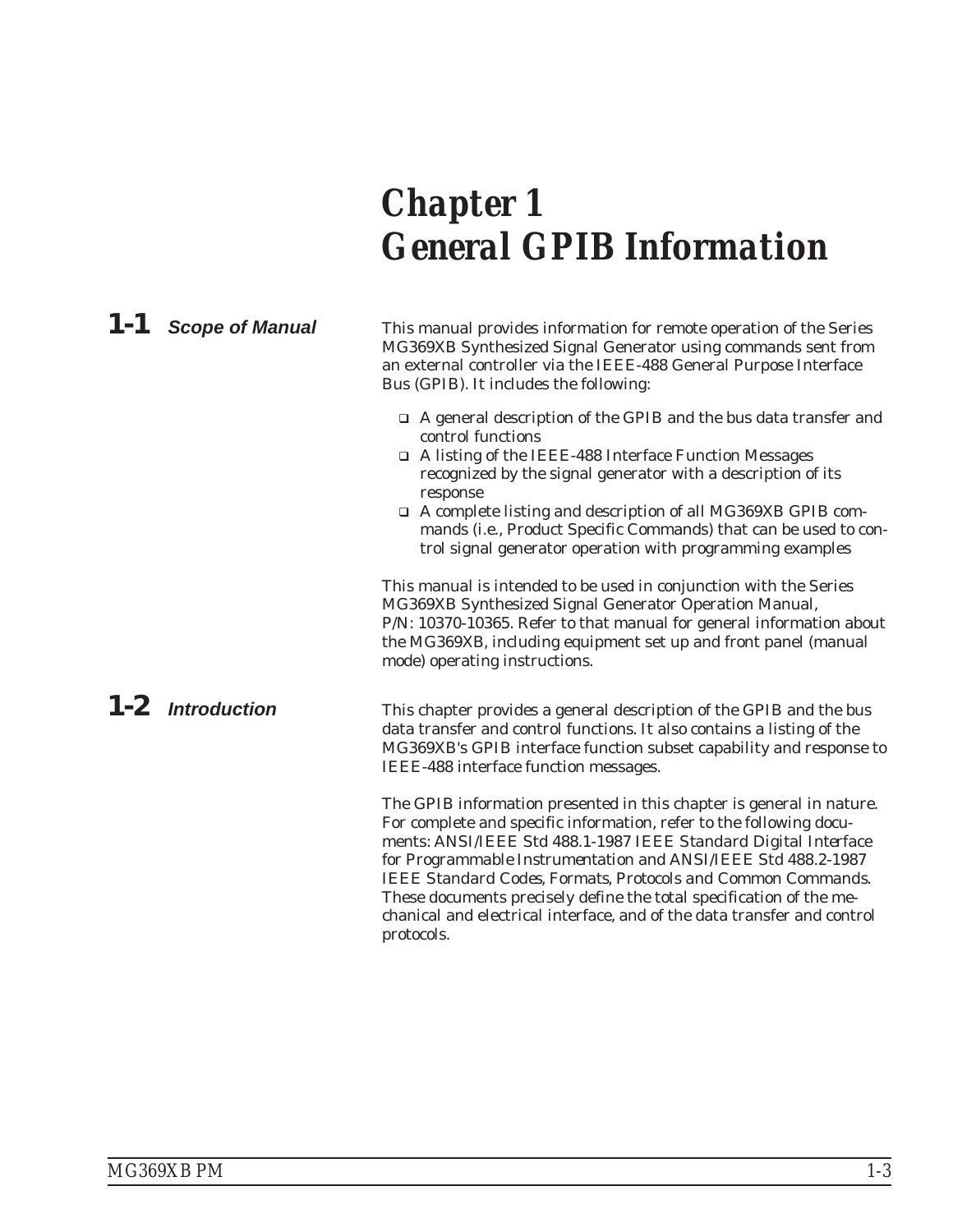

*Figure 1-1. Interface Connections and GPIB Bus Structure*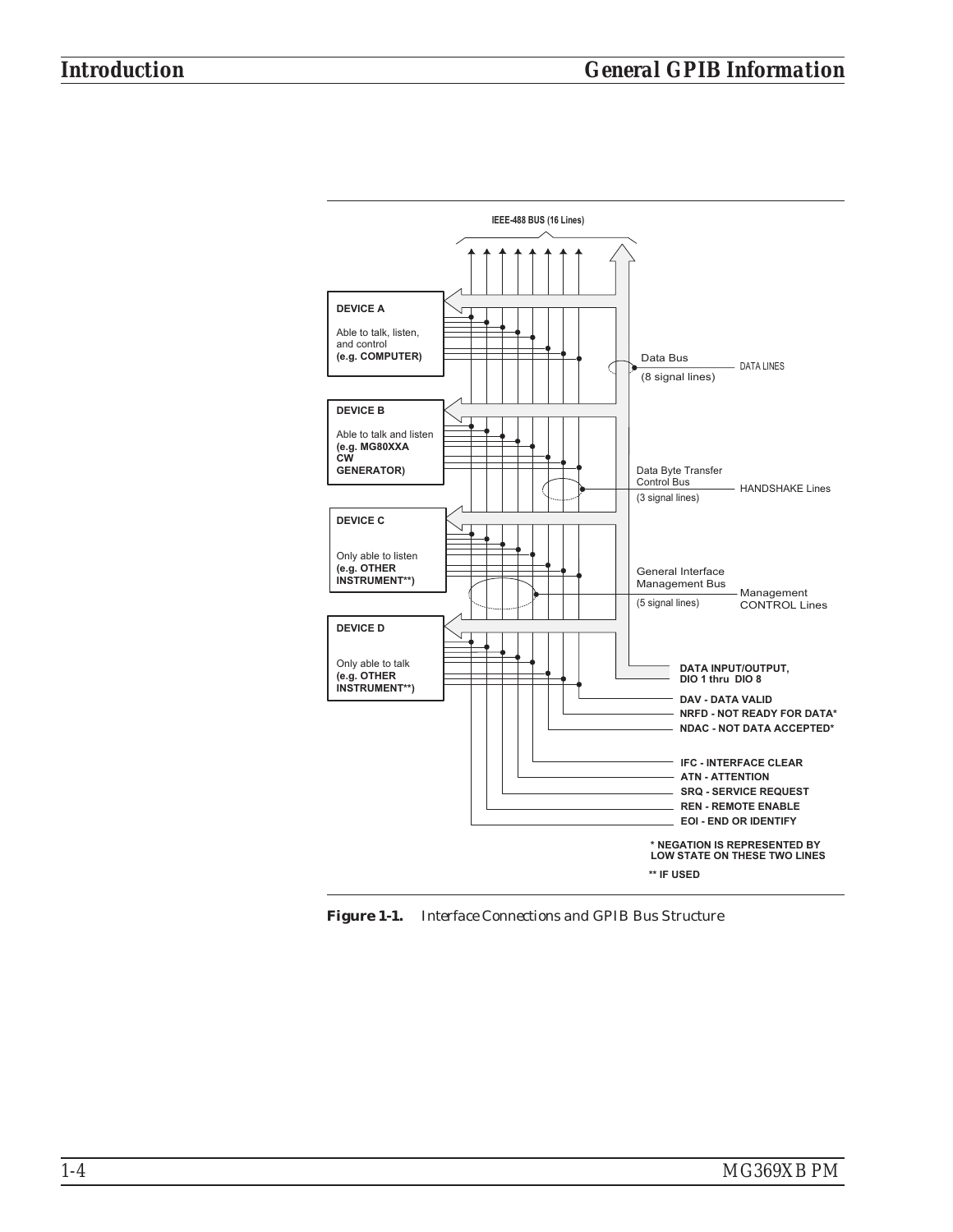<span id="page-10-0"></span>*1-3 IEEE-488 Interface Bus Description*

The IEEE-488 General Purpose Interface Bus (GPIB) is an instrumentation interface for integrating instruments, computers, printers, plotters, and other measurement devices into systems. The GPIB uses 16 signal lines to effect transfer of information between all devices connected on the bus.

The following requirements and restrictions apply to the GPIB.

- □ No more than 15 devices can be interconnected by one contiguous bus; however, an instrumentation system may contain more than one interface bus
- □ The maximum total cumulative cable length for one interface bus may not exceed twice the number of devices connected (in meters), or 20 meters—whichever is less
- □ A maximum data rate of 1 Mb/s across the interface on any signal line
- □ Each device on the interface bus must have a unique address, ranging from 00 to 30

The devices on the GPIB are connected in parallel, as shown in Figure 1-1. The interface consists of 16 signal lines and 8 ground lines in a shielded cable. Eight of the signal lines are the data lines, DIO 1 through DIO 8. These data lines carry messages (data and commands), one byte at a time, among the GPIB devices. Three of the remaining lines are the handshake lines that control the transfer of message bytes between devices. The five remaining signal lines are referred to as interface management lines.

The following paragraphs provide an overview of the GPIB including a description of the functional elements, bus structure, bus data transfer process, interface management bus, device interface function requirements, and message types.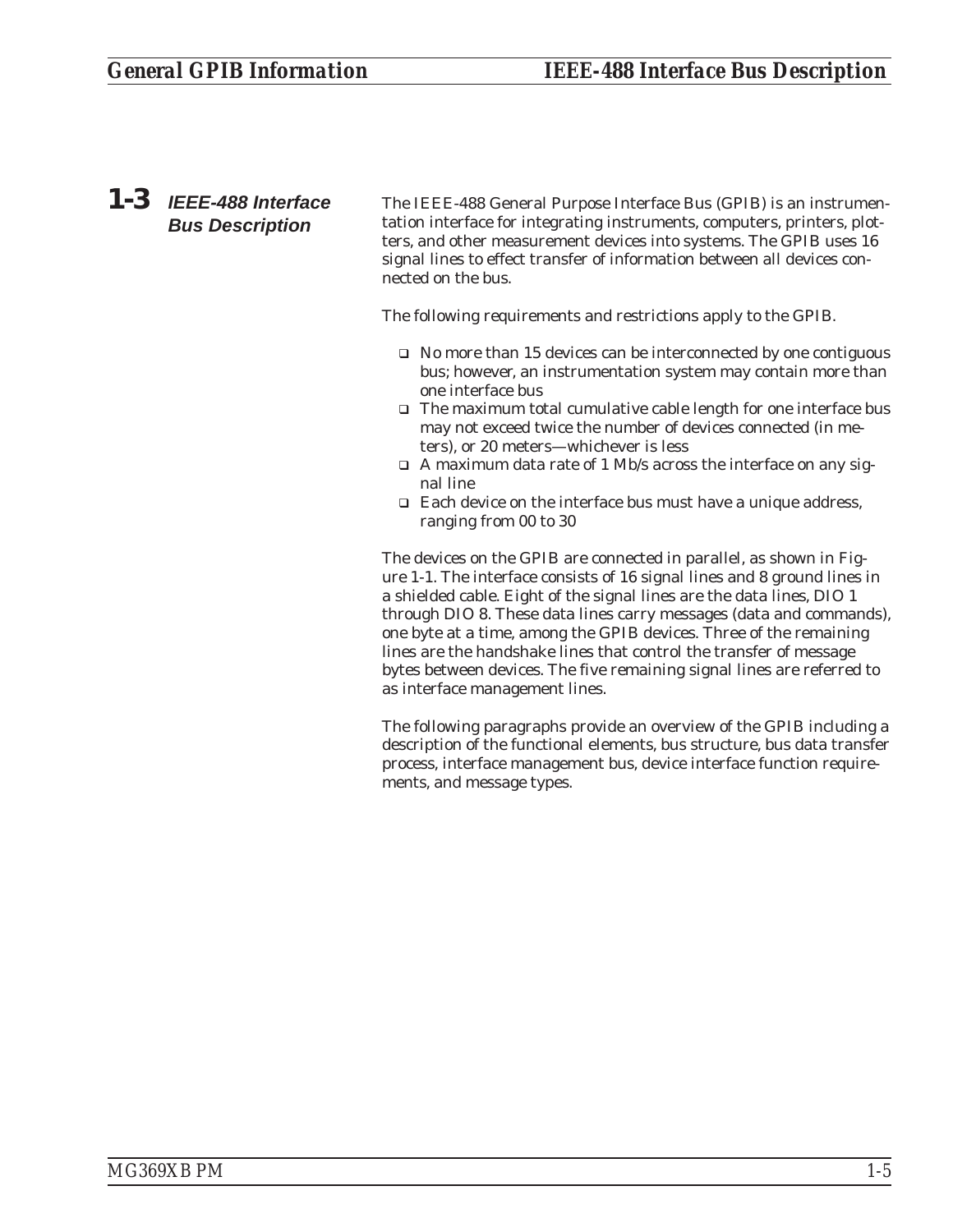#### <span id="page-11-0"></span>*Functional Elements*

Effective communications between devices on the GPIB requires three functional elements; a *talker*, a *listener*, and a *controller*. Each device on the GPIB is categorized as one of these elements depending on its current interface function and capabilities.

#### **Talker**

A talker is a device capable of sending devicedependent data to another device on the bus when addressed to talk. Only one GPIB device at a time can be an active talker.

#### **Listener**

A listener is a device capable of receiving devicedependent data from another device on the bus when addressed to listen. Any number of GPIB devices can be listeners simultaneously.

#### **Controller**

A controller is a device, usually a computer, capable of managing the operation of the GPIB. Only one GPIB device at a time can be an active controller. The active controller manages the transfer of device- -dependent data between GPIB devices by designating who will talk and who will listen.

#### **System Controller**

The system controller is the device that always retains ultimate control of the GPIB. When the system is first powered-up, the system controller is the active controller and manages the GPIB. The system controller can pass control to a device, making it the new active controller. The new active controller, in turn, may pass control on to yet another device. Even if it is not the active controller, the system controller maintains control of the Interface Clear (IFC) and Remote Enable (REN) interface management lines and can thus take control of the GPIB at anytime.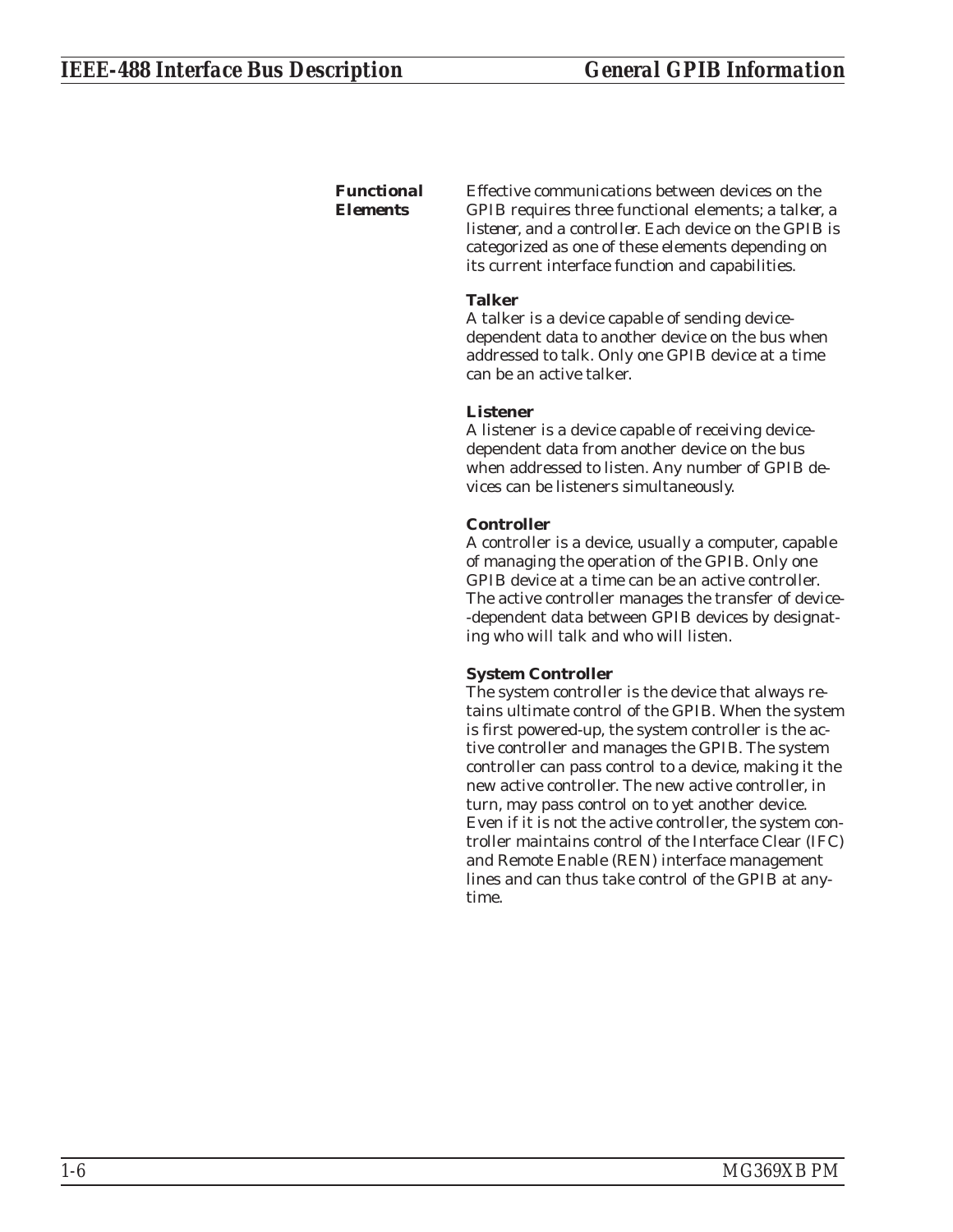#### <span id="page-12-0"></span>*Bus Structure*

The GPIB uses 16 signal lines to carry data and commands between the devices connected to the bus. The interface signal lines are organized into three functional groups.

- □ Data Bus (8 lines)
- □ Data Byte Transfer Control Bus (3 lines)
- □ General Interface Management Bus (5 lines)

The signal lines in each of the three groups are designated according to function. Table 1-1 lists these designations.

| <b>Bus Type</b>                                  | <b>Signal Line</b><br><b>Name</b>              | <b>Function</b>                                                                     |
|--------------------------------------------------|------------------------------------------------|-------------------------------------------------------------------------------------|
| Data Bus                                         | DIO1-DIO8                                      | Data Input/Output, 1 thru 8                                                         |
| Data Byte<br>Transfer<br><b>Control Bus</b>      | DAV<br><b>NRFD</b><br><b>NDAC</b>              | Data Available<br>Not Ready For Data<br>Not Data Accepted                           |
| General<br>Interface<br>Management<br><b>Bus</b> | ATN<br>IFC.<br><b>SRQ</b><br><b>RFN</b><br>EOI | Attention<br>Interface Clear<br>Service Request<br>Remote Enable<br>End Or Identify |

#### *Data Bus Description*

The data bus is the conduit for the transfer of data and commands between the devices on the GPIB. It contains eight bi-directional, active-low signal lines —DIO 1 through DIO 8. Data and commands are transferred over the data bus in byte-serial, bit- parallel form. This means that one byte of data (eight bits) is transferred over the bus at a time. DIO 1 represents the least-significant bit (LSB) in this byte and DIO 8 represents the most-significant bit (MSB). Bytes of data are normally formatted in seven-bit ASCII (American Standard Code for Information Interchange) code. The eighth (parity) bit is not used.

Each byte placed on the data bus represents either a command or a data byte. If the Attention (ATN) interface management line is TRUE while the data is transferred, then the data bus is carrying a bus command which is to be received by every GPIB device. If ATN is FALSE, then a data byte is being transferred and only the active listeners will receive that byte.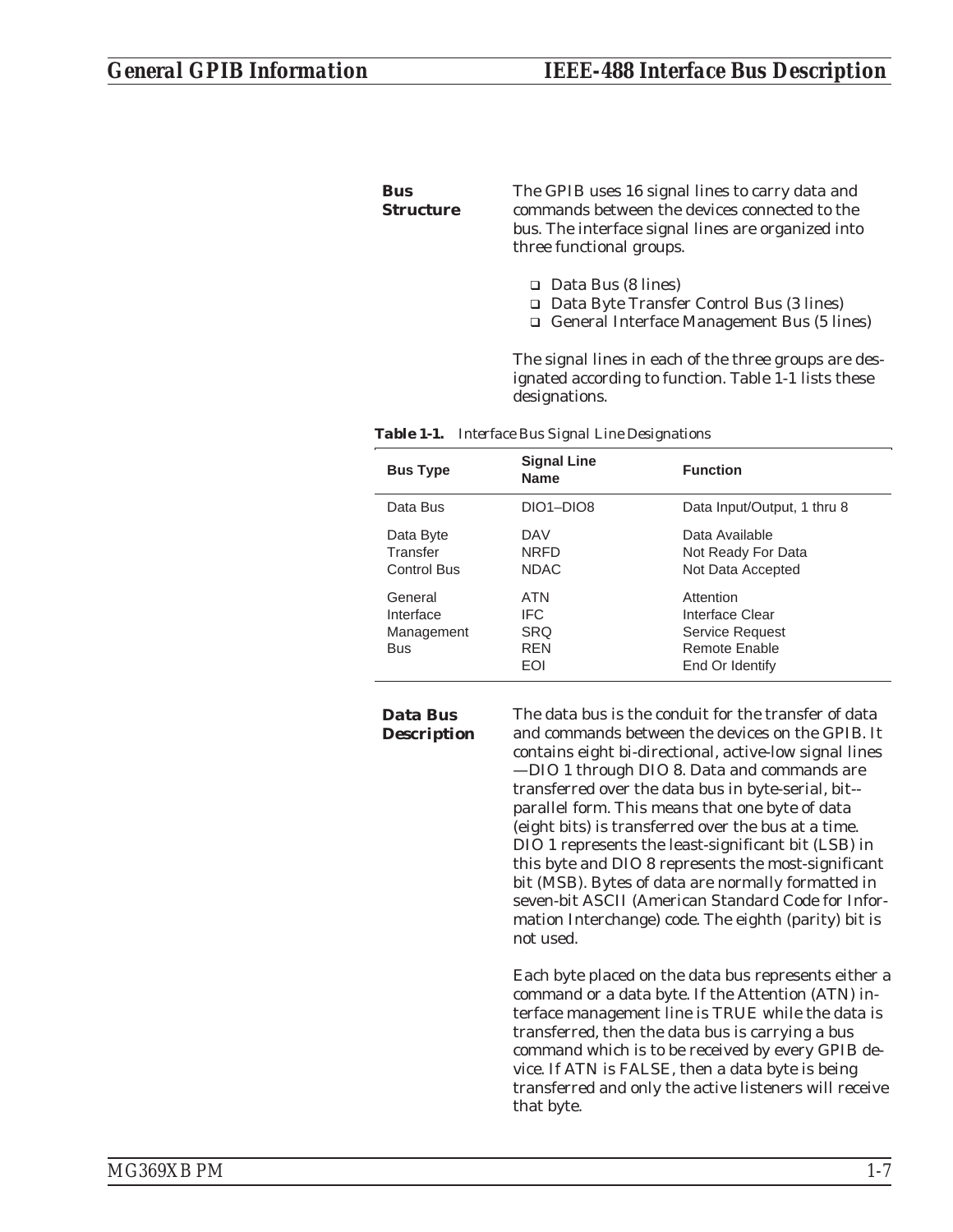<span id="page-13-0"></span>

*Figure 1-2. Typical GPIB Handshake Operation*

Control of the transfer of each byte of data on the data bus is accomplished by a technique called the "three-wire handshake", which involves the three signal lines of the Data Byte Transfer Control Bus. This technique forces data transfers at the speed of the slowest listener, which ensures data integrity in multiple listener transfers. One line (DAV) is controlled by the talker, while the other two (NRFD and NDAC) are wired-OR lines shared by all active listeners. The handshake lines, like the other GPIB lines, are active low. The technique is described briefly in the following paragraphs and is depicted in Figure 1-2. For further information, refer to ANSI/IEEE Std 488.1.

#### **DAV (Data Valid)**

This line is controlled by the active talker. Before sending any data, the talker verifies that NDAC is TRUE (active low) which indicates that all listeners have accepted the previous data byte. The talker then places a byte on the data lines and waits until NRFD is FALSE (high) which indicates that all addressed listeners are ready to accept the information. When both NRFD and NDAC are in the proper state, the talker sets the DAV line TRUE (active low) to indicate that the data on the bus is valid (stable).

#### **NRFD (Not Ready For Data)**

This line is used by the listeners to inform the talker when they are ready to accept new data. The talker must wait for each listener to set the NRFD line FALSE (high) which they will do at their own rate. This assures that all devices that are to accept the data are ready to receive it.

### **NDAC (Not Data Accepted)**

This line is also controlled by the listeners and is used to inform the talker that each device addressed to listen has accepted the data. Each device releases NDAC at its own rate, but NDAC will not go FALSE (high) until the slowest listener has accepted the data byte.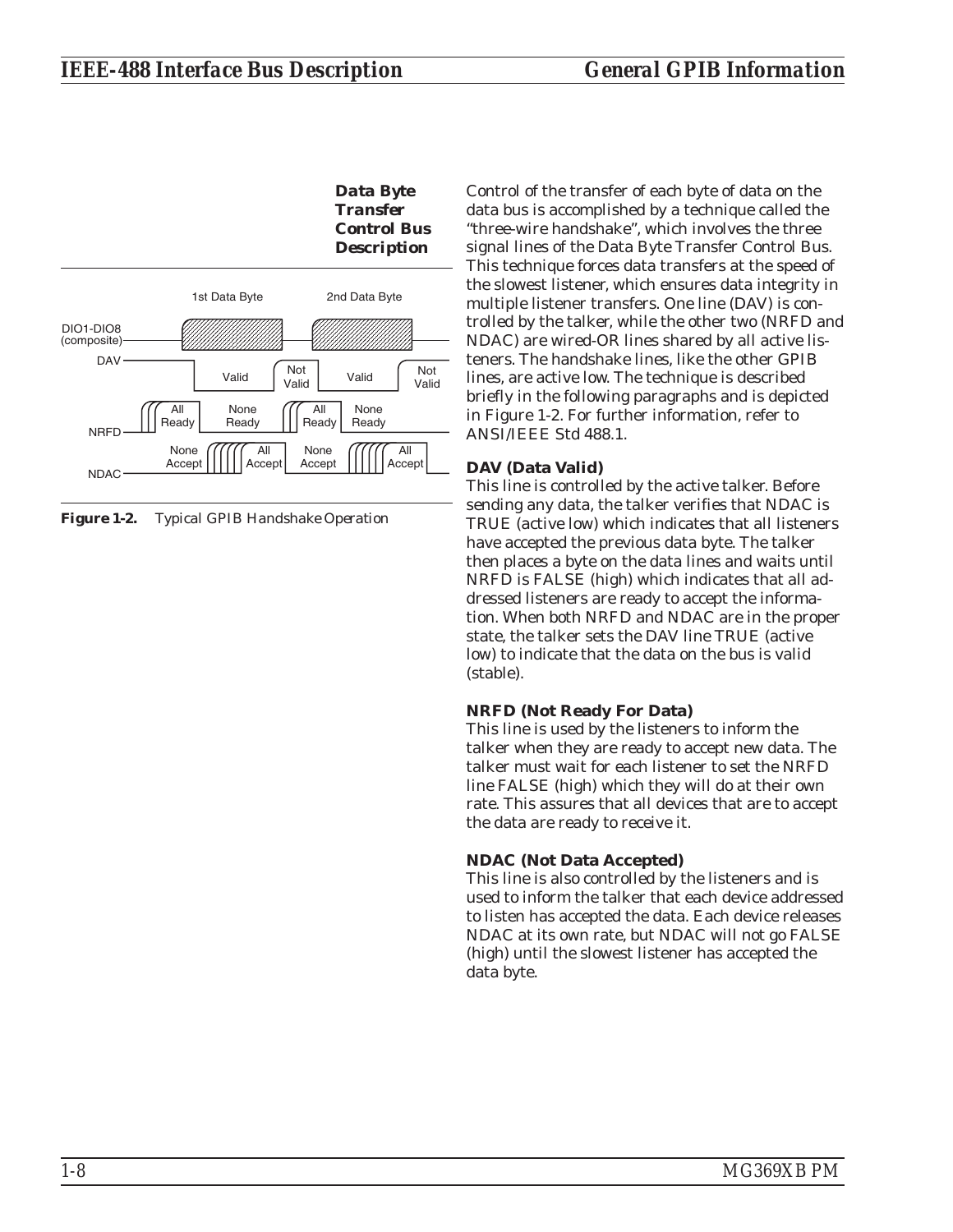<span id="page-14-0"></span>*General Interface Management Bus Description*

The general interface management bus is a group of five signal lines used to manage the flow of information across the GPIB. A description of the function of each of the individual control lines is provided below.

#### **ATN (Attention)**

The active controller uses the ATN line to define whether the information on the data bus is a command or is data. When ATN is TRUE (low), the bus is in the command mode and the data lines carry bus commands. When ATN is FALSE (high), the bus is in the data mode and the data lines carry devicedependent instructions or data.

#### **EOI (End or Identify)**

The EOI line is used to indicate the last byte of a multibyte data transfer. The talker sets the EOI line TRUE during the last data byte.

The active controller also uses the EOI line in conjunction with the ATN line to initiate a parallel poll sequence.

#### **IFC (Interface Clear)**

Only the system controller uses this line. When IFC is TRUE (low), all devices on the bus are placed in a known, quiescent state (unaddressed to talk, unaddressed to listen, and service request idle).

#### **REN (Remote Enable)**

Only the system controller uses this line. When REN is set TRUE (low), the bus is in the remote mode and devices are addressed either to listen or to talk. When the bus is in remote and a device is addressed, it receives instructions from the GPIB rather than from its front panel. When REN is set FALSE (high), the bus and all devices return to local operation.

#### **SRQ (Service Request)**

The SRQ line is set TRUE (low) by any device requesting service by the active controller.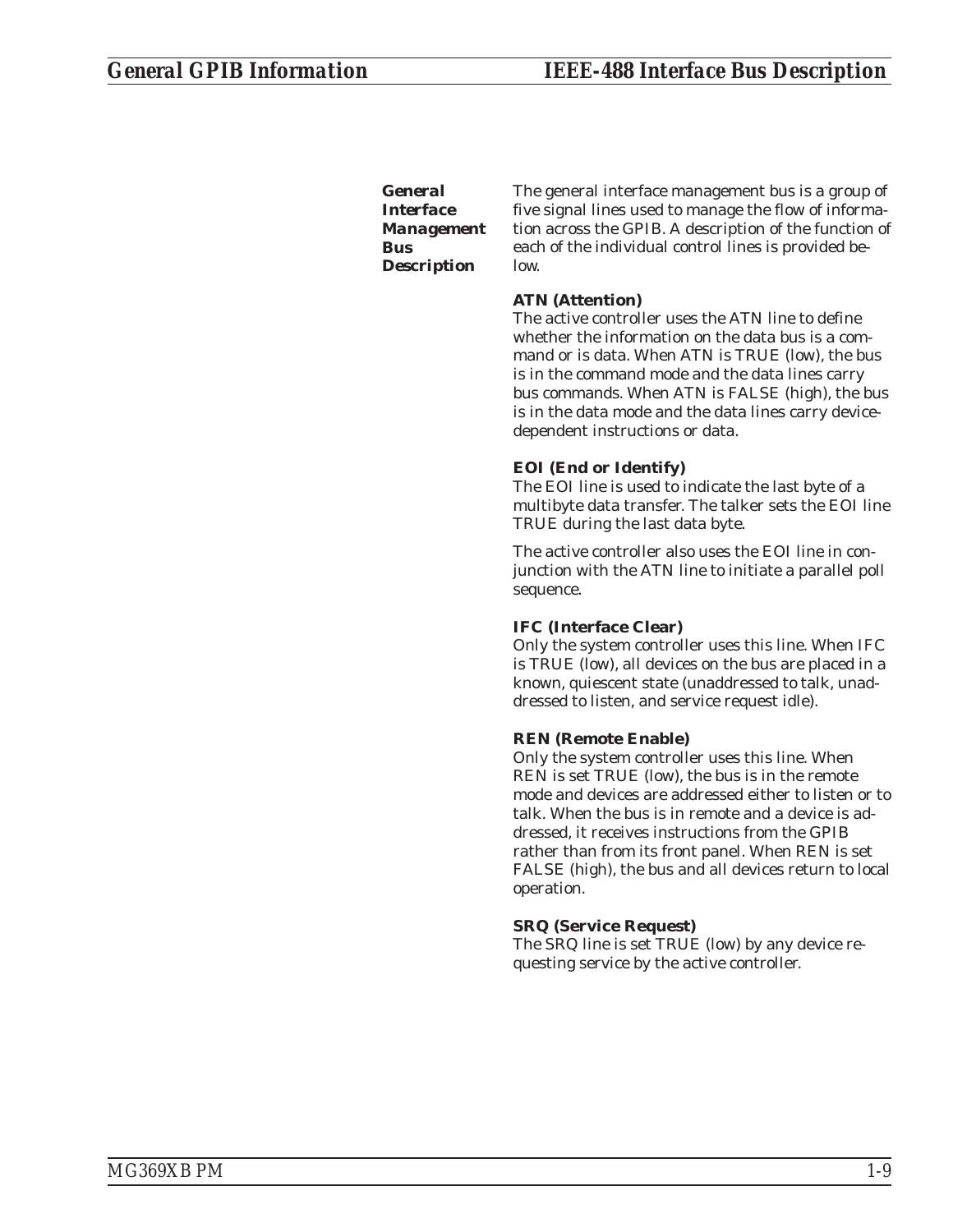#### <span id="page-15-0"></span>*Device Interface Function Capability*

An interface function is the GPIB system element which provides the basic operational facility through which a device can receive, process, and send messages. Each specific interface function may only send or receive a limited set of messages within particular classes of messages. As a result, a set of interface functions is necessary to achieve complete communications among devices on the GPIB. ANSI/IEEE Std 488.1 defines each of the interface functions along with its specific protocol.

ANSI/IEEE Std 488.2 specifies the minimum set of IEEE 488.1 interface capabilities that each GPIB device must have. This minimum set of interface functions assures that the device is able to send and receive data, request service, and respond to a device clear message. Table 1-2 lists the interface function capability of the series MG369XB signal generator.

| <b>Function</b><br><b>Identifier</b> | <b>Function</b>                         | <b>MG369XB Capability</b>                                                                                               |
|--------------------------------------|-----------------------------------------|-------------------------------------------------------------------------------------------------------------------------|
| AH1                                  | Acceptor Handshake                      | <b>Complete Capability</b>                                                                                              |
| SH <sub>1</sub>                      | Source Handshake                        | <b>Complete Capability</b>                                                                                              |
| T <sub>6</sub>                       | Talker                                  | No Talk Only (TON)                                                                                                      |
| L4                                   | Listener                                | No Listen Only (LON)                                                                                                    |
| SR1                                  | <b>Service Request</b>                  | <b>Complete Capability</b>                                                                                              |
| RL <sub>1</sub>                      | Remote/Local                            | <b>Complete Capability</b>                                                                                              |
| PP <sub>1</sub>                      | Parallel Poll                           | <b>Complete Capability</b>                                                                                              |
| DC <sub>1</sub>                      | Device Clear                            | <b>Complete Capability</b>                                                                                              |
| DT <sub>1</sub>                      | Device Trigger                          | <b>Complete Capability</b>                                                                                              |
| C0, C1, C2,<br>C3, C28               | <b>Controller Capability</b><br>Options | C0, No Capability;<br>C1, System Controller;<br>C2, Send IFC and Take Charge;<br>C3, Send REN;<br>C28, Send IF Messages |
| E <sub>2</sub>                       | Tri--State Drivers                      | Three-state bus drivers                                                                                                 |

*Table 1-2. MG369XB Interface Function Capability*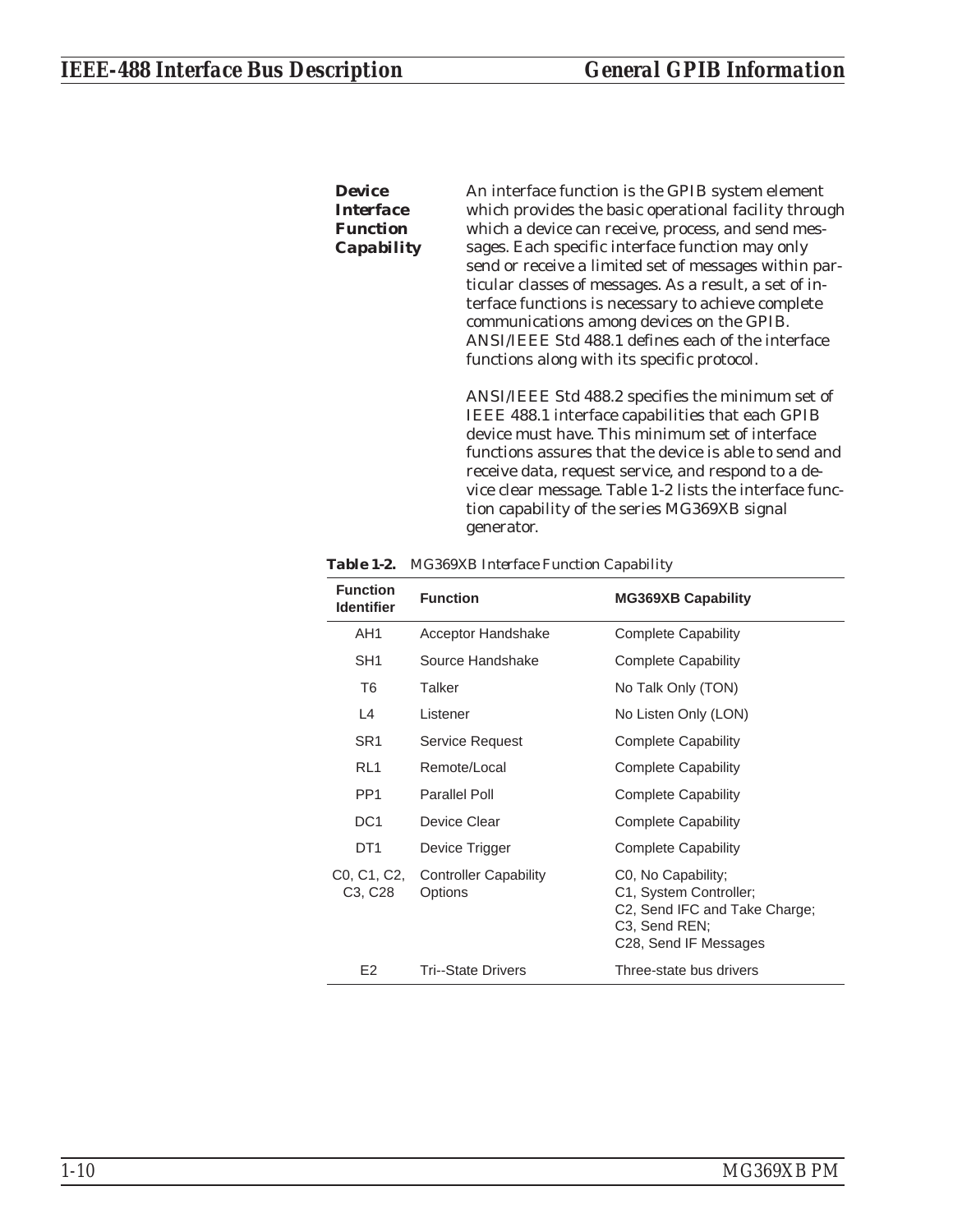<span id="page-16-0"></span>*Message Types*

There are three types of information transmitted over the GPIB—interface function messages, device- -specific commands, and data and instrument status messages.

#### **Interface Function Messages**

The controller manages the flow of information on the GPIB using interface function messages, usually called *commands* or *command messages*. Interface function messages perform such functions as initializing the bus, addressing and unaddressing devices, and setting device modes for remote or local operation.

There are two types of commands—multiline and uniline. Multiline commands are bytes sent by the active controller over the data bus (DIO1-DIO8) with ATN set TRUE. Uniline commands are signals carried by the individual interface management lines.

The user generally has control over these commands; however, the extent of user control depends on the implementation and varies with the specific GPIB interface hardware and software used with the external controller.

#### **Device-Specific Commands**

These commands are keywords or mnemonic codes sent by the external controller to control the setup and operation of the addressed device or instrument. The commands are normally unique to a particular instrument or class of instruments and are described in its documentation.

Device-specific commands are transmitted over the data bus of the GPIB to the device in the form of ASCII strings containing one or more keywords or codes. They are decoded by the device's *internal controller* and cause the various instrument functions to be performed.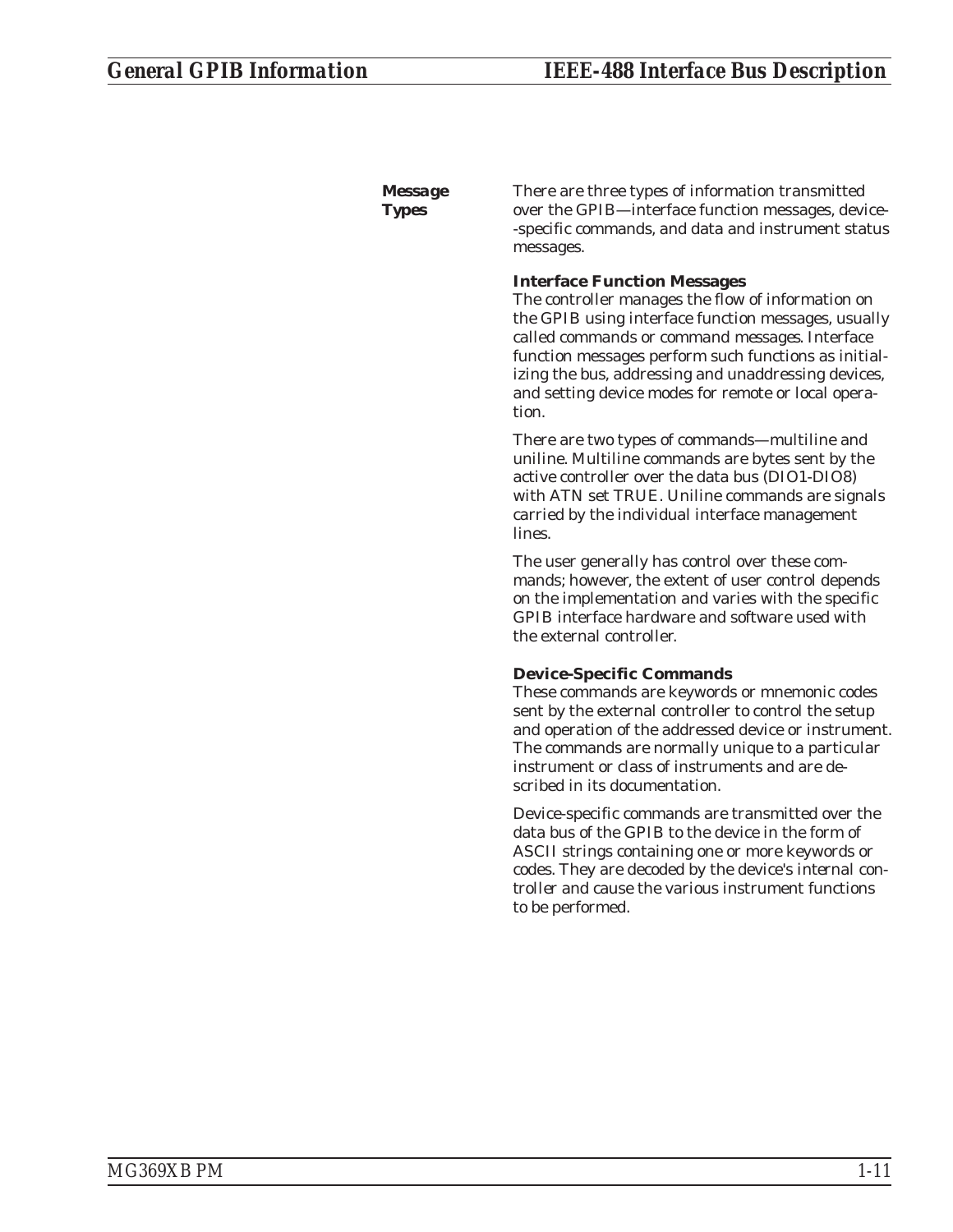#### **Data and Instrument Status Messages**

These messages are sent by the device to the external controller via the GPIB. They contain measurement results, instrument status, or data files that the device transmits over the data bus in response to specific requests from the external controller. The contents of these messages are instrument specific and may be in the form of ASCII strings or binary data.

In some cases data messages will be transmitted from the external controller to the device. For example, messages to load calibration data.

An SRQ (service request) is an interface function message sent *from the device* to the external controller to request service from the controller, usually due to some predetermined status condition or error. To send this message, the device sets the SRQ line of the General Interface Management Bus true, then sends a status byte on the data bus lines.

An SRQ interface function message is also sent by the device in response to a serial poll message from the controller, or upon receiving an Output Status Byte(s) command from the controller. The protocols associated with the SRQ functions are defined in the ANSI/IEEE Std 488.2 document.

The manner in which interface function messages and device-specific commands are invoked in programs is implementation specific for the GPIB interface used with the external controller. Even though both message types are represented by mnemonics, they are implemented and used in different ways.

Normally, the interface function messages are sent automatically by the GPIB driver software in response to invocation of a software function. For example, to send the IFC (Interface Clear) interface function message, one would call the ibsic function of the National Instruments software driver. On the other hand, the command \*RST (Reset) is sent in a command string to the addressed device. In the case of the National Instruments example, this would be done by using the ibwrt function call.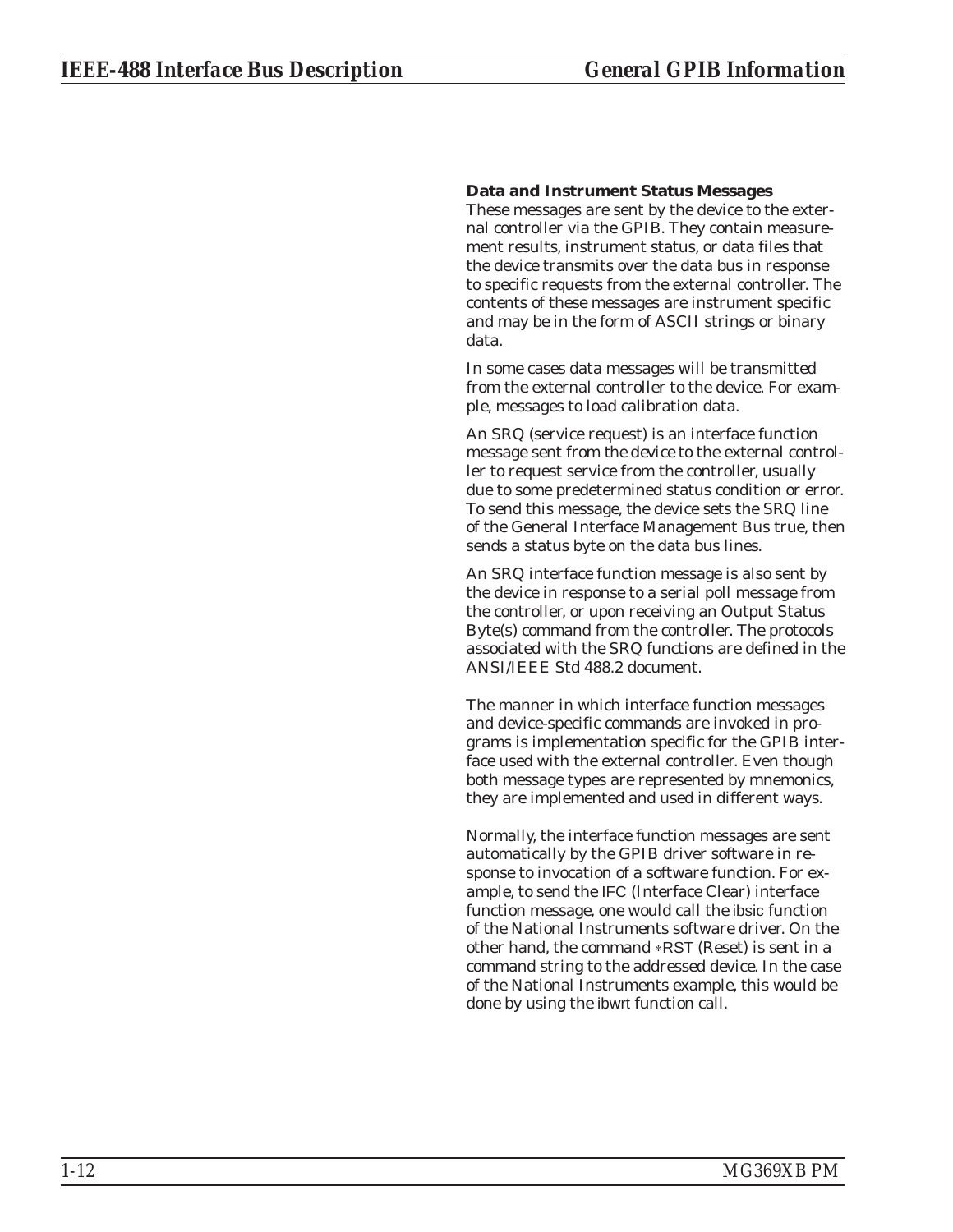<span id="page-18-0"></span>

| $1 - 4$ | <b>MG369XB GPIB</b><br><b>Operation</b> | All Series MG369XB Synthesized Signal Generator functions, settings,<br>and operating modes (except for power on/standby) are controllable us-<br>ing commands sent from an external controller via the GPIB. When in<br>the remote (GPIB) mode, the signal generator functions both as a lis-<br>tener and a talker. The GPIB interface function capability of the<br>MG369XB is listed in Table 1-2 (page 1-10). |                                                                                                                                                                                                                                                                                                                                                                                                                                                                                             |  |
|---------|-----------------------------------------|--------------------------------------------------------------------------------------------------------------------------------------------------------------------------------------------------------------------------------------------------------------------------------------------------------------------------------------------------------------------------------------------------------------------|---------------------------------------------------------------------------------------------------------------------------------------------------------------------------------------------------------------------------------------------------------------------------------------------------------------------------------------------------------------------------------------------------------------------------------------------------------------------------------------------|--|
|         |                                         | <b>Setting GPIB</b><br><b>Operating</b><br><b>Parameters</b>                                                                                                                                                                                                                                                                                                                                                       | The MG369XB leaves the factory with the GPIB ad-<br>dress value set to 5 and the data delimiting termi-<br>nator set to carriage return and line feed (CR/LF). A<br>different address value can be entered from the<br>front panel using the Configure GPIB menu. Using<br>this same menu, the data delimiting terminator can<br>be changed to carriage return (CR) only. Refer to<br>Chapter 2 of the Series MG369XB Synthesized Sig-<br>nal Generator Operation Manual for the procedure. |  |
|         |                                         | <b>Interface</b><br>Language                                                                                                                                                                                                                                                                                                                                                                                       | Series MG369XB Synthesized Signal Generators<br>can be remotely operated using an external inter-<br>face language-Native. The Native interface lan-<br>guage uses a set of MG369XB GPIB<br>Product-Specific commands to control the instru-<br>ment.                                                                                                                                                                                                                                       |  |
|         |                                         | <b>Response to</b><br><b>GPIB</b><br><b>Interface</b><br><b>Function</b><br><b>Messages</b>                                                                                                                                                                                                                                                                                                                        | Table 1-3 (page 1-14) lists the GPIB Interface Func-<br>tion Messages that the MG369XB will recognize and<br>respond to. With the exception of the Device Clear<br>and Selected Device Clear messages, these messages<br>affect only the operation of the MG369XB GPIB in-<br>terface. The MG369XB response for each message is<br>indicated.                                                                                                                                               |  |
|         |                                         |                                                                                                                                                                                                                                                                                                                                                                                                                    | Interface function messages are transmitted on the<br>GPIB data lines and interface management lines as<br>either unaddressed or addressed commands. The<br>manner in which these messages are invoked in pro-<br>grams is implementation dependent. For program-<br>ming information, refer to the documentation<br>included with the GPIB Interface for the external                                                                                                                      |  |

controller used.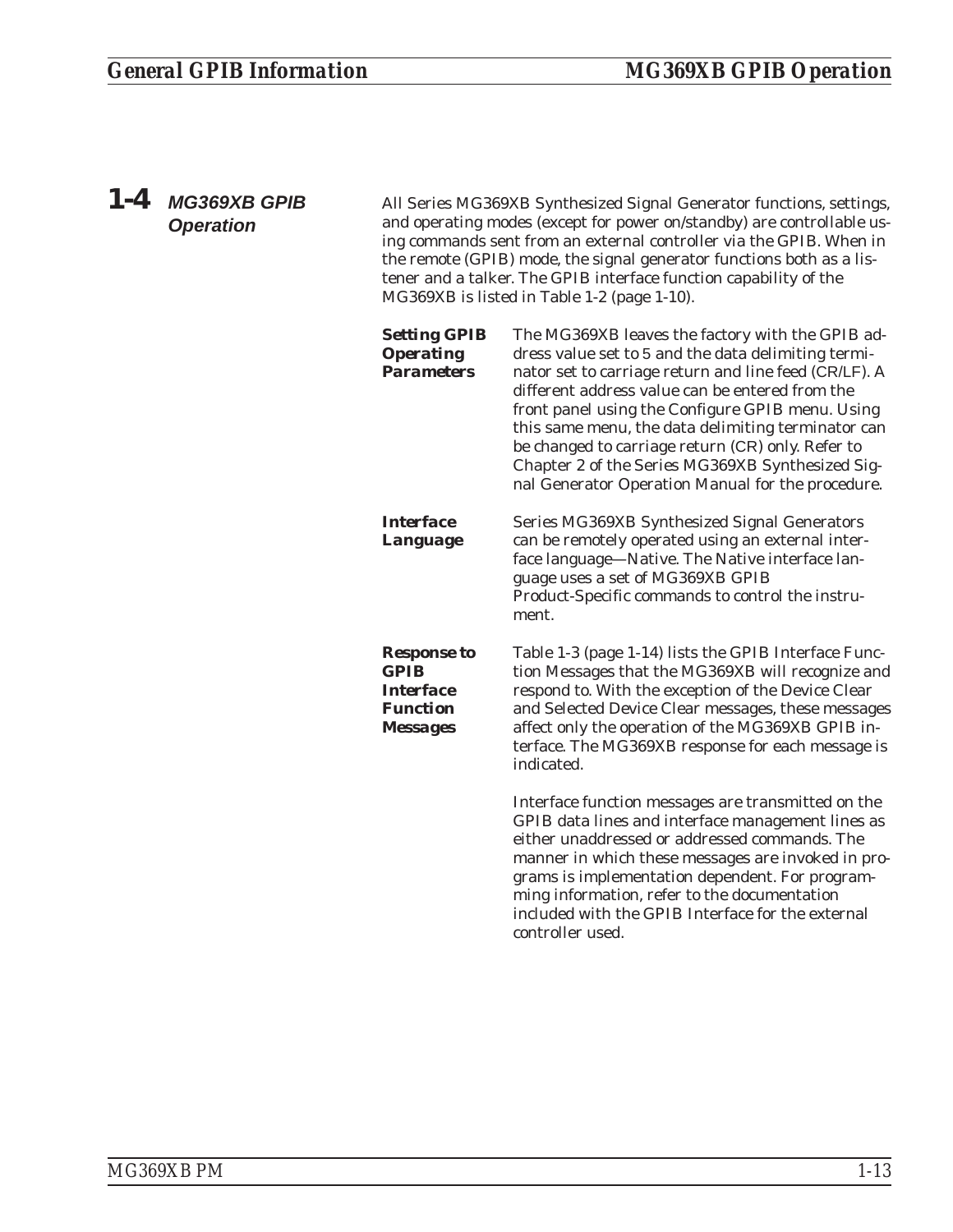| <b>Interface Function</b><br><b>Message</b>                 | <b>Addressed</b><br>Command | <b>MG369XB Response</b>                                                                                                                                  |
|-------------------------------------------------------------|-----------------------------|----------------------------------------------------------------------------------------------------------------------------------------------------------|
| Device Clear (DCL)<br><b>Selected Device Clear</b><br>(SDC) | No.<br>Yes                  | Resets the MG369XB to its default<br>state. (Equivalent to sending the<br>*RST command.)                                                                 |
| Go To Local (GTL)                                           | Yes                         | Returns the MG369XB to local (front<br>panel) control.                                                                                                   |
| Group Execute Trigger<br>(GET)                              | Yes                         | Executes a string of commands, if<br>programmed.                                                                                                         |
| Interface Clear (IFC)                                       | <b>No</b>                   | Stops the MG369XB GPIB interface<br>from listening or talking. (The front<br>panel controls are not cleared.)                                            |
| Local Lockout (LLO)                                         | No                          | Disables the front panel menu<br>RETURN TO LOCAL soft-key.                                                                                               |
| Remote Enable (REN)                                         | <b>No</b>                   | Places the MG369XB under remote<br>(GPIB) control when it has been<br>addressed to listen.                                                               |
| Serial-Poll Enable (SPE)                                    | <b>No</b>                   | Outputs the serial-poll status byte.                                                                                                                     |
| Serial-Poll Disable (SPD)                                   | <b>No</b>                   | Disables the serial-poll function.                                                                                                                       |
| Parallel-Poll Configure<br>(PPC)                            | Yes                         | Responds to a parallel-poll message<br>(PPOLL) by setting assigned data<br>bus line to the logical state (1,0) that<br>indicates its correct SRO status. |
| Parallel-Poll Unconfigure<br>(PPU)                          | <b>No</b>                   | Disables the parallel-poll function.                                                                                                                     |

*Table 1-3. MG369XB Response to GPIB Interface Function Messages*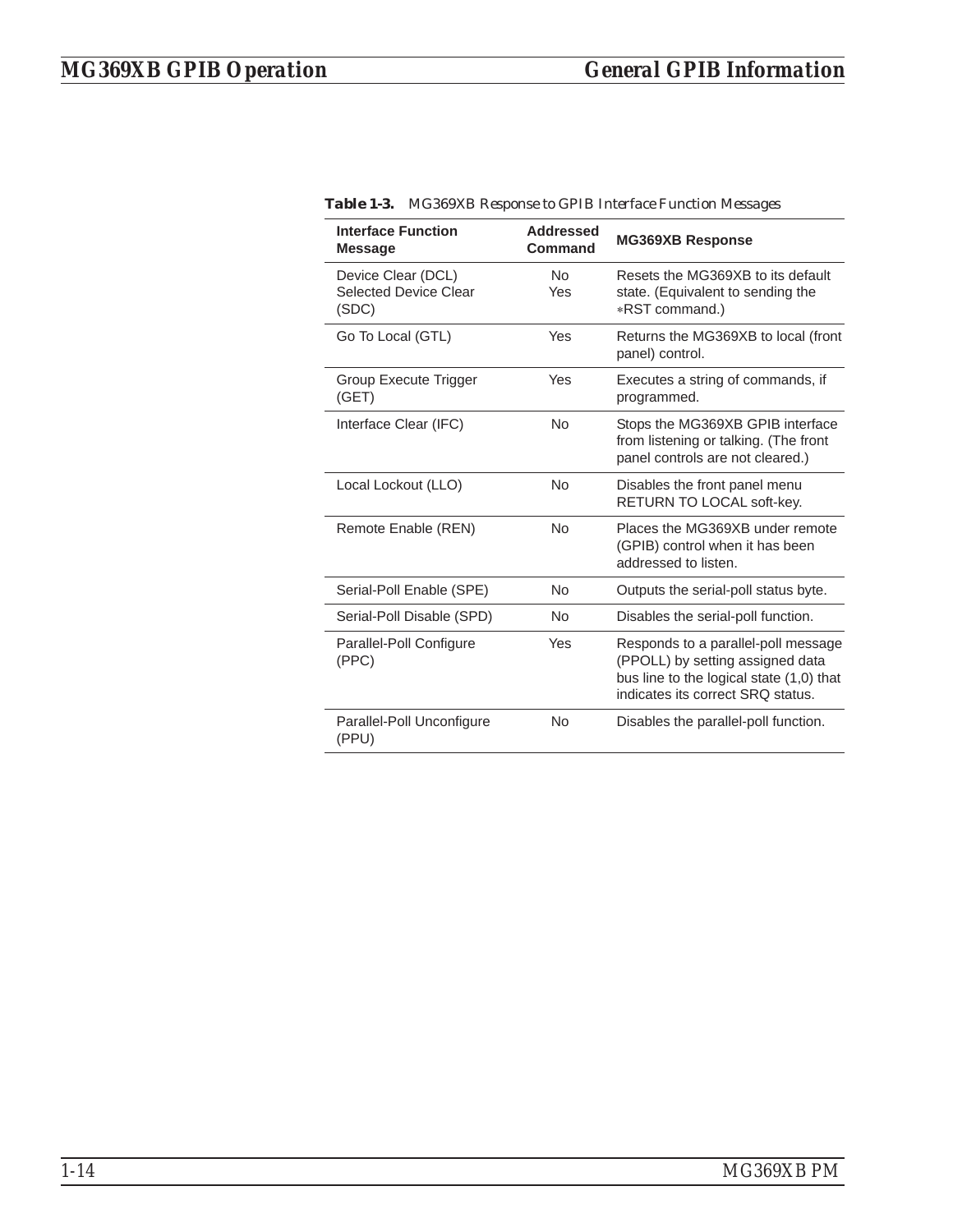## *Chapter 2 Programming with GPIB Commands*

## *Table of Contents*

| $2 - 1$ |                                                                                                                                                                                           |
|---------|-------------------------------------------------------------------------------------------------------------------------------------------------------------------------------------------|
| $2 - 2$ |                                                                                                                                                                                           |
| $2 - 3$ |                                                                                                                                                                                           |
| $2 - 4$ | Parameter and Data Entry Commands 2-7                                                                                                                                                     |
|         | Using the SYZ Command 2-18                                                                                                                                                                |
| $2 - 5$ |                                                                                                                                                                                           |
| $2 - 6$ | Analog and Step Sweep Commands 2-21<br>Analog/Step Sweep Select 2-24                                                                                                                      |
| $2 - 7$ | Frequency Marker Commands2-27                                                                                                                                                             |
| $2 - 8$ | Output Power Leveling Commands 2-28<br>Linear or Logarithmic Power Level Selection. 2-28<br>RF Output Power Level Selection 2-28<br>Alternate Sweep RF Output Power Level Selection. 2-28 |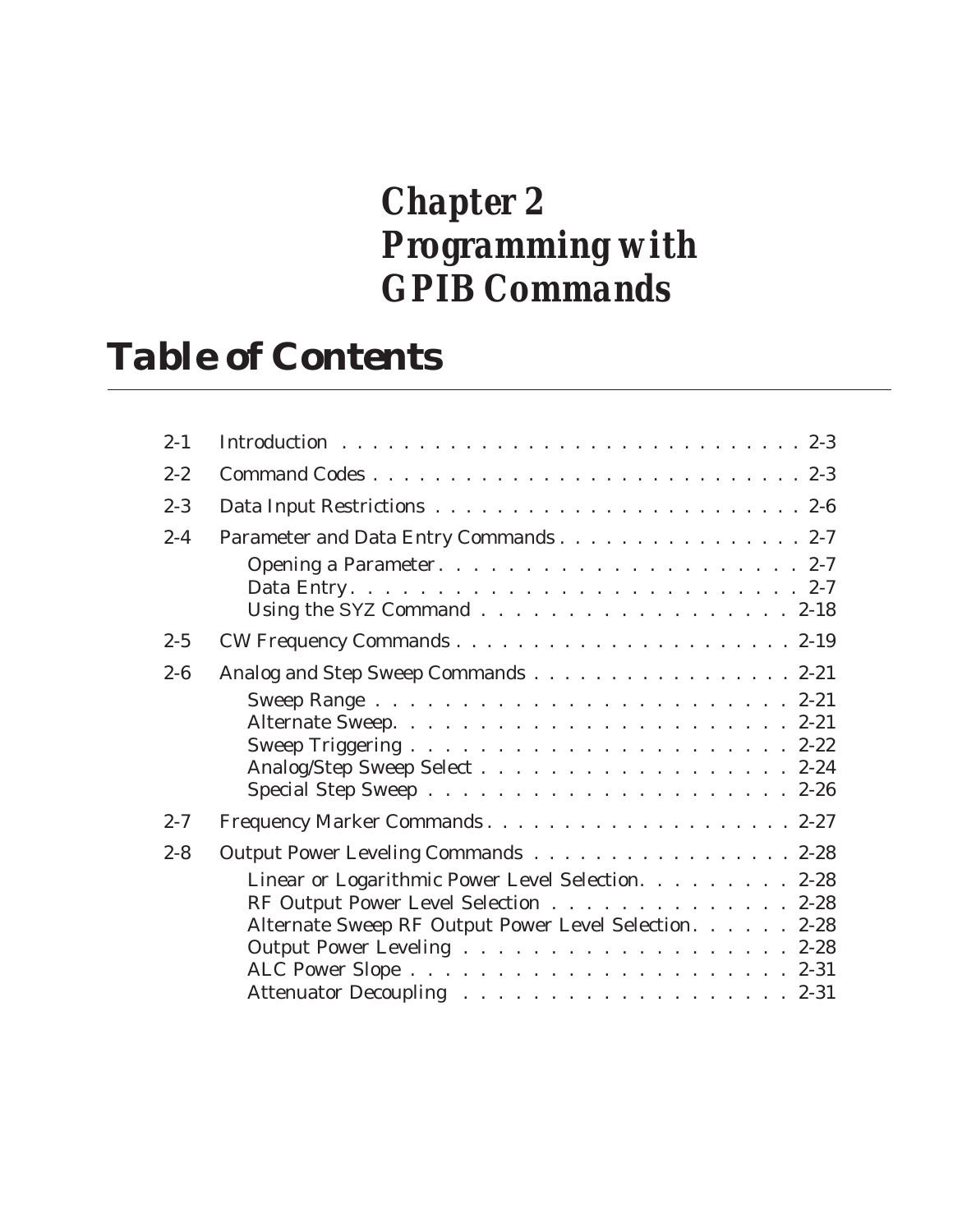## *Table of Contents (Continued)*

| $2 - 9$  |                                               |
|----------|-----------------------------------------------|
|          |                                               |
| $2 - 10$ |                                               |
| $2 - 11$ |                                               |
| $2 - 12$ |                                               |
| $2 - 13$ | SRQ and Status Byte Commands 2-46             |
|          |                                               |
| $2 - 14$ |                                               |
| $2 - 15$ | Group Execute Trigger Commands 2-51           |
| $2 - 16$ |                                               |
|          | Accessing and Editing a List. 2-52            |
| $2 - 17$ | Fast-Frequency- Switching Commands 2-55       |
|          | Loading the Frequency Table 2-55              |
| $2 - 18$ | Loading the Power-Offset Table 2-59           |
| $2 - 19$ | User Level Calibration Commands 2-62          |
| $2 - 20$ | Master-Slave Operation Commands 2-70          |
| $2 - 21$ |                                               |
| $2 - 22$ |                                               |
| $2 - 23$ |                                               |
| $2 - 24$ | Reset Programming and Default Conditions 2-75 |
| $2 - 25$ |                                               |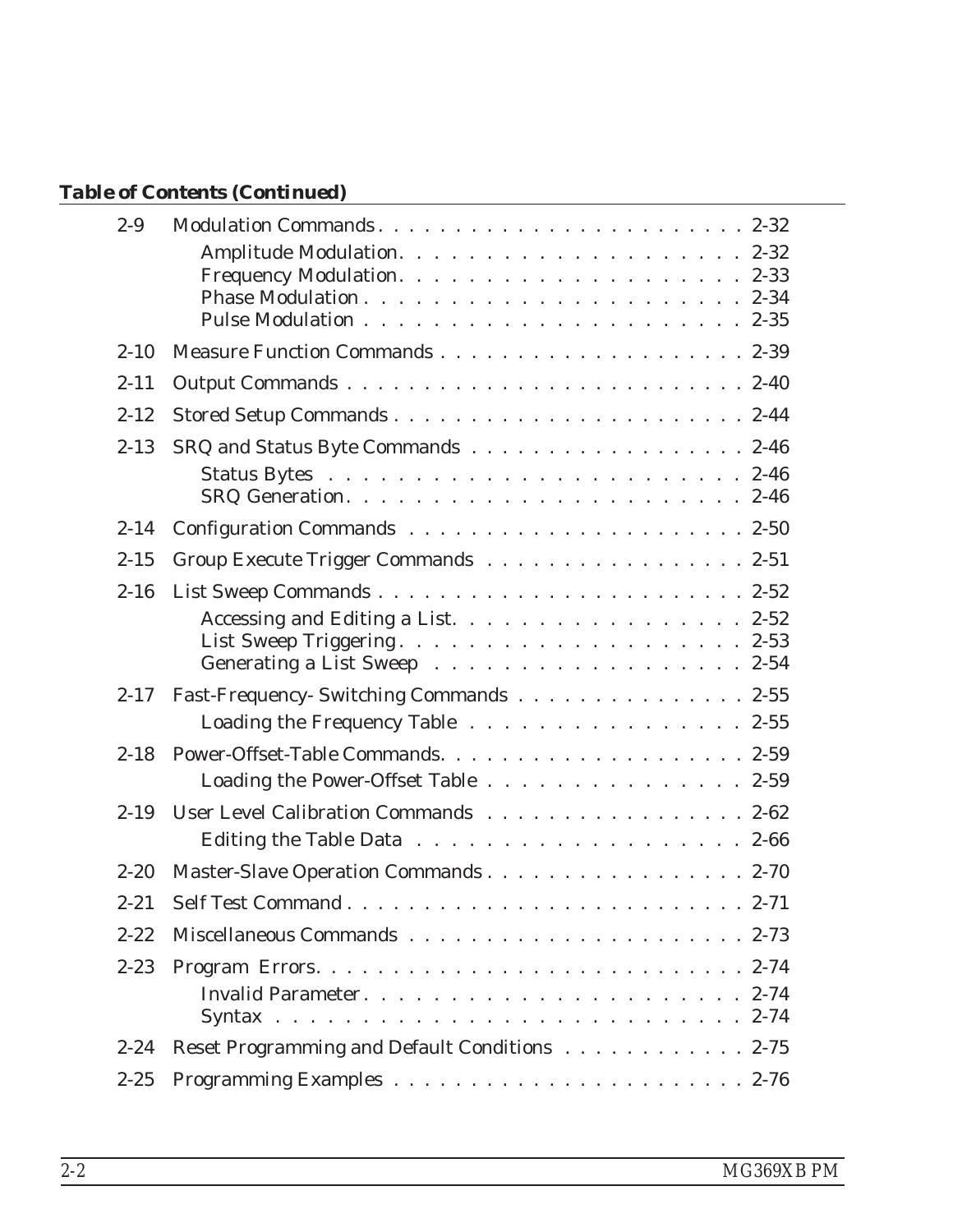# <span id="page-22-0"></span>*Chapter 2 Programming with GPIB Commands*

*2-1 Introduction* This chapter provides information for remote operation of MG369XB Synthesized Signal Generator via the GPIB using MG369XB GPIB commands. All GPIB product-specific commands that are accepted and implemented by the MG369XB are listed and described by function. Sample programs showing usage of the commands are also included. Throughout this book, MG369XB will be used to reference all of the covered models.

*2-2 Command Codes* There are over 460 GPIB product-specific commands that are accepted and implemented by the MG369XB. These GPIB commands allow the user to program all front panel and menu functions (except for power on/standby). Each GPIB command is a two- or three-character mnemonic code that represents an instrument command or parameter; for example: RST (reset).

> Table 2-1, beginning on page 2-4, is a listing of all MG369XB GPIB command mnemonic codes grouped into functional categories. The listing for each category includes references to the paragraph and page number in this chapter where a complete description of that group of commands can be found.

#### **NOTES**

A quick way to determine the function of any of the GPIB command codes listed in Table 2-1 is to look up the command code of interest in Chapter 3 of this manual. Chapter 3 is a command dictionary providing alphabetically-ordered listings and descriptions of all MG369XB command mnemonic codes.

Appendix A, GPIB Quick Reference, also presents the GPIB commands alphabetically and grouped into functional categories. These groups list all the commands associated with a particular MG369XB function. A brief description of the function of each command is also included.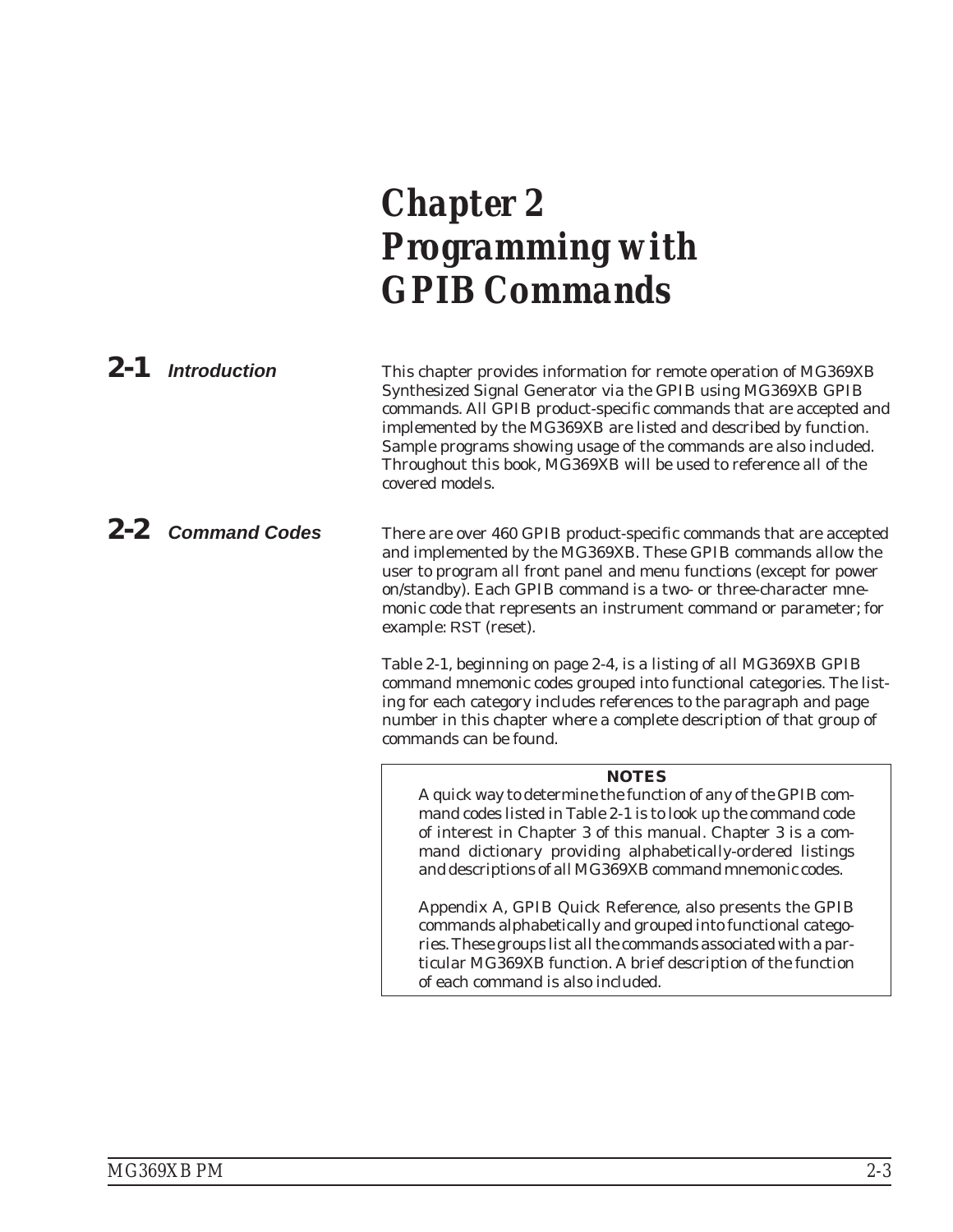| <b>GPIB Command</b><br><b>Group Function</b>     | <b>Command Codes</b>                                                                                                                                                                                                                                                                                                                                                                                                                                                                                                                  |         | Sect. Page |
|--------------------------------------------------|---------------------------------------------------------------------------------------------------------------------------------------------------------------------------------------------------------------------------------------------------------------------------------------------------------------------------------------------------------------------------------------------------------------------------------------------------------------------------------------------------------------------------------------|---------|------------|
| <b>Parameter Entry</b><br>Commands               | ADP1, ADP2, AMR, AMS, ASD, CLO, D1,<br>D2, D3, D4, DFF, DFM, DLF, DN, EGI, F0,<br>F1, F2, F3, F4, F5, F6, F7, F8, F9, FDV,<br>FMR, FMS, LOS, M0, M1, M2, M3, M4, M5,<br>M6, M7, M8, M9, PDT, PDY, PER, PHD,<br>PHR, PHS, PNS, PR, PSO, PVT, PW,<br>SDD, SDE, SDL, SDS, SDT, SLDF, SLF0,<br>SLF1, SLF2, SLF3, SLF4, SLF5, SLF6,<br>SLF7, SLF8, SLF9, SLL1, SLL2, SLM0,<br>SLM1, SLM2, SLM3, SLM4, SLM5, SLM6,<br>SLM7, SLM8, SLM9, SLV, SNS, SOF, SWT,<br>SYZ, UP, W1, W2, W3, W4, XL0, XL1, XL2,<br>XL3, XL4, XL5, XL6, XL7, XL8, XL9 | 2-4     | 2-7        |
| Data Entry/<br><b>DataTerminator</b><br>Commands | 0 thru 9, -, ., ADR, CLR, DB, DG, DM, DV,<br>GH, GV, HZ, KH, KV, MH, MS, MV, NS,<br>PCT, PCV, RD, RV, SEC, SPS, TMS, US,<br><b>VT</b>                                                                                                                                                                                                                                                                                                                                                                                                 | 2-4     | 2-7        |
| <b>CW Frequency</b><br>Commands                  | ACW, CF0, CF1, CF2, CF3, CF4, CF5,<br>CF6, CF7, CF8, CF9, CM0, CM1, CM2,<br>CM3, CM4, CM5, CM6, CM7, CM8, CM9,<br>SQD, SQF, SQU                                                                                                                                                                                                                                                                                                                                                                                                       | 2-5     | 2-20       |
| Analog and<br>Step Sweep<br>Commands             | AD1, AD5, AD6, AF1, AF3, AFU, AUT,<br>DF0, DF1, DF5, DF6, DU0, DU1, EXT,<br>FUL, HWT, LGS, LIS, MAN, MNT, RSS,<br>SF1, SF3, SP0, SP1, SSP, SWP, TEX,<br>TRG, TRS, TSS                                                                                                                                                                                                                                                                                                                                                                 | $2 - 6$ | 2-22       |
| Marker<br>Commands                               | IM1, ME0, ME1, MKO, MPN, MPP, VM1                                                                                                                                                                                                                                                                                                                                                                                                                                                                                                     | $2 - 7$ | $2 - 28$   |
| Power Leveling<br>Commands                       | AL0, AL1, AL2, AL3, AL4, AL5, AL6, AL7,<br>AL8, AL9, AT0, AT1, ATT(xx), DL1, EGO,<br>IL1, L0, L1, L2, L3, L4, L5, L6, L7, L8, L9,<br>LIN, LO0, LO1, LOG, LSP, LV0, LV1, LVP,<br>PL1, PU0, PU1, PU2, RF0, RF1, SL0, SL1,<br><b>SLP</b>                                                                                                                                                                                                                                                                                                 | 2-8     | 2-29       |
| Modulation<br>Commands                           | AM0, AM1, AM2, AM7, AM8, AMO,<br>AMW(x), DPT, EP0, EP1, FM0, FM1, FM2,<br>FM7, FM8, FM9, FML, FMN, FMU, FMW,<br>FWV(x), GP, IM1, IP, P0, PC1, PC4, PH0,<br>PH1, PH2, PH7, PH8, PHN, PHV(x), PHW,<br>PMD(x), PTF, PTG(x), PTR, SC0, SC1,<br>SD0, SD1, SQP, SW0, SW1, SW2, SW3,<br>SW4, XP                                                                                                                                                                                                                                              | $2 - 9$ | $2 - 33$   |
|                                                  | Measure Function AMI, FMD, MOM, PM0, PM1                                                                                                                                                                                                                                                                                                                                                                                                                                                                                              | 2-10    | $2 - 40$   |

*Table 2-1. MG369XB GPIB Command Codes Listed by Function (1 of 2)*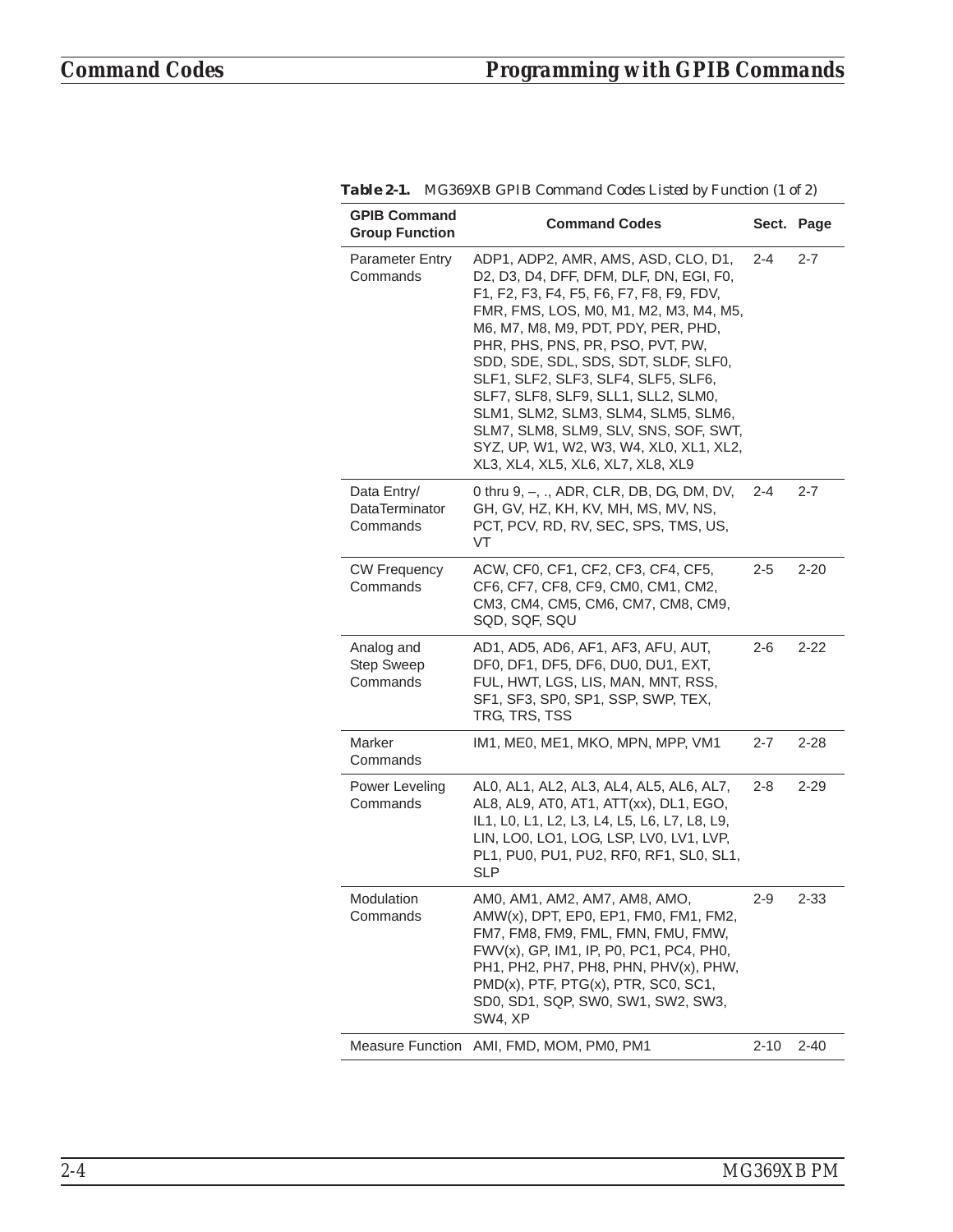| <b>GPIB Command</b><br><b>Group Function</b>   | <b>Command Codes</b>                                                                                                                                                                                                                                                                                                                                                                                                                                                                                                       |          | Sect. Page |
|------------------------------------------------|----------------------------------------------------------------------------------------------------------------------------------------------------------------------------------------------------------------------------------------------------------------------------------------------------------------------------------------------------------------------------------------------------------------------------------------------------------------------------------------------------------------------------|----------|------------|
| Output<br>Commands                             | *IDN?, OAB, OAD1, OAD2, OAR, OAS,<br>OAW, OD1, OD2, OD3, OD4, ODD, ODE,<br>ODF, ODL, ODP, ODS, OEBW, OEM, OES,<br>OF0, OF1, OF2, OF3, OF4, OF5, OF6,<br>OF7, OF8, OF9, OFD, OFH, OFK, OFL,<br>OFM, OFR, OFS, OFW, OI, OL0, OL1,<br>OL2, OL3, OL4, OL5, OL6, OL7, OL8, OL9,<br>OLO, OM0, OM1, OM2, OM3, OM4, OM5,<br>OM6, OM7, OM8, OM9, OMD, OMM, OO,<br>OP5, OPC, OPD, OPHD, OPHI, OPHM,<br>OPHR, OPHS, OPHW, OPM, OPO, OPP,<br>OPR, OPS, OPT, OPW, OSB, OSD, OSE,<br>OSM, OSR, OSS, OST, OVN, OW1, OW2,<br>OW3, OW4, OWT | $2 - 11$ | $2 - 41$   |
| <b>Stored Setup</b><br>Commands                | RCF, RCM, RSN(m), SAF, SAM, SM,<br>SSN(m)                                                                                                                                                                                                                                                                                                                                                                                                                                                                                  | $2 - 12$ | $2 - 45$   |
| Service Request<br>and Status Byte<br>Commands | CSB, EL0, EL1, ES0, ES1, FB0, FB1, II0,<br>II1, LA0, LA1, LE0, LE1, LS0, LS1, MB0,<br>MB1, MB2, PE0, PE1, SB0, SB1, SE0,<br>SE1, SQ0, SQ1, UL0, UL1                                                                                                                                                                                                                                                                                                                                                                        | $2 - 13$ | $2 - 47$   |
| Configuration<br>Commands                      | BPN, BPP, EBW0, EBW1, EBW2, EBW3,<br>FRS, PPC, PPO, RC0, RC1, RO0, RO1,<br>RT0, RT1, TR0, TR1                                                                                                                                                                                                                                                                                                                                                                                                                              | $2 - 14$ | $2 - 51$   |
| Group Execute<br>Trigger (GET)<br>Commands     | GTC, GTD, GTF, GTL, GTO, GTS, GTT,<br>GTU, Y                                                                                                                                                                                                                                                                                                                                                                                                                                                                               | $2 - 15$ | $2 - 52$   |
| List Sweep<br>Commands                         | CTL, ELI(xxxx), ELN(x), LDT, LEA, LF,<br>LIB(xxxx), LIE(xxxx), LP, LST                                                                                                                                                                                                                                                                                                                                                                                                                                                     | 2-16     | $2 - 53$   |
| Fast-Frequency-<br>Switching<br>Commands       | ZEL, ZL(x), ZPN(bbbb), ZS(x),<br>ZTL(bbbbnnnnD8D8D8D8)                                                                                                                                                                                                                                                                                                                                                                                                                                                                     | $2 - 17$ | $2 - 56$   |
| Power-Offset-<br><b>Table Commands</b>         | PT0, PT1, PTC, PTL                                                                                                                                                                                                                                                                                                                                                                                                                                                                                                         | $2 - 18$ | 2-60       |
| User Level<br>Calibration<br>Commands          | LU0, LU1, LU2, LU3, LU4, LU5, LUS, LUR                                                                                                                                                                                                                                                                                                                                                                                                                                                                                     | $2 - 19$ | $2 - 63$   |
| Master-Slave<br>Operation<br>Commands          | S0, S1                                                                                                                                                                                                                                                                                                                                                                                                                                                                                                                     | $2 - 20$ | $2 - 71$   |
| <b>Self Test</b><br>Commands                   | TST                                                                                                                                                                                                                                                                                                                                                                                                                                                                                                                        | $2 - 21$ | $2 - 72$   |
| <b>Miscellaneous</b><br>Commands               | ADD, CS0, CS1, DS0, DS1, MR, PS0,<br>PS1, PSZ, RL, RST, SNR                                                                                                                                                                                                                                                                                                                                                                                                                                                                | $2 - 22$ | $2 - 74$   |

| Table 2-1. MG369XB GPIB Command Codes Listed by Function (2 of 2) |  |  |
|-------------------------------------------------------------------|--|--|
|-------------------------------------------------------------------|--|--|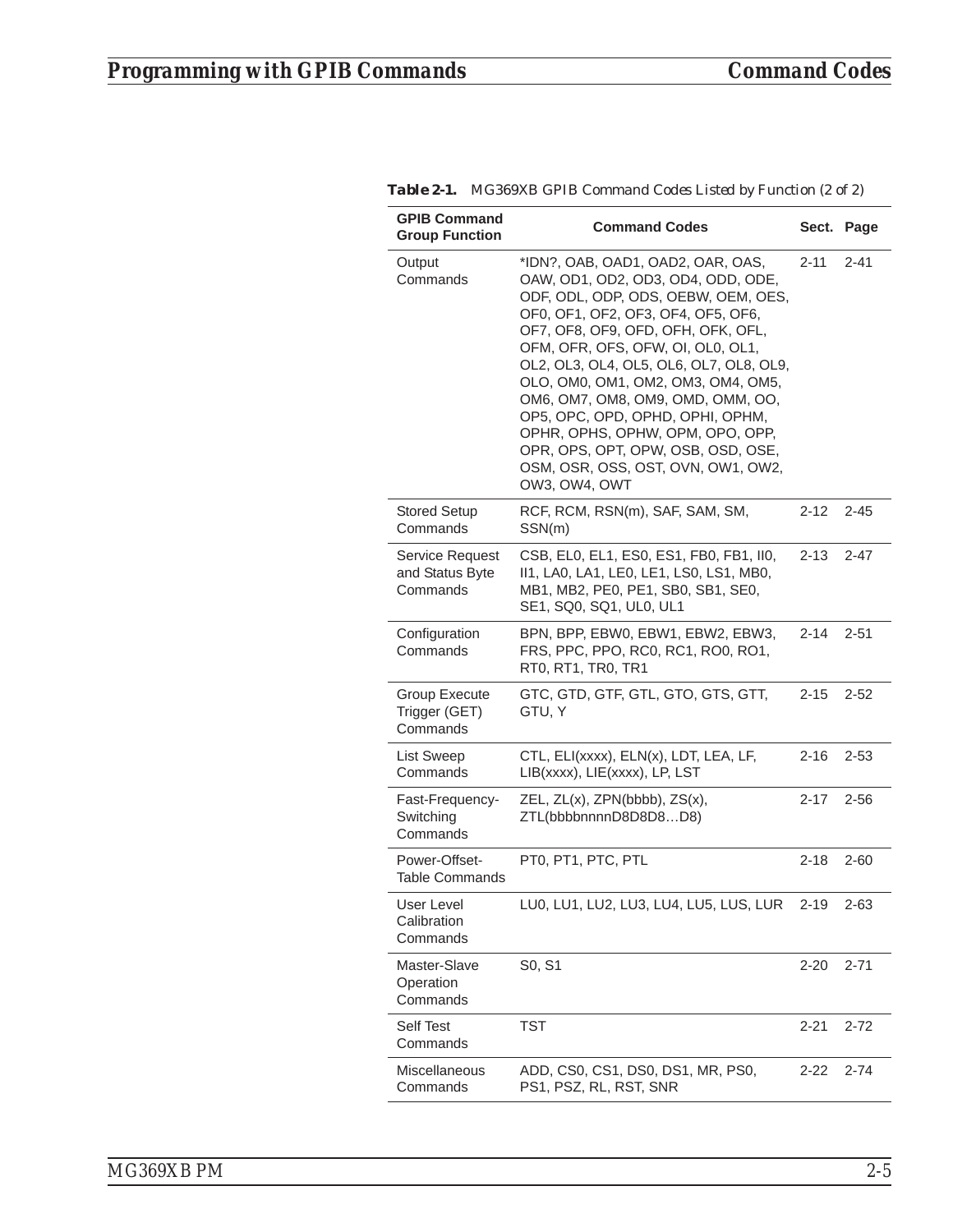#### <span id="page-25-0"></span>*2-3 Data Input Restrictions* The MG369XB signal generator does *not* accept parameter or data entries in an exponential or scientific notation format. The accepted data formats are as follows:

- □ A decimal or integer format for entering parameters and data
- □ A binary-byte format for entering the status byte mask commands (Section 2-13), the RCF and RCM stored-setup commands (Section 2-12), the ZTL fast-frequency-switching command (Section 2-17), the power-offset-table commands (Section 2-18), and the LUR user level calibration command (Section 2-19)

**Programming Note:** The signal generator only recognizes the following 65 characters:

- □ The 52 upper- and lower-case alphabetic characters. (The MG369XB accepts both upper- and lower-case characters without distinguishing between the cases)
- $\Box$  The minus sign  $(-)$
- □ The comma (,)
- □ The decimal point (.)
- □ The numerals between 0 and 9

All characters other than the 65 listed above are ignored and can be interspersed between meaningful characters without ill effect. This use of other characters can improve readability. For example, the two command strings below are valid and interchangeable.

"**F12.754GHF27.792GHSF1SWPMK0L12DM**"

"**F1=2.754 GH, F2=7.792 GH, SF1, SWP, MK0, L1=2 DM**"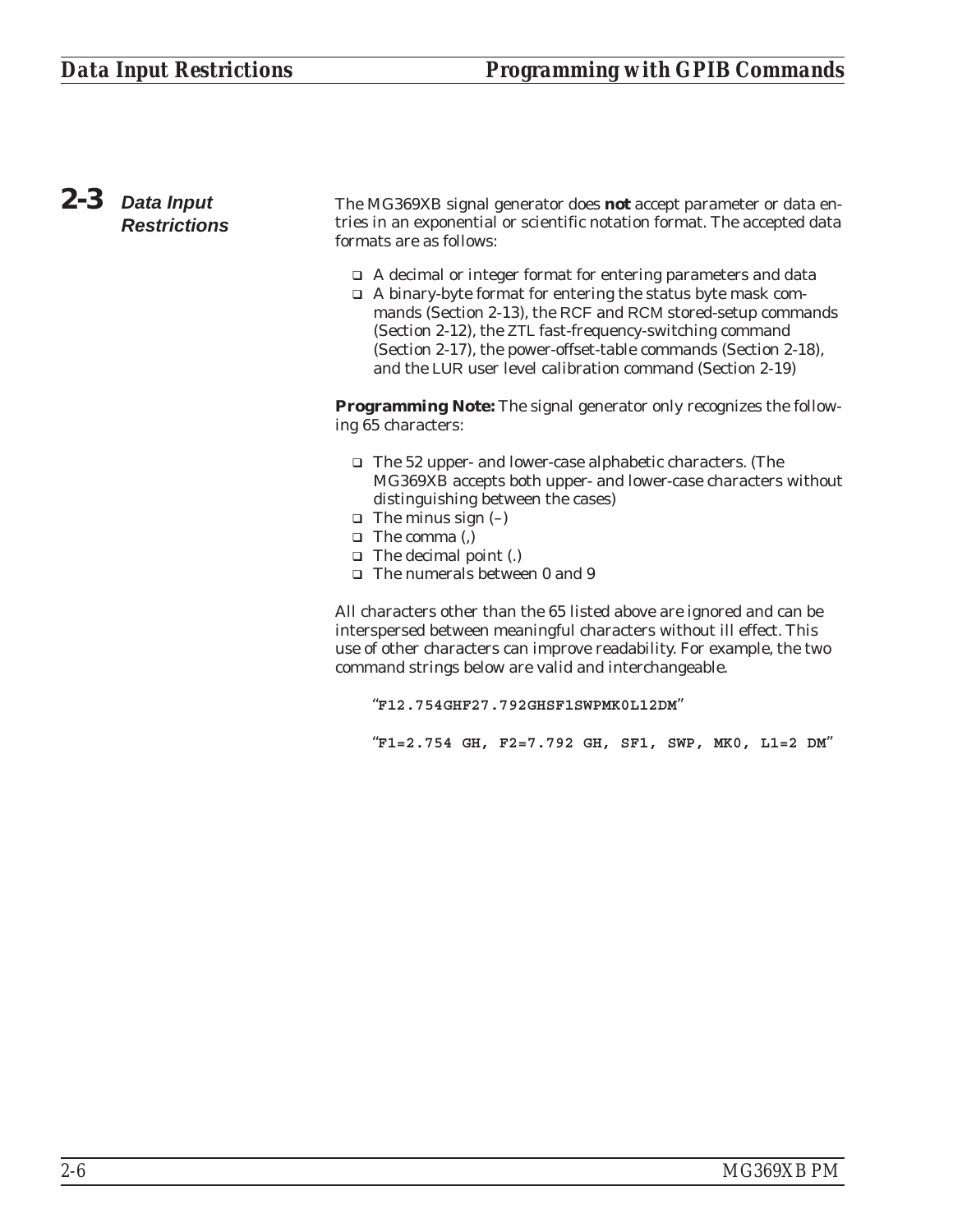<span id="page-26-0"></span>*2-4 Parameter and Data Entry Commands*

Table 2-2 lists the command mnemonic codes that open parameters for data entry. The table also provides the range of values permitted for each parameter and the data terminator mnemonic codes for each. Tables 2-3 and 2-4 (pages 2-16 and 2-17) list the data entry and data terminator command mnemonic codes.

|                                      | NOTE                                                                                                                                                                                      |
|--------------------------------------|-------------------------------------------------------------------------------------------------------------------------------------------------------------------------------------------|
|                                      | $\Box$ By incrementing or decrementing its value us-<br>ing an associated step size                                                                                                       |
|                                      | $\Box$ By sending a numeric value followed by the ap-<br>propriate terminator code                                                                                                        |
| <b>Data Entry</b>                    | When a parameter is open for data entry, its value<br>can be changed as follows:                                                                                                          |
|                                      | $\Box$ Another parameter is opened<br>$\Box$ A function other than video markers or output<br>power leveling is commanded<br>$\Box$ The CLO (close open parameter) command is<br>received |
| <b>Opening a</b><br><b>Parameter</b> | All of the commands listed in Table 2-2 open a pa-<br>rameter for data entry. Once opened, a parameter<br>remains open until one of the following occurs:                                 |

An appropriate data terminator *must* be used to terminate a numeric-parameter entry, and it *must* immediately follow the numeric value. If it does not, a parameter entry error will result. For example, data terminators do not change the mode of operation from log to linear.

The parameter and data entry commands do not affect the signal generator's output unless the parameter being changed is also the current output parameter. The commands, therefore, may be used to change the preset values of parameters without altering the MG369XB's output.

*Example:* Assume that the MG369XB is executing an F3-F4 sweep from 3 GHz to 10 GHz. Changing the value of F1 to 3 GHz with the command string "**F1 3 GH**" does not affect the current output of the signal generator. However, changing the value of F4 with the command string "**F4 16.01 GH**" alters the output of the MG369XB because it changes the end point of the F3-F4 sweep to 16.01 GHz.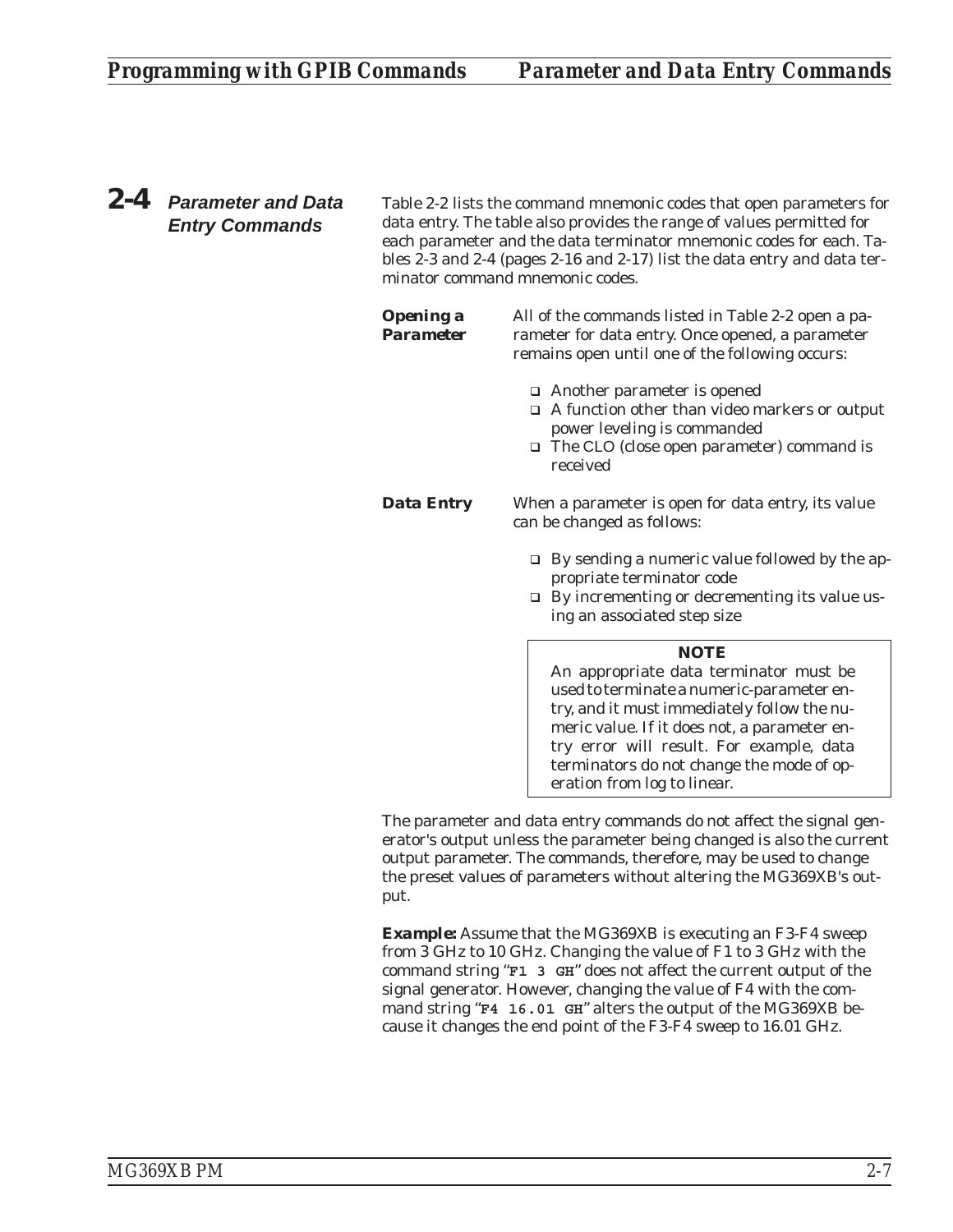**NOTE** 40 MHz pulse clock rates are only available with Option 24; 100 MHz pulse clock rates are only available with Option 26.

| <b>Mnemonic</b><br>Code | <b>Parameter</b>                                     | <b>Values</b>                                                                                                                                      | <b>Units</b>                               |
|-------------------------|------------------------------------------------------|----------------------------------------------------------------------------------------------------------------------------------------------------|--------------------------------------------|
| ADP1                    | Opens the internal AM %<br>depth parameter.          | 0% to 100%                                                                                                                                         | <b>PCT</b>                                 |
| ADP <sub>2</sub>        | Opens the internal AM dB<br>depth parameter.         | $0$ dB to 25 dB                                                                                                                                    | DB                                         |
| <b>AMR</b>              | Opens the internal AM rate<br>parameter.             | 0.1 Hz to 1 MHz for sine<br>wave; 0.1 Hz to 100 kHz for<br>square, triangle, and ramp<br>waveforms                                                 | <b>MH</b><br>KH.<br>HZ                     |
| AMS                     | Opens the external AM<br>%/V sensitivity parameter.  | 0 %/V to 100 %/V                                                                                                                                   | <b>PCV</b>                                 |
| <b>ASD</b>              | Opens the external AM<br>dB/V sensitivity parameter. | 0 dB/V to 25 dB/V                                                                                                                                  | <b>DV</b>                                  |
| CLO                     | Closes the previously<br>opened parameter.           |                                                                                                                                                    |                                            |
| D <sub>1</sub>          | Opens the internal pulse<br>delay1 parameter.        | 30 ns to 167 ms at<br>100 MHz pulse clock rate;<br>100 ns to 419 ms at<br>40 MHz pulse clock rate;<br>300 ns to 1.6s at 10 MHz<br>pulse clock rate | SEC<br>МS<br>US<br><b>NS</b>               |
| D <sub>2</sub>          | Opens the internal pulse<br>delay2 parameter.        | 30 ns to 167 ms at<br>100 MHz pulse clock rate;<br>100 ns to 419 ms at<br>40 MHz pulse clock rate;<br>300 ns to 1.6s at 10 MHz<br>pulse clock rate | <b>SEC</b><br>ΜS<br><b>US</b><br>NS.       |
| D3                      | Opens the internal pulse<br>delay3 parameter.        | 30 ns to 167 ms at<br>100 MHz pulse clock rate;<br>100 ns to 419 ms at<br>40 MHz pulse clock rate;<br>300 ns to 1.6s at 10 MHz<br>pulse clock rate | <b>SEC</b><br>МS<br><b>US</b><br><b>NS</b> |
| D <sub>4</sub>          | Opens the internal pulse<br>delay4 parameter.        | 30 ns to 167 ms at<br>100 MHz pulse clock rate;<br>100 ns to 419 ms at<br>40 MHz pulse clock rate;<br>300 ns to 1.6s at 10 MHz<br>pulse clock rate | SEC<br>ΜS<br>US<br><b>NS</b>               |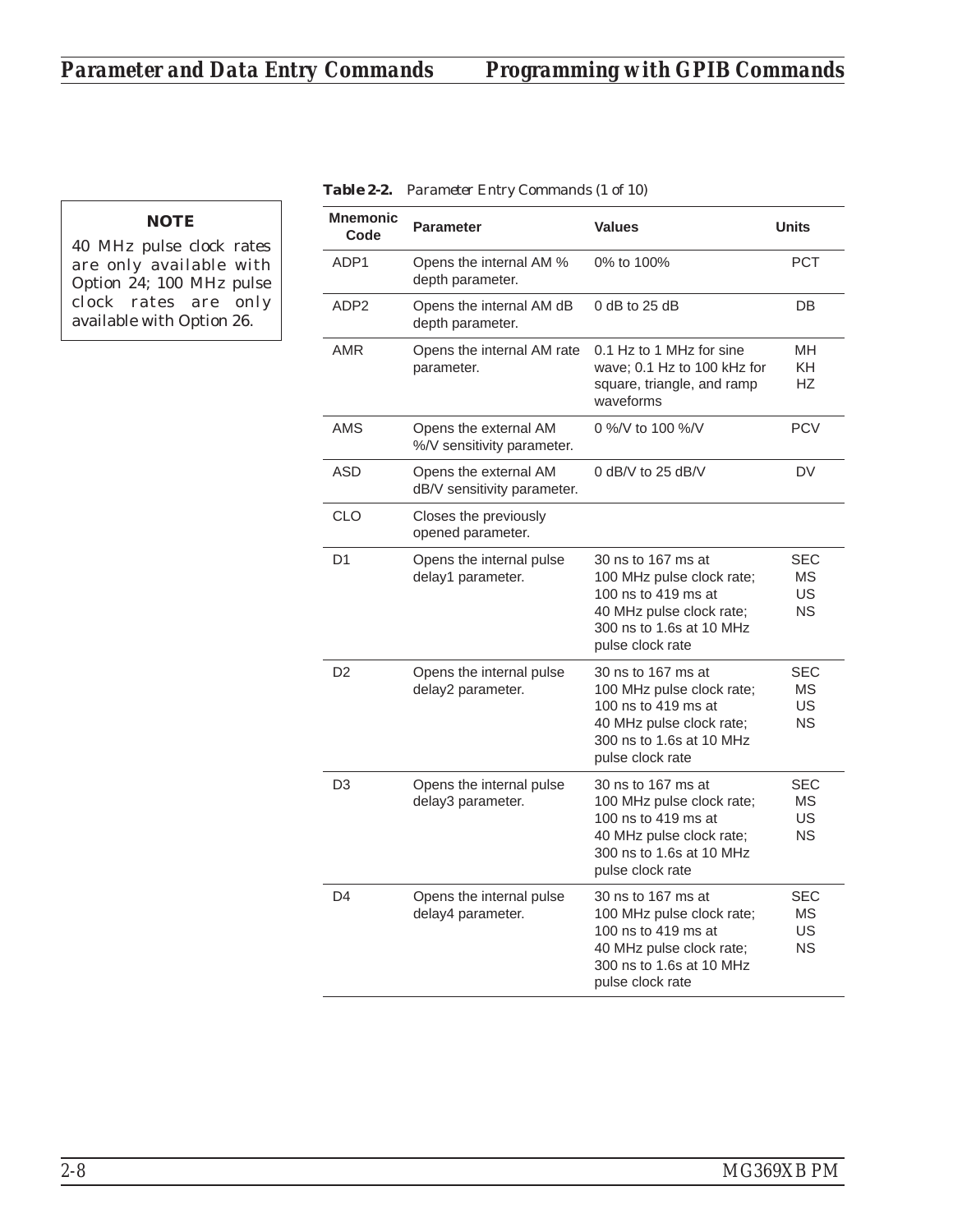| <b>Mnemonic</b><br>Code | <b>Parameter</b>                                    | <b>Values</b>                           | <b>Units</b>                              |
|-------------------------|-----------------------------------------------------|-----------------------------------------|-------------------------------------------|
| <b>DFF</b>              | Opens the delta frequency<br>parameter.             | Frequency range of the<br>MG369XB model | GH<br>MН<br>KH<br><b>HZ</b>               |
| <b>DFM</b>              | Opens the delta frequency<br>parameter.             | Frequency range of the<br>MG369XB model | GН<br><b>MH</b><br>KH<br><b>HZ</b>        |
| <b>DLF</b>              | Opens the delta frequency<br>parameter.             | Frequency range of the<br>MG369XB model | GH<br><b>MH</b><br>KH<br><b>HZ</b>        |
| <b>DN</b>               | Decrements the open<br>parameter by the step size.  |                                         |                                           |
| EGI                     | Opens the reference level<br>DAC setting parameter. | 0 to 255                                | <b>SPS</b>                                |
| F0                      | Opens the F0 parameter.                             | Frequency range of the<br>MG369XB model | GH<br><b>MH</b><br><b>KH</b><br><b>HZ</b> |
| F <sub>1</sub>          | Opens the F1 parameter.                             | Frequency range of the<br>MG369XB model | GH<br><b>MH</b><br>KH<br><b>HZ</b>        |
| F <sub>2</sub>          | Opens the F2 parameter.                             | Frequency range of the<br>MG369XB model | GН<br>MH<br>KH<br><b>HZ</b>               |
| F <sub>3</sub>          | Opens the F3 parameter.                             | Frequency range of the<br>MG369XB model | <b>GH</b><br><b>MH</b><br><b>KH</b><br>НZ |
| F4                      | Opens the F4 parameter.                             | Frequency range of the<br>MG369XB model | GH<br>MН<br>KH<br><b>HZ</b>               |
| F <sub>5</sub>          | Opens the F5 parameter.                             | Frequency range of the<br>MG369XB model | GH<br>MH<br>KH<br>HZ                      |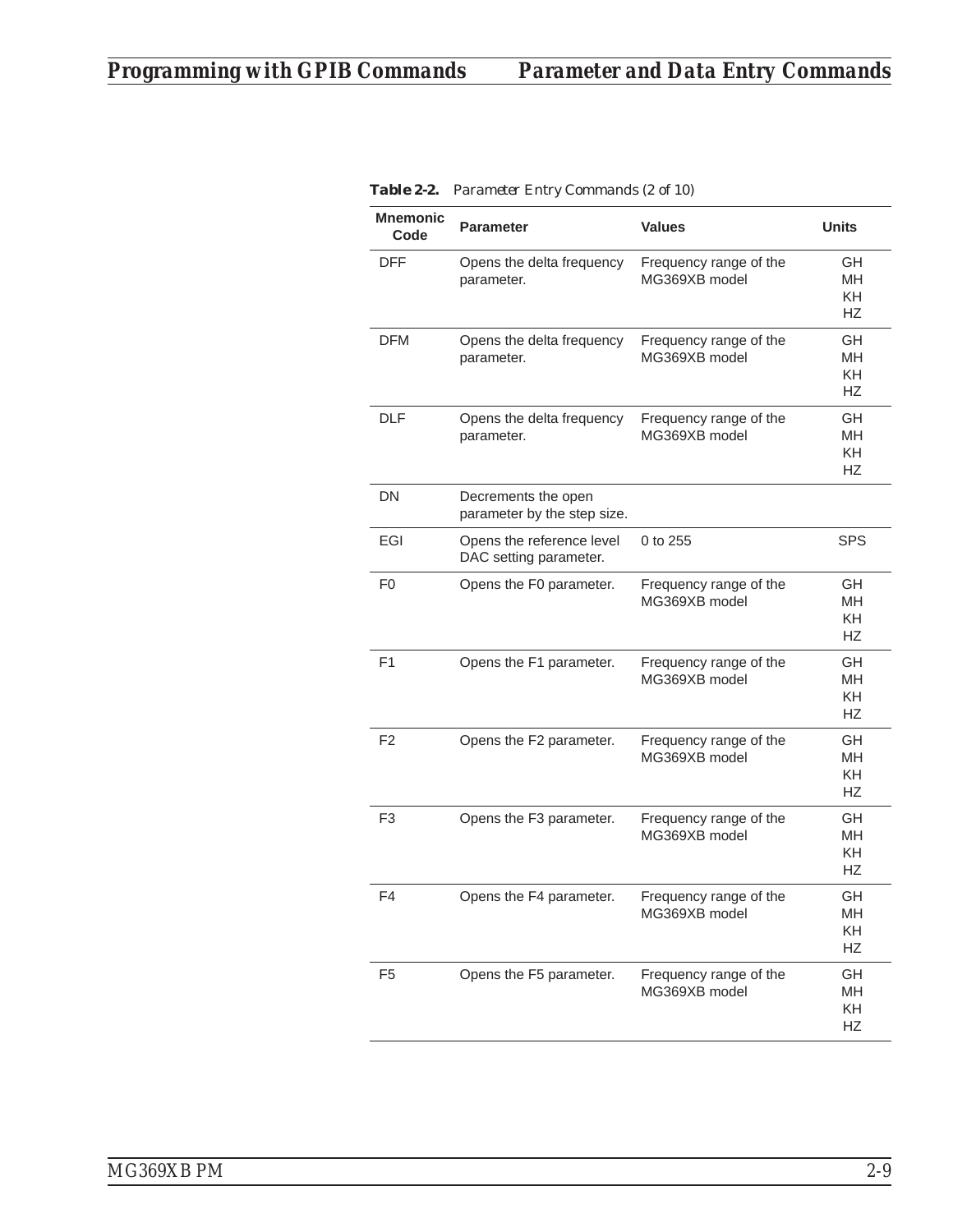| <b>Mnemonic</b><br>Code | <b>Parameter</b>                                | <b>Values</b>                                                                                                                        | <b>Units</b>                        |
|-------------------------|-------------------------------------------------|--------------------------------------------------------------------------------------------------------------------------------------|-------------------------------------|
| F6                      | Opens the F6 parameter.                         | Frequency range of the<br>MG369XB model                                                                                              | GH<br>MН<br>KH.<br>HZ               |
| F7                      | Opens the F7 parameter.                         | Frequency range of the<br>MG369XB model                                                                                              | GH<br><b>MH</b><br>KH.<br>НZ        |
| F8                      | Opens the F8 parameter.                         | Frequency range of the<br>MG369XB model                                                                                              | <b>GH</b><br><b>MH</b><br>KH.<br>HZ |
| F9                      | Opens the F9 parameter.                         | Frequency range of the<br>MG369XB model                                                                                              | GH<br>MН<br>KH.<br><b>HZ</b>        |
| <b>FDV</b>              | Opens the internal FM<br>deviation parameter.   | 10 kHz to 20 MHz in<br>Locked, Locked Low-Noise,<br>and Unlocked Narrow FM;<br>100 kHz to 100 MHz in<br>Unlocked Wide FM             | MН<br>KH.                           |
| <b>FMR</b>              | Opens the internal FM rate<br>parameter.        | 0.1 Hz to 1 MHz for sine<br>wave; 0.1 Hz to 100 kHz for<br>square, triangle, and ramp<br>waveforms                                   | MН<br>KH.<br>НZ                     |
| <b>FMS</b>              | Opens the external FM<br>sensitivity parameter. | ±10 kHz/V to ±20 MHz/V in<br>Locked, Locked Low-Noise,<br>and Unlocked Narrow FM;<br>±100 kHz/V to ±100 MHz/V<br>in Unlocked Wide FM | <b>KV</b><br>MV                     |
| <b>LOS</b>              | Opens the level offset<br>parameter.            | $+100$ dB to $100$ dB<br>(logarithmic); +xxx mV to<br>xxx mV (linear)                                                                | DB (log)<br>VT (linear)             |
| M0                      | Opens the M0 parameter.                         | Frequency range of the<br>MG369XB model                                                                                              | GH<br>MН<br>KH<br>HZ                |
| M <sub>1</sub>          | Opens the M1 parameter.                         | Frequency range of the<br>MG369XB model                                                                                              | <b>GH</b><br>MН<br>KH<br>HZ         |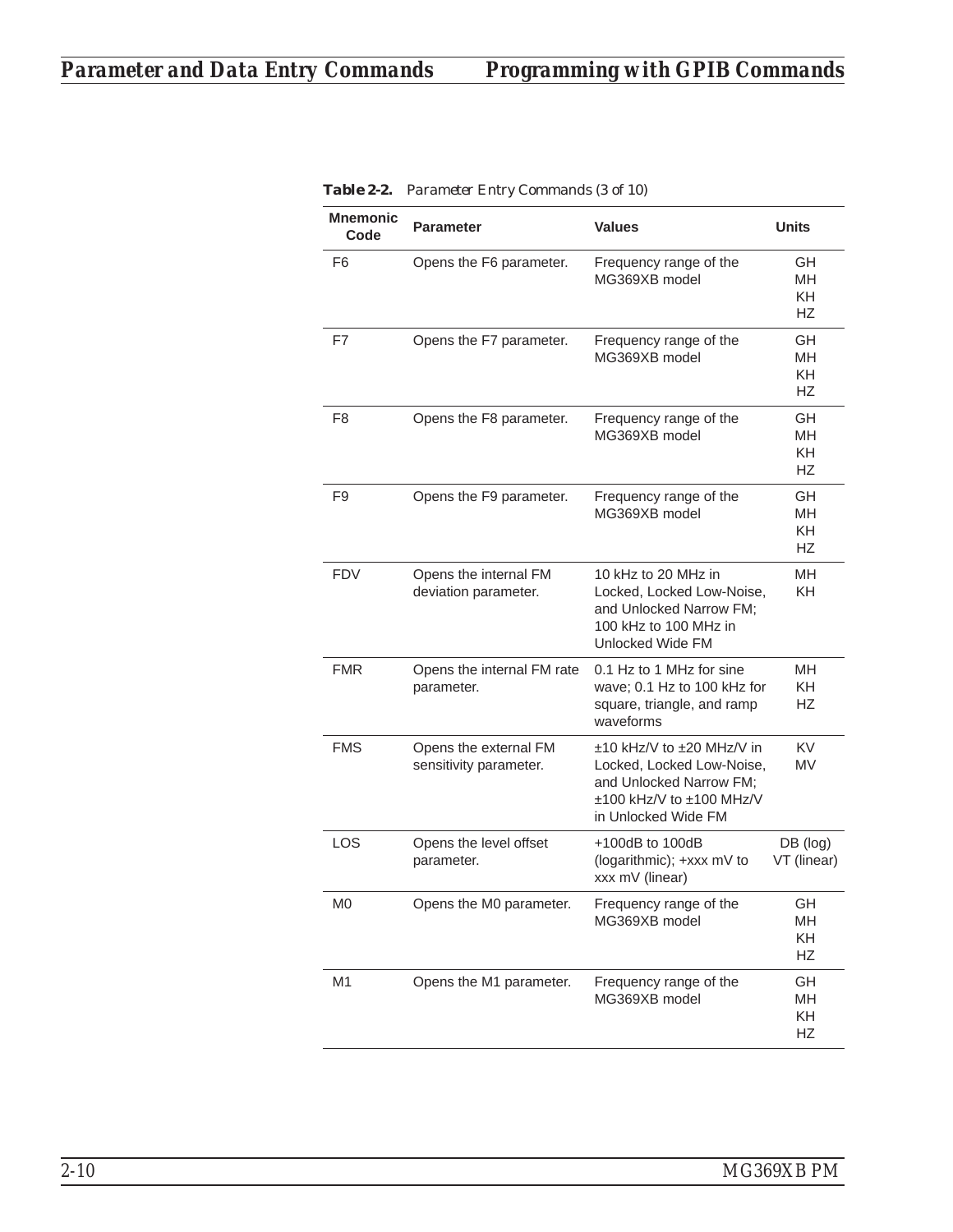| Mnemonic<br>Code | <b>Parameter</b>                                              | <b>Values</b>                                                                                                                                      | <b>Units</b>                              |
|------------------|---------------------------------------------------------------|----------------------------------------------------------------------------------------------------------------------------------------------------|-------------------------------------------|
| M2               | Opens the M2 parameter.                                       | Frequency range of the<br>MG369XB model                                                                                                            | GH<br><b>MH</b><br><b>KH</b><br><b>HZ</b> |
| M3               | Opens the M3 parameter.                                       | Frequency range of the<br>MG369XB model                                                                                                            | GН<br>MH<br><b>KH</b><br><b>HZ</b>        |
| M4               | Opens the M4 parameter.                                       | Frequency range of the<br>MG369XB model                                                                                                            | GH<br><b>MH</b><br><b>KH</b><br><b>HZ</b> |
| M5               | Opens the M5 parameter.                                       | Frequency range of the<br>MG369XB model                                                                                                            | GН<br><b>MH</b><br><b>KH</b><br><b>HZ</b> |
| M <sub>6</sub>   | Opens the M6 parameter.                                       | Frequency range of the<br>MG369XB model                                                                                                            | GН<br><b>MH</b><br><b>KH</b><br><b>HZ</b> |
| M7               | Opens the M7 parameter.                                       | Frequency range of the<br>MG369XB model                                                                                                            | GH<br><b>MH</b><br>KH<br>HZ               |
| M <sub>8</sub>   | Opens the M8 parameter.                                       | Frequency range of the<br>MG369XB model                                                                                                            | GH<br><b>MH</b><br><b>KH</b><br>НZ        |
| M9               | Opens the M9 parameter.                                       | Frequency range of the<br>MG369XB model                                                                                                            | GH<br><b>MH</b><br><b>KH</b><br><b>HZ</b> |
| PDT              | Opens the power sweep<br>dwell time parameter.                | 1ms to 99s                                                                                                                                         | ΜS<br><b>SEC</b>                          |
| <b>PDY</b>       | Opens the internal pulse<br>delay1 parameter (Same<br>as D1). | 30 ns to 167 ms at<br>100 MHz pulse clock rate;<br>100 ns to 419 ms at<br>40 MHz pulse clock rate;<br>300 ns to 1.6s at 10 MHz<br>pulse clock rate | <b>SEC</b><br>MS<br>US<br><b>NS</b>       |

|  |  |  | <b>Table 2-2.</b> Parameter Entry Commands (4 of 10) |  |  |
|--|--|--|------------------------------------------------------|--|--|
|--|--|--|------------------------------------------------------|--|--|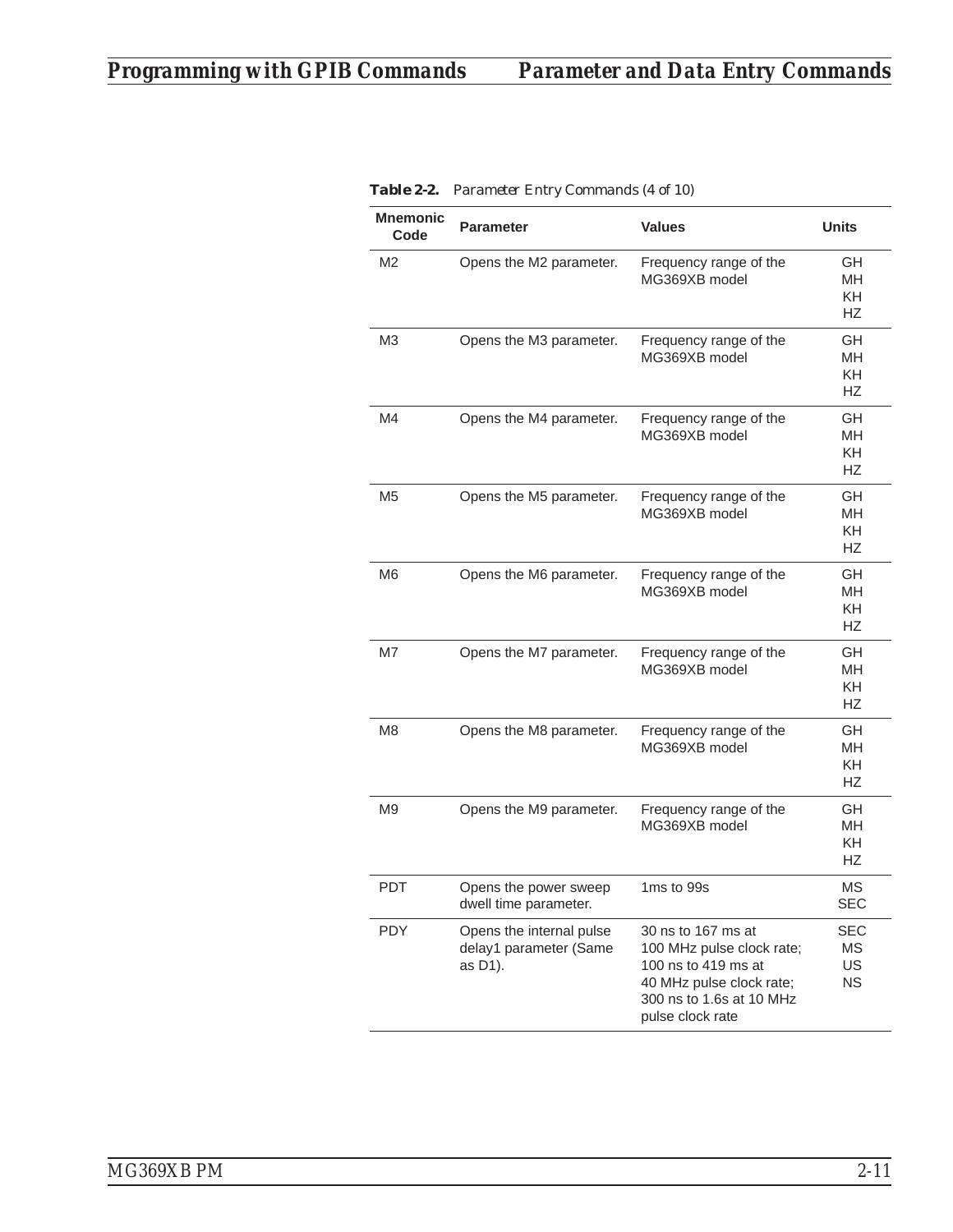| <b>Mnemonic</b><br>Code | <b>Parameter</b>                                                 | <b>Values</b>                                                                                                                                               | Units                               |
|-------------------------|------------------------------------------------------------------|-------------------------------------------------------------------------------------------------------------------------------------------------------------|-------------------------------------|
| <b>PER</b>              | Opens the internal pulse<br>period parameter.                    | 40 ns to 167 ms at<br>100 MHz pulse clock rate;<br>250 ns to 419 ms at<br>40 MHz pulse clock rate;<br>600 ns to 1.6s at 10 MHz<br>pulse clock rate          | SEC<br>MS.<br>US<br><b>NS</b>       |
| <b>PHD</b>              | Opens the internal <b>DM</b><br>deviation parameter.             | 0.0025 to 5 radians in<br><b>Phase Modulation Narrow</b><br>mode; 0.25 to 500 radians<br>in Phase Modulation Wide<br>mode                                   | RD                                  |
| <b>PHR</b>              | Opens the internal <b>DM</b> rate<br>parameter.                  | 0.1 Hz to 1 MHz for sine<br>wave; 0.1 Hz to 100 kHz for<br>square, triangle, and ramp<br>waveforms                                                          | MН<br>KH.<br>HZ                     |
| <b>PHS</b>              | Opens the external DM<br>sensitivity parameter.                  | $\pm 0.0025$ radians/V to $\pm 5$<br>radians/V in FM Narrow<br>mode: $\pm 0.25$ radians/V to<br>±500 radians/V in FM Wide<br>mode                           | <b>RV</b>                           |
| <b>PNS</b>              | Opens the power sweep<br>number of steps parameter.              | 1 to 10,000                                                                                                                                                 | SPS                                 |
| <b>PR</b>               | Opens the internal pulse<br>frequency parameter.                 | 5.96 Hz to 25 MHz at<br>100 MHz pulse clock rate;<br>2.385 Hz to 4 MHz at<br>40 MHz pulse clock rate;<br>0.597 Hz to 1.66 MHz at<br>10 MHz pulse clock rate | MН<br>KH.<br>HZ                     |
| <b>PSO</b>              | Opens the phase offset<br>parameter.                             | -360 to +360                                                                                                                                                | DG                                  |
| <b>PVT</b>              | Opens the ALC power<br>slope pivot point frequency<br>parameter. | Frequency range of the<br>MG369XB model                                                                                                                     | GH<br>MН<br>KΗ<br>НZ                |
| <b>PW</b>               | Opens the internal pulse<br>width1 parameter (Same as<br>W1).    | 30 ns to 167 ms at<br>100 MHz pulse clock rate;<br>25 ns to 419 ms at 40 MHz<br>pulse clock rate; 100 ns to<br>1.6s at 10 MHz pulse clock<br>rate           | <b>SEC</b><br>ΜS<br>US<br><b>NS</b> |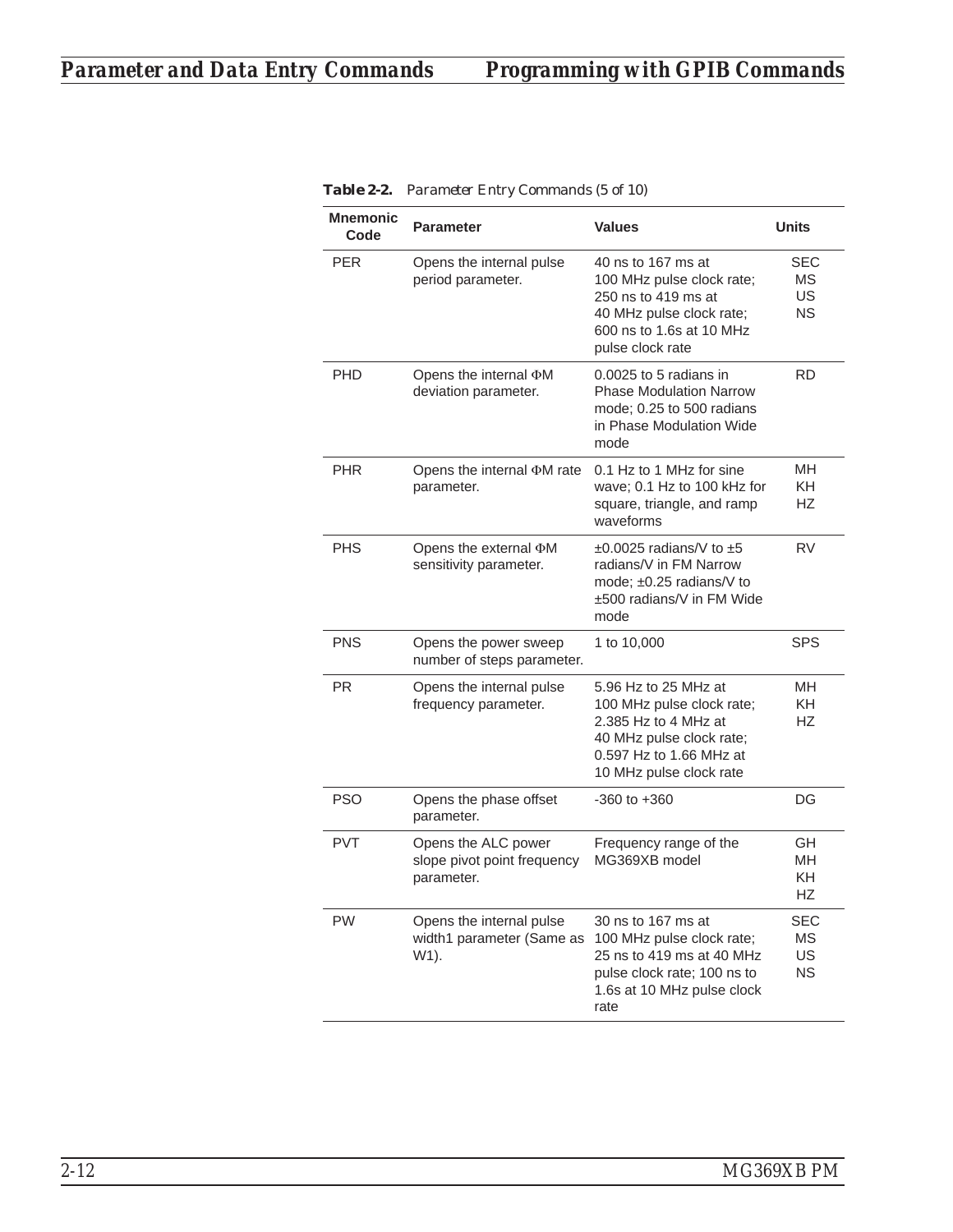| <b>Mnemonic</b><br>Code | <b>Parameter</b>                                                                    | <b>Values</b>                                                                                                                            | <b>Units</b>                               |
|-------------------------|-------------------------------------------------------------------------------------|------------------------------------------------------------------------------------------------------------------------------------------|--------------------------------------------|
| SDD                     | Opens the internal pulse<br>stepped delay mode step<br>size parameter.              | 0 ms to 167 ms at 100 MHz<br>pulse clock rate; 0 ms to<br>419 ms at 40 MHz pulse<br>clock rate; 0s to 1.6s at<br>10 MHz pulse clock rate | SEC<br>МS<br>US<br><b>NS</b>               |
| <b>SDE</b>              | Opens the internal pulse<br>stepped delay mode delay<br>1 stop parameter.           | 0 ms to 167 ms at 100 MHz<br>pulse clock rate; 0 ms to<br>419 ms at 40 MHz pulse<br>clock rate; 0s to 1.6s at<br>10 MHz pulse clock rate | <b>SEC</b><br><b>MS</b><br>US<br><b>NS</b> |
| <b>SDL</b>              | Opens the internal pulse<br>stepped delay mode<br>dwell-time-per-step<br>parameter. | 100 microseconds to 10s                                                                                                                  | <b>SEC</b><br><b>MS</b><br>US              |
| <b>SDS</b>              | Opens the internal pulse<br>stepped delay mode delay<br>1 start parameter.          | 0 ms to 167 ms at 100 MHz<br>pulse clock rate; 0 ms to<br>419 ms at 40 MHz pulse<br>clock rate; 0s to 1.6s at<br>10 MHz pulse clock rate | <b>SEC</b><br><b>MS</b><br>US<br><b>NS</b> |
| <b>SDT</b>              | Opens the step sweep<br>dwell time parameter.                                       | 1ms to 99s                                                                                                                               | MS<br><b>SEC</b>                           |
| <b>SLDF</b>             | Opens the ∆F parameter of<br>the slave unit.                                        | Frequency range of the<br>slave MG369XB model                                                                                            | GH<br><b>MH</b><br><b>KH</b><br>НZ         |
| SLF <sub>0</sub>        | Opens the F0 parameter of<br>the slave unit.                                        | Frequency range of the<br>Slave MG369XB model                                                                                            | GH<br>MH<br>KH<br><b>HZ</b>                |
| SLF <sub>1</sub>        | Opens the F1 parameter of<br>the slave unit.                                        | Frequency range of the<br>Slave MG369XB model                                                                                            | GH<br><b>MH</b><br><b>KH</b><br><b>HZ</b>  |
| SLF <sub>2</sub>        | Opens the F2 parameter of Frequency range of the<br>the slave unit.                 | Slave MG369XB model                                                                                                                      | GH<br>MН<br>KH<br>HZ                       |
| SLF3                    | Opens the F3 parameter of<br>the slave unit.                                        | Frequency range of the<br>Slave MG369XB model                                                                                            | GH<br>MH<br>KH<br>HZ                       |

| <b>Table 2-2.</b> Parameter Entry Commands (6 of 10) |
|------------------------------------------------------|
|------------------------------------------------------|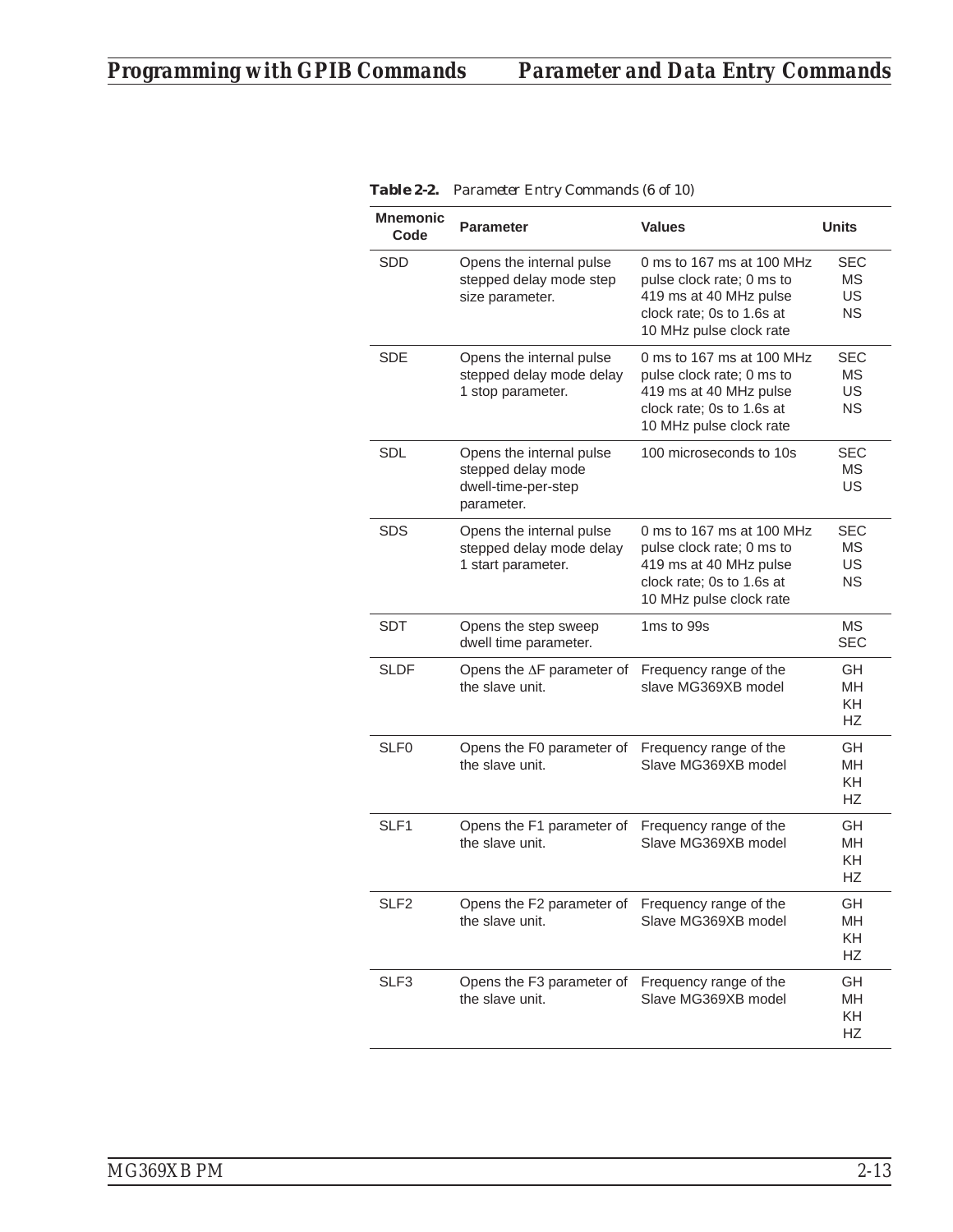| <b>Mnemonic</b><br>Code | <b>Parameter</b>                                                              | <b>Values</b>                                   | <b>Units</b>                              |
|-------------------------|-------------------------------------------------------------------------------|-------------------------------------------------|-------------------------------------------|
| SLF4                    | Opens the F4 parameter of Frequency range of the<br>the slave unit.           | Slave MG369XB model                             | GH.<br><b>MH</b><br>KH.<br><b>HZ</b>      |
| SLF <sub>5</sub>        | Opens the F5 parameter of<br>the slave unit.                                  | Frequency range of the<br>Slave MG369XB model   | GH<br><b>MH</b><br>KH.<br><b>HZ</b>       |
| SLF <sub>6</sub>        | Opens the F6 parameter of<br>the slave unit.                                  | Frequency range of the<br>Slave MG369XB model   | GH<br><b>MH</b><br>KH.<br><b>HZ</b>       |
| SLF7                    | Opens the F7 parameter of<br>the slave unit.                                  | Frequency range of the<br>Slave MG369XB model   | GH<br>MН<br><b>KH</b><br><b>HZ</b>        |
| SLF8                    | Opens the F8 parameter of<br>the slave unit.                                  | Frequency range of the<br>Slave MG369XB model   | GH<br><b>MH</b><br><b>KH</b><br><b>HZ</b> |
| SLF9                    | Opens the F9 parameter of<br>the slave unit.                                  | Frequency range of the<br>Slave MG369XB model   | GH<br>MН<br><b>KH</b><br>НZ               |
| SLL1                    | Opens the main power<br>level parameter (L1) of the<br>slave unit.            | Power level range of the<br>Slave MG369XB model | DM (Log)<br>VT (Linear)                   |
| SLL <sub>2</sub>        | Opens the alternate sweep<br>power level parameter (L2)<br>of the slave unit. | Power level range of the<br>Slave MG369XB model | DM (Log)<br>VT (Linear)                   |
| SLM <sub>0</sub>        | Opens the M0 parameter of<br>the slave unit.                                  | Frequency range of the<br>Slave MG369XB model   | GH<br>MН<br>KΗ<br>HZ                      |
| SLM1                    | Opens the M1 parameter of Frequency range of the<br>the slave unit.           | Slave MG369XB model                             | GH<br>MH<br>KH<br>HZ                      |
| SLM <sub>2</sub>        | Opens the M2 parameter of Frequency range of the<br>the slave unit.           | Slave MG369XB model                             | GH<br>MН<br>KH<br>HZ                      |

*Table 2-2. Parameter Entry Commands (7 of 10)*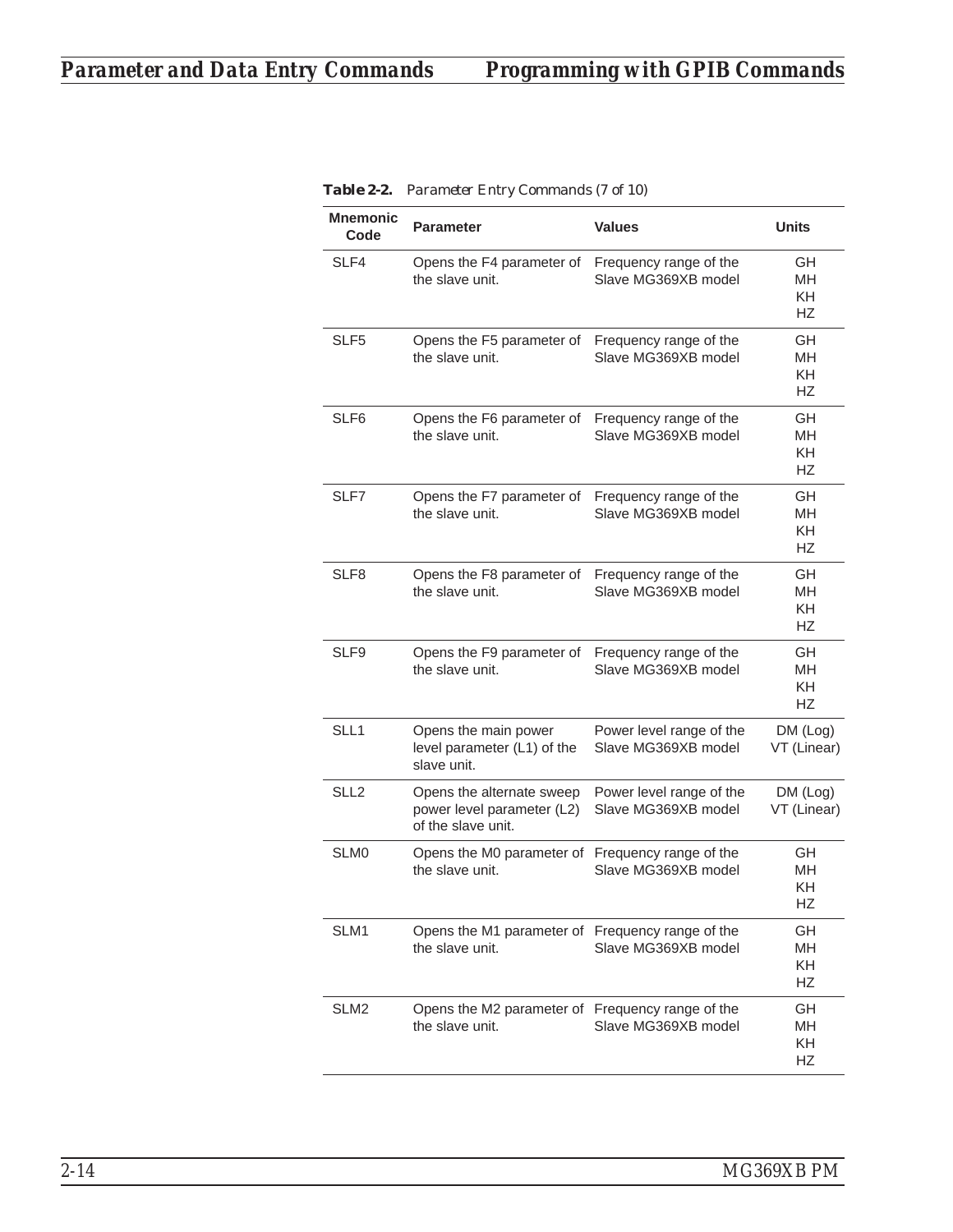| <b>Mnemonic</b><br>Code | <b>Parameter</b>                                                    | <b>Values</b>                                   | <b>Units</b>                       |
|-------------------------|---------------------------------------------------------------------|-------------------------------------------------|------------------------------------|
| SLM3                    | Opens the M3 parameter of Frequency range of the<br>the slave unit. | Slave MG369XB model                             | GН<br>MН<br><b>KH</b><br>HZ        |
| SLM4                    | Opens the M4 parameter of Frequency range of the<br>the slave unit. | Slave MG369XB model                             | GН<br><b>MH</b><br><b>KH</b><br>HZ |
| SLM <sub>5</sub>        | Opens the M5 parameter of Frequency range of the<br>the slave unit. | Slave MG369XB model                             | GН<br>MН<br>KH<br>HZ               |
| SLM6                    | Opens the M6 parameter of Frequency range of the<br>the slave unit. | Slave MG369XB model                             | GН<br>MН<br><b>KH</b><br><b>HZ</b> |
| SLM7                    | Opens the M7 parameter of Frequency range of the<br>the slave unit. | Slave MG369XB model                             | GH<br>MН<br><b>KH</b><br>HZ        |
| SLM8                    | Opens the M8 parameter of Frequency range of the<br>the slave unit. | Slave MG369XB model                             | GН<br><b>MH</b><br>KH<br>HZ        |
| SLM9                    | Opens the M9 parameter of Frequency range of the<br>the slave unit. | Slave MG369XB model                             | GH<br><b>MH</b><br>KH<br><b>HZ</b> |
| <b>SLV</b>              | Opens the power level<br>parameter (L1) of the slave<br>unit.       | Power level range of the<br>Slave MG369XB model | DM (Log)<br>VT (Linear)            |
| <b>SNS</b>              | Opens the step sweep<br>number of steps parameter.                  | 1 to 10,000                                     | <b>SPS</b>                         |
| <b>SOF</b>              | Opens the frequency offset<br>parameter of the slave unit.          | Frequency range of the<br>MG369XB model         | GΗ<br>MΗ<br>KH<br>HZ               |
| <b>SWT</b>              | Opens the step sweep time<br>parameter.                             | 30ms to 99s                                     | MS<br><b>SEC</b>                   |
| SYZ                     | Opens the<br>increment/decrement step<br>size parameter.            | Dependent on the open<br>parameter              |                                    |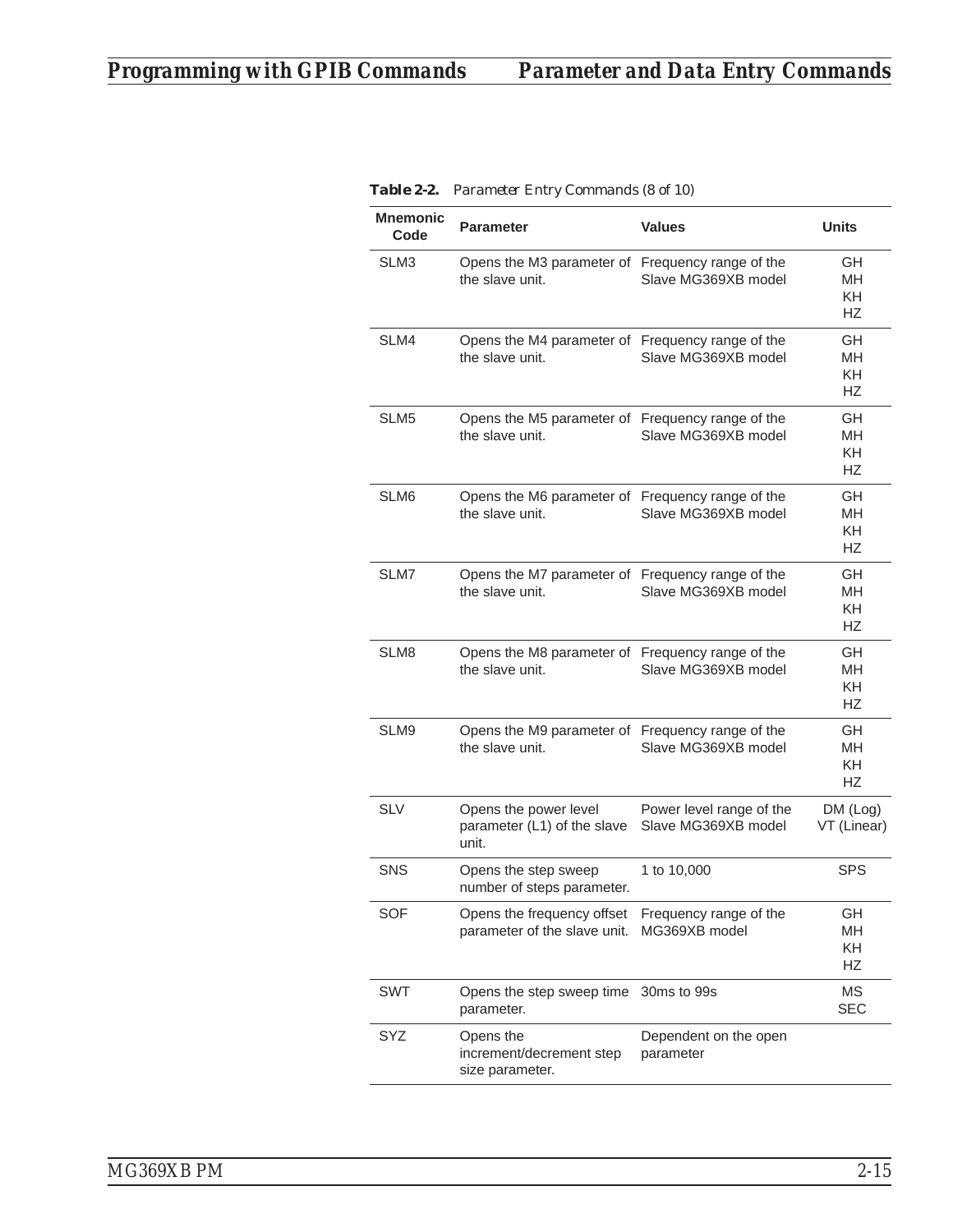| <b>Mnemonic</b><br>Code | <b>Parameter</b>                                   | <b>Values</b>                                                                                                                                     | <b>Units</b>                        |
|-------------------------|----------------------------------------------------|---------------------------------------------------------------------------------------------------------------------------------------------------|-------------------------------------|
| UP                      | Increments the open<br>parameter by the step size. |                                                                                                                                                   |                                     |
| W1                      | Opens the internal pulse<br>width 1 parameter.     | 30 ns to 167 ms at<br>100 MHz pulse clock rate;<br>25 ns to 419 ms at 40 MHz<br>pulse clock rate; 100 ns to<br>1.6s at 10 MHz pulse clock<br>rate | SEC<br>ΜS<br>US<br><b>NS</b>        |
| W2                      | Opens the internal pulse<br>width 2 parameter.     | 30 ns to 167 ms at<br>100 MHz pulse clock rate;<br>25 ns to 419 ms at 40 MHz<br>pulse clock rate; 100 ns to<br>1.6s at 10 MHz pulse clock<br>rate | SEC<br>МS<br>US<br>ΝS               |
| W <sub>3</sub>          | Opens the internal pulse<br>width 3 parameter.     | 30 ns to 167 ms at<br>100 MHz pulse clock rate;<br>25 ns to 419 ms at 40 MHz<br>pulse clock rate; 100 ns to<br>1.6s at 10 MHz pulse clock<br>rate | SEC<br>МS<br>US<br><b>NS</b>        |
| W4                      | Opens the internal pulse<br>width 4 parameter.     | 30 ns to 167 ms at<br>100 MHz pulse clock rate;<br>25 ns to 419 ms at 40 MHz<br>pulse clock rate; 100 ns to<br>1.6s at 10 MHz pulse clock<br>rate | <b>SEC</b><br>МS<br>US<br><b>NS</b> |
| XL <sub>0</sub>         | Opens the L0 parameter.                            | Power level range of the<br>MG369XB model                                                                                                         | DM (log)<br>VT (linear)             |
| XL1                     | Opens the L1 parameter.                            | Power level range of the<br>MG369XB model                                                                                                         | DM (log)<br>VT (linear)             |
| XL <sub>2</sub>         | Opens the L2 parameter.                            | Power level range of the<br>MG369XB model                                                                                                         | DM (log)<br>VT (linear)             |
| XL3                     | Opens the L3 parameter.                            | Power level range of the<br>MG369XB model                                                                                                         | DM (log)<br>VT (linear)             |
| XL4                     | Opens the L4 parameter.                            | Power level range of the<br>MG369XB model                                                                                                         | DM (log)<br>VT (linear)             |
| XL <sub>5</sub>         | Opens the L5 parameter.                            | Power level range of the<br>MG369XB model                                                                                                         | DM (log)<br>VT (linear)             |
| XL6                     | Opens the L6 parameter.                            | Power level range of the<br>MG369XB model                                                                                                         | DM (log)<br>VT (linear)             |

*Table 2-2. Parameter Entry Commands (9 of 10)*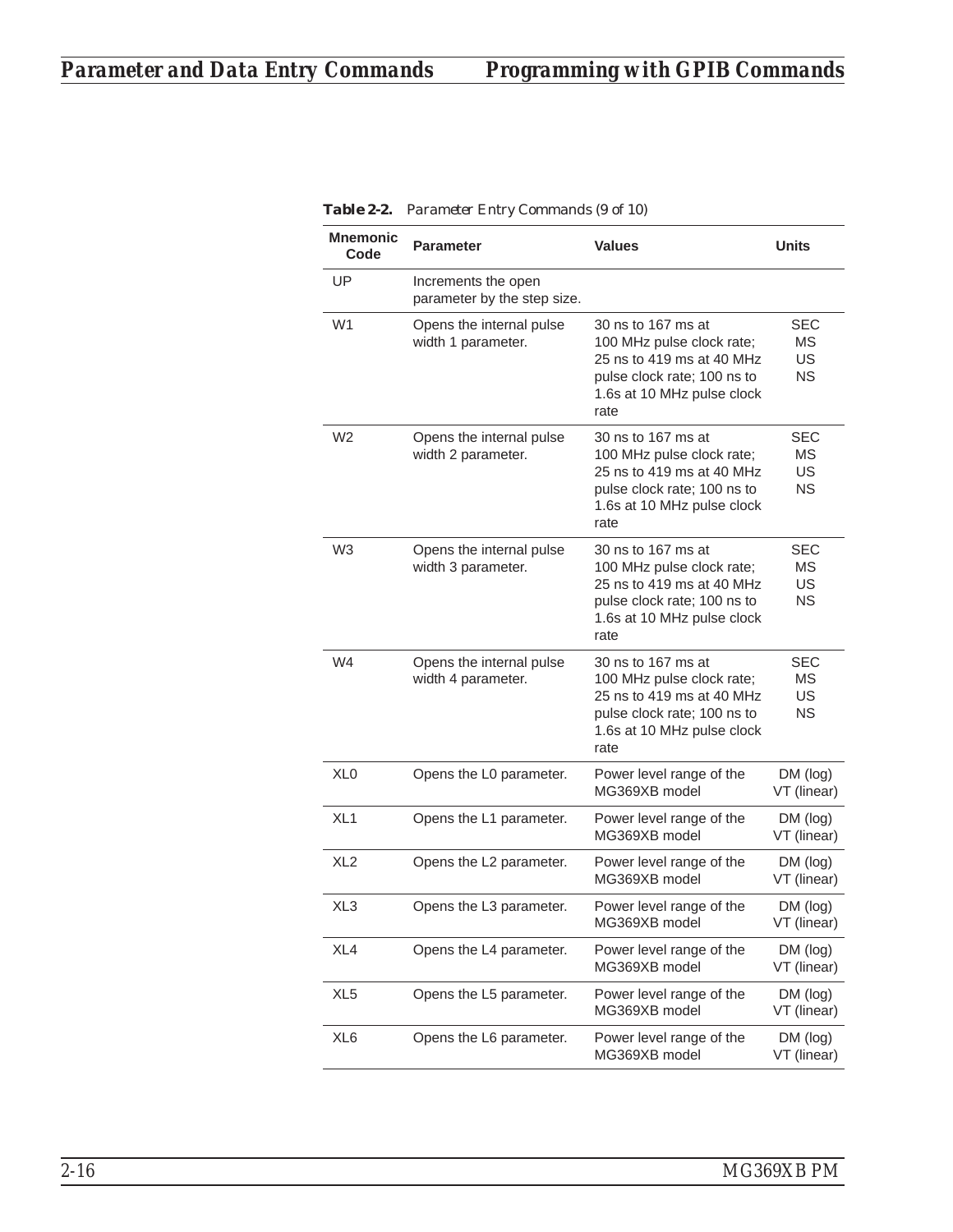| <b>Mnemonic</b><br>Code | <b>Parameter</b>        | <b>Values</b>                             | <b>Units</b>            |
|-------------------------|-------------------------|-------------------------------------------|-------------------------|
| XL7                     | Opens the L7 parameter. | Power level range of the<br>MG369XB model | DM (log)<br>VT (linear) |
| XL <sub>8</sub>         | Opens the L8 parameter. | Power level range of the<br>MG369XB model | DM (log)<br>VT (linear) |
| XL <sub>9</sub>         | Opens the L9 parameter. | Power level range of the<br>MG369XB model | DM (log)<br>VT (linear) |

*Table 2-2. Parameter Entry Commands (10 of 10)*

|  | <b>Table 2-3.</b> Data Entry Commands |  |
|--|---------------------------------------|--|
|--|---------------------------------------|--|

| <b>MNEMONIC</b><br><b>CODE</b>  | <b>DESCRIPTION</b>                   |
|---------------------------------|--------------------------------------|
| 0, 1, 2, 3, 4,<br>5, 6, 7, 8, 9 | Numerals for parameter value entries |
|                                 | Change sign of input                 |
| ٠                               | Decimal point                        |
| ΩL R                            | Clear data entry                     |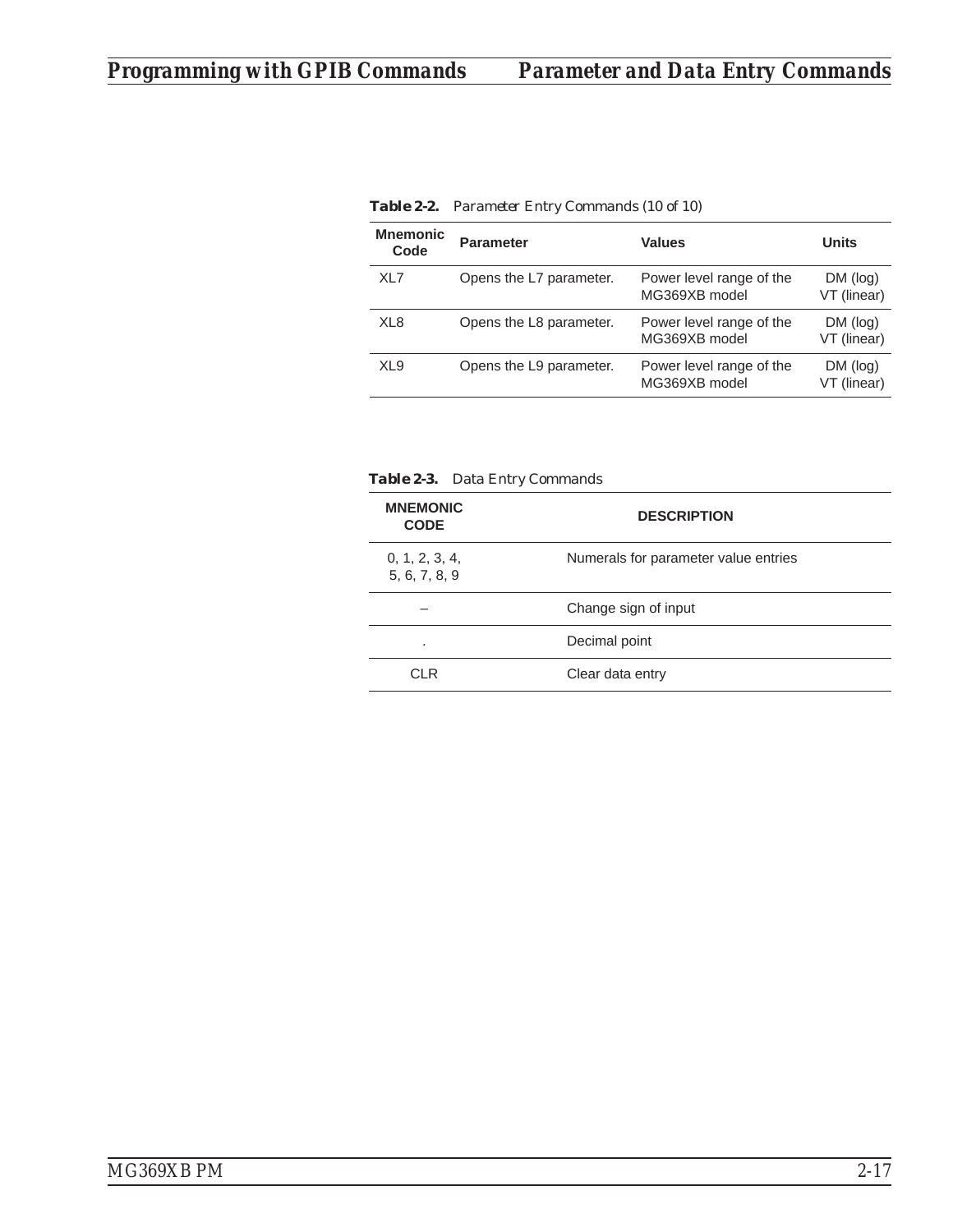| <b>Mnemonic Code</b> | <b>Description</b>                       |
|----------------------|------------------------------------------|
| <b>ADR</b>           | GPIB address terminator.                 |
| DB                   | Decibel (dB) data terminator.            |
| DG                   | Degree data terminator.                  |
| <b>DM</b>            | dBm data terminator.                     |
| <b>DV</b>            | Decibel per volt (dB/V) data terminator. |
| GH                   | GHz data terminator.                     |
| GV                   | GHz per volt (GHz/V) data terminator.    |
| <b>HZ</b>            | Hz data terminator.                      |
| <b>KH</b>            | kHz data terminator.                     |
| <b>KV</b>            | kHz per volt (kHz/V) data terminator.    |
| <b>MH</b>            | MHz data terminator.                     |
| <b>MS</b>            | Milliseconds (ms) data terminator.       |
| <b>MV</b>            | MHz per volt (MHz/V) data terminator.    |
| <b>NS</b>            | Nanoseconds (ns) data terminator.        |
| <b>PCT</b>           | Percent (%) data terminator.             |
| <b>PCV</b>           | Percent per volt (%/V) data terminator.  |
| <b>RD</b>            | Radians data terminator                  |
| <b>RV</b>            | Radians per volt data terminator         |
| <b>SEC</b>           | Seconds data terminator.                 |
| <b>SPS</b>           | Steps data terminator.                   |
| <b>TMS</b>           | Times data terminator.                   |
| US                   | Microsecond (ms) data terminator.        |
| VT                   | Volts data terminator.                   |

*Table 2-4. Data Terminator Codes*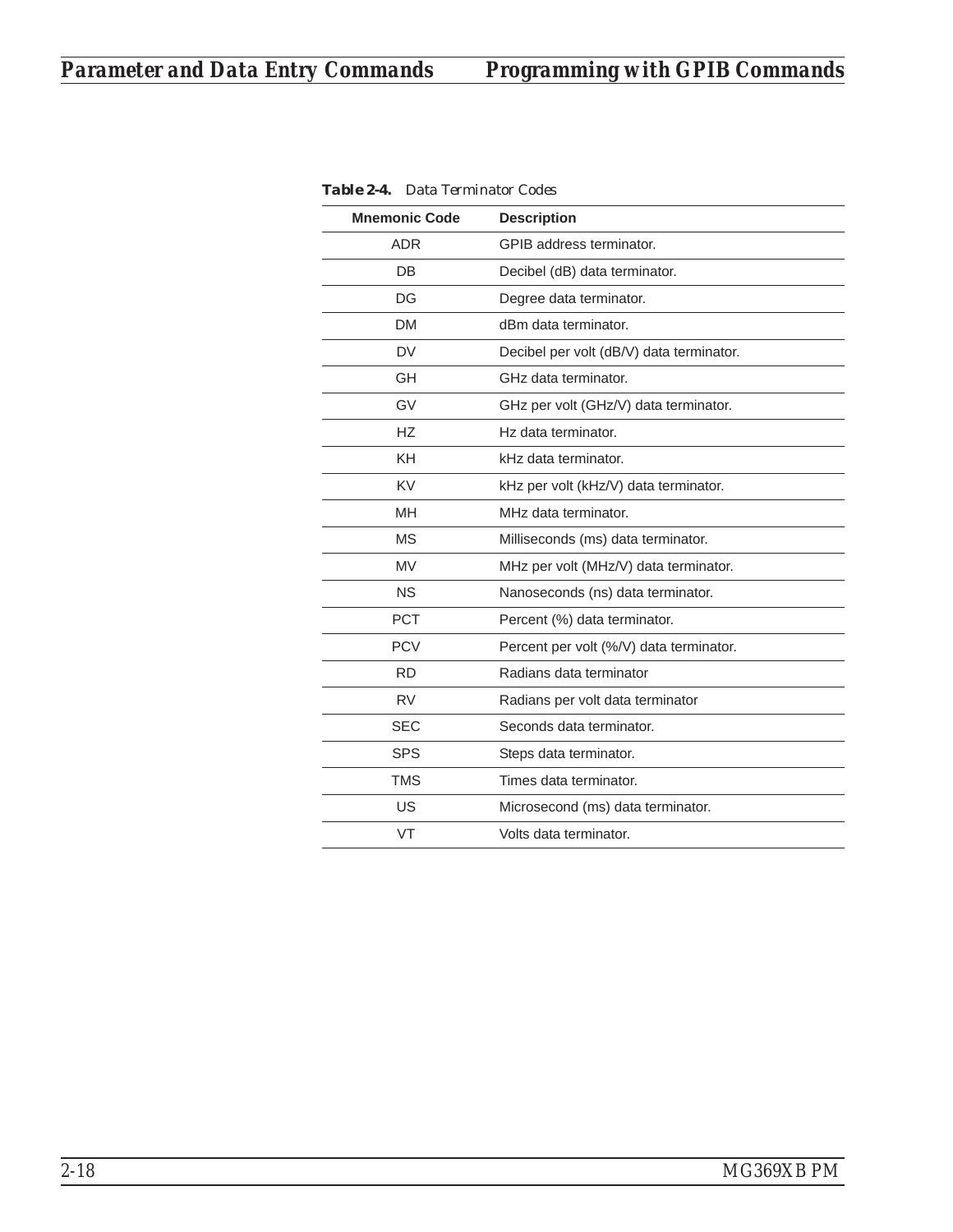*Using the SYZ Command* Each MG369XB parameter has an associated step size that can be used to increment or decrement its value. Parameters that have common units share a common step size. For example, the frequency parameters (F0-F9, M0-M9, and  $\Delta$ F) have a common step size as do the power level parameters (XL0-XL9, L0-L9, and Level Offset). Other parameters, such as step sweep dwell time, have individual step sizes.

To set the step size for a parameter, first send the command code to open the parameter, then send the SYZ command. Now set the step size by sending a numeric string with the proper terminator. When the terminator is received, the step size is accepted and the original parameter is again open for entry.

Figure 2-1 shows how the SYZ command can be used to increment a parameter. In this example, the F1 frequency parameter is set to 4 GHz, the step size is set to 10 MHz, and F1 frequency is incremented three times by the value of the step size.



*Figure 2-1. Using the SYZ (Step Size) Command*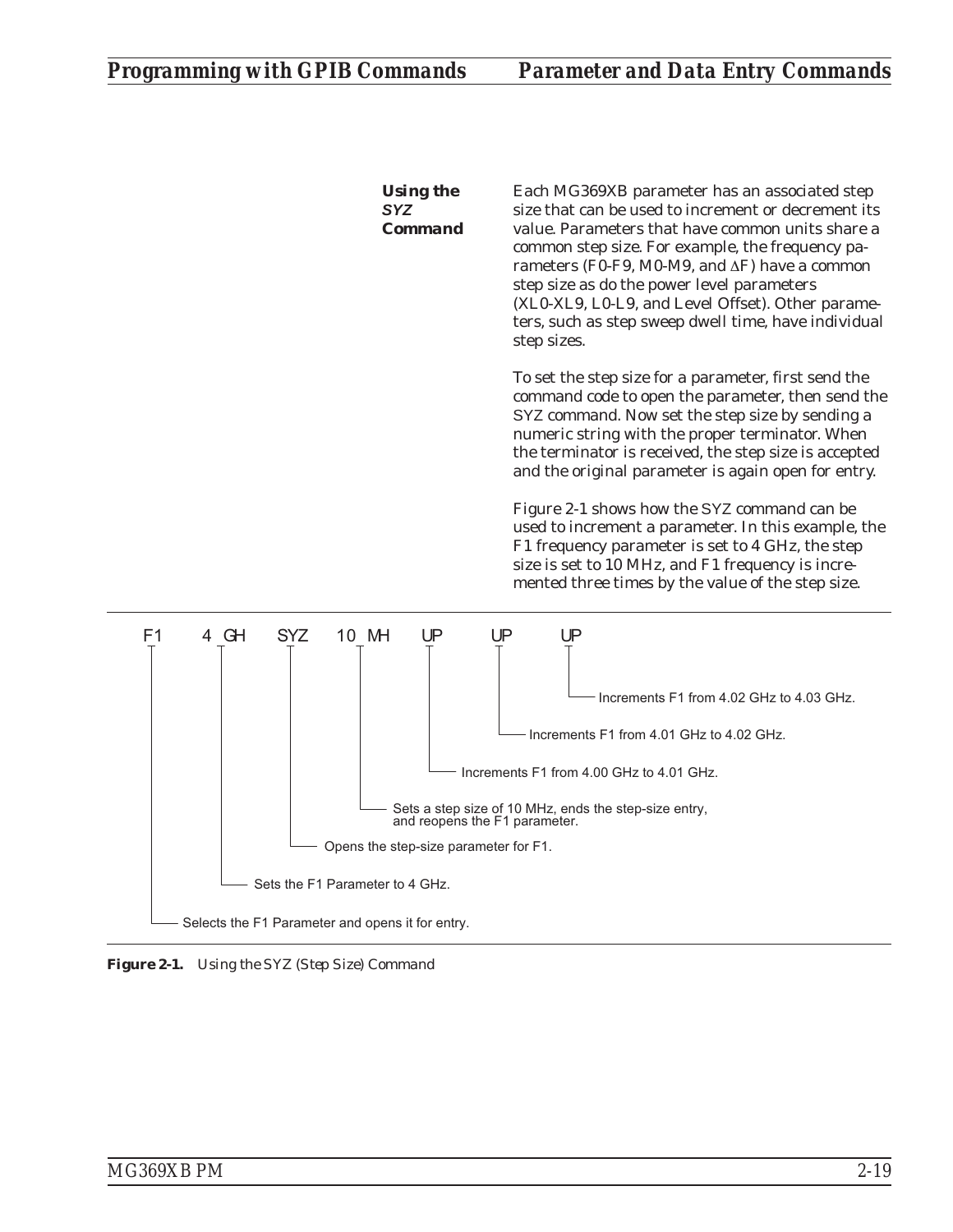# *2-5 CW Frequency Commands*

Table 2-5 lists the CW frequency command mnemonic codes. These commands call up each of the 20 preset (or previously set) CW frequencies. Each command causes its associated CW frequency to be output and opens that frequency's parameter for data entry.

The command, SQF, accesses the preset frequencies in sequential order—that is, F0 to F9 and M0 to M9.

| <b>Mnemonic</b> | <b>Description</b>                               |
|-----------------|--------------------------------------------------|
| <b>ACW</b>      | Activates the currently scanned frequency as CW. |
| CF <sub>0</sub> | Set CW mode at F0, Opens F0 parameter.           |
| CF <sub>1</sub> | Set CW mode at F1, Opens F1 parameter.           |
| CF <sub>2</sub> | Set CW mode at F2, Opens F2 parameter.           |
| CF <sub>3</sub> | Set CW mode at F3, Opens F3 parameter.           |
| CF4             | Set CW mode at F4, Opens F4 parameter.           |
| CF <sub>5</sub> | Set CW mode at F5, Opens F5 parameter.           |
| CF <sub>6</sub> | Set CW mode at F6, Opens F6 parameter.           |
| CF7             | Set CW mode at F7, Opens F7 parameter.           |
| CF <sub>8</sub> | Set CW mode at F8, Opens F8 parameter.           |
| CF <sub>9</sub> | Set CW mode at F9, Opens F9 parameter.           |
| CM <sub>0</sub> | Set CW mode at M0, Opens M0 parameter.           |
| CM <sub>1</sub> | Set CW mode at M1, Opens M1 parameter.           |
| CM <sub>2</sub> | Set CW mode at M2, Opens M2 parameter.           |
| CM <sub>3</sub> | Set CW mode at M3, Opens M3 parameter.           |
| CM4             | Set CW mode at M4, Opens M4 parameter.           |
| CM <sub>5</sub> | Set CW mode at M5, Opens M5 parameter.           |
| CM <sub>6</sub> | Set CW mode at M6, Opens M6 parameter.           |
| CM7             | Set CW mode at M7, Opens M7 parameter.           |
| CM <sub>8</sub> | Set CW mode at M8, Opens M8 parameter.           |
| CM <sub>9</sub> | Set CW mode at M9, Opens M9 parameter.           |
| SQD             | Scan down to the next lower preset CW frequency. |
| SQF             | Scan to the next higher preset CW frequency.     |
| SQU             | Scan up to the next higher preset CW frequency.  |

*Table 2-5. CW Frequency Commands*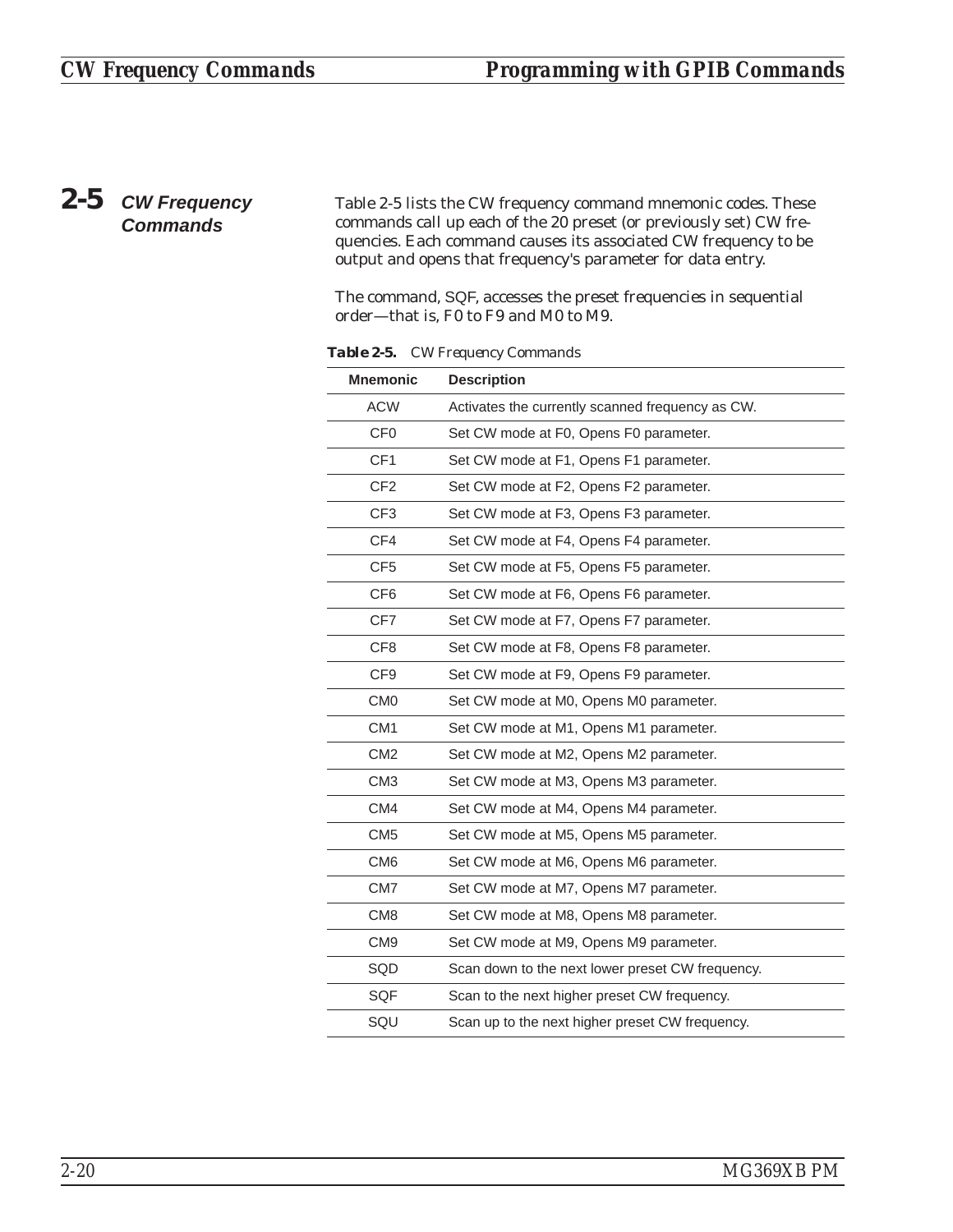**Programming Note:** Signal generator response to a SQF command depends on the state the instrument is in at the time the command is received. For example, if the MG369XB is in a CW mode of operation with the current output frequency open for entry, the SQF command (1) causes the output to change to the next sequential frequency and (2) opens that frequency's parameter for data entry. However, if the instrument is in any other mode of operation, the SQF command causes it to switch to the last CW frequency that was output and opens that parameter for data entry.

Figure 2-2 shows an example of a CW frequency command string.



*Figure 2-2. Example of a CW Frequency Command String*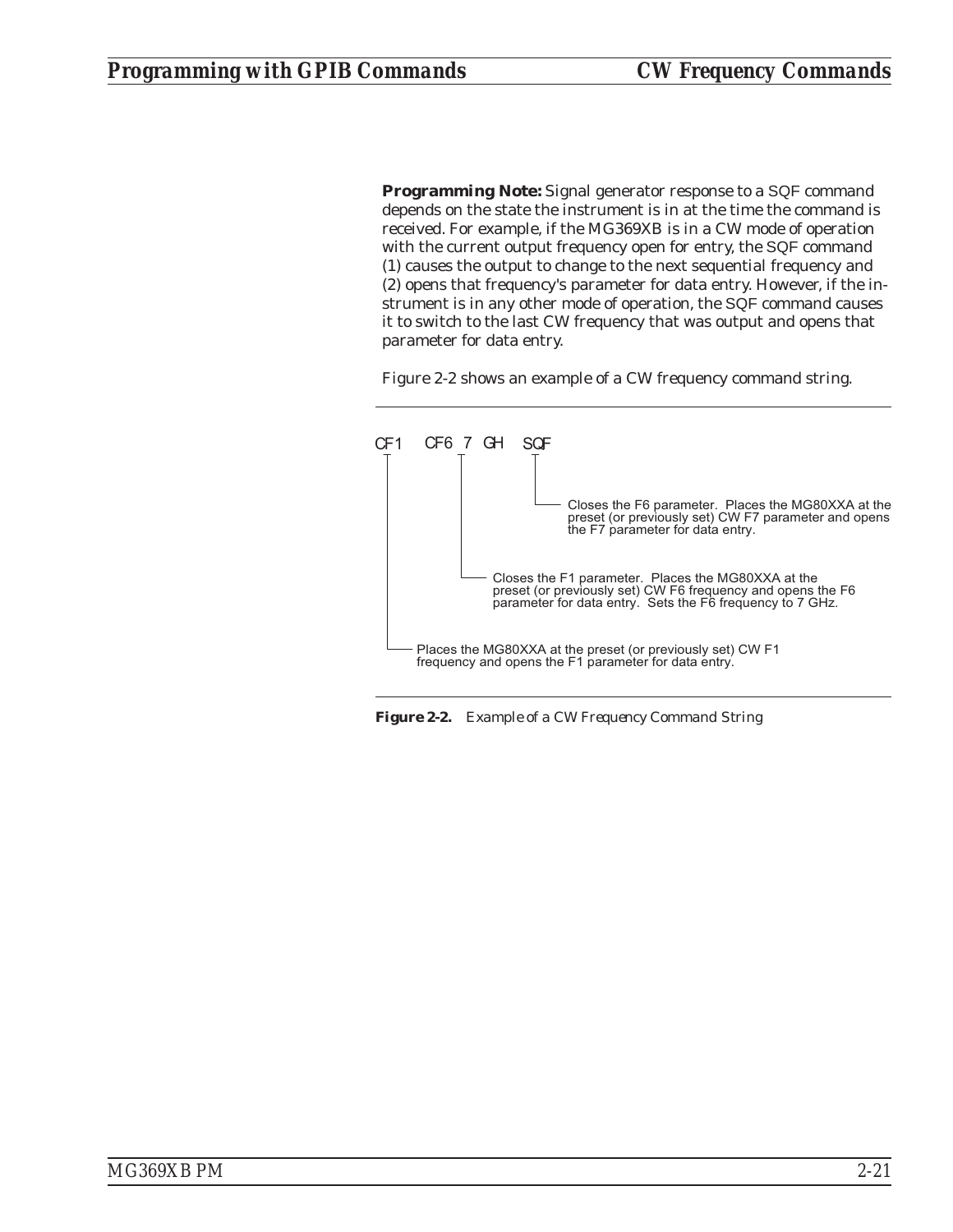## *2-6 Analog and Step Sweep Commands* Table 2-6 (page 2-23) lists the analog and step sweep command mnemonic codes. These commands are divided into five subclasses and are described in the following paragraphs. **Sweep Range** Seven sweep ranges are available. The SF1 and SF3 commands select the sweep ranges of F1-F2 and F3-F4, respectively; the FUL command selects a full band sweep from the signal generator's low frequency limit to its high frequency limit. The DF0, DF1, DF5, and DF6 commands each select a symmetrical frequency sweep around F0, F1, F5, and F6 respectively. The width of the sweep is determined by the  $\Delta F$  frequency parameter. **Programming Examples:** Programming "**F1 2 GH F2 8 GH SF1**" sets F1 to 2 GHz, F2 to 8 GHz, and implements a F1-F2 frequency sweep. Programming " $\Delta F$  6 GH F5 7 GH DF5" sets  $\Delta F$  to  $6$  GHz, F5 to 7 GHz, and implements a F5- $\Delta$ F frequency sweep. **Programming Note:** If the commanded step sweep range is invalid, a parameter error (Section 2-23) will be generated and the output of the signal generator will not be altered. *Alternate Sweep* Six alternate step sweep commands are available. If the MG369XB is sweeping when the alternate sweep command is received, the signal generator's output will alternate between the commanded sweep and the sweep then being executed. **Programming Example:** Assume that the MG369XB had been previously programmed and was then executing an F1-F2 sweep. Programming "**AF3**" would then activate the F3-F4 sweep and cause it to alternate with the F1-F2 sweep. **Programming Note:** An alternate step sweep command will only be recognized when the MG369XB has been programmed to sweep. It will be ignored at all other times.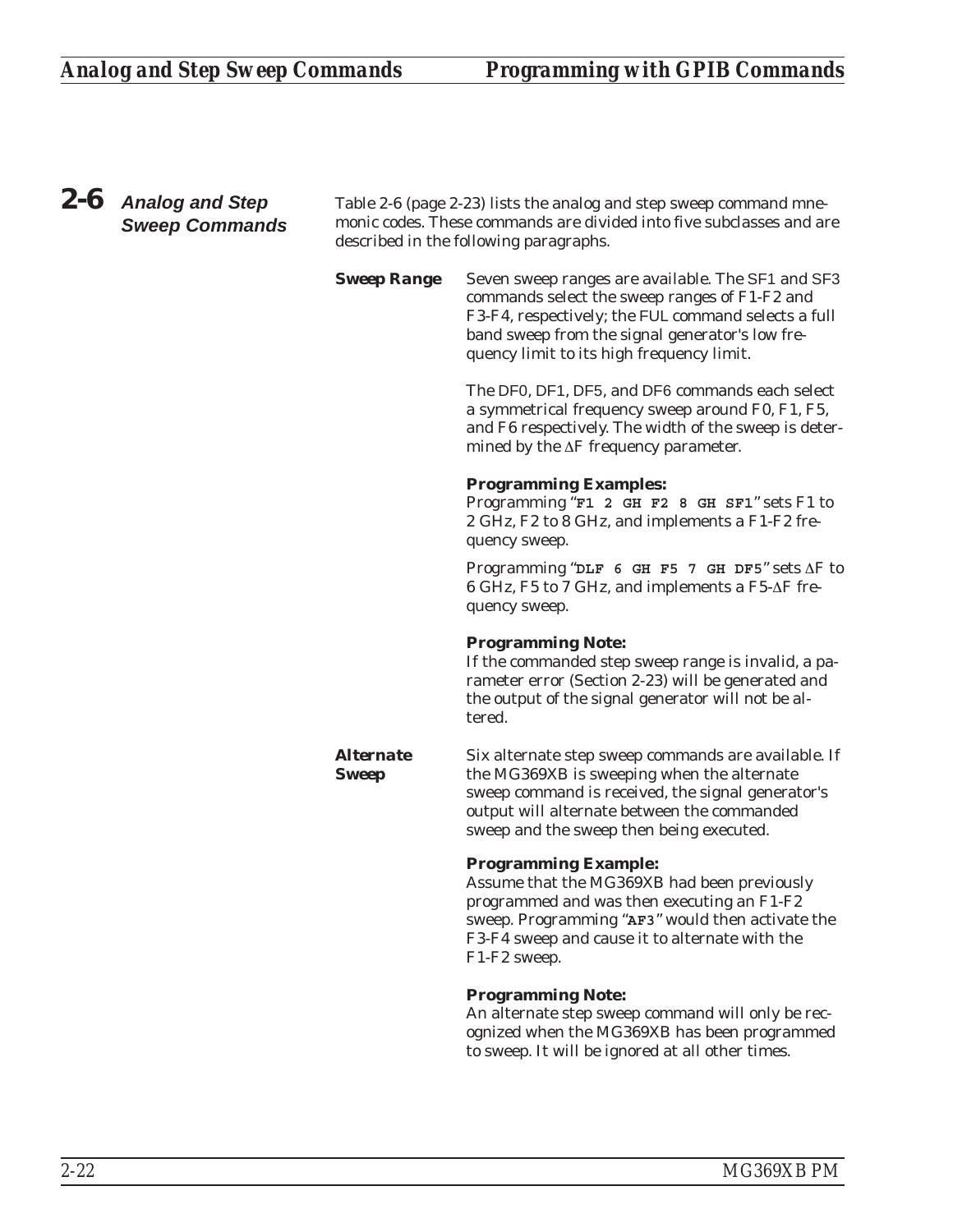*Sweep Triggering*

Three modes of sweep triggering are available over the bus—Automatic, External, and Single. The AUT command selects automatic sweep triggering; the HWT command selects external triggering; and the EXT command selects single sweep triggering.

When automatic sweep triggering is selected, the sweep continually sweeps from its start frequency (or power level) to its stop frequency (or power level) with optimal retrace time.

When external sweep triggering is selected, a single sweep occurs when triggered by an external TTLcompatible clock pulse to the rear panel AUX I/O connector.

When single sweep triggering is selected, a single sweep starts when the TRG or TRS command is received. The RSS command resets the sweep to its start frequency (or power level), whenever the command is received while a single sweep is in progress.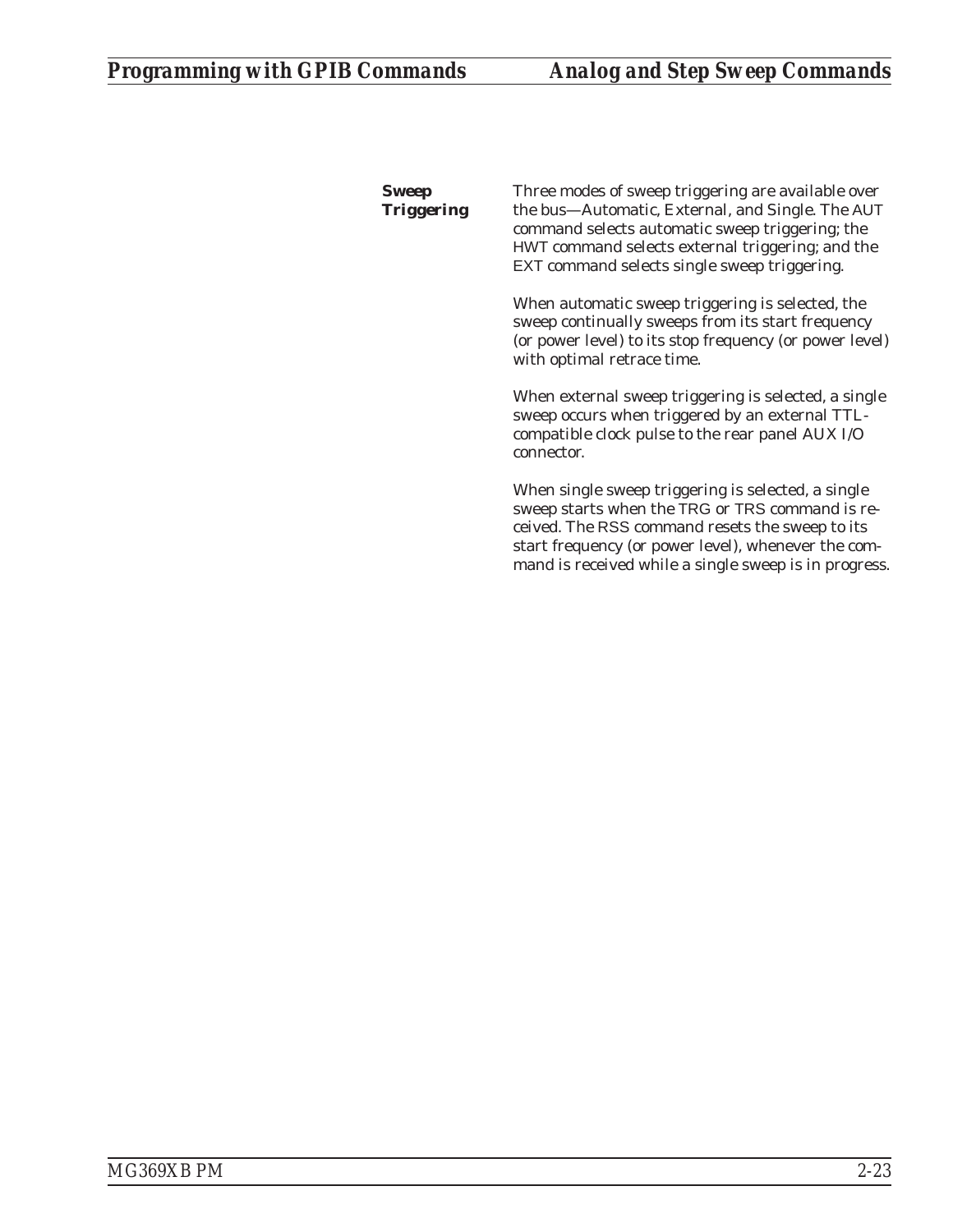| <b>MNEMONIC</b><br><b>CODE</b> | <b>FUNCTION</b>                               | <b>OPENS</b><br><b>FOR ENTRY</b> |
|--------------------------------|-----------------------------------------------|----------------------------------|
|                                | Sweep Range                                   |                                  |
| SF <sub>1</sub>                | Selects the F1-F2 sweep mode                  | None                             |
| SF <sub>3</sub>                | Selects the F3-F4 sweep mode                  | None                             |
| <b>FUL</b>                     | Selects the Full Range sweep mode             | None                             |
| DF <sub>0</sub>                | Selects the F0-∆F sweep mode                  | None                             |
| DF <sub>1</sub>                | Selects the F1-∆F sweep mode                  | None                             |
| DF <sub>5</sub>                | Selects the F5-∆F sweep mode                  | None                             |
| DF <sub>6</sub>                | Selects the F6-∆F sweep mode                  | None                             |
|                                | Alternate Step Sweep                          |                                  |
| <b>AFU</b>                     | Selects Full Range alternate sweep            | None                             |
| AF <sub>1</sub>                | Selects F1-F2 alternate sweep                 | None                             |
| AF3                            | Selects F3-F4 alternate sweep                 | None                             |
| AD <sub>1</sub>                | Selects F1-∆F alternate sweep                 | None                             |
| AD <sub>5</sub>                | Selects F5-∆F alternate sweep                 | None                             |
| AD <sub>6</sub>                | Selects F6-∆F alternate sweep                 | None                             |
|                                | Sweep Triggering                              |                                  |
| <b>MNT</b>                     | <b>Selects Manual Trigger</b>                 | None                             |
| <b>AUT</b>                     | Selects Auto Trigger                          | None                             |
| <b>HWT</b>                     | Selects External Trigger                      | None                             |
| <b>EXT</b>                     | Selects Single Trigger                        | None                             |
| <b>TRG</b>                     | Triggers a Single Sweep                       | None                             |
| <b>TRS</b>                     | Triggers a Single Sweep                       | None                             |
| <b>RSS</b>                     | Resets a Sweep if in progress                 | None                             |
| <b>TEX</b>                     | Sets sweep trigger to external                | None                             |
|                                | Analog/Step Sweep Select                      |                                  |
| <b>SSP</b>                     | Selects Step Sweep (Linear)                   | None                             |
| <b>LIS</b>                     | Selects Linear Step Sweep (Default Mode)      | None                             |
| LGS                            | Selects Logarithmic Step Sweep                | None                             |
| <b>MAN</b>                     | Selects Manual (Step) Sweep                   | None                             |
| DU <sub>1</sub>                | Selects Dual Step Sweep mode                  | None                             |
| DU <sub>0</sub>                | Deselects Dual Step Sweep mode                | None                             |
| <b>TSS</b>                     | Steps to next point in DU1 mode               | None                             |
| <b>SWP</b>                     | <b>Selects Analog Sweep</b>                   | None                             |
|                                | Special Step Sweep (Steps Not Equally Spaced) |                                  |
| SP <sub>1</sub>                | Selects non-equally spaced step sweep         | None                             |
| SP <sub>0</sub>                | Deselects non-equally spaced step sweep       | None                             |

*Table 2-6. Analog and Step Sweep Commands*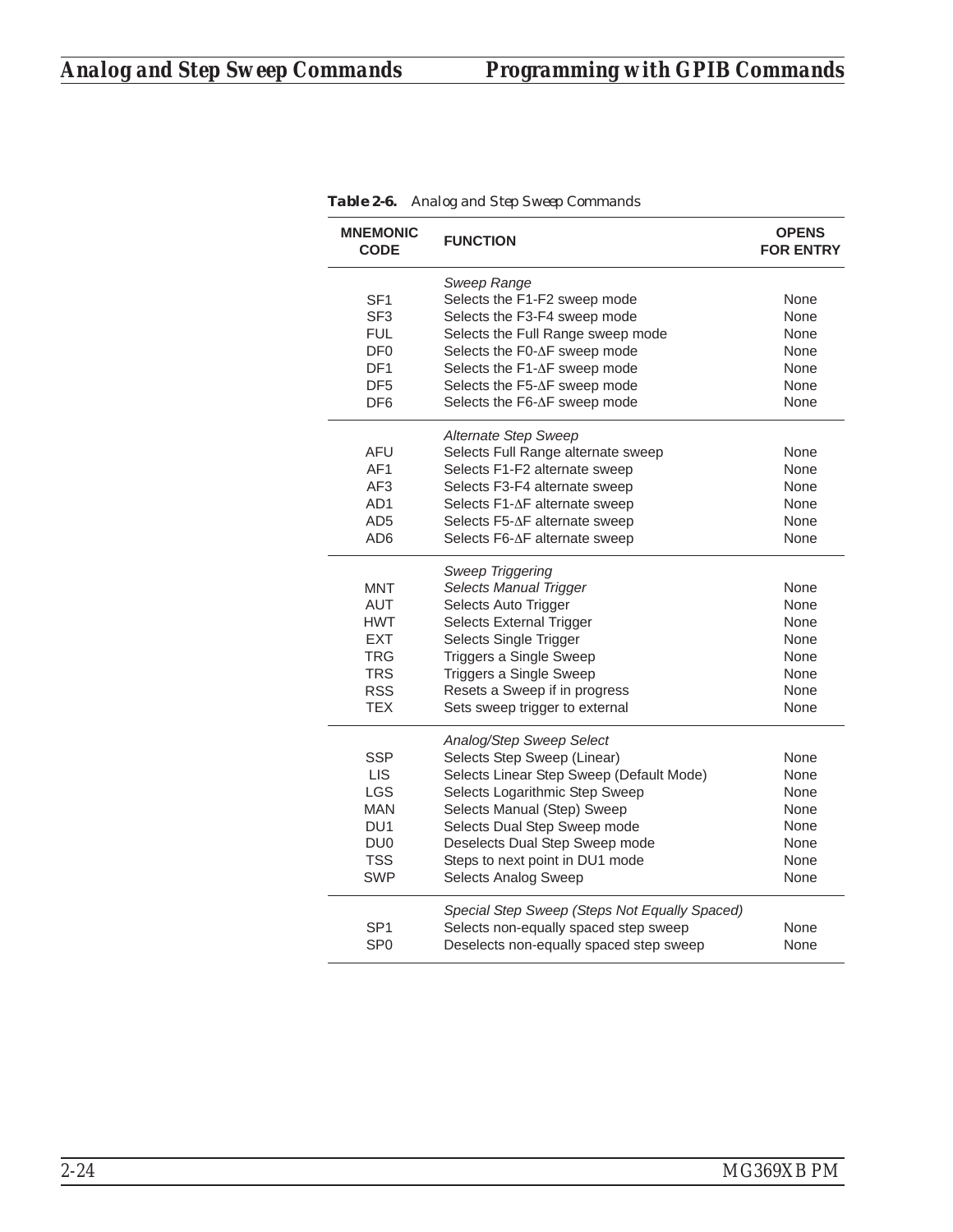*Analog/Step Sweep Select* Five commands are available—SWP selects an analog sweep, SSP and LIS select a linear step sweep, LGS selects a logarithmic step sweep, and MAN selects a manual (step) sweep. The selected sweep mode applies to all sweep ranges. Figure 2-3 shows an example of a sweep command string.

## **Programming Notes:**

Commanding either SWP or SSP does not, by itself, provide a swept-frequency output. It only determines whether the swept-frequency output will be an analog or step sweep. If, on the other hand, a frequency sweep is being output by the signal generator when one of these commands is received, that sweep will assume the commanded sweep mode.

The MAN command only provides for setting up the MG369XB for a manual sweep. It must be accompanied by the RL command to return the instrument to local (front panel) control in order for the operator to perform the manual sweep.



*Figure 2-3. Example of a Sweep Command String*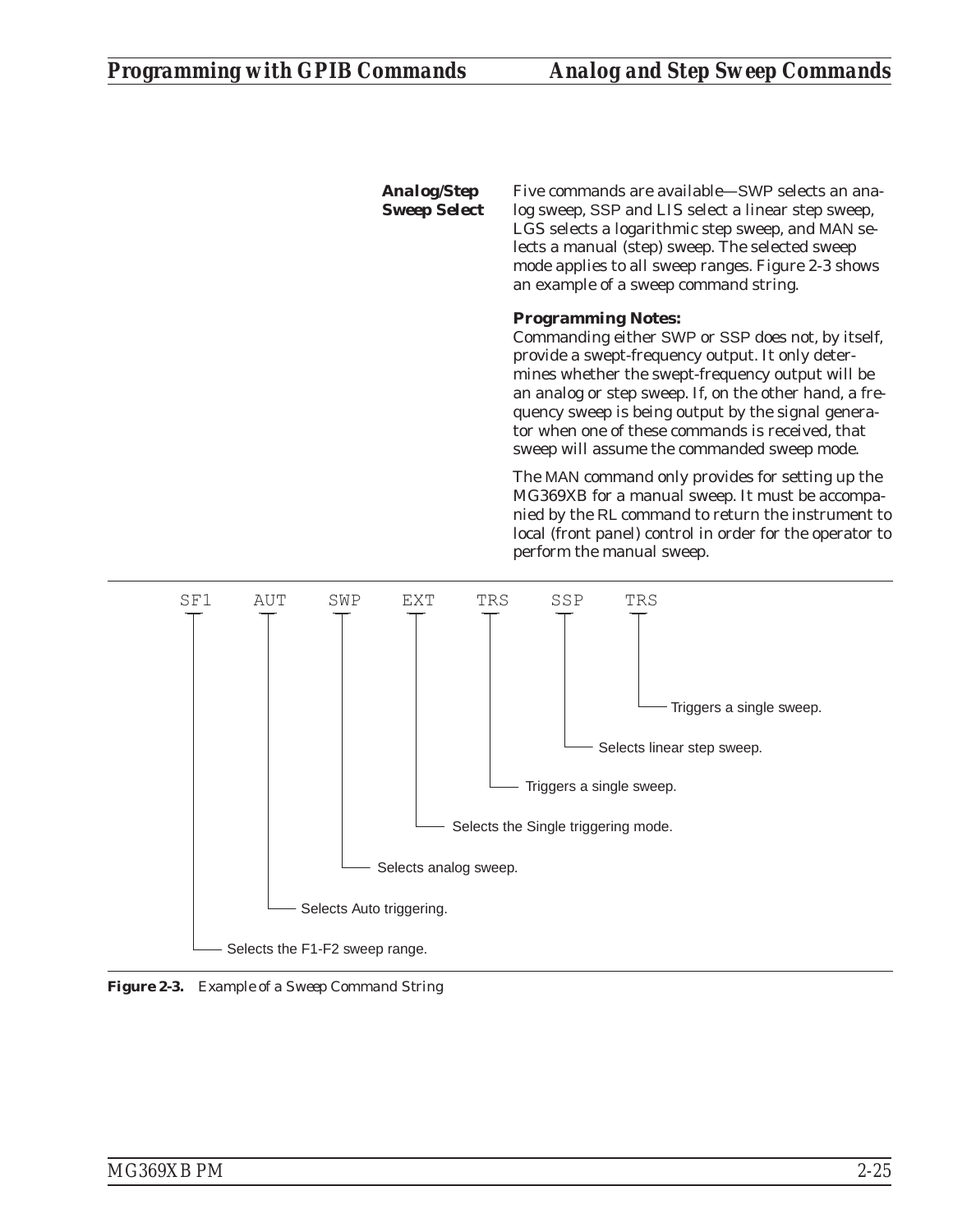## **Dual Step Sweep Mode**

The dual step sweep mode provides for generating synchronized, step sweep outputs from two MG369XBs at a frequency offset. Figure 2-4 shows an example of dual step sweep programming.

```
10 ! "DUAL"
 20 CLEAR
 30 DISP "ENTER # OF STEPS"
 40 INPUT S
 50 DISP "ENTER WAIT TIME [mS]
 60 INPUT W
 70 WAIT 100
 80 DISP "ENTER 'LO' START FREQ [GHz]"
 90 INPUT F1
100 DISP "ENTER 'LO' STOP FREQ [GHz]
110 INPUT F2
120 DISP "ENTER OFFSET [GHz]
130 INPUT F3
140 !
150 ! Initialize both MG369XB's
160 !
170 OUTPUT 705 ;"CF1F1";F1;"GHF2";F2;
    "GHSNS";S;"SPSSSPEXTCLO"
180 OUTPUT 706 ;"CF1F1";F1+F3;"GHF2";
   F2+F3;"GHSNS";S;"SPSSSPEXTCLO"
190 WAIT 1000
200 !
210 ! Set both to dual mode and enable
   GET to end DWELL
220 !
230 SEND 7 ; CMD "%&" DATA "GTLDU1SF1"
   EOL
240 WAIT 100
250 ! Trigger the sweep and wait for
    retrace to finish
260 SEND 7 ; CMD "%&" DATA "TRS" EOL
270 WAIT 100
280 ! Listen address both MG369XB's
290 SEND 7 ; CMD "%&"
300 FOR C+1 TO S+1
310 WAIT W
320 ! Trigger both to next point
330 TRIGGER 7
340 NEXT C
350 GOTO 260
```
*Figure 2-4. Dual Step Sweep Programming Example*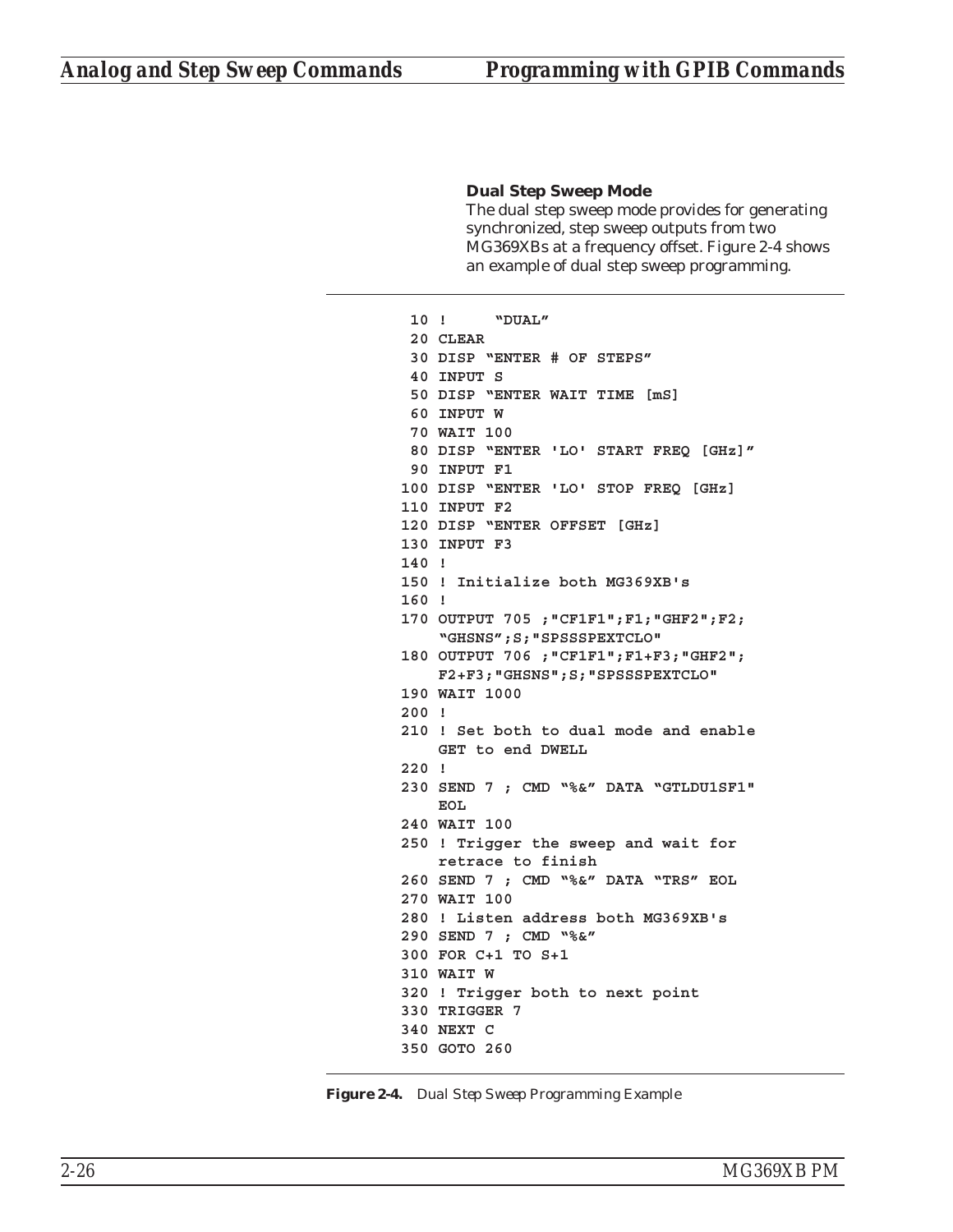*Special Step Sweep* This special step sweep provides for a step sweep that has non-equally spaced steps. It can be used in any of the available sweep ranges (F1-F2, F3-F4, Full, F0- $\Delta$ F, F1- $\Delta$ F, F5- $\Delta$ F, and F6- $\Delta$ F). The start frequency in this sweep must be equal to the first frequency programmed with the ZL(x) command (Section 2-17). The intermediate steps can be programmed to be any frequency within the range of the programmed sweep.

## **Programming Note:**

The SP1 command can be used with the dual step sweep mode.

Figure 2-5 shows an example of special step sweep programming.

For this example, assume a frequency sweep of 3 GHz to 10 GHz, with steps at 3, 6, 8, 9, and 10 GHz.

*Sample Coding in BASIC*

**10 OUTPUT 705; "ZL000 3GH 6GH 8GH 9GH 10GH ZEL" 20 OUTPUT 705; "F1 3GH F2 10GH SNS 4SPS" 30 OUTPUT 705; "SP1 SSP SF1"**

*Explanation of Code*

Line 10 sets up the step frequencies. Line 20 sets start and stop frequencies and number of steps (frequency points  $-1$ ). Line 30 set the signal generator to SP1, Step Sweep, and F1-F2 sweep range.

*Figure 2-5. Special Step Sweep Programming Example*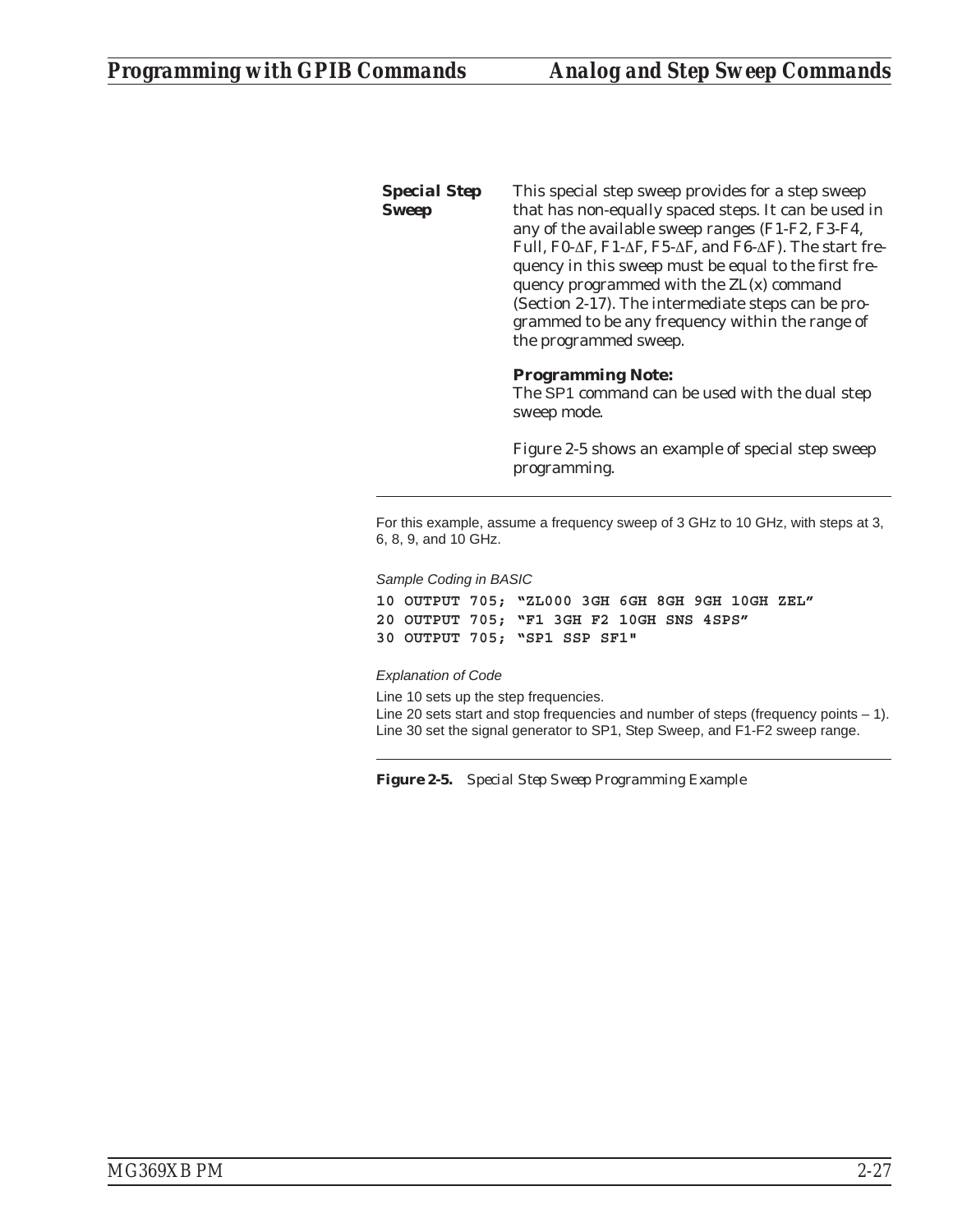# *2-7 Frequency Marker Commands*

Table 2-7 lists the frequency marker command mnemonic codes. These commands provide for (1) selecting a CW frequency as a potential marker, (2) selecting a potential marker as an active marker, and (3) individually turning markers on and off.

The ME1 command will enable a marker at the current frequency that is open for update; the ME0 command will disable the same marker. If a frequency parameter is not open, no action will be taken. The VM1 command will turn on video markers. The MK0 command will turn all markers off. Figure 2-6 shows an example of a frequency marker command string.

| <b>Mnemonic</b><br>Code | <b>Function</b>                               |
|-------------------------|-----------------------------------------------|
| IM <sub>1</sub>         | Turns on the Intensity marker mode.           |
| ME <sub>0</sub>         | Disables the marker at the active frequency.  |
| MF <sub>1</sub>         | Enables a marker at the active frequency.     |
| <b>MKO</b>              | Turns off markers.                            |
| <b>MPN</b>              | Sets the rear panel marker polarity negative. |
| <b>MPP</b>              | Sets the rear panel marker polarity positive. |
| VM <sub>1</sub>         | Turns on the video marker mode.               |

*Table 2-7. Frequency Marker Commands*

**Programming Note:** Only one marker mode can be active. Consequently, if the intensity marker mode is active and the video marker mode is programmed, the displayed markers will change to video markers. Either mode can be turned off with the MK0 command.



*Figure 2-6. Example of a Frequency Marker Command String*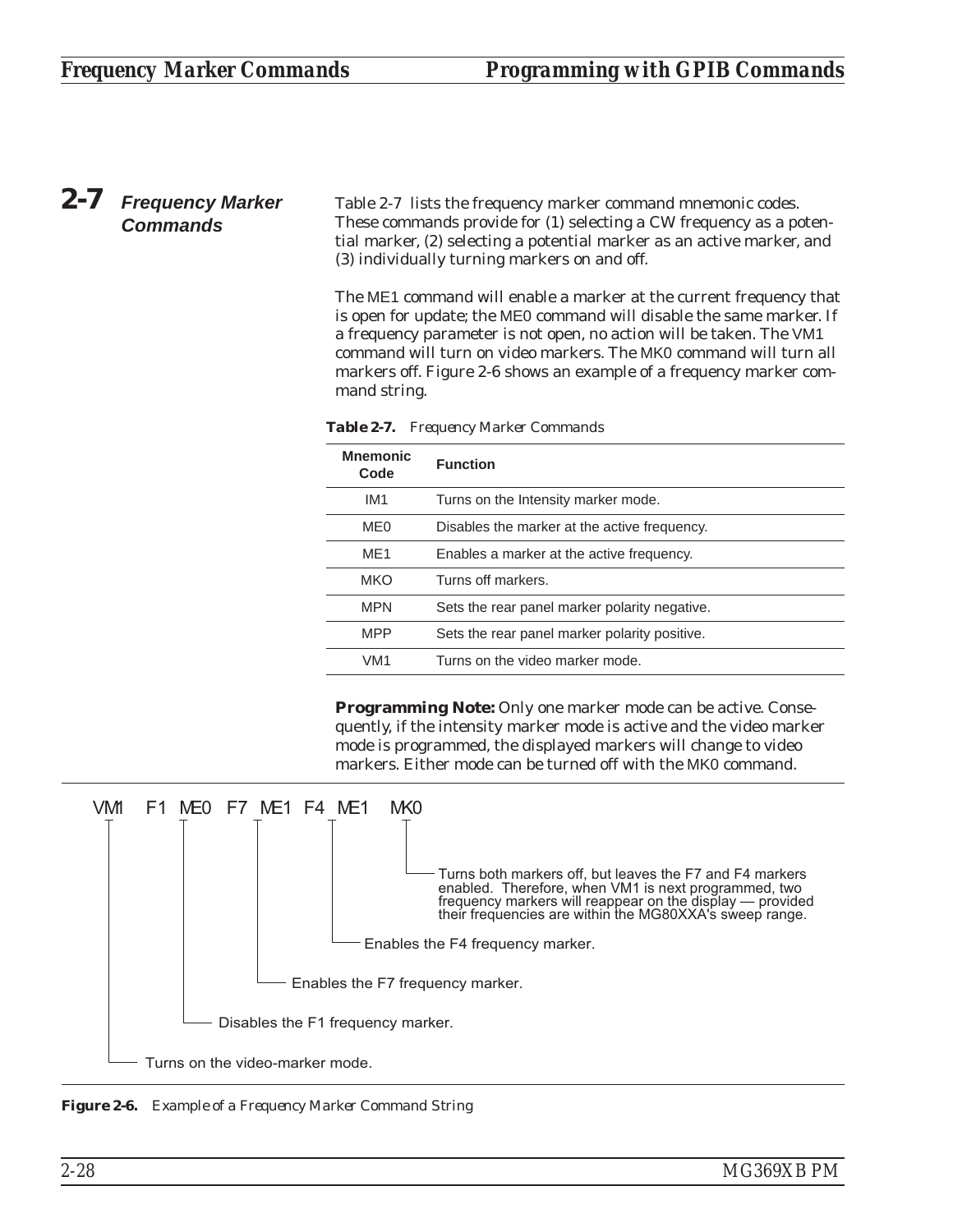# *2-8 Output Power Leveling Commands*

Table 2-8 lists the output power leveling command mnemonic codes. These commands provide for (1) selecting linear or logarithmic power level operation, (2) selecting an RF output power level, (3) leveling the output power, and (4) turning the output power leveling off. In addition, commands are provided for the level offset, power level sweep, ALC power slope, and step attenuator decoupling functions. Figure 2-7 (page 2-30) shows an example of an output power level command string.

| <i><b>Linear or</b></i><br><b>Logarithmic</b><br><b>Power Level</b><br><b>Selection</b> | Power level operations can be linear or logarithmic.<br>The commands LOG, PU0, and PU2 select logarith-<br>mic power level operation. In logarithmic mode,<br>power level entries and outputs are in dBm and<br>power level sweeps are logarithmic. This is the de-<br>fault mode.                                                                                                                                                                                                                                          |
|-----------------------------------------------------------------------------------------|-----------------------------------------------------------------------------------------------------------------------------------------------------------------------------------------------------------------------------------------------------------------------------------------------------------------------------------------------------------------------------------------------------------------------------------------------------------------------------------------------------------------------------|
|                                                                                         | The commands LIN and PU2 select linear power<br>level operation. In linear mode, power level entries<br>and outputs are in mV and power level sweeps are<br>linear.                                                                                                                                                                                                                                                                                                                                                         |
| <b>RF</b> Output<br><b>Power Level</b><br><b>Selection</b>                              | The commands, L0 thru L9, call up each of the pre-<br>set (or previously set) output power levels. Each<br>command causes its associated RF power level to be<br>output and opens that power level's parameter for<br>data entry. Each command will also deselect any<br>other previously programmed power level and will<br>turn off a power level sweep, if active.                                                                                                                                                       |
| Alternate<br><b>Sweep RF</b><br><b>Output</b><br><b>Power Level</b><br><b>Selection</b> | In the alternate sweep mode, the commands, ALO<br>thru AL9, call up each of the preset (or previously<br>set) L0 to L9 output power levels. Each command<br>causes its associated RF power level to be output<br>during the alternate sweep. Each command will also<br>deselect any other previously programmed alternate<br>sweep power level. The commands do <b>not</b> open the<br>L1 to L9 power level parameters for data entry. Use<br>the commands, XL0 thru XL9 or L0 thru L9, to enter<br>new power level values. |
| <b>Output</b><br><b>Power</b><br><b>Leveling</b>                                        | There are three output power leveling modes of op-<br>eration-internal, external (detector or power me-<br>ter), and fixed gain (leveling off). The IL1 command<br>selects the internal leveling mode. In this mode, a<br>signal from an internal level detector is used to level<br>the output power. This is the default mode.                                                                                                                                                                                            |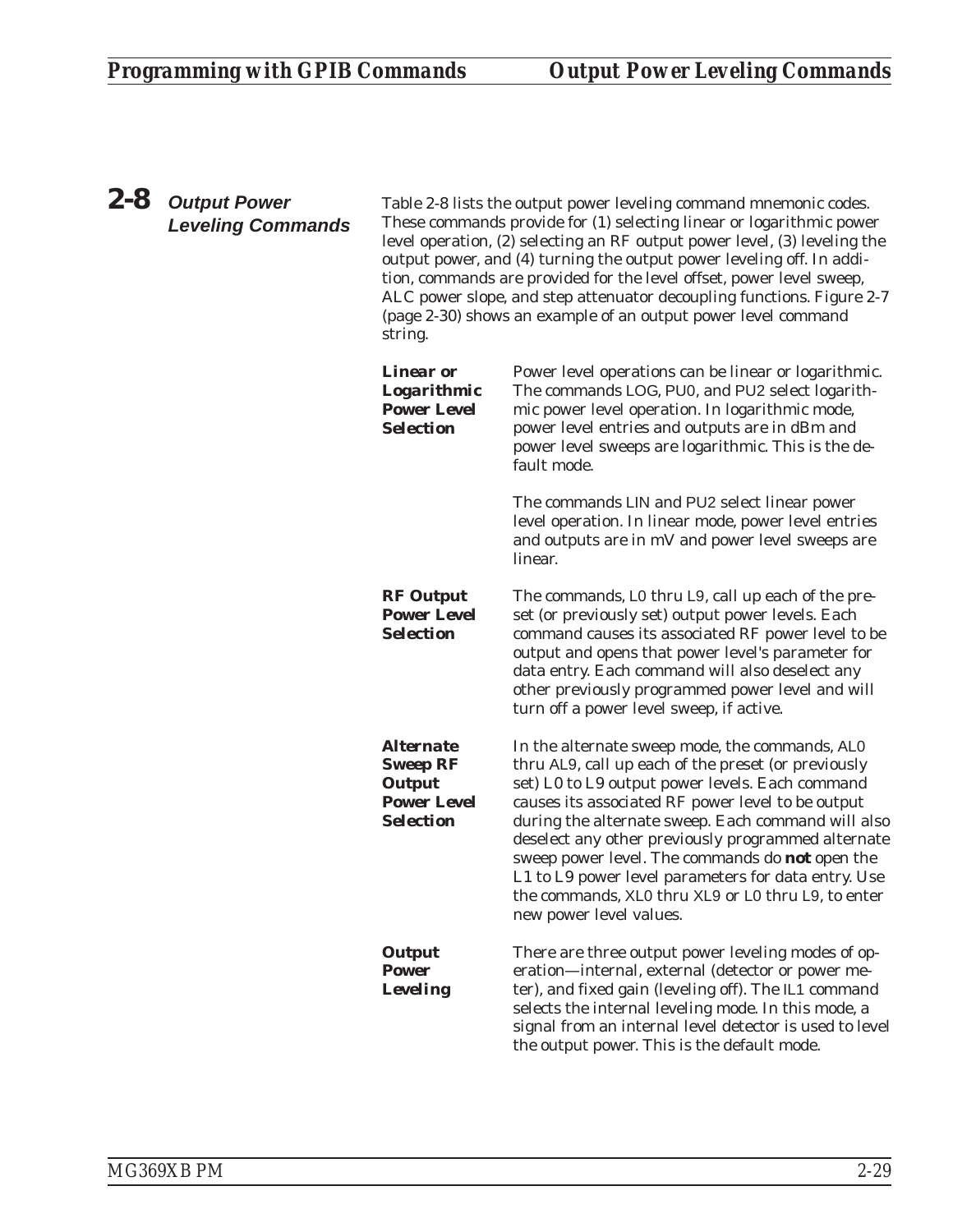The DL1 command selects the external (detector) leveling mode; the PL1 command selects the external (power meter) leveling mode. In this mode, the output power is leveled using a signal from an external detector (power meter) connected to the EXTER-NAL ALC IN connector. In the external power leveling mode, the EGI command provides for entering a setting for the Reference Level DAC to control the ALC gain. The LVO command selects the fixed gain (leveling off) mode. Each command will also deselect any other previously programmed output power leveling mode.

## **Programming Example:**

Programming "**PL1 EGI 140 SPS**" selects external leveling of the output power using a signal from an external power meter and sets the Reference Level DAC to 140.

*Table 2-8. Power Leveling Commands (1 of 2)*

| <b>Mnemonic</b><br>Code | <b>Function</b>                                       |
|-------------------------|-------------------------------------------------------|
| AL <sub>0</sub>         | Sets the alternate frequency sweep RF output to L0.   |
| AL <sub>1</sub>         | Sets the alternate frequency sweep RF output to L1.   |
| AL <sub>2</sub>         | Sets the alternate frequency sweep RF output to L2.   |
| AL <sub>3</sub>         | Sets the alternate frequency sweep RF output to L3.   |
| AL4                     | Sets the alternate frequency sweep RF output to L4.   |
| AL <sub>5</sub>         | Sets the alternate frequency sweep RF output to L5.   |
| AL <sub>6</sub>         | Sets the alternate frequency sweep RF output to L6.   |
| AL7                     | Sets the alternate frequency sweep RF output to L7.   |
| AL <sub>8</sub>         | Sets the alternate frequency sweep RF output to L8.   |
| AL <sub>9</sub>         | Sets the alternate frequency sweep RF output to L9.   |
| AT <sub>0</sub>         | Deselects ALC step attenuator decoupling.             |
| AT <sub>1</sub>         | Selects ALC step attenuator decoupling.               |
| ATT(xx)                 | Sets the step attenuator value to xx (10dB).          |
| DL <sub>1</sub>         | Selects external detector leveling of output power.   |
| EGO                     | Outputs the value of the Reference Level DAC setting. |
| IL1                     | Selects internal leveling of output power.            |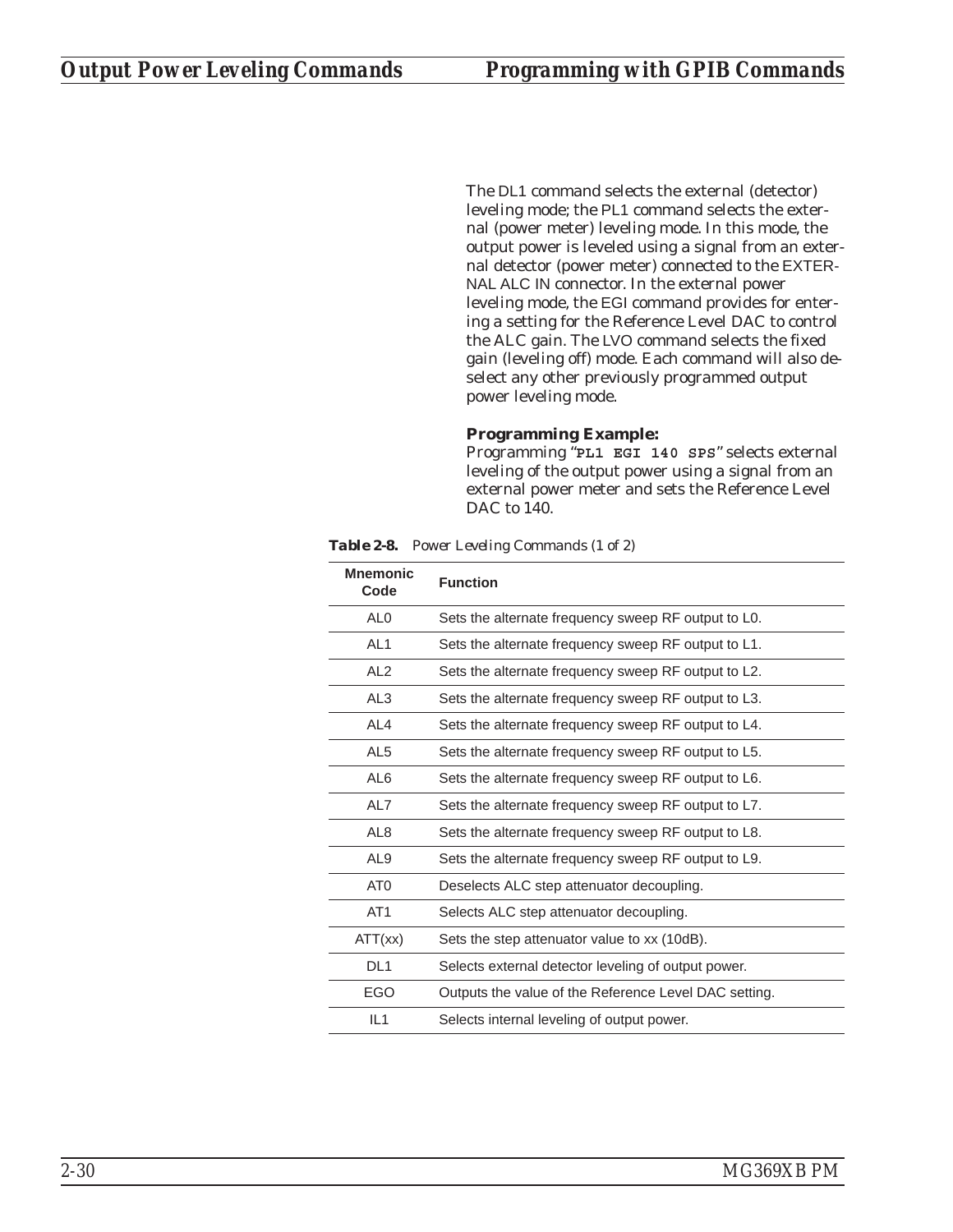| Mnemonic<br>Code | <b>Function</b>                                                      |
|------------------|----------------------------------------------------------------------|
| L <sub>0</sub>   | Sets RF output power level to L0. Opens L0 parameter.                |
| L1               | Sets RF output power level to L1. Opens L1 parameter.                |
| L2               | Sets RF output power level to L2. Opens L2 parameter.                |
| L <sub>3</sub>   | Sets RF output power level to L3. Opens L3 parameter.                |
| L4               | Sets RF output power level to L4. Opens L4 parameter.                |
| L <sub>5</sub>   | Sets RF output power level to L5. Opens L5 parameter.                |
| L <sub>6</sub>   | Sets RF output power level to L6. Opens L6 parameter.                |
| L7               | Sets RF output power level to L7. Opens L7 parameter.                |
| L8               | Sets RF output power level to L8. Opens L8 parameter.                |
| L9               | Sets RF output power level to L9. Opens L9 parameter.                |
| LIN              | Selects linear power level operation in mV.                          |
| LO <sub>0</sub>  | Turns off the Level Offset function.                                 |
| LO <sub>1</sub>  | Turns on the Level Offset function.                                  |
| LOG              | Selects logarithmic power level operation in dBm.                    |
| <b>LSP</b>       | Selects the Power Level Sweep mode.                                  |
| LV <sub>0</sub>  | Turns off leveling of the output power.                              |
| LV <sub>1</sub>  | Turns off leveling of the output power.                              |
| <b>LVP</b>       | Sets the instrument power level to 1 dB below peak leveled<br>power. |
| PL <sub>1</sub>  | Selects external power meter leveling of the output power.           |
| PU <sub>0</sub>  | Selects logarithmic power level operation in dBm.                    |
| PU <sub>1</sub>  | Selects linear power level operation in mV.                          |
| PU <sub>2</sub>  | Selects logarithmic power level operation in $dB\mu V$ .             |
| RF <sub>0</sub>  | Turns off the RF output.                                             |
| RF <sub>1</sub>  | Turns on the RF output.                                              |
| SL <sub>0</sub>  | Turns off the ALC power slope function.                              |
| SL <sub>1</sub>  | Turns on the ALC power slope function.                               |
| <b>SLP</b>       | Opens the ALC power slope value parameter.                           |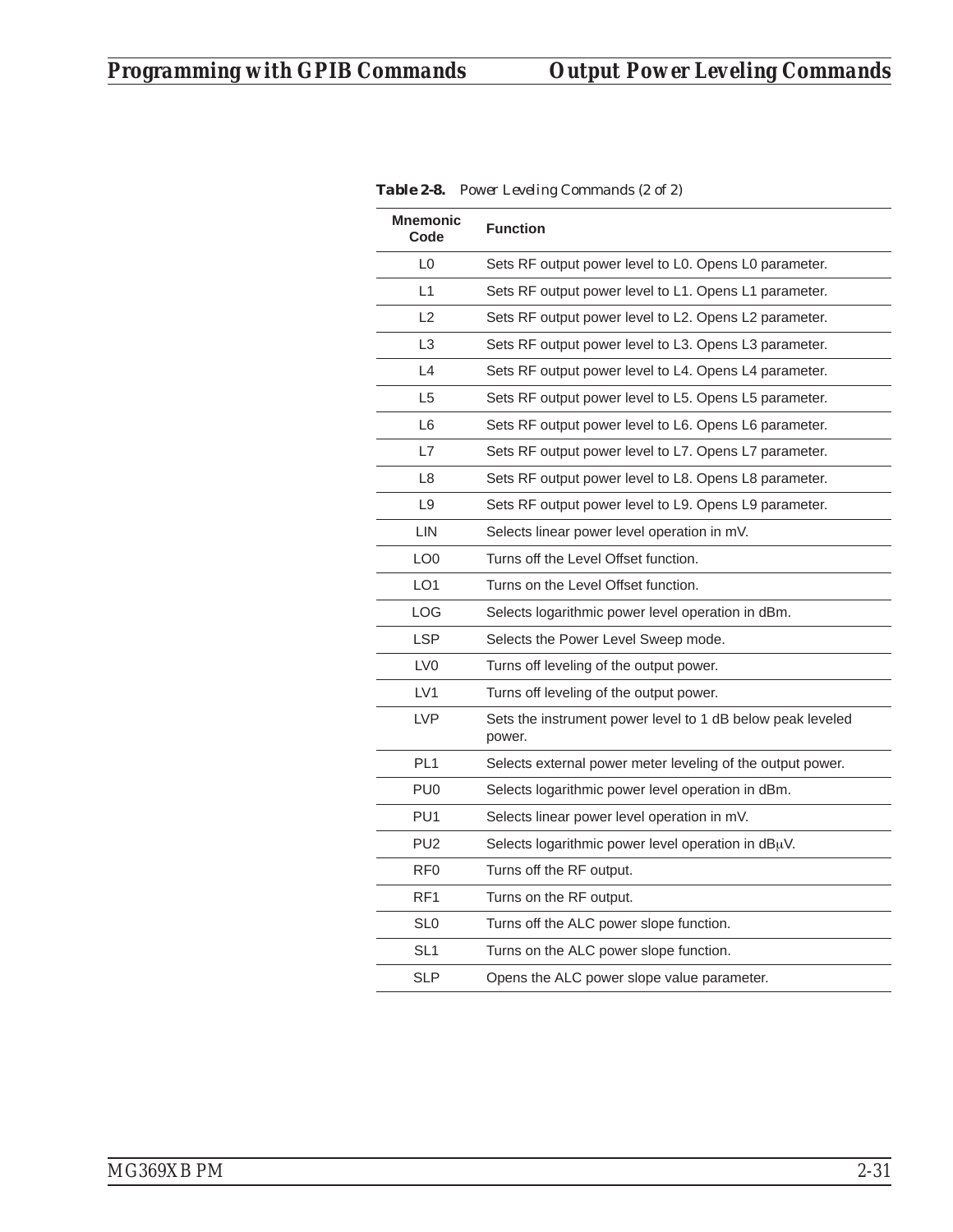| <b>ALC Power</b><br><b>Slope</b>              | The ALC power slope function provides for linearly<br>increasing or decreasing output power as the fre-<br>quency increases to compensate for system, cable,<br>and waveguide variations due to changes in fre-<br>quency. The SL1 command turns on the ALC power<br>slope function. The power slope value and the pivot<br>point frequency are changed using the SLP and PVT<br>parameter entry commands. The SL0 command<br>turns off the ALC power slope function. |
|-----------------------------------------------|-----------------------------------------------------------------------------------------------------------------------------------------------------------------------------------------------------------------------------------------------------------------------------------------------------------------------------------------------------------------------------------------------------------------------------------------------------------------------|
|                                               | <b>Programming Example:</b><br>Programming "SL1 SLP 128 SPS PVT 2.0 GH"<br>turns on the ALC power slope function and sets the<br>power slope value to 128 and the pivot point fre-<br>quency to 2 GHz.                                                                                                                                                                                                                                                                |
| <i><b>Attenuator</b></i><br><b>Decoupling</b> | The attenuator decoupling function provides for de-<br>coupling of the step attenuator (if equipped) from<br>the ALC system. The AT1 command decouples the<br>step attenuator, the ATT(xx) command provides for<br>setting the step attenuator value for 0 to 110 dB in<br>10 dB increments, and the AT0 command deselects<br>the attenuator decoupling function.                                                                                                     |
|                                               | <b>Programming Example:</b><br>Programming "AT1 ATT08" decouples the step<br>attenuator from the ALC system and sets the step<br>attenuator value to 80 dB.                                                                                                                                                                                                                                                                                                           |
| L1 2 DM<br>L2 12 DM<br>PNS 10 SPS             | <b>LSP</b><br>RF1<br>Turns the RF output on.<br>Selects a level sweep.                                                                                                                                                                                                                                                                                                                                                                                                |



- Turns the RF output off.

 $RF0$ 

*Figure 2-7. Example of an Output Power Level Command String*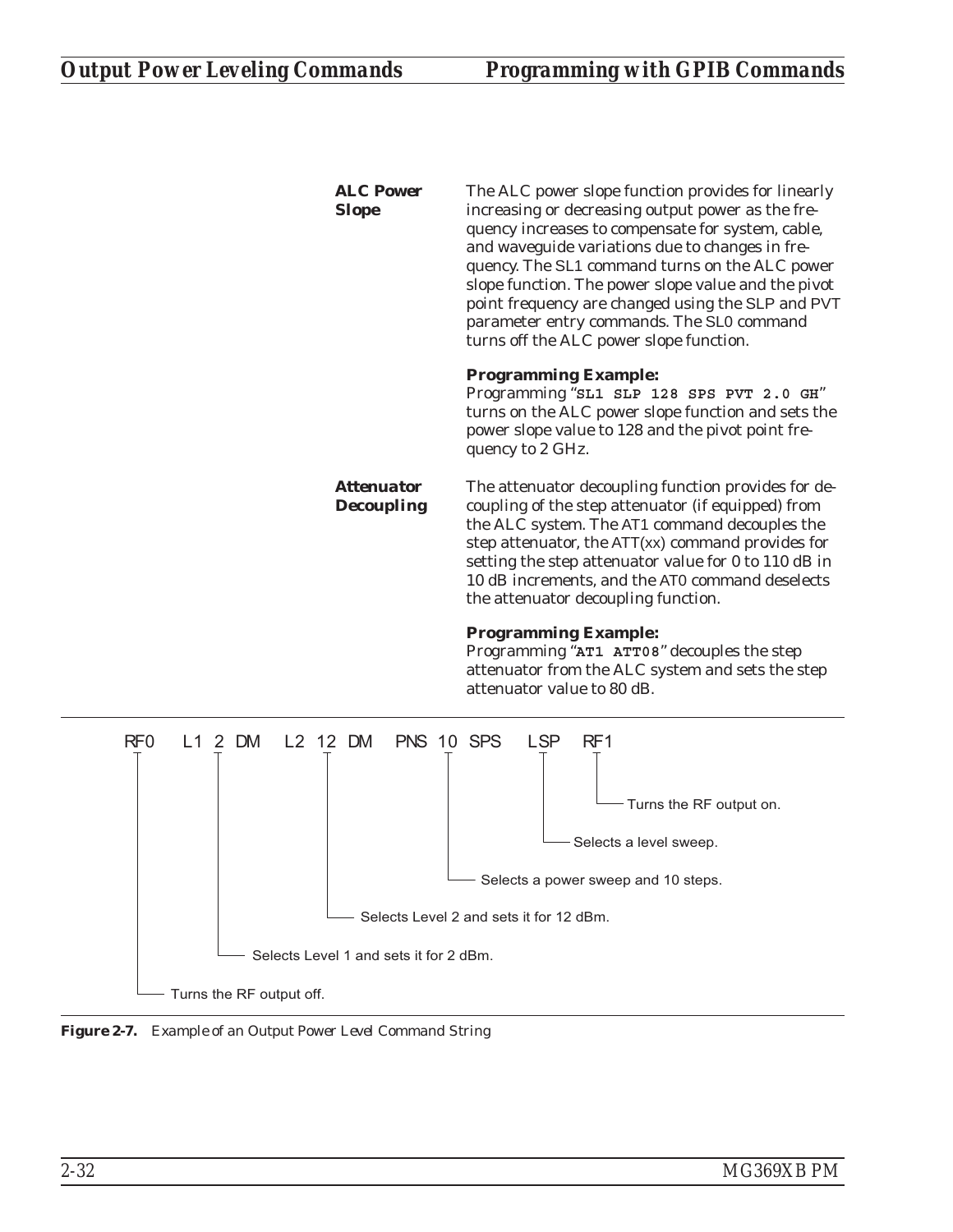*Amplitude Modulation*

## *2-9 Modulation Commands*

Table 2-9 (page [2-38\)](#page-57-0) lists the modulation command mnemonic codes. These commands provide for AM, FM,  $\Phi$ M, and pulse modulation of the signal generator's output signal using modulating signals from either the internal AM, FM,  $\Phi$ M, and pulse generators or an external source.

> Two AM modes are available—Linear and Log. In Linear AM mode, sensitivity is variable from 0 %/V to 100 %/V and the amplitude of the RF output changes linearly as the AM input changes. In Log mode, sensitivity is variable from 0 dB/V to 25 dB/V and the amplitude of the RF output changes exponentially as the AM input changes.

## **Internal AM Function**

The AM7 command turns on the internal AM function in Linear mode. The AM8 command turns on the internal AM function in Log mode. In Linear mode, the AM depth value is changed using the ADP1 parameter entry command. In Log mode, the AM depth value is changed using the ADP2 parameter entry command. The modulating waveform is selected using the AMW(x) command and the AM rate is set with the AMR command. The AM0 command turns off the AM function.

## **Programming Example:**

Programming "**AM8 ADP2 20 DB AMW7 AMR 10 KH**" turns on the internal AM function in Log mode, sets the AM depth to 20 dB, selects a triangle wave as the modulating waveform, and sets the AM rate to 10 kHz.

## **External AM Function**

The AM1 command turns on the external AM function in Linear mode. The AM2 command turns on the external AM function in Log mode. In Linear mode, the external AM sensitivity value is changed using the AMS parameter entry command. In Log mode, the external AM sensitivity value is changed using the ASD parameter entry command. The AM0 command turns off the AM function.

## **Programming Example:**

Programming "**AM1 AMS 90 PCV**" turns on the external AM function in Linear mode and sets the external AM sensitivity to 90 %/V.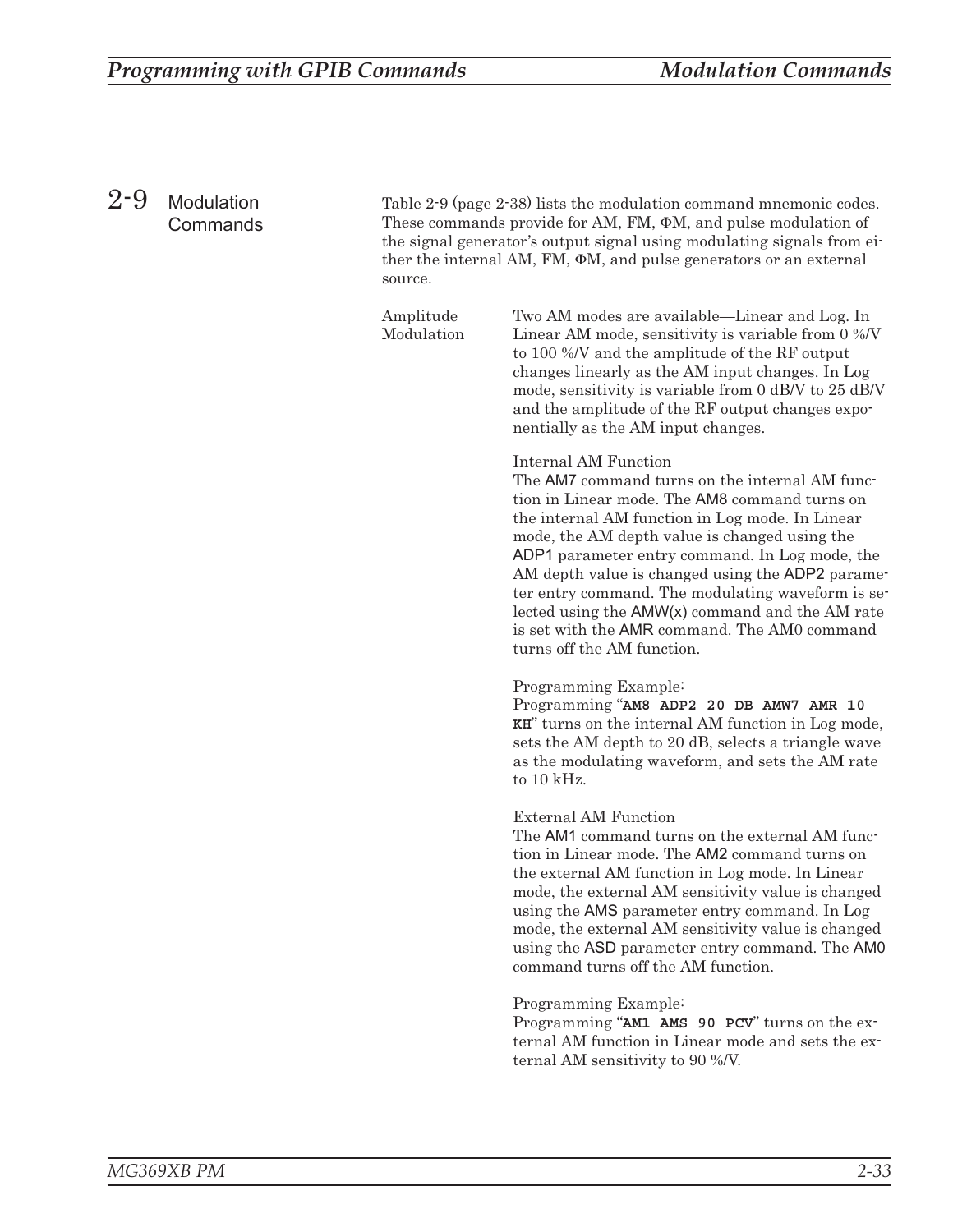| Frequency<br>Modulation | Four FM modes are available—Locked, Locked<br>Low-Noise, Unlocked Narrow, and Unlocked Wide.                                                                                                                                                                                                                                                                                                                                                                                                                                                                  |
|-------------------------|---------------------------------------------------------------------------------------------------------------------------------------------------------------------------------------------------------------------------------------------------------------------------------------------------------------------------------------------------------------------------------------------------------------------------------------------------------------------------------------------------------------------------------------------------------------|
|                         | In the Locked and Locked Low-Noise FM modes, fre-<br>quency modulation of the output signal is accom-<br>plished by summing the modulating signal into the<br>FM control path of the YIG phase-lock loop. In<br>Locked FM mode, the maximum FM deviation is the<br>lesser of $\pm 10$ MHz or rate $\times$ 300 for 1 kHz to 8 MHz<br>rates; in Locked Low-Noise FM mode, the maximum<br>FM deviation is the lesser of $\pm 10$ MHz or rate $\times$ 3 for<br>50 kHz to 8 MHz rates.                                                                           |
|                         | In the Unlocked FM modes, the YIG phase-lock loop<br>is disabled to allow for peak FM deviations of up to<br>100 MHz. In the Unlocked Narrow FM mode, fre-<br>quency modulation is obtained by applying the mod-<br>ulating signal to the fine tuning coil of the<br>YIG-tuned oscillator. Unlocked Narrow FM mode al-<br>lows maximum deviations of $\pm 10$ MHz for DC to<br>8 MHz rates.                                                                                                                                                                   |
|                         | In the Unlocked Wide FM mode, frequency modula-<br>tion is accomplished by applying the modulating sig-<br>nal to the main tuning coil of the YIG-tuned<br>oscillator. Unlocked Wide FM mode allows maxi-<br>mum deviations of $\pm 100$ MHz for DC to 100 Hz<br>rates.                                                                                                                                                                                                                                                                                       |
|                         | Internal FM Function<br>The FM7 command turns on the internal FM func-<br>tion in Unlocked Narrow mode, the FM8 command<br>turns it on in Unlocked Wide mode, the FM9 com-<br>mand turns it on in Locked mode, and the FMN com-<br>mand turns it on in Locked Low-Noise mode. The<br>FM deviation value is changed using the FDV pa-<br>rameter entry command. The modulating waveform<br>is selected using the FWV(x) command and the in-<br>ternal FM rate is set using the FMR parameter en-<br>try command. The FM0 command turns off the FM<br>function. |
|                         | Programming Example:<br>Programming "FM9 FDV 20 MH FWV1 FMR 100<br>KH" turns on the internal FM function in Locked<br>mode, sets the FM deviation to 20 MHz, selects a<br>sine wave as the modulating waveform, and sets the<br>FM rate to 100 kHz.                                                                                                                                                                                                                                                                                                           |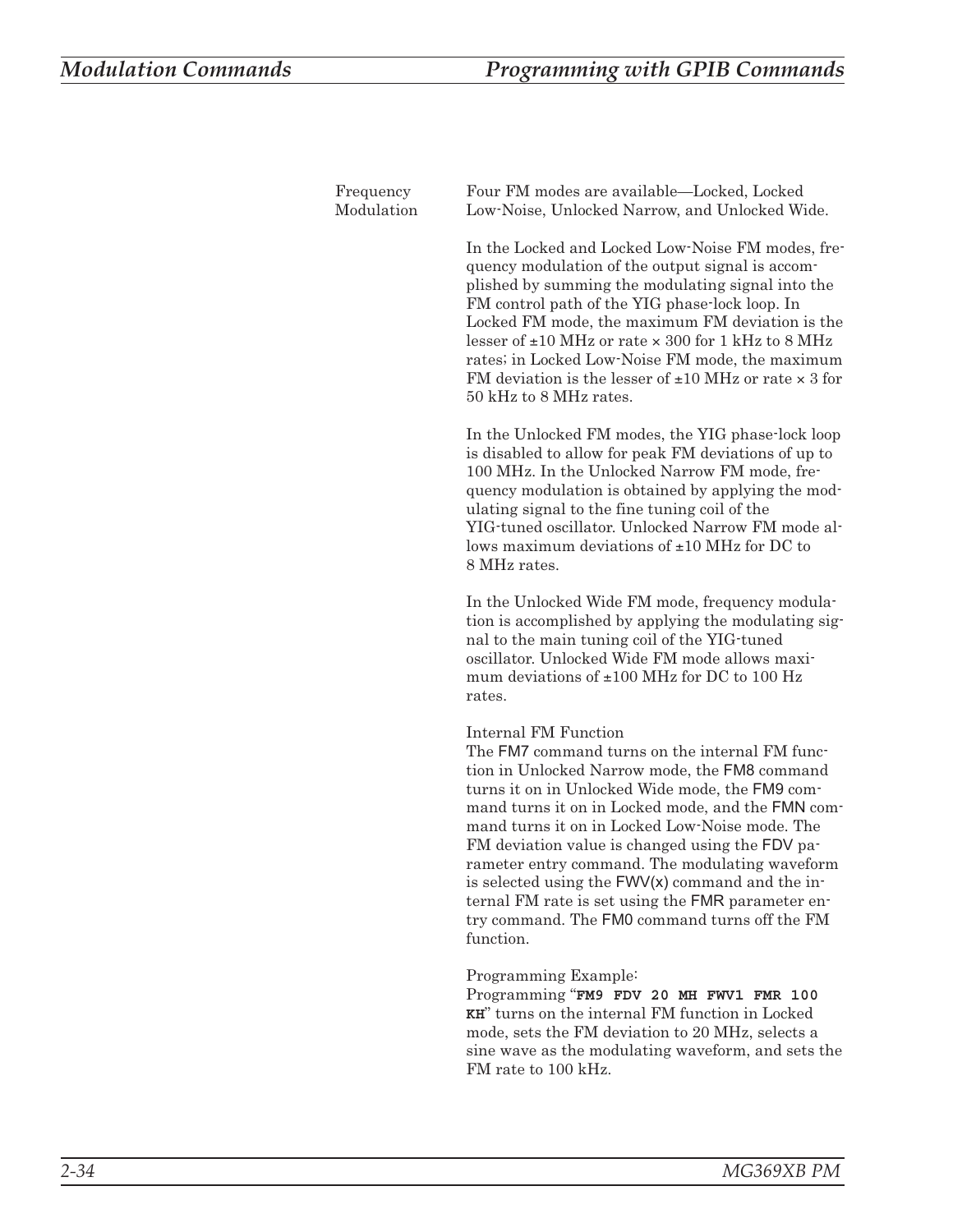|       | External FM Function<br>The FM1 (or FMU) command turns on the external<br>FM function in Unlocked Narrow mode, the FMW<br>command turns it on in Unlocked Wide mode, the<br>FML command turns it on in Locked mode, and the<br><b>FM2</b> command turns it on in Locked Low-Noise<br>mode. The external FM sensitivity value is changed<br>using the FMS parameter entry command. The FMO<br>command turns off the FM function.                      |
|-------|------------------------------------------------------------------------------------------------------------------------------------------------------------------------------------------------------------------------------------------------------------------------------------------------------------------------------------------------------------------------------------------------------------------------------------------------------|
|       | Programming Example:<br>Programming "FMW FMS 50 MV" turns on the ex-<br>ternal FM function in Unlocked Wide mode, selects<br>the rear panel FM input, and sets the external FM<br>sensitivity to 50 MHz/V.                                                                                                                                                                                                                                           |
| ttion | Two $\Phi$ M modes are available—Narrow and Wide. In<br>Narrow $\Phi M$ mode, the maximum $\Phi M$ deviation is<br>the lesser of $\pm 3$ radians or $\pm 5$ MHz/rate for DC to<br>8 MHz rates. In Wide $\Phi M$ mode, the maximum $\Phi M$<br>deviation is the lesser of $\pm 400$ radians or<br>$\pm 10$ MHz/rate for DC to 1 MHz rates.                                                                                                            |
|       | Internal $\Phi M$ Function<br>The PH7 command turns on the internal $\Phi M$ function-<br>tion in Narrow mode and the PH8 command turns it<br>on in Wide mode. The PHD parameter entry com-<br>mand is used to change the $\Phi M$ deviation value. The<br>modulating waveform is selected with the $PHV(x)$<br>command and the $\Phi M$ rate is set using the PHR pa-<br>rameter entry command. The PH0 command turns<br>off the $\Phi M$ function. |
|       | Programming Example:<br>Programming "PH7 PHD 3 RD PHV1 PHR 200 KH"<br>turns on the internal $\Phi M$ function in Narrow mode,<br>sets the $\Phi M$ deviation to 3 radians, selects a sine<br>wave as the modulating waveform, and sets the $\Phi M$<br>rate to 200 kHz.                                                                                                                                                                              |
|       | External $\Phi M$ Function<br>The PH1 (or PHN) command turns on the external<br><b>ΦM</b> function in Narrow mode and the PH2 (or PHW)<br>command turns it on Wide mode. The external $\Phi M$<br>sensitivity value is changed using the PHS parame-<br>ter entry command.                                                                                                                                                                           |

*Phase* Modula

## **NOTE**

If the  $\Phi M$  function is not installed in the signal generator, the  $\Phi M$ function commands produce syntax errors.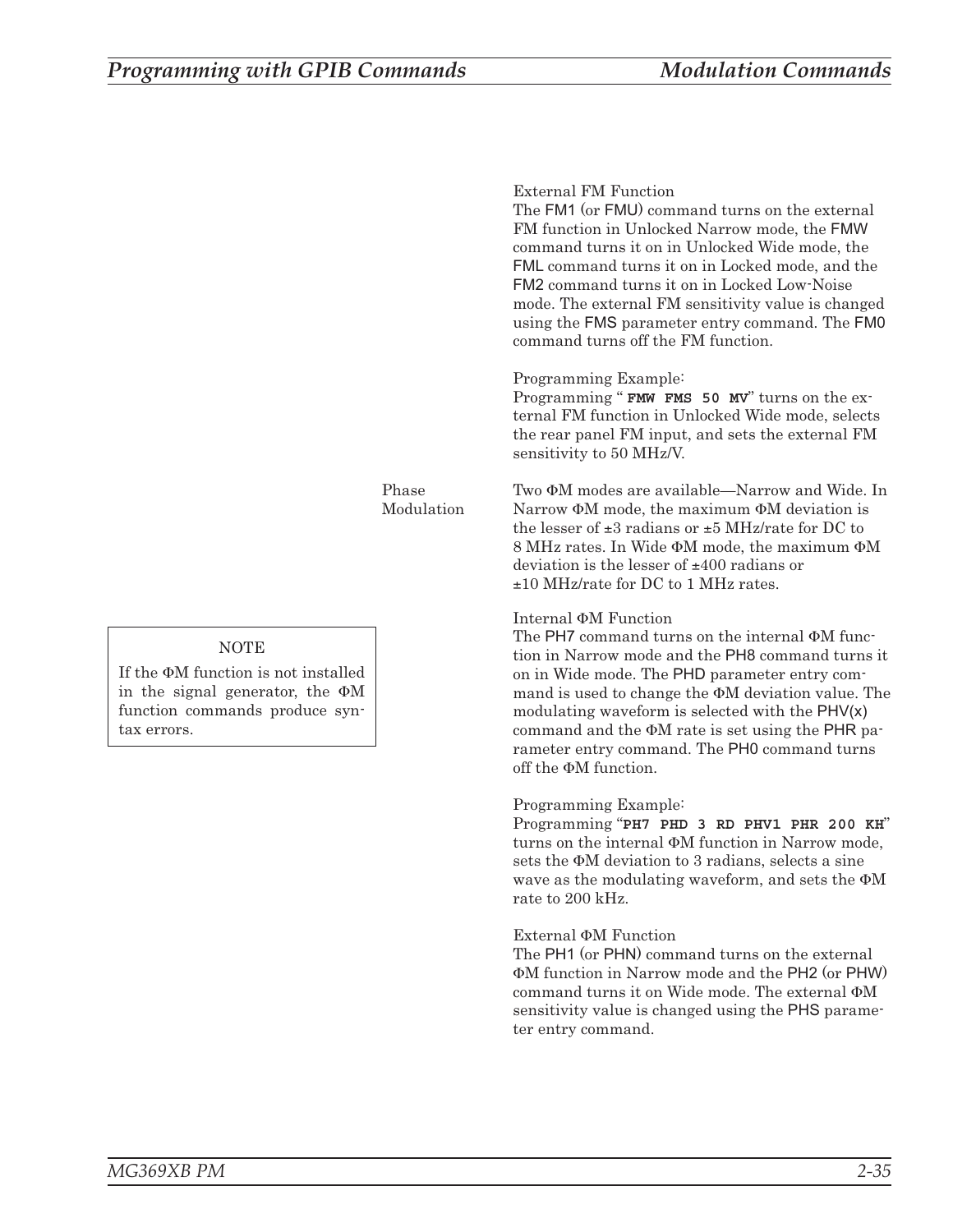**Programming Example** Programming "**PH2 PHS 50 RV**" turns on the external ФМ function in Wide mode and sets the external -M sensitivity to 50 radians/V. *Pulse Modulation* Two pulse modulation modes are available—Internal and External. In Internal mode, pulse modulation of the output signal is accomplished by using a modulating signal from the internal pulse generator. In External mode, pulse modulation of the output signal is achieved using a modulating signal from an external source. The internal pulse generator has four pulse modes —single, doublet (double pulse), triplet (triple pulse), and quadruplet (quadruple pulse). Individual pulse widths and delays can be set for each of the pulses in a mode. The pulse generator has two clock rates—100 MHz (or 40 MHz with Option 24) and 10 MHz. The 100 MHz clock rate produces higher resolution pulses and allows higher PRFs; the 10 MHz clock rate produces lower resolution pulses and lower PRFs. The internal pulse generator can be internally triggered, externally triggered, internally and externally triggered with delay, and gated. There is also a composite trigger mode in which an external pulse is summed with the internal pulse to pulse modulate the output signal. (Refer to Chapter 3 of the Operation Manual for a description of each trigger mode.) **Internal Pulse Modulation Function** The IP command turns on the internal pulse modulation function. The internal pulse mode is selected using the PMD(x) command and the internal pulse trigger is selected using the PTG(x) command. The pulse period can be set using the PER parameter entry command; the pulse frequency can be set using the PR parameter entry command. Individual pulse widths can be set using the W1 (or PW), W2, W3, and W4 parameter entry commands. Individual pulse delays can be set using the D1 (or PDY), D2, D3, and D4 parameter entry commands. The P0 (or SW0) command turns off the pulse modulation function.

## **NOTE**

At a 100 MHz pulse clock rate, the pulse period must be 50 ns longer than the pulse widths + delays; at a 40 MHz pulse clock rate, the pulse period must be 125 ns longer than the pulse widths + delays; at a 10 MHz pulse clock rate, the pulse period must be 500 ns longer than the pulse widths + delays.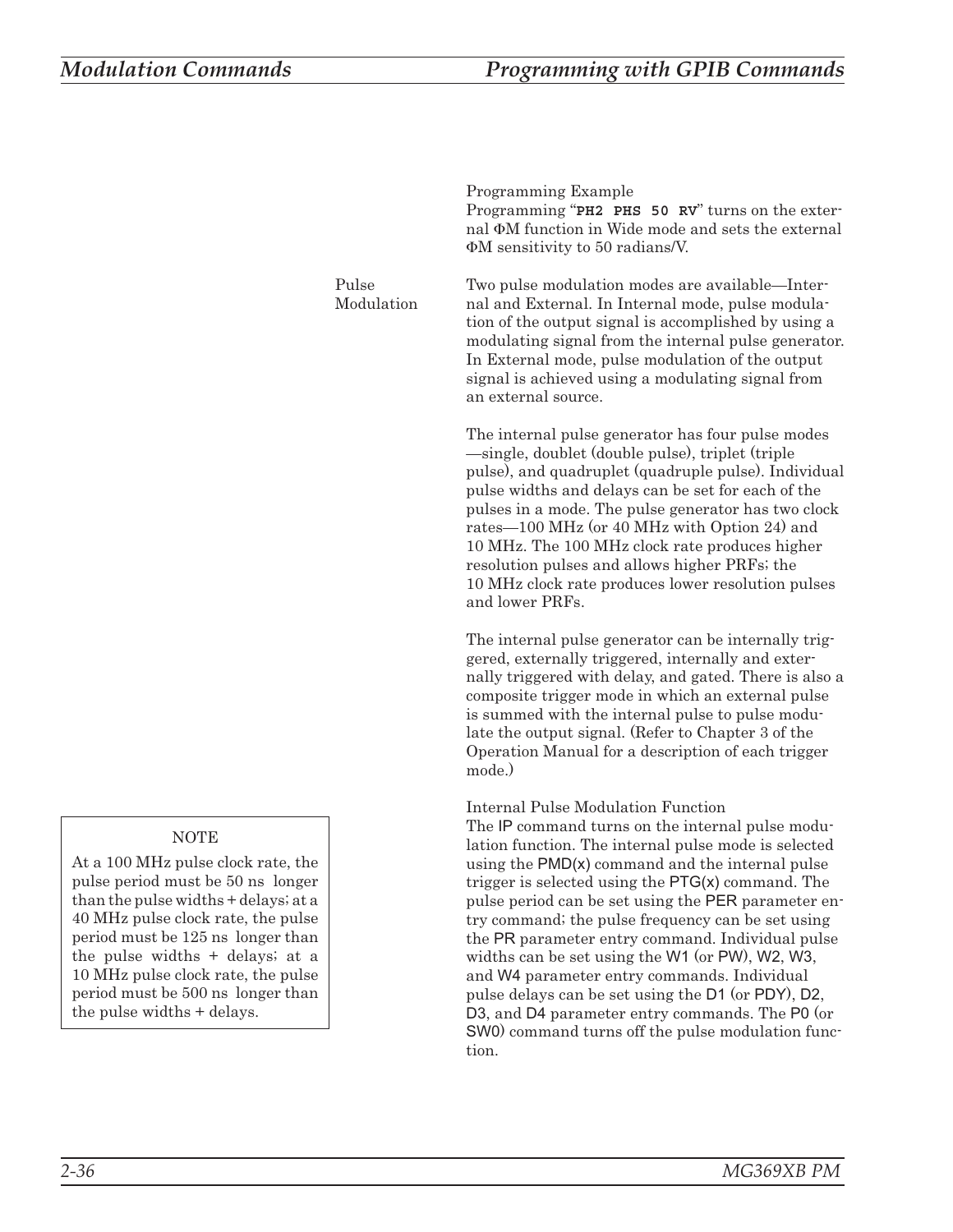## **NOTE**

Use the EP0 and EP1 commands to select the polarity of the signal (TTL-low or TTL-high) that turns the RF on during pulse modulation.

Square wave pulse modulation of the output signal by one of four internal modulating signals is available using the following commands:

- □ SW1 turns on square wave pulse modulation at 400 Hz
- SW2 (or SQP) turns on square wave pulse modulation at 1 kHz
- □ SW3 turns on square wave pulse modulation at 7.8125 kHz
- □ SW4 turns on square wave pulse modulation at 27.8 kHz

## **Programming Example:**

Programming "**IP PC4 PMD2 PTG1 PER 1 MS W1 2.5 US D2 10 US W2 2 US**" turns on the internal pulse modulation function; selects the 100 MHz (40 MHz with Option 24) pulse clock rate, doublet pulse mode, and free run trigger mode; and sets the pulse period to 1 ms, pulse width  $1$  to  $2.5 \mu s$ , delay  $2 \mu s$ to 10  $\mu$ s, and pulse width2 to 2  $\mu$ s.

## **Stepped Delay Mode**

The stepped delay mode automatically increments or decrements the pulse delay 1 value according to step delay parameters. Stepped delay mode is *only* available when the triggering commands PTG3 (delayed) or PTG5 (triggered with delay) are specified. The SD1 command turns on the stepped delay mode. The pulse delay 1 start time can be set using the SDS parameter entry command; the delay 1 stop time can be set using the SDE parameter entry command. Use the SDD parameter entry command to set the step size and the SDL parameter entry command to set the dwell-time-per-step. The SD0 command turns off the stepped delay mode.

## **Programming Notes:**

Use the PTR and PTF commands in conjunction with the pulse trigger commands PTG2 (gated), PTG4 (triggered), and PTG5 (triggered with delay) to specify whether the pulse generator is triggered by the rising or falling edge of the external trigger pulse.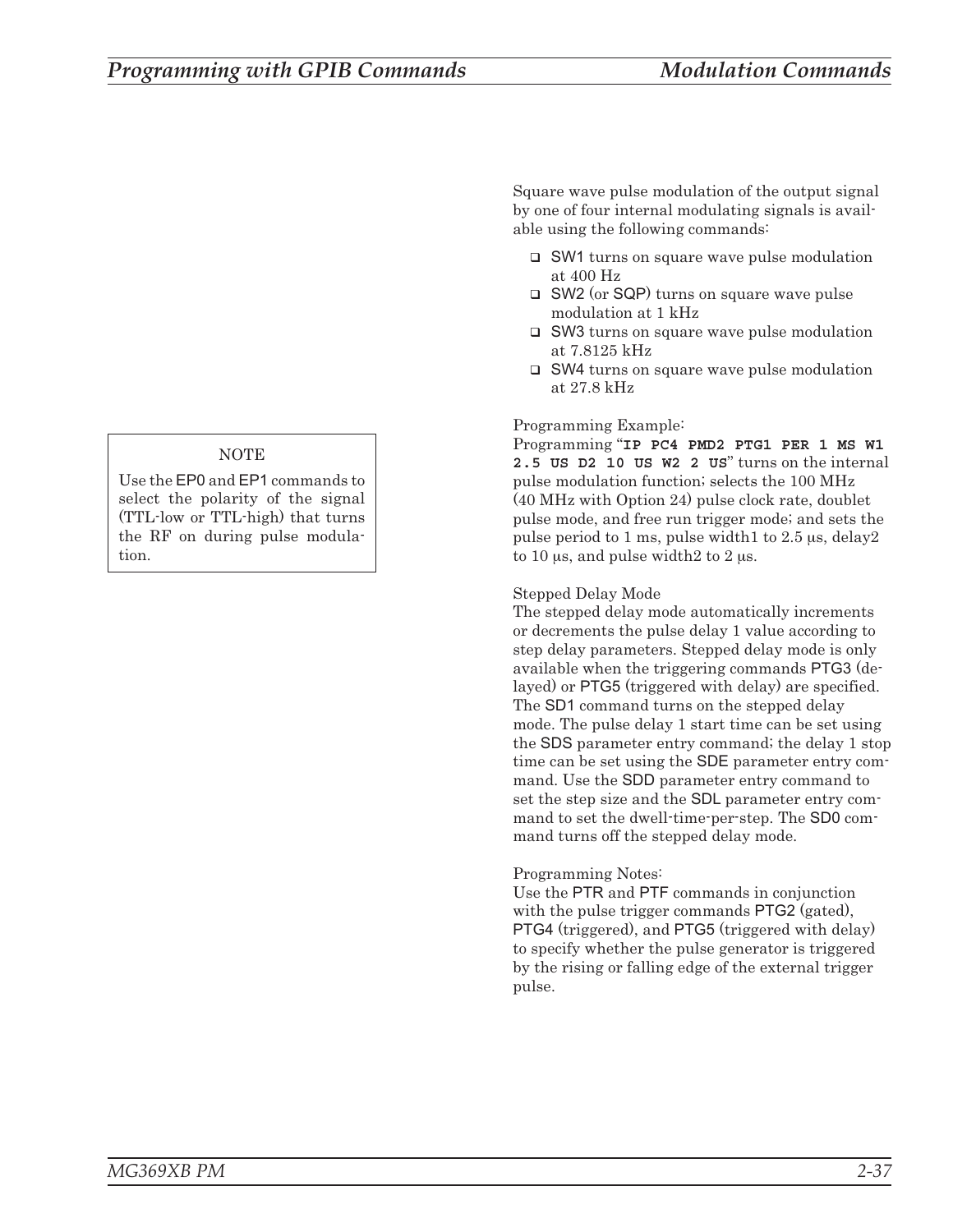<span id="page-57-0"></span>**External Pulse Modulation Function** The XP command turns on the external pulse modulation function. The PO (or SW0) command turns off the pulse modulation function.

*Table 2-9. Modulation Commands (1 of 3)*

| Mnemonic<br>Code | Function                                                                                                                                                               |
|------------------|------------------------------------------------------------------------------------------------------------------------------------------------------------------------|
| AM <sub>0</sub>  | Turns off the internal or external AM function.                                                                                                                        |
| AM <sub>1</sub>  | Turns on the external AM function in Linear mode.                                                                                                                      |
| AM <sub>2</sub>  | Turns on the external AM function in Log mode.                                                                                                                         |
| AM7              | Turns on the internal AM function in Linear mode.                                                                                                                      |
| AM <sub>8</sub>  | Turns on the internal AM function in Log mode.                                                                                                                         |
| AMO              | Turns off the internal AM function generator if it is on.                                                                                                              |
| AMW(x)           | Selects the internal AM waveform, where $x = 1$ -sine wave,<br>2-square wave, 3-positive ramp, 4-negative ramp, 5-Gaussian<br>noise, 6-uniform noise, 7-triangle wave. |
| <b>DPT</b>       | Internal triggered pulse with delay.                                                                                                                                   |
| EP0              | Selects TTL-low to turn RF on during pulse modulation.                                                                                                                 |
| EP <sub>1</sub>  | Selects TTL-high to turn RF on during pulse modulation.                                                                                                                |
| FM <sub>0</sub>  | Turns off the internal or external FM function.                                                                                                                        |
| FM <sub>1</sub>  | Turns on the external FM function in Unlocked Narrow mode.                                                                                                             |
| FM <sub>2</sub>  | Turns on the external FM function in Locked Low-Noise mode.                                                                                                            |
| FM7              | Turns on the internal FM function in Unlocked Narrow mode.                                                                                                             |
| FM <sub>8</sub>  | Turns on the internal FM function in Unlocked Wide mode.                                                                                                               |
| FM <sub>9</sub>  | Turns on the internal FM function in Locked mode.                                                                                                                      |
| <b>FML</b>       | Turns on the external FM function in Locked mode.                                                                                                                      |
| <b>FMN</b>       | Turns on the internal FM function in Locked Low-Noise mode.                                                                                                            |
| <b>FMU</b>       | Turns on the external FM function in Unlocked Narrow mode<br>(Same as FM1).                                                                                            |
| <b>FMW</b>       | Turns on the external FM function in Unlocked Wide mode.                                                                                                               |
| FWV(x)           | Selects the internal FM waveform, where $x = 1$ -sine wave,<br>2-square wave, 3-positive ramp, 4-negative ramp, 5-Guassian<br>noise, 6-uniform noise, 7-triangle wave. |
| GP               | Internal gated pulse on.                                                                                                                                               |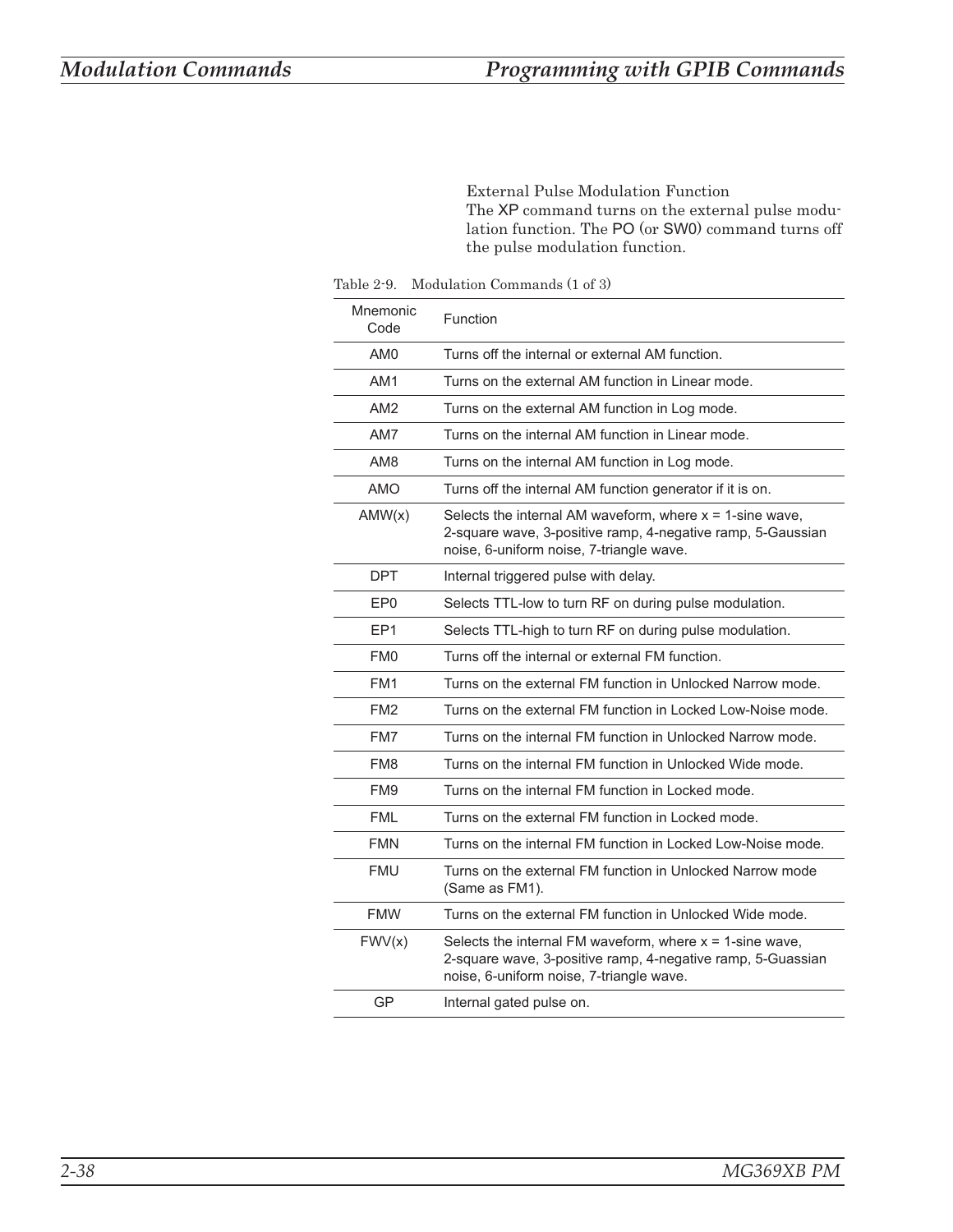| <b>Mnemonic</b><br>Code | <b>Function</b>                                                                                                                                                        |
|-------------------------|------------------------------------------------------------------------------------------------------------------------------------------------------------------------|
| IP                      | Turns on internal pulse modulation.                                                                                                                                    |
| P0                      | Turns off the internal or external pulse modulation function (This<br>is the default mode).                                                                            |
| PC <sub>1</sub>         | Selects the 10 MHz internal pulse clock rate.                                                                                                                          |
| PC4                     | Selects the 40 MHz internal pulse clock rate (Option 24);<br>Selects the 100 MHz internal pulse clock rate (Option 26).                                                |
| PH <sub>0</sub>         | Turns off the internal or external FM function.                                                                                                                        |
| PH <sub>1</sub>         | Turns on the external FM function in Narrow mode.                                                                                                                      |
| PH <sub>2</sub>         | Turns on the external FM function in Wide mode.                                                                                                                        |
| PH7                     | Turns on the internal FM function in Narrow mode.                                                                                                                      |
| PH <sub>8</sub>         | Turns on the internal FM function in Wide mode.                                                                                                                        |
| <b>PHN</b>              | Turns on the external FM function in Narrow mode<br>(Same as PH1).                                                                                                     |
| PHV(x)                  | Selects the internal FM waveform, where $x = 1$ -sine wave,<br>2-square wave, 3-positive ramp, 4-negative ramp, 5-Guassian<br>noise, 6-uniform noise, 7-triangle wave. |
| <b>PHW</b>              | Turns on the external FM function in Wide mode (Same as PH2).                                                                                                          |
| PMD(x)                  | Selects the internal pulse mode, where $x = 1$ -single, 2-doublet,<br>3-triplet, 4-quadruplet.                                                                         |
| <b>PTF</b>              | Selects internal pulse triggering on the falling edge of an<br>external input. Active only when pulse trigger is gated, triggered,<br>or triggered with delay.         |
| PTG(x)                  | Selects the internal pulse trigger, where $x = 1$ -free run, 2-gated,<br>3-delayed, 4-triggered, 5-triggered with delay, 6-composite.                                  |
| <b>PTR</b>              | Selects internal pulse triggering on the rising edge of an external<br>input. Active only when pulse trigger is gated, triggered, or<br>triggered with delay.          |
| SC <sub>0</sub>         | Turns off the SCAN modulation function.                                                                                                                                |
| SC <sub>1</sub>         | Turns on the SCAN modulation function.                                                                                                                                 |
| SD <sub>0</sub>         | Turns off the internal pulse stepped delay mode.                                                                                                                       |
| SD <sub>1</sub>         | Turns on the internal pulse stepped delay mode.                                                                                                                        |
| SQP                     | Turns on internal 1 kHz square wave pulse modulation.                                                                                                                  |
| <b>SW0</b>              | Turns off the internal or external pulse modulation function<br>(Same as P0).                                                                                          |
| SW <sub>1</sub>         | Turns on internal 400 Hz square wave pulse modulation.                                                                                                                 |

*Table 2-9. Modulation Commands (2 of 3)*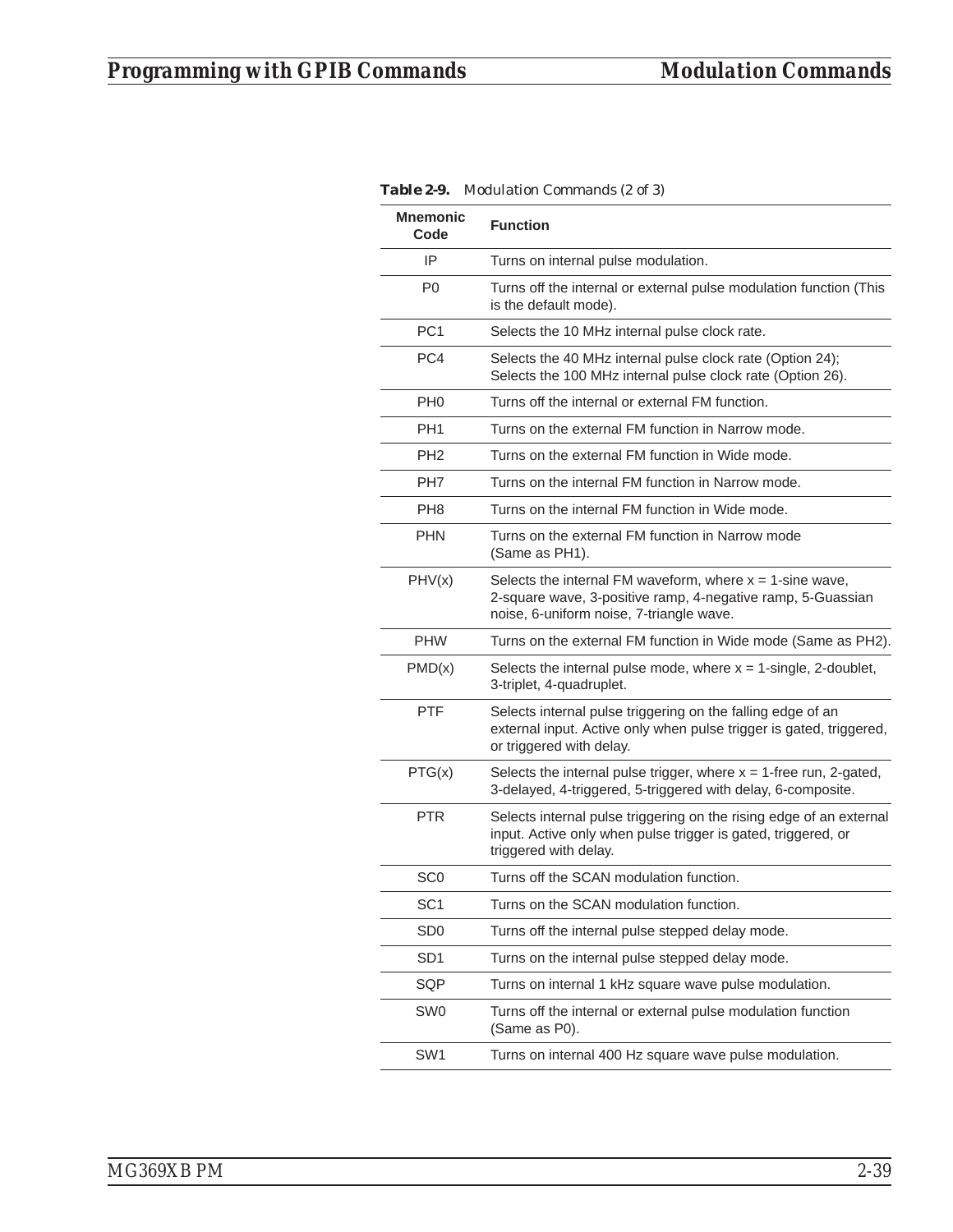| <b>Mnemonic</b><br>Code | <b>Function</b>                                                                                                                |
|-------------------------|--------------------------------------------------------------------------------------------------------------------------------|
| SW <sub>2</sub>         | Turns on internal 1 kHz square wave pulse modulation<br>(Same as SQP).                                                         |
| SW <sub>3</sub>         | Turns on internal 7.8125 kHz square wave pulse modulation.                                                                     |
| SW <sub>4</sub>         | Turns on internal 27.8 kHz square wave pulse modulation.                                                                       |
| XP                      | Turns on the external pulse modulation function. Disables the<br>internal pulse modulation function, if previously programmed. |

*Table 2-9. Modulation Commands (3 of 3)*

# *2-10 Measure Function Commands*

Table 2-10 lists the measure function commands. These commands provide for measuring the following:

- □ The actual modulation depth of the RF output signal, as caused by an external AM signal connected to the rear panel AM IN connector
- □ The actual frequency deviation of the RF output signal, as caused by an external FM signal connected to the rear panel FM IN connector
- □ The actual RF power of an external source, via a 560-7, 5400-71, or 6400-71 series detector connected to the rear panel POWER METER connector (Option 8 is required)

*Table 2-10. Measure Function Commands*

| <b>Mnemonic</b><br>Code | <b>Function</b>                                                                                                                                                                                                    |
|-------------------------|--------------------------------------------------------------------------------------------------------------------------------------------------------------------------------------------------------------------|
| AMI                     | Turns on the AM Measurement mode.                                                                                                                                                                                  |
| <b>FMD</b>              | Turns on the FM Measurement mode.                                                                                                                                                                                  |
| <b>MOM</b>              | Turns off the AM and FM measurement modes.                                                                                                                                                                         |
| PM <sub>0</sub>         | Turns off the Power Meter measurement mode.                                                                                                                                                                        |
| PM <sub>1</sub>         | Turns on the Power Measurement mode (Option 8), whereby RF<br>power can be measured at an external source by a 560-7,<br>5400-71, or 4600-71 series detector connected to the rear panel<br>POWER METER connector. |
|                         | The measurement results will be sent to the controller upon<br>receipt of the OPM command (Table 2-11).                                                                                                            |
|                         | Power measurements can be taken simultaneously with<br>modulation measurements.                                                                                                                                    |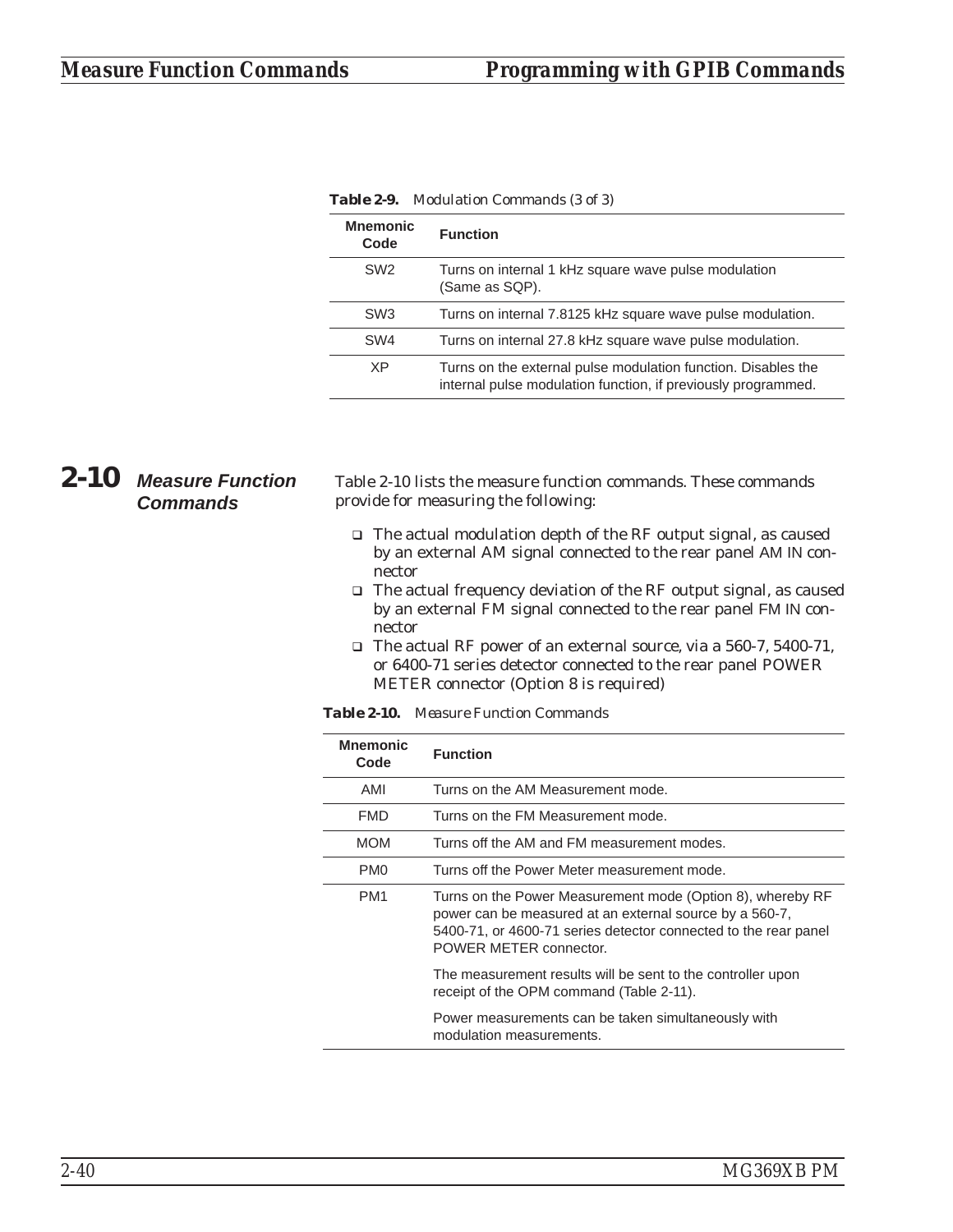$\overline{\phantom{0}}$ 

*2-11 Output Commands* Table 2-11 lists the output command mnemonic codes. These commands provide for the output of data from the CW generator to the controller. Figure 2-8 (page [2-44\)](#page-63-0) shows examples of output command programming.

| <i>adie 2-11.</i>       | <i><b>Output Commands (1 01 4)</b></i>                                                                                                                               |
|-------------------------|----------------------------------------------------------------------------------------------------------------------------------------------------------------------|
| <b>Mnemonic</b><br>Code | <b>Function</b>                                                                                                                                                      |
| *IDN?                   | Requests device identification.                                                                                                                                      |
| <b>OAB</b>              | Returns the external AM sensitivity value (in dB/V) to the<br>controller.                                                                                            |
| OAD1                    | Returns the internal AM depth value (in %) to the controller.                                                                                                        |
| OAD <sub>2</sub>        | Returns the internal AM depth value (in dB) to the controller.                                                                                                       |
| <b>OAR</b>              | Returns the internal AM rate (in Hz) to the controller.                                                                                                              |
| <b>OAS</b>              | Returns the external AM sensitivity value (in %/V) to the<br>controller.                                                                                             |
| <b>OAW</b>              | Returns the name of the internal AM waveform ("SINE",<br>"SQUARE WAVE", "RAMP UP", "RAMP DOWN", "GAUSSIAN<br>NOISE", "UNIFORM NOISE", "TRIANGLE") to the controller. |
| OD <sub>1</sub>         | Returns the internal pulse delay1 value (in ms) to the controller.                                                                                                   |
| OD2                     | Returns the internal pulse delay2 value (in ms) to the controller.                                                                                                   |
| OD <sub>3</sub>         | Returns the internal pulse delay3 value (in ms) to the controller.                                                                                                   |
| OD4                     | Returns the internal pulse delay4 value (in ms) to the controller.                                                                                                   |
| <b>ODD</b>              | Returns the internal pulse stepped delay mode step size value (in<br>ms) to the controller.                                                                          |
| <b>ODE</b>              | Returns the internal pulse stepped delay mode delay 1 stop value<br>(in ms) to the controller.                                                                       |
| <b>ODF</b>              | Returns the DF frequency value (in MHz) to the controller.                                                                                                           |
| ODL                     | Returns the internal pulse stepped delay mode<br>dwell-time-per-step value (in ms) to the controller.                                                                |
| <b>ODP</b>              | Returns the internal pulse delay1 value (in ms) to the controller<br>(Same as OD1).                                                                                  |
| <b>ODS</b>              | Returns the internal pulse stepped delay mode delay 1 start value<br>(in ms) to the controller.                                                                      |
| <b>OEBW</b>             | Returns the external reference loop bandwidth to the controller.                                                                                                     |
| OEM                     | Returns the Extended SRQ Mask bytes (3 binary bytes) to the<br>controller.                                                                                           |
| <b>OES</b>              | Returns the GPIB Status bytes (3 binary bytes) to the controller.                                                                                                    |
| OF <sub>0</sub>         | Returns the F0 frequency value (in MHz) to the controller.                                                                                                           |
| OF <sub>1</sub>         | Returns the F1 frequency value (in MHz) to the controller.                                                                                                           |
|                         |                                                                                                                                                                      |

*Table 2-11. Output Commands (1 of 4)*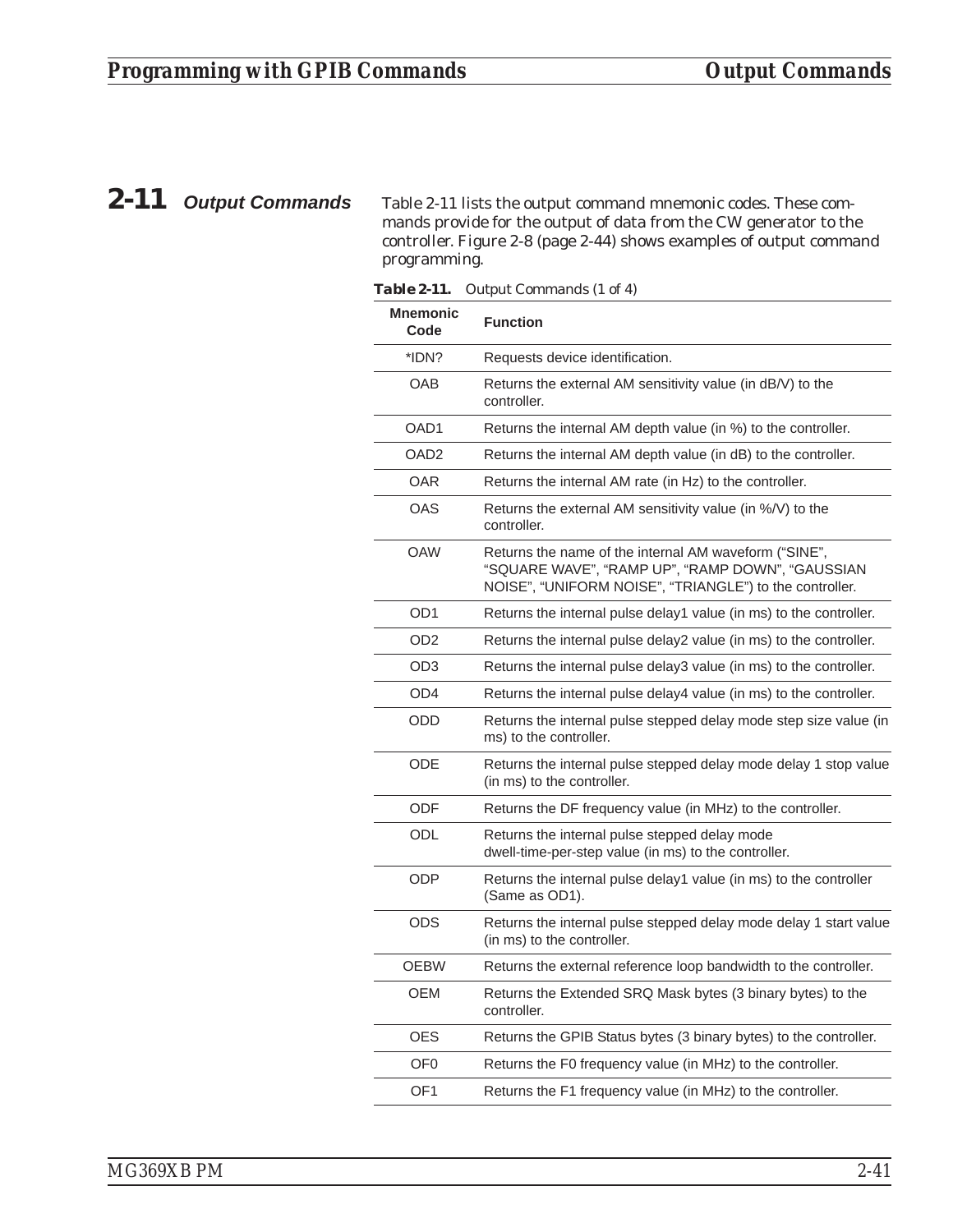| <b>Mnemonic</b><br>Code | <b>Function</b>                                                                                                                                                      |
|-------------------------|----------------------------------------------------------------------------------------------------------------------------------------------------------------------|
| OF <sub>2</sub>         | Returns the F2 frequency value (in MHz) to the controller.                                                                                                           |
| OF <sub>3</sub>         | Returns the F3 frequency value (in MHz) to the controller.                                                                                                           |
| OF4                     | Returns the F4 frequency value (in MHz) to the controller.                                                                                                           |
| OF <sub>5</sub>         | Returns the F5 frequency value (in MHz) to the controller.                                                                                                           |
| OF6                     | Returns the F6 frequency value (in MHz) to the controller.                                                                                                           |
| OF7                     | Returns the F7 frequency value (in MHz) to the controller.                                                                                                           |
| OF8                     | Returns the F8 frequency value (in MHz) to the controller.                                                                                                           |
| OF <sub>9</sub>         | Returns the F9 frequency value (in MHz) to the controller.                                                                                                           |
| OFD                     | Returns the internal FM deviation value (in Hz) to the controller.                                                                                                   |
| OFH                     | Returns the high-end frequency value (in MHz) to the controller.                                                                                                     |
| OFK                     | Returns the internal or external FM lock status, "UNLOCKED<br>NARROW", "UNLOCKED WIDE", "LOCKED" to the controller.                                                  |
| OFL                     | Returns the low-end frequency value (in MHz) to the controller.                                                                                                      |
| <b>OFM</b>              | Returns the frequency multiplier parameter.                                                                                                                          |
| <b>OFR</b>              | Returns the internal FM rate (in Hz) to the controller.                                                                                                              |
| <b>OFS</b>              | Returns the external FM sensitivity value (in MHz/V) to the<br>controller.                                                                                           |
| <b>OFW</b>              | Returns the name of the internal FM waveform ("SINE",<br>"SQUARE WAVE", "RAMP UP", "RAMP DOWN", "GAUSSIAN<br>NOISE", "UNIFORM NOISE", "TRIANGLE") to the controller. |
| $\overline{O}$          | Returns the instrument identification string to the controller.                                                                                                      |
| OL <sub>0</sub>         | Returns the L0 power level value to the controller.                                                                                                                  |
| OL <sub>1</sub>         | Returns the L1 power level value to the controller.                                                                                                                  |
| OL <sub>2</sub>         | Returns the L2 power level value to the controller.                                                                                                                  |
| OL <sub>3</sub>         | Returns the L3 power level value to the controller.                                                                                                                  |
| OL <sub>4</sub>         | Returns the L4 power level value to the controller.                                                                                                                  |
| OL <sub>5</sub>         | Returns the L5 power level value to the controller.                                                                                                                  |
| OL6                     | Returns the L6 power level value to the controller.                                                                                                                  |
| OL7                     | Returns the L7 power level value to the controller.                                                                                                                  |
| OL8                     | Returns the L8 power level value to the controller.                                                                                                                  |
| OL <sub>9</sub>         | Returns the L9 power level value to the controller.                                                                                                                  |
| <b>OLO</b>              | Returns the Level Offset power value to the controller.                                                                                                              |
| OM <sub>0</sub>         | Returns the M0 frequency value (in MHz) to the controller.                                                                                                           |

*Table 2-11. Output Commands (2 of 4)*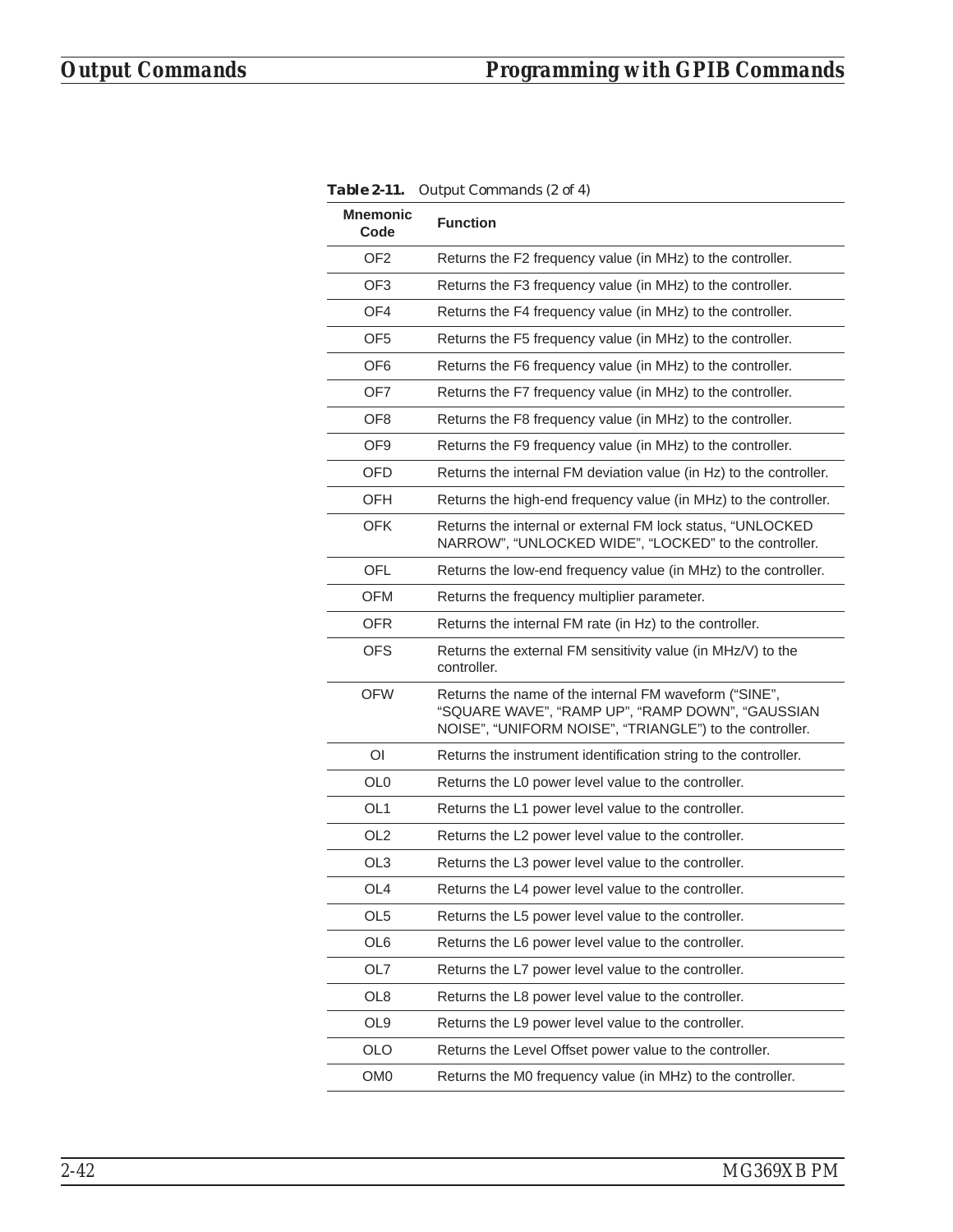|                         | $\sigma$ atpat commando (o or 1)                                                                                                                                                                                                                                                |
|-------------------------|---------------------------------------------------------------------------------------------------------------------------------------------------------------------------------------------------------------------------------------------------------------------------------|
| <b>Mnemonic</b><br>Code | <b>Function</b>                                                                                                                                                                                                                                                                 |
| OM <sub>1</sub>         | Returns the M1 frequency value (in MHz) to the controller.                                                                                                                                                                                                                      |
| OM <sub>2</sub>         | Returns the M2 frequency value (in MHz) to the controller.                                                                                                                                                                                                                      |
| OM3                     | Returns the M3 frequency value (in MHz) to the controller.                                                                                                                                                                                                                      |
| OM4                     | Returns the M4 frequency value (in MHz) to the controller.                                                                                                                                                                                                                      |
| OM <sub>5</sub>         | Returns the M5 frequency value (in MHz) to the controller.                                                                                                                                                                                                                      |
| OM <sub>6</sub>         | Returns the M6 frequency value (in MHz) to the controller.                                                                                                                                                                                                                      |
| OM7                     | Returns the M7 frequency value (in MHz) to the controller.                                                                                                                                                                                                                      |
| OM <sub>8</sub>         | Returns the M8 frequency value (in MHz) to the controller.                                                                                                                                                                                                                      |
| OM <sub>9</sub>         | Returns the M9 frequency value (in MHz) to the controller.                                                                                                                                                                                                                      |
| OMD                     | Returns the name of the internal pulse mode ("SINGLE",<br>"DOUBLET", "TRIPLET", "QUADRUPLET") to the controller.                                                                                                                                                                |
| <b>OMM</b>              | 1. Returns the AM depth measurement value (in %) to the<br>controller when the AMI command either has been or is also<br>programmed. 2. Returns the FM deviation measurement value (in<br>MHz) to the controller when the FMD command either has been or<br>is also programmed. |
| OO                      | Returns the instrument option string to the controller.                                                                                                                                                                                                                         |
| OP <sub>5</sub>         | Returns the internal or external pulse polarity ("HIGH", "LOW") to<br>the controller.                                                                                                                                                                                           |
| <b>OPC</b>              | Returns the internal pulse clock rate (in MHz) to the controller.                                                                                                                                                                                                               |
| <b>OPD</b>              | Returns the power sweep dwell time (in ms) to the controller.                                                                                                                                                                                                                   |
| OPHD                    | Returns the internal FM deviation value (in radians) to the<br>controller.                                                                                                                                                                                                      |
| <b>OPHI</b>             | Returns the external FM impedance value (in W) to the controller.                                                                                                                                                                                                               |
| <b>OPHM</b>             | Returns the name of the FM mode ("NARROW", "WIDE") to the<br>controller.                                                                                                                                                                                                        |
| <b>OPHR</b>             | Returns the internal FM rate (in Hz) to the controller.                                                                                                                                                                                                                         |
| <b>OPHS</b>             | Returns the external FM sensitivity value (in radians/V) to the<br>controller.                                                                                                                                                                                                  |
| <b>OPHW</b>             | Returns the name of the internal FM waveform ("SINE", "SQUARE<br>WAVE", "RAMP UP", "RAMP DOWN", "GAUSSIAN NOISE",<br>"UNIFORM NOISE", "TRIANGLE") to the controller.                                                                                                            |
| <b>OPM</b>              | Returns the internal power meter measurement (in dBm) to the<br>controller.                                                                                                                                                                                                     |
| <b>OPO</b>              | Returns the phase offset value (in degrees) to the controller.                                                                                                                                                                                                                  |
| <b>OPP</b>              | Returns the internal pulse period value (in ms) to the controller.                                                                                                                                                                                                              |

|  | Table 2-11. Output Commands (3 of 4) |
|--|--------------------------------------|
|--|--------------------------------------|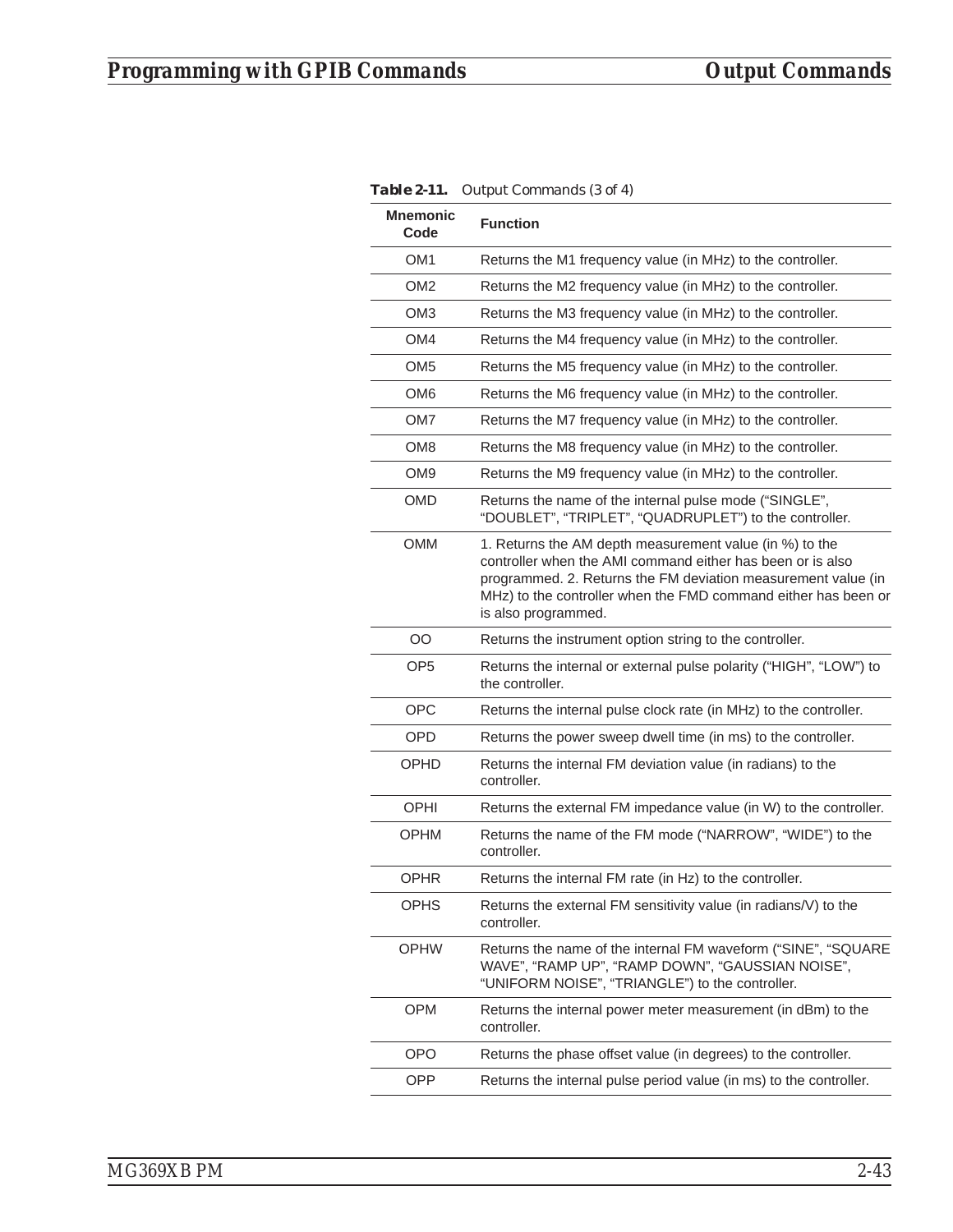| <b>Mnemonic</b><br>Code | <b>Function</b>                                                                                                                                       |
|-------------------------|-------------------------------------------------------------------------------------------------------------------------------------------------------|
| <b>OPR</b>              | Returns the internal pulse frequency (in MHz) to the controller.                                                                                      |
| <b>OPS</b>              | Returns the power sweep number-of-steps to the controller.                                                                                            |
| <b>OPT</b>              | Returns the name of the internal pulse trigger ("FREE RUN",<br>"GATED", "DELAYED", "TRIGGERED", "TRIG WITH DELAY",<br>"COMPOSITE") to the controller. |
| <b>OPW</b>              | Returns the internal pulse width1 value (in ms) to the controller<br>(Same as OW1).                                                                   |
| <b>OSB</b>              | Returns the Primary GPIB Status byte to the controller.                                                                                               |
| <b>OSD</b>              | Returns the step sweep dwell time (in ms) to the controller.                                                                                          |
| <b>OSE</b>              | Returns the last GPIB syntax error to the continueroller.                                                                                             |
| <b>OSM</b>              | Returns the Primary SRQ Mask byte to the controller.                                                                                                  |
| <b>OSR</b>              | Returns the self-test results (6 binary bytes) to the controller.                                                                                     |
| OSS                     | Returns the step sweep number-of-steps to the controller.                                                                                             |
| <b>OST</b>              | Returns the step sweep time value (in ms) to the controller.                                                                                          |
| <b>OVN</b>              | Returns the ROM version number to the controller.                                                                                                     |
| OW <sub>1</sub>         | Returns the internal pulse width1 value (in ms) to the controller.                                                                                    |
| OW <sub>2</sub>         | Returns the internal pulse width2 value (in ms) to the controller.                                                                                    |
| OW <sub>3</sub>         | Returns the internal pulse width3 value (in ms) to the controller.                                                                                    |
| OW4                     | Returns the internal pulse width4 value (in ms) to the controller.                                                                                    |
| <b>OWT</b>              | Returns the GPIB termination status to the controller.                                                                                                |

<span id="page-63-0"></span>*Table 2-11. Output Commands (4 of 4)*

```
760 OUTPUT 705;"OF1"
770 ENTER 705;A
780 PRINT "F1 is set at ";A;" MHz"
1050 OUTPUT 705;"OSS"
1060 ENTER 705;A
1070 PRINT "Step Sweep has ";A;" Steps"
```
*Figure 2-8. Output Command Programming Examples*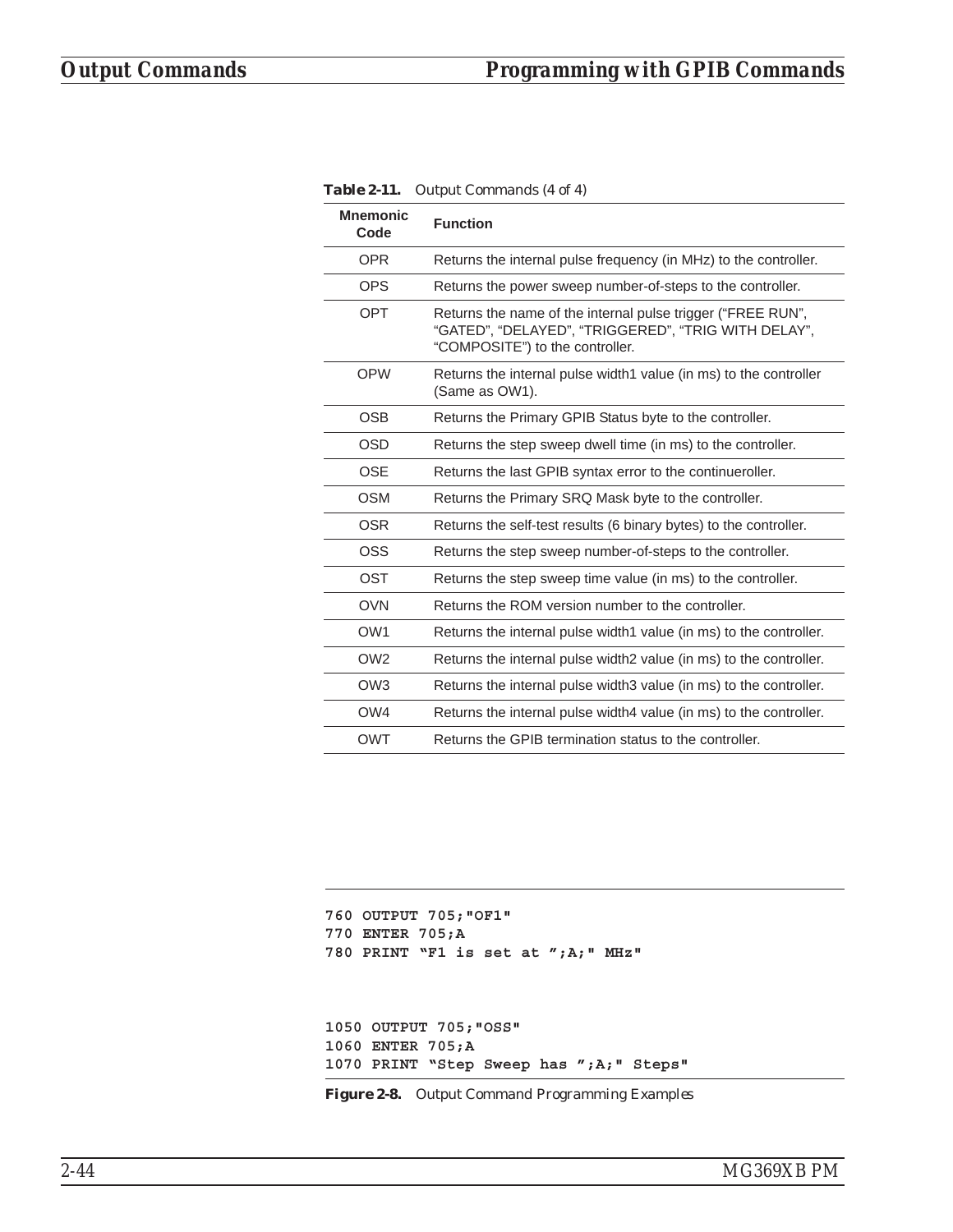# *2-12 Stored Setup Commands*

Table 2-12 lists the stored setup command mnemonic codes. These commands provide for saving instrument setups and recalling them for use.

A current instrument setup can be saved to internal setup memory using the  $SSN(m)$  command, where  $m =$  memory locations 1 to 9. Up to nine instrument setups can be stored in this manner. The command RSN(m) recalls a stored instrument setup from internal setup memory locations 1 to 9.

If more than nine instrument setups are needed, or if it is desirable to store the setups in the controller instead of the CW generator memory, the MG369XB can be commanded to output and accept stored setups over the bus.

The SAF command outputs the current instrument setup to the controller in a 4100-byte (approximately) binary data string. The controller stores the instrument setup. The RCF command readies the CW generator to receive a new instrument setup recalled from the controller. Figure 2-9 shows an example of SAF and RCF command programming.

The SAM and RCM commands perform the same functions as described for the SAF and RCF commands, except that all of the stored instrument setups are included in the binary data string along with the current instrument setup. For these commands, the binary data string is approximately 41000 bytes long.

*Table 2-12. Stored Setup Commands*

| <b>MNEMONIC</b><br><b>CODE</b> | <b>FUNCTION</b>                                                                                              |
|--------------------------------|--------------------------------------------------------------------------------------------------------------|
| <b>SAF</b>                     | Outputs the current instrument setup to the controller.                                                      |
| SAM                            | Outputs both the current instrument setup and all stored<br>instrument setups to the controller.             |
| SM                             | Recalls the next stored instrument setup in sequence.                                                        |
| SSN(m)                         | Saves the current instrument setup to internal setup memory<br>location m, where $m = 1$ to 9.               |
| <b>RCF</b>                     | Readies the MG369XB to receive a new instrument setup<br>recalled from the controller.                       |
| <b>RCM</b>                     | Readies the MG369XB to receive a new instrument setup and<br>new stored setups recalled from the controller. |
| RSN(m)                         | Recalls the instrument setup stored in internal setup memory<br>location m, where $m = 1$ to 9.              |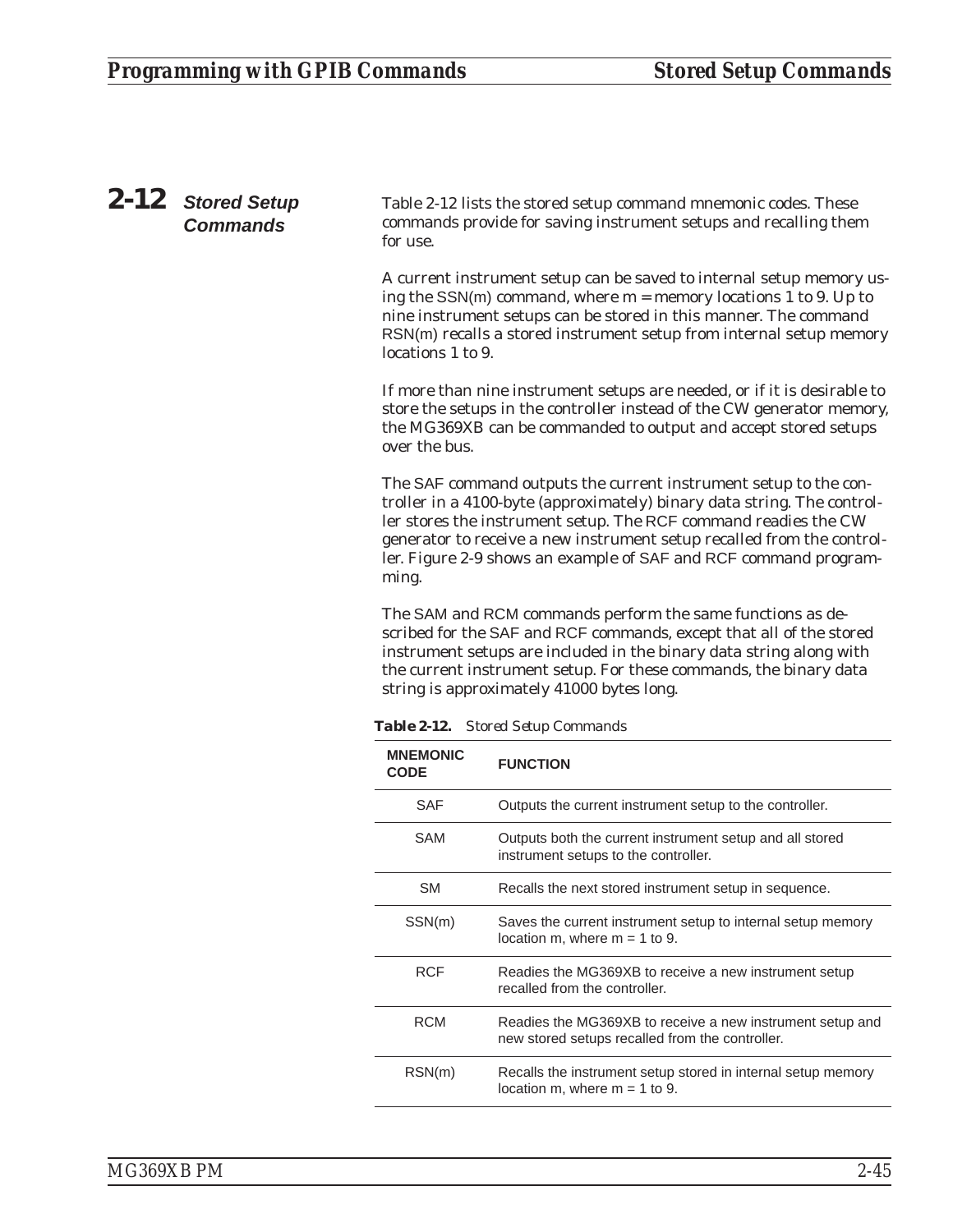**Programming Note:** The SAF and SAM commands output binary data. The data string is terminated with "EOI" on the last byte sent (no CR or LF is sent).

**10 DIM A\$ [300] 20 OUTPUT 705; "SAF" 30 ENTER 705 USING "#%, #%K"; A\$ (Requires EOI to be the terminator of the read.) 40 OUTPUT 705; "RCF"; A\$ (A\$ must follow the SAF.)**

*Figure 2-9. SAF and RCF Commands Programming Example*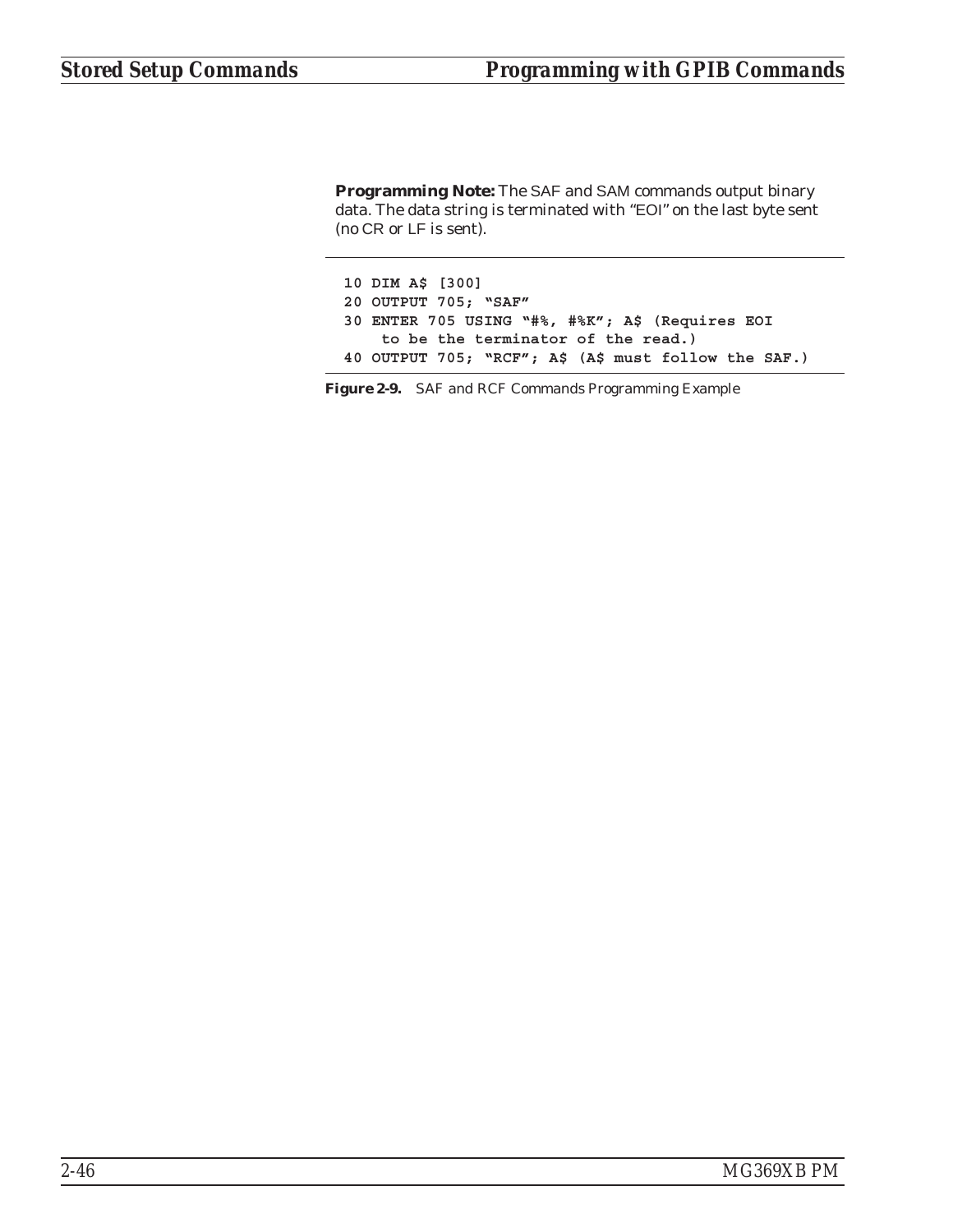*SRQ*

*Generation*

*2-13 SRQ and Status Byte Commands*

Table 2-13 (page [2-49](#page-68-0)) lists the Service Request (SRQ) and Status Byte command mnemonic codes. These commands enable the signal generator to request service from the controller when certain, predefined conditions exist.

**Status Bytes** The MG369XB has three GPIB status bytes—the primary and two extended status bytes. Figure 2-10 (following page) shows the three status bytes and identifies the status reporting function of each status byte bit.

> Each status reporting bit, with the exception of primary status byte bit 6 (SRQ), is set when the condition on which it reports is detected. These changes in status byte bit settings can be read by the controller as follows:

- □ The contents of the primary status byte is returned to the controller in response to a serial poll or the OSB command
- □ The contents of the primary status byte and the two extended status bytes are returned to the controller in response to the OES command. Figure 2-11 (page [2-50\)](#page-69-0) shows an example of OES command programming

The signal generator can generate GPIB service requests (SRQs) to report instrument status and syntax errors to the controller. The signal generator will generate an SRQ if:

- 1. The SRQ generation function has been enabled using the SQ1 command *and*,
- 2. One (or more) of the status reporting functions is true *and*,
- 3. The primary status byte bit associated with the true status reporting function has been enabled.

Bits in the primary status byte can be enabled by either of two methods. The first uses the FB1/FB0, ES1/ES0, UL1/UL0, LE1/LE0, PE1/PE0, SE1/SE0, and SB1/SB0 commands, described in Table 2-13, to individually enable or disable each bit. The second method uses a single 8-bit status byte mask (MB0) to enable any or all of the primary status byte bits.

Figure 2-12 (page [2-50\)](#page-69-0) shows examples of status byte mask programming.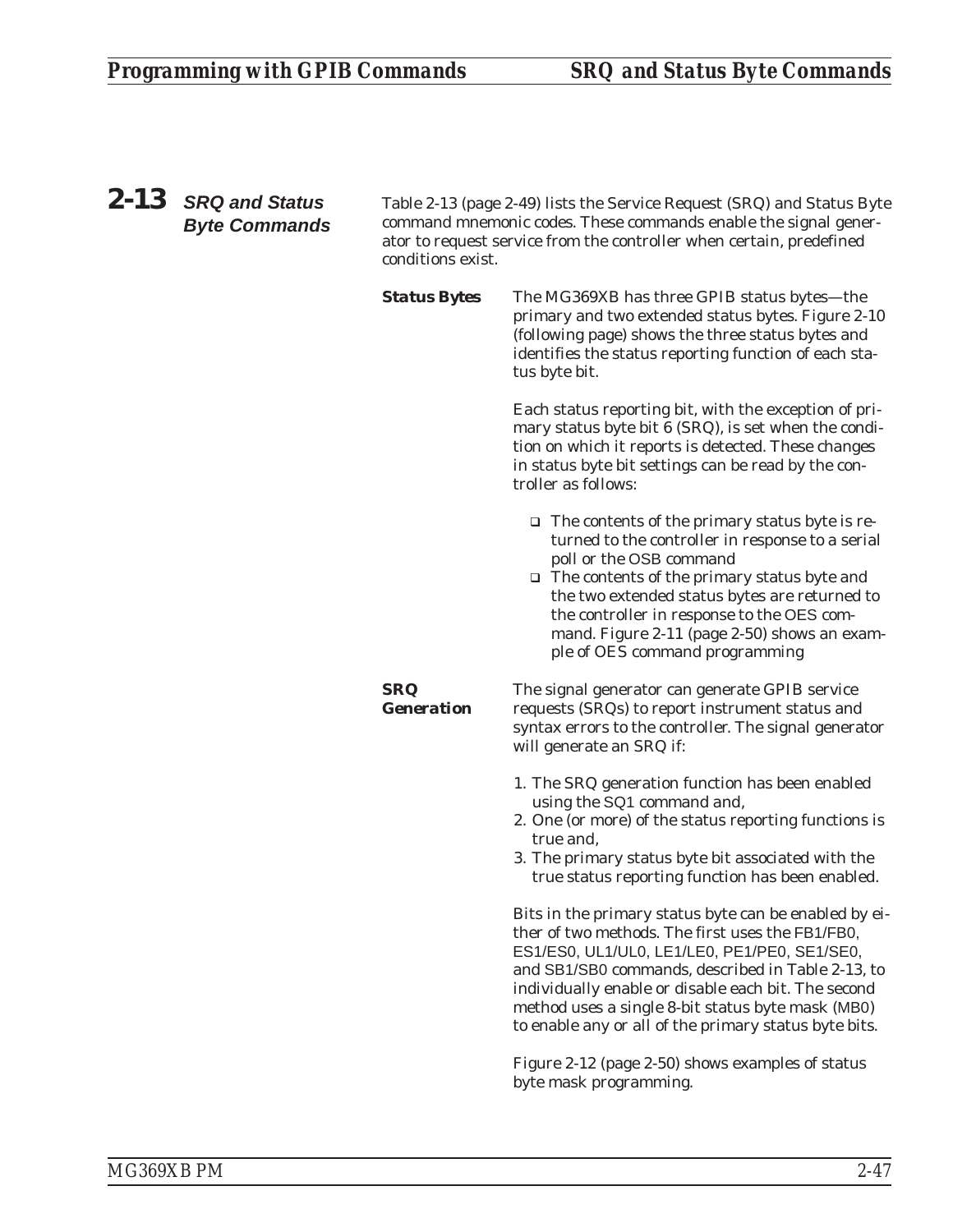## **NOTE**

All status byte bits are latched except for those indicated with the "\*". Once set, an OES or OSB command must be received before the condition will be reset. The primary status byte bit 6 (SRQ) is cleared by a serial poll only.

#### *Primary Status Byte*

| Extended<br><b>Status</b><br>Byte 2 | <b>SRQ</b> | Syntax<br>Error | Parameter<br>Range<br>Error | Lock<br>Error | <b>RF</b><br>Unleveled | End<br>οf<br>Sweep | Extended<br><b>Status</b><br>Byte 1 |
|-------------------------------------|------------|-----------------|-----------------------------|---------------|------------------------|--------------------|-------------------------------------|
| Bit 7                               | Bit 6      | Bit 5           | Bit 4                       | Bit 3         | Bit 2                  | Bit 1              | Bit 0                               |
| (128)                               | (64)       | (32)            | (16)                        | (8)           | (4)                    | (2)                | '1)                                 |

Primary status byte bit 0 is set whenever one of the status conditions reported by an extended status byte 1 is true and the associated status bit is enabled. This bit is cleared when the controller sends the OES command.

Primary status byte bit 7 is set whenever one of the status conditions reported by an extended status byte 2 is true and the associated status bit is enabled. This bit is cleared when the controller sends the OES command.

Primary status byte bit 6 (SRQ) is not maskable. This bit is set by the SQ1 command and cleared by a serial poll.

### *Extended Status Byte 1*

| $RF^*$  | Not   | Not   | Not   | $RF^*$ | Self Test          | <b>Not</b> | Self Test |
|---------|-------|-------|-------|--------|--------------------|------------|-----------|
| Leveled | Jsed  | Jsed  | Used  | Locked | Completed          | Used       | Failed    |
| Bit 7   | Bit 6 | Bit 5 | Bit 4 | Bit 3  | Bit 2              | Bit 1      | Bit 0     |
| (128)   | (64)  | (32)  | (16)  | (8)    | $\left( 4 \right)$ | (2)        | (1        |

Extended status byte 1 bits are enabled by the extended status byte 1 mask command, MB1.

Extended status byte 1 bit 0 (Self-Test Failed) and bit 2 (Self Test Complete) should not be unmasked at the same time.

Extended status byte 1 bit 3 (RF Locked) is only used with the Model 360B interface. The setting of this bit is blocked or unblocked by the commands, LS0 and LS1 (See Table 2-13).

The setting of extended status byte 1 bit 7 (RF Leveled) is blocked or unblocked by the commands LA0 and LA1 (See Table 2-13).

### *Extended Status Byte 2*

| Parameter*<br>Changed | Calibrate<br><b>Function</b><br>Finished | Not<br>Used | $RF^*$<br>Unlocked | Crystal<br>Oven<br>Failure | Calibrate<br><b>Function</b><br>Failed | Not<br>Used | <b>Not</b><br>Used |
|-----------------------|------------------------------------------|-------------|--------------------|----------------------------|----------------------------------------|-------------|--------------------|
| Bit 7                 | Bit 6                                    | Bit 5       | Bit 4              | Bit 3                      | Bit 2                                  | Bit 1       | Bit 0              |
| (128)                 | (64)                                     | (32)        | (16)               | (8)                        | (4)                                    | (2)         | (1)                |

Extended status byte 2 bits are enabled by the extended status byte 2 mask command, MB2.

The setting of extended status byte 2 bit 4 (RF Unlocked) is blocked or unblocked by the commands, EL0 and EL1 (See Table 2-13).

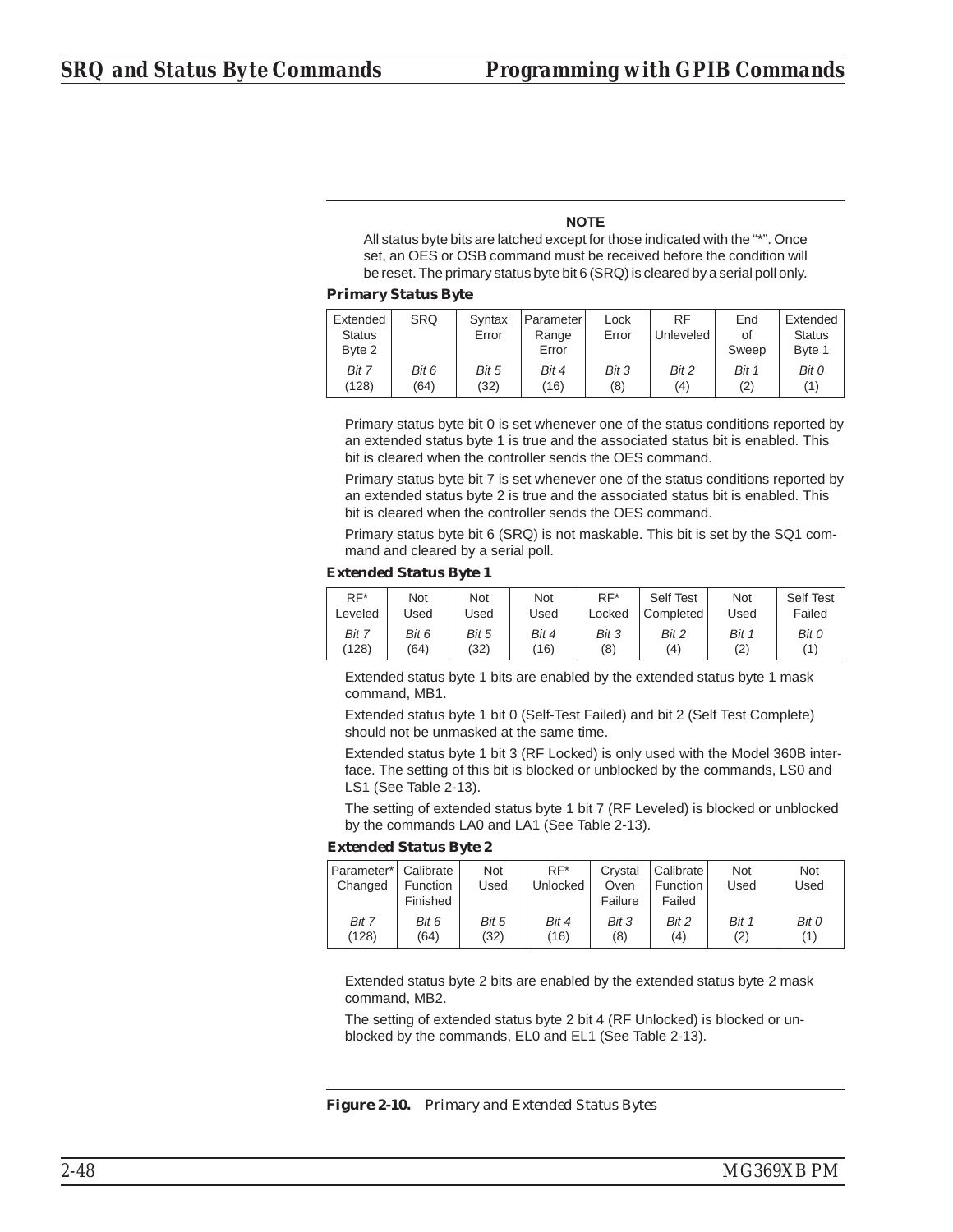|                         | 104 and Status Byte Commands                           |
|-------------------------|--------------------------------------------------------|
| <b>Mnemonic</b><br>Code | <b>Function</b>                                        |
| CSB                     | Clears all GPIB status bytes.                          |
| EL <sub>0</sub>         | Inhibits updating of the ESB2 bit 4.                   |
| EL <sub>1</sub>         | Enables updating of the ESB2 bit 4.                    |
| ES <sub>0</sub>         | Inhibits End-of-Sweep SRQ generation.                  |
| ES <sub>1</sub>         | Enables End-of-Sweep SRQ generation.                   |
| FB <sub>0</sub>         | Inhibits Extended Status Byte 1 SRQ generation.        |
| FB <sub>1</sub>         | Enables Extended Status Byte 1 SRQ generation.         |
| $\overline{110}$        | Inhibits updating of the ESB2 bit 7.                   |
| II1                     | Enables updating of the ESB2 bit 7.                    |
| LA0                     | Inhibits updating of ESB1 bit 7.                       |
| LA <sub>1</sub>         | Enables updating of ESB1 bit 7.                        |
| LE <sub>0</sub>         | Inhibits Lock Error SRQ generation.                    |
| LE1                     | Enables Lock Error SRQ generation.                     |
| LS <sub>0</sub>         | Inhibits updating of the ESB1 bit 3.                   |
| LS <sub>1</sub>         | Enables updating of the ESB1 bit 3.                    |
| M <sub>B</sub> 0        | Sets the enable mask byte for the Primary Status Byte. |
| MB1                     | Sets the enable mask byte for Extended Status Byte 1.  |
| MB <sub>2</sub>         | Sets the enable mask byte for Extended Status Byte 2.  |
| PE <sub>0</sub>         | Inhibits Parameter Range Error SRQ generation.         |
| PE <sub>1</sub>         | Enables Parameter Range Error SRQ generation.          |
| SB <sub>0</sub>         | Inhibits Extended Status Byte 2 SRQ generation.        |
| SB <sub>1</sub>         | Enables Extended Status Byte 2 SRQ generation.         |
| SE <sub>0</sub>         | Inhibits Syntax Error SRQ generation.                  |
| SE <sub>1</sub>         | Enables Syntax Error SRQ generation.                   |
| SQ0                     | Disables the SRQ generation function.                  |
| SQ <sub>1</sub>         | Enables the SRQ generation function.                   |
| UL <sub>0</sub>         | Inhibits RF Unleveled SRQ generation.                  |
| UL1                     | Enables RF Unleveled SRQ generation.                   |

<span id="page-68-0"></span>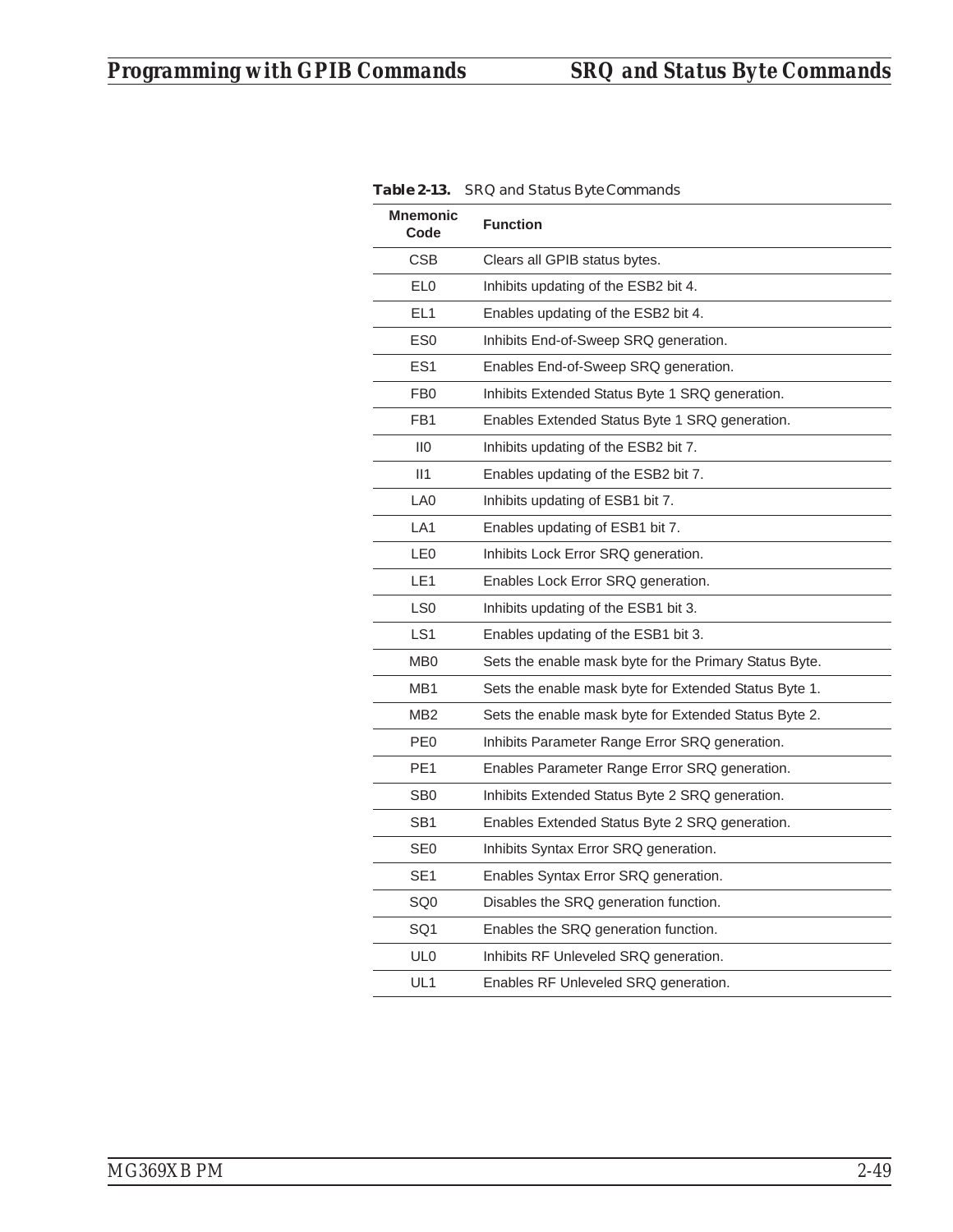```
OUTPUT 705; "OES"
ENTER 705 USING "#, B"; A, B, C
MAIN = A
1 EXT = B
2 EXT = C
```


The MG369XB has a software mask that permits manipulation of the three status bytes over the bus. This manipulation is accomplished by sending the command codes MB0, MB1, MB2, or all three at once, followed by an argument that assigns an on/off condition for each bit in the byte. Two examples are shown below:



## EXAMPLE #1: **"MB2" (CHR \$(24))**

Sets bits 3 and 4 in Mask Byte 2 to 1 and all other bits to 0, thus enabling bits 3 and 4 in Extended Status Byte 2 to be read from the bit 7 position of the Primary Status Byte.

EXAMPLE #2: **"MB2" (CHR \$(12))**

Sets bits 2 and 3 in Mask Byte 2 to 1 and all other bits to 0, thus enabling bits 2 and 3 in Extended Status Byte 2 to be read from the bit 7 position of the Primary Status Byte.

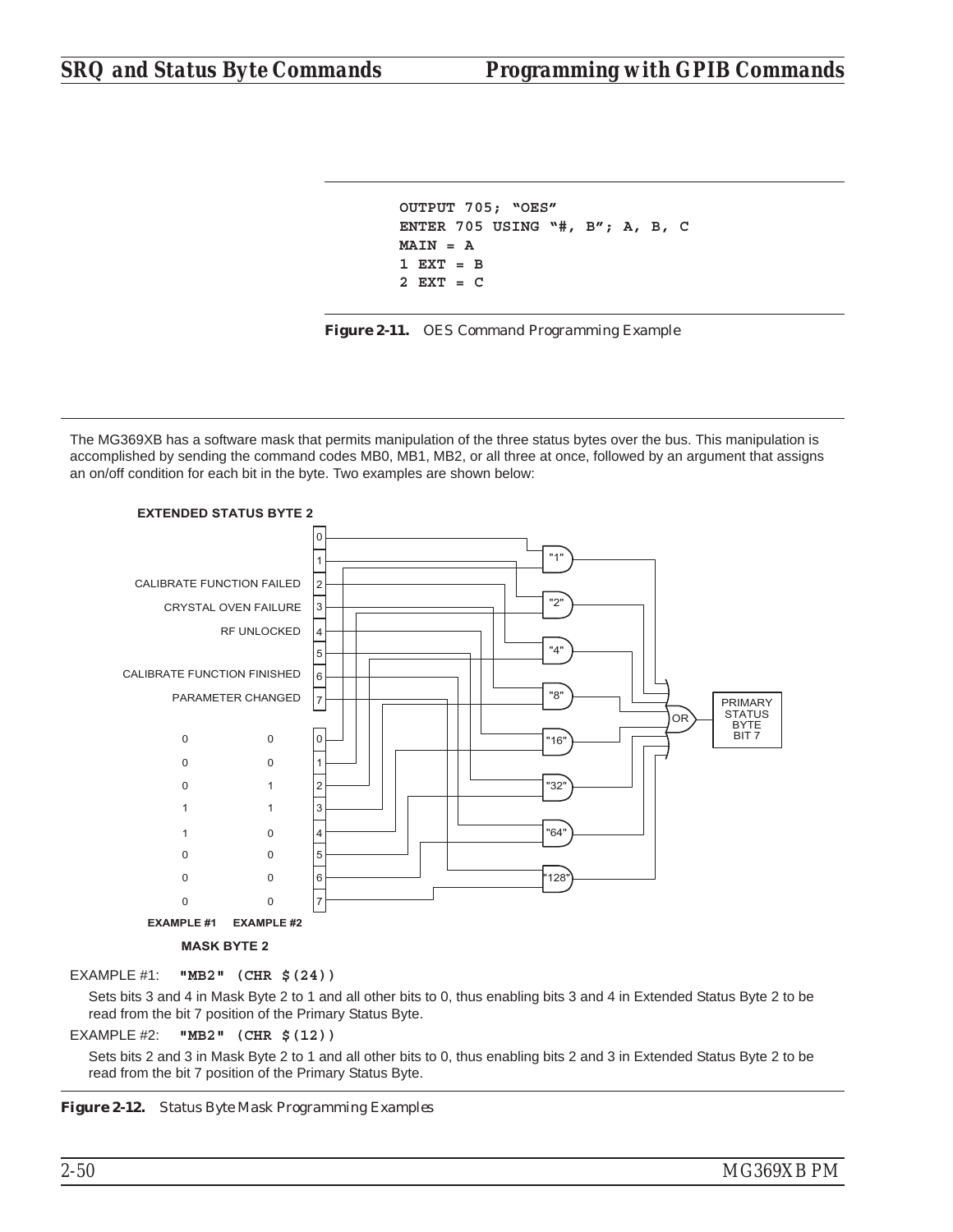# *2-14 Configuration Commands*

Table 2-14 lists the configuration command mnemonic codes. These commands permit selection/setting of the following system configuration items via the bus:

- $\Box$  A +5V or -5V level for the rear panel retrace and bandswitch blanking outputs
- □ Setting the frequency scaling reference multiplier value
- □ Normally-open or normally-closed contacts on the internal penlift relay
- □ RF on or RF off during frequency switching in CW, step sweep, and list sweep modes
- □ RF on or RF off during sweep retrace
- □ RF on or RF off at reset
- □ 40 dB or 0 dB of attenuation when RF is switched off in units with a step attenuator (Option 2)

The system configuration selections made with GPIB commands remain in effect when the instrument is returned to local control.

| <b>Mnemonic</b><br>Code | <b>Function</b>                                                                             |
|-------------------------|---------------------------------------------------------------------------------------------|
| <b>BPN</b>              | Selects +5V for retrace and bandswitch blanking outputs.                                    |
| <b>BPP</b>              | Selects +5V for retrace and bandswitch blanking outputs.                                    |
| EBW0                    | Selects the external reference loop bandwidth of 10 Hz.                                     |
| FBW1                    | Selects the external reference loop bandwidth of 30 Hz.                                     |
| EBW <sub>2</sub>        | Selects the external reference loop bandwidth of 100 Hz.                                    |
| EBW <sub>3</sub>        | Selects the external reference loop bandwidth of 300 Hz.                                    |
| <b>FRS</b>              | Opens the frequency scaling reference multiplier parameter.                                 |
| <b>PPC</b>              | Selects normally-closed contacts on the internal penlift relay.                             |
| <b>PPO</b>              | Selects normally-open contacts on the internal penlift relay.                               |
| RC <sub>0</sub>         | Selects RF to be off during frequency switching in CW, step<br>sweep, and list sweep modes. |
| RC <sub>1</sub>         | Selects RF to be on during frequency switching in CW, step<br>sweep, and list sweep modes.  |
| RO <sub>0</sub>         | Selects RF to be on at reset.                                                               |
| RO <sub>1</sub>         | Selects RF to be off at reset.                                                              |
| R <sub>T0</sub>         | Selects RF to be off during retrace.                                                        |
| RT <sub>1</sub>         | Selects RF to be on during retrace.                                                         |
| TR <sub>0</sub>         | Sets 0 dB of attenuation when RF is switched off.                                           |
| TR <sub>1</sub>         | Sets 40 dB of attenuation when RF is switched off.                                          |
|                         |                                                                                             |

*Table 2-14. Configuration Commands*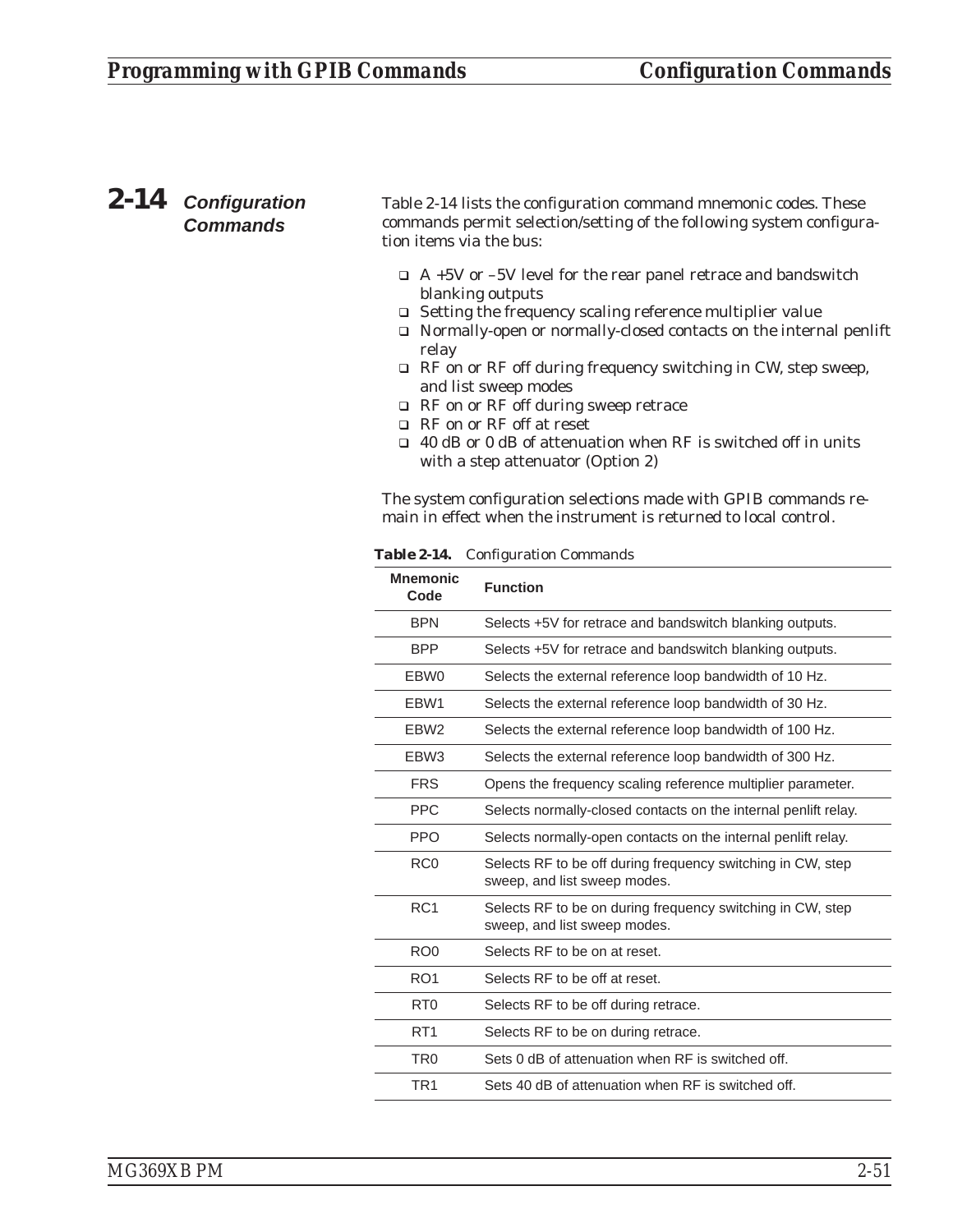# *2-15 Group Execute Trigger Commands*

Table 2-15 lists the group execute trigger (GET) command mnemonic codes. These commands let a GET bus message (Table 1-3) be used to trigger certain signal generator functions and thus speed up bus operations.

In the default state, the MG369XB responds to a GET message by triggering a single sweep.

| <b>MNEMONIC</b><br><b>CODE</b> | <b>FUNCTION</b>                                                                                                                                |
|--------------------------------|------------------------------------------------------------------------------------------------------------------------------------------------|
| <b>GTC</b>                     | Configures the MG369XB to execute an SQF command (scan<br>to the next higher preset CW frequency) each time a GET<br>message is received.      |
| <b>GTD</b>                     | Configures the MG369XB to execute a DN command (steps<br>the open parameter down by the step size) each time a GET<br>message is received.     |
| <b>GTF</b>                     | Configures the MG369XB to execute a<br>fast-frequency-switching step (Table 2-17) each time a GET<br>message is received.                      |
| <b>GTL</b>                     | Configures the MG369XB to execute a TSS command (steps<br>to the next point in a dual step sweep mode) each time a GET<br>message is received. |
| <b>GTO</b>                     | Disables the GET functions.                                                                                                                    |
| <b>GTS</b>                     | Configures the MG369XB to execute a TRS command (trigger<br>a single sweep) each time a GET message is received. This is<br>the default mode.  |
| <b>GTT</b>                     | Configures the MG369XB to execute a TST command<br>(execute a complete signal generator self test) each time a<br>GET message is received.     |
| GTU                            | Configures the MG369XB to execute a UP command (steps<br>the open parameter up by the step size) each time a GET<br>message is received.       |
| Υ                              | Sending a "Y" is equivalent to sending a GET.                                                                                                  |

*Table 2-15. Group Execute Trigger Commands*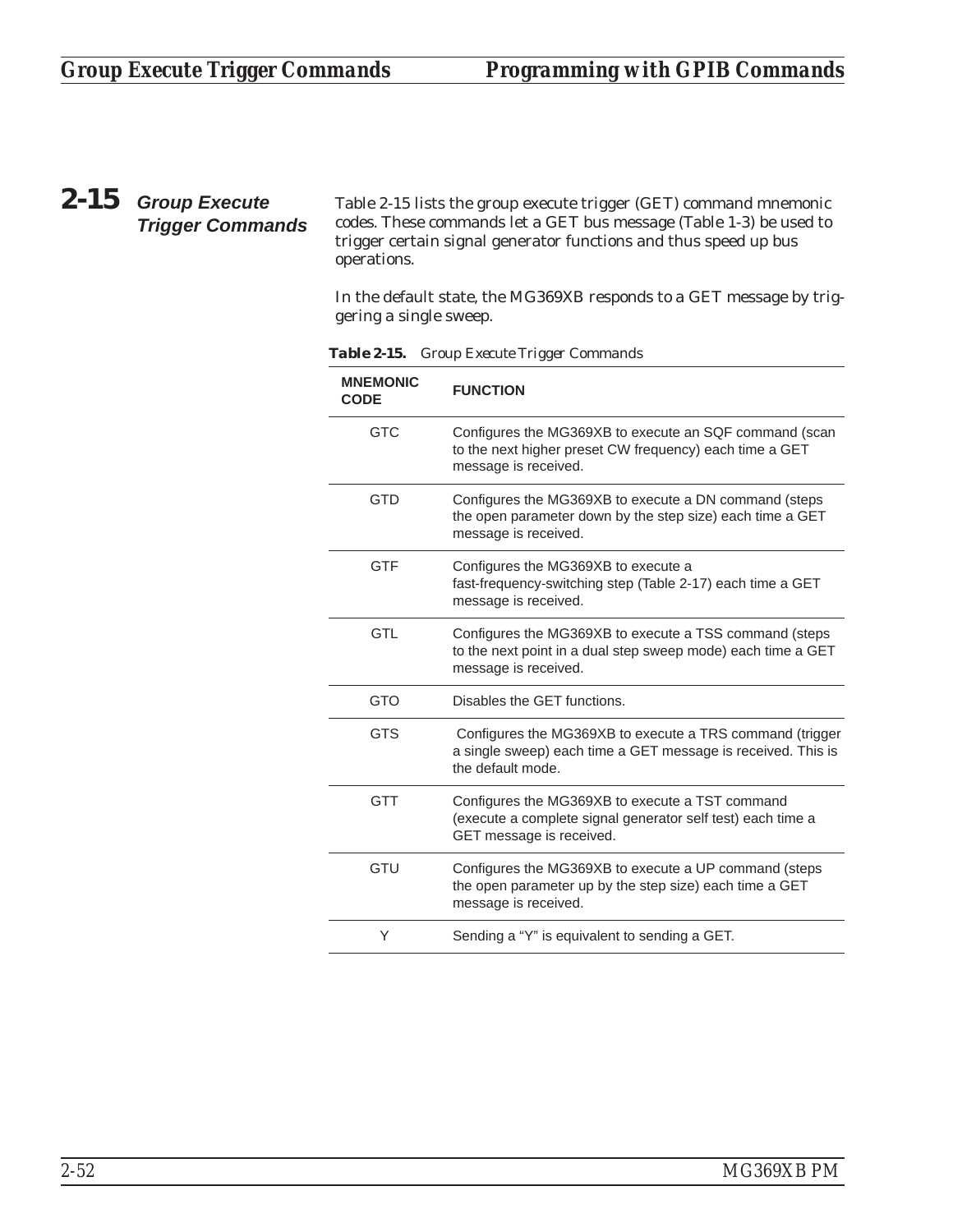# *2-16 List Sweep Commands*

Table 2-16 (following page) lists the list sweep command mnemonic codes. These commands provide for (1) placing the signal generator in list sweep mode, (2) accessing up to four lists of 2000 frequency/power level sets, and (3) generating a phase-locked step sweep of the list frequency/power level sets.

In list sweep mode, up to four lists of 2000 non-sequential frequency/ power level sets can be stored and accessed. A list index (0 thru 1999) identifies each frequency/power level set in a list. When commanded, the signal generator generates a phase-locked step sweep between the specified list start index and list stop index.

# *Accessing and Editing a List*

The command, LST, places the signal generator in list sweep mode. The ELN(x) command is used to select which of the four lists is to be accessed. The first list (list number 0) is the same list that is available via local (front panel) control. This list is stored in non-volatile RAM to preserve any settings after the instrument is powered off. The other three lists (list numbers 1, 2, and 3) are all stored in volatile RAM and all settings are lost when power to the signal generator is turned off. At power up, list numbers 1, 2, and 3 are set to their default state of 2000 index entries of 5 GHz at 0 dBm.

The ELI(xxxx) command sets the list index for the current list. Use the LF command to set the list frequencies starting at the list index and the LP command to set the list power levels starting at the list index. Any number of frequencies and power levels can follow these commands.

Another method of entering frequency and power level information into the current list index is to use the command, CTL, which copies the current CW frequency and power level to the current list index.

# **Programming Example:**

Programming "**LST ELN1 ELI1234 LF 2 GH, 5 GH, 1 GH, 8 GH LP 2 DM, 9 DM, –3 DM, –10 DM**" places the signal generator in list sweep mode, selects list number 1, and sets the list index to 1234. List index 1234 is set to 2 GHz at 2 dBm, list index 1235 is set to 5 GHz at 9 dBm, list index 1236 is set to 1 GHz at –3 dBm, and list index 1237 is set to 8 GHz at –10 dBm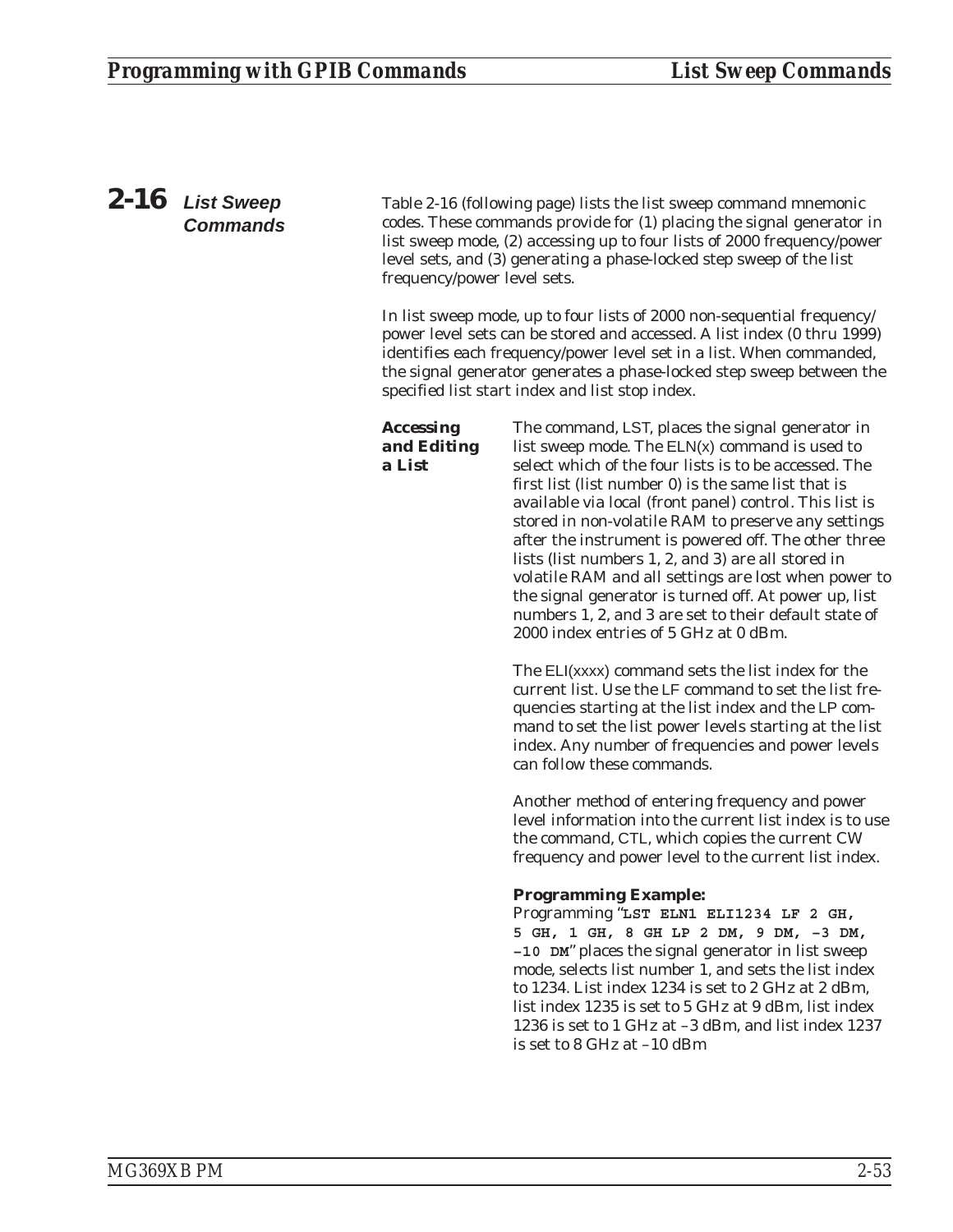| <b>Mnemonic</b><br>Code | <b>Function</b>                                                  |
|-------------------------|------------------------------------------------------------------|
| CTL                     | Copy current CW frequency and power level to current list index. |
| ELI(xxxx)               | Sets list index to xxxx.                                         |
| ELN(x)                  | Sets the list number to x.                                       |
| LDT                     | Opens the list sweep dwell time parameter.                       |
| I FA                    | Learn List (in List Sweep mode).                                 |
| ΙF                      | Sets list frequencies starting at the list index.                |
| LIB(xxxx)               | Sets the list start index to xxxx.                               |
| LIE(xxxx)               | Sets the list stop index to xxxx.                                |
| ΙP                      | Sets list power levels starting at the list index.               |
| LST                     | Places the MG369XB in list sweep mode.                           |

*Table 2-16. List Sweep Commands*

#### *List Sweep Triggering*

Four different modes of triggering are available in list sweep mode—automatic, external, single, and manual. When automatic, external, or single trigger mode is selected, the output sweeps between the specified list start and stop indexes, dwelling at each list index for the specified dwell time. When manual trigger mode is selected, the list start index, list stop index, and dwell time parameter are not used. Instead, the list index is incremented using the UP command or an external TTL trigger and is decremented using the DN command.

The AUT command selects automatic sweep triggering and the HWT command selects external sweep triggering. When external sweep trigger mode is selected, the output sweep recurs when triggered by an external TTL-compatible clock pulse to the rear panel AUX I/O connector. The EXT command selects single list sweep triggering. When single sweep trigger mode is selected, a single list sweep starts when the TRG command is received.

The MNT command selects the manual trigger mode. In manual trigger mode, the list index is incremented by one each time the UP command is received or each time an external TTL trigger is received. The list index is decremented by one each time the DN command is received.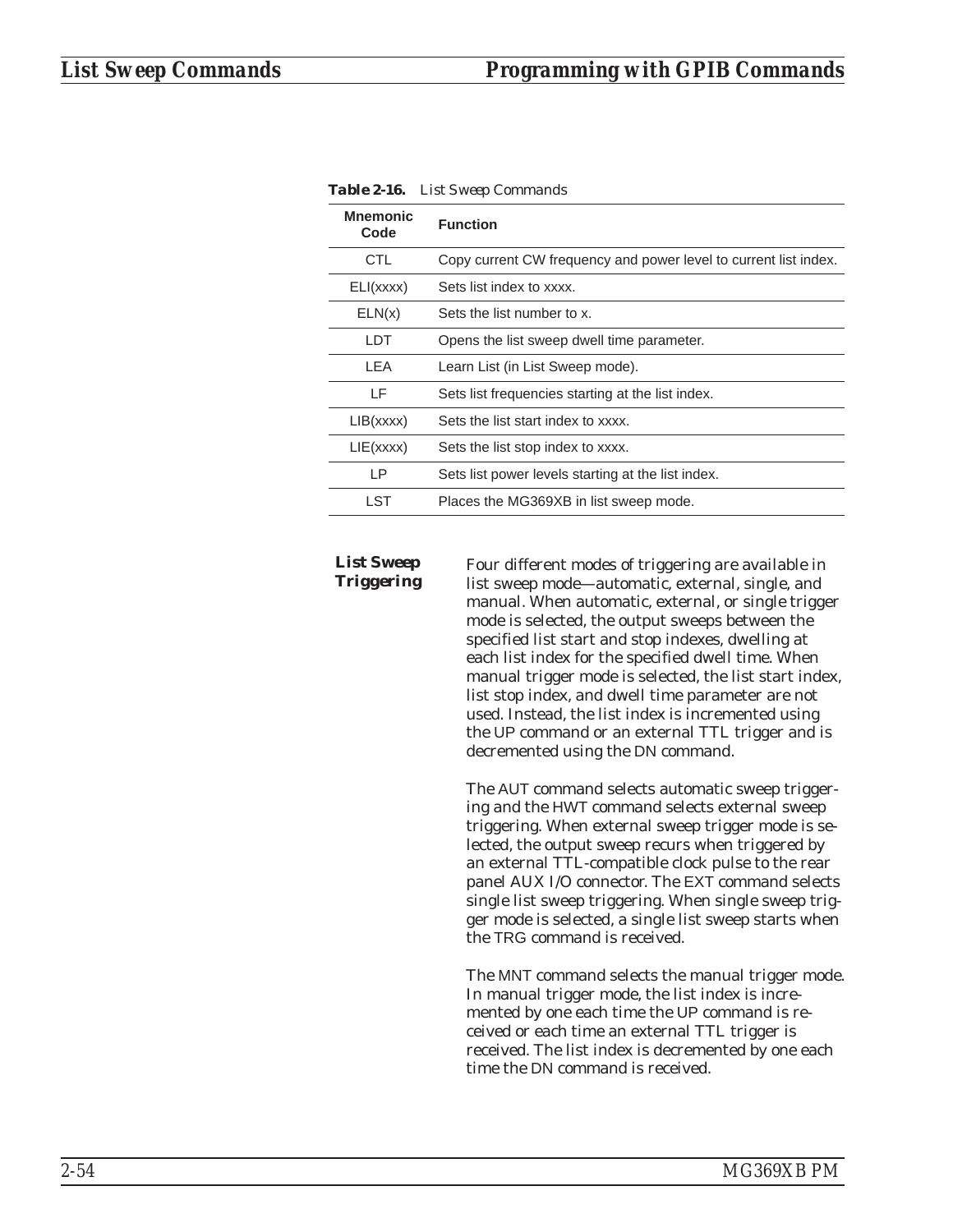# *Generating a List Sweep*

Generating a list sweep involves selecting a sweep range, a dwell-time-per-step, and a sweep trigger. The sweep range is defined by a list start index and a list stop index. Use the LIB(xxxx) command to set the list start index and the LIE(xxxx) command to set the list stop index. The dwell-time-per-step of the list sweep is changed using the LDT parameter entry command. Select a trigger for the list sweep using the list sweep trigger commands previously described.

# **Programming Example:**

Programming "**LIB1234 LIE1237 EXT LDT 10 MS TRG**" implements a list sweep from the current list index 1234 to index 1237 in single trigger mode with a 10 ms dwell-time-per-step, then triggers a single sweep.

# **List Calculations**

During the initial sweep, the signal generator performs calculations to set the frequency and power levels. This causes the initial list sweep to take longer than each subsequent sweep. The command, LEA, initiates a process that examines every index in the current list and performs all the calculations necessary to set the frequency and power levels. This lets the initial list sweep be as fast as each subsequent sweep.

The list calculations are for the current list only. Any changes to the current list or selection of another list requires the calculations to be performed again. The calculations are stored only in volatile RAM and are lost when power to the signal generator is turned off.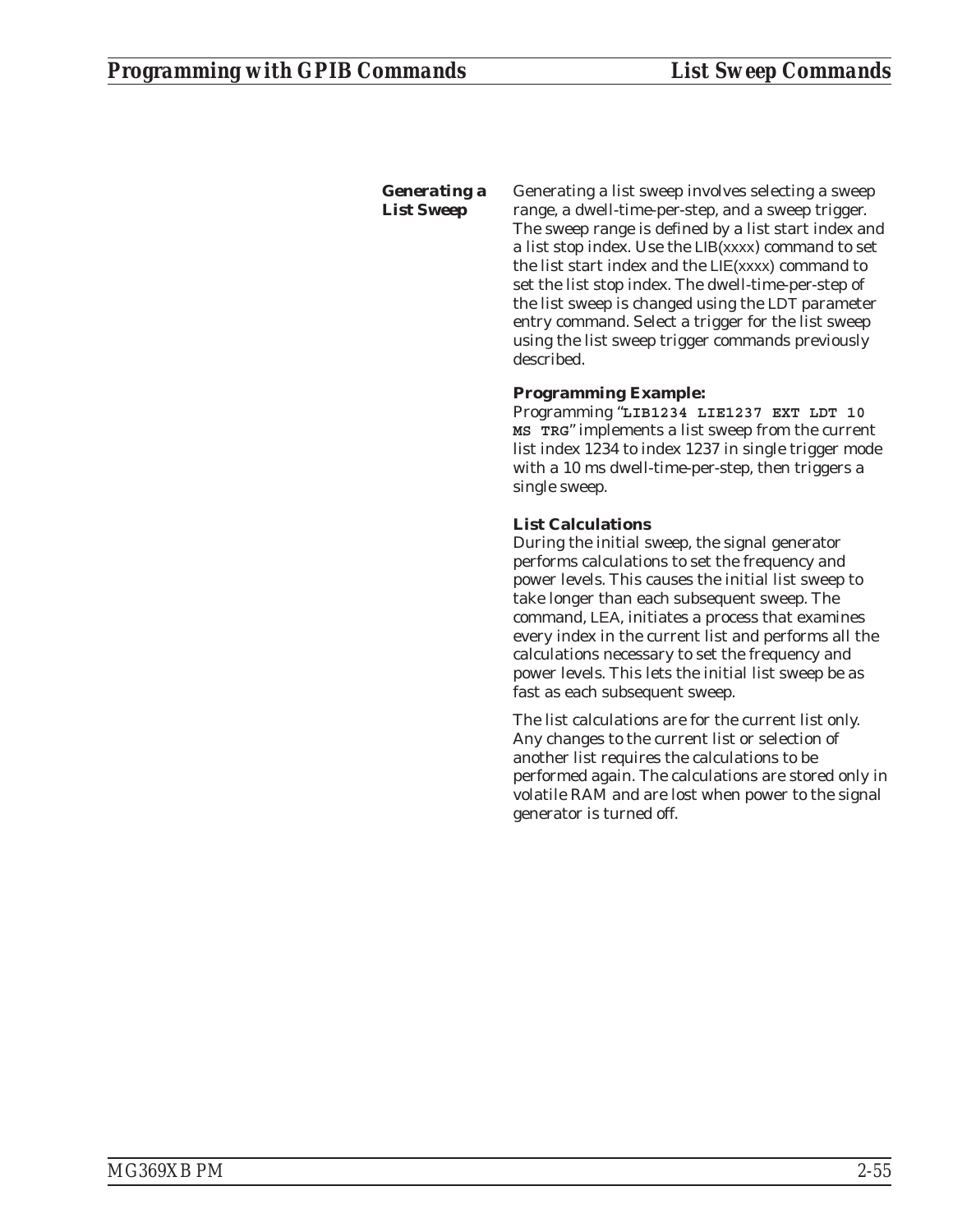*2-17 Fast-Frequency-Switching Commands*

Table 2-17 lists the fast-frequency-switching command mnemonic codes. These commands provide for reducing the time that it takes to switch between CW frequencies.

In the fast-frequency-switching mode, up to 3202 frequencies can be loaded into a table. A table pointer can then be set to point to a specific frequency in the table and the signal generator commanded to switch from that frequency through the following frequencies to the bottom of the table.

*Loading the Frequency Table* To load the frequency table, use the command ZTLbbbbnnnnD8D8D8......D8, where "bbbb" is the table location where the frequency points are to start loading, "nnnn" is the number of frequency points to be loaded, and "D8" is the frequency of the frequency point. Both "bbbb" and "nnnn" are 4 binary byte integers and "D8" is 8 binary bytes of an IEEE-754 double precision floating point number. The order of the bytes in each field is most significant byte first.

> **NOTE** Use of the commands  $ZL(x)$ ,  $ZEL$ , and  $ZS(x)$ limits the number of frequency points in the table to 1000.

Figures 2-13 thru 2-13b show an example of fast-frequency-switching mode programming.

| <b>MNEMONIC</b><br><b>CODE</b> | <b>FUNCTION</b>                                                                                                                                                                                                                          |
|--------------------------------|------------------------------------------------------------------------------------------------------------------------------------------------------------------------------------------------------------------------------------------|
| ZPN(bbb)                       | Sets the table pointer (bbbb), where bbbb is the location the<br>pointer is to point to.                                                                                                                                                 |
| 7TL<br>(bbbnnnD8D8D8<br>D8)    | Loads the frequency table (bbbbnnnnD8D8D8D8), where<br>bbbb is the table location where the frequency points are to<br>start loading, nnnn is the number of frequencies to be<br>loaded, and D8 is the frequency of the frequency point. |
| ZL(x)                          | Loads a CW frequency into the stack at location x. The<br>location is a number from 000 to 999.                                                                                                                                          |
| ZFL.                           | Ends frequency loading.                                                                                                                                                                                                                  |
| ZS(x)                          | Sets the stack pointer to point to location x. The location is a<br>number from 000 to 999.                                                                                                                                              |

*Table 2-17. Fast-Frequency-Switching Commands*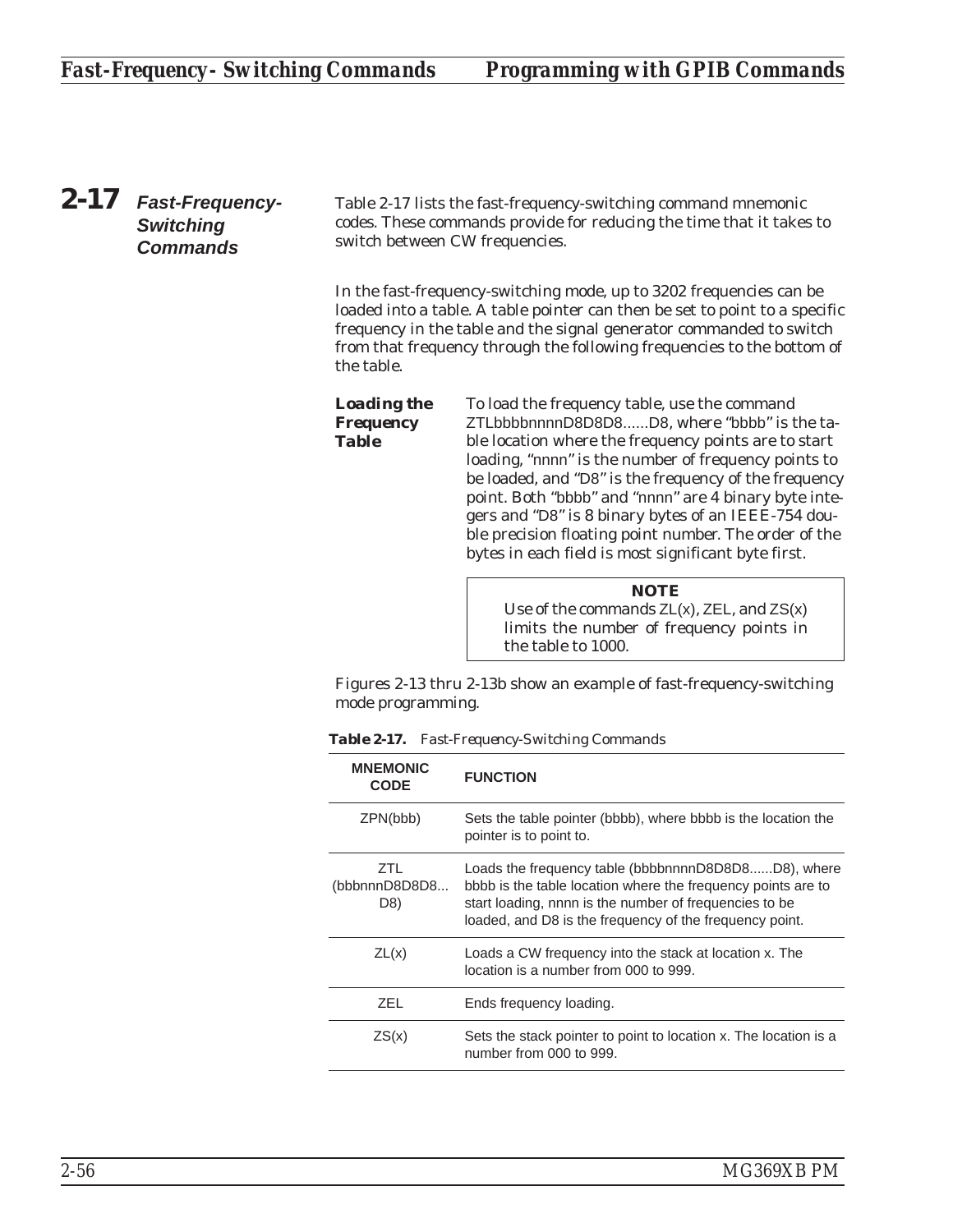# *Programming with GPIB Commands Fast-Frequency- Switching Commands*

The following is an example of fast-frequency-switching mode programming. This is a IBM-PC based program using the National Instruments NI-488.2 C language interface library (mcib.lib) and header (decl.h).

```
#include <stdio.h>
#include "decl.h"
#define BOARD_ID 0
void main()
{
Addr4882_t source_addr = 5,
             device addr[2] = {5, NOADDR};double freq_list[2] = {600e6, 8e9},
             *double_ptr;
int start_index,
             num_freqs = 2,
             *integer_ptr;
char command_str[50];
/** Clear the bus and take control.
**/
SendIFC(BOARD_ID);
if (ibsta & ERR)
   {
   exit (-1);
   }
/** Set the remote enable line.
**/
EnableRemote(BOARD_ID, device_addr);
if (ibsta & ERR)
   {
   exit (-1);
   }
/** Set the start index to an arbitrary starting point.
**/
start_index = 12;
/** Begin constructing the command.
**/
command str[0] = 'Z'; /** Start with the ZTL command. **/
command_str[1] = 'T';
command_str[2] = 'L';
integer ptr = &start index; \frac{1}{2} /** Point to the start index. **/
command str[3] = (char)(*(integer ptr + 3)); /** Get the value of the fourth byte. **/
                                                /** Data is LSB first on Intel based PCs. **/
command str[4] = (char) (*(integer ptr + 2)); /** Get the value of the third byte. **/
command_str[5] = (char)(*(integer_ptr + 1)); /** Get the value of the second byte. **/
command_str[6] = (char)(*integer_ptr); /** Get the value of the first byte. **/
```
NOTE: This program is continued in Figure 2-13a.

*Figure 2-13. Fast-Frequency-Switching Programming Example (1 of 3)*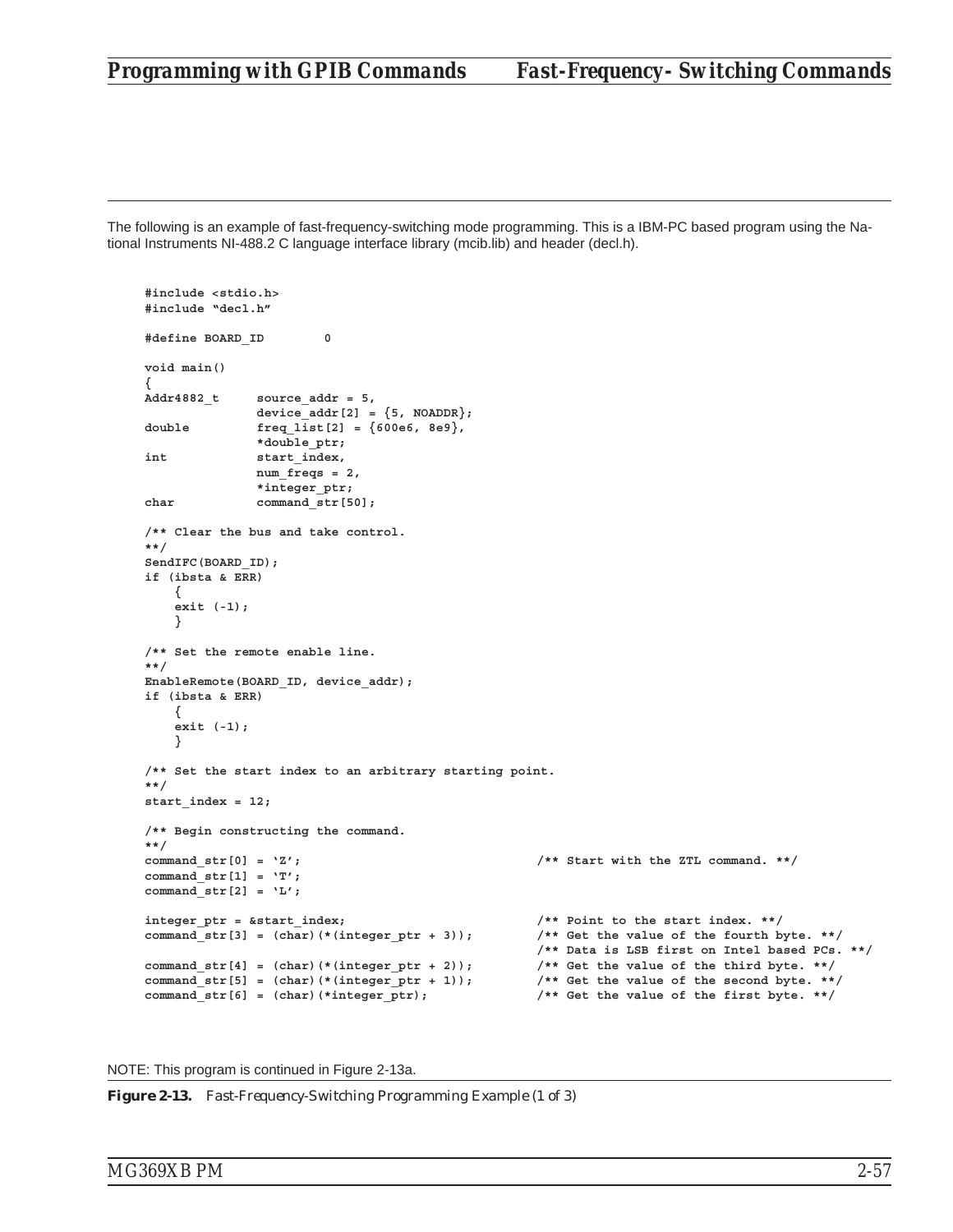```
integer_ptr = &num_freqs; /** Point to the number of frequencies. **/
command str[7] = (char)(*(integer ptr + 3)); /** Get the value of the fourth byte. **/
command_str[8] = (char)(*(integer_ptr + 2)); /** Get the value of the third byte. **/
command str[9] = (char)(*(integer ptr + 1)); /** Get the value of the second byte. **/
command_str[10] = (char)(*integer_ptr); /** Get the value of the first byte. **/
double_ptr = &(freq_list[0]) /** Point to the first frequency. **/
command_str[11] = (char)(*(double_ptr + 7)); /** Get the value of byte 7. **/
                                              /** Data is LSB first on Intel based PCs. **/
command_str[12] = (char)(*(double_ptr + 6)); /** Byte 6. **/
command_str[13] = (char)(*(double_ptr + 5)); /** Byte 5. **/
command_str[14] = (char)(*(double_ptr + 4)); /** Byte 4. **/
command_str[15] = (char)(*(double_ptr + 3)); /** Byte 3. **/
command str[16] = (char)(*(double_ptr + 2));command str[17] = (char)(*(doubleptr + 1)); /** Byte 1. **/
command_str[18] = (char)(*double_ptr ); /** Byte 0. **/
double_ptr = &(freq_list[1]) /** Point to the second frequency. **/
command_str[19] = (char)(*(double_ptr + 7)); /** Get the value of byte 7. **/
command_str[20] = (char)(*(double_ptr + 6)); /** Byte 6. **/
command_str[21] = (char)(*(double_ptr + 5)); /** Byte 5. **/
command_str[22] = (char)(*(double_ptr + 4)); /** Byte 4. **/
command_str[23] = (char)(*(double_ptr + 3)); /** Byte 3. **/
command_str[24] = (char)(*(double_ptr + 2)); /** Byte 2. **/
command \, str[25] = (char) (*(double ptr + 1));command_str[26] = (char)(*double_ptr ); /** Byte 0. **/
/** Send the command.
**/
Send(BOARD_ID, source_addr, command_str, 27, DABend);
if (ibsta & ERR)
   {
   exit (-1);
   }
/** Set the pointer back to the start index.
**/
command_str[0] = 'Z'; /** ZPN command. **/
command_str[1] = 'P';
command_str[2] = 'N';
integer_ptr = &start_index; /** Point to the start index. **/
command_str[3] = (char)(*(integer_ptr + 3)); /** Get the value of the fourth byte. **/
command_str[4] = (char)(*(integer_ptr + 2)); /** Get the value of the third byte. **/
command_str[5] = (char)(*(integer_ptr + 1)); /** Get the value of the second byte. **/
command_str[6] = (char)(*integer_ptr); /** Get the value of the first byte. **/
/** Send the command.
**/
Send(BOARD ID, source addr, command str, 7, DABend);
if (ibsta & ERR)
   {
   exit (-1);
   }
```
NOTE: This program is continued in Figure 2-13b.

*Figure 2-13a. Fast-Frequency-Switching Programming Example (2 of 3)*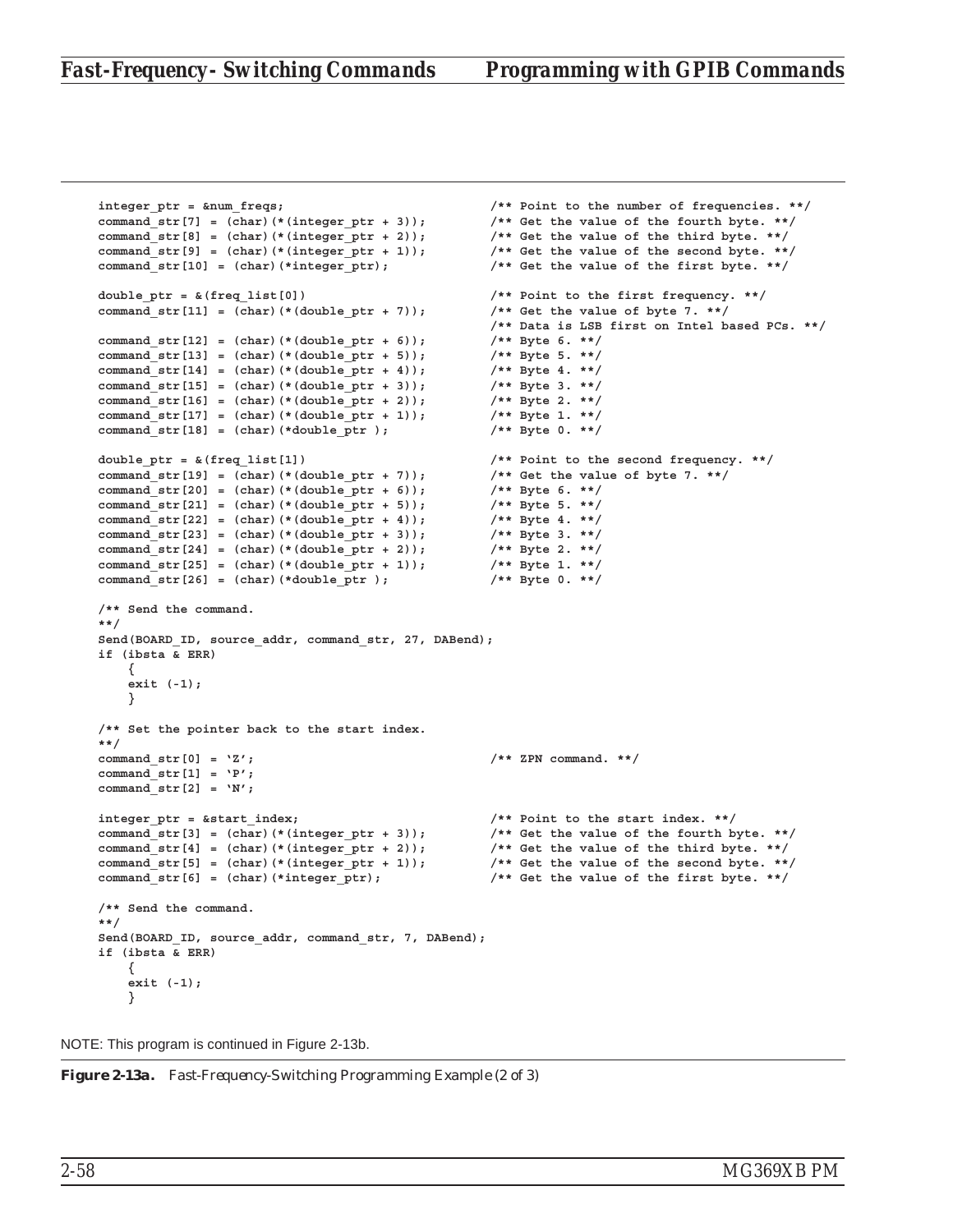```
/** Send a trigger.
**/
Trigger(BOARD_ID, source_addr);
if (ibsta & ERR)
    {
    exit (-1);
    }
/** Source is now outputting 600 MHz. **/
/** Send a trigger.
**/
Trigger(BOARD_ID, source_addr);
if (ibsta & ERR)
    {
   exit (-1);
    }
/** Source is now outputting 8 GHz. **/
exit(0);
} /** End of main **/
```
*Figure 2-13b. Fast-Frequency-Switching Programming Example (3 of 3)*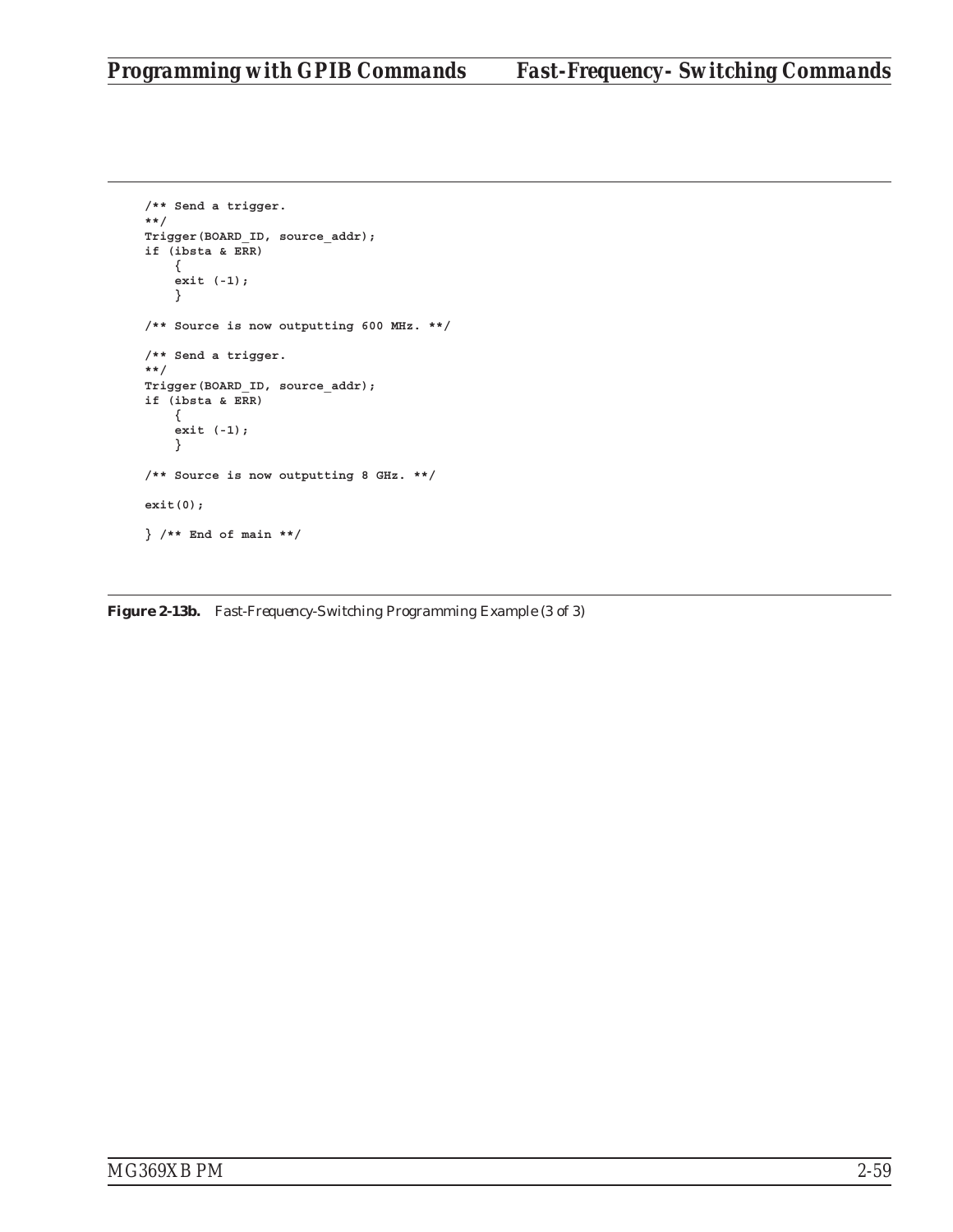# *2-18 Power-Offset-Table Commands*

Table 2-18 lists the power-offset-table command mnemonic codes. These commands provide for maintaining a consistent power level at a point within a test setup across the measurement frequencies. This "flattening" of the test point power level is accomplished by summing a power offset word (from the power offset table) with the signal generator's normal power level DAC word at each frequency point.

The power-offset mode works in conjunction with the fast-frequencyswitching mode (Section 2-17). The frequency stack must be loaded before loading the power-offset table because the frequency loading sets the upper limit for the number of entries in the power-offset table. The same pointer is used for both the frequency stack and the poweroffset table. Once the power-offset table is loaded, the PT1 command turns on the power-offset mode; the PT0 command turns it off.

*Loading the Power-Offset* To load the power-offset table, use the command, PTL clch dldh..., where "clch" is the number of power-offset words and "dldh" is a power-offset word. Both "clch" and "dldh" are two-byte binary words sent LOW byte first and HIGH byte second. The power-offset word is in hundredths of a dB. Negative power offsets use 2's complement representation.

> To change a power-offset word in the table, use the PTC dldh command, where "dldh" is the new poweroffset word for the current power level setting.

### **Programming Note:**

Care must be taken to send the exact number of power-offset words specified in the word count, "clch". If to few words are sent, the GPIB interface may not respond properly.

Figures 2-14 and 2-14a (following page) show an example of power-offset mode programming.

| <b>MNEMONIC</b><br><b>CODE</b> | <b>FUNCTION</b>                                                                                                 |
|--------------------------------|-----------------------------------------------------------------------------------------------------------------|
| PT <sub>0</sub>                | Disable the Power Offset Table.                                                                                 |
| PT <sub>1</sub>                | Enable the Power Offset Table.                                                                                  |
| PTC.                           | Change a Power Offset Table entry (PTC dldh), where dldh is<br>the new offset word for the current table entry. |
| PTI.                           | Load a Power Offset Table (PTL clch dldh ), where clch is the<br>data word count and dldh is the data word.     |

*Table 2-18. Power-Offset-Table Commands*

*Table*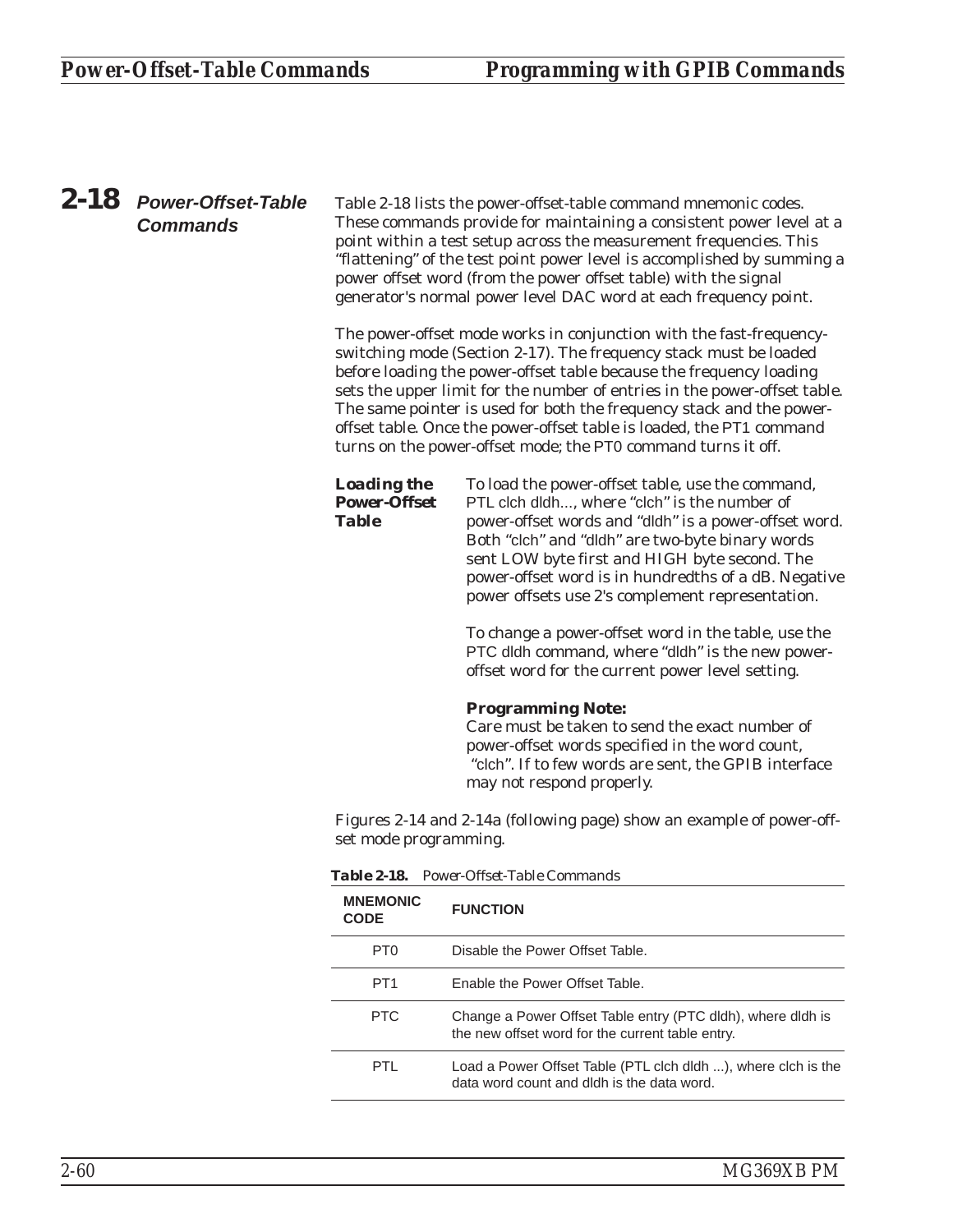# *Programming with GPIB Commands Power-Offset-Table Commands*

The following is an example of power-offset mode programming. This program is written for use with an IBM-PC type computer/controller containing an IOtech GPIB interface.

```
#include <stdio.h>
#include <stdlib.h>
#include <string.h>
/* IOtech Driver488/LIB Subroutine Interface definitions... */
#include "\ieee488\iotlib.h"
#include "\ieee488\iot_main.h"
/* Define the device handles */
DevHandleT Synth,ieee;
void main()
{
  char CmdString[10], DataString[40], String[40];
  unsigned char XString[160];
  int next_step,i,j;
  /*************************************************************************/
  /* Initialize the IOtech interface board and */
  /* obtain the interface's handle. */
  #define ADDRESS 5
  if((ieee=InitIeee488(btMP488CT, 21, -1, 0x02el, 7, 5, 1, 10000,0))==-1)
     {
     printf("Cannot initialize IEEE 488 system.\n")
     exit(1);
     }
  if(( Synth=CreateDevice( ADDRESS, -1 ) )==-1)
     {
     printf("Cannot create Synth device.\n");
     exit(1);
  /* Set the device timeout so you don't wait forever if there's a problem */
  TimeOut(Synth, 2000);
  /* Handle the errors in the program */
  Error(Synth,OFF);
  /*************************************************************************/
  /* Address the Synthesizer to listen */
```
NOTE: This program is continued in Figure 2-14a.

*Figure 2-14. Power-Offset Mode Programming Example (1 of 2)*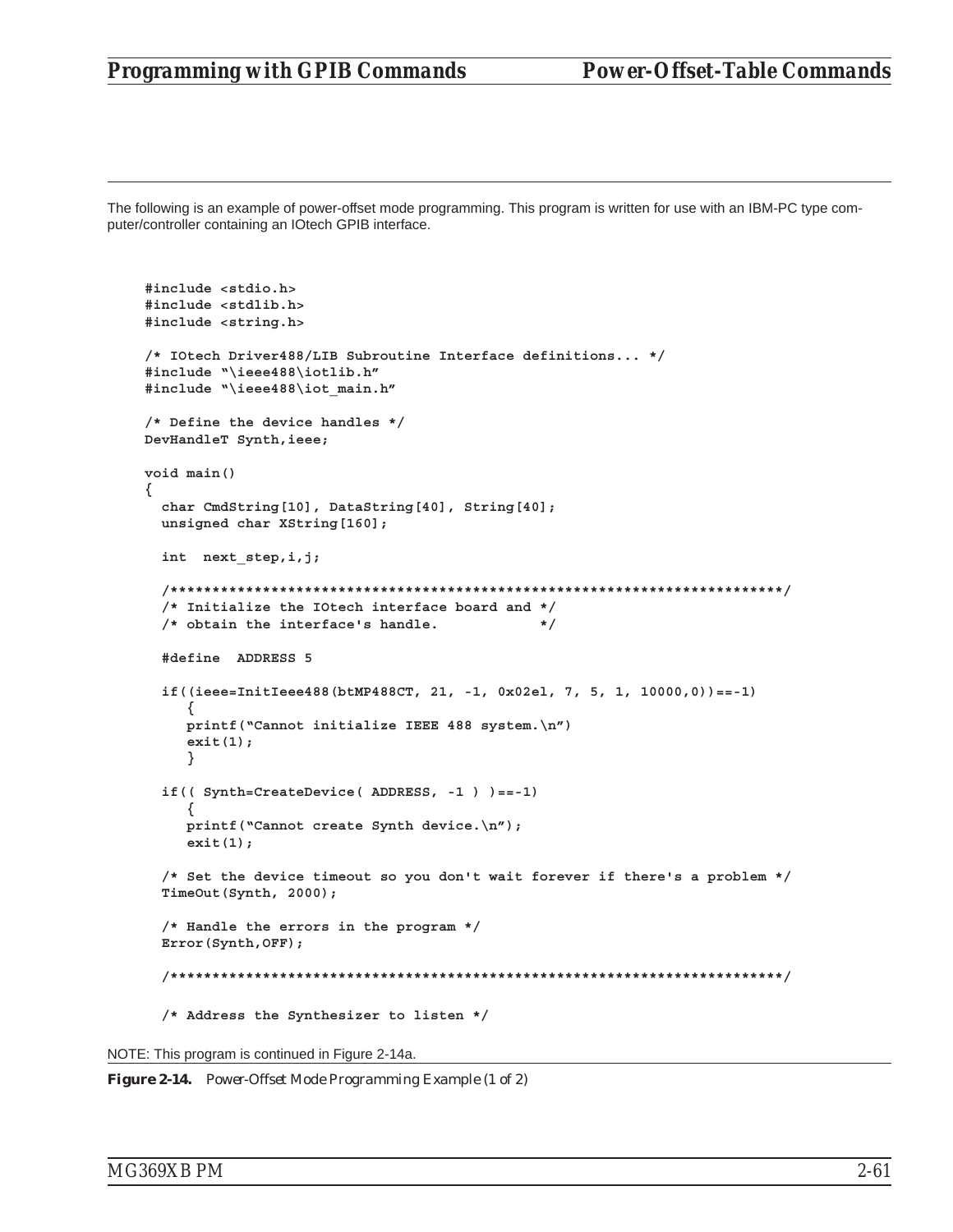```
strcpy(XString,"_?U%");
 SendCmd(Synth,XString,strlen(XString));
 Output(Synth,"RST");
 Output(Synth,"GTF");
 Output(Synth,"ZL000");
 Output(Synth,"1 GH 2 GH 3 GH 4 GH 5 GH 6 GH 7 GH 8 GH 9 GH 10 GH");
 Output(Synth,"ZEL");
 /* Make a data array with the PTL command, the word count */
 /* and the binary data in low-byte, high-byte order. */
 DataString[0]='P';
 DataString[1]='T';
 DataString[2]='L';
 DataString[3]=10; /* Low byte -— ten words */
 DataString[4]=0; /* High byte -— */
 DataString[5]=0; /* 0 */
 DataString[6]=0;
 DataString[7]=20; /* 276 */
 DataString[8]=1;
 DataString[9]=30; /* 542 */
 DataString[10]=2;
 DataString[11]=40; /* 808 */
 DataString[12]=3;
 DataString[13]=50; /* 1074 */
 DataString[14]=4;
 DataString[15]=60; /* 1340 */
 DataString[16]=5;
 DataString[17]=70; /* 1606 */
 DataString[18]=6;
 DataString[19]=80; /* 1872 */
 DataString[20]=7;
 DataString[21]=90; /* 2138 */
 DataString[22]=8;
 DataString[23]=100; /* 2404 */
 DataString[24]=9;
 /* Send the data with an EOI on the last byte */
 SendEoi(Synth,DataString,25);
 Output(Synth,"PT1");
 Output(Synth,"ZS000");
 for(next_step=0;next_step<10;next_step++)
   {
     Output(Synth,"Y");
     printf("Press Enter for Next Frequency");
     getchar();
   }
} /* End of main() */
```
*Figure 2-14a. Power-Offset Mode Programming Example (2 of 2)*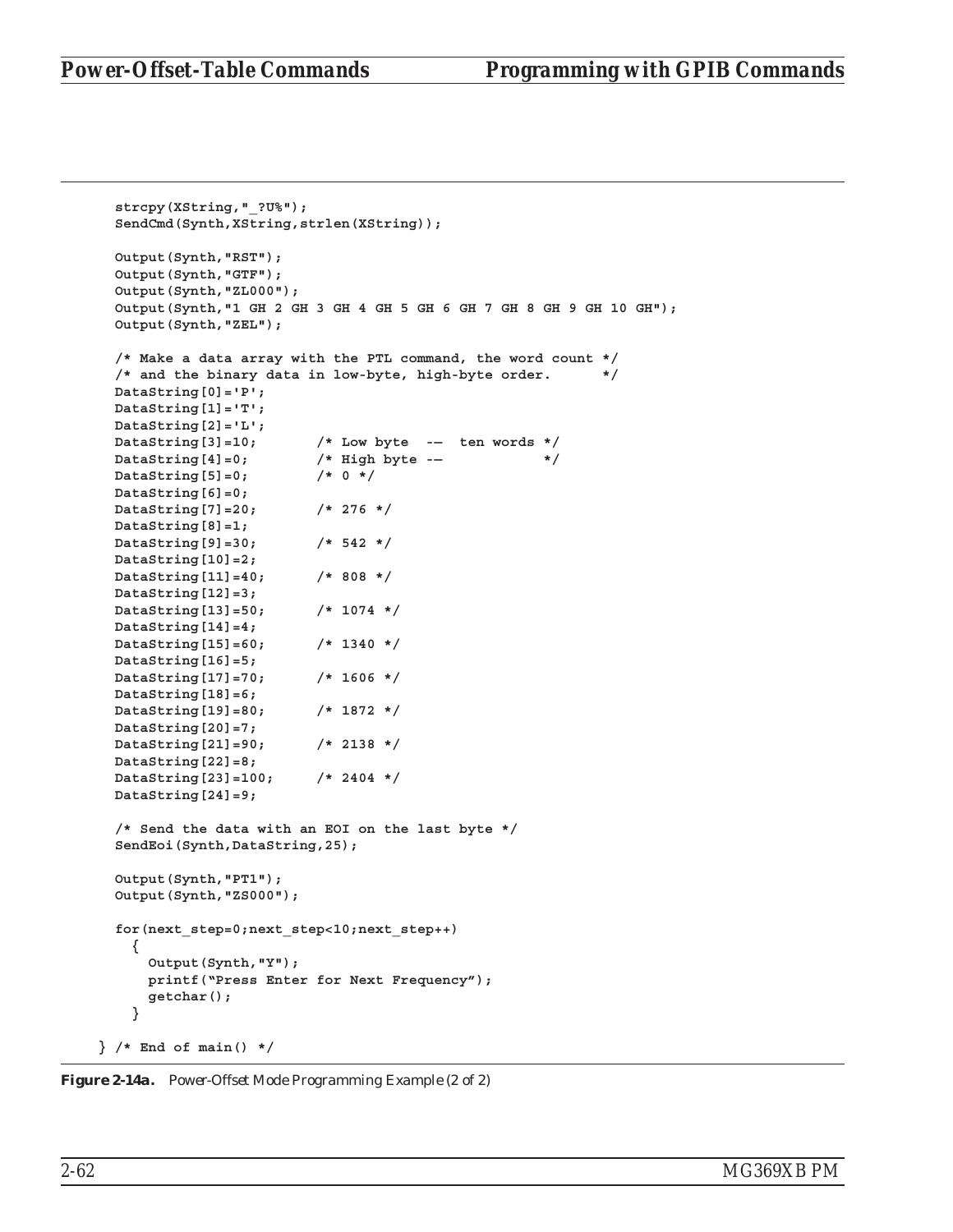*2-19 User Level Calibration Commands*

Table 2-19 lists the user level calibration commands. These commands provide for (1) activating individual user level calibration tables, (2) sending the tables to the controller, and (3) recalling the tables from the controller.

The user level (flatness correction) calibration function provides for calibrating out path variations in a test setup. This is accomplished by means of an entered power-offset table from a GPIB power meter or calculated data. When the user level calibration table is activated, the set power level is delivered to the point in the test setup where the calibration was performed. Up to five user level calibration tables from 2 to 801 frequency points/table can be created and stored in MG369XB memory for recall. (Refer to "Leveling Operations" in Chapter 3 of the MG369XB Operation Manual for user level calibration procedures.)

The commands, LU1 thru LU5, each activate an individual user level calibration table (#1 thru #5). The LU0 command turns off the active user level calibration table. The LUS command sends all five tables of user level calibration data to the controller where they are stored in a binary data file. While stored in the file, the data can be edited. The LUR command readies the MG369XB to receive the five tables of user level calibration data from the controller. Figures 2-15 through 2-15b (page [2-66](#page-85-0)) show an example program for saving and recalling user level calibration tables.

| <b>MNEMONIC</b><br><b>CODE</b> | <b>FUNCTION</b>                                                                                        |
|--------------------------------|--------------------------------------------------------------------------------------------------------|
| LU0                            | Turns off the active user level calibration table.                                                     |
| LU1                            | Activates user level calibration table #1.<br>Turns off any other active user level calibration table. |
| LU2                            | Activates user level calibration table #2.<br>Turns off any other active user level calibration table. |
| LU3                            | Activates user level calibration table #3.<br>Turns off any other active user level calibration table. |
| I                              | Activates user level calibration table #4.<br>Turns off any other active user level calibration table. |
| LU <sub>5</sub>                | Activates user level calibration table #5.<br>Turns off any other active user level calibration table. |
| LUR.                           | Readies the MG369XB to receive five tables of user level<br>calibration data from the controller.      |
| LUS                            | Sends all five tables of user level calibration data to the<br>controller.                             |

*Table 2-19. User Level Calibration Commands.*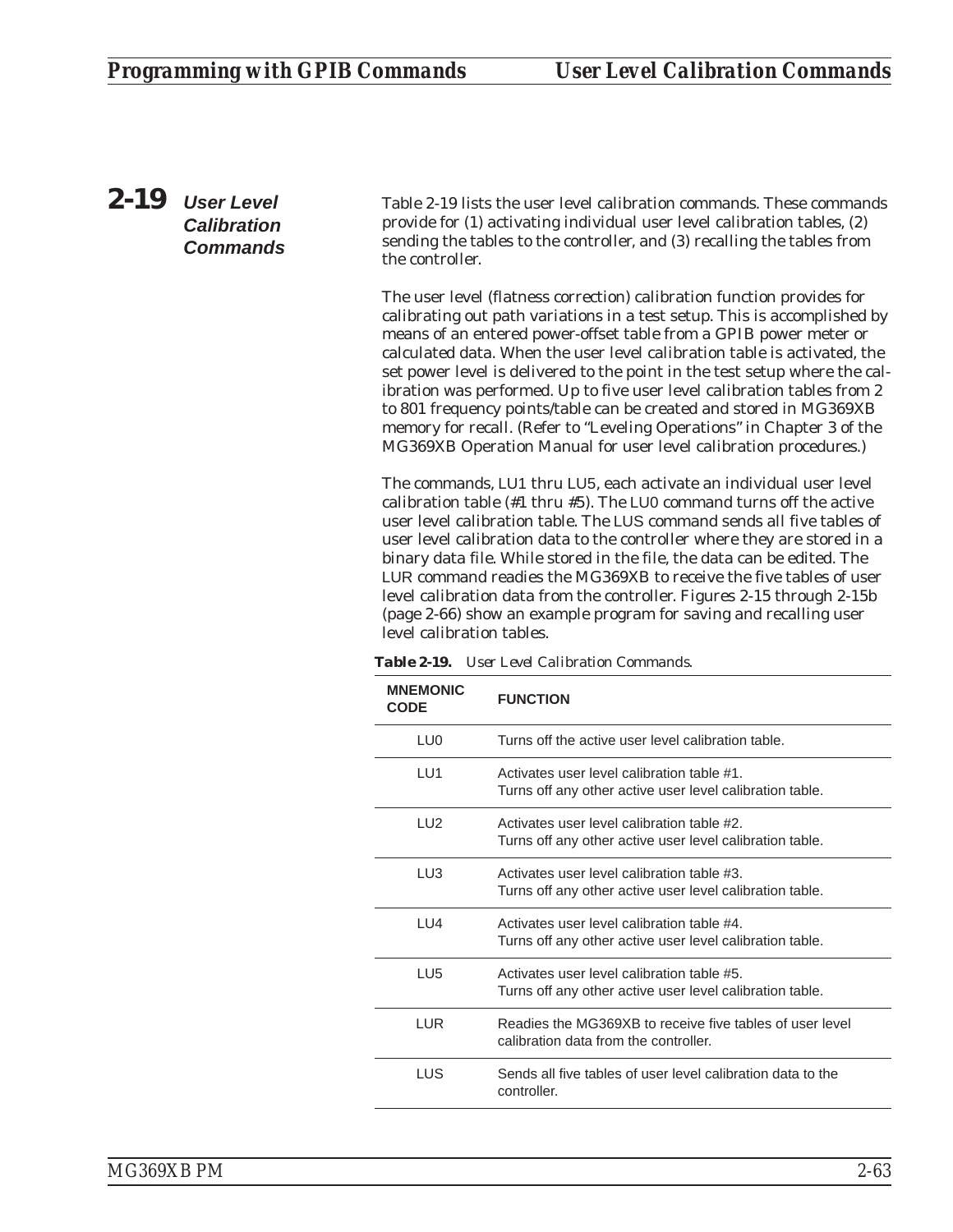The following is an example program for saving and recalling user level calibration tables. This program uses the National Instruments NI-288.2 C language interface library (mcib.lib) and header (decl.h).

```
#include <stdio.h>
#include "decl.h"
void gpiberr(char *);
#define BOARD_ID 0
#define USER_LVL_SAVE 1
#define USER_LVL_RECALL 2
#define USER_LVL_NUM_BYTES 8232
void main()
{
Addr4882_t source_addr = 5
              device\_addr[2] = {5, NOADDR};unsigned char user_lvl_tables[USER_LVL_NUM_BYTES];
init user_lvl_received,
             user_input;
FILE *fp_user_lvl_data:
/** Clear the bus and take control.
 **/
SendIFC(BOARD_ID);
if(ibsta & ERR)
     gpiberr("SendIFC error");
/** Set the remote enable line.
 **/
EnableRemote(BOARD_ID, device_addr);
if(ibsta & ERR)
     gpiberr("EnableRemote error");
/** Prompt the user to save or recall the data.
 **/
printf("1. Save the data from the source\n");
printf("2. Recall the data to the source\n");
printf("Option: ");
scanf("%d",&user_input);
if(user_input == USER_LVL_SAVE)
     {
```

```
NOTE: This program is continued in Figure 2-15a.
```
*Figure 2-15. Programming Example of Saving and Recalling User Level Calibration Tables (1 of 3)*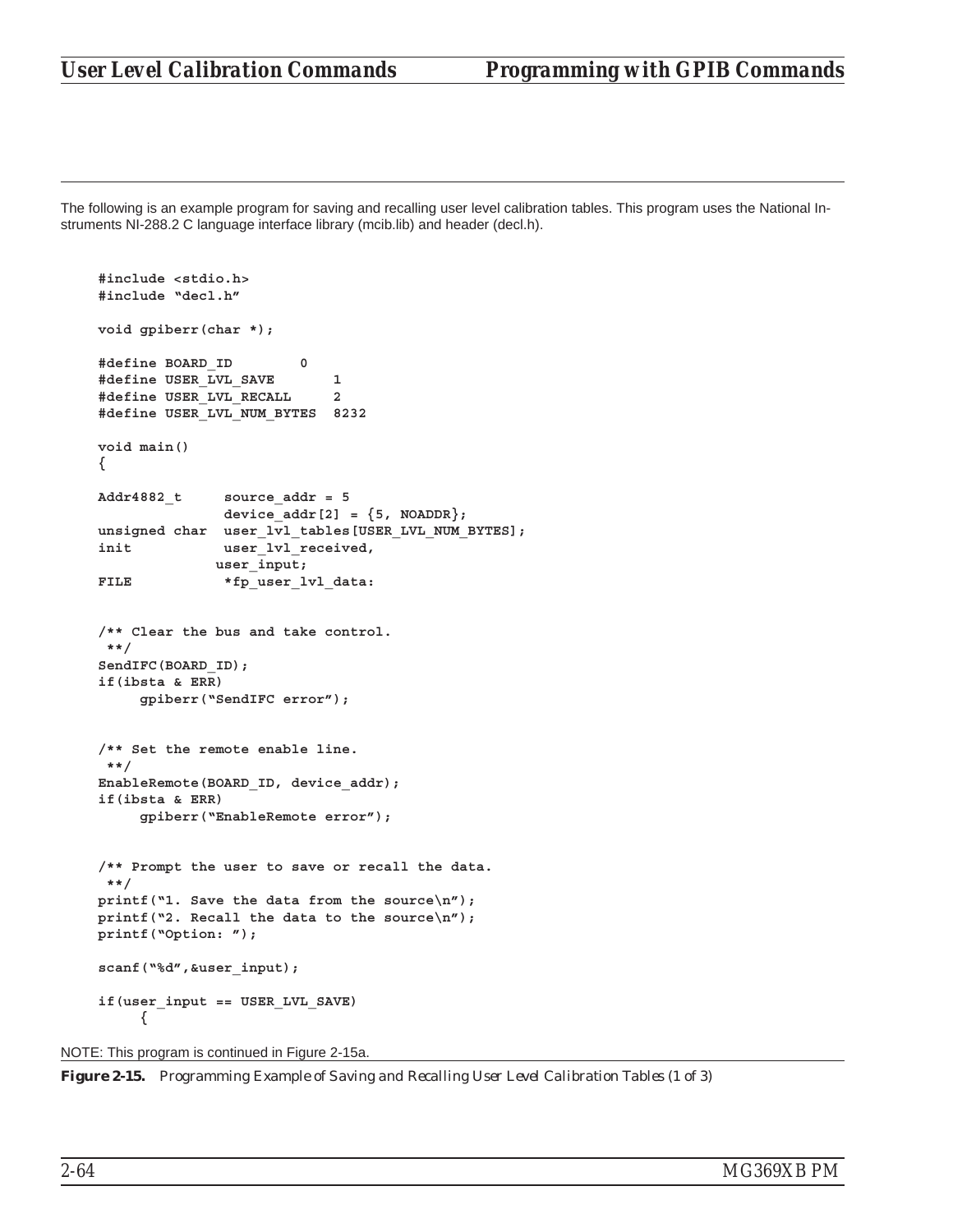```
/** The LUS command tells the source to send the user level
       ** table data over the bus.
      **/
     Send(BOARD_ID, source_addr, "LUS\r\n", 5L, DABend);
     if(ibsta & ERR)
          gpiberr("Send error");
     /** Receive the user level table data.
      **/
     printf("Receiving data from the source\n");
     Receive(BOARD_ID, source_addr, user_lvl_tables,
              (long)USER_LVL_NUM_BYTES, STOPend);
     if(ibsta & ERR)
          gpiberr("Receive error");
     user_lvl_received = ibcntl;
     printf("Received %d bytes of user level data\n",
              user_lvl_received);
     /** Open binary data file and output the data.
      **/
     if((fp_user_lvl_data = fopen("userlvl.dat","w+b")) == NULL)
          {
          printf("Can't open the userlvl.dat data file\n");
          }
     else
          {
          printf("Outputting to userlvl.dat in the current
                    directory\n");
          fwrite(user_lvl_tables, sizeof(user_lvl_tables[0]),
                   USER_LVL_NUM_BYTES, fp_user_lvl_data);
          }
     }
else
     {
     /** Open the binary data file and read the data.
      **/
     if((fp_user_lvl_data = fopen("userlvl.dat","rb")) == NULL)
          {
          printf("Can't open the userlvl.dat data file\n");
          }
     else
          {
          printf("Inputting from userlvl.dat in the current
                    directory\n");
          fread(user_lvl_tables, sizeof(user_lvl_tables[0]),
                  USER_LVL_NUM_BYTES, fp_user_lvl_data);
          }
```
NOTE: This program is continued in Figure 2-15b.

*Figure 2-15a. Programming Example of Saving and Recalling User Level Calibration Tables (2 of 3)*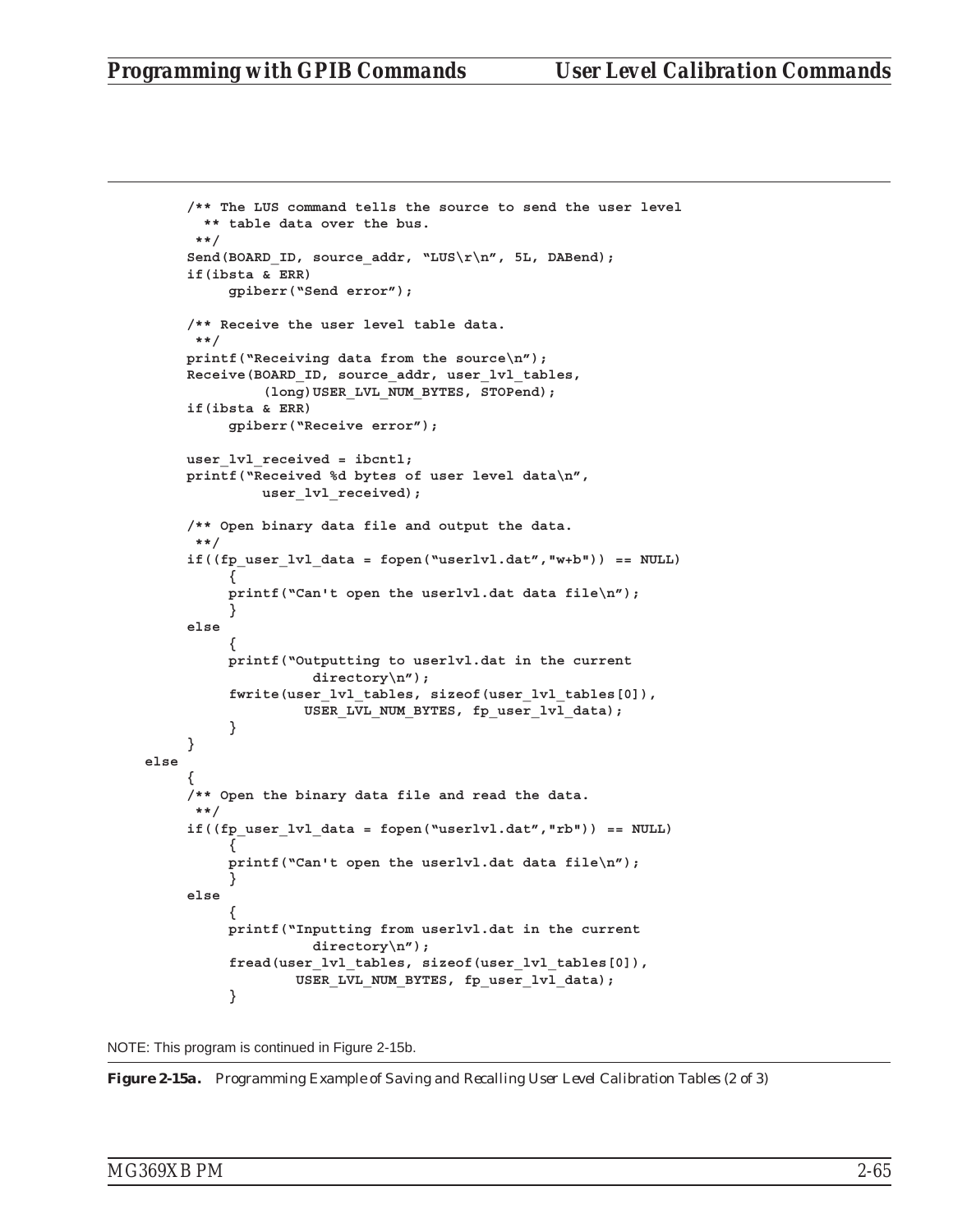```
/** The LUR command readies the source to receive the user
       ** level table data. Notice that there is no carriage
       ** return, line feed, or EOI sent with the LUR command.
      **/
     Send(BOARD_ID, source_addr, "LUR", 3L, NULLend);
     if(ibsta & ERR)
          gpiberr("Send error; LUR");
     /** The data is sent to the source immediately following the
       ** LUR command.
      **/
     printf("Sending %d bytes of data to the source\n",
              USER_LVL_NUM_BYTES);
     Send(BOARD_ID, source_addr, user_lvl_tables,
          (long)USER_LVL_NUM_BYTES, DABend);
     if(ibsta & ERR)
          gpiberr("Send error; data");
     }
fclose(fp_user_lvl_data);
exit(0);
}/** end of main **/
/****************************************************************************************
***Name: gpiberr
**Desc: Display error code and message for all GPIB operation
**Receives: errsta - the error string to display
**Returns: nothing
**/
void gpiberr(char *errstr)
{
printf("\n%s\nError code = %d\n",errstr,iberr);
}/** end of gpiberr **/
```
*Figure 2-15b. Programming Example of Saving and Recalling User Level Calibration Tables (3 of 3)*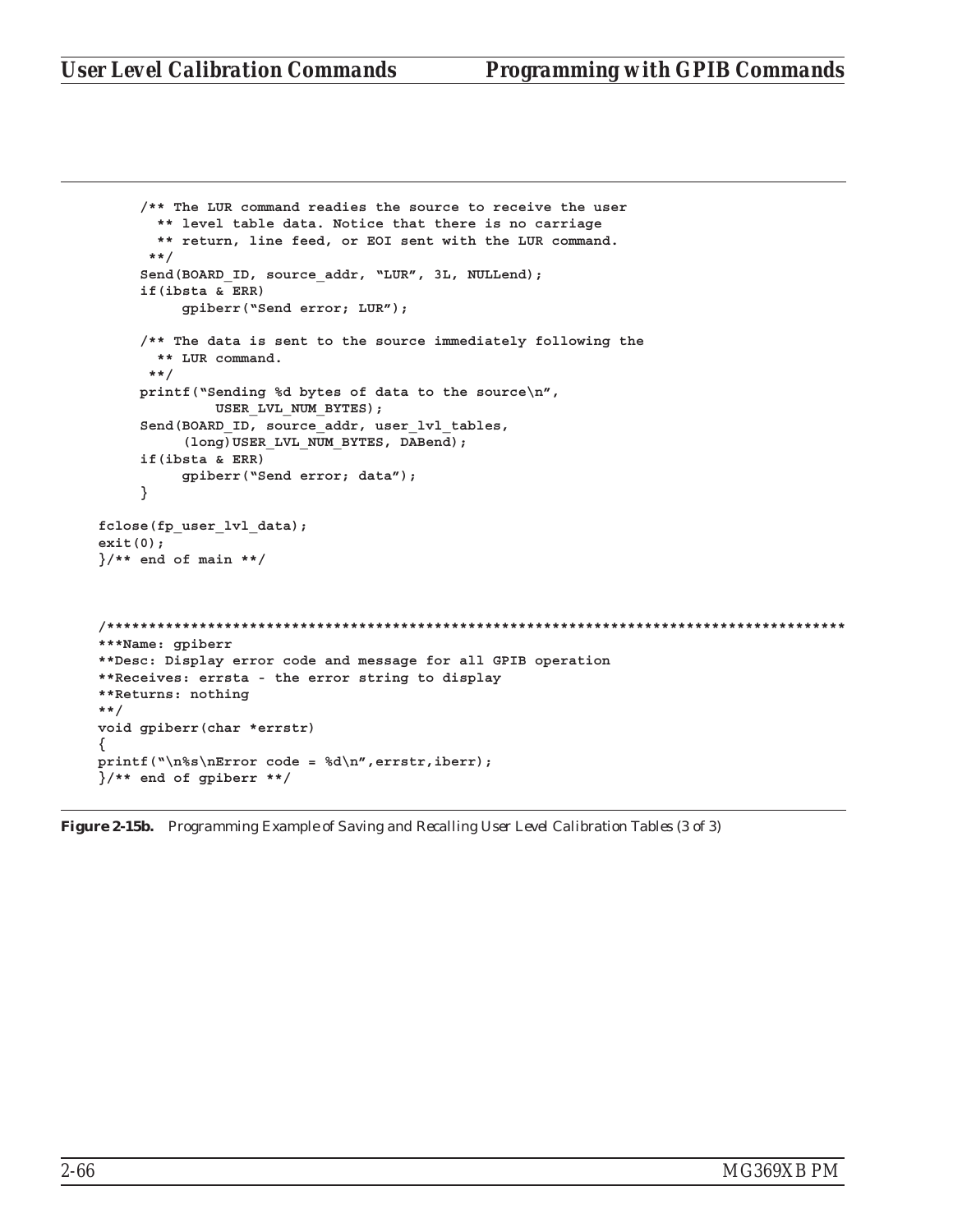# *Editing the Table Data*

While stored in the binary data file of the controller, the data of the five user level calibration tables can be edited. An editor that can display the data file in hexadecimal will be needed to perform the edit.

# **Types of Data Storage Methods**

There are three types of data storage methods used for user level calibration data. Each is described in the following paragraphs. (The data item descriptions will refer back to these data types.)

# **Double:**

8 bytes. Most significant byte first. ANSI/IEEE-754 64-bit floating point format.

 $|S| \leftarrow E \longrightarrow | \leftarrow \longrightarrow F \longrightarrow |$ 

where:

 $S(1 \text{ bit}) = sign bit, 0 positive, 1 negative$  $E(11 \text{ bits})$  = exponent, biased by 1023 base 10 F (52 bits) = fraction,  $0 \le F < 1$ 

value =  $[(-1)$  raised to the S power]  $\times$ [2 raised to the  $(E - 1023)$  power]  $\times$  $[1 + F]$ 

*Example:*

801 is stored as 40 89 08 00 00 00 00 00, base 16.  $S=0$  $E = 408$  base  $16 = 1032$  base 10  $F = .908$  base  $16 = .564453125$  base 10

 $801 = 1 \times 512 \times 1.564453125$ 

# **Integer:**

4 bytes. Most significant byte first. Stored as a signed integer. The sign bit is the most significant bit. Negative numbers are stored in 2's complement form.

# *Example:*

7025 is stored as 00 00 1B 71, base 16. –7025 is stored as FF FF D4 8F, base 16 2's complement.

# **Short:**

2 bytes. Most significant byte first.

Stored as a signed short. The sign bit is the most significant bit. Negative numbers are stored in 2's complement form.

*Example:*

350 is stored as 01 5E, base 16. –350 is stored as FE A2, base 16.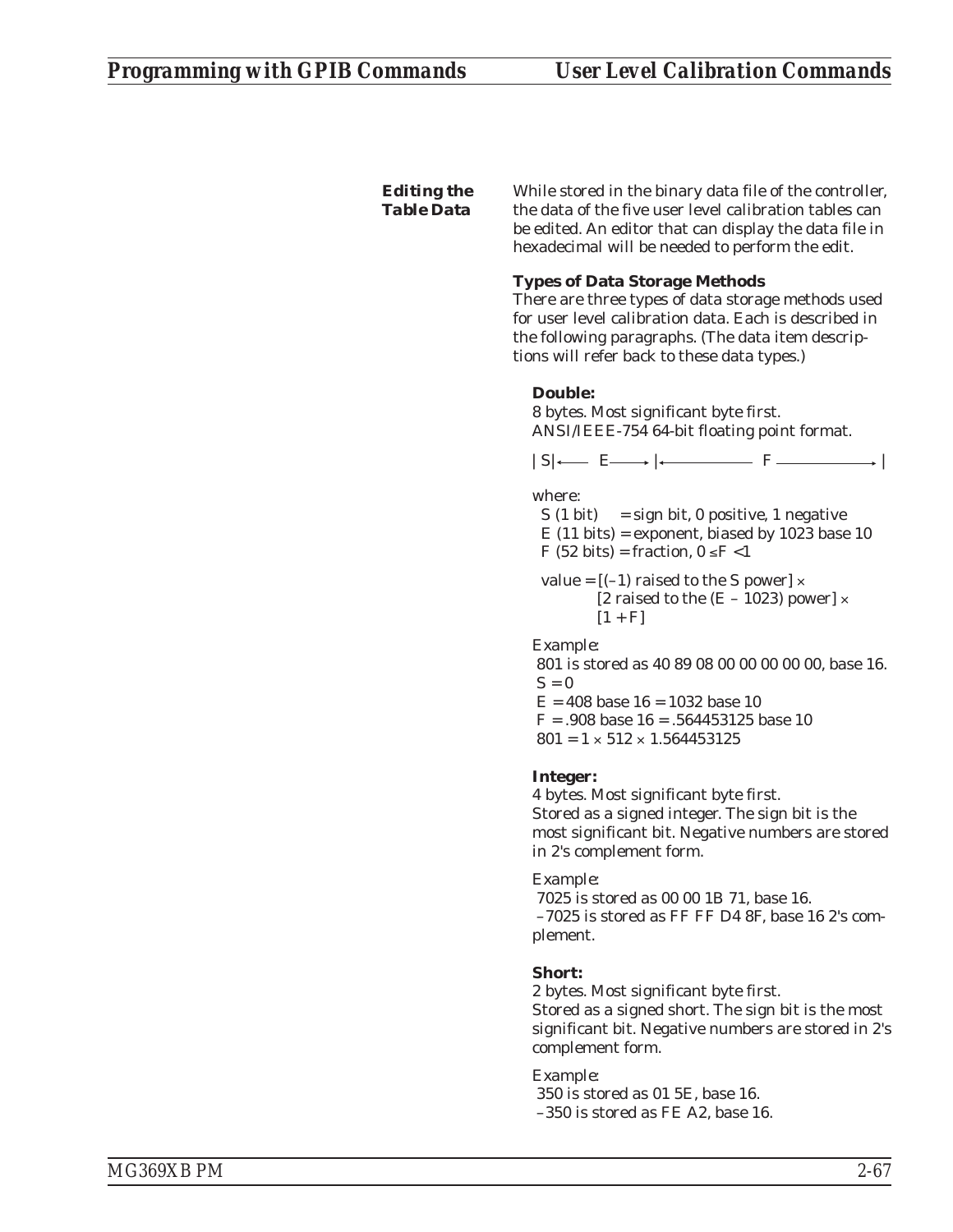# **Data Item Descriptions**

Each data item contained in the binary data file is described below with the following information:

- Data name
- **Description**
- □ Type of data storage
- □ Offset into the data file for each user level calibration table
- □ Data units

Figure 2-16 (page 2-68) shows a printout of a section of the data file that contains each of these data items for user level calibration table #2.

## **Name: Start Frequency**

Description: The starting frequency for each user level calibration.

Type: Double

Offsets (base 16): Table #1 **0006** Table #2 **0684** Table #3 **0D02** Table #4 **1380** Table #5 **19FE**

Units: mHz (millihertz)

# **Name: Stop Frequency**

Description: The ending frequency for each user level calibration. Type: Double Offsets (base 16): Table #1 **000E** Table #2 **068C**

Table #3 **0D0A** Table #4 **1388** Table #5 **1A06**

Units: mHz (millihertz)

# **Name: Frequency Increment**

Description: The frequency increment for 1 point. This value = (stop frequency – start frequency) divided by the number of points. Type: Double Offsets (base 16): Table #1 **0026** Table #2 **06A4** Table #3 **0D22** Table #4 **13A0** Table #5 **1A1E**

Units: mHz (millihertz)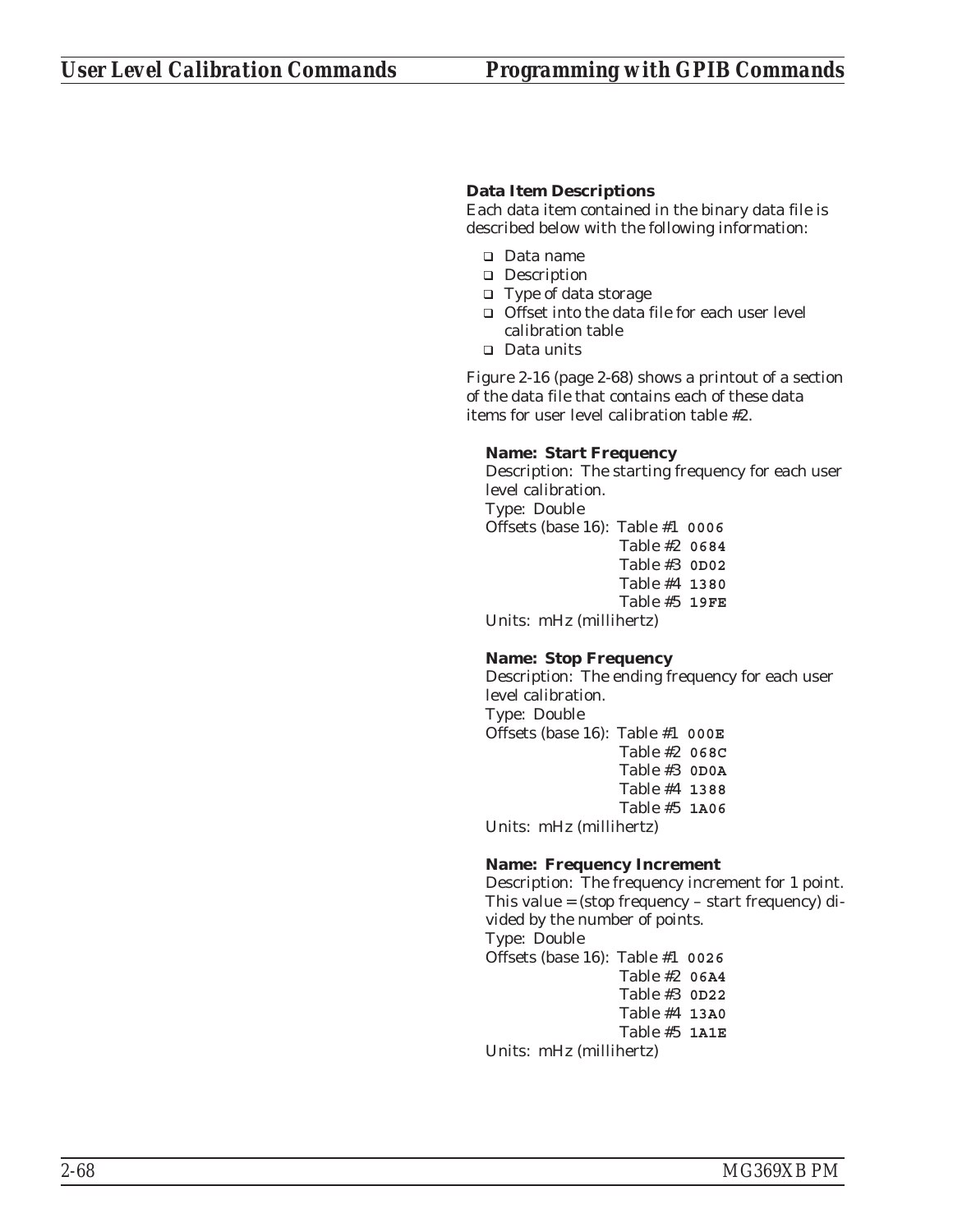# **Name: Number of Points**

Description: The number of frequency points. Type: Double Offsets (base 16): Table #1 **002E** Table #2 **06AC**

Table #3 **0D2A** Table #4 **13A8** Table #5 **1A26**

Units: a value of  $1 = 1$  point

# **Name: Level Correction Offset**

Description: This is the power level that is added to the front panel power before the level correction point table power levels are subtracted. It represents the maximum power deviations read during the calibration.

Type: Integer

Offsets (base 16): Table #1 **0036** Table #2 **06B4** Table #3 **0D32** Table #4 **13B0** Table #5 **1A2E**

Units: mdB (milli-dB)

# **Name: Level Correction Point Table**

Description: These are the power level correction values with respect to the maximum power deviation read during the calibration.

Type: Short (Array of 801 Points) Offsets (base 16): Table #1 **003A** Table #2 **06B8** Table #3 **0D36** Table #4 **13B4** Table #5 **1A32** Units: mdB (milli-dB)

# **Name: Power Meter Frequency Offset Table**

Description: This is the frequency offset added to the synthesizer's frequency before sending it to the power meter for the sensor correction factor. Type: Double

Offsets (base 16): Table #1 **0016** Table #2 **0694** Table #3 **0D12** Table #4 **1390** Table #5 **1AE0** Units: mHz (millihertz)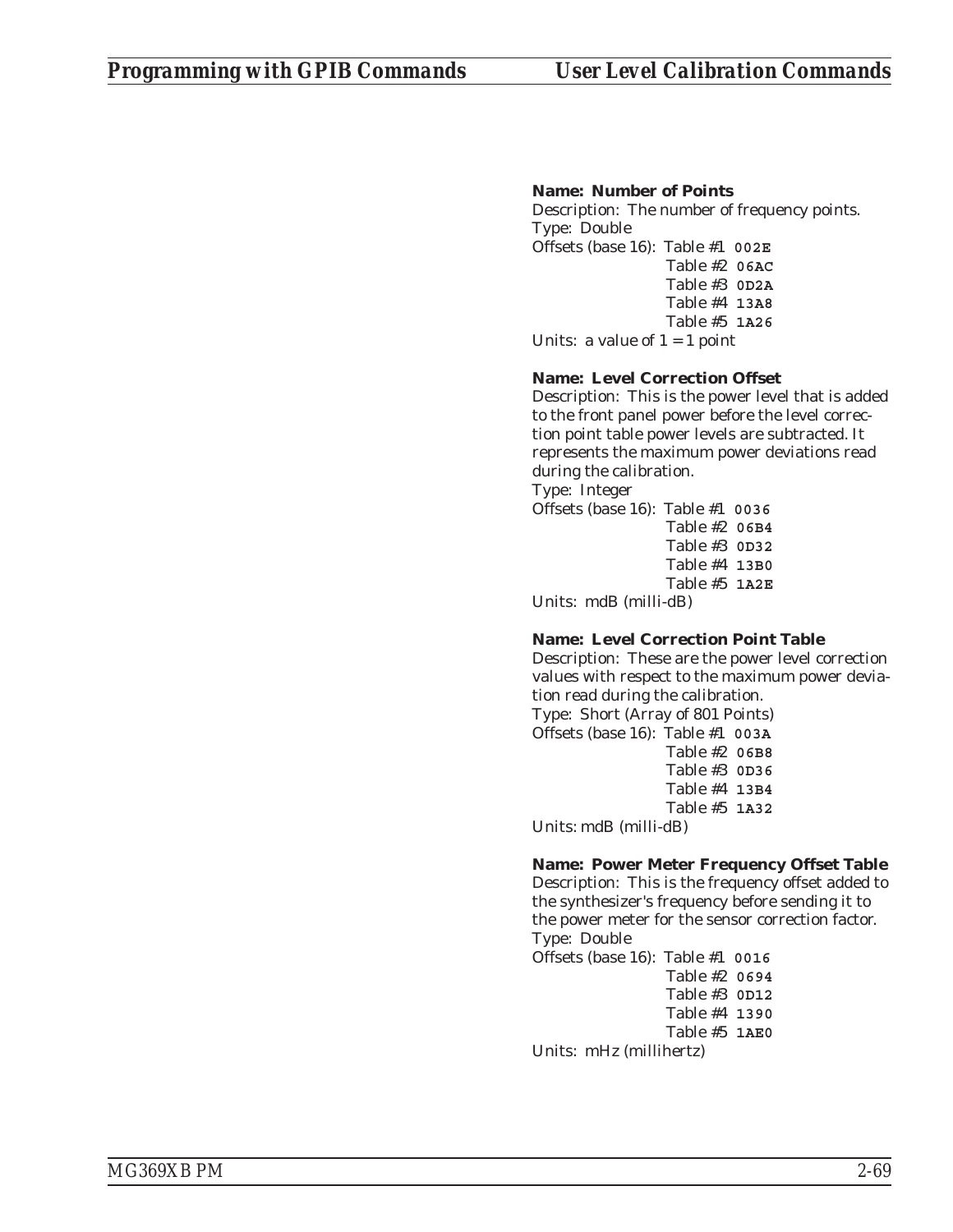**Name: Power Meter Frequency Scale Table**

Description: This is the scale factor applied to the synthesizer's frequency before sending it to the power meter for the sensor correction factor. Type: Double

```
Offsets (base 16): Table #1 001E
                 Table #2 069C
                 Table #3 0D1A
                 Table #4 1398
                 Table #5 1A16
```
Units: mHz (millihertz)

**000640 00 00 00 00 00 00 00 00 00 00 00 00 00 00 00 00 000650 00 00 00 00 00 00 00 00 00 00 00 00 00 00 00 00 000660 00 00 00 00 00 00 00 00 00 00 00 00 00 00 BA BE 000670 00 00 DA BE 42 7D 1A 94 A2 00 00 00 42 A2 30 9C 000680 E5 40 00 00 42 6D 1A 94 A2 00 00 00 40 22 00 00 000690 00 00 00 00 00 00 17 83 FF 11 FF 56 FF 56 FF 74 0006A0 FF 93 FF 9C FF F6 00 00 FF C4 D1 21 E8 37 00 00 0006B0 00 00 00 00 00 00 00 00 00 00 00 00 00 00 00 00 0006C0 00 00 00 00 00 00 00 00 00 00 00 00 00 00 00 00 0006D0 00 00 00 00 00 00 00 00 00 00 00 00 00 00 00 00**

#### *Printout Explanation*

The printout shows a section of the user level calibration data file, in hexadecimal, that contains each of the data items for user level calibration table #2. The offset into the data file is shown at the left in the printout.

Offset **0674**: Start Frequency **42 7D 1A 94 A2 00 00 00** = 2 GHz Offset **067C**: Stop Frequency **42 A2 30 9C E5 40 00 00** = 10 GHz Offset **0684**: Frequency Increment **42 6D 1A 94 A2 00 00 00** = 1 GHz Offset **068C**: Number of Points **40 22 00 00 00 00 00 00** = 9 points Offset **0694**: Level Correction Offset **00 00 17 83** = 6.016 dB Offset **0698**: Level Correction Point Table (9 points)  $FF$  11 =  $-.239$  dB **FF 56** = –.170 dB **FF 56** = –.170 dB **FF 74** = –.140 dB **FF 93** = –.109 dB **FF 9C** = –.100 dB **FF F6** = –.010 dB  $00 \t 00 = 0$  dB **FF**  $C4 = -.060$  dB

*Figure 2-16. Printout of a Section of the User Level Calibration Binary Data File*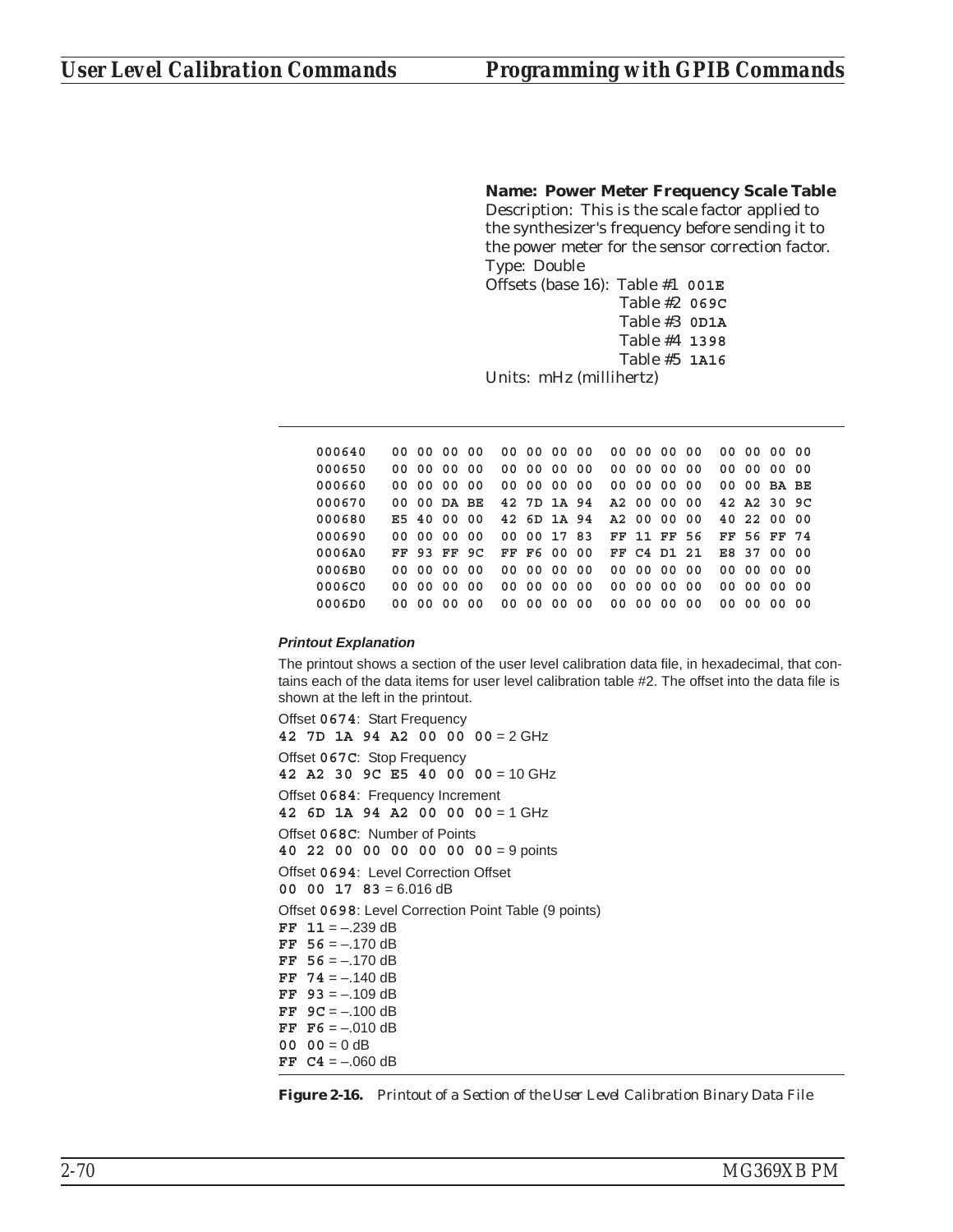*2-20 Master-Slave Operation Commands*

Table 2-20 lists the master-slave operation command mnemonic codes. These commands provide for enabling two instruments that are connected in a master-slave configuration to produce CW and synchronized, swept output signals at a frequency offset.

In a master-slave configuration, one instrument (the Master) controls the other (the Slave) via interface cables between their rear panel AUX I/O and SERIAL I/O connectors. The two units are phase-locked together by connecting them to the same 10 MHz reference time base. (Refer to the MG369XB Operation Manual, Chapter 7—Use With Other Instruments, for master-slave interconnection and operating instructions.)

The parameter entry commands, SLF0 - SLF9 and SLM0 - SLM9, are used to set the F0 - F9 and M0 - M9 frequencies for the Slave unit; the SLDF parameter entry command is used to set the  $\Delta F$  parameter for the Slave unit. The main output power level (L1) for the Slave unit is set using the SLV or SLL1 parameter entry command; the alternate sweep power level (L2) for the Slave unit is set using the SLL2 parameter entry command. The S1 command turns on the master-slave mode of operation; the S0 command turns off the Master-Slave mode of operation.

# **Programming Example:**

Programming "**SLF1 5 GH SLF2 8 GH SLL1 3 DM S1**" sets the Slave unit F1 frequency to 5 GHz, its F2 frequency to 8 GHz, and its output power level to 3 dBm and turns on the master-slave mode of operation. Now, when the Master unit is programmed to perform a F1 to F2 sweep, the Slave unit will produce a synchronous 5 GHz to 8 GHz frequency sweep that has an output power level of 3 dBm.

# **Programming Note:**

Use the SOF parameter entry command *only* to set the frequency offset for a Slave unit that is (1) slave to a Master unit that is connected to a 360B VNA in a source or dual-source configuration or (2) slave to a Master unit that is programmed to perform non-sequential frequency step sweeps (refer to Special Step Sweep on page [2-27](#page-46-0)).

*Table 2-20. Master-Slave Operation Commands*

| <b>MNEMONIC</b><br><b>CODE</b> | <b>FUNCTION</b>                               |
|--------------------------------|-----------------------------------------------|
| S0                             | Turns off the Master-Slave mode of operation. |
| S <sub>1</sub>                 | Turns on the Master-Slave mode of operation.  |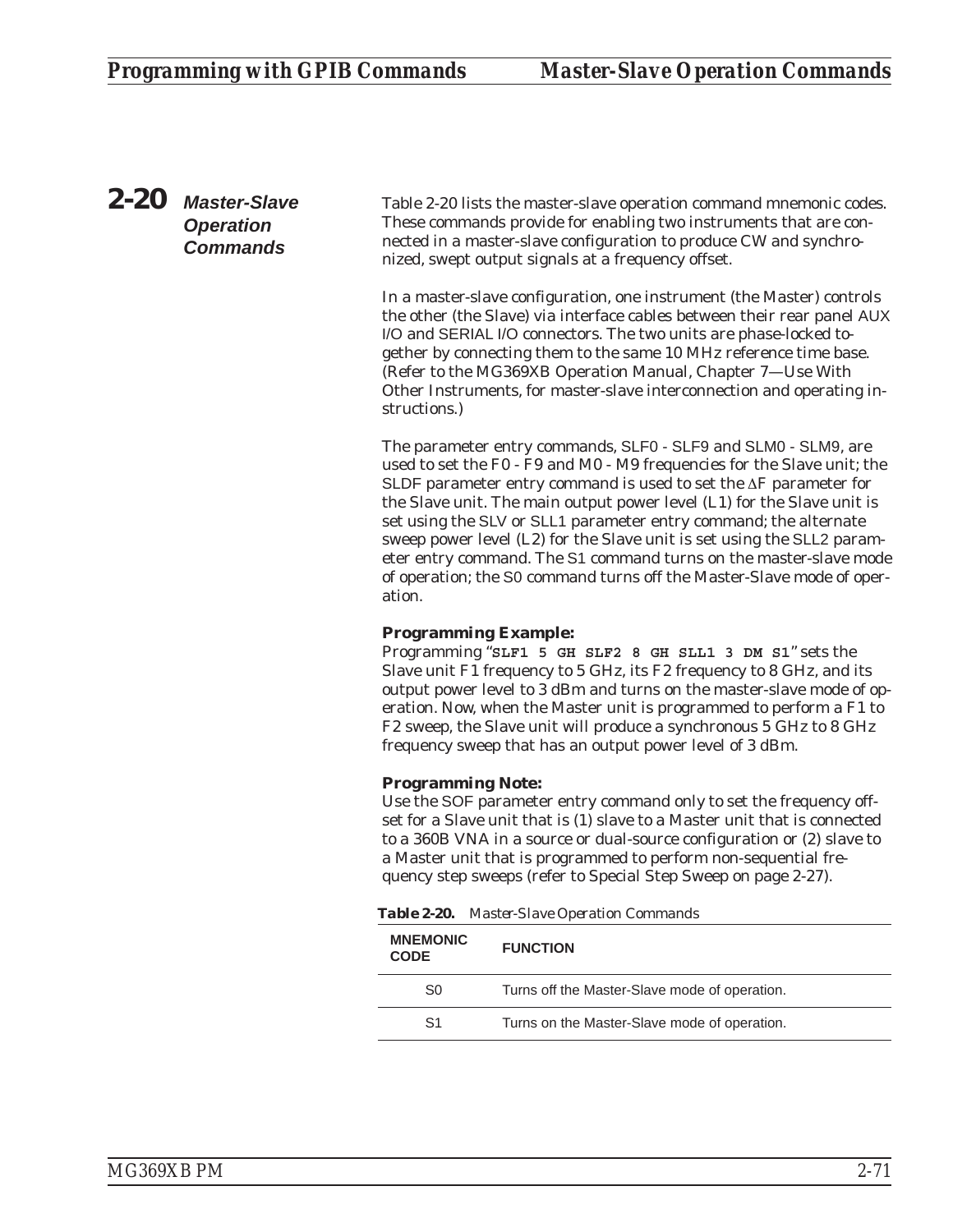*2-21 Self Test Command* Table 2-21 lists the self test command mnemonic code. This command provides for executing a signal generator self test.

> When a TST command is received, the signal generator performs a self test, then places a "P" (for pass) or a "F" (for fail) on the bus. It also generates six self test results bytes. Figure 2-18 (page 2-71) shows the six self test results bytes and identifies the reporting function of each bit.

When self test is completed, bit 7 of Self Test Results Byte 6 and bit 2 of Extended Status Byte 1 are both set. If a failure(s) occurs during self test, the Self Test Results Byte bit(s) reporting the failure(s) and bit 0 of Extended Status Byte 1 are set.

The OSR command returns the six self test results bytes to the controller. Figure 2-17 provides an example of self test command programming.

**Programming Note:** The "P or "F" character placed on the bus by the signal generator self test must be cleared from the output buffer (read by the controller) before another output command, such as OSR, is sent. If it is not cleared, the first character of the next output will be missing. Line 30 (Figure 2-17) shows clearing of the "P" or "F" character.

*Table 2-21. Self Test Command*

| <b>MNEMONIC</b><br><b>CODE</b> | <b>FUNCTION</b>                                                                                                                               |
|--------------------------------|-----------------------------------------------------------------------------------------------------------------------------------------------|
| TST                            | Executes a signal generator self test. Extended Status Byte 1<br>bit 0 is set if self test fails; bit 2 is set when self test is<br>complete. |

```
10 OUTPUT 705; "CSB"
20 OUTPUT 705; "TST"
30 ENTER 705; D$
40 DISP D$
50 OUTPUT 705; "OSR"
60 ENTER 705 USING "#,B"; A, B, C, D, E, F
70 DISP A; B; C; D; E; F
80 END
```
*Figure 2-17. Self Test Command Programming Example*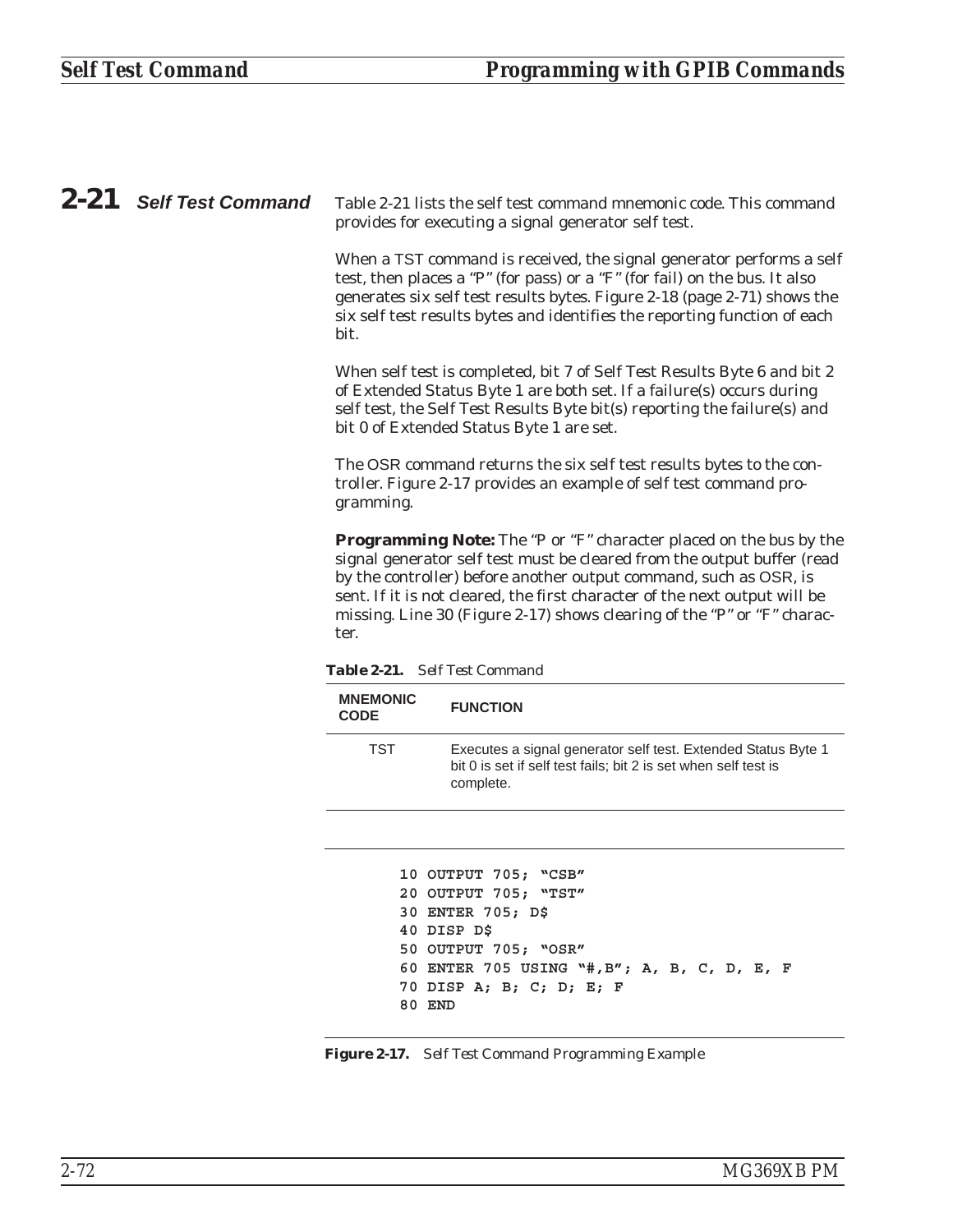# *Self Test Results Byte 1*

| Sweep Time              | Not Used | Power Supply   | Internal | AM     | DVM-10 Volt  | $DVM + 10 Volt$ | DVM Ground          |
|-------------------------|----------|----------------|----------|--------|--------------|-----------------|---------------------|
| <b>Circuitry Failed</b> |          | Voltage(s) are | AM       | Meter  | Reference    | Reference       | <b>Offset Check</b> |
|                         |          | Out of Reg     | Failed   | Failed | Check Failed | Check Failed    | Failed              |
| Bit 7                   | Bit 6    | Bit 5          | Bit 4    | Bit 3  | Bit 2        | Bit 1           | Bit 0               |
| (128)                   | (64)     | (32)           | (16)     | (8)    | (4)          |                 | (1)                 |

# *Self Test Results Byte 2*

| Not Locked<br>Indicator<br>Check Failed | Down Converter<br>ıs<br>Not Locked | YIG Loop<br>Circuitry is<br>Not Locked | Coarse Loop<br>Circuitry is<br>Not Locked | Not Used | <b>High Stability</b><br>Crystal is<br>Not Locked | Ext 10 MHz<br>Not Locked | Oven<br><b>IS</b><br>Not Ready |
|-----------------------------------------|------------------------------------|----------------------------------------|-------------------------------------------|----------|---------------------------------------------------|--------------------------|--------------------------------|
| Bit 7                                   | Bit 6                              | Bit 5                                  | Bit 4                                     | Bit 3    | Bit 2                                             | Bit 1                    | Bit 0                          |
| (128)                                   | (64)                               | (32)                                   | (16)                                      | (8)      | (4)                                               | (2)                      | (1)                            |

# *Self Test Results Byte 3*

| Detector Log  | Level Reference | Not Leveled      | Delta-F Ramp | Center                  | <b>Marker Switch</b>    | Delta-F Ramp | FM Loop                 |
|---------------|-----------------|------------------|--------------|-------------------------|-------------------------|--------------|-------------------------|
| Amp Circuitry | Circuitry       | Detector         | Circuitry    | Frequency               | Point                   | Circuitry    | Gain                    |
| Failed        | Failed          | Circuitry Failed | Failed       | <b>Circuitry Failed</b> | <b>Circuitry Failed</b> | Failed       | <b>Circuitry Failed</b> |
| Bit 7         | Bit 6           | Bit 5            | Bit 4        | Bit 3                   | Bit 2                   | Bit 1        | Bit 0                   |
| (128)         | (64)            | (32)             | (16)         | (8)                     | (4)                     | (2)          | (1'                     |

# *Self Test Results Byte 4*

| $3.3 - 5.5$ GHz         | 2-3.3 GHz        | Switch Filter           | $0.01 - 2$ GHz | Level Detector  | 2 - 8.4 GHz   | 8.4 - 20 GHz  | 2 - 20 GHz    |
|-------------------------|------------------|-------------------------|----------------|-----------------|---------------|---------------|---------------|
| <b>Switch Filter</b>    | Switch Filter    | or                      | Range          | Input Circuitry | Range         | Range         | Range         |
| Section or              | Section or       | Level Detector          | Unleveled      | Failed          | Unleveled and | Unleveled and | Unleveled and |
| Level Detector          | Level Detector   | <b>Circuitry Failed</b> |                |                 | Not Locked    | Not Locked    | Not Locked    |
| <b>Circuitry Failed</b> | Circuitry Failed |                         |                |                 |               |               |               |
| Bit 7                   | Bit 6            | Bit 5                   | Bit 4          | Bit 3           | Bit 2         | Bit 1         | Bit 0         |
| (128)                   | (64)             | (32)                    | (16)           | (8)             | (4)           | (2)           | (1)           |

### *Self Test Results Byte 5*

| 32 - 40 GHz    | Switched                | Not Used | Source                  | Modulator or            |                         | 13.25 - 20 GHz   8.4 - 13.25 GHz | 5.5 - 8.4 GHz           |
|----------------|-------------------------|----------|-------------------------|-------------------------|-------------------------|----------------------------------|-------------------------|
| Section of     | Doubler Module          |          | Quadrupler              | <b>Driver Circuitry</b> | Switch Filter           | <b>Switch Filter</b>             | <b>Switch Filter</b>    |
| Switched       | or Driver               |          | Module                  | Failed                  | Section or              | Section or                       | Section or              |
| Doubler Module | <b>Circuitry Failed</b> |          | or Driver               |                         | Level Detector          | Level Detector                   | Level Detector          |
| Failed         |                         |          | <b>Circuitry Failed</b> |                         | <b>Circuitry Failed</b> | <b>Circuitry Failed</b>          | <b>Circuitry Failed</b> |
| Bit 7          | Bit 6                   | Bit 5    | Bit 4                   | Bit 3                   | Bit 2                   | Bit 1                            | Bit 0                   |
| (128)          | (64)                    | (32)     | (16)                    | (8)                     | (4)                     | (2)                              | (1)                     |

## *Self Test Results Byte 6*

| Self Test<br>is<br>Complete | Internal Pulse<br>Reference<br>Failed | Internal<br>FM<br>Failed | RF Was Off<br>When Self Test<br>Started | Slope DAC or<br>Associated<br>Circuitry Failed | Sample and<br><b>Hold Circuitry</b><br>Failed | 20 - 25 GHz<br>Section of<br>Switched<br>Doubler Module<br>Failed | 25 - 32 GHz<br>Section of<br>Switched<br>Doubler Module<br>Failed |
|-----------------------------|---------------------------------------|--------------------------|-----------------------------------------|------------------------------------------------|-----------------------------------------------|-------------------------------------------------------------------|-------------------------------------------------------------------|
| Bit 7                       | Bit 6                                 | Bit 5                    | Bit 4                                   | Bit 3                                          | Bit 2                                         | Bit 1                                                             | Bit 0                                                             |
| (128)                       | (64)                                  | (32)                     | (16)                                    | (8)                                            | (4)                                           | (2)                                                               | (1)                                                               |

*Figure 2-18. Self Test Results Bytes*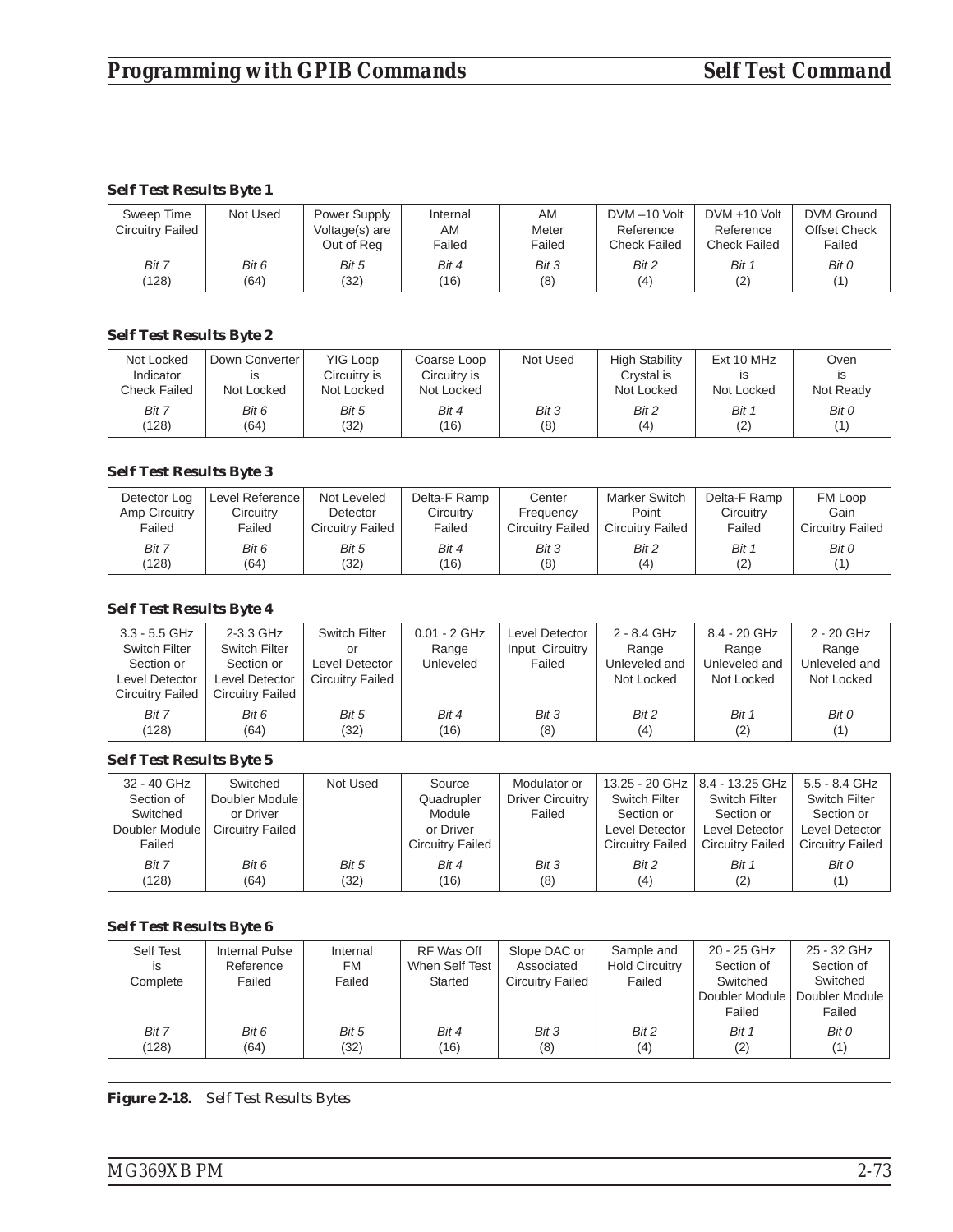# *2-22 Miscellaneous Commands*

Table 2-22 is a list of miscellaneous command mnemonic codes that do not fit into any of the other classifications. These commands provide the following operations:

- □ GPIB Address Change
- □ CW Ramp
- □ Secure Mode
- □ Returning the MG369XB to local control
- □ Instrument Reset
- □ Serial Number Entry
- □ Phase offset control

| <b>Mnemonic</b><br>Code | <b>Function</b>                                                                                                                     |
|-------------------------|-------------------------------------------------------------------------------------------------------------------------------------|
| ADD                     | Opens the GPIB address parameter.<br>Programming Example:<br>Programming "ADD 13 ADR" changes the instrument GPIB<br>address to 13. |
| C <sub>S0</sub>         | Turns off the CW ramp.                                                                                                              |
| CS <sub>1</sub>         | Turns on the CW ramp.                                                                                                               |
| DS0                     | Turns on the secure mode.                                                                                                           |
| DS <sub>1</sub>         | Turns off the secure mode.                                                                                                          |
| <b>MR</b>               | Performs a master reset of the instrument by setting all of the<br>instrument parameters to factory default.                        |
| PS <sub>0</sub>         | Turns off the Phase Offset.                                                                                                         |
| PS <sub>1</sub>         | Turns on the Phase Offset.                                                                                                          |
| <b>PSZ</b>              | Zeros the Phase Offset display.                                                                                                     |
| RL                      | Returns the instrument to local (front panel) control.                                                                              |
| <b>RST</b>              | Resets the MG369XB to its default settings.                                                                                         |
|                         | NOTE                                                                                                                                |

*Table 2-22. Miscellaneous Commands*

Sending this command clears the current instrument setup. If this setup is needed for future testing, save it as a stored setup (Section 2 -13) before sending RST.

| Enter the instrument serial number. |
|-------------------------------------|
|-------------------------------------|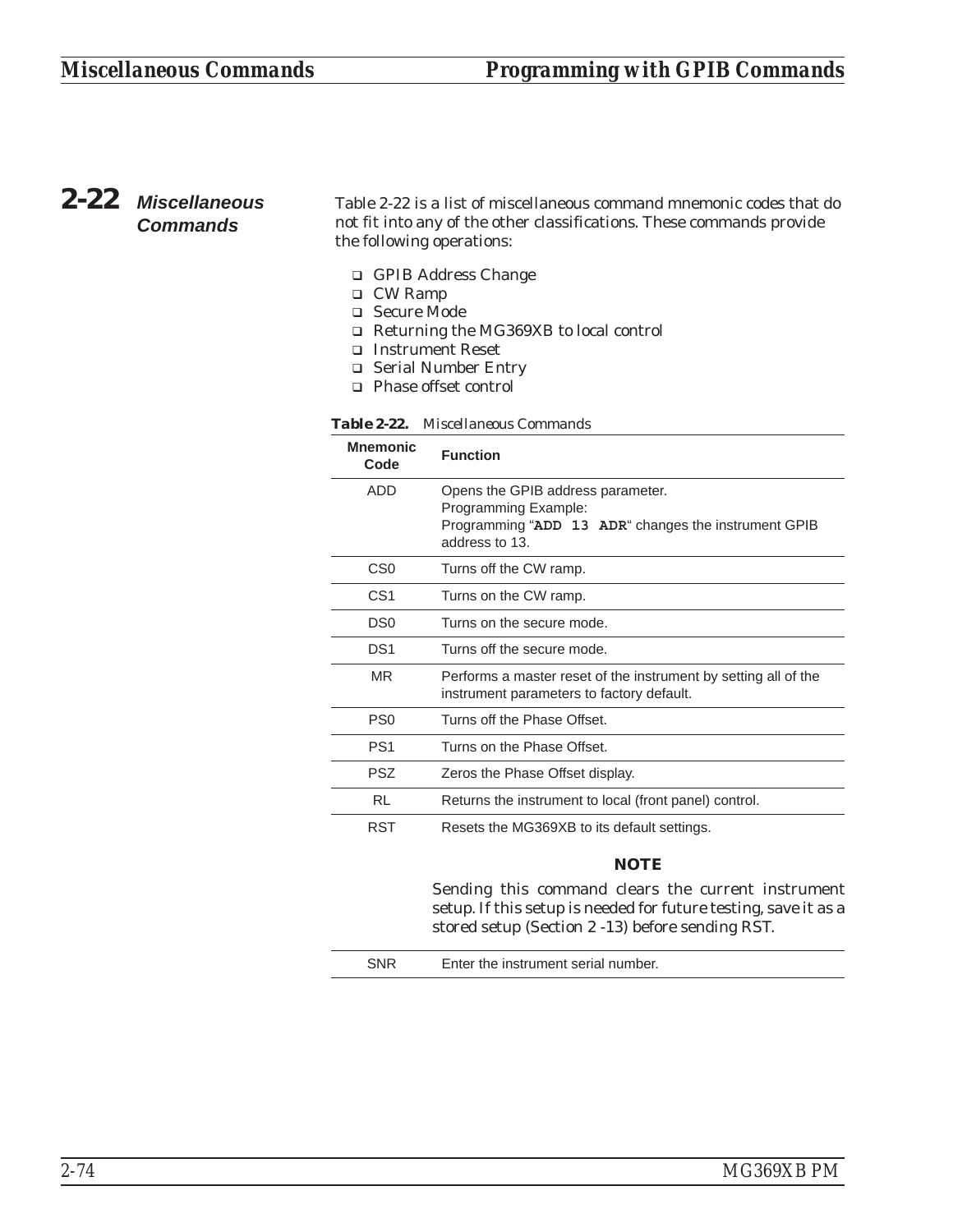| 2-23 Program Errors | Two types of errors can occur in bus programming-invalid-parameter<br>and syntax. These two error types are described in the following para-<br>graphs. |                                                                                                                                                                                                                                                                                                                                                      |  |
|---------------------|---------------------------------------------------------------------------------------------------------------------------------------------------------|------------------------------------------------------------------------------------------------------------------------------------------------------------------------------------------------------------------------------------------------------------------------------------------------------------------------------------------------------|--|
|                     | <i><b>Invalid</b></i><br><b>Parameter</b>                                                                                                               | Invalid-parameter errors are those that cause the<br>signal generator to beep. These errors include:                                                                                                                                                                                                                                                 |  |
|                     |                                                                                                                                                         | $\Box$ Programming an analog frequency sweep<br>where the sweep start frequency is greater<br>than the stop frequency<br>Attempting to enter a frequency, time, or power<br>level parameter that exceeds the limits of the<br>signal generator<br>□ Failing to properly end a parameter entry with<br>a suitable terminator such as MH, DB, MS, etc. |  |
|                     | <b>Syntax</b>                                                                                                                                           | Syntax errors are those that occur in the formula-<br>tion of a program statement, such as writing<br>"EXTTFS" instead of "EXTTRS".                                                                                                                                                                                                                  |  |
|                     |                                                                                                                                                         | To prevent misinterpretation of command<br>statements, the signal generator ignores all portions<br>of the command statement following the syntax<br>error.                                                                                                                                                                                          |  |
|                     |                                                                                                                                                         | All commands are ignored until the signal generator                                                                                                                                                                                                                                                                                                  |  |
|                     |                                                                                                                                                         | receives the Unlisten command (ASCII 63; "?"<br>character) over the bus or until the signal generator<br>is addressed to talk.                                                                                                                                                                                                                       |  |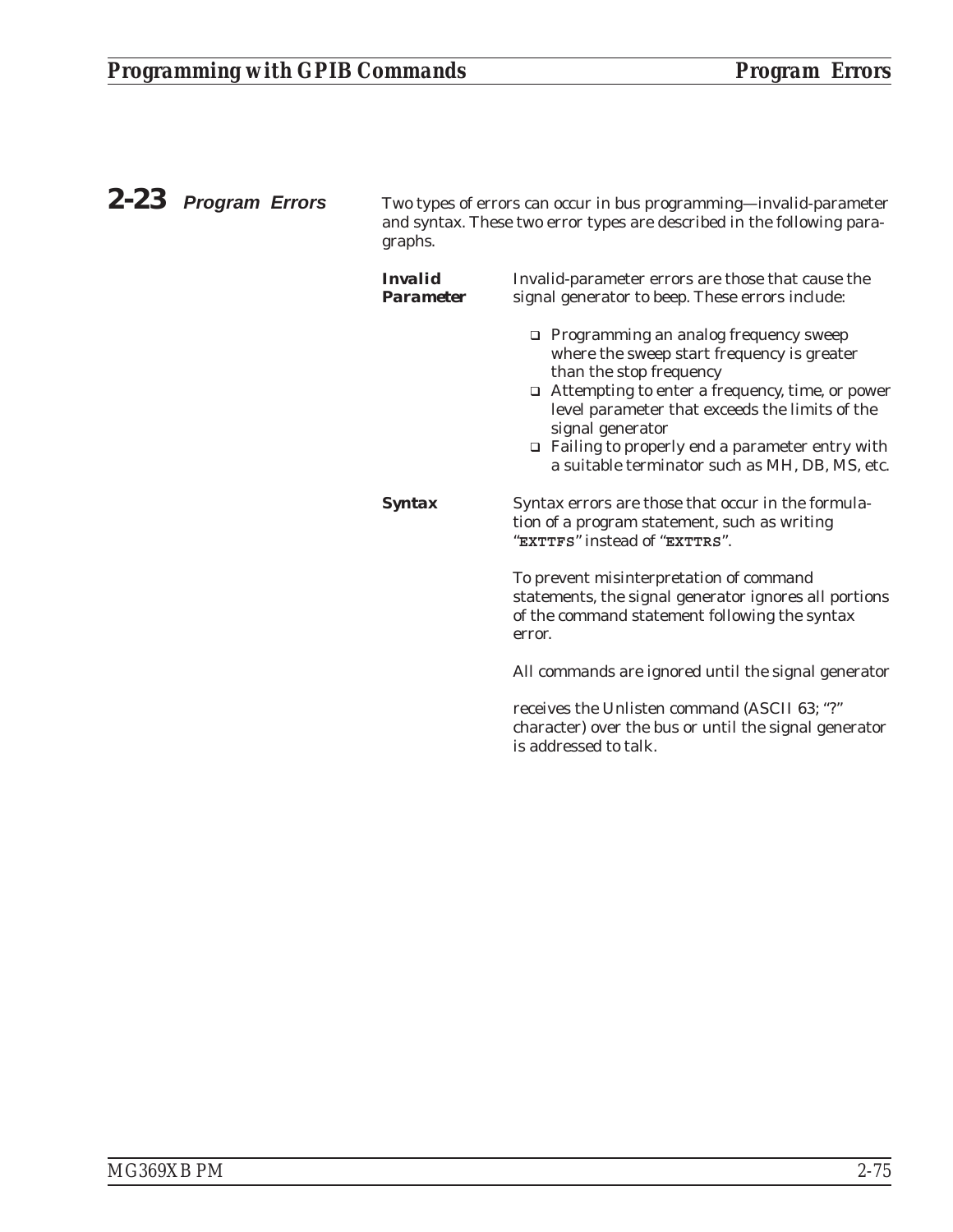# *Reset Programming and Default ConditionsProgramming with GPIB Commands*

# *2-24 Reset Programming and Default Conditions*

Table 2-23 describes the six methods that can be used to reset the signal generator. They provide a means for quickly returning the MG369XB to its default (preprogrammed) operational state.

The default settings for the numeric frequency, sweep time, and power level parameters are the same as those listed in Table 3-1 of the Series MG369XB Synthesized Signal Generator Operation Manual (P/N: 10370-10365).

Figure 2-19 (page 2-76) provides an example of a recommended sequence for programming a reset command. Using this command sequence ensures that all parameters and commands assume their preprogrammed state each time reset is desired.

| <b>Methods of Resetting</b><br><b>GPIB Interface Circuits</b>    | <b>Functions</b><br><b>Affected</b> | <b>Default</b><br><b>Conditions</b>                                                 |
|------------------------------------------------------------------|-------------------------------------|-------------------------------------------------------------------------------------|
| 1. Pressing the front panel<br>menu RETURN TO LOCAL<br>soft-key. | <b>Bus Messages</b>                 | Local                                                                               |
| 2. Pressing the front panel<br>System menu RESET<br>soft-key.    | Service Request Modes               | ES0, FB0, PE0, SB0,<br>SE0, SQ0, UL0, SB0<br><b>GTS</b><br>Local and Local Lockout  |
| 3. Sending the RST<br>command over the bus.                      | Same as 2 above                     | Same as 2 above except<br>that the local bus<br>message is not reset.               |
| 4. Sending the MS<br>command over the bus.                       | Same as 2 above                     | Same as 2 above.                                                                    |
| 5. Executing the interface<br>message Device Clear.              | Same as 2 above.                    | Same as 2 above except<br>that the local bus<br>message is not reset.               |
| 6. Turning power on and<br>off.                                  | Same as 2 above.                    | Places the GPIB into the<br>power-on state.<br>Instrument state does<br>not change. |

*Table 2-23. Resetting the MG369XB GPIB Interface Circuits*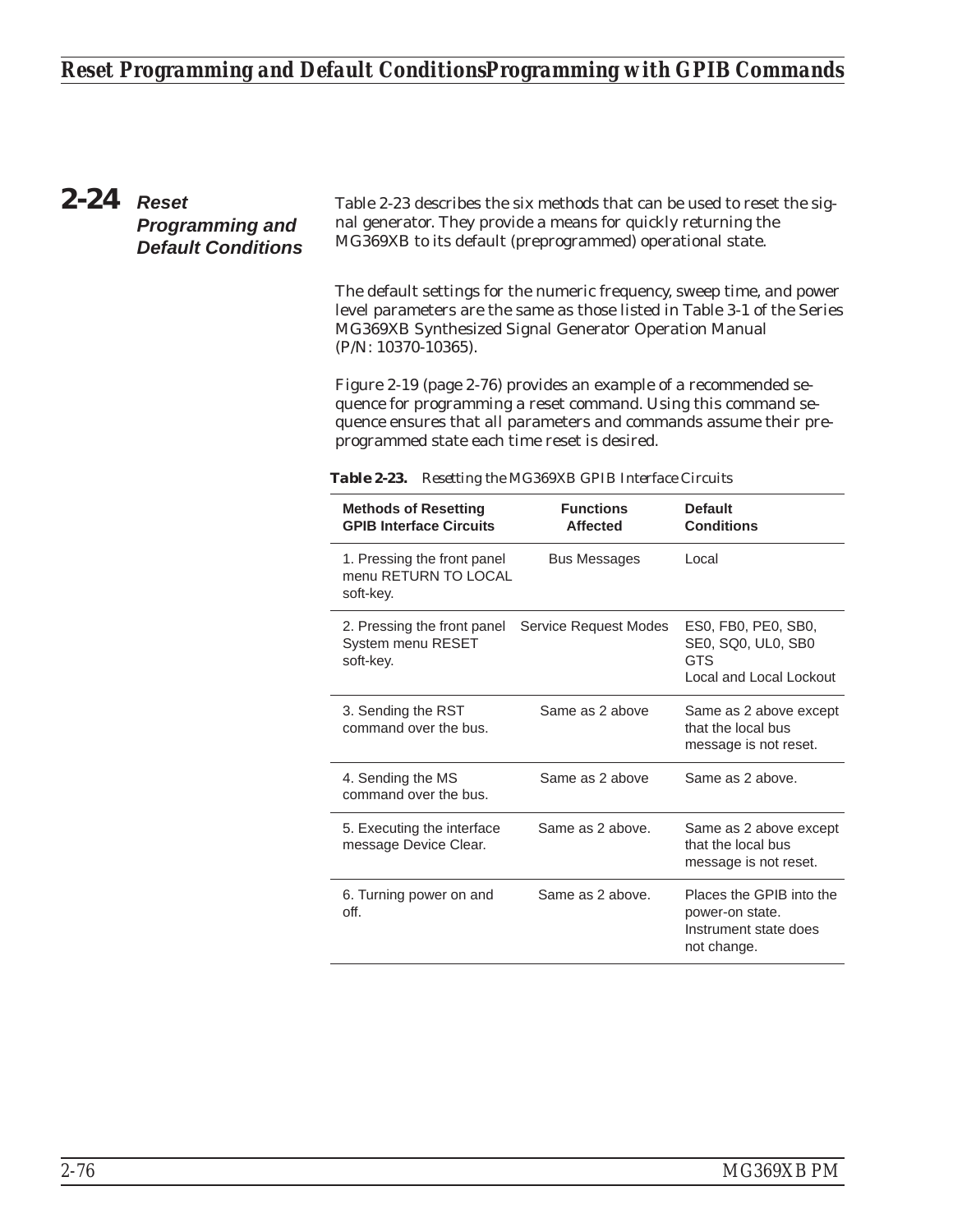*Sample Coding In Basic* **10 CLEAR 705**

**20 OUTPUT 705; "FUL IL1 L1 10DM"**

### *Explanation of Code*

Line 10 sends the Device Clear bus message.This message clears the signal generator GPIB interface.

Line 20 sends new front panel settings: Full Sweep, Internal Leveling, and Output Power Level of 10 dBm.

*Figure 2-19. Reset Programming Example*

*2-25 Programming Examples*

Figures 2-20 thru 2-22 (following pages) provide three examples of GPIB programming using the MG369XB command codes.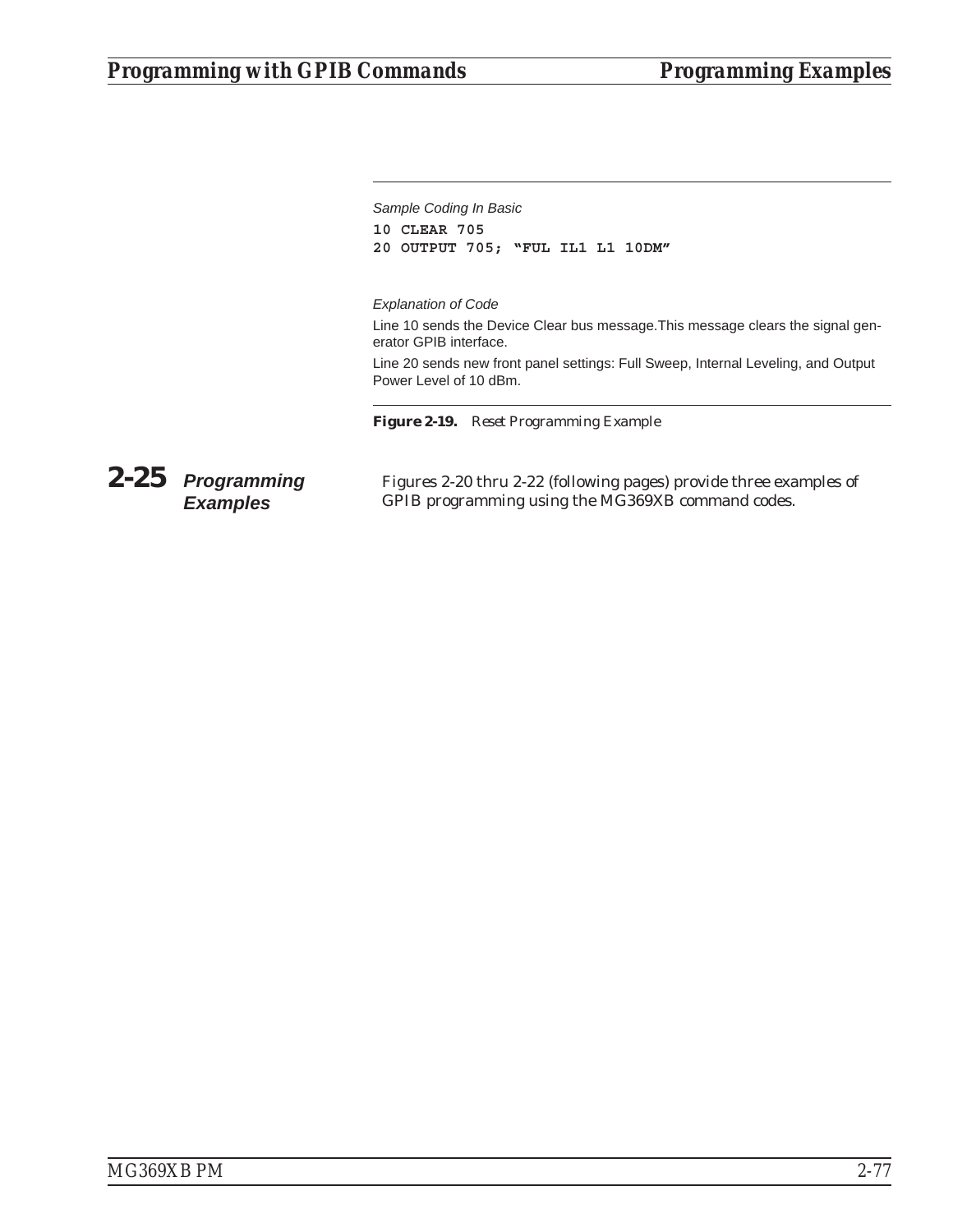The following subroutine uses the output identify (OI) command to identify the signal generator's model number, serial number, minimum and maximum frequencies, minimum and maximum power level, and software revision level. This subroutine is used in the example programs in Figures 2-21 and 2-22 to read the limits of the signal generator.

```
10 ! "GET OI"
 20 ! Gets the output id string
30 ! from a MG80XX Synthesizer
100 OUTPUT 705; "OI"
110 DIM A$[36]
120 ENTER 705; A$
130 M$=A$[1,2] ! Model
140 M1$=A$[3,4] ! Model Number
150 F1$=A$[5,9] ! Freq Low
160 F2$=A$[10,14] ! Freq High
170 L2$=A$[15,20] ! Min Power
180 L1$=A$[21,24] ! Max Power
190 S$=A$[25,28] ! Software Ver
200 S1$=A$[29,34] ! Serial Number
210 P$=A$[35,35] ! Model Prefix
220 S2$=A$[36] ! Series
230 PRINT "Model Number :";M$;S2$;M1$;P$
240 PRINT "Serial Number :";S1$
250 PRINT "Low Freq :";F1$
260 PRINT "High Freq :";F2$
270 PRINT "Max Power :";L1$
280 PRINT "Min Power :";L2$
290 PRINT "Software Ver :";S$
300 END
```
#### *Program Explanation*

*Line 100:* Sends the "OI" command. *Line 110:* Dimensions the variable. *Line 120:* Gets the "OI" string. *Line 130:* Sets M\$ to the model (80). *Line 140:* Sets M1\$ to the model number. *Line 150:* Sets F1\$ to the signal generator low-end frequency. *Line 160:* Sets F2\$ to the signal generator high-end frequency. *Line 170:* Sets L2\$ to the minimum power point. *Line 180:* Sets L1\$ to the maximum power point. *Line 190:* Sets S\$ to the software version number. *Line 200:* Sets S1\$ to the serial number. *Line 210:* Sets P\$ to the model prefix number (0,1, or 2). *Line 220:* Sets S2\$ to the model series (A or B). *Lines 230-290:* Prints the data obtained.

*Figure 2-20. Using the Output Identify (OI) Command*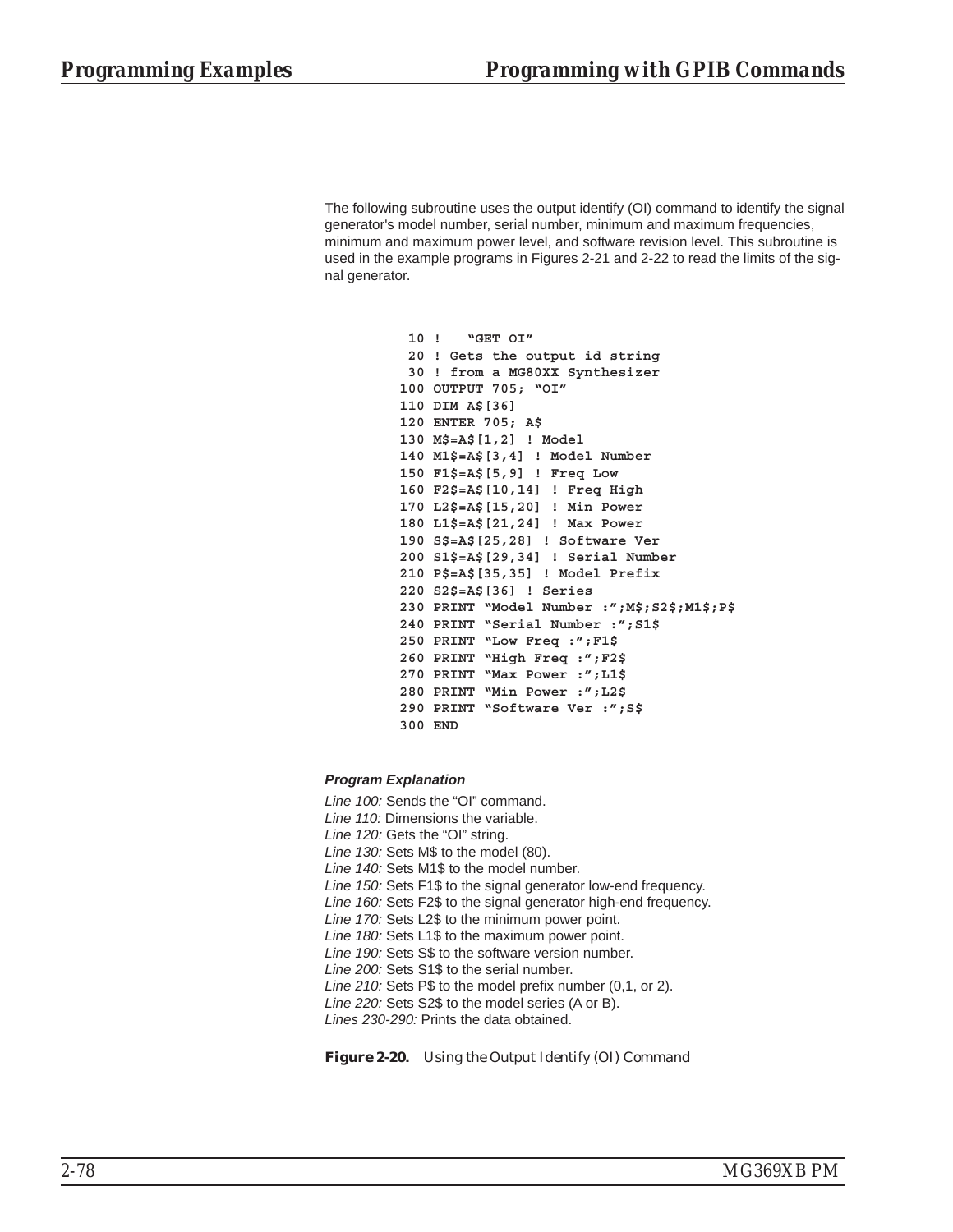The following program (1) receives entries from the keyboard to set intial frequency and step-size parameters, and (2) activates the soft keys on the controller so that they can step the frequency up or down.

**20 ! PARAMETER ENTRY, SYZ, UP, AND DN COMMANDS 30 Address=705 40 CALL Iddev(Address,Model,Fmin,Fmax,Pmin,Pmax) 50 OFF KEY 60 DISP "ENTER FREQUENCY IN GHz"; 70 INPUT Freq 80 IF Freq>Fmax OR Freq<Fmin THEN 90 DISP "FREQUENCY OUT OF RANGE - "; 100 GOTO 60 110 END IF 120 DISP "ENTER STEP SIZE IN GHz"; 130 INPUT Stepsize 140 IF Stepsize>Fmax-Fmin OR Stepsize<.000001 THEN 150 DISP "ILLEGAL STEP SIZE - "; 160 GOTO 120 170 END IF 180 OUTPUT Address;"CF1";Freq;"GH SYZ";Stepsize;"GH" 190 ON KEY 0 LABEL "STEP" GOTO 300 200 ON KEY 5 LABEL " UP " GOTO 300 210 ON KEY 1 LABEL "STEP" GOTO 320 220 ON KEY 6 LABEL "DOWN" GOTO 320 230 ON KEY 2 LABEL "NEW " GOTO 50 240 ON KEY 7 LABEL "FREQ" GOTO 50 250 GOTO 250 300 OUTPUT Address;"UP" 310 GOTO 250 320 OUTPUT Address;"DN" 330 GOTO 250 340 END 1010 SUB Iddev(Address,Model,Fmin,Fmax,Pmin,Pmax) 1020 DIM Ident\$[36] 1030 OUTPUT Address;"OI" 1040 ENTER Address;Ident\$ 1050 Model=VAL(Ident\$[1,2]) 1060 Model Number=VAL(Ident\$[3,4]) 1070 Fmin=VAL(Ident\$[5,9]) 1080 Fmax=VAL(Ident\$[10,14]) 1090 Pmin=VAL(Ident\$[15,20]) 1100 Pmax=VAL(Ident\$[21,24]) 1110 Model Prefix=Ident\$[35,35] 1120 Series=VAL(Ident\$[36]) 1130 SUBEND**



#### **Program Explanation**

*Line 30:* Sets the address of the signal generator. *Line 40:* Calls the device identification subroutine described in Line 1010. *Line 50:* Turns off the key definitions. *Lines 60-110:* Accept the starting frequency entry and checks its validity. *Lines 120-170:* Accept the step size entry and checks its validity. *Line 180:* Sets the signal generator to the starting frequency and step size. *Lines 190-240:* Set up keys and key labels. *Line 250:* Waits for a key to be pressed. *Line 300:* Reports that the STEP UP key was pressed; sends the UP command. *Line 310:* Waits for the next key. *Line 320:* Reports that the STEP DOWN key was pressed; send the DN command. *Line 330:* Waits for the next key. *Line 340:* Ends the main program. *Lines 1010-1120:* Identify the signal generator address, model, frequency range, and power range.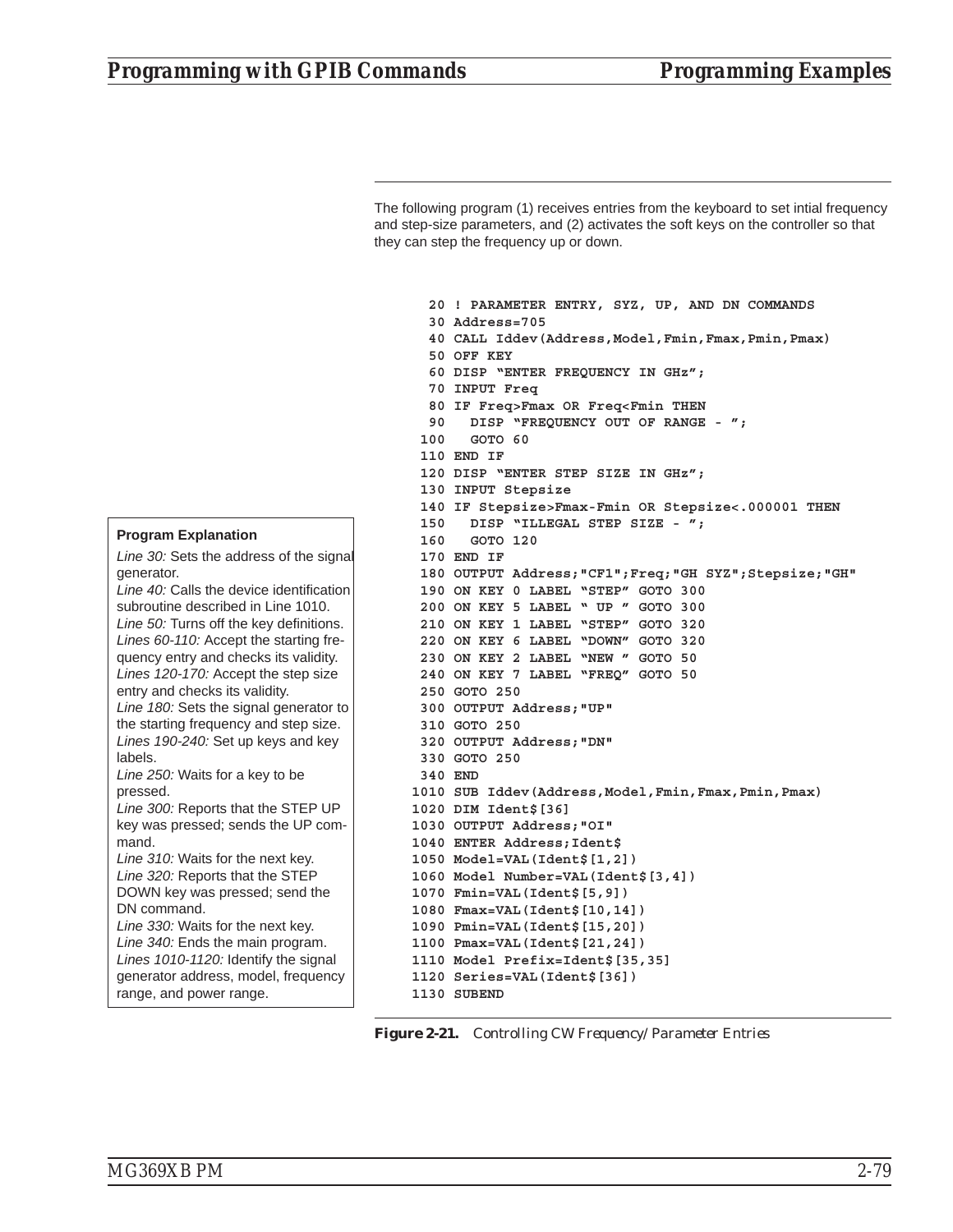The following program accepts user inputs for (1) power sweep starting and ending levels, (2) number of steps in the sweep, and (3) sweep dwell times. After accepting such imputs, the program then commands the signal generator to obtain a display of the power sweep.

NOTE: The signal generator should be connected to a scalar network analyzer.

**30 Address=705**

**40 CALL Iddev(Address,Model,Fmin,Fmax,Pmin,Pmax) 60 DISP "ENTER POWER SWEEP STARTING LEVEL (dBm)"; 70 INPUT Powerstart 80 IF Powerstart>Pmax OR Powerstart<Pmin THEN 90 DISP "POWER OUT OF RANGE - "; 100 GOTO 60 110 ENDIF 120 DISP "ENTER POWER SWEEP ENDING LEVEL (dBm)"; 130 INPUT Powerstop 140 IF Powerstop>Pmax OR Powerstop<Pmin THEN 150 DISP "POWER OUT OF RANGE - "; 160 GOTO 120 170 END IF 180 DISP "ENTER NUMBER OF STEPS"; 190 INPUT Noofsteps 200 IF Noofsteps<1 OR Noofsteps>10000 THEN 210 DISP "NUMBER OF STEPS OUT OF RANGE - "; 220 GOTO 180 230 END IF 240 DISP "ENTER DWELL TIME AT EACH STEP (mS)"; 250 INPUT Dwell 260 IF Dwell<1 OR Dwell>99000 THEN 270 DISP "DWELL TIME OUT OF RANGE - "; 280 GOTO 240 290 END IF 300 OUTPUT Address;"L1";Powerstart:"DM L2";Powerstop; "DM PNS";Noofsteps;"SPS" 310 OUTPUT Address;"PDT";Dwell;"MS LSP" 340 END 1010 SUB Iddev(Address,Model,Fmin,Fmax,Pmin,Pmax) 1020 DIM Ident\$[36] 1030 OUTPUT Address;"OI" 1040 ENTER Address;Ident\$ 1050 Model=VAL(Ident\$[1,2]) 1060 Model Number=VAL(Ident\$[3,4]) 1070 Fmin=VAL(Ident\$[5,9]) 1080 Fmax=VAL(Ident\$[10,14]) 1090 Pmin=VAL(Ident\$[15,20]) 1100 Pmax=VAL(Ident\$[21,24]) 1110 Model Prefix=Ident\$[35,35] 1120 Series=VAL(Ident\$[36]) 1130 SUBEND**

*Figure 2-22. Controlling Power Level and Power Sweep*

### **Program Explanation**

*Line 30:* Set the address of the signal generator. *Line 40:* Call the device identification subroutine described in line 1010. *Lines 60-110:* Accept the starting power level entry and checks its validity. *Lines 120-170:* Accept the ending power level entry and checks its validity. *Lines 180-230:* Accept the power sweep number-of-steps entry and checks it validity. *Lines 240-290:* Accept the power sweep dwell time entry and checks its validity. *Lines 300-310:* Sets the signal generator to perform the above defined power sweep. *Line 340:* Ends the main program. *Lines 1010-1120:* Identify the signal generator address, model, frequency range, and power range.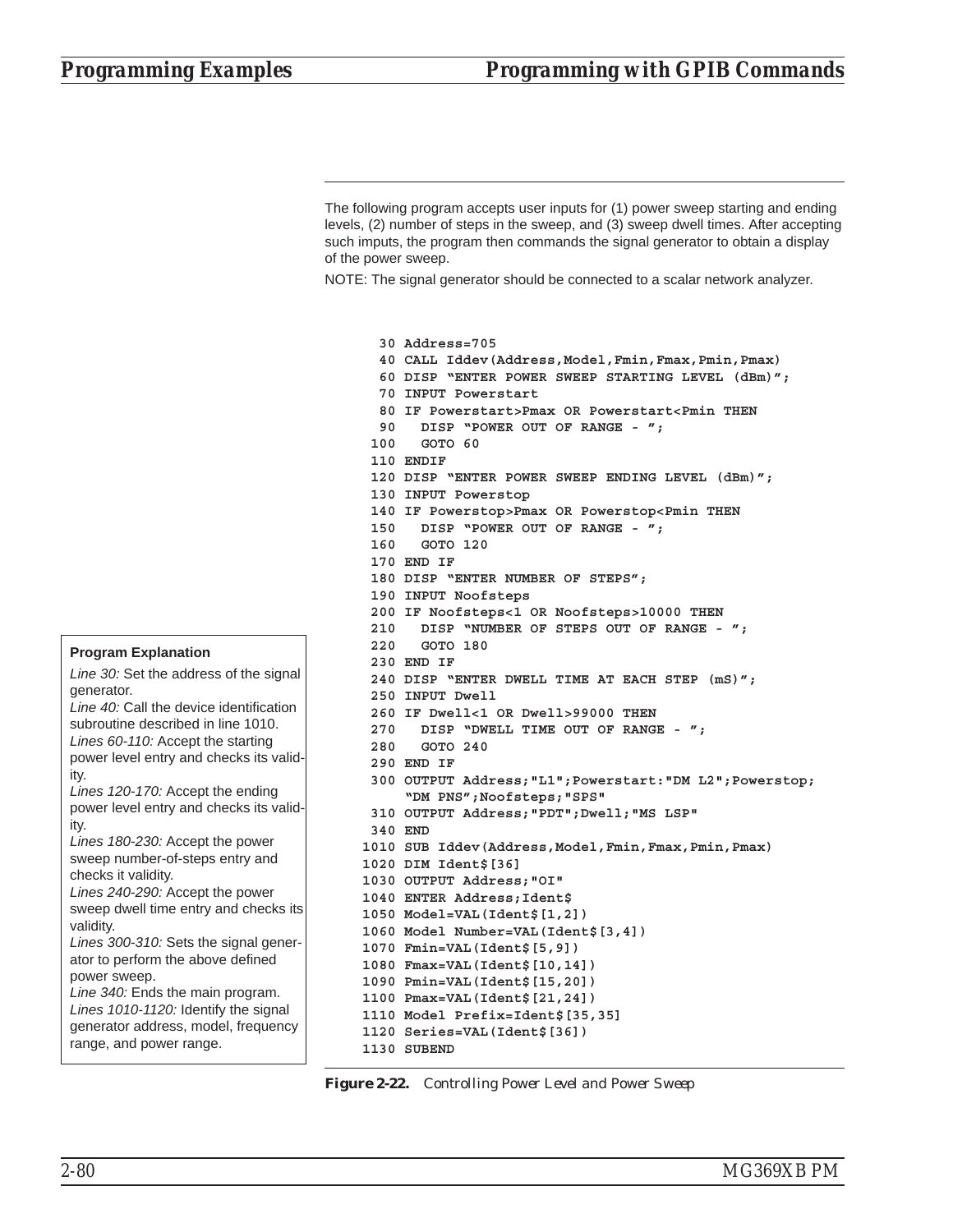# *Chapter 3 Command Dictionary*

# *Table of Contents*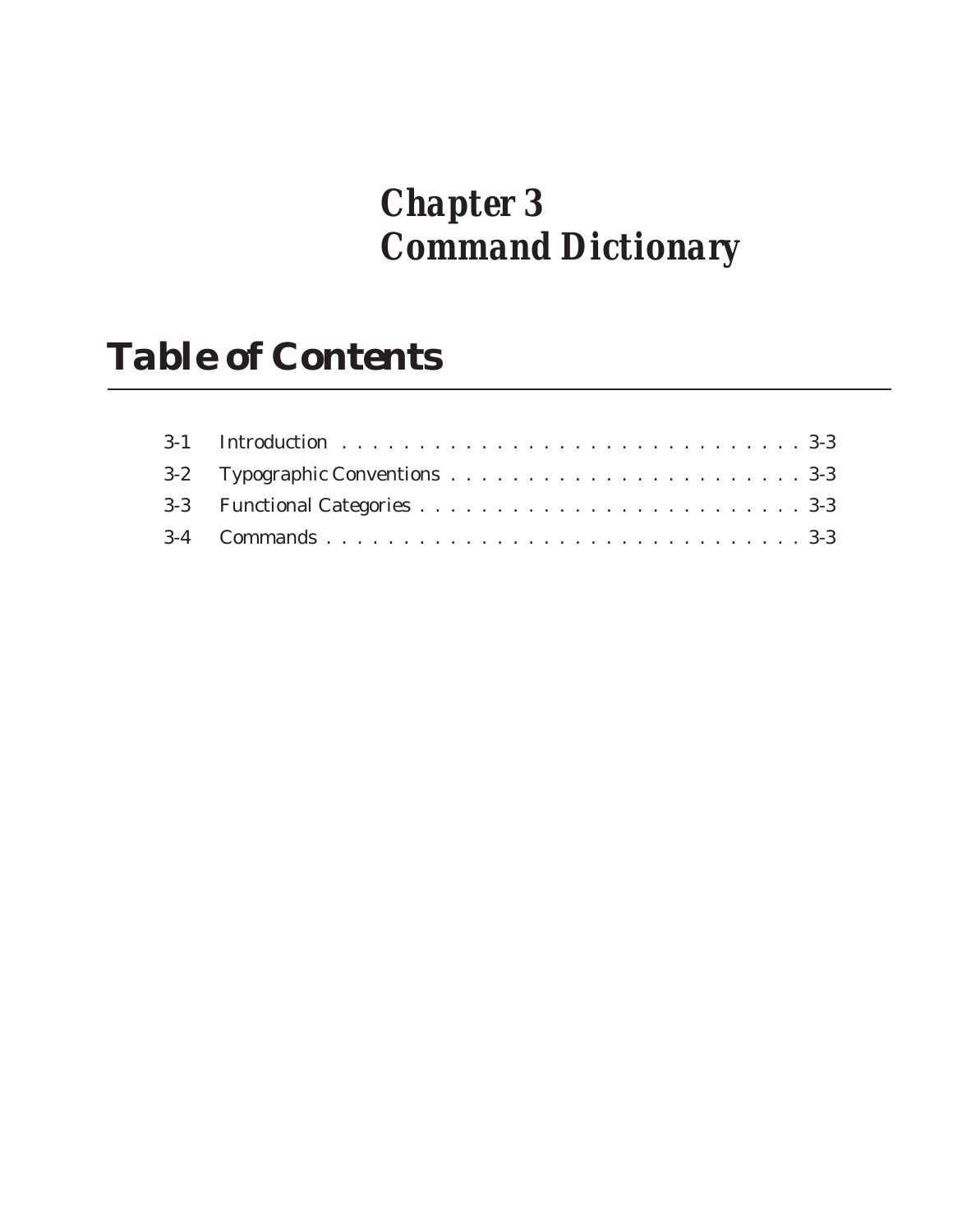| <b>SDT</b>                                                                         | <b>FREQUENCY SWEEP</b><br>Opens the step frequency sweep dwell time parameter.                                                                               |
|------------------------------------------------------------------------------------|--------------------------------------------------------------------------------------------------------------------------------------------------------------|
| <i><b>Syntax:</b></i><br><b>Command Mnemonic</b>                                   | SDT <value><units><br/>Command's Functional Category</units></value>                                                                                         |
| <b>Command Function</b><br><i>Value:</i><br><b>Command Syntax String</b><br>Units: | $1$ (ms) to $99$ (s)<br>MS or SEC                                                                                                                            |
| Allowable values and<br><b>Remarks:</b><br>units for the Command<br>Argument       | An expanded description of the command, how to use the command,<br>and programming hints or restrictions.                                                    |
| <b>Related Commands:</b>                                                           | Commands that impact or relate to this command.                                                                                                              |
| <b>Front Panel Key:</b>                                                            | Shows the related front panel hard key or hard key/soft key sequence<br>to the related soft key, for example:<br>Step Sweep   Dwell Time<br><b>Frequency</b> |
| <b>Additional Description</b><br><b>Example:</b><br>Fields.                        | An example of the command in use, for example:<br>SDT50MS                                                                                                    |
| <b>Output Command:</b>                                                             | The associated output command.                                                                                                                               |

*Figure 3-1. Typographic Conventions for the GPIB Command Listings*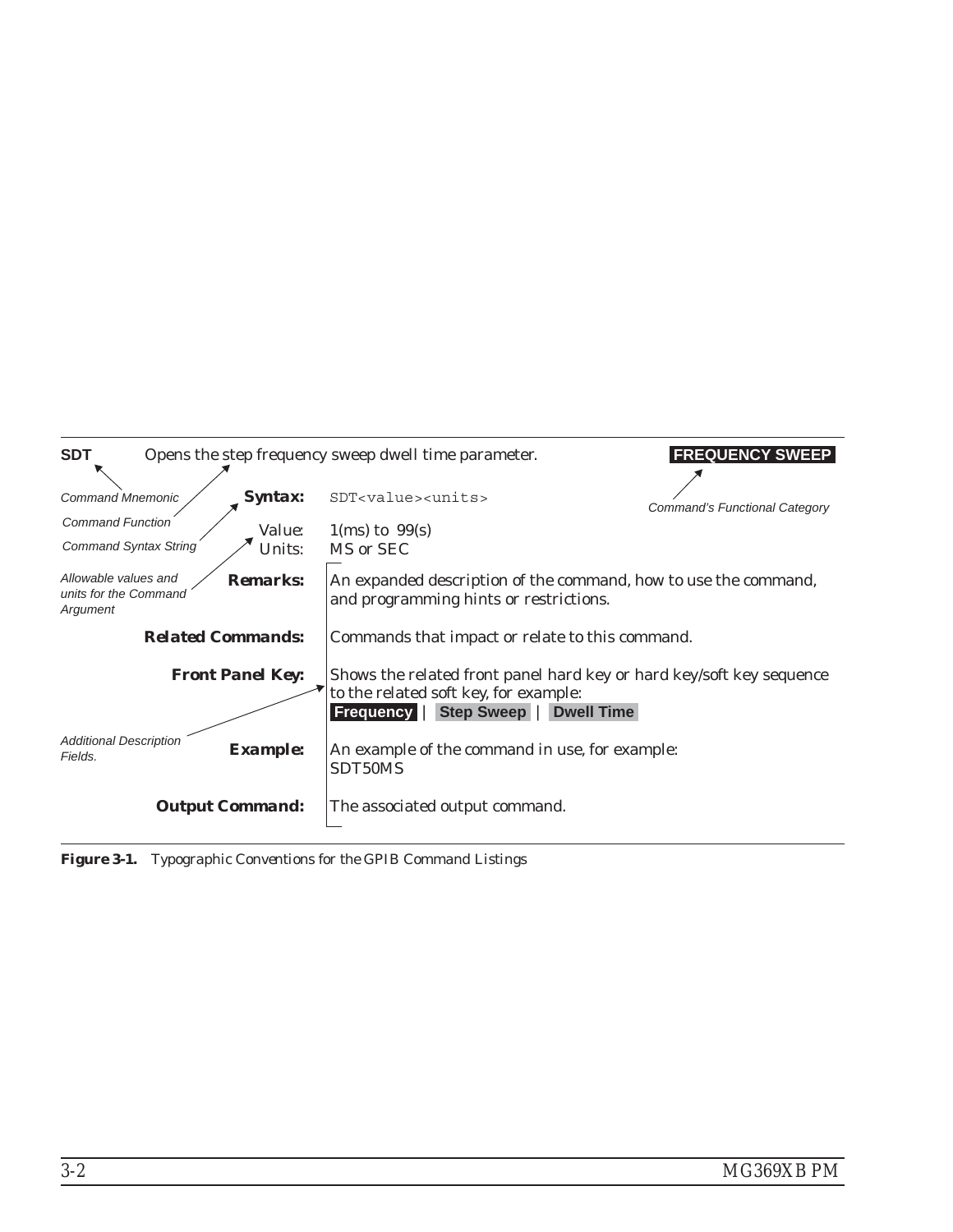# *Chapter 3 Command Dictionary*

| 3-1 Introduction                      | This chapter provides alphabetically-ordered listings and descriptions<br>of all MG369XB GPIB programming commands.                                                                                                                                                                                                                                                            |
|---------------------------------------|--------------------------------------------------------------------------------------------------------------------------------------------------------------------------------------------------------------------------------------------------------------------------------------------------------------------------------------------------------------------------------|
| 3-2 Typographic<br>Conventions        | The typographic conventions, abbreviations, and syntax legend used<br>throughout this chapter to define the GPIB commands are described<br>in Figure 3-1.                                                                                                                                                                                                                      |
| $3-3$ Functional<br><b>Categories</b> | Throughout this chapter, the distinctive white-on-black text in the up-<br>per corner of each command's descriptive area is the functional cate-<br>gory to which the command belongs (see Figure 3-1). The MG369XB's<br>GPIB functional categories are described in Chapter 2; they provide<br>descriptive details and tabular data that apply to the category as a<br>whole. |
| 3-4 Commands                          | The remaining pages in this chapter provide an alphabetical listing of<br>the commands (mnemonics) used to program the series MG369XB<br><b>Synthesized Signal Generator.</b>                                                                                                                                                                                                  |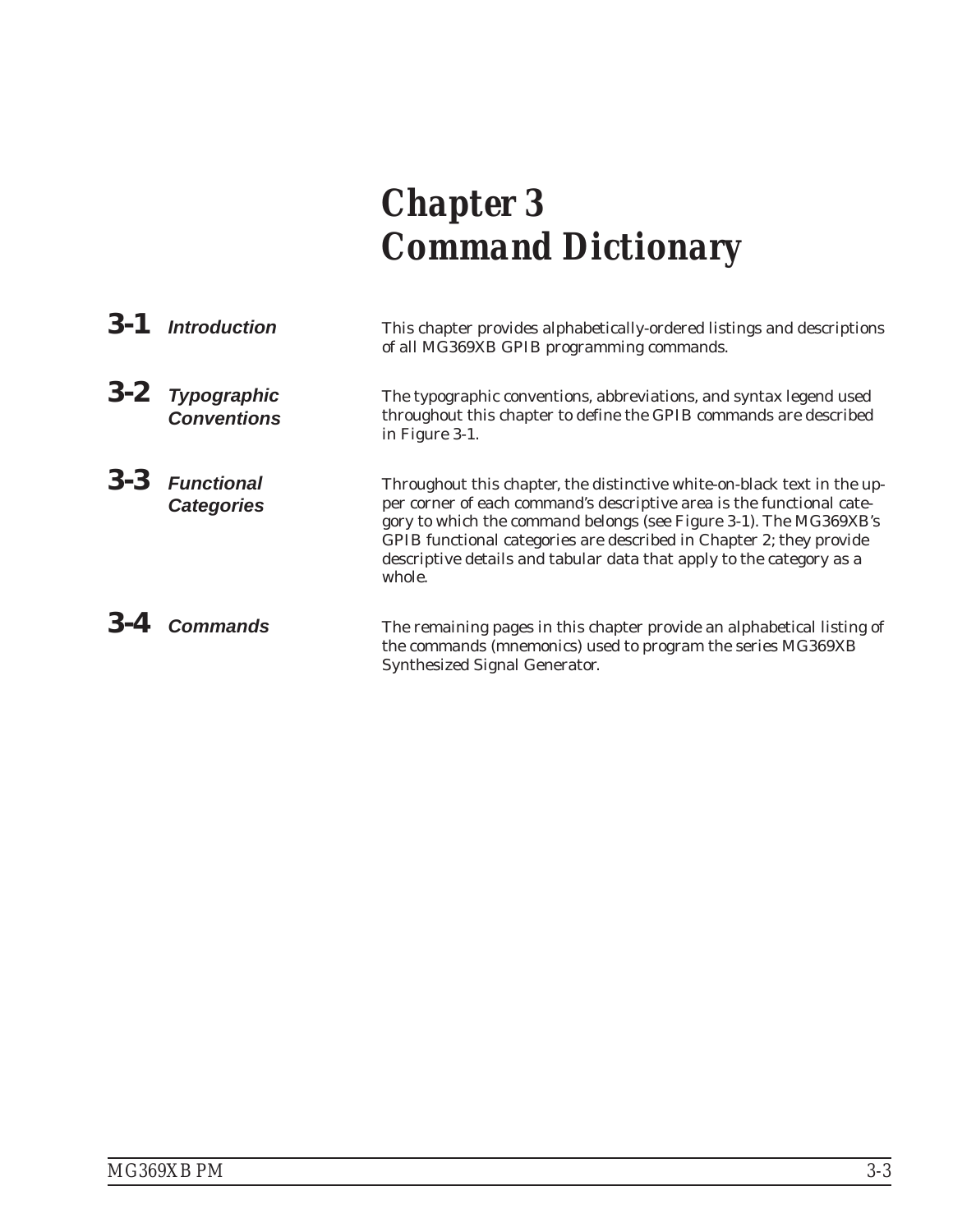| *IDN?           | Requests device identification.          | <b>OUTPUT</b>                                                                                                                                                                                                                                                                                 |
|-----------------|------------------------------------------|-----------------------------------------------------------------------------------------------------------------------------------------------------------------------------------------------------------------------------------------------------------------------------------------------|
|                 | <b>Syntax:</b> $*IDN?$                   |                                                                                                                                                                                                                                                                                               |
|                 |                                          | <b>Remarks:</b> Returns an identification string in IEEE 488.2 specified <nr1> format<br/>(four fields separated by commas). The fields are <manufacturer>,<br/><model>, <serial #="">, <firmware version="">.</firmware></serial></model></manufacturer></nr1>                               |
|                 | <b>Front Panel Key: N/A</b>              |                                                                                                                                                                                                                                                                                               |
| <b>ACW</b>      |                                          | <b>CW FREQUENCY</b><br>Activates the currently open frequency parameter as CW.                                                                                                                                                                                                                |
|                 | <b>Syntax: ACW</b>                       |                                                                                                                                                                                                                                                                                               |
|                 | <i><b>Remarks:</b></i>                   | Activates the frequency parameter that is currently open for data entry<br>as CW, switches to CW if not in CW mode.                                                                                                                                                                           |
|                 |                                          | Related Commands: CF0 to CF9, CM0 to CM9                                                                                                                                                                                                                                                      |
|                 | <b>Front Panel Key: N/A</b>              |                                                                                                                                                                                                                                                                                               |
|                 |                                          | Example: F5 100 MH ACW                                                                                                                                                                                                                                                                        |
| AD <sub>1</sub> | Selects F1-ΔF alternate frequency sweep. | <b>SWEEP</b>                                                                                                                                                                                                                                                                                  |
|                 | Syntax: AD1                              |                                                                                                                                                                                                                                                                                               |
|                 | <i><b>Remarks:</b></i>                   | Selects an alternate symmetrical frequency sweep around F1. The<br>width of the sweep is determined by the DF frequency parameter. If the<br>MG369XB is sweeping when AD1 is received, the instrument's output<br>will alternate between the commanded sweep and the sweep being<br>executed. |
|                 | Related Commands: F1, DLF, DFF, DFM      |                                                                                                                                                                                                                                                                                               |
|                 | <b>Front Panel Key: N/A</b>              |                                                                                                                                                                                                                                                                                               |
|                 | <b>Example:</b>                          | SSP SF1 F1 5 GH DLF 1 GH AD1 sets step sweep F1-F2 and<br>alternate step sweep F1-dF.                                                                                                                                                                                                         |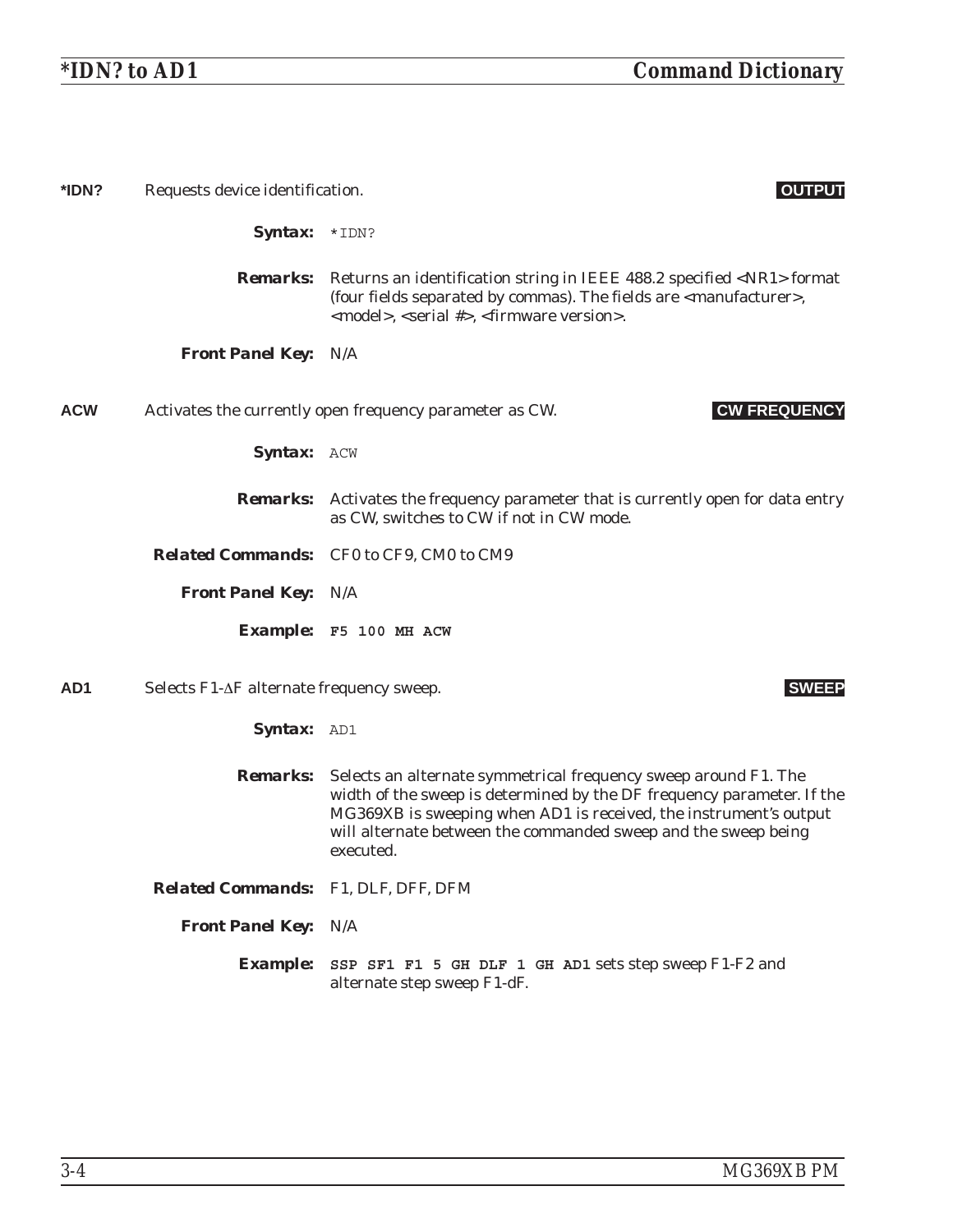| AD5 | Selects F5-∆F alternate frequency sweep.   |                                                                                                                                                                                                                                                                                                               |
|-----|--------------------------------------------|---------------------------------------------------------------------------------------------------------------------------------------------------------------------------------------------------------------------------------------------------------------------------------------------------------------|
|     | <b>Syntax:</b> AD5                         |                                                                                                                                                                                                                                                                                                               |
|     |                                            | <b>Remarks:</b> Selects an alternate symmetrical frequency sweep around F5. The<br>width of the sweep is determined by the DF frequency parameter. If the<br>MG369XB is sweeping when AD5 is received, the instrument's output<br>will alternate between the commanded sweep and the sweep being<br>executed. |
|     | <b>Related Commands:</b> F5, DLF, DFF, DFM |                                                                                                                                                                                                                                                                                                               |
|     | <b>Front Panel Key:</b>                    | <b>Frequency   Step Sweep   More &gt;   Alternate Sweep &gt;</b><br><b>Alternate Range</b><br>$F5-dF$                                                                                                                                                                                                         |
|     | <i><b>Example:</b></i>                     | SSP SF1 F5 5 GH DLF 1 GH AD5 sets step sweep F1-F2 and<br>alternate step sweep F5-dF.                                                                                                                                                                                                                         |
| AD6 | Selects F6-∆F alternate frequency sweep.   | <b>SWEEP</b>                                                                                                                                                                                                                                                                                                  |
|     | <b>Syntax:</b> AD6                         |                                                                                                                                                                                                                                                                                                               |

*Remarks:* Selects an alternate symmetrical frequency sweep around F6. The width of the sweep is determined by the DF frequency parameter. If the MG369XB is sweeping when AD6 is received, the instrument's output will alternate between the commanded sweep and the sweep being executed.

*Related Commands:* F6, DLF, DFF, DFM

*Front Panel Key:* **Frequency** | **Step Sweep** | **More >** | **Alternate Sweep >** | **Alternate Range** | **F6-dF**

> *Example:* **SSP SF1 F6 5 GH DLF 1 GH AD5** sets step sweep F1-F2 and alternate step sweep F6-dF.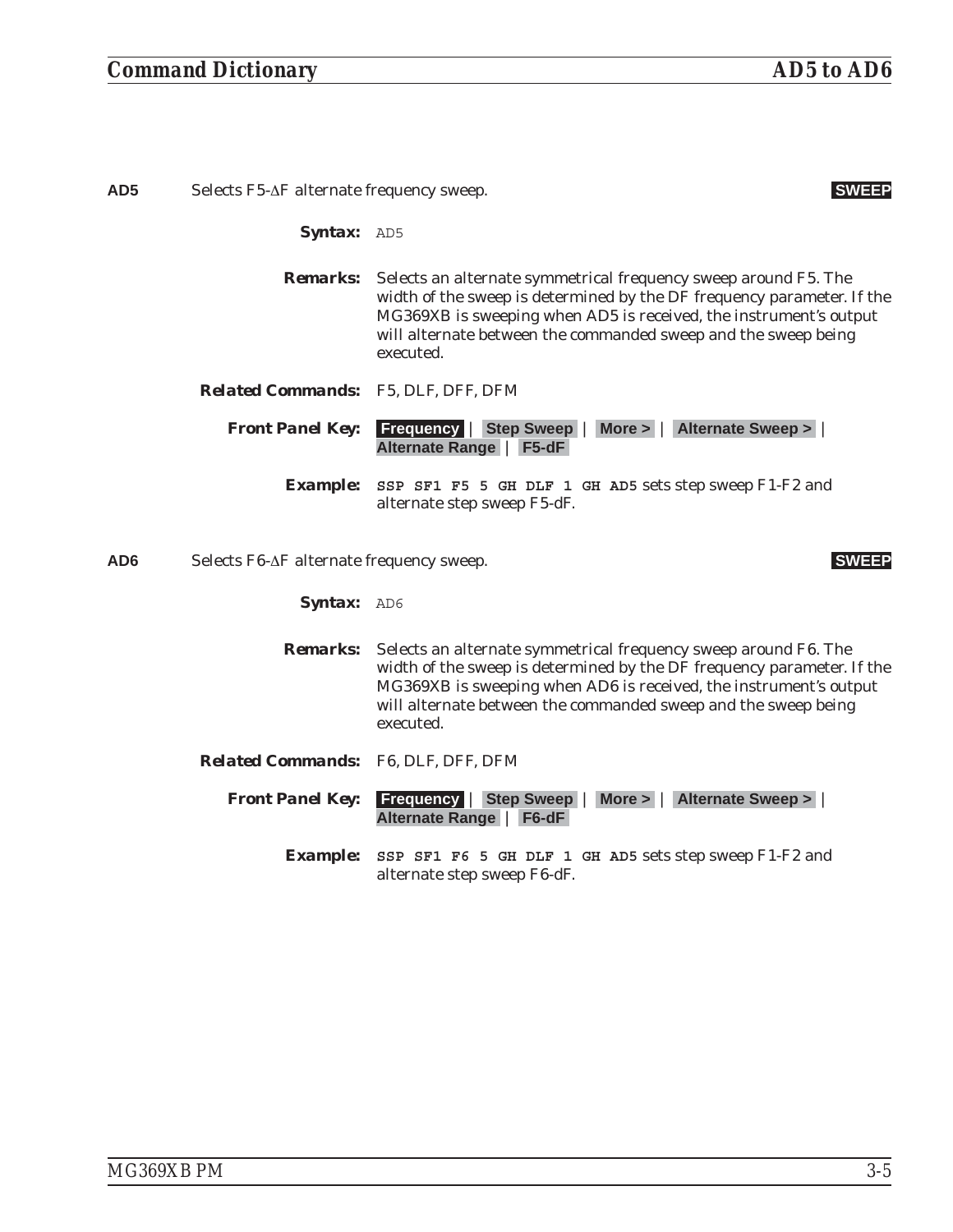| <b>ADD</b>       | Opens the GPIB address parameter.         | <b>MISCELLANEOUS</b>                                                                                                                                                                                                                                                          |
|------------------|-------------------------------------------|-------------------------------------------------------------------------------------------------------------------------------------------------------------------------------------------------------------------------------------------------------------------------------|
|                  |                                           | <b>Syntax:</b> ADD <value><unit></unit></value>                                                                                                                                                                                                                               |
|                  | Value:<br>Units: ADR                      | $1 - 30$                                                                                                                                                                                                                                                                      |
|                  |                                           | <b>Remarks:</b> Permits changing the instruments GPIB address. The address must be<br>between 1 and 30 and must be terminated with ADR. Once the address<br>is changed, the MG369XB will no longer respond to the old address.<br>The signal generators default address is 5. |
|                  |                                           | <b>Front Panel Key:</b> System   Config   GPIB >   GPIB Address                                                                                                                                                                                                               |
|                  |                                           | <b>Example:</b> ADD 6 ADR changes the instrument GPIB address to 6.                                                                                                                                                                                                           |
| ADP <sub>1</sub> | Opens the internal AM % depth parameter.  | <b>PARAMETER ENTRY</b>                                                                                                                                                                                                                                                        |
|                  |                                           | Syntax: ADP1 <value><unit></unit></value>                                                                                                                                                                                                                                     |
|                  | Units: PCT                                | Value: 0% to 100%                                                                                                                                                                                                                                                             |
|                  |                                           | <b>Remarks:</b> Changes the AM depth. Applies to internal linear AM.                                                                                                                                                                                                          |
|                  | <b>Related Commands: AM7, ADP2</b>        |                                                                                                                                                                                                                                                                               |
|                  |                                           | <b>Front Panel Key:</b> Modulation   AM (linear)   Edit Depth                                                                                                                                                                                                                 |
|                  |                                           | <b>Example:</b> AM7 ADP1 3 PCT turns on internal linear AM with a 3% depth.                                                                                                                                                                                                   |
|                  | <b>Output Command: OAD1</b>               |                                                                                                                                                                                                                                                                               |
| ADP <sub>2</sub> | Opens the internal AM dB depth parameter. | <b>PARAMETER ENTRY</b>                                                                                                                                                                                                                                                        |
|                  |                                           | Syntax: ADP2 <value><unit></unit></value>                                                                                                                                                                                                                                     |
|                  | <i>Value:</i><br>Units: DB                | 0 dB to 25 dB                                                                                                                                                                                                                                                                 |
|                  |                                           | <b>Remarks:</b> Changes the AM depth. Applies to internal log AM.                                                                                                                                                                                                             |
|                  | <b>Related Commands: AM8, ADP1</b>        |                                                                                                                                                                                                                                                                               |
|                  |                                           | <b>Front Panel Key:</b> Modulation   AM (log)   Edit Depth                                                                                                                                                                                                                    |
|                  |                                           | <b>Example:</b> AM8 ADP2 3 DB turns on internal log AM with a 3 dB depth.                                                                                                                                                                                                     |
|                  | <b>Output Command: OAD2</b>               |                                                                                                                                                                                                                                                                               |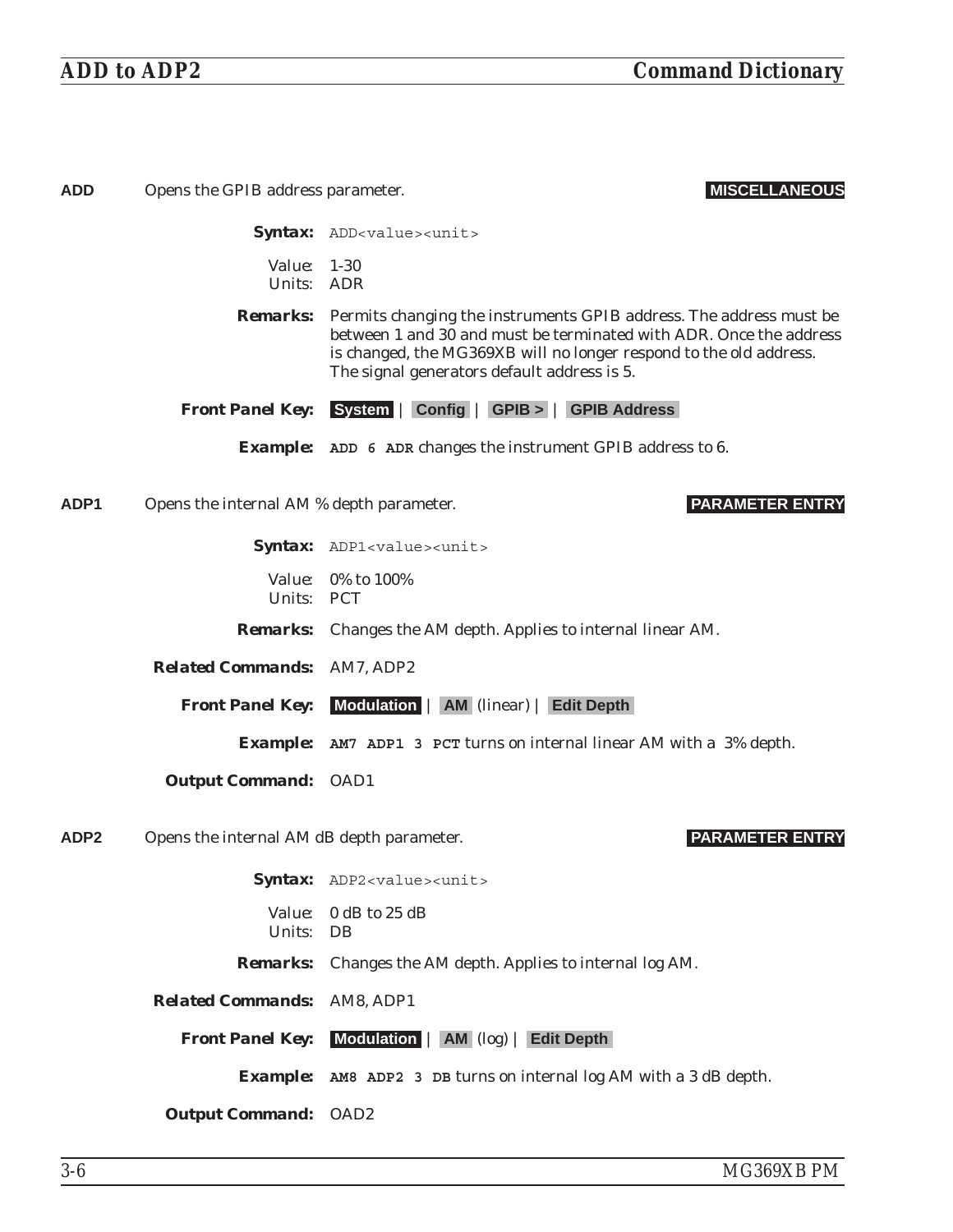| <b>ADR</b>      | GPIB address terminator.                 | <b>DATA TERMINATOR</b>                                                                                                                                                                                                                                                                                                                             |
|-----------------|------------------------------------------|----------------------------------------------------------------------------------------------------------------------------------------------------------------------------------------------------------------------------------------------------------------------------------------------------------------------------------------------------|
|                 | <b>Syntax:</b> ADR                       |                                                                                                                                                                                                                                                                                                                                                    |
|                 | <b>Front Panel Key: N/A</b>              |                                                                                                                                                                                                                                                                                                                                                    |
| AF <sub>1</sub> | Selects F1-F2 alternate frequency sweep. | <b>SWEEP</b>                                                                                                                                                                                                                                                                                                                                       |
|                 | Syntax: AF1                              |                                                                                                                                                                                                                                                                                                                                                    |
|                 | <i>Remarks:</i>                          | Selects an alternate F1-F2 frequency sweep. If the MG369XB is<br>sweeping when AF1 is received, the instrument's output will alternate<br>between the commanded sweep and the sweep being executed. An<br>alternate sweep command will only be recognized when the MG369XB<br>has been programmed to sweep. It will be ignored at all other times. |
|                 | <b>Related Commands:</b> F1, F2          |                                                                                                                                                                                                                                                                                                                                                    |
|                 | <b>Front Panel Key:</b>                  | Step Sweep   More >   Alternate Sweep ><br><b>Frequency</b><br>Alternate Range   F1 - F2                                                                                                                                                                                                                                                           |
|                 |                                          | <b>Example:</b> SSP SF1 AF1 sets step sweep $F1-F2$ and alternate step sweep $F1-F2$ .                                                                                                                                                                                                                                                             |
| AF <sub>3</sub> | Selects F3-F4 alternate frequency sweep. | <b>SWEEP</b>                                                                                                                                                                                                                                                                                                                                       |
|                 | <b>Syntax:</b> AF3                       |                                                                                                                                                                                                                                                                                                                                                    |
|                 | <i>Remarks:</i>                          | Selects an alternate F3-F4 frequency sweep. If the MG369XB is<br>sweeping when AF3 is received, the instrument's output will alternate<br>between the commanded sweep and the sweep being executed. An<br>alternate sweep command will only be recognized when the MG369XB<br>has been programmed to sweep. It will be ignored at all other times. |
|                 | <b>Related Commands: F3, F4</b>          |                                                                                                                                                                                                                                                                                                                                                    |
|                 | <b>Front Panel Key:</b>                  | <b>Frequency   Step Sweep   More &gt;   Alternate Sweep &gt;  </b><br>Alternate Range   F3 - F4                                                                                                                                                                                                                                                    |
|                 |                                          | <b>Example:</b> SSP SF1 AF3 sets step sweep $F1-F2$ and alternate step sweep F3-F4.                                                                                                                                                                                                                                                                |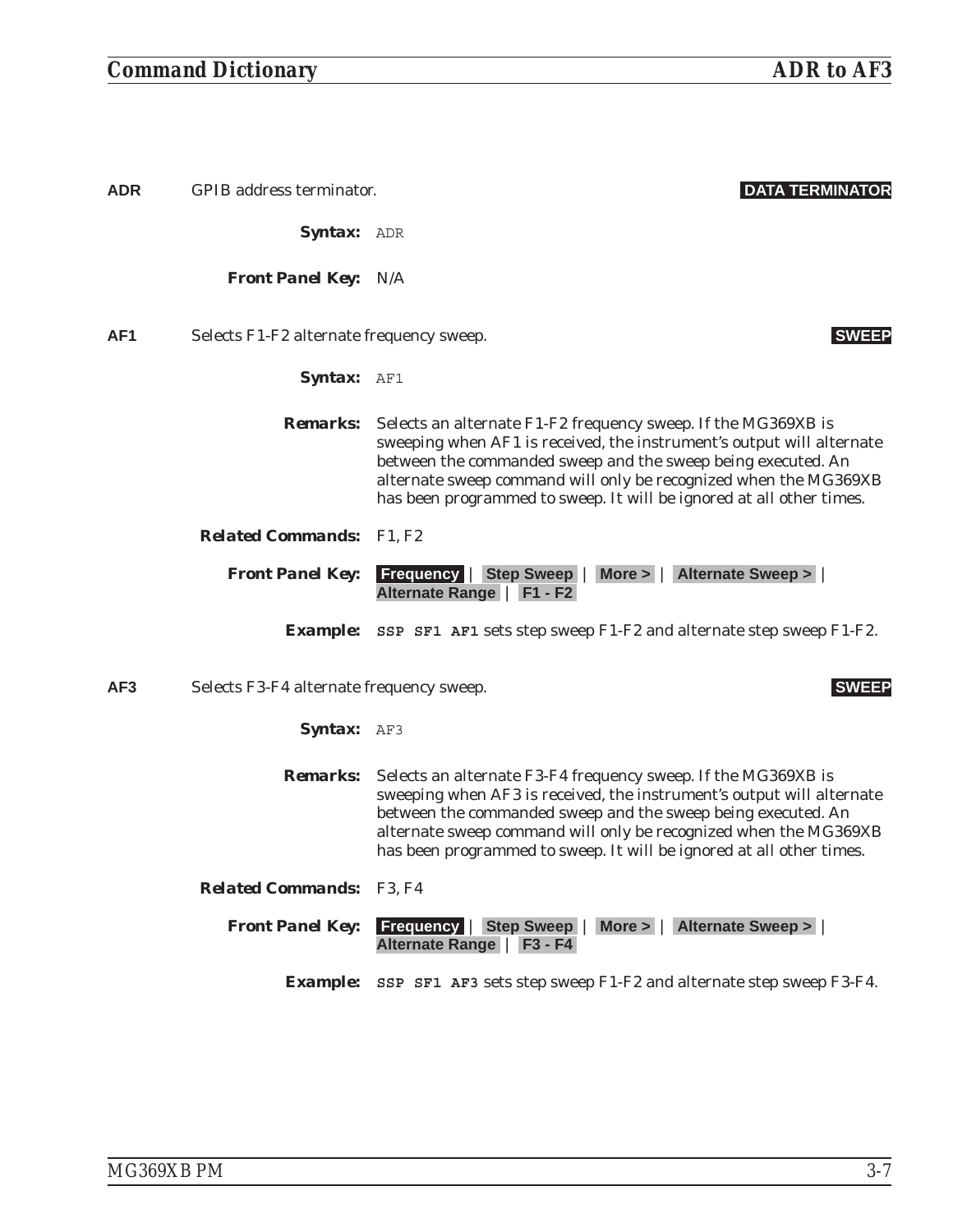| <b>AFU</b>      | Selects full range alternate frequency sweep.<br><b>SWEEP</b> |                                                                                                                                                                                                                                                                                                                                                                                       |
|-----------------|---------------------------------------------------------------|---------------------------------------------------------------------------------------------------------------------------------------------------------------------------------------------------------------------------------------------------------------------------------------------------------------------------------------------------------------------------------------|
|                 | Syntax: AFU                                                   |                                                                                                                                                                                                                                                                                                                                                                                       |
|                 | <b>Remarks:</b>                                               | Selects an alternate full range frequency sweep. If the MG369XB is<br>sweeping when AFU is received, the instrument's output will alternate<br>between the commanded sweep and the sweep being executed. An<br>alternate sweep command will only be recognized when the MG369XB<br>has been programmed to sweep. It will be ignored at all other times.                               |
|                 | <b>Front Panel Key:</b>                                       | <b>Frequency   Step Sweep   More &gt;   Alternate Sweep &gt;  </b><br><b>Alternate Range   Full</b>                                                                                                                                                                                                                                                                                   |
|                 | <i>Example:</i>                                               | SSP SF1 AFU sets step sweep F1-F2 and full range alternate step<br>sweep.                                                                                                                                                                                                                                                                                                             |
| AL <sub>0</sub> |                                                               | <b>POWER LEVELING</b><br>Sets the alternate frequency sweep RF output to L0.                                                                                                                                                                                                                                                                                                          |
|                 | Syntax: ALO                                                   |                                                                                                                                                                                                                                                                                                                                                                                       |
|                 |                                                               | <b>Remarks:</b> Causes the preset (or previously set) L0 RF power level to be output<br>during the alternate frequency sweep. The command will also deselect<br>any other previously programmed alternate sweep power level. The<br>command does not open the L0 power level parameter for data entry.<br>Use the parameter entry commands, XL0 or L0, to enter a new power<br>level. |
|                 | <b>Related Commands:</b> L0, XL0                              |                                                                                                                                                                                                                                                                                                                                                                                       |
|                 | <b>Front Panel Key:</b>                                       | <b>Frequency   Step Sweep   More &gt;   Alternate Sweep &gt;  </b><br>Alternate Level >   L0                                                                                                                                                                                                                                                                                          |
|                 | <b>Example:</b>                                               | SSP SF1 AF3 XL0 2 DB AL0 sets step sweep F1-F2, alternate step<br>sweep F3-F4, and alternate level L0.                                                                                                                                                                                                                                                                                |
|                 |                                                               |                                                                                                                                                                                                                                                                                                                                                                                       |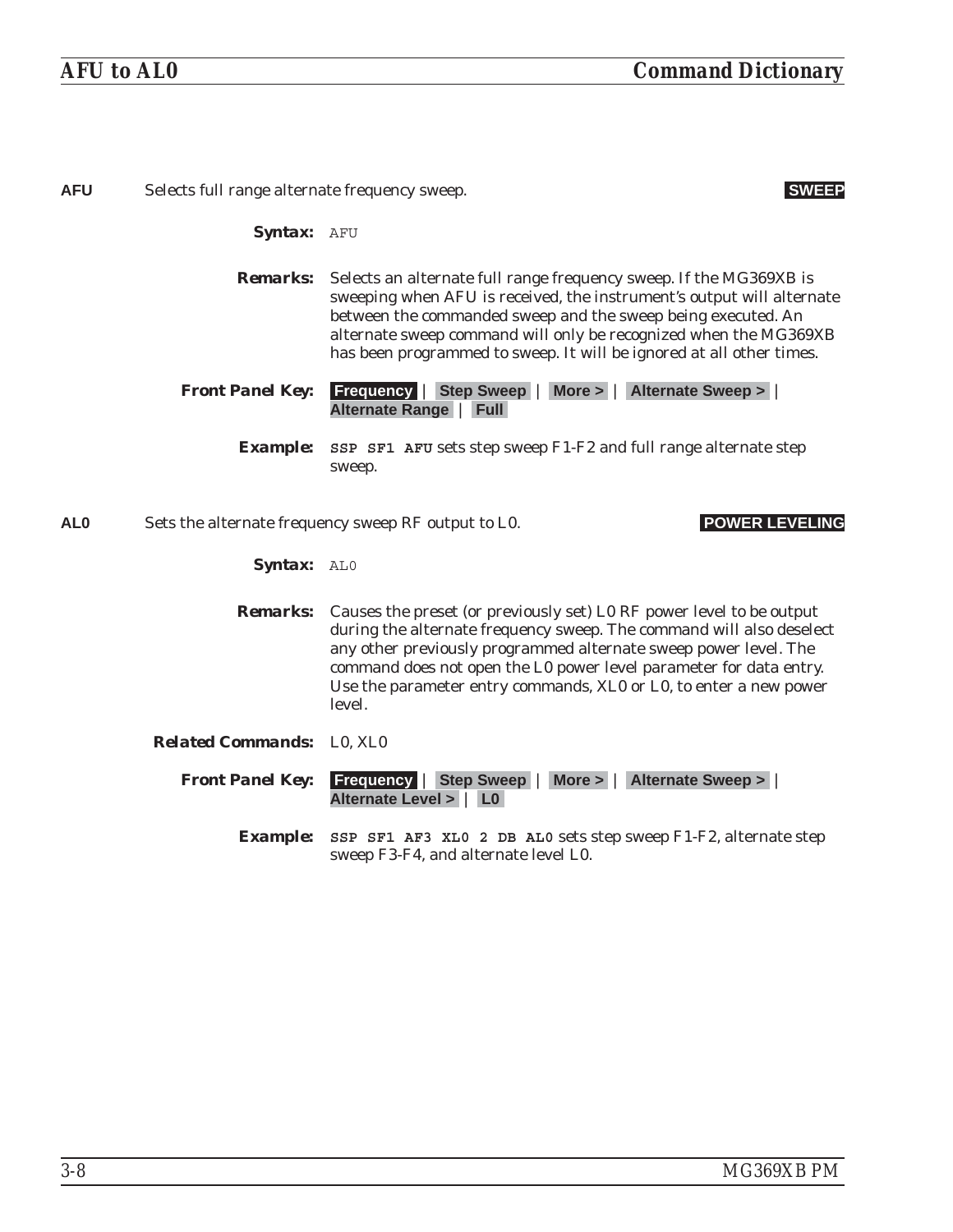| AL <sub>1</sub> | Sets the alternate frequency sweep RF output to L1.<br><b>POWER LEVELING</b> |                                                                                                                                                                                                                                                                                                                                                                                       |
|-----------------|------------------------------------------------------------------------------|---------------------------------------------------------------------------------------------------------------------------------------------------------------------------------------------------------------------------------------------------------------------------------------------------------------------------------------------------------------------------------------|
|                 | <b>Syntax: AL1</b>                                                           |                                                                                                                                                                                                                                                                                                                                                                                       |
|                 |                                                                              | <b>Remarks:</b> Causes the preset (or previously set) L1 RF power level to be output<br>during the alternate frequency sweep. The command will also deselect<br>any other previously programmed alternate sweep power level. The<br>command does not open the L1 power level parameter for data entry.<br>Use the parameter entry commands, XL1 or L1, to enter a new power<br>level. |
|                 | <b>Related Commands:</b> L1. XL1                                             |                                                                                                                                                                                                                                                                                                                                                                                       |
|                 | <b>Front Panel Key:</b>                                                      | <b>Frequency Step Sweep More &gt; Alternate Sweep &gt;  </b><br>Alternate Level >   L1                                                                                                                                                                                                                                                                                                |
|                 |                                                                              | <b>Example:</b> SSP SF1 AF3 XL1 2 DB AL1 sets step sweep F1-F2, alternate step<br>sweep F3-F4, and alternate level L1.                                                                                                                                                                                                                                                                |
| AL <sub>2</sub> | Sets the alternate frequency sweep RF output to L2.<br><b>POWER LEVEL</b>    |                                                                                                                                                                                                                                                                                                                                                                                       |

- *Syntax:* AL2
- *Remarks:* Causes the preset (or previously set) L2 RF power level to be output during the alternate frequency sweep. The command will also deselect any other previously programmed alternate sweep power level. The command does not open the L2 power level parameter for data entry. Use the parameter entry commands, XL2 or L2, to enter a new power level.
- *Related Commands:* L2, XL2

*Front Panel Key:* **Frequency** | **Step Sweep** | **More >** | **Alternate Sweep >** | **Alternate Level >** | **L2**

*Example:* **SSP SF1 AF3 XL2 2 DB AL2** sets step sweep F1-F2, alternate step sweep F3-F4, and alternate level L2.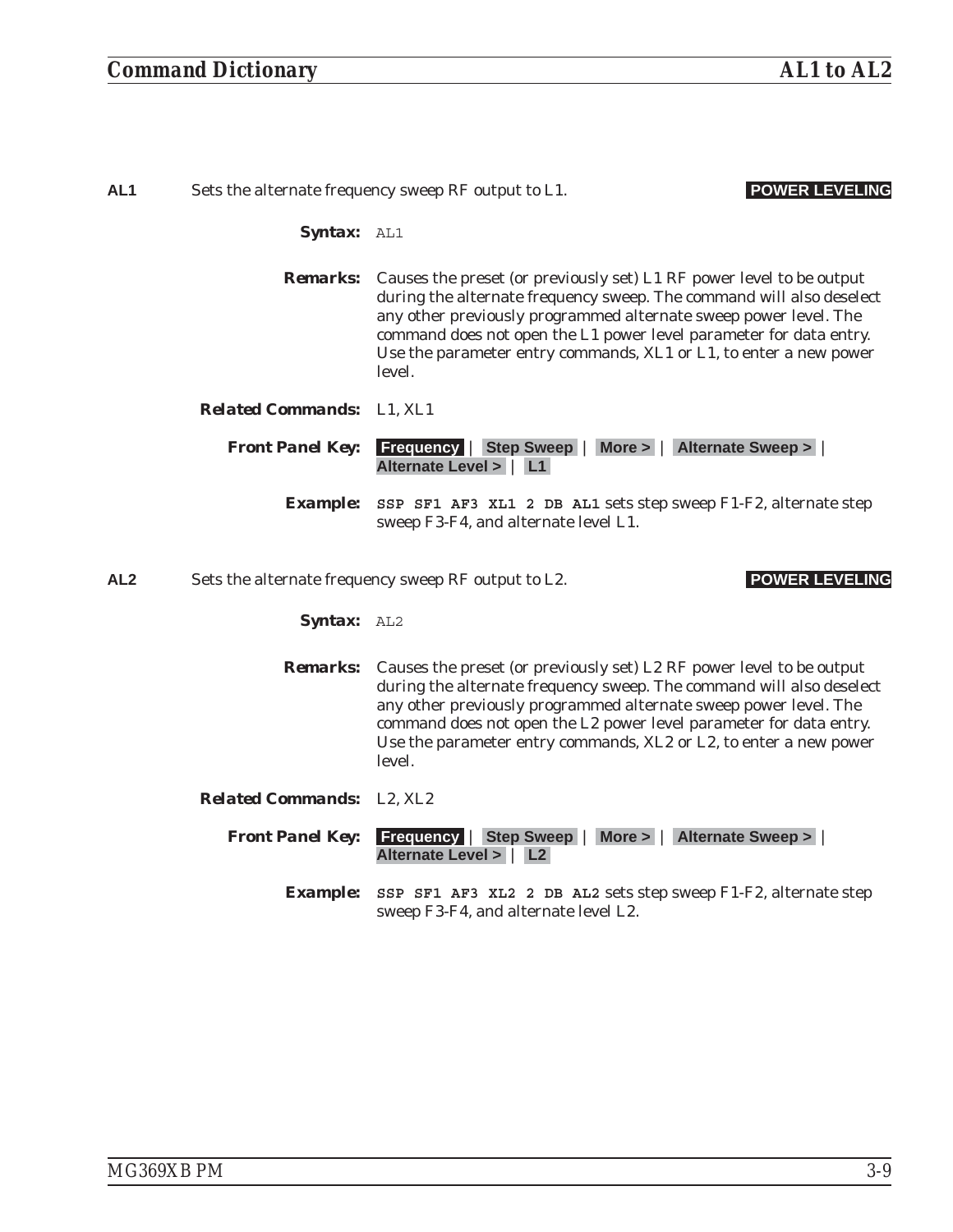| AL <sub>3</sub> | Sets the alternate frequency sweep RF output to L3.<br><b>POWER LEVELING</b> |                                                                                                                                                                                                                                                                                                                                                                                       |
|-----------------|------------------------------------------------------------------------------|---------------------------------------------------------------------------------------------------------------------------------------------------------------------------------------------------------------------------------------------------------------------------------------------------------------------------------------------------------------------------------------|
|                 | Syntax: AL3                                                                  |                                                                                                                                                                                                                                                                                                                                                                                       |
|                 |                                                                              | <b>Remarks:</b> Causes the preset (or previously set) L3 RF power level to be output<br>during the alternate frequency sweep. The command will also deselect<br>any other previously programmed alternate sweep power level. The<br>command does not open the L3 power level parameter for data entry.<br>Use the parameter entry commands, XL3 or L3, to enter a new power<br>level. |
|                 | <b>Related Commands:</b> L3, XL3                                             |                                                                                                                                                                                                                                                                                                                                                                                       |
|                 | <b>Front Panel Key:</b>                                                      | <b>Frequency   Step Sweep   More &gt;   Alternate Sweep &gt;</b><br>Alternate Level >   L3                                                                                                                                                                                                                                                                                            |
|                 | <i><b>Example:</b></i>                                                       | SSP SF1 AF3 XL3 2 DB AL3 sets step sweep F1-F2, alternate step<br>sweep F3-F4, and alternate level L3.                                                                                                                                                                                                                                                                                |
| AL4             |                                                                              | <b>POWER LEVELING</b><br>Sets the alternate frequency sweep RF output to L4.                                                                                                                                                                                                                                                                                                          |
|                 | Syntax: AL4                                                                  |                                                                                                                                                                                                                                                                                                                                                                                       |
|                 | <b>Remarks:</b>                                                              | Causes the preset (or previously set) L4 RF power level to be output<br>during the alternate frequency sweep. The command will also deselect<br>any other previously programmed alternate sweep power level. The<br>command does not open the L4 power level parameter for data entry.<br>Use the parameter entry commands, XL4 or L4, to enter a new power<br>level.                 |
|                 | Related Commands: L4, XL4                                                    |                                                                                                                                                                                                                                                                                                                                                                                       |
|                 | <b>Front Panel Key:</b>                                                      | <b>Frequency   Step Sweep   More &gt;   Alternate Sweep &gt;  </b><br>Alternate Level >   L4                                                                                                                                                                                                                                                                                          |
|                 | <b>Example:</b>                                                              | SSP SF1 AF3 XL4 2 DB AL4 sets step sweep F1-F2, alternate step<br>sweep F3-F4, and alternate level L4.                                                                                                                                                                                                                                                                                |
|                 |                                                                              |                                                                                                                                                                                                                                                                                                                                                                                       |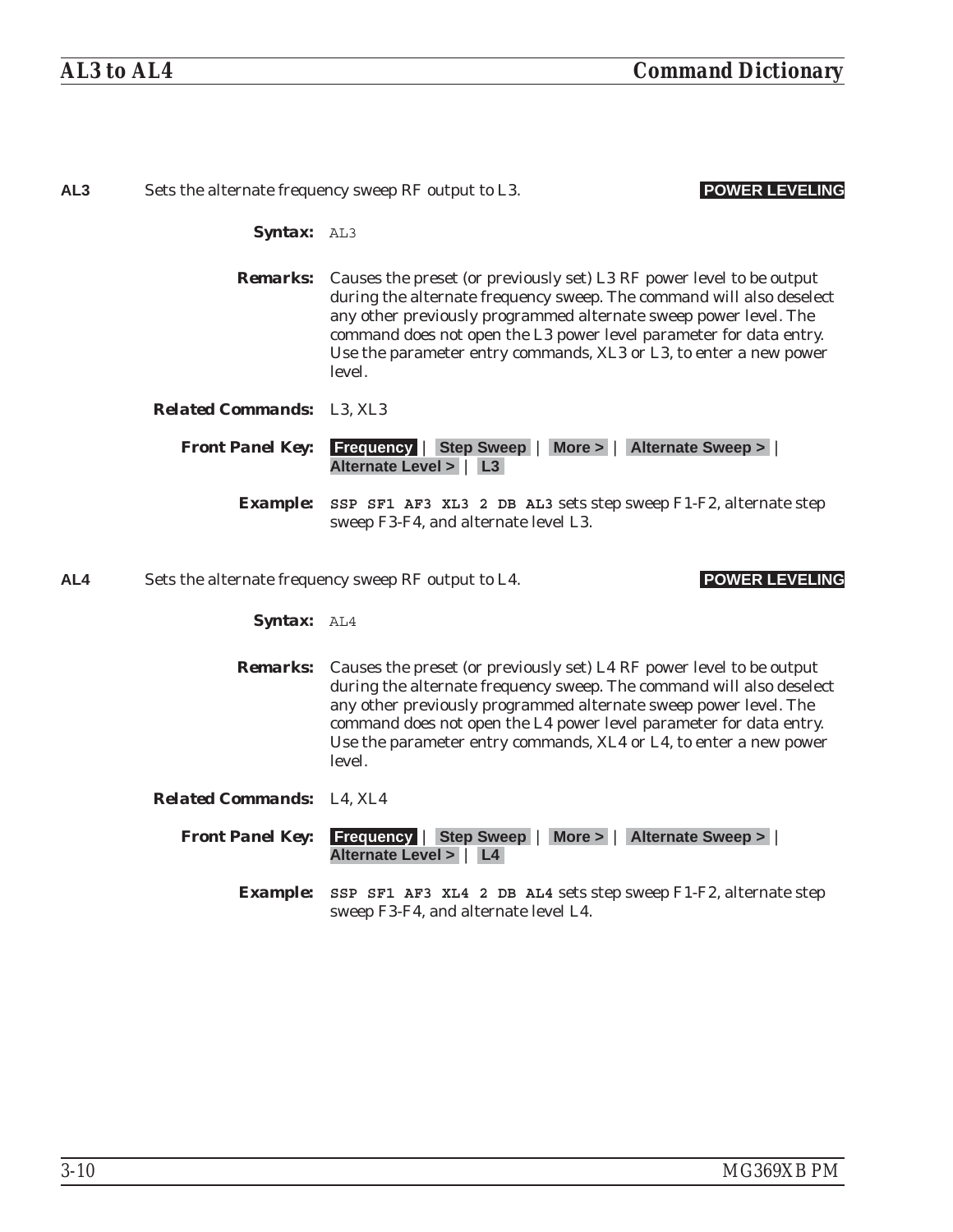| AL <sub>5</sub> | Sets the alternate frequency sweep RF output to L5.<br><b>POWER LEVELING</b> |                                                                                                                                                                                                                                                                                                                                                                                       |
|-----------------|------------------------------------------------------------------------------|---------------------------------------------------------------------------------------------------------------------------------------------------------------------------------------------------------------------------------------------------------------------------------------------------------------------------------------------------------------------------------------|
|                 | Syntax: AL5                                                                  |                                                                                                                                                                                                                                                                                                                                                                                       |
|                 |                                                                              | <b>Remarks:</b> Causes the preset (or previously set) L5 RF power level to be output<br>during the alternate frequency sweep. The command will also deselect<br>any other previously programmed alternate sweep power level. The<br>command does not open the L5 power level parameter for data entry.<br>Use the parameter entry commands, XL5 or L5, to enter a new power<br>level. |
|                 | <b>Related Commands:</b> L5, XL5                                             |                                                                                                                                                                                                                                                                                                                                                                                       |
|                 | <b>Front Panel Key: N/A</b>                                                  |                                                                                                                                                                                                                                                                                                                                                                                       |
|                 | <i><b>Example:</b></i>                                                       | SSP SF1 AF3 XL5 2 DB AL5 sets step sweep F1-F2, alternate step<br>sweep F3-F4, and alternate level L5.                                                                                                                                                                                                                                                                                |
| AL <sub>6</sub> |                                                                              | <b>POWER LEVELING</b><br>Sets the alternate frequency sweep RF output to L6.                                                                                                                                                                                                                                                                                                          |
|                 | Syntax: AL6                                                                  |                                                                                                                                                                                                                                                                                                                                                                                       |
|                 |                                                                              | <b>Remarks:</b> Causes the preset (or previously set) L6 RF power level to be output<br>during the alternate frequency sweep. The command will also deselect<br>any other previously programmed alternate sweep power level. The<br>command does not open the L6 power level parameter for data entry.<br>Use the parameter entry commands, XL6 or L6, to enter a new power<br>level. |
|                 | <b>Related Commands:</b> L6, XL6                                             |                                                                                                                                                                                                                                                                                                                                                                                       |
|                 | <b>Front Panel Key: N/A</b>                                                  |                                                                                                                                                                                                                                                                                                                                                                                       |
|                 | <i><b>Example:</b></i>                                                       | SSP SF1 AF3 XL6 2 DB AL6 sets step sweep F1-F2, alternate step<br>sweep F3-F4, and alternate level L6.                                                                                                                                                                                                                                                                                |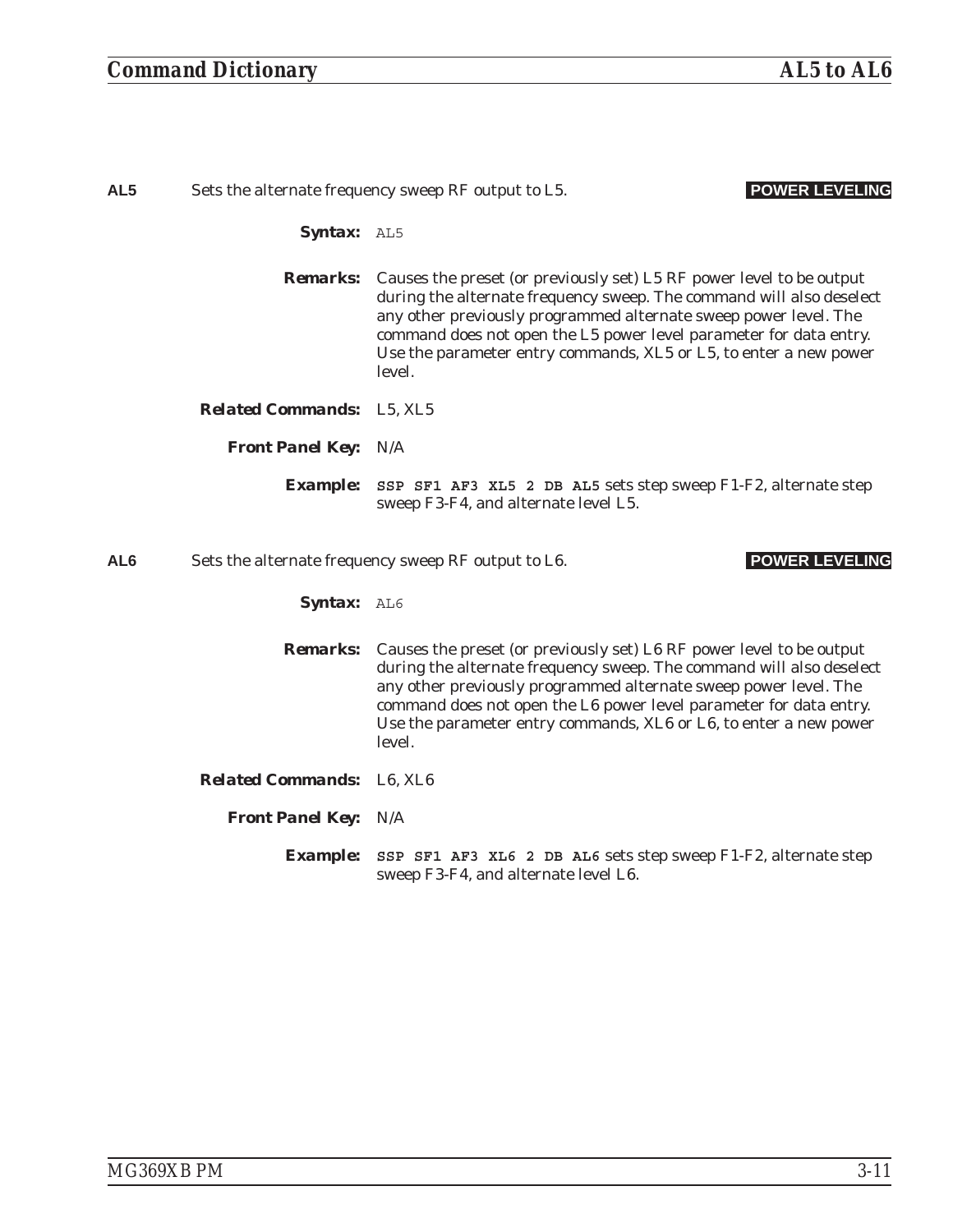| AL7             |                                  | <b>POWER LEVELING</b><br>Sets the alternate frequency sweep RF output to L7.                                                                                                                                                                                                                                                                                                          |
|-----------------|----------------------------------|---------------------------------------------------------------------------------------------------------------------------------------------------------------------------------------------------------------------------------------------------------------------------------------------------------------------------------------------------------------------------------------|
|                 | Syntax: AL7                      |                                                                                                                                                                                                                                                                                                                                                                                       |
|                 |                                  | <b>Remarks:</b> Causes the preset (or previously set) L7 RF power level to be output<br>during the alternate frequency sweep. The command will also deselect<br>any other previously programmed alternate sweep power level. The<br>command does not open the L7 power level parameter for data entry.<br>Use the parameter entry commands, XL7 or L7, to enter a new power<br>level. |
|                 | <b>Related Commands:</b> L7, XL7 |                                                                                                                                                                                                                                                                                                                                                                                       |
|                 | <b>Front Panel Key: N/A</b>      |                                                                                                                                                                                                                                                                                                                                                                                       |
|                 |                                  | <b>Example:</b> SSP SF1 AF3 XL7 2 DB AL7 sets step sweep F1-F2, alternate step<br>sweep F3-F4, and alternate level L7.                                                                                                                                                                                                                                                                |
| AL <sub>8</sub> |                                  | <b>POWER LEVELING</b><br>Sets the alternate frequency sweep RF output to L8.                                                                                                                                                                                                                                                                                                          |
|                 | Syntax: AL8                      |                                                                                                                                                                                                                                                                                                                                                                                       |
|                 |                                  | <b>Remarks:</b> Causes the preset (or previously set) L8 RF power level to be output<br>during the alternate frequency sweep. The command will also deselect<br>any other previously programmed alternate sweep power level. The<br>command does not open the L8 power level parameter for data entry.<br>Use the parameter entry commands, XL8 or L8, to enter a new power<br>level. |
|                 | <b>Related Commands:</b> L8, XL8 |                                                                                                                                                                                                                                                                                                                                                                                       |
|                 | <b>Front Panel Key: N/A</b>      |                                                                                                                                                                                                                                                                                                                                                                                       |
|                 |                                  | <b>Example:</b> SSP SF1 AF3 XL8 2 DB AL8 sets step sweep F1-F2, alternate step<br>sweep F3-F4, and alternate level L8.                                                                                                                                                                                                                                                                |
|                 |                                  |                                                                                                                                                                                                                                                                                                                                                                                       |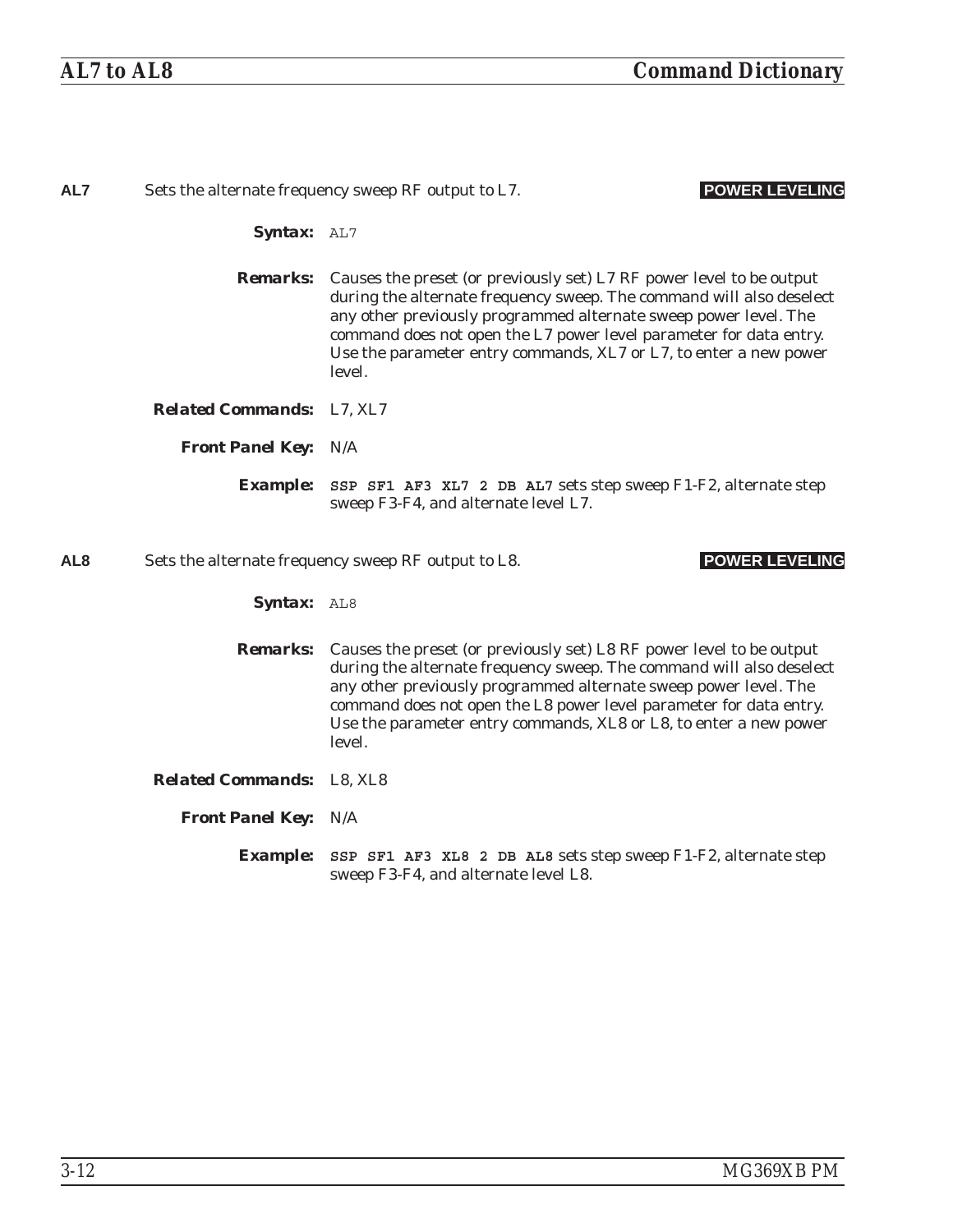| AL <sub>9</sub> | Sets the alternate frequency sweep RF output to L9.<br><b>POWER LEVELING</b> |                                                                                                                                                                                                                                                                                                                                                                                       |
|-----------------|------------------------------------------------------------------------------|---------------------------------------------------------------------------------------------------------------------------------------------------------------------------------------------------------------------------------------------------------------------------------------------------------------------------------------------------------------------------------------|
|                 | Syntax: AL9                                                                  |                                                                                                                                                                                                                                                                                                                                                                                       |
|                 |                                                                              | <b>Remarks:</b> Causes the preset (or previously set) L9 RF power level to be output<br>during the alternate frequency sweep. The command will also deselect<br>any other previously programmed alternate sweep power level. The<br>command does not open the L9 power level parameter for data entry.<br>Use the parameter entry commands, XL9 or L9, to enter a new power<br>level. |
|                 | <b>Related Commands:</b> L9, XL9                                             |                                                                                                                                                                                                                                                                                                                                                                                       |
|                 | <b>Front Panel Key: N/A</b>                                                  |                                                                                                                                                                                                                                                                                                                                                                                       |
|                 |                                                                              | <b>Example:</b> SSP SF1 AF3 XL9 2 DB AL9 sets step sweep F1-F2, alternate step<br>sweep F3-F4, and alternate level L9.                                                                                                                                                                                                                                                                |
| AM <sub>0</sub> | Turns off the internal or external AM function.                              | <b>MODULATION</b>                                                                                                                                                                                                                                                                                                                                                                     |
|                 | Syntax: AMO                                                                  |                                                                                                                                                                                                                                                                                                                                                                                       |
|                 | <b>Front Panel Key: N/A</b>                                                  |                                                                                                                                                                                                                                                                                                                                                                                       |
| AM <sub>1</sub> |                                                                              | Turns on the external AM function in linear mode.<br><b>MODULATION</b>                                                                                                                                                                                                                                                                                                                |
|                 | Syntax: AM1                                                                  |                                                                                                                                                                                                                                                                                                                                                                                       |
|                 |                                                                              | <b>Remarks:</b> Disables the internal AM function or the external AM function in Log<br>mode, had either of these modes been previously programmed.                                                                                                                                                                                                                                   |
|                 | <b>Related Commands: AMS</b>                                                 |                                                                                                                                                                                                                                                                                                                                                                                       |
|                 | <b>Front Panel Key:</b>                                                      | Modulation   AM (Toggle to External, Linear)   On                                                                                                                                                                                                                                                                                                                                     |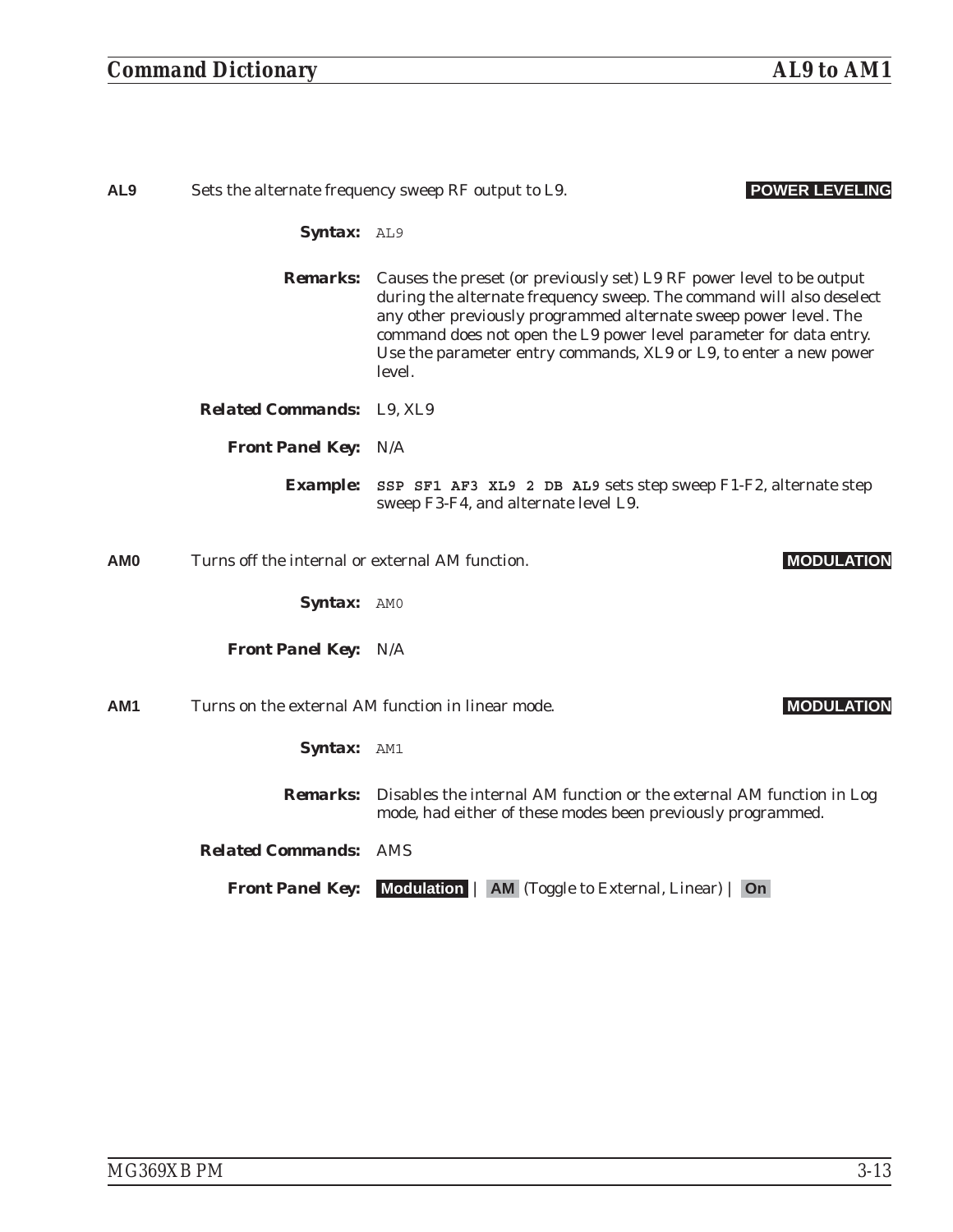| AM2             | Turns on the external AM function in log mode. | <b>MODULATION</b>                                                                                                                                      |
|-----------------|------------------------------------------------|--------------------------------------------------------------------------------------------------------------------------------------------------------|
|                 | Syntax: AM2                                    |                                                                                                                                                        |
|                 |                                                | <b>Remarks:</b> Disables the internal AM function or the external AM function in<br>Linear mode, had either of these modes been previously programmed. |
|                 | <b>Related Commands: ASD</b>                   |                                                                                                                                                        |
|                 |                                                | <b>Front Panel Key:</b> Modulation   AM (Toggle to External, Log)   On                                                                                 |
| AM7             |                                                | Turns on the internal AM function in linear mode.<br><b>MODULATION</b>                                                                                 |
|                 | Syntax: AM7                                    |                                                                                                                                                        |
|                 |                                                | <b>Remarks:</b> Disables the external AM function or the internal AM function in Log<br>mode, had either of these modes been previously programmed.    |
|                 | <b>Related Commands:</b> ADP1, AMR, AMW(x)     |                                                                                                                                                        |
|                 |                                                | <b>Front Panel Key:</b> Modulation   AM (Toggle to Internal, Linear)   On                                                                              |
| AM <sub>8</sub> | Turns on the internal AM function in log mode. | <b>MODULATION</b>                                                                                                                                      |
|                 | Syntax: AM8                                    |                                                                                                                                                        |
|                 | <i><b>Remarks:</b></i>                         | Disables the external AM function or the internal AM function in<br>Linear mode, had either of these modes been previously programmed.                 |
|                 | <b>Related Commands:</b> ADP2, AMR, AMW(x)     |                                                                                                                                                        |
|                 |                                                |                                                                                                                                                        |

*Front Panel Key:* **Modulation** | **AM** (Toggle to Internal, Log) | **On**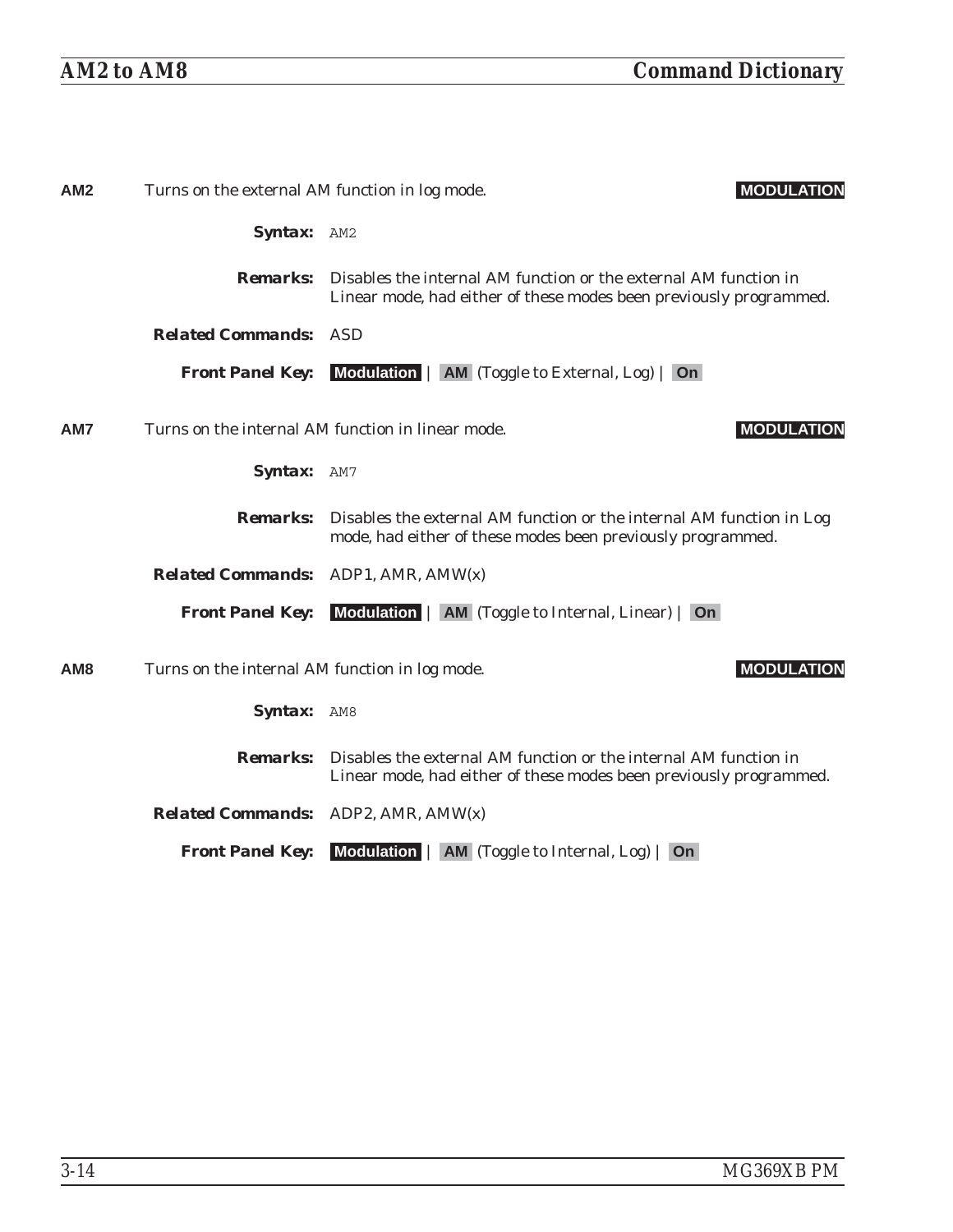# *Command Dictionary AMI to AMR*

| AMI        | Turns on the AM measurement mode.     | <b>MEASURE FUNCTION</b>                                                                                                                                                                                                                                                                                                                                                                        |
|------------|---------------------------------------|------------------------------------------------------------------------------------------------------------------------------------------------------------------------------------------------------------------------------------------------------------------------------------------------------------------------------------------------------------------------------------------------|
|            | Syntax: AMI                           |                                                                                                                                                                                                                                                                                                                                                                                                |
|            | <b>Remarks:</b>                       | In this mode, the signal generator measures the voltage of the external<br>modulating signal and calculates the modulation depth of the RF<br>output signal. The measurement results will be sent to the controller<br>upon receipt of the OMM command. When the AMI command is<br>received, measurements will continue to be taken until the mode is<br>exited by receipt of the MOM command. |
|            | <b>Related Commands: OMM, MOM</b>     |                                                                                                                                                                                                                                                                                                                                                                                                |
|            | <b>Front Panel Key: N/A</b>           |                                                                                                                                                                                                                                                                                                                                                                                                |
|            | <b>Output Command: OMM</b>            |                                                                                                                                                                                                                                                                                                                                                                                                |
| <b>AMO</b> |                                       | Turns off the internal AM function generator if it is on.<br><b>MODULATION</b>                                                                                                                                                                                                                                                                                                                 |
|            | Syntax: AMO                           |                                                                                                                                                                                                                                                                                                                                                                                                |
|            | <b>Related Commands: AM7, AM8</b>     |                                                                                                                                                                                                                                                                                                                                                                                                |
|            | <b>Front Panel Key: N/A</b>           |                                                                                                                                                                                                                                                                                                                                                                                                |
| AMR        | Opens the internal AM rate parameter. | <b>PARAMETER ENTRY</b>                                                                                                                                                                                                                                                                                                                                                                         |
|            |                                       | Syntax: AMR <value><unit></unit></value>                                                                                                                                                                                                                                                                                                                                                       |
|            | <i>Value:</i>                         | 0.1 Hz to 1 MHz for sine wave; 0.1 Hz to 100 kHz for square, triangle,<br>and ramp waveforms                                                                                                                                                                                                                                                                                                   |
|            |                                       | Units: MH, KH, HZ                                                                                                                                                                                                                                                                                                                                                                              |
|            | <b>Related Commands: AM7, AM8</b>     |                                                                                                                                                                                                                                                                                                                                                                                                |
|            |                                       | <b>Front Panel Key:</b> Modulation   AM (internal)   Edit Rate                                                                                                                                                                                                                                                                                                                                 |
|            |                                       | <b>Example:</b> AM7 AMR 10 KH turns on internal linear AM with a 10 kHz rate.                                                                                                                                                                                                                                                                                                                  |
|            | <b>Output Command:</b> OAR (in Hz)    |                                                                                                                                                                                                                                                                                                                                                                                                |
|            |                                       |                                                                                                                                                                                                                                                                                                                                                                                                |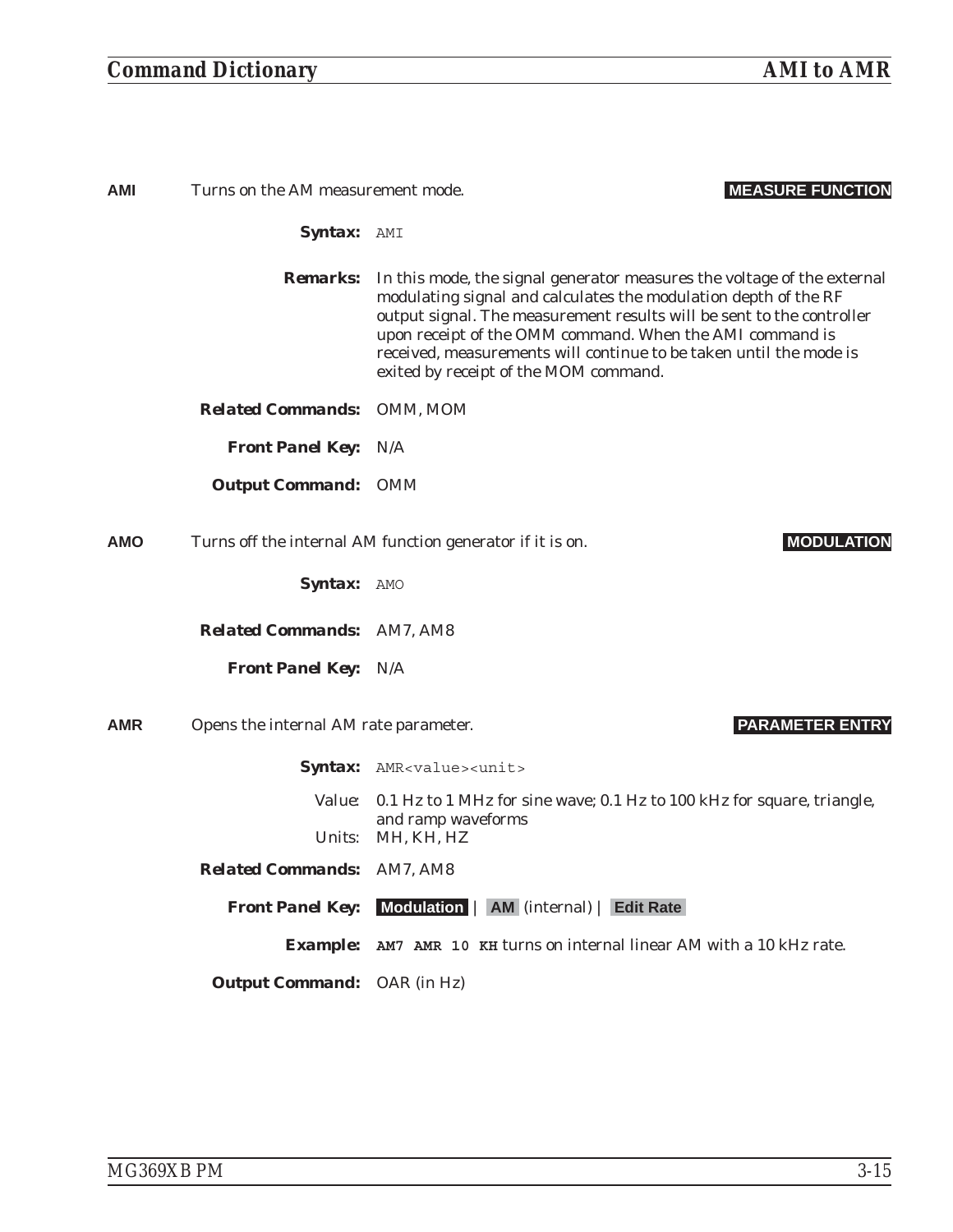| <b>AMS</b> |                                   | <b>PARAMETER ENTRY</b><br>Opens the external AM %/V sensitivity parameter.                                                                   |
|------------|-----------------------------------|----------------------------------------------------------------------------------------------------------------------------------------------|
|            |                                   | Syntax: AMS <value><unit></unit></value>                                                                                                     |
|            | Units: PCV                        | Value: 0 %/V to 100 %/V                                                                                                                      |
|            | <b>Related Commands: AM1</b>      |                                                                                                                                              |
|            |                                   | <b>Front Panel Key:</b> Modulation   AM (external)   Edit Sensitivity                                                                        |
|            |                                   | <b>Example:</b> AM1 AMS 30 PCV turns on external linear AM with a sensitivity of 30<br>percent/Volt.                                         |
|            | <b>Output Command: OAS</b>        |                                                                                                                                              |
| AMW(x)     | Selects the internal AM waveform. | <b>MODULATION</b>                                                                                                                            |
|            | <b>Syntax:</b> $AMW(x)$           |                                                                                                                                              |
|            | <i>Value:</i>                     | x: $1 =$ Sine Wave, $2 =$ Square Wave, $3 =$ Positive Ramp, $4 =$ Negative<br>Ramp, 5 = Guassian Noise, 6 = Uniform Noise, 7 = Triangle Wave |
|            | <b>Related Commands: AM7, AM8</b> |                                                                                                                                              |
|            |                                   | <b>Front Panel Key:</b> Modulation   AM (internal)   Select Wave   Select                                                                    |
|            |                                   | <b>Example:</b> AM7 AMW2 turns on internal linear AM square wave.                                                                            |
|            | <b>Output Command:</b> OAW (text) |                                                                                                                                              |
| <b>ASD</b> |                                   | <b>PARAMETER ENTRY</b><br>Opens the external AM dB/V sensitivity parameter.                                                                  |
|            |                                   | Syntax: ASD <value><unit></unit></value>                                                                                                     |
|            | Units: DV                         | Value: 0 dB/V to 25 dB/V                                                                                                                     |
|            | <b>Related Commands: AM2</b>      |                                                                                                                                              |
|            |                                   | <b>Front Panel Key:</b> Modulation   AM (external)   Edit Sensitivity                                                                        |
|            |                                   | <b>Example:</b> AM2 ASD 3 DV turns on external log AM with a sensitivity of 3<br>dB/Volt.                                                    |
|            | <b>Output Command: OAB</b>        |                                                                                                                                              |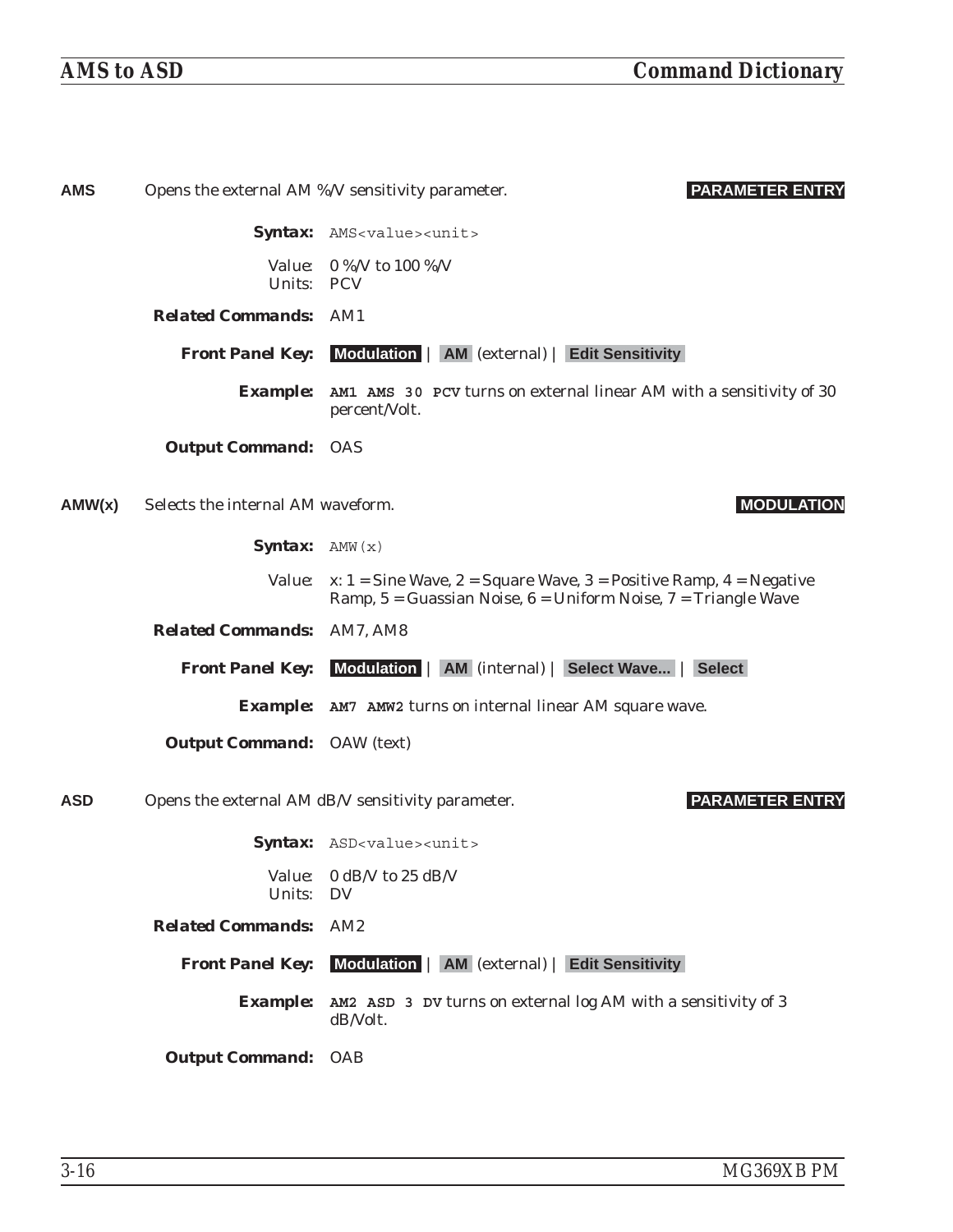| AT <sub>0</sub> | <b>POWER LEVELING</b><br>Deselects ALC step attenuator decoupling. |                                                                                                                                                                                                                                                                                                                  |
|-----------------|--------------------------------------------------------------------|------------------------------------------------------------------------------------------------------------------------------------------------------------------------------------------------------------------------------------------------------------------------------------------------------------------|
|                 | Syntax: ATO                                                        |                                                                                                                                                                                                                                                                                                                  |
|                 |                                                                    | <b>Remarks:</b> Deselects the ALC step attenuator decoupling function. This returns<br>the MG369XB to its normal (coupled) leveling mode. In this mode,<br>when the desired power level is set, the correct combination of ALC<br>level and step attenuator setting is determined by the instrument<br>firmware. |
|                 | <b>Related Commands:</b> AT1, ATT(xx)                              |                                                                                                                                                                                                                                                                                                                  |
|                 |                                                                    | <b>Front Panel Key:</b> Level   ALC Mode   Attenuate >   Decouple                                                                                                                                                                                                                                                |
| AT <sub>1</sub> | Selects ALC step attenuator decoupling.                            | <b>POWER LEVELING</b>                                                                                                                                                                                                                                                                                            |
|                 | Syntax: AT1                                                        |                                                                                                                                                                                                                                                                                                                  |
|                 | <i><b>Remarks:</b></i>                                             | This function decouples the step attenuator (if equipped) from the ALC<br>system. This permits separate setting the ALC level and step<br>attenuator.                                                                                                                                                            |
|                 | <b>Related Commands:</b> AT0, ATT(xx)                              |                                                                                                                                                                                                                                                                                                                  |
|                 |                                                                    | <b>Front Panel Key:</b> Level   ALC Mode   Attenuate >   Decouple                                                                                                                                                                                                                                                |
| ATT(xx)         |                                                                    | <b>POWER LEVELING</b><br>Sets the step attenuator value to xx (times 10 dB).                                                                                                                                                                                                                                     |
|                 | <b>Syntax:</b> $ATT(xx)$                                           |                                                                                                                                                                                                                                                                                                                  |
|                 | <i>Value:</i>                                                      | xx: unsigned integer between 00 (0 dB attenuation) and 11 (110 dB at-<br>tenuation)                                                                                                                                                                                                                              |
|                 |                                                                    | <b>Remarks:</b> Permits setting the step attenuator value to xx (times 10 dB) in the<br>ALC step attenuator decoupling mode.                                                                                                                                                                                     |
|                 | <b>Related Commands: AT0, AT1</b>                                  |                                                                                                                                                                                                                                                                                                                  |
|                 | <b>Front Panel Key:</b>                                            | Level   ALC Mode   Attenuate >   Decouple  <br><b>Increase</b><br><b>Attenuation or Decrease Attenuation</b>                                                                                                                                                                                                     |
|                 |                                                                    | <b>Example:</b> AT1 ATT08 decouples the step attenuator from the ALC system and<br>sets the step attenuator value to 80 dB.                                                                                                                                                                                      |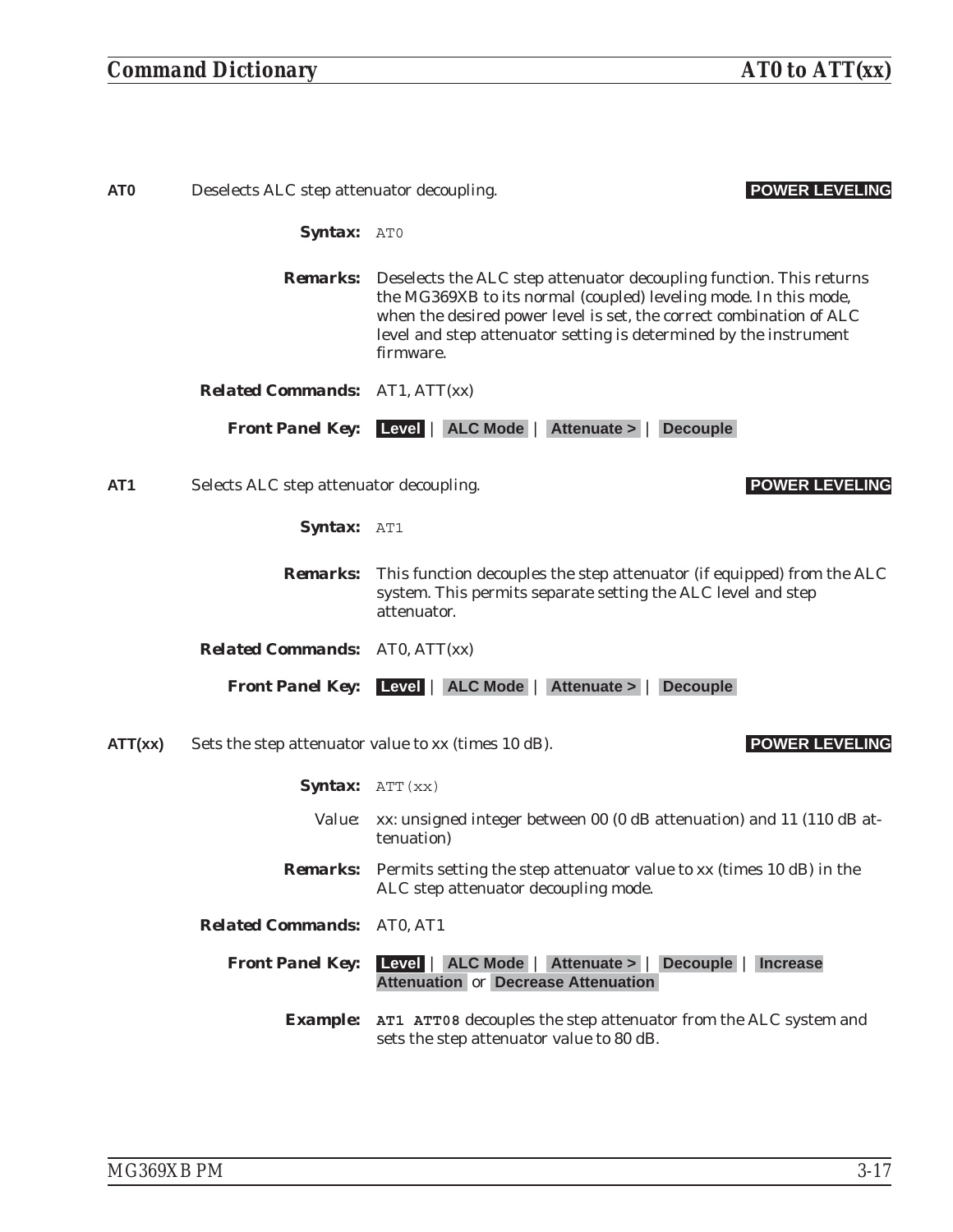| <b>AUT</b> | Selects automatic sweep triggering.<br><b>SWEEP</b> |                                                                                                                                                                                                                                                                                                     |
|------------|-----------------------------------------------------|-----------------------------------------------------------------------------------------------------------------------------------------------------------------------------------------------------------------------------------------------------------------------------------------------------|
|            | Syntax: AUT                                         |                                                                                                                                                                                                                                                                                                     |
|            | <i><b>Remarks:</b></i>                              | Selects automatic sweep triggering for frequency, power level, or list<br>sweeps. When automatic sweep triggering is selected, the sweep<br>continually sweeps from its start frequency, power level, or list index to<br>its stop frequency, power level, or list index with optimal retrace time. |
|            | <b>Related Commands: EXT, TEX</b>                   |                                                                                                                                                                                                                                                                                                     |
|            | <b>Front Panel Key:</b>                             | <b>Frequency</b>   Step Sweep   More >   Trigger >   Auto or<br>Frequency   List   Sweep >   Trigger >   Auto or Level<br>Level Sweep   Trigger >   Auto                                                                                                                                            |
|            |                                                     | <b>Example:</b> SSP SF1 AUT sets step sweep F1-F2 with auto triggering.                                                                                                                                                                                                                             |
| <b>BPN</b> |                                                     | <b>CONFIGURATION</b><br>Selects -3.3V for retrace and bandswitch blanking outputs.                                                                                                                                                                                                                  |
|            | Syntax: BPN                                         |                                                                                                                                                                                                                                                                                                     |
|            | <i>Remarks:</i>                                     | Selects a -3.3V level for the rear panel retrace and bandswitch<br>blanking outputs. The retrace blanking output signal is available at pin<br>six of the AUX I/O connector. The bandswitch blanking output signal is<br>available at pin 20 of the AUX I/O connector.                              |
|            | <b>Front Panel Key:</b>                             | System   Config   Rear Panel >   Blanking +/-                                                                                                                                                                                                                                                       |
| <b>BPP</b> |                                                     | <b>CONFIGURATION</b><br>Selects +3.3V for retrace and bandswitch blanking outputs.                                                                                                                                                                                                                  |
|            | Syntax: BPP                                         |                                                                                                                                                                                                                                                                                                     |
|            | <b>Remarks:</b>                                     | Selects a +3.3V level for the rear panel retrace and bandswitch<br>blanking outputs. The retrace blanking output signal is available at pin<br>six of the AUX I/O connector. The bandswitch blanking output signal is<br>available at pin 20 of the AUX I/O connector.                              |
|            | <b>Front Panel Key:</b>                             | System   Config   Rear Panel >   Blanking +/-                                                                                                                                                                                                                                                       |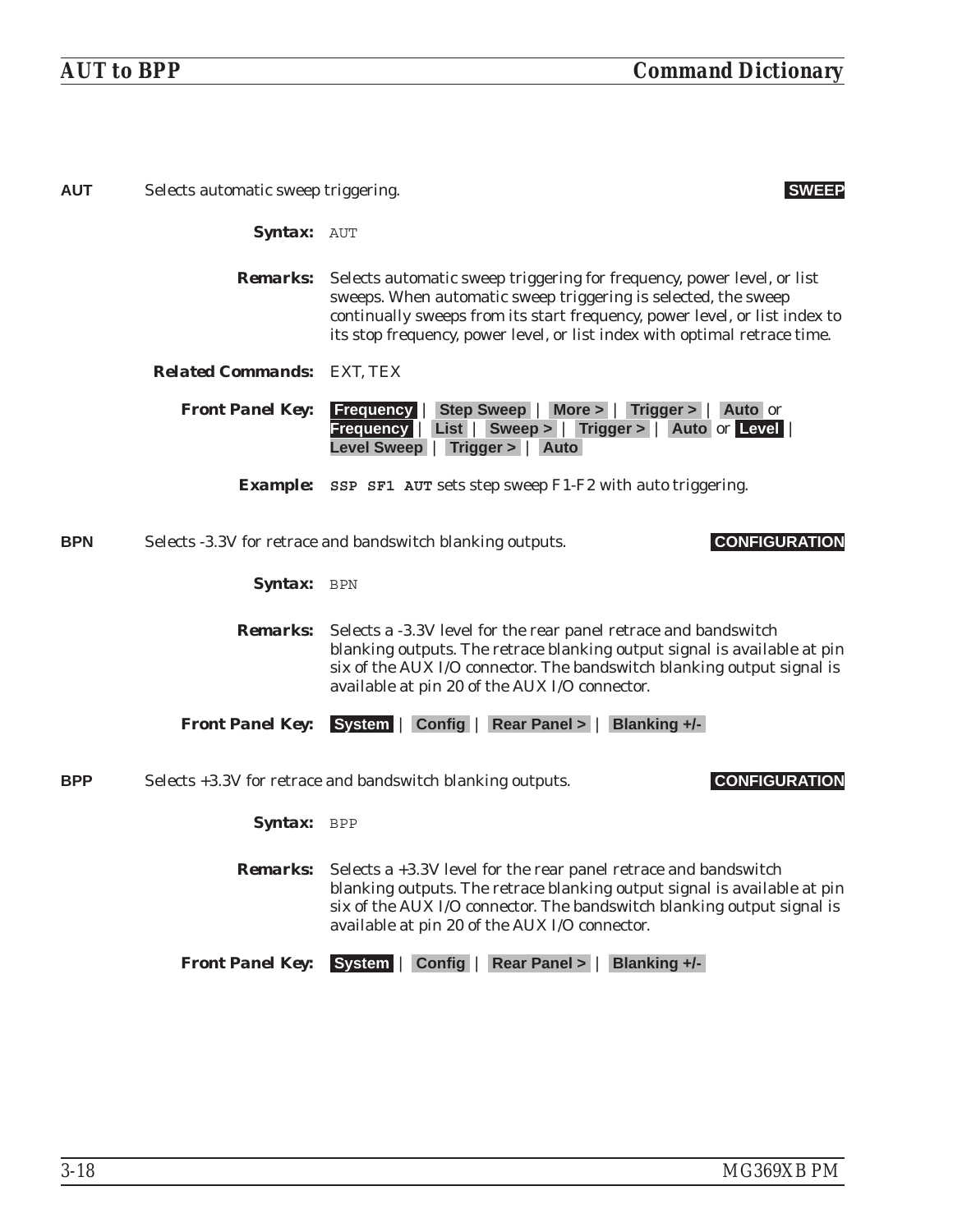| <b>CF0</b>      | Sets CW mode at F0 and opens the F0 parameter. | <b>CW FREQUENCY</b>                                                                                                                                                                                                                                                  |
|-----------------|------------------------------------------------|----------------------------------------------------------------------------------------------------------------------------------------------------------------------------------------------------------------------------------------------------------------------|
|                 |                                                | Syntax: CFO or CFO <value><unit></unit></value>                                                                                                                                                                                                                      |
|                 |                                                | Value: Frequency range of the MG369XB model<br>Units: GH, MH, KH, HZ                                                                                                                                                                                                 |
|                 |                                                | <b>Remarks:</b> Places the MG369XB in CW mode at the preset (or previously set) F0<br>frequency and causes F0 to be output. Also permits setting the F0<br>parameter. The frequency setting is determined by the frequency range<br>of the particular MG369XB model. |
|                 | <b>Related Commands: F0, ACW</b>               |                                                                                                                                                                                                                                                                      |
|                 |                                                | Front Panel Key: Frequency   CW   Frequency Control >   F0                                                                                                                                                                                                           |
|                 |                                                | <b>Example:</b> CF0 5.5 GH places the MG369XBA at the preset (or previously set)<br>CW F0 frequency and opens the F0 parameter for data entry. Sets the<br>F0 frequency to 5.5 GHz.                                                                                  |
|                 | <b>Output Command: OF0</b>                     |                                                                                                                                                                                                                                                                      |
| CF <sub>1</sub> | Sets CW mode at F1 and opens the F1 parameter. | <b>CW FREQUENCY</b>                                                                                                                                                                                                                                                  |
|                 |                                                | Syntax: CF1 or CF1 <value><unit></unit></value>                                                                                                                                                                                                                      |
|                 |                                                | Value: Frequency range of the MG369XB model<br>Units: GH, MH, KH, HZ                                                                                                                                                                                                 |
|                 |                                                | <b>Remarks:</b> Places the MG369XB in CW mode at the preset (or previously set) F1<br>frequency and causes F1 to be output. Also permits setting the F1<br>parameter. The frequency setting is determined by the frequency range<br>of the particular MG369XB model. |
|                 | <b>Related Commands:</b> F1, ACW               |                                                                                                                                                                                                                                                                      |
|                 |                                                | <b>Front Panel Key:</b> Frequency   CW   Frequency Control >   F1                                                                                                                                                                                                    |
|                 | <b>Output Command: OF1</b>                     |                                                                                                                                                                                                                                                                      |
|                 |                                                |                                                                                                                                                                                                                                                                      |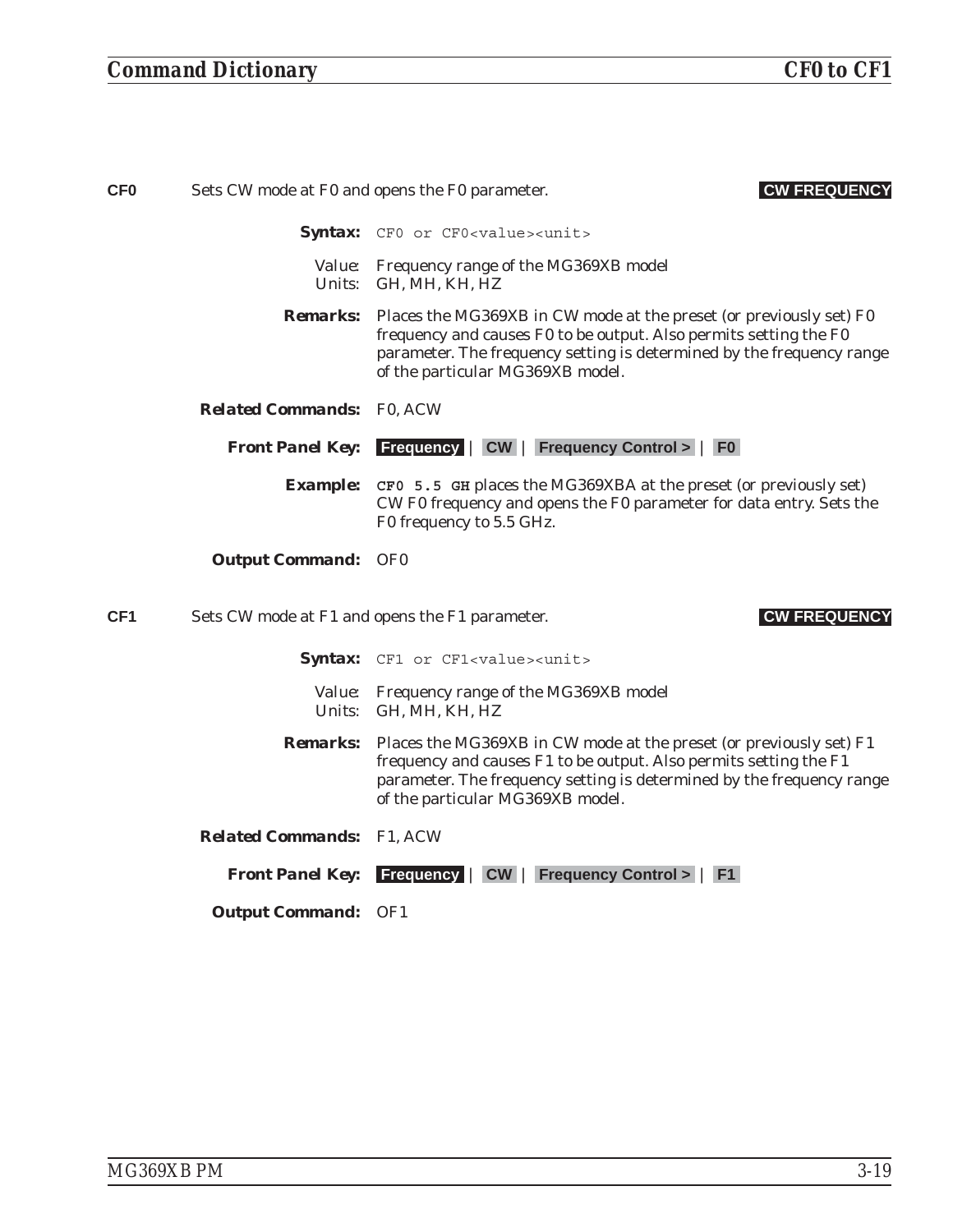| CF <sub>2</sub> | <b>CW FREQUENCY</b><br>Sets CW mode at F2 and opens the F2 parameter. |                                                                                                                                                                                                                                                                      |
|-----------------|-----------------------------------------------------------------------|----------------------------------------------------------------------------------------------------------------------------------------------------------------------------------------------------------------------------------------------------------------------|
|                 |                                                                       | Syntax: CF2 or CF2 <value><unit></unit></value>                                                                                                                                                                                                                      |
|                 |                                                                       | Value: Frequency range of the MG369XB model<br>Units: GH, MH, KH, HZ                                                                                                                                                                                                 |
|                 |                                                                       | <b>Remarks:</b> Places the MG369XB in CW mode at the preset (or previously set) F2<br>frequency and causes F2 to be output. Also permits setting the F2<br>parameter. The frequency setting is determined by the frequency range<br>of the particular MG369XB model. |
|                 | <b>Related Commands: F2, ACW</b>                                      |                                                                                                                                                                                                                                                                      |
|                 |                                                                       | <b>Front Panel Key:</b> Frequency   CW   Frequency Control >   F2                                                                                                                                                                                                    |
|                 | <b>Output Command: OF2</b>                                            |                                                                                                                                                                                                                                                                      |
| CF <sub>3</sub> | Sets CW mode at F3 and opens the F3 parameter.                        | <b>CW FREQUENCY</b>                                                                                                                                                                                                                                                  |
|                 |                                                                       | <b>Syntax:</b> CF3 or CF3 <value><unit></unit></value>                                                                                                                                                                                                               |
|                 |                                                                       | Value: Frequency range of the MG369XB model<br>Units: GH, MH, KH, HZ                                                                                                                                                                                                 |
|                 |                                                                       | <b>Remarks:</b> Places the MG369XB in CW mode at the preset (or previously set) F3<br>frequency and causes F3 to be output. Also permits setting the F3<br>parameter. The frequency setting is determined by the frequency range<br>of the particular MG369XB model. |
|                 | <b>Related Commands: F3, ACW</b>                                      |                                                                                                                                                                                                                                                                      |
|                 | <b>Front Panel Key:</b>                                               | <b>Frequency   CW   Frequency Control &gt;   Frequency List  </b><br>highlight F3, then press Edit Selection or Output Frequency                                                                                                                                     |
|                 | <b>Output Command: OF3</b>                                            |                                                                                                                                                                                                                                                                      |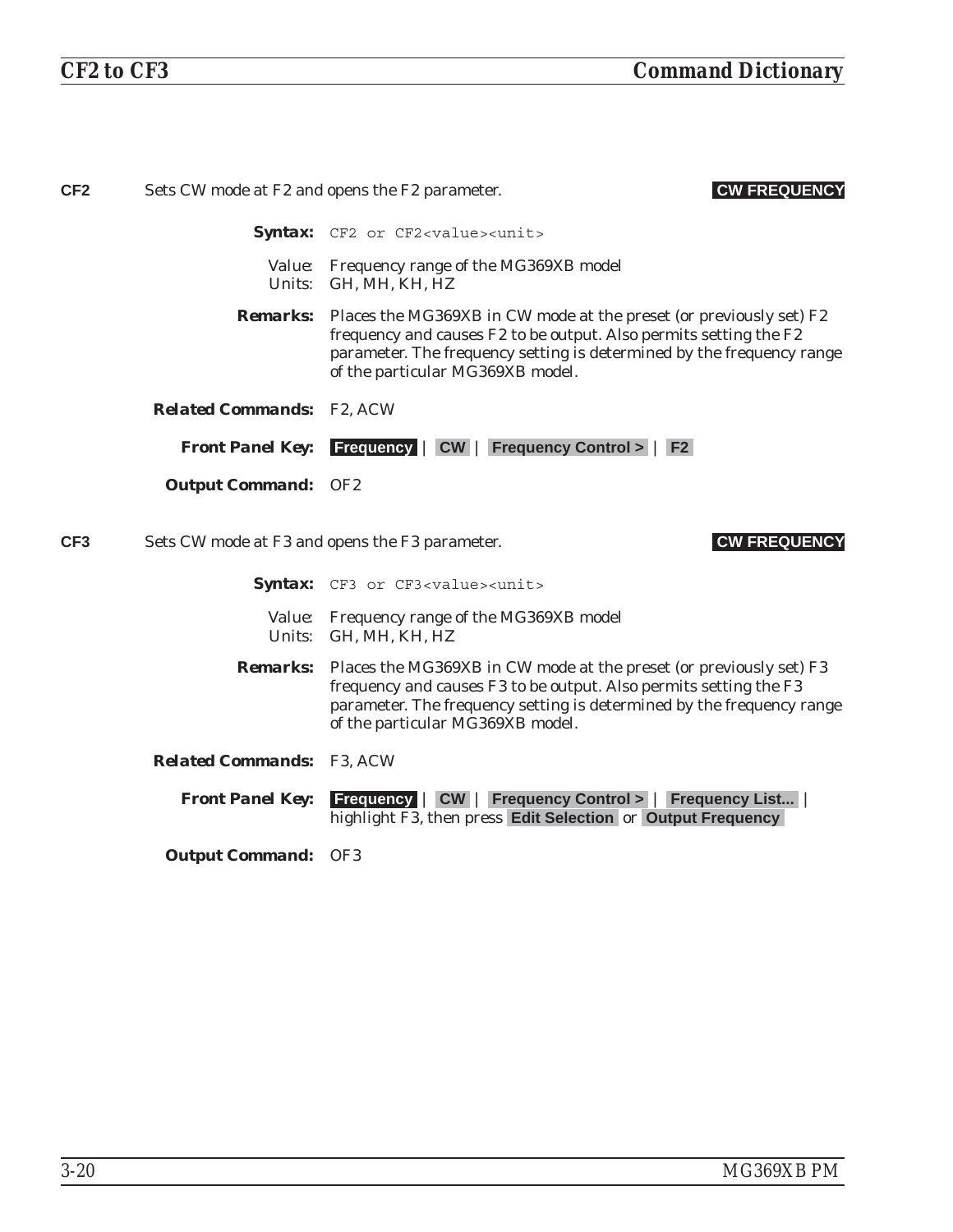| CF4             | Sets CW mode at F4 and opens the F4 parameter. | <b>CW FREQUENCY</b>                                                                                                                                                                                                                                                  |
|-----------------|------------------------------------------------|----------------------------------------------------------------------------------------------------------------------------------------------------------------------------------------------------------------------------------------------------------------------|
|                 |                                                | Syntax: CF4 or CF4 <value><unit></unit></value>                                                                                                                                                                                                                      |
|                 |                                                | Value: Frequency range of the MG369XB model<br>Units: GH, MH, KH, HZ                                                                                                                                                                                                 |
|                 |                                                | <b>Remarks:</b> Places the MG369XB in CW mode at the preset (or previously set) F4<br>frequency and causes F4 to be output. Also permits setting the F4<br>parameter. The frequency setting is determined by the frequency range<br>of the particular MG369XB model. |
|                 | <b>Related Commands:</b> F4, ACW               |                                                                                                                                                                                                                                                                      |
|                 | <b>Front Panel Key:</b>                        | <b>Frequency   CW   Frequency Control &gt;   Frequency List</b><br>highlight F4, then press Edit Selection or Output Frequency                                                                                                                                       |
|                 | <b>Output Command: OF4</b>                     |                                                                                                                                                                                                                                                                      |
| CF <sub>5</sub> |                                                | <b>CW FREQUENCY</b><br>Sets CW mode at F5 and opens the F5 parameter.                                                                                                                                                                                                |
|                 |                                                | Syntax: CF5 or CF5 <value><unit></unit></value>                                                                                                                                                                                                                      |
|                 |                                                | Value: Frequency range of the MG369XB model<br>Units: GH, MH, KH, HZ                                                                                                                                                                                                 |
|                 |                                                | <b>Remarks:</b> Places the MG369XB in CW mode at the preset (or previously set) F5<br>frequency and causes F5 to be output. Also permits setting the F5<br>parameter. The frequency setting is determined by the frequency range<br>of the particular MG369XB model. |
|                 | <b>Related Commands: F5, ACW</b>               |                                                                                                                                                                                                                                                                      |
|                 | <b>Front Panel Key:</b>                        | <b>Frequency   CW   Frequency Control &gt;   Frequency List</b>  <br>highlight F5, then press Edit Selection or Output Frequency                                                                                                                                     |
|                 | <b>Output Command: OF5</b>                     |                                                                                                                                                                                                                                                                      |
|                 |                                                |                                                                                                                                                                                                                                                                      |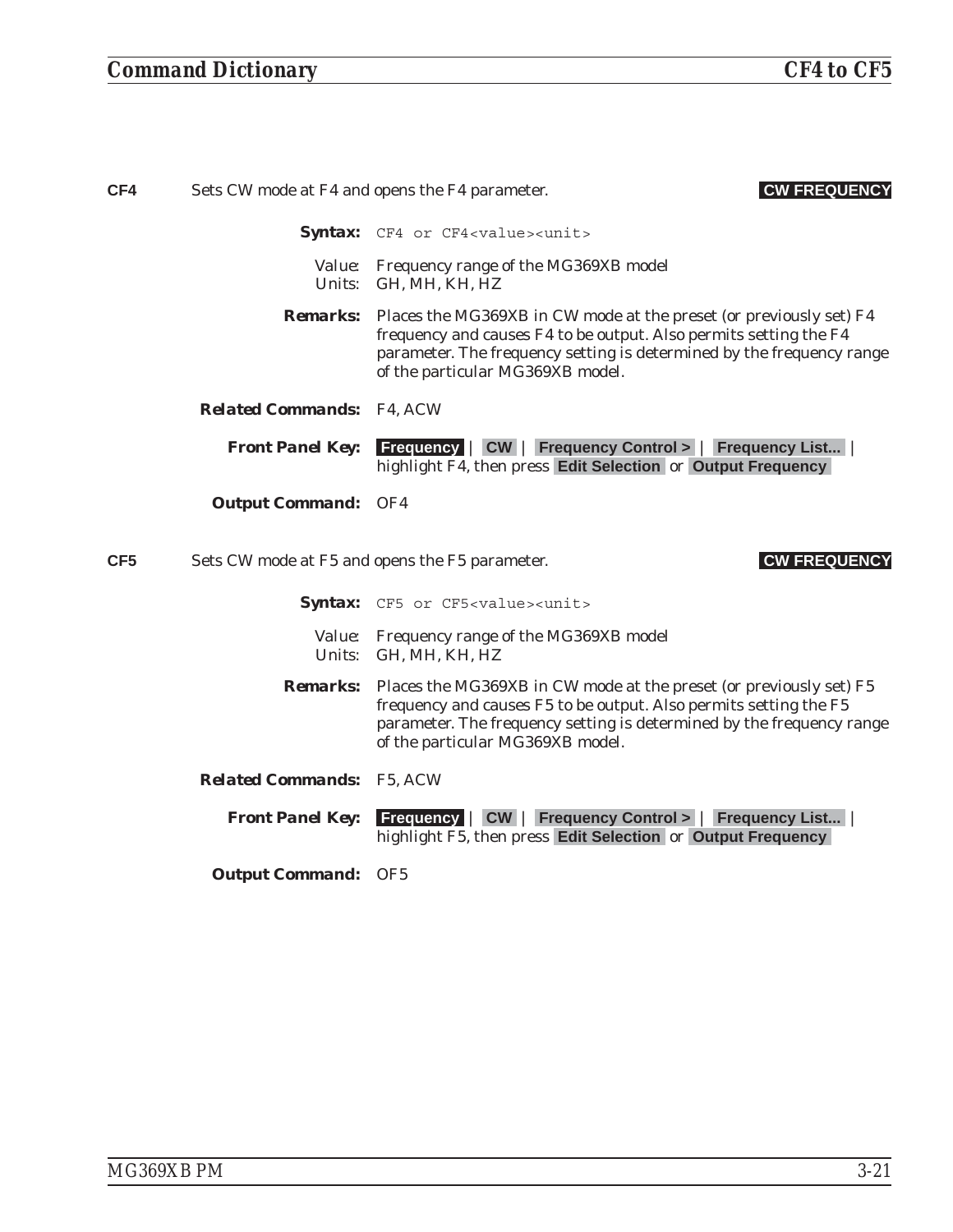| CF <sub>6</sub> |                                                | <b>CW FREQUENCY</b><br>Sets CW mode at F6 and opens the F6 parameter.                                                                                                                                                                                                |
|-----------------|------------------------------------------------|----------------------------------------------------------------------------------------------------------------------------------------------------------------------------------------------------------------------------------------------------------------------|
|                 |                                                | <b>Syntax:</b> CF6 or CF6 <value><unit></unit></value>                                                                                                                                                                                                               |
|                 |                                                | Value: Frequency range of the MG369XB model<br>Units: GH, MH, KH, HZ                                                                                                                                                                                                 |
|                 |                                                | <b>Remarks:</b> Places the MG369XB in CW mode at the preset (or previously set) F6<br>frequency and causes F6 to be output. Also permits setting the F6<br>parameter. The frequency setting is determined by the frequency range<br>of the particular MG369XB model. |
|                 | <b>Related Commands: F6, ACW</b>               |                                                                                                                                                                                                                                                                      |
|                 | <b>Front Panel Key:</b>                        | <b>Frequency   CW   Frequency Control &gt;   Frequency List</b><br>highlight F6, then press Edit Selection or Output Frequency                                                                                                                                       |
|                 | <b>Output Command: OF6</b>                     |                                                                                                                                                                                                                                                                      |
| CF7             | Sets CW mode at F7 and opens the F7 parameter. | <b>CW FREQUENCY</b>                                                                                                                                                                                                                                                  |
|                 |                                                |                                                                                                                                                                                                                                                                      |
|                 |                                                | <b>Syntax:</b> CF7 or CF7 <value><unit></unit></value>                                                                                                                                                                                                               |
|                 |                                                | Value: Frequency range of the MG369XB model<br>Units: GH, MH, KH, HZ                                                                                                                                                                                                 |
|                 |                                                | <b>Remarks:</b> Places the MG369XB in CW mode at the preset (or previously set) F7<br>frequency and causes F7 to be output. Also permits setting the F7<br>parameter. The frequency setting is determined by the frequency range<br>of the particular MG369XB model. |
|                 | <b>Related Commands: F7, ACW</b>               |                                                                                                                                                                                                                                                                      |
|                 | <b>Front Panel Key:</b>                        | <b>Frequency   CW   Frequency Control &gt;   Frequency List</b><br>highlight F7, then press Edit Selection or Output Frequency                                                                                                                                       |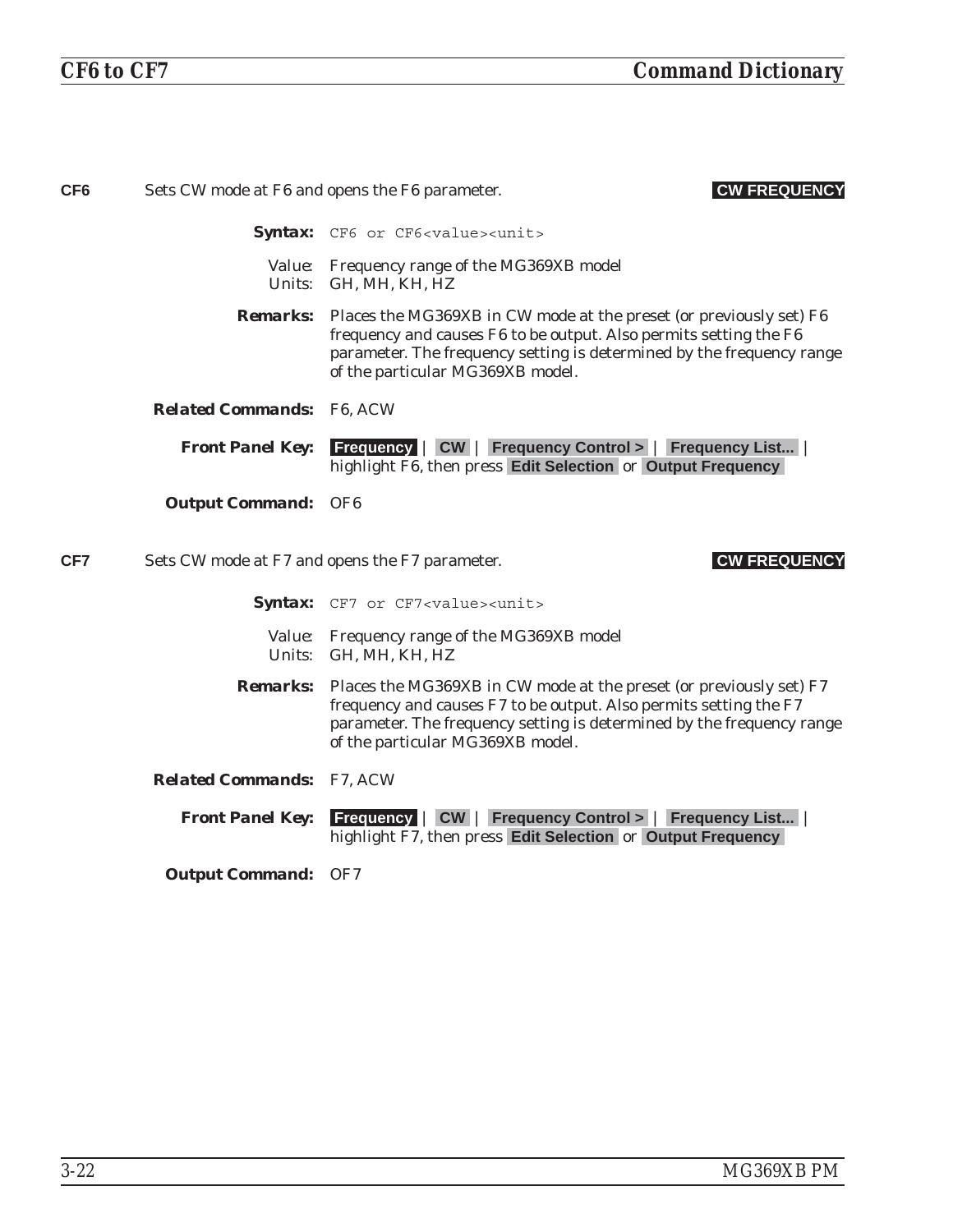| CF <sub>8</sub> |                                         | Sets CW mode at F8 and opens the F8 parameter.<br><b>CW FREQUENCY</b>                                                                                                                                                                                                |
|-----------------|-----------------------------------------|----------------------------------------------------------------------------------------------------------------------------------------------------------------------------------------------------------------------------------------------------------------------|
|                 |                                         | Syntax: CF8 or CF8 <value><unit></unit></value>                                                                                                                                                                                                                      |
|                 |                                         | Value: Frequency range of the MG369XB model<br>Units: GH, MH, KH, HZ                                                                                                                                                                                                 |
|                 |                                         | <b>Remarks:</b> Places the MG369XB in CW mode at the preset (or previously set) F8<br>frequency and causes F8 to be output. Also permits setting the F8<br>parameter. The frequency setting is determined by the frequency range<br>of the particular MG369XB model. |
|                 | <b>Related Commands: F8, ACW</b>        |                                                                                                                                                                                                                                                                      |
|                 | <b>Front Panel Key:</b>                 | <b>Frequency   CW   Frequency Control &gt;   Frequency List</b><br>highlight F8, then press Edit Selection or Output Frequency                                                                                                                                       |
|                 | <b>Output Command: OF8</b>              |                                                                                                                                                                                                                                                                      |
| CF <sub>9</sub> |                                         | Sets CW mode at F9 and opens the F9 parameter.<br><b>CW FREQUENCY</b>                                                                                                                                                                                                |
|                 |                                         | Syntax: CF9 or CF9 <value><unit></unit></value>                                                                                                                                                                                                                      |
|                 |                                         | Value: Frequency range of the MG369XB model<br>Units: GH, MH, KH, HZ                                                                                                                                                                                                 |
|                 |                                         | <b>Remarks:</b> Places the MG369XB in CW mode at the preset (or previously set) F9<br>frequency and causes F9 to be output. Also permits setting the F9<br>parameter. The frequency setting is determined by the frequency range<br>of the particular MG369XB model. |
|                 | <b>Related Commands: F9, ACW</b>        |                                                                                                                                                                                                                                                                      |
|                 | <b>Front Panel Key:</b>                 | <b>Frequency   CW   Frequency Control &gt;   Frequency List</b><br>highlight F9, then press Edit Selection or Output Frequency                                                                                                                                       |
|                 | <b>Output Command: OF9</b>              |                                                                                                                                                                                                                                                                      |
| <b>CLO</b>      | Closes the previously opened parameter. | <b>PARAMETER ENTRY</b>                                                                                                                                                                                                                                               |
|                 | Syntax: CLO                             |                                                                                                                                                                                                                                                                      |
|                 | <b>Front Panel Key: N/A</b>             |                                                                                                                                                                                                                                                                      |
|                 |                                         | Example: F1 2 GH CLO                                                                                                                                                                                                                                                 |
|                 |                                         |                                                                                                                                                                                                                                                                      |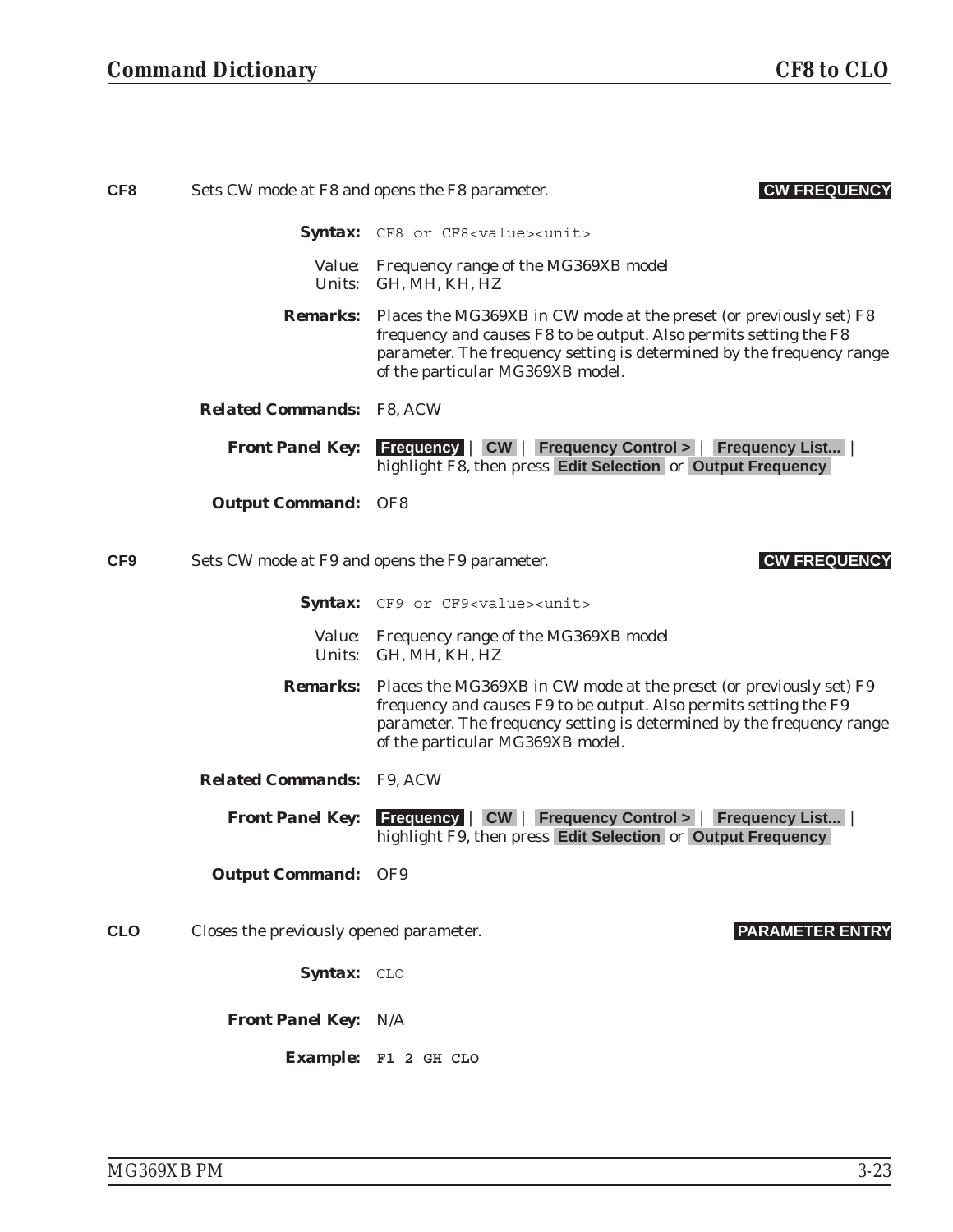| <b>CLR</b>      | Clears the data entry.                  | <b>DATA ENTRY</b>                                                                                                                                                                                                                                                    |
|-----------------|-----------------------------------------|----------------------------------------------------------------------------------------------------------------------------------------------------------------------------------------------------------------------------------------------------------------------|
|                 | <b>Syntax:</b> CLR                      |                                                                                                                                                                                                                                                                      |
|                 | <b>Front Panel Key:</b> Clear Entry Key |                                                                                                                                                                                                                                                                      |
| <b>CMO</b>      |                                         | <b>CW FREQUENCY</b><br>Sets CW mode at M0 and opens the M0 parameter.                                                                                                                                                                                                |
|                 |                                         | <b>Syntax:</b> CMO or CMO <value><unit></unit></value>                                                                                                                                                                                                               |
|                 |                                         | Value: Frequency range of the MG369XB model<br>Units: GH, MH, KH, HZ                                                                                                                                                                                                 |
|                 |                                         | <b>Remarks:</b> Places the MG369XB in CW mode at the preset (or previously set) M0<br>frequency and causes M0 to be output. Also permits setting the M0<br>parameter. The frequency setting is determined by the frequency range<br>of the particular MG369XB model. |
|                 | <b>Related Commands: MO, ACW</b>        |                                                                                                                                                                                                                                                                      |
|                 | <b>Front Panel Key:</b>                 | <b>Frequency   CW   Frequency Control &gt;   Frequency List  </b><br>highlight M0, then press Edit Selection or Output Frequency                                                                                                                                     |
|                 | <b>Example:</b>                         | CMO 5.5 GH places the MG369XB at the preset (or previously set) CW<br>M0 frequency and opens the M0 parameter for data entry. Sets the M0<br>frequency to 5.5 GHz.                                                                                                   |
|                 | <b>Output Command: OM0</b>              |                                                                                                                                                                                                                                                                      |
| CM <sub>1</sub> |                                         | <b>CW FREQUENCY</b><br>Sets CW mode at M1 and opens the M1 parameter.                                                                                                                                                                                                |
|                 |                                         | Syntax: CM1 or CM1 <value><unit></unit></value>                                                                                                                                                                                                                      |
|                 |                                         | Value: Frequency range of the MG369XB model<br>Units: GH, MH, KH, HZ                                                                                                                                                                                                 |
|                 | <b>Remarks:</b>                         | Places the MG369XB in CW mode at the preset (or previously set) M1<br>frequency and causes M1 to be output. Also permits setting the M1<br>parameter. The frequency setting is determined by the frequency range<br>of the particular MG369XB model.                 |
|                 | <b>Related Commands:</b>                | M1, ACW                                                                                                                                                                                                                                                              |
|                 | <b>Front Panel Key:</b>                 | <b>Frequency   CW   Frequency Control &gt;   M1</b>                                                                                                                                                                                                                  |
|                 | <b>Output Command: OM1</b>              |                                                                                                                                                                                                                                                                      |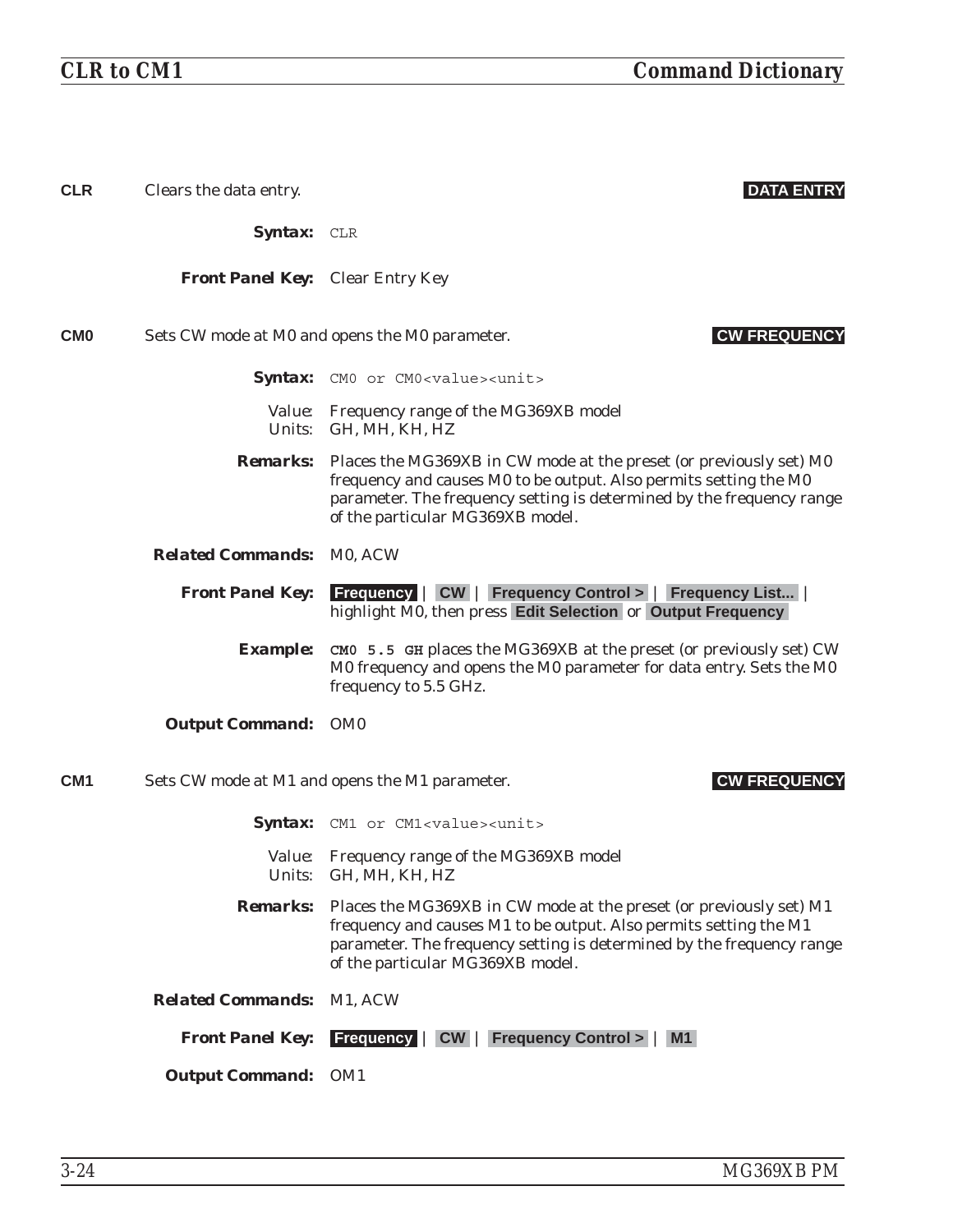| CM <sub>2</sub> | <b>CW FREQUENCY</b><br>Sets CW mode at M2 and opens the M2 parameter. |                                                                                                                                                                                                                                                                      |
|-----------------|-----------------------------------------------------------------------|----------------------------------------------------------------------------------------------------------------------------------------------------------------------------------------------------------------------------------------------------------------------|
|                 |                                                                       | <b>Syntax:</b> CM2 or CM2 <value><unit></unit></value>                                                                                                                                                                                                               |
|                 | <i>Units:</i>                                                         | <i>Value:</i> Frequency range of the MG369XB model<br>GH, MH, KH, HZ                                                                                                                                                                                                 |
|                 |                                                                       | <b>Remarks:</b> Places the MG369XB in CW mode at the preset (or previously set) M2<br>frequency and causes M2 to be output. Also permits setting the M2<br>parameter. The frequency setting is determined by the frequency range<br>of the particular MG369XB model. |
|                 | <b>Related Commands: M2, ACW</b>                                      |                                                                                                                                                                                                                                                                      |
|                 |                                                                       | <b>Front Panel Key:</b> Frequency   CW   Frequency Control >  <br>M2                                                                                                                                                                                                 |
|                 | <b>Output Command: OM2</b>                                            |                                                                                                                                                                                                                                                                      |
| CM <sub>3</sub> |                                                                       | Sets CW mode at M3 and opens the M3 parameter.<br><b>CW FREQUENCY</b>                                                                                                                                                                                                |

Syntax: CM3 or CM3<value><unit>

- *Value:* Frequency range of the MG369XB model *Units:* GH, MH, KH, HZ
- *Remarks:* Places the MG369XB in CW mode at the preset (or previously set) M3 frequency and causes M3 to be output. Also permits setting the M3 parameter. The frequency setting is determined by the frequency range of the particular MG369XB model.
- *Related Commands:* M3, ACW

*Front Panel Key:* **Frequency** | **CW** | **Frequency Control >** | **Frequency List...** | highlight M3, then press **Edit Selection** or **Output Frequency**

*Output Command:* OM3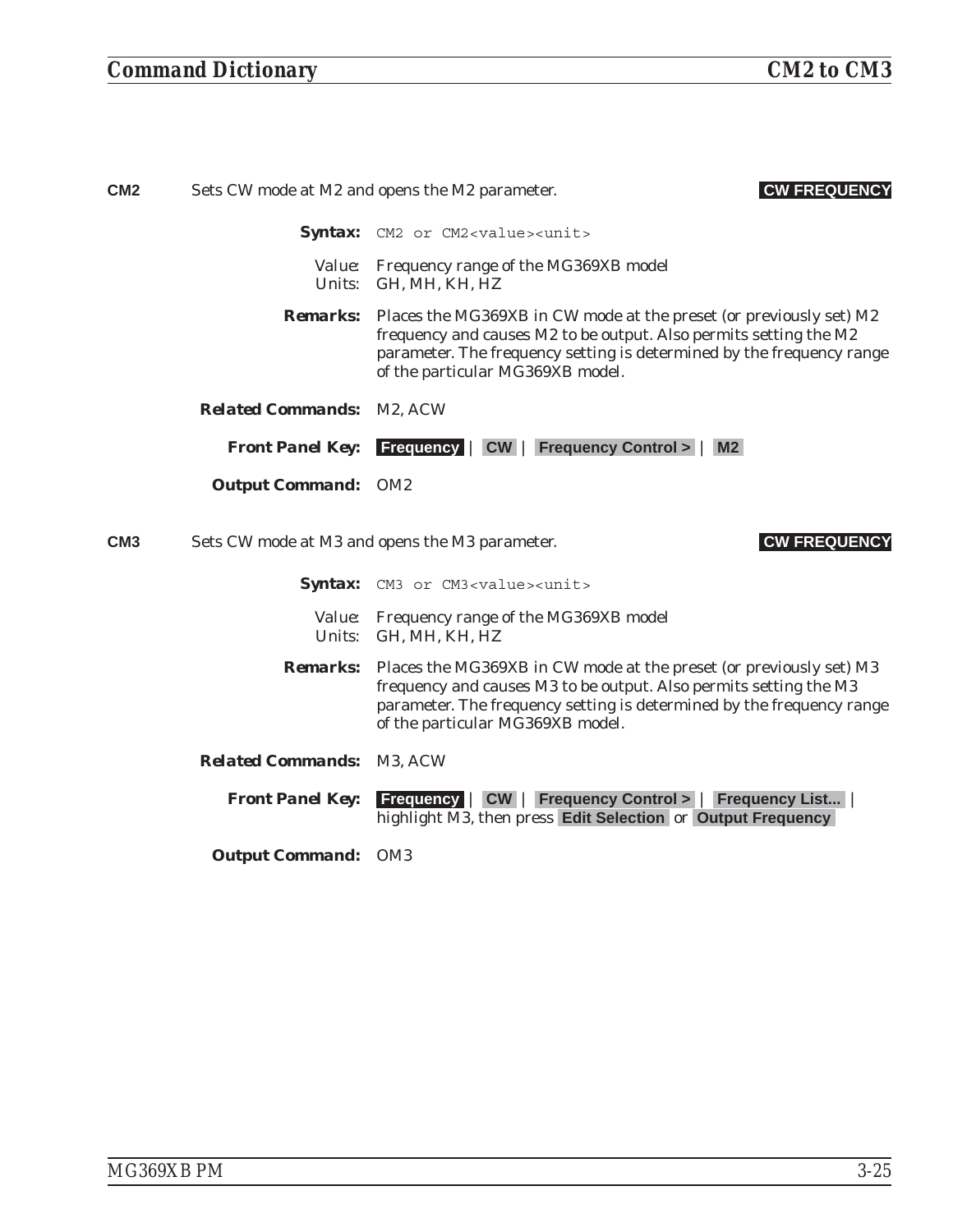| CM4             |                                  | <b>CW FREQUENCY</b><br>Sets CW mode at M4 and opens the M4 parameter.                                                                                                                                                                                                |
|-----------------|----------------------------------|----------------------------------------------------------------------------------------------------------------------------------------------------------------------------------------------------------------------------------------------------------------------|
|                 |                                  | <b>Syntax:</b> CM4 or CM4 <value><unit></unit></value>                                                                                                                                                                                                               |
|                 |                                  | Value: Frequency range of the MG369XB model<br>Units: GH, MH, KH, HZ                                                                                                                                                                                                 |
|                 |                                  | <b>Remarks:</b> Places the MG369XB in CW mode at the preset (or previously set) M4<br>frequency and causes M4 to be output. Also permits setting the M4<br>parameter. The frequency setting is determined by the frequency range<br>of the particular MG369XB model. |
|                 | <b>Related Commands: M4, ACW</b> |                                                                                                                                                                                                                                                                      |
|                 |                                  | <b>Front Panel Key:</b> Frequency   CW   Frequency Control >   Frequency List  <br>highlight M4, then press Edit Selection or Output Frequency                                                                                                                       |
|                 | <b>Output Command: OM4</b>       |                                                                                                                                                                                                                                                                      |
| CM <sub>5</sub> |                                  | <b>CW FREQUENCY</b><br>Sets CW mode at M5 and opens the M5 parameter.                                                                                                                                                                                                |
|                 |                                  | Syntax: CM5 or CM5 <value><unit></unit></value>                                                                                                                                                                                                                      |
|                 |                                  |                                                                                                                                                                                                                                                                      |
|                 |                                  | Value: Frequency range of the MG369XB model<br>Units: GH, MH, KH, HZ                                                                                                                                                                                                 |
|                 |                                  | <b>Remarks:</b> Places the MG369XB in CW mode at the preset (or previously set) M5<br>frequency and causes M5 to be output. Also permits setting the M5<br>parameter. The frequency setting is determined by the frequency range<br>of the particular MG369XB model. |
|                 | <b>Related Commands: M5, ACW</b> |                                                                                                                                                                                                                                                                      |
|                 | <b>Front Panel Key:</b>          | <b>Frequency   CW   Frequency Control &gt;   Frequency List</b><br>highlight M5, then press Edit Selection or Output Frequency                                                                                                                                       |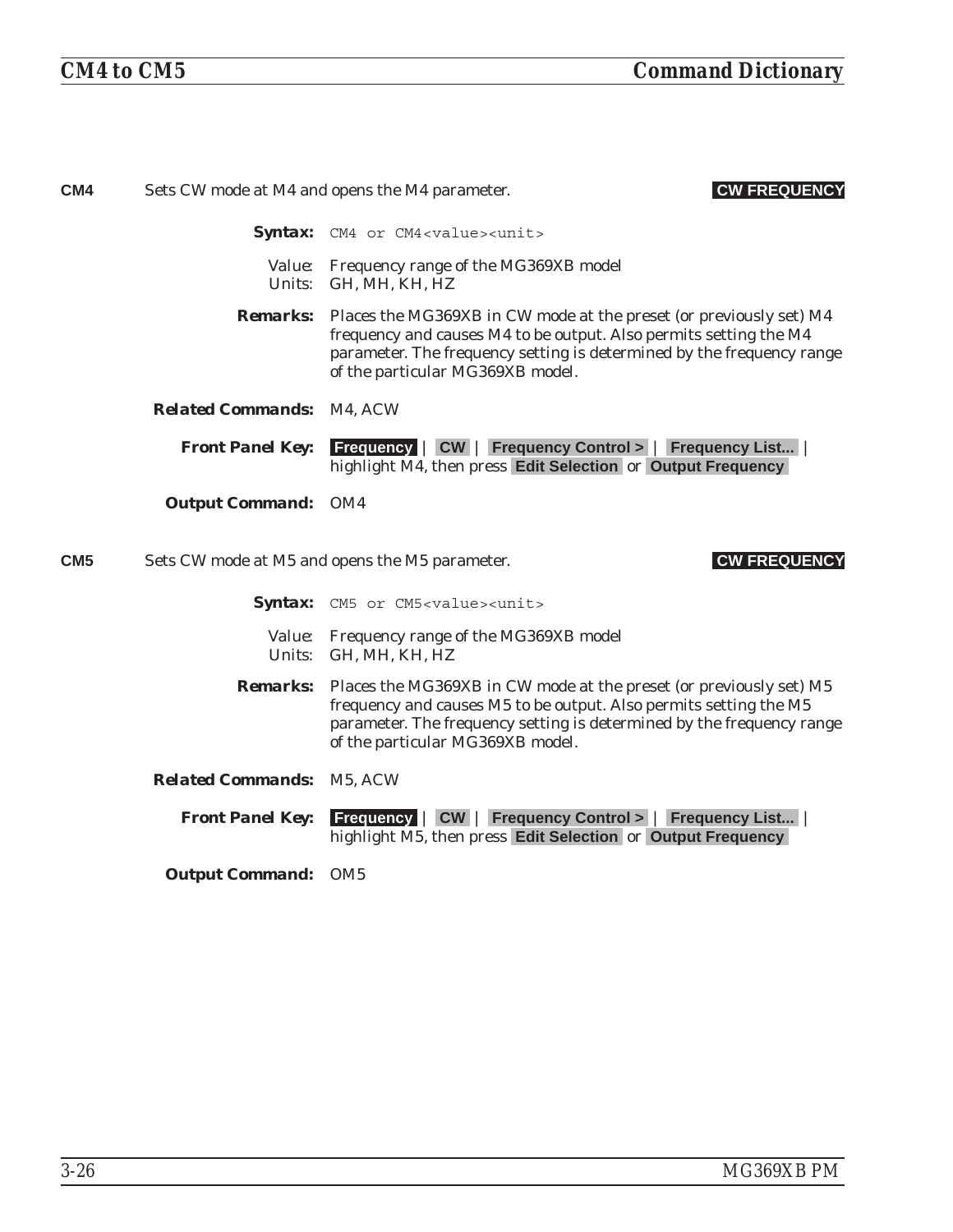| CM <sub>6</sub> |                                  | <b>CW FREQUENCY</b><br>Sets CW mode at M6 and opens the M6 parameter.                                                                                                                                                                                                |
|-----------------|----------------------------------|----------------------------------------------------------------------------------------------------------------------------------------------------------------------------------------------------------------------------------------------------------------------|
|                 |                                  | Syntax: CM6 or CM6 <value><unit></unit></value>                                                                                                                                                                                                                      |
|                 |                                  | Value: Frequency range of the MG369XB model<br>Units: GH, MH, KH, HZ                                                                                                                                                                                                 |
|                 |                                  | <b>Remarks:</b> Places the MG369XB in CW mode at the preset (or previously set) M6<br>frequency and causes M6 to be output. Also permits setting the M6<br>parameter. The frequency setting is determined by the frequency range<br>of the particular MG369XB model. |
|                 | <b>Related Commands: M6, ACW</b> |                                                                                                                                                                                                                                                                      |
|                 | <b>Front Panel Key:</b>          | <b>Frequency   CW   Frequency Control &gt;   Frequency List  </b><br>highlight M6, then press Edit Selection or Output Frequency                                                                                                                                     |
|                 | <b>Output Command: OM6</b>       |                                                                                                                                                                                                                                                                      |
| CM <sub>7</sub> |                                  | <b>CW FREQUENCY</b><br>Sets CW mode at M7 and opens the M7 parameter.                                                                                                                                                                                                |
|                 |                                  | Syntax: CM7 or CM7 <value><unit></unit></value>                                                                                                                                                                                                                      |
|                 |                                  | Value: Frequency range of the MG369XB model<br>Units: GH, MH, KH, HZ                                                                                                                                                                                                 |
|                 |                                  | <b>Remarks:</b> Places the MG369XB in CW mode at the preset (or previously set) M7<br>frequency and causes M7 to be output. Also permits setting the M7<br>parameter. The frequency setting is determined by the frequency range<br>of the particular MG369XB model. |
|                 | <b>Related Commands: M7, ACW</b> |                                                                                                                                                                                                                                                                      |
|                 | <b>Front Panel Key:</b>          | <b>Frequency   CW   Frequency Control &gt;   Frequency List  </b><br>highlight M7, then press Edit Selection or Output Frequency                                                                                                                                     |
|                 | <b>Output Command: OM7</b>       |                                                                                                                                                                                                                                                                      |
|                 |                                  |                                                                                                                                                                                                                                                                      |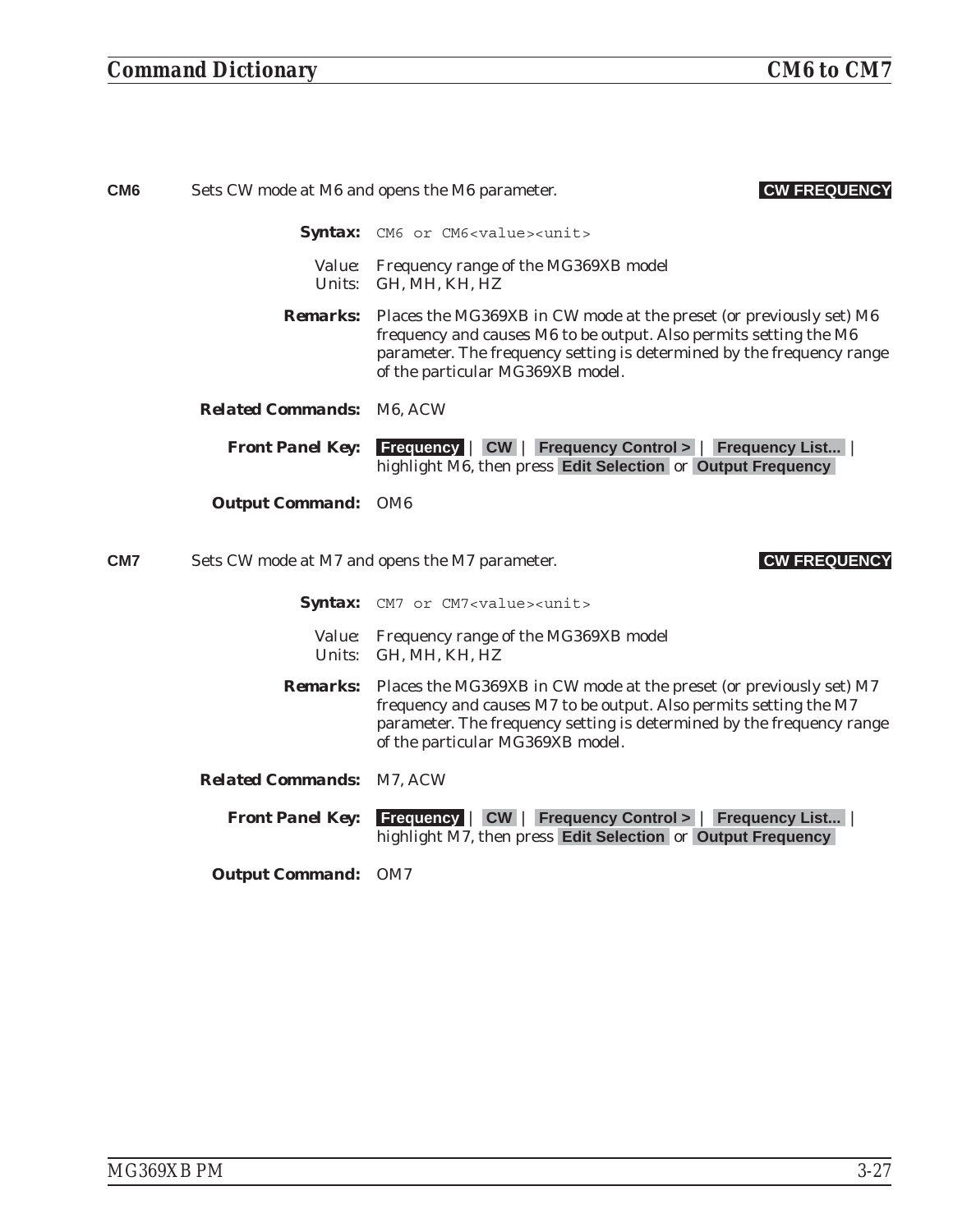| CM <sub>8</sub> |                                  | Sets CW mode at M8 and opens the M8 parameter.<br><b>CW FREQUENCY</b>                                                                                                                                                                                                |
|-----------------|----------------------------------|----------------------------------------------------------------------------------------------------------------------------------------------------------------------------------------------------------------------------------------------------------------------|
|                 |                                  | Syntax: CM8 or CM8 <value><unit></unit></value>                                                                                                                                                                                                                      |
|                 |                                  | Value: Frequency range of the MG369XB model<br>Units: GH, MH, KH, HZ                                                                                                                                                                                                 |
|                 |                                  | <b>Remarks:</b> Places the MG369XB in CW mode at the preset (or previously set) M8<br>frequency and causes M8 to be output. Also permits setting the M8<br>parameter. The frequency setting is determined by the frequency range<br>of the particular MG369XB model. |
|                 | <b>Related Commands: M8, ACW</b> |                                                                                                                                                                                                                                                                      |
|                 | <b>Front Panel Key:</b>          | <b>Frequency   CW   Frequency Control &gt;   Frequency List  </b><br>highlight M8, then press Edit Selection or Output Frequency                                                                                                                                     |
|                 | <b>Output Command: OM8</b>       |                                                                                                                                                                                                                                                                      |
| CM <sub>9</sub> |                                  | Sets CW mode at M9 and opens the M9 parameter.<br><b>CW FREQUENCY</b>                                                                                                                                                                                                |
|                 |                                  | Syntax: CM9 or CM9 <value><unit></unit></value>                                                                                                                                                                                                                      |
|                 |                                  | Value: Frequency range of the MG369XB model<br>Units: GH, MH, KH, HZ                                                                                                                                                                                                 |
|                 |                                  | <b>Remarks:</b> Places the MG369XB in CW mode at the preset (or previously set) M9<br>frequency and causes M9 to be output. Also permits setting the M9<br>parameter. The frequency setting is determined by the frequency range<br>of the particular MG369XB model. |
|                 | <b>Related Commands: M9, ACW</b> |                                                                                                                                                                                                                                                                      |
|                 | <b>Front Panel Key:</b>          | <b>Frequency   CW   Frequency Control &gt;   Frequency List  </b><br>highlight M9, then press Edit Selection or Output Frequency                                                                                                                                     |
|                 | <b>Output Command: OM9</b>       |                                                                                                                                                                                                                                                                      |
| <b>CSO</b>      | Turns off the CW ramp.           | <b>MISCELLANEOUS</b>                                                                                                                                                                                                                                                 |
|                 | Syntax: CSO                      |                                                                                                                                                                                                                                                                      |
|                 | <b>Related Commands: CS1</b>     |                                                                                                                                                                                                                                                                      |
|                 |                                  | <b>Front Panel Key:</b> Frequency   CW   CW Ramp >   CW Ramp                                                                                                                                                                                                         |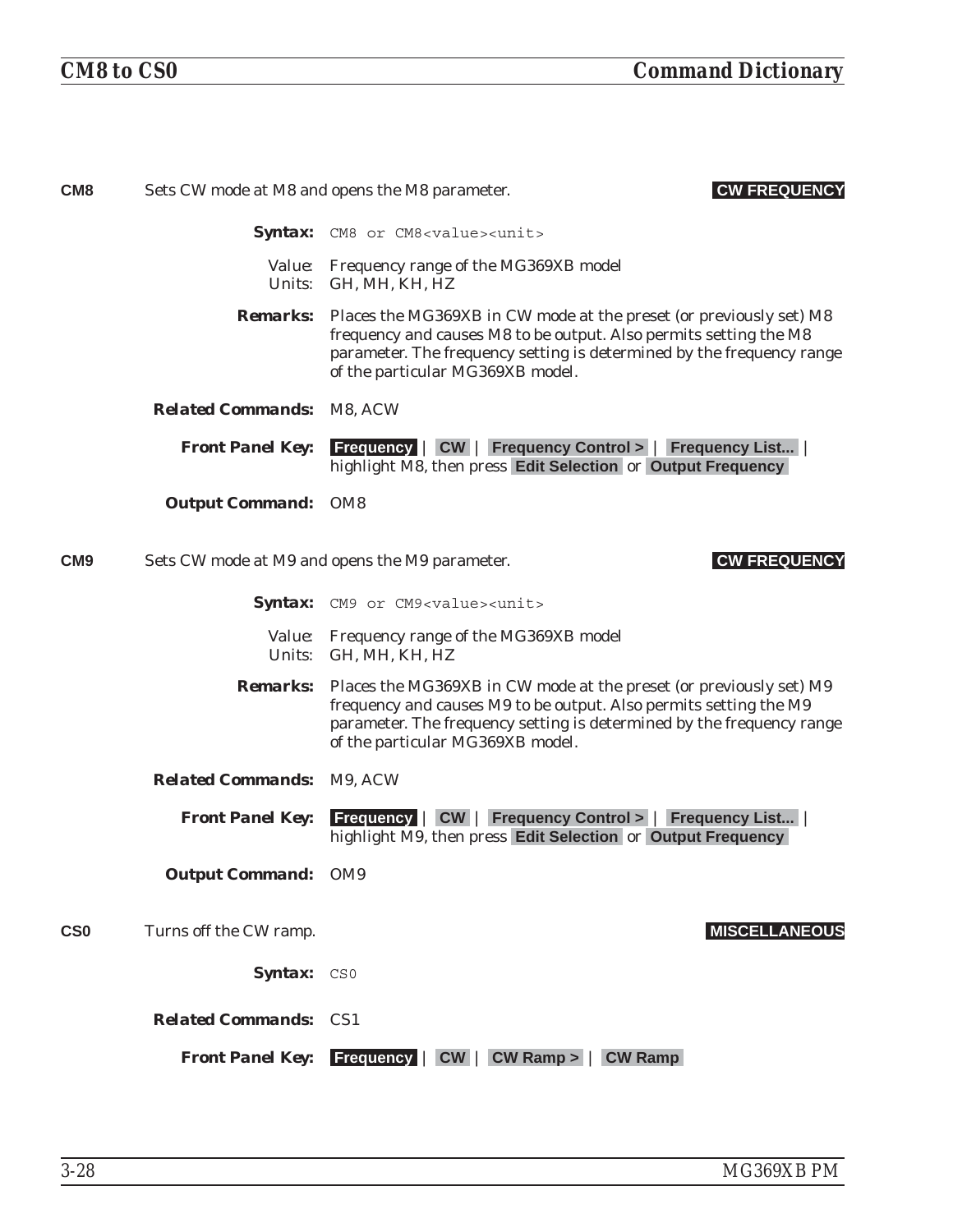# *Command Dictionary CS1 to CTL*

| CS1        | Turns on the CW ramp.         | <b>MISCELLANEOUS</b>                                                                                                                                                                                                                                                                                                                                                                                                                                                                                                                                  |
|------------|-------------------------------|-------------------------------------------------------------------------------------------------------------------------------------------------------------------------------------------------------------------------------------------------------------------------------------------------------------------------------------------------------------------------------------------------------------------------------------------------------------------------------------------------------------------------------------------------------|
|            | Syntax: CS1                   |                                                                                                                                                                                                                                                                                                                                                                                                                                                                                                                                                       |
|            | <b>Remarks:</b>               | This command produces a repetitive 0V to 10V ramp output to the rear<br>panel HORIZ OUT connector and pin 1 of the AUX I/O connector. The<br>CW ramp is used to drive a scalar analyzer display.                                                                                                                                                                                                                                                                                                                                                      |
|            | <b>Related Commands:</b>      | CS <sub>0</sub>                                                                                                                                                                                                                                                                                                                                                                                                                                                                                                                                       |
|            |                               | <b>Front Panel Key:</b> Frequency   CW   CW Ramp >   CW Ramp                                                                                                                                                                                                                                                                                                                                                                                                                                                                                          |
| <b>CSB</b> | Clears all GPIB status bytes. | <b>STATUS</b>                                                                                                                                                                                                                                                                                                                                                                                                                                                                                                                                         |
|            | <b>Syntax:</b> CSB            |                                                                                                                                                                                                                                                                                                                                                                                                                                                                                                                                                       |
|            | <b>Front Panel Key: N/A</b>   |                                                                                                                                                                                                                                                                                                                                                                                                                                                                                                                                                       |
| <b>CTL</b> |                               | <b>LIST SWEEP</b><br>Copy current CW frequency and power level to current list index.                                                                                                                                                                                                                                                                                                                                                                                                                                                                 |
|            | <b>Syntax:</b> CTL            |                                                                                                                                                                                                                                                                                                                                                                                                                                                                                                                                                       |
|            | <i><b>Remarks:</b></i>        | The command copies the current CW frequency and power level to the<br>current list index. This is another method of entering frequency and<br>power level information into the current list index. The MG369XB<br>must be list sweep mode and the desired list selected and list index set<br>before invoking this command. The command, LST, places the unit in<br>list sweep mode; the command, $ELN(x)$ , is used to select which of the<br>four lists is to be accessed; and the command, ELI(xxxx), sets the list<br>index for the current list. |
|            |                               | <b>Related Commands:</b> LST, ELN(x), ELI(xxxx)                                                                                                                                                                                                                                                                                                                                                                                                                                                                                                       |
|            |                               | <b>Front Panel Key:</b> Frequency   CW   Copy to List                                                                                                                                                                                                                                                                                                                                                                                                                                                                                                 |
|            |                               | <b>Example:</b> LST ELN2 ELI1023 CTL places the MG369XB in list sweep mode,<br>selects list number 2, sets the list index to 1023, and copies the current<br>CW frequency and power level to list index 1023.                                                                                                                                                                                                                                                                                                                                         |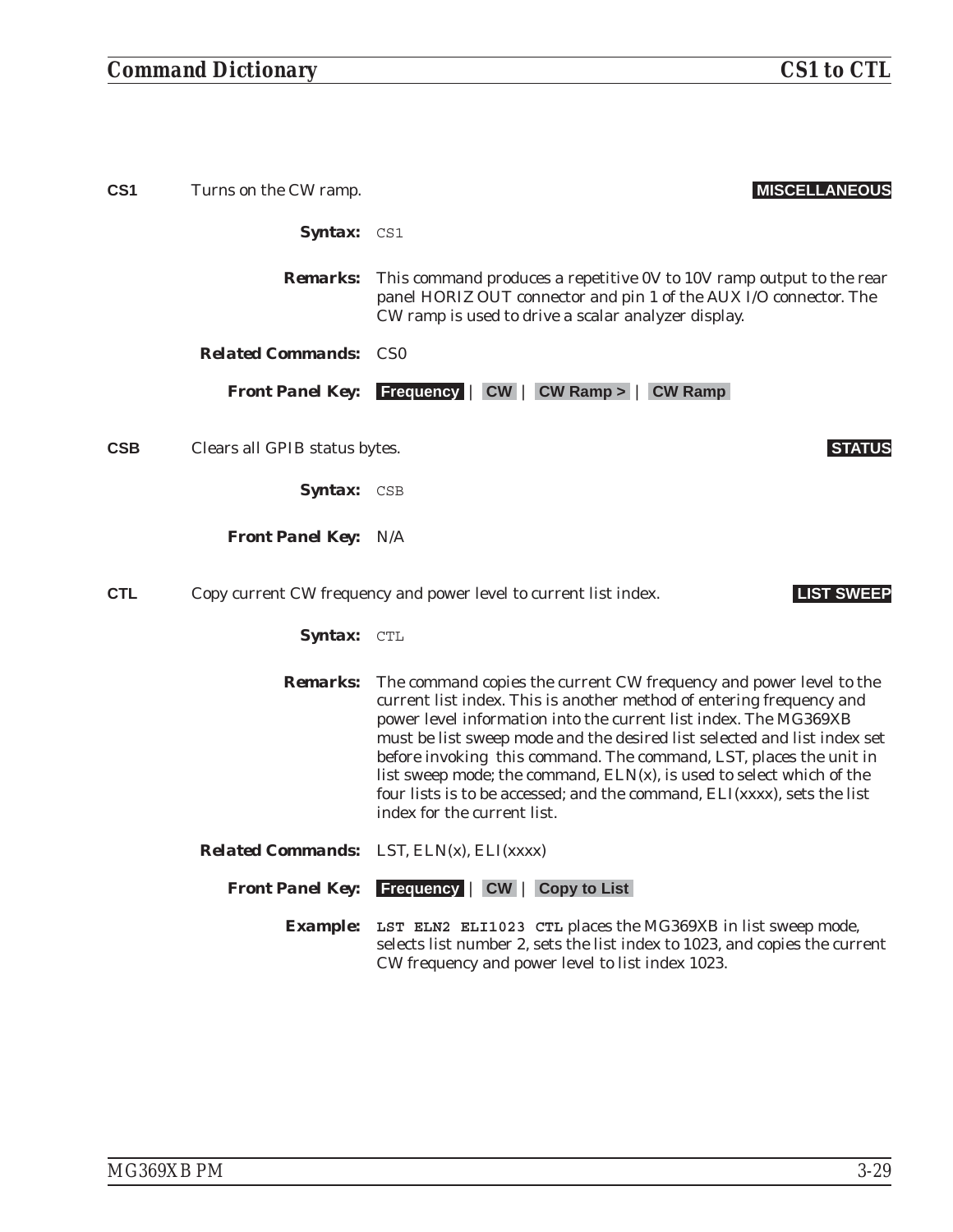| D <sub>1</sub> | Opens the internal pulse delay1 parameter.       | <b>PARAMETER ENTRY</b>                                                                                                                 |
|----------------|--------------------------------------------------|----------------------------------------------------------------------------------------------------------------------------------------|
|                |                                                  | Syntax: D1 <value><unit></unit></value>                                                                                                |
|                | <i>Value:</i>                                    | 30 ns to 167 ms at 100 MHz pulse clock rate; 100 ns to 419 ms at<br>40 MHz pulse clock rate; 300 ns to 1.6s at 10 MHz pulse clock rate |
|                | Units:                                           | SEC, MS, US, NS                                                                                                                        |
|                | <i>Related Commands:</i> IP, $PMD(x)$ , $PTG(x)$ |                                                                                                                                        |
|                | <b>Front Panel Key:</b>                          | Modulation   Pulse (internal)   Wdth/Dly List   Edit Selected                                                                          |
|                |                                                  | <b>Example:</b> PTG3 D1 100 US IP turns on internal pulse trigger delayed by 100<br>μs.                                                |
|                | <b>Output Command:</b> OD1 $(\mu s)$             |                                                                                                                                        |
| D <sub>2</sub> | Opens the internal pulse delay2 parameter.       | <b>PARAMETER ENTRY</b>                                                                                                                 |
|                |                                                  | Syntax: D2 <value><unit></unit></value>                                                                                                |
|                | <i>Value:</i>                                    | 30 ns to 167 ms at 100 MHz pulse clock rate; 100 ns to 419 ms at<br>40 MHz pulse clock rate; 300 ns to 1.6s at 10 MHz pulse clock rate |
|                | <i>Units:</i>                                    | SEC, MS, US, NS                                                                                                                        |
|                | <b>Related Commands:</b> IP, $PMD(x)$ , $PTG(x)$ |                                                                                                                                        |
|                | <b>Front Panel Key:</b>                          | Modulation   Pulse (internal)   Wdth/Dly List   Edit Selected                                                                          |
|                | <b>Example:</b>                                  | <b>PMD2</b> D2 100 US IP turns on internal pulse doublet with a 100 $\mu$ s<br>delay before the 2nd pulse.                             |
|                | <b>Output Command:</b>                           | OD2 $(\mu s)$                                                                                                                          |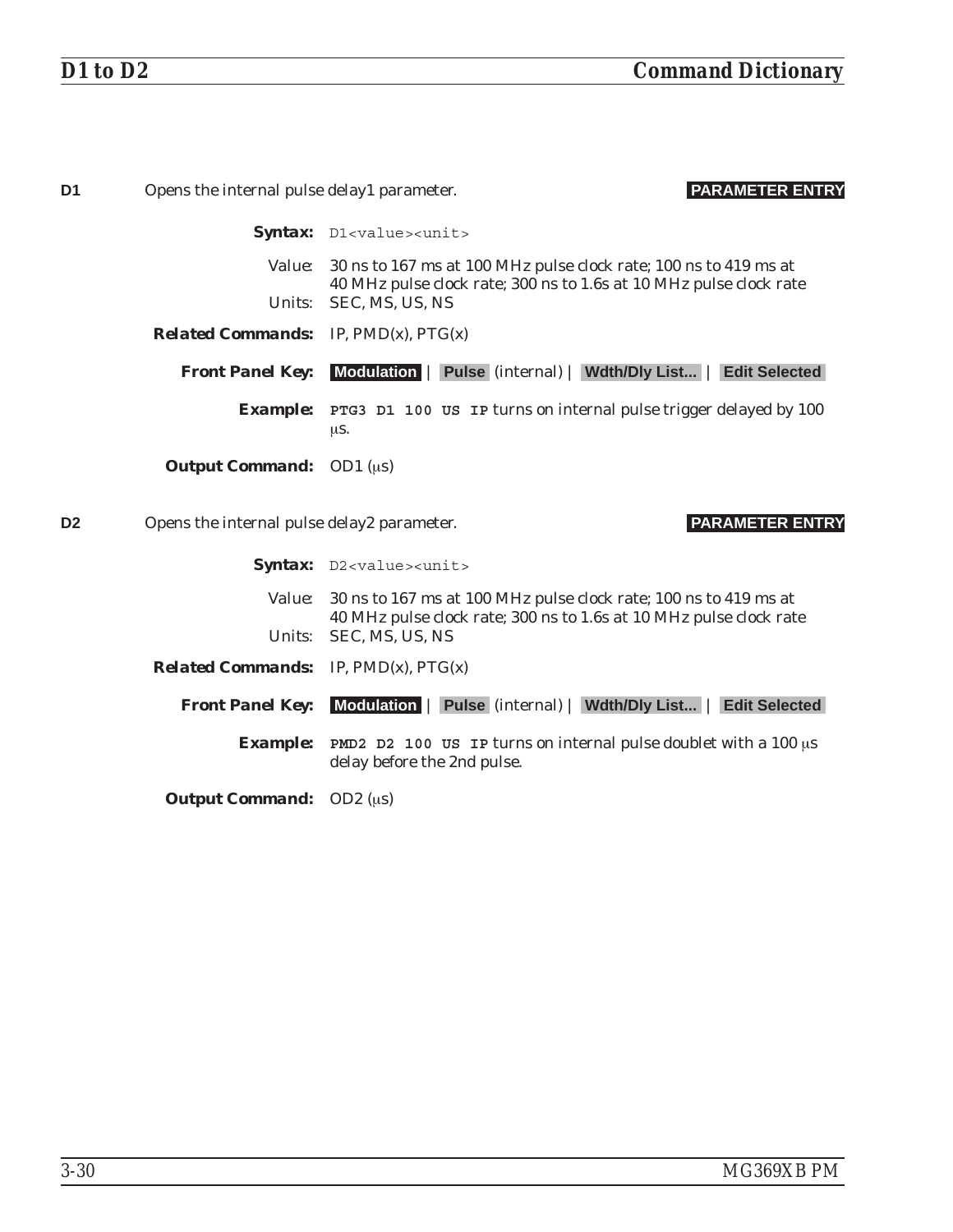| D <sub>3</sub> | Opens the internal pulse delay3 parameter.       | <b>PARAMETER ENTRY</b>                                                                                                                        |
|----------------|--------------------------------------------------|-----------------------------------------------------------------------------------------------------------------------------------------------|
|                |                                                  | Syntax: D3 <value><unit></unit></value>                                                                                                       |
|                |                                                  | Value: 30 ns to 167 ms at 100 MHz pulse clock rate; 100 ns to 419 ms at<br>40 MHz pulse clock rate; 300 ns to 1.6s at 10 MHz pulse clock rate |
|                | <i>Units:</i>                                    | SEC, MS, US, NS                                                                                                                               |
|                | <b>Related Commands:</b> IP, $PMD(x)$ , $PTG(x)$ |                                                                                                                                               |
|                | <b>Front Panel Key:</b>                          | Modulation   Pulse (internal)   Wdth/Dly List   Edit Selected                                                                                 |
|                | <b>Example:</b>                                  | <b>PMD3</b> D3 100 US IP turns on internal pulse triplet with a 100 $\mu$ s<br>delay before the 3rd pulse.                                    |
|                | <b>Output Command:</b> OD3 ( $\mu$ s)            |                                                                                                                                               |
|                |                                                  |                                                                                                                                               |
| D <sub>4</sub> | Opens the internal pulse delay4 parameter.       | <b>PARAMETER ENTRY</b>                                                                                                                        |
|                |                                                  | Syntax: D4 <value><unit></unit></value>                                                                                                       |
|                | <i>Value:</i>                                    | 30 ns to 167 ms at 100 MHz pulse clock rate; 100 ns to 419 ms at                                                                              |
|                | Units:                                           | 40 MHz pulse clock rate; 300 ns to 1.6s at 10 MHz pulse clock rate<br>SEC, MS, US, NS                                                         |
|                | <b>Related Commands:</b> IP, $PMD(x)$ , $PTG(x)$ |                                                                                                                                               |
|                | <b>Front Panel Key:</b>                          | Modulation   Pulse (internal)   Wdth/Dly List   Edit Selected                                                                                 |
|                | <b>Example:</b>                                  | <b>PMD4</b> D4 100 US IP turns on internal pulse quadruplet with a 100 $\mu$ s<br>delay before the 4th pulse.                                 |

**DB** Decibel (dB) data terminator. **DATA TERMINATOR**

Syntax: DB

*Front Panel Key:* N/A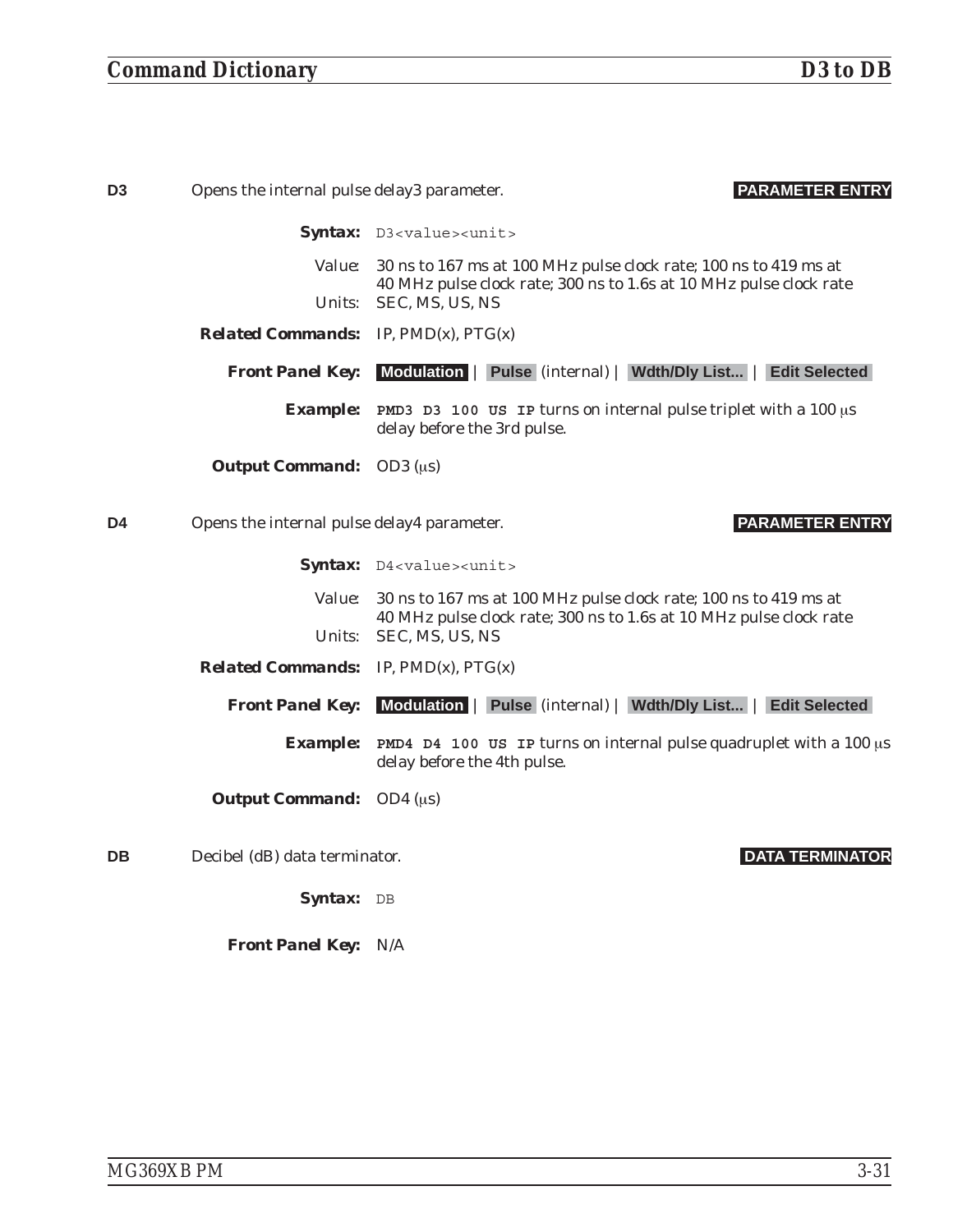| DF <sub>0</sub> | Selects F0-delta frequency sweep mode.     |                                                                                                                                            | <b>SWEEP</b> |
|-----------------|--------------------------------------------|--------------------------------------------------------------------------------------------------------------------------------------------|--------------|
|                 | Syntax: DF0                                |                                                                                                                                            |              |
|                 |                                            | <b>Remarks:</b> Selects a symmetrical frequency sweep around F0. The width of the<br>sweep is determined by the Delta Frequency parameter. |              |
|                 | <b>Related Commands:</b> F0, DLF, DFF, DFM |                                                                                                                                            |              |
|                 | <b>Front Panel Key: N/A</b>                |                                                                                                                                            |              |
|                 |                                            | <b>Example:</b> SSP DF0 AUT sets step sweep F0-DF with auto triggering.                                                                    |              |
| DF <sub>1</sub> | Selects F1-delta frequency sweep mode.     |                                                                                                                                            | <b>SWEEP</b> |
|                 | Syntax: DF1                                |                                                                                                                                            |              |
|                 |                                            | <b>Remarks:</b> Selects a symmetrical frequency sweep around F1. The width of the<br>sweep is determined by the Delta Frequency parameter. |              |
|                 | Related Commands: F1, DLF, DFF, DFM        |                                                                                                                                            |              |
|                 | <b>Front Panel Key: N/A</b>                |                                                                                                                                            |              |
|                 |                                            | <b>Example:</b> SSP DF1 AUT sets step sweep F1-DF with auto triggering.                                                                    |              |
| DF <sub>5</sub> | Selects F5-delta frequency sweep mode.     |                                                                                                                                            | <b>SWEEP</b> |
|                 | Syntax: DF5                                |                                                                                                                                            |              |
|                 |                                            | <b>Remarks:</b> Selects a symmetrical frequency sweep around F5. The width of the<br>sweep is determined by the Delta Frequency parameter. |              |
|                 | <b>Related Commands:</b> F5, DLF, DFF, DFM |                                                                                                                                            |              |
|                 |                                            | <b>Front Panel Key:</b> Frequency   Step Sweep   Frequency Control >   F5 - dF                                                             |              |
|                 |                                            | <b>Example:</b> SSP DF5 AUT sets step sweep F5-DF with auto triggering.                                                                    |              |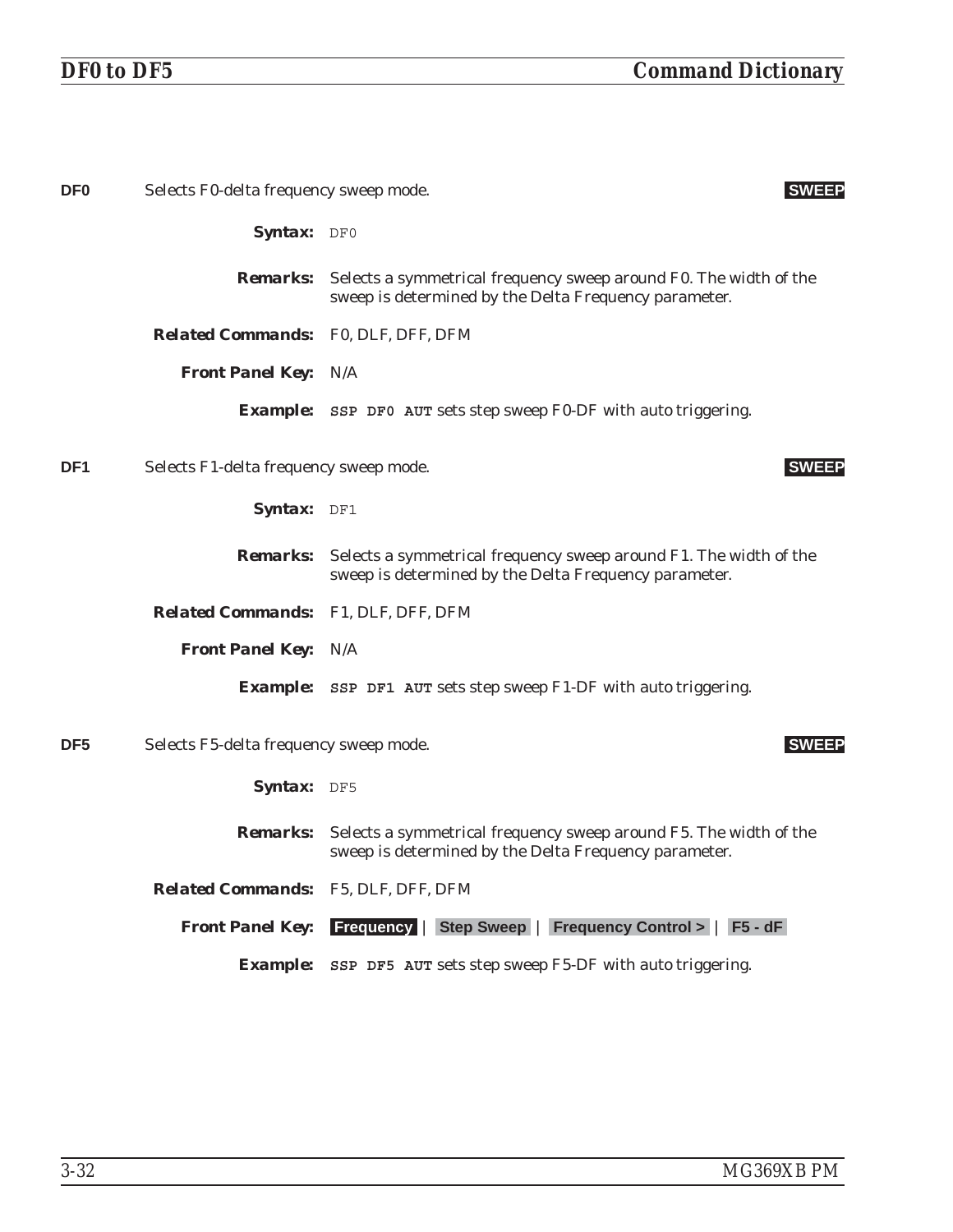# *Command Dictionary DF6 to DFM*

| DF <sub>6</sub> | Selects F6-delta frequency sweep mode. | <b>SWEEP</b>                                                                                                                                                                                                     |
|-----------------|----------------------------------------|------------------------------------------------------------------------------------------------------------------------------------------------------------------------------------------------------------------|
|                 | Syntax: DF6                            |                                                                                                                                                                                                                  |
|                 |                                        | <b>Remarks:</b> Selects a symmetrical frequency sweep around F6. The width of the<br>sweep is determined by the Delta Frequency parameter.                                                                       |
|                 | Related Commands: F6, DLF, DFF, DFM    |                                                                                                                                                                                                                  |
|                 |                                        | <b>Front Panel Key:</b> Frequency   Step Sweep   Frequency Control >   F6 - dF                                                                                                                                   |
|                 |                                        | <b>Example:</b> SSP DF6 AUT sets step sweep F6-DF with auto triggering.                                                                                                                                          |
| <b>DFF</b>      | Opens the delta frequency parameter.   | <b>PARAMETER ENTRY</b>                                                                                                                                                                                           |
|                 |                                        | Syntax: DFF <value><unit></unit></value>                                                                                                                                                                         |
|                 |                                        | Value: Frequency range of the MG369XB model<br>Units: GH, MH, KH, HZ                                                                                                                                             |
|                 |                                        | <b>Remarks:</b> Permits setting the Delta Frequency parameter. The frequency setting<br>is determined by the frequency range of the particular MG369XB<br>model. The commands, DFM and DLF, are the same as DFF. |
|                 | <b>Front Panel Key: N/A</b>            |                                                                                                                                                                                                                  |
|                 |                                        | <b>Example:</b> F1 3 GH DFF 100 MH DF1 SSP AUT sets auto trigger step sweep<br>F1-DF 3 GHz - 50 MHz to 3 GHz + 50 MHz.                                                                                           |
|                 |                                        | <b>Output Command:</b> ODF returns the DF frequency value (in MHz) to the controller.                                                                                                                            |
| <b>DFM</b>      | Opens the delta frequency parameter.   | <b>PARAMETER ENTRY</b>                                                                                                                                                                                           |
|                 |                                        | Syntax: DFM <value><unit></unit></value>                                                                                                                                                                         |
|                 |                                        | Value: Frequency range of the MG369XB model<br>Units: GH, MH, KH, HZ                                                                                                                                             |
|                 |                                        | <b>Remarks:</b> Permits setting the Delta Frequency parameter. The frequency setting<br>is determined by the frequency range of the particular MG369XB<br>model. The commands, DFF and DLF, are the same as DFM. |
|                 | Front Panel Key: N/A                   |                                                                                                                                                                                                                  |
|                 |                                        | Example: F1 3 GH DFM 100 MH DF1 SSP AUT sets auto trigger step sweep<br>F1-DF 3GHz-50MHz to 3GHz+50MHz.                                                                                                          |
|                 |                                        | <b>Output Command:</b> ODF returns the DF frequency value (in MHz) to the controller.                                                                                                                            |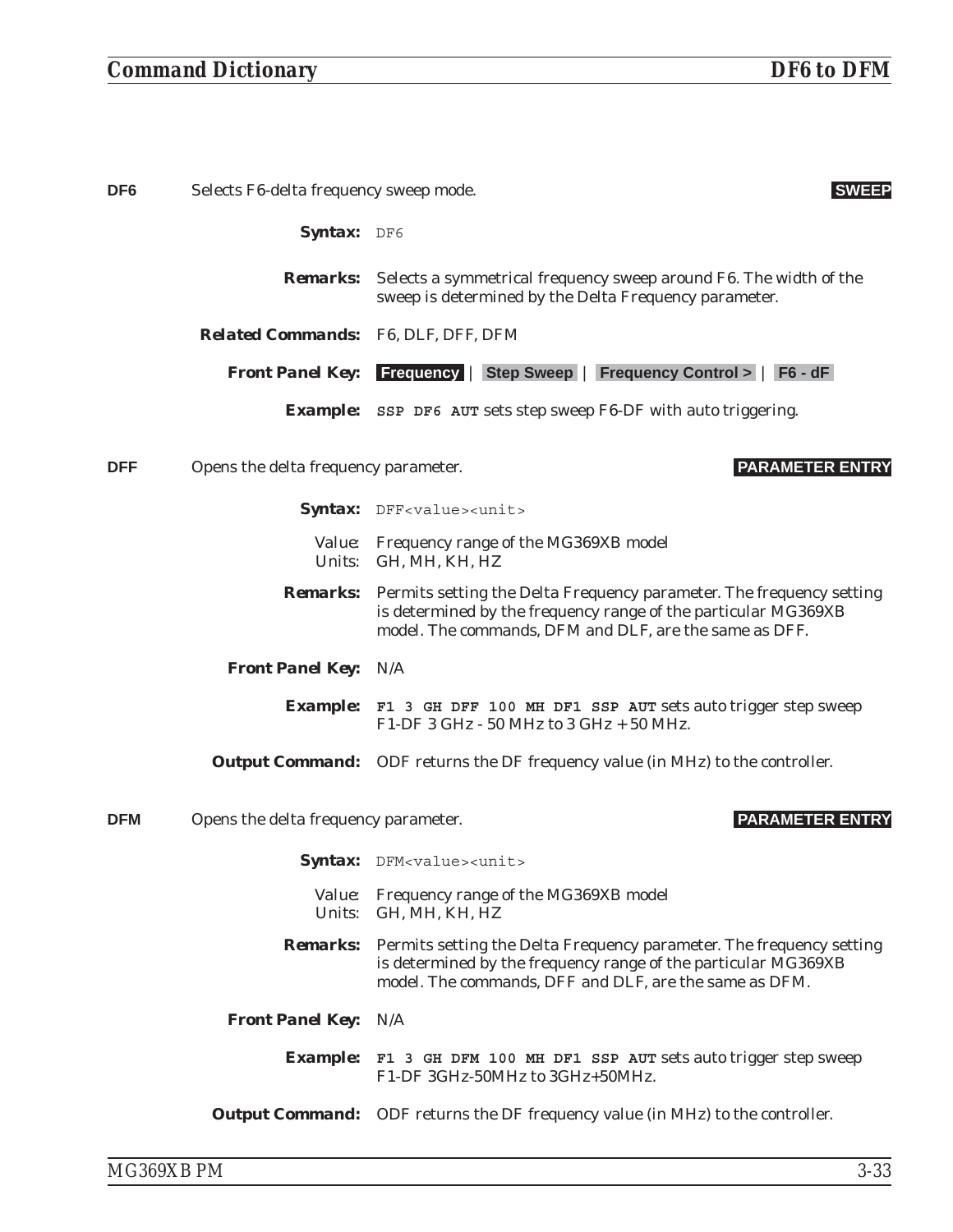| <b>DG</b>       | Degree data terminator.              | <b>DATA TERMINATOR</b>                                                                                                                                                                                                                                                                                                                                                                                                                            |
|-----------------|--------------------------------------|---------------------------------------------------------------------------------------------------------------------------------------------------------------------------------------------------------------------------------------------------------------------------------------------------------------------------------------------------------------------------------------------------------------------------------------------------|
|                 | Syntax: DG                           |                                                                                                                                                                                                                                                                                                                                                                                                                                                   |
|                 | <b>Front Panel Key: N/A</b>          |                                                                                                                                                                                                                                                                                                                                                                                                                                                   |
| DL <sub>1</sub> |                                      | <b>POWER LEVELING</b><br>Selects external detector leveling of output power.                                                                                                                                                                                                                                                                                                                                                                      |
|                 | <b>Syntax:</b> DL1                   |                                                                                                                                                                                                                                                                                                                                                                                                                                                   |
|                 |                                      | <b>Remarks:</b> Selects external leveling of the output power using a signal from an<br>external detector connected to the EXT ALC IN connector. Deselects<br>the internal leveling mode or external leveling mode using a signal<br>from an external power meter, if r previously programmed. In external<br>power leveling mode, use the parameter entry command EGI to enter a<br>setting for the Reference Level DAC to control the ALC gain. |
|                 |                                      | Related Commands: EGI, IL1, PL1, LV0, LV1                                                                                                                                                                                                                                                                                                                                                                                                         |
|                 |                                      | <b>Front Panel Key:</b> Level   ALC Mode   Leveling >   External Detector                                                                                                                                                                                                                                                                                                                                                                         |
|                 |                                      | Example: DL1 EGI 128 SPS selects external leveling of the output power using<br>a signal from an external detector and sets the reference level DAC to<br>128.                                                                                                                                                                                                                                                                                    |
| <b>DLF</b>      | Opens the delta frequency parameter. | <b>PARAMETER ENTRY</b>                                                                                                                                                                                                                                                                                                                                                                                                                            |
|                 |                                      | Syntax: DLF <value><unit></unit></value>                                                                                                                                                                                                                                                                                                                                                                                                          |
|                 |                                      | Value: Frequency range of the MG369XB model<br>Units: GH, MH, KH, HZ                                                                                                                                                                                                                                                                                                                                                                              |
|                 |                                      | <b>Remarks:</b> Permits setting the Delta Frequency parameter. The frequency setting<br>is determined by the frequency range of the particular MG369XB<br>model. The commands, DFF and DFM, are the same as DLF.                                                                                                                                                                                                                                  |
|                 | <b>Front Panel Key: N/A</b>          |                                                                                                                                                                                                                                                                                                                                                                                                                                                   |
|                 |                                      | <b>Example:</b> F1 3 GH DLF 100 MH DF1 SSP AUT sets auto trigger step sweep<br>F1-DF 3 GHz - 50 MHz to 3 GHz + 50 MHz.                                                                                                                                                                                                                                                                                                                            |
|                 |                                      | <b>Output Command:</b> ODF returns the DF frequency value (in MHz) to the controller.                                                                                                                                                                                                                                                                                                                                                             |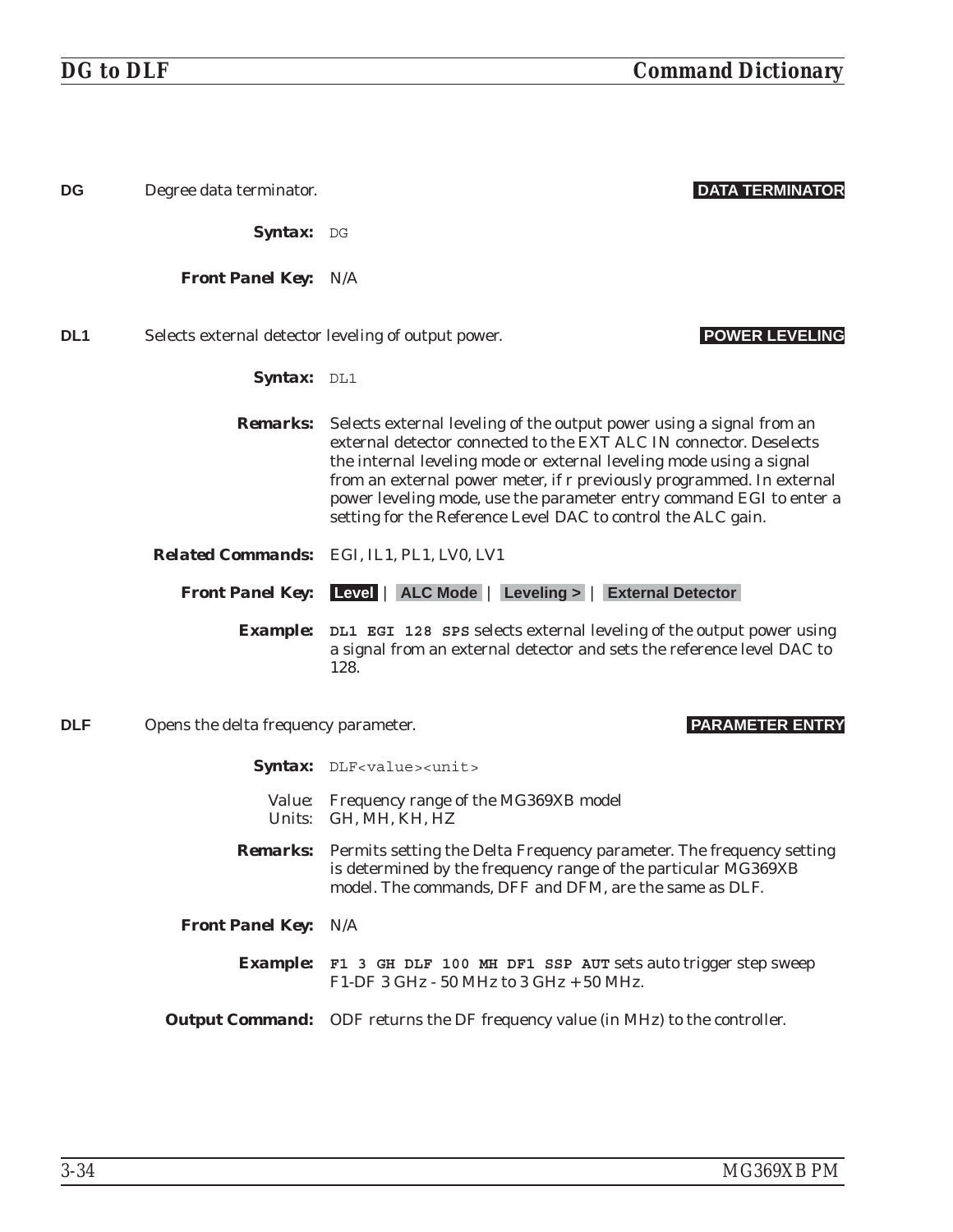| <b>DM</b>  | dBm data terminator.                            | <b>DATA TERMINATOR</b>                                                                                                                                                                                                                                                                                                                                                                                                                                                                                                         |
|------------|-------------------------------------------------|--------------------------------------------------------------------------------------------------------------------------------------------------------------------------------------------------------------------------------------------------------------------------------------------------------------------------------------------------------------------------------------------------------------------------------------------------------------------------------------------------------------------------------|
|            | Syntax: DM                                      |                                                                                                                                                                                                                                                                                                                                                                                                                                                                                                                                |
|            | <b>Front Panel Key: N/A</b>                     |                                                                                                                                                                                                                                                                                                                                                                                                                                                                                                                                |
| <b>DN</b>  | Decrements the open parameter by the step size. | <b>PARAMETER ENTRY</b>                                                                                                                                                                                                                                                                                                                                                                                                                                                                                                         |
|            | Syntax: DN                                      |                                                                                                                                                                                                                                                                                                                                                                                                                                                                                                                                |
|            | <b>Remarks:</b>                                 | Each MG369XB parameter has an associated step size that can be used<br>to increment or decrement its value. The command, SYZ, is used to set<br>the step size for a parameter. The commands, UP and DN, can then be<br>used to increment and decrement the parameter by the step size. In the<br>list sweep mode with manual trigger selected, DN decrements the list<br>index by one.                                                                                                                                         |
|            | <b>Related Commands: SYZ, UP</b>                |                                                                                                                                                                                                                                                                                                                                                                                                                                                                                                                                |
|            | <b>Front Panel Key:</b>                         | Use the keys System   Config   Increment > to access the<br>increment menu. The soft-key Frequency Increment sets the<br>frequency increment value, the soft-key Level Increment sets the<br>power level increment value, and the soft-key Time Increment sets the<br>time increment value. The soft-key Increment Mode turns increment<br>mode on. Use the front panel cursor control keys or the rotary data<br>knob to increment or decrement the open frequency, power level, or<br>time parameter by the increment value. |
|            | <b>Example:</b>                                 | CF1 2 GH SYZ 10 MH DN sets CW mode at 2 GHz with a step size of<br>10 MHz and steps down to 1.990 GHz.                                                                                                                                                                                                                                                                                                                                                                                                                         |
| <b>DPT</b> | Internal triggered pulse with delay.            | <b>MODULAT</b>                                                                                                                                                                                                                                                                                                                                                                                                                                                                                                                 |
|            | Syntax: DPT                                     |                                                                                                                                                                                                                                                                                                                                                                                                                                                                                                                                |
|            | <b>Remarks:</b>                                 | Sets the internal pulse mode to single, the internal pulse trigger to<br>triggered with delay, and turns on the internal pulse modulation<br>function. Disables the external pulse modulation function, if previously<br>programmed.                                                                                                                                                                                                                                                                                           |
|            |                                                 | <b>Related Commands:</b> IP, PTG5, PMD1, PTF, W1, D1                                                                                                                                                                                                                                                                                                                                                                                                                                                                           |
|            | <b>Front Panel Key: N/A</b>                     |                                                                                                                                                                                                                                                                                                                                                                                                                                                                                                                                |

*Example:* W1 50 US D1 200 US DPT (50 us pulse after 200 us delay from trigger falling edge)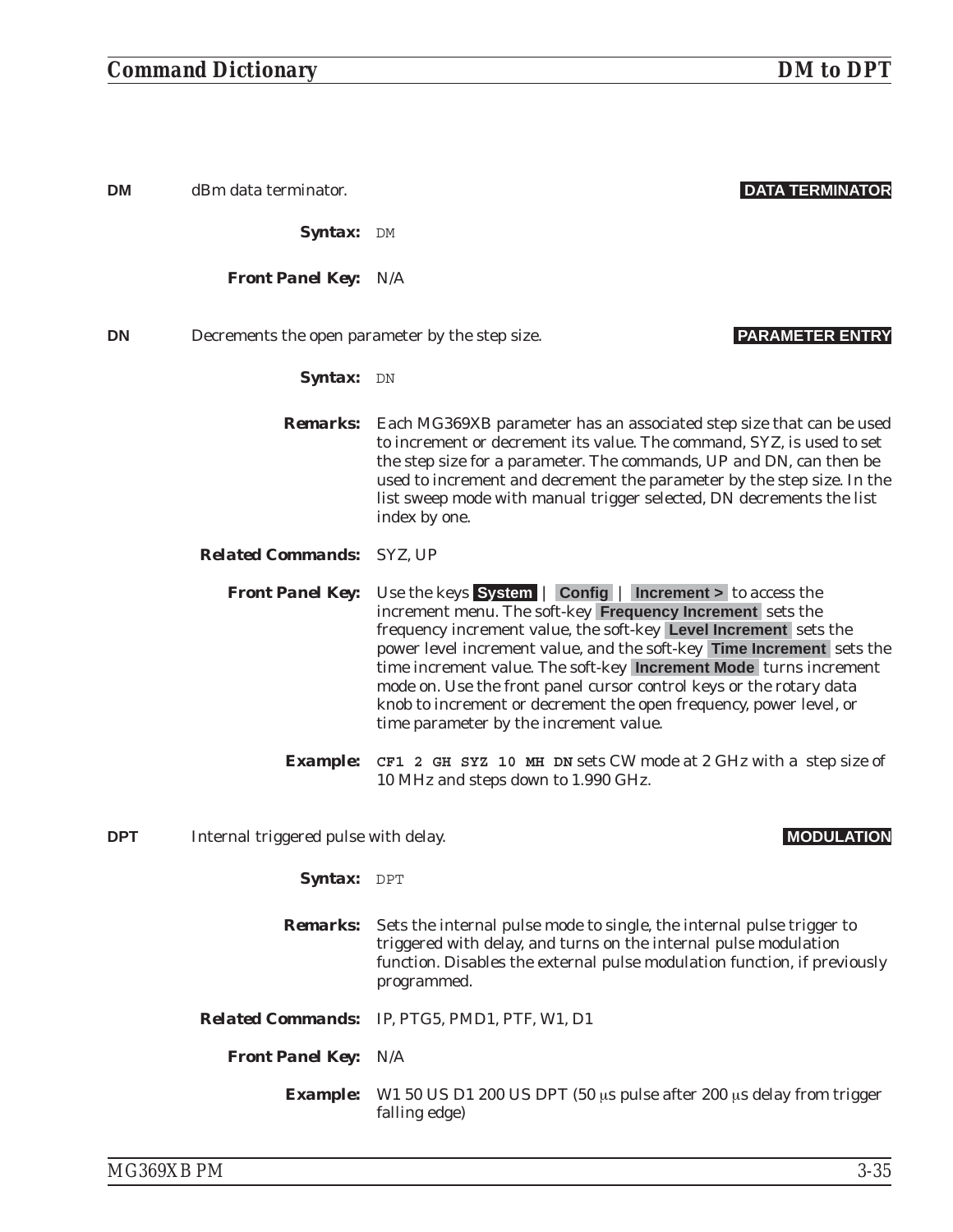| <b>DS0</b>      | Turns on the secure mode.         | <b>MISCELLANEOUS</b>                                                                                                                                                                                                                                 |
|-----------------|-----------------------------------|------------------------------------------------------------------------------------------------------------------------------------------------------------------------------------------------------------------------------------------------------|
|                 | Syntax: DS0                       |                                                                                                                                                                                                                                                      |
|                 |                                   | <b>Remarks:</b> In the secure mode, the front panel display of all frequency, power level,<br>and modulation parameters is disabled. The instrument continues to<br>function normally in all other respects.                                         |
|                 | <b>Front Panel Key:</b>           | System   Secure Mode                                                                                                                                                                                                                                 |
| DS <sub>1</sub> | Turns off the secure mode.        | <b>MISCELLANEOUS</b>                                                                                                                                                                                                                                 |
|                 | Syntax: DS1                       |                                                                                                                                                                                                                                                      |
|                 |                                   | <b>Remarks:</b> Restores the front panel display of all frequency, power level, and<br>modulation parameters.                                                                                                                                        |
|                 | <b>Front Panel Key:</b>           | System   Reset                                                                                                                                                                                                                                       |
| DU <sub>0</sub> | Deselects dual step sweep mode.   | <b>SWEEP</b>                                                                                                                                                                                                                                         |
|                 | Syntax: DU0                       |                                                                                                                                                                                                                                                      |
|                 | <b>Related Commands: DU1, TSS</b> |                                                                                                                                                                                                                                                      |
|                 | <b>Front Panel Key: N/A</b>       |                                                                                                                                                                                                                                                      |
| DU <sub>1</sub> | Selects dual step sweep mode.     | <b>SWEEP</b>                                                                                                                                                                                                                                         |
|                 | Syntax: DU1                       |                                                                                                                                                                                                                                                      |
|                 |                                   | <b>Remarks:</b> The dual step sweep mode provides for generating synchronized, step<br>sweep outputs from two MG369XBs at a frequency offset. When<br>operating in the dual step sweep mode, the command, TSS, steps the<br>sweep to the next point. |
|                 | <b>Related Commands: DU0, TSS</b> |                                                                                                                                                                                                                                                      |
|                 | <b>Front Panel Key: N/A</b>       |                                                                                                                                                                                                                                                      |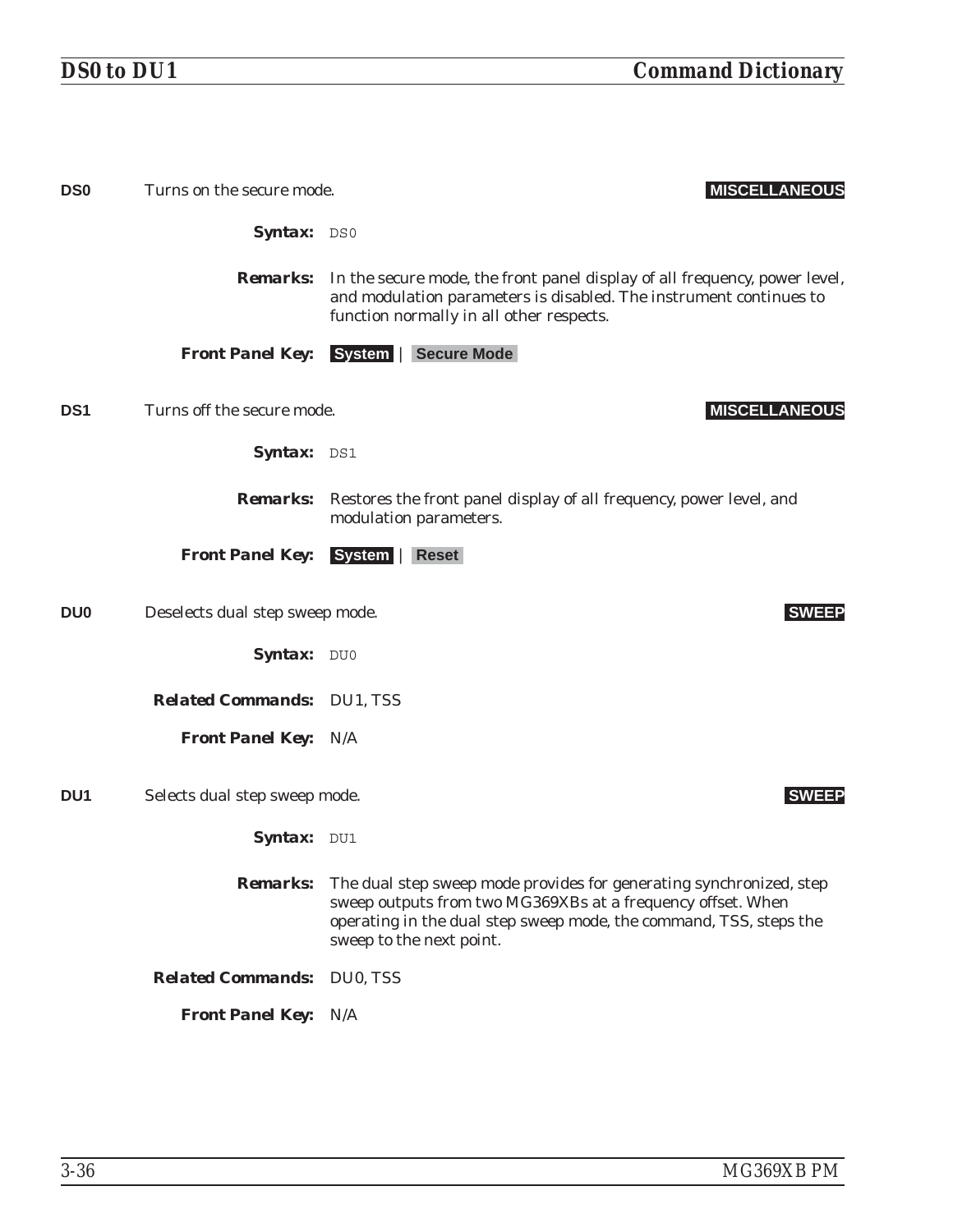| <b>DV</b>   | Decibel per volt (dB/V) data terminator. | <b>DATA TERMINATOR</b>                                                                                                                                                                                                                                                                                      |
|-------------|------------------------------------------|-------------------------------------------------------------------------------------------------------------------------------------------------------------------------------------------------------------------------------------------------------------------------------------------------------------|
|             | Syntax: DV                               |                                                                                                                                                                                                                                                                                                             |
|             | <b>Front Panel Key: N/A</b>              |                                                                                                                                                                                                                                                                                                             |
| <b>EBW0</b> |                                          | <b>CONFIGURATION</b><br>Selects the external reference loop bandwidth of 10 Hz.                                                                                                                                                                                                                             |
|             | Syntax: EBWO                             |                                                                                                                                                                                                                                                                                                             |
|             | <b>Remarks:</b>                          | Selecting a narrower bandwidth provides greater immunity from<br>reference related phase noise; however, reference tracking will not be<br>optimal. Selecting a wider bandwidth increases phase tracking of the<br>external reference; however, it also increases the susceptibility to<br>reference noise. |
|             |                                          | Related Commands: EBW1, EBW2, EBW3, OEBW                                                                                                                                                                                                                                                                    |
|             |                                          | Front Panel Key: System   Config   Rear Panel >   External Ref BW >   10 Hz                                                                                                                                                                                                                                 |
| EBW1        |                                          | <b>CONFIGURATION</b><br>Selects the external reference loop bandwidth of 30 Hz.                                                                                                                                                                                                                             |
|             | Syntax: EBW1                             |                                                                                                                                                                                                                                                                                                             |
|             | <b>Remarks:</b>                          | Selecting a narrower bandwidth provides greater immunity from<br>reference related phase noise; however, reference tracking will not be<br>optimal. Selecting a wider bandwidth increases phase tracking of the<br>external reference; however, it also increases the susceptibility to<br>reference noise. |
|             |                                          | Related Commands: EBW0, EBW2, EBW3, OEBW                                                                                                                                                                                                                                                                    |
|             | <b>Front Panel Key:</b>                  | Config   Rear Panel >   External Ref BW >  <br><b>System</b><br><b>30 Hz</b>                                                                                                                                                                                                                                |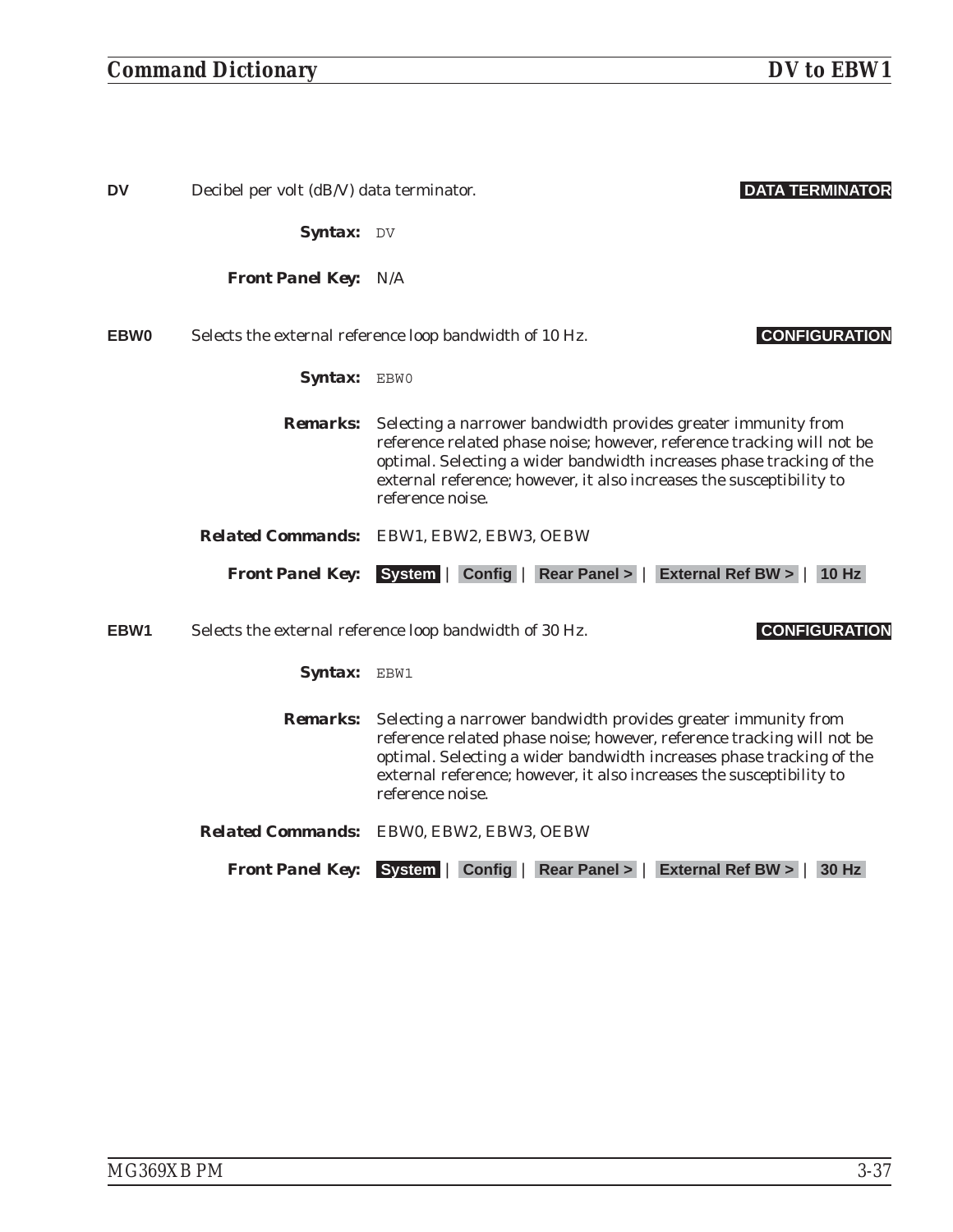| EBW <sub>2</sub> |                         | <b>CONFIGURATION</b><br>Selects the external reference loop bandwidth of 100 Hz.                                                                                                                                                                                                                            |
|------------------|-------------------------|-------------------------------------------------------------------------------------------------------------------------------------------------------------------------------------------------------------------------------------------------------------------------------------------------------------|
|                  | <b>Syntax:</b> EBW2     |                                                                                                                                                                                                                                                                                                             |
|                  | <b>Remarks:</b>         | Selecting a narrower bandwidth provides greater immunity from<br>reference related phase noise; however, reference tracking will not be<br>optimal. Selecting a wider bandwidth increases phase tracking of the<br>external reference; however, it also increases the susceptibility to<br>reference noise. |
|                  |                         | <b>Related Commands:</b> EBW0, EBW1, EBW3, OEBW                                                                                                                                                                                                                                                             |
|                  |                         | <b>Front Panel Key:</b> System   Config   Rear Panel >   External Ref BW >   100 Hz                                                                                                                                                                                                                         |
| EBW <sub>3</sub> |                         | <b>CONFIGURATION</b><br>Selects the external reference loop bandwidth of 300 Hz.                                                                                                                                                                                                                            |
|                  | <i><b>Syntax:</b></i>   | EBW3                                                                                                                                                                                                                                                                                                        |
|                  | <b>Remarks:</b>         | Selecting a narrower bandwidth provides greater immunity from<br>reference related phase noise; however, reference tracking will not be<br>optimal. Selecting a wider bandwidth increases phase tracking of the<br>external reference; however, it also increases the susceptibility to<br>reference noise. |
|                  |                         | Related Commands: EBW0, EBW1, EBW2, OEBW                                                                                                                                                                                                                                                                    |
|                  | <b>Front Panel Key:</b> | Config   Rear Panel >   External Ref BW ><br>300 Hz<br><b>System Ⅱ</b>                                                                                                                                                                                                                                      |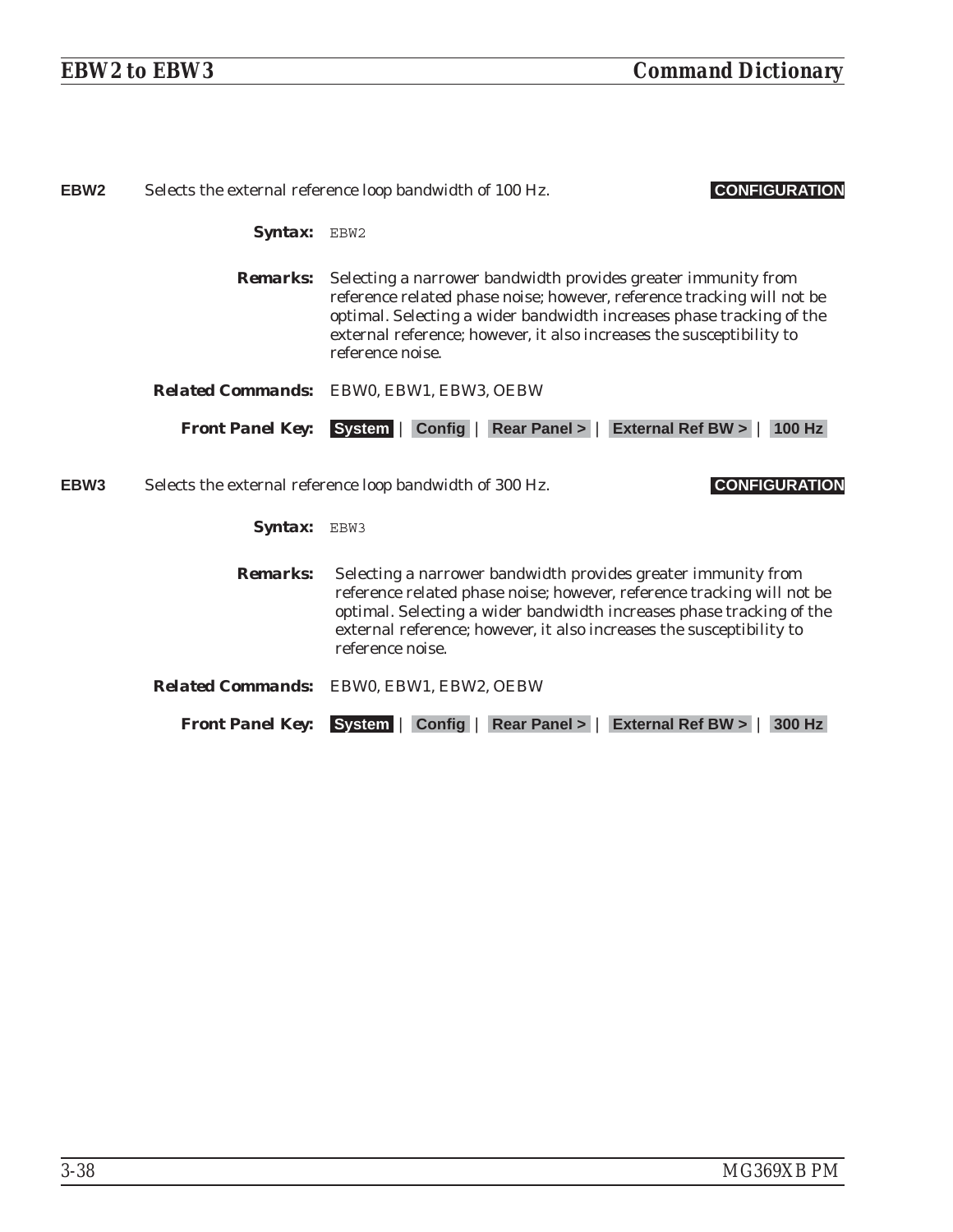| <b>EGI</b>      |                                      | <b>PARAMETER ENTRY</b><br>Opens the reference level DAC setting parameter.                                                                                                                             |
|-----------------|--------------------------------------|--------------------------------------------------------------------------------------------------------------------------------------------------------------------------------------------------------|
|                 |                                      | Syntax: EGI <value><unit></unit></value>                                                                                                                                                               |
|                 | Units: SPS                           | Value: 0 to 255                                                                                                                                                                                        |
|                 |                                      | <b>Remarks:</b> Permits setting of the Reference Level DAC to control the ALC gain<br>when in external power leveling mode. Use the commands DL1 or PL1<br>to select the external power leveling mode. |
|                 | Related Commands: DL1, PL1, EGO      |                                                                                                                                                                                                        |
|                 | <b>Front Panel Key:</b>              | Level   ALC Mode   Leveling >   press External Detector or<br>Power Meter to select the type of external sensor. Press ALC Loop<br><b>External ALC Adj</b> to set the power level.                     |
|                 | <i><b>Example:</b></i>               | PL1 ELR EGI 140 SPS selects external leveling of the output power<br>using a signal from an external power meter, selects the rear panel<br>ALC input, and sets the reference level DAC to 140.        |
|                 |                                      | <b>Output Command:</b> EGO returns the value of the Reference Level DAC setting in external<br>power leveling mode to the controller.                                                                  |
| <b>EGO</b>      |                                      | <b>POWER LEVELING</b><br>Outputs the value of the reference level DAC setting.                                                                                                                         |
|                 | <b>Syntax:</b> EGO                   |                                                                                                                                                                                                        |
|                 |                                      | <b>Remarks:</b> EGO returns the value of the Reference Level DAC setting in external<br>power leveling mode to the controller.                                                                         |
|                 | Related Commands: DL1, PL1, EGI      |                                                                                                                                                                                                        |
|                 | <b>Front Panel Key: N/A</b>          |                                                                                                                                                                                                        |
| EL <sub>0</sub> | Inhibits updating of the ESB2 bit 4. | <b>STATUS</b>                                                                                                                                                                                          |
|                 | Syntax: ELO                          |                                                                                                                                                                                                        |
|                 | <b>Remarks:</b>                      | Blocks updating of the Extended Status Byte two bit four (RF<br>Unlocked). This is the default setting because it is normal for the RF to<br>be momentarily unlocked during sweeps and sweep retrace.  |
|                 | <b>Related Commands:</b>             | SB0, SQ0                                                                                                                                                                                               |
|                 | <b>Front Panel Key:</b>              | N/A                                                                                                                                                                                                    |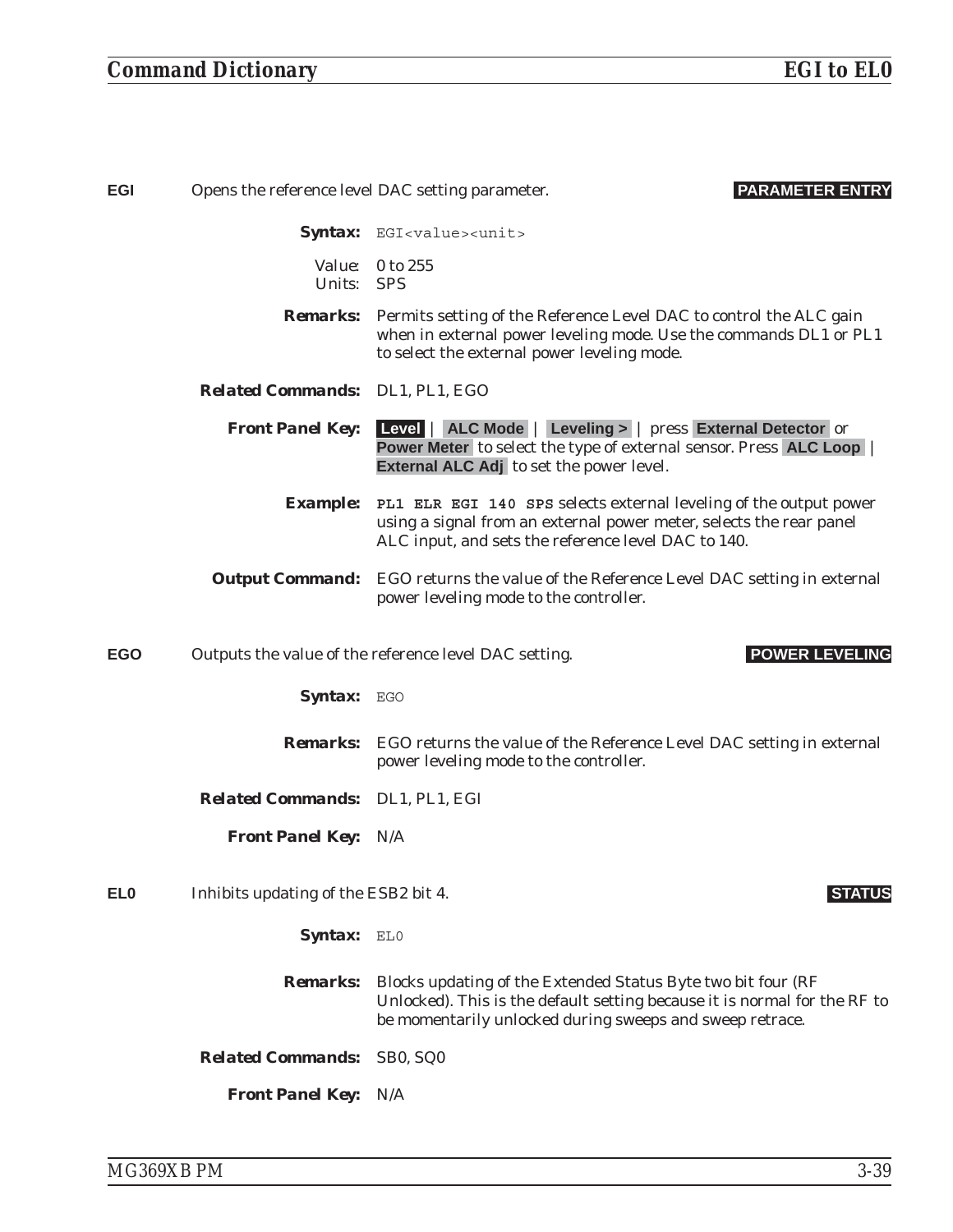| EL <sub>1</sub> | Enables updating of the ESB2 bit 4.         | <b>STATUS</b>                                                                                                                      |
|-----------------|---------------------------------------------|------------------------------------------------------------------------------------------------------------------------------------|
|                 | Syntax: EL1                                 |                                                                                                                                    |
|                 |                                             | <b>Remarks:</b> Unblocks updating of the Extended Status Byte bit four (RF Unlocked).                                              |
|                 | <b>Related Commands:</b> SB1, MB2, SQ1, OES |                                                                                                                                    |
|                 | <b>Front Panel Key: N/A</b>                 |                                                                                                                                    |
|                 |                                             | <b>Example:</b> C code snippet to enable unlocked SRQ:                                                                             |
|                 |                                             | strcpy(buf, "csb sb1 mb2 sq1 el1");<br>$buf[11] = 16$ ; /*mb2 command mask value*/snd(source_addr, buf);                           |
|                 |                                             | <b>Output Command:</b> OES (outputs value of the three status bytes)                                                               |
|                 | <b>ELI(XXXX)</b> Sets list index to XXXX.   | <b>LIST SWEEP</b>                                                                                                                  |
|                 |                                             | <b>Syntax:</b> $ELI$ (xxxx)                                                                                                        |
|                 |                                             | Value: xxxx: 4-digit integer between 0000 and 1999                                                                                 |
|                 |                                             | <b>Remarks:</b> In list sweep mode, permits setting the list index for the current list.                                           |
|                 | <b>Related Commands:</b> LST, ELN(x)        |                                                                                                                                    |
|                 |                                             | <b>Front Panel Key:</b> Frequency   List   Edit List Index                                                                         |
|                 |                                             | <b>Example:</b> LST ELN3 ELI1263 places the MG369XB in list sweep mode, selects<br>list number 3, and sets the list index to 1263. |
| ELN(x)          | Sets the list number to x.                  | <b>LIST SWEEP</b>                                                                                                                  |
|                 | Syntax: $ELN(x)$                            |                                                                                                                                    |
|                 |                                             | Value: x: 1-digit integer between 0 and 3                                                                                          |
|                 | <b>Remarks:</b>                             | In list sweep mode, permits selection of which of the four lists is to be<br>accessed.                                             |
|                 | <b>Front Panel Key:</b>                     | N/A                                                                                                                                |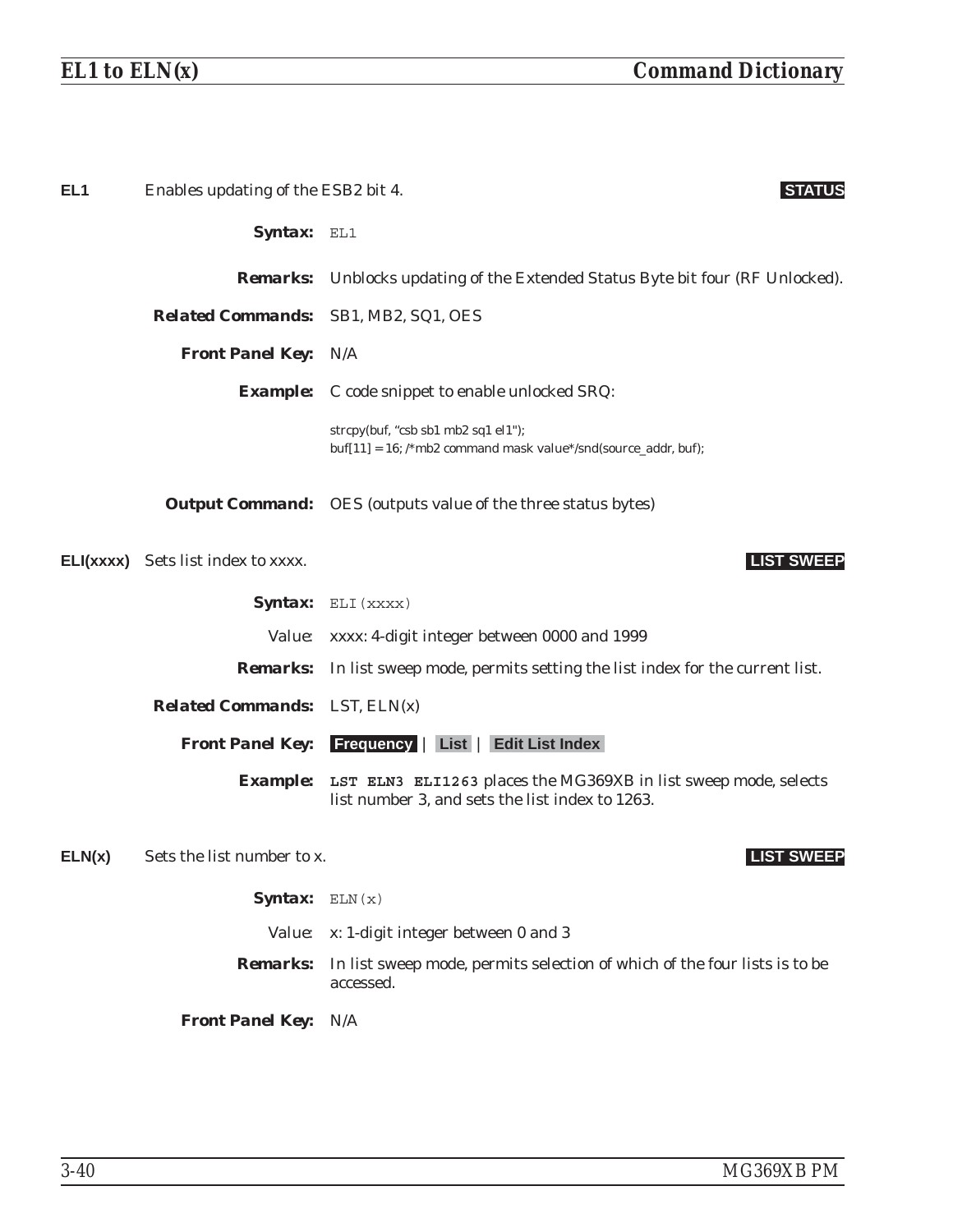| EP <sub>0</sub> | Selects TTL-low to turn RF on during pulse modulation.<br><b>MODULATION</b> |                                                                                                                                                                                     |
|-----------------|-----------------------------------------------------------------------------|-------------------------------------------------------------------------------------------------------------------------------------------------------------------------------------|
|                 | Syntax: EPO                                                                 |                                                                                                                                                                                     |
|                 |                                                                             | <b>Remarks:</b> Permits selection of a TTL-low signal to turn the RF on during pulse<br>modulation. If pulse modulation is not installed, this command<br>produces a syntax error.  |
|                 | <b>Related Commands:</b>                                                    | EP1, P0, XP                                                                                                                                                                         |
|                 | <b>Front Panel Key:</b>                                                     | Modulation   Pulse   L RF On                                                                                                                                                        |
| EP <sub>1</sub> |                                                                             | <b>MODULATION</b><br>Selects TTL-high to turn RF on during pulse modulation.                                                                                                        |
|                 | Syntax: EP1                                                                 |                                                                                                                                                                                     |
|                 |                                                                             | <b>Remarks:</b> Permits selection of a TTL-high signal to turn the RF on during pulse<br>modulation. If pulse modulation is not installed, this command<br>produces a syntax error. |
|                 | <b>Related Commands:</b> EP0, P0, XP                                        |                                                                                                                                                                                     |
|                 | <b>Front Panel Key:</b>                                                     | Modulation  <br>Pulse   H RF On                                                                                                                                                     |
| ES <sub>0</sub> | Inhibits end-of-sweep SRQ generation.                                       | <b>STATUS</b>                                                                                                                                                                       |
|                 | <b>Syntax:</b> ESO                                                          |                                                                                                                                                                                     |
|                 | <b>Remarks:</b>                                                             | Inhibits an SRQ from being generated when Primary Status Byte one<br>(End of Sweep) is set. This is the default mode.                                                               |
|                 | <b>Related Commands:</b>                                                    | SQ <sub>0</sub> , ES <sub>1</sub>                                                                                                                                                   |
|                 | <b>Front Panel Key:</b>                                                     | N/A                                                                                                                                                                                 |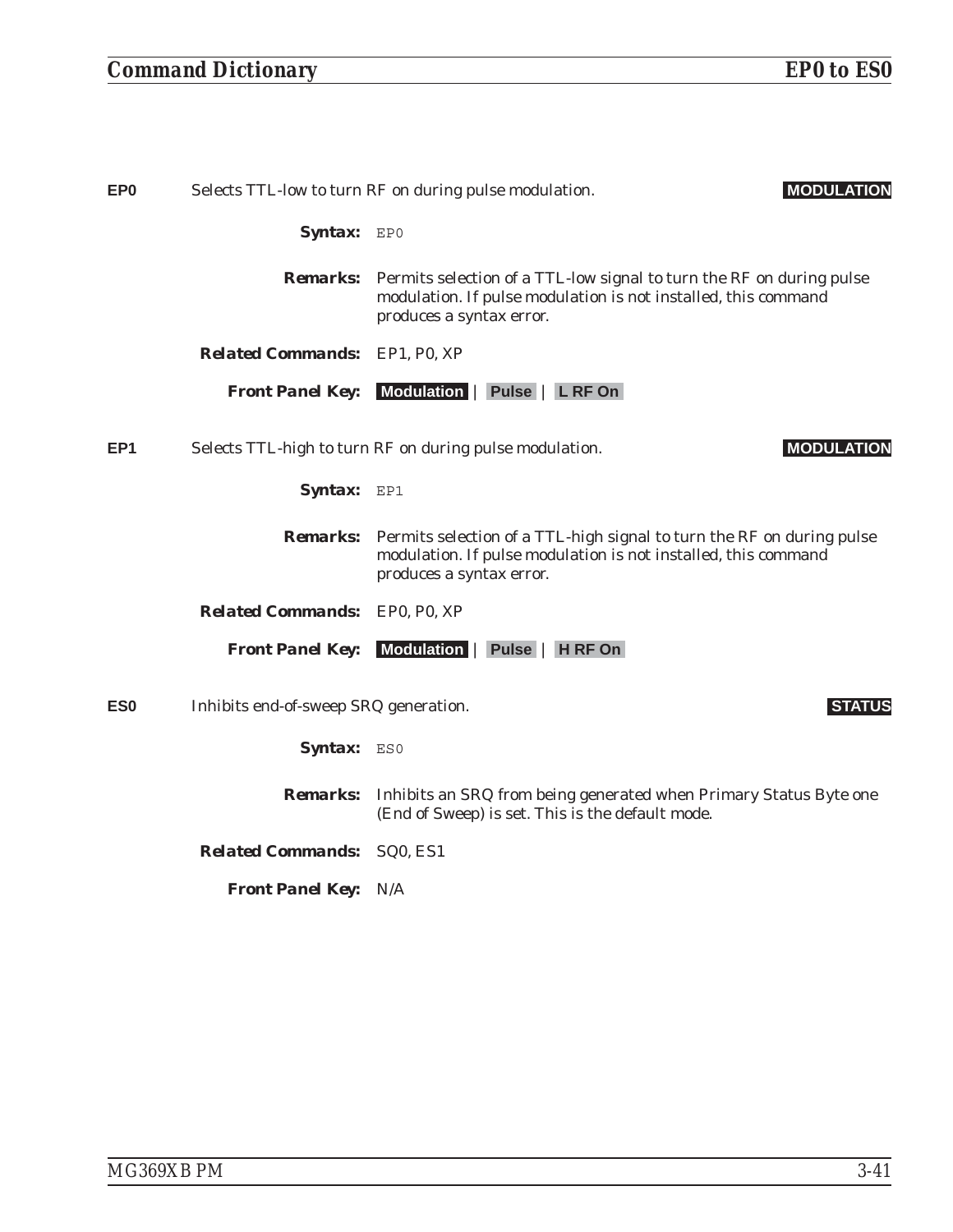| ES <sub>1</sub> | Enables end-of-sweep SRQ generation.   |                                                                                                                                                                                                                                                                                                                                                          |
|-----------------|----------------------------------------|----------------------------------------------------------------------------------------------------------------------------------------------------------------------------------------------------------------------------------------------------------------------------------------------------------------------------------------------------------|
|                 | Syntax: ES1                            |                                                                                                                                                                                                                                                                                                                                                          |
|                 |                                        | <b>Remarks:</b> Enables an SRQ to be generated when Primary Status Byte bit one<br>(End of Sweep) is set and SQ1 has been programmed. SQ1 enables the<br>SRQ generation function.                                                                                                                                                                        |
|                 | <b>Related Commands: SQ1, ES0</b>      |                                                                                                                                                                                                                                                                                                                                                          |
|                 | <b>Front Panel Key: N/A</b>            |                                                                                                                                                                                                                                                                                                                                                          |
|                 |                                        | <b>Example:</b> sQ1 ES1 enables an SRQ on the end of a sweep.                                                                                                                                                                                                                                                                                            |
|                 |                                        | <b>Output Command:</b> OSB (output primary status byte)                                                                                                                                                                                                                                                                                                  |
| <b>EXT</b>      | Selects single sweep triggering.       | <b>SWEEP</b>                                                                                                                                                                                                                                                                                                                                             |
|                 | Syntax: EXT                            |                                                                                                                                                                                                                                                                                                                                                          |
|                 | <b>Remarks:</b>                        | Selects single sweep triggering for frequency, power level, or list<br>sweeps. When single sweep triggering is selected, a single sweep starts<br>when a TRG or TRS command is received. The RSS command resets<br>the sweep to its start frequency, power level, or list index whenever the<br>command is received while a single sweep is in progress. |
|                 | <b>Related Commands: TRG, TRS, RSS</b> |                                                                                                                                                                                                                                                                                                                                                          |
|                 | <b>Front Panel Key:</b>                | <b>Frequency   Step Sweep   More &gt;   Trigger &gt;   Single or</b><br>Frequency   List   Sweep >   Trigger >   Single or Level  <br>Level Sweep   Trigger >   Single                                                                                                                                                                                   |
|                 |                                        | <b>Example:</b> SSP SF1 EXT TRG turns on step sweep F1-F2, single trigger, and<br>trigger one sweep.                                                                                                                                                                                                                                                     |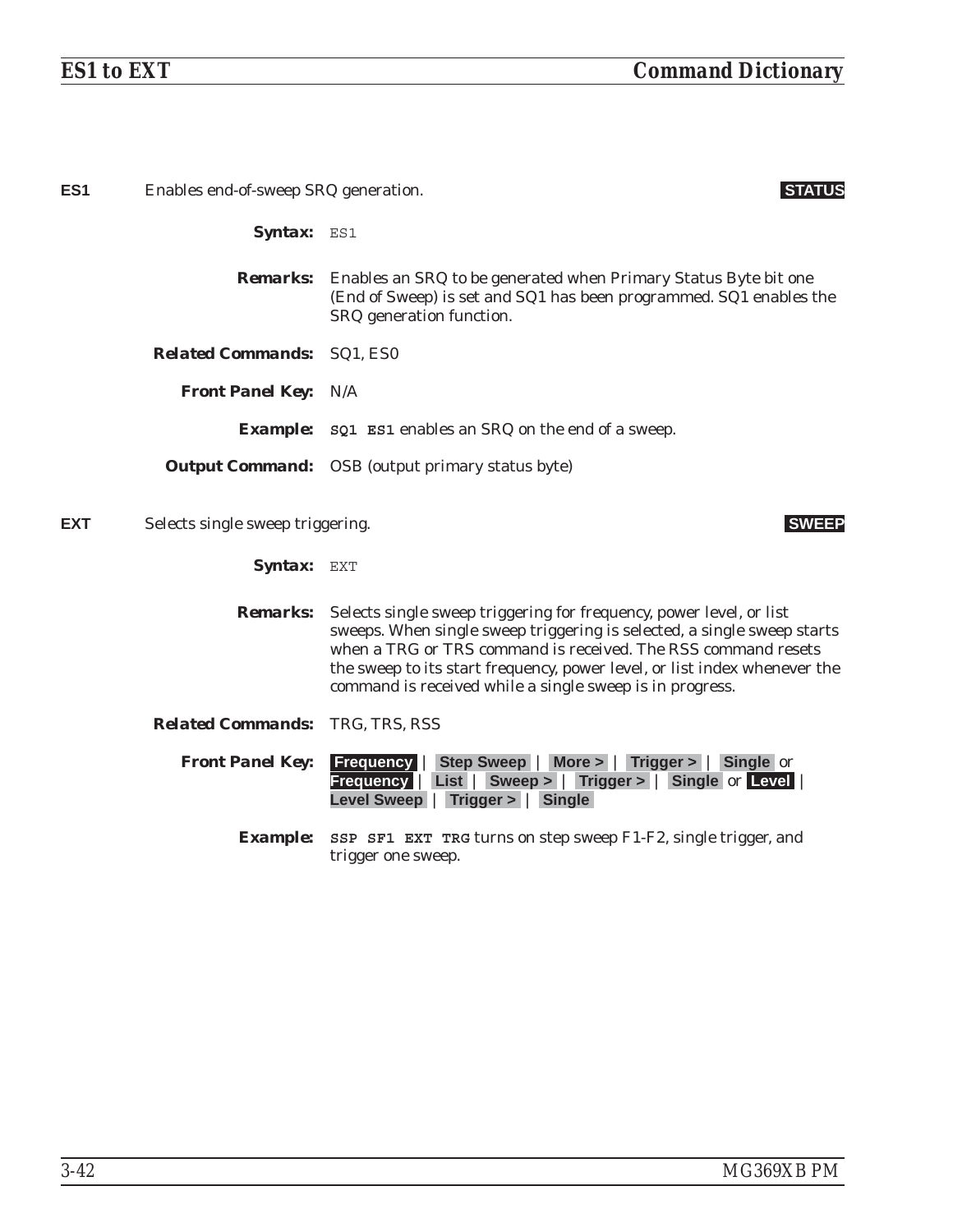| F0             | Opens the F0 parameter. | <b>PARAMETER ENTRY</b>                                                                                                                           |
|----------------|-------------------------|--------------------------------------------------------------------------------------------------------------------------------------------------|
|                |                         | Syntax: F0 <value><unit></unit></value>                                                                                                          |
|                |                         | Value: Frequency range of the MG369XB model<br>Units: GH, MH, KH, HZ                                                                             |
|                |                         | <b>Remarks:</b> Permits setting the F0 parameter. The frequency setting is determined<br>by the frequency range of the particular MG369XB model. |
|                | <b>Front Panel Key:</b> | <b>Frequency   CW   Frequency Control &gt;   F0   Edit F0  </b>                                                                                  |
|                |                         | <b>Output Command:</b> OF0 returns the F0 frequency value (in MHz) to the controller.                                                            |
| F1             | Opens the F1 parameter. | <b>PARAMETER ENTRY</b>                                                                                                                           |
|                |                         | Syntax: F1 <value><unit></unit></value>                                                                                                          |
|                |                         | Value: Frequency range of the MG369XB model<br>Units: GH, MH, KH, HZ                                                                             |
|                |                         | <b>Remarks:</b> Permits setting the F1 parameter. The frequency setting is determined<br>by the frequency range of the particular MG369XB model. |
|                | <b>Front Panel Key:</b> | <b>Frequency   CW   Edit F1</b>                                                                                                                  |
|                |                         | <b>Output Command:</b> OF1 returns the F1 frequency value (in MHz) to the controller.                                                            |
| F <sub>2</sub> | Opens the F2 parameter. | <b>PARAMETER ENTRY</b>                                                                                                                           |
|                |                         | Syntax: F2 <value><unit></unit></value>                                                                                                          |
|                |                         | Value: Frequency range of the MG369XB model<br>Units: GH, MH, KH, HZ                                                                             |
|                |                         | <b>Remarks:</b> Permits setting the F2 parameter. The frequency setting is determined<br>by the frequency range of the particular MG369XB model. |
|                | <b>Front Panel Key:</b> | <b>Frequency   CW   Frequency Control &gt;   F2   Edit F2</b>                                                                                    |
|                |                         | <b>Output Command:</b> OF2 returns the F2 frequency value (in MHz) to the controller.                                                            |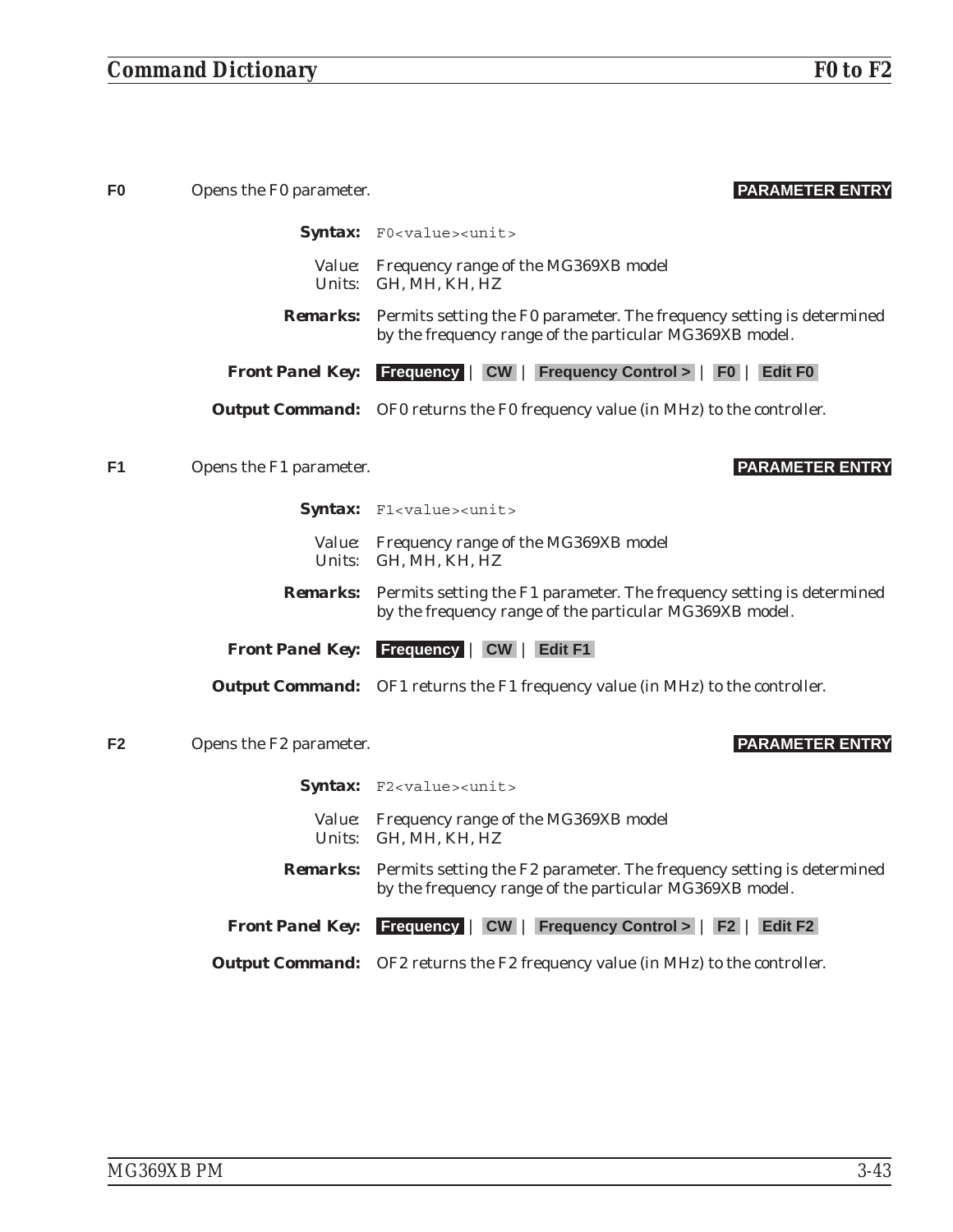| F <sub>3</sub> | Opens the F3 parameter. | <b>PARAMETER ENTRY</b>                                                                                                                           |
|----------------|-------------------------|--------------------------------------------------------------------------------------------------------------------------------------------------|
|                |                         | Syntax: F3 <value><unit></unit></value>                                                                                                          |
|                |                         | Value: Frequency range of the MG369XB model<br>Units: GH, MH, KH, HZ                                                                             |
|                |                         | <b>Remarks:</b> Permits setting the F3 parameter. The frequency setting is determined<br>by the frequency range of the particular MG369XB model. |
|                | <b>Front Panel Key:</b> | <b>Frequency   CW   Frequency Control &gt;   Frequency List</b>  <br>highlight F3, press Edit Selected                                           |
|                |                         | <b>Output Command:</b> OF3 returns the F3 frequency value (in MHz) to the controller.                                                            |
| F4             | Opens the F4 parameter. | <b>PARAMETER ENTRY</b>                                                                                                                           |
|                |                         | Syntax: F4 <value><unit></unit></value>                                                                                                          |
|                |                         | Value: Frequency range of the MG369XB model<br>Units: GH, MH, KH, HZ                                                                             |
|                |                         | <b>Remarks:</b> Permits setting the F4 parameter. The frequency setting is determined<br>by the frequency range of the particular MG369XB model. |
|                | <b>Front Panel Key:</b> | <b>Frequency   CW   Frequency Control &gt;   Frequency List</b>  <br>highlight F4, press Edit Selected                                           |
|                |                         | <b>Output Command:</b> OF4 returns the F4 frequency value (in MHz) to the controller.                                                            |
| F <sub>5</sub> | Opens the F5 parameter. | <b>PARAMETER ENTRY</b>                                                                                                                           |
|                |                         | Syntax: F5 <value><unit></unit></value>                                                                                                          |
|                |                         | Value: Frequency range of the MG369XB model<br>Units: GH, MH, KH, HZ                                                                             |
|                |                         | <b>Remarks:</b> Permits setting the F5 parameter. The frequency setting is determined<br>by the frequency range of the particular MG369XB model. |
|                | <b>Front Panel Key:</b> | <b>Frequency   CW   Frequency Control &gt;   Frequency List  </b><br>highlight F5, press Edit Selected                                           |
|                |                         | <b>Output Command:</b> OF5 returns the F5 frequency value (in MHz) to the controller.                                                            |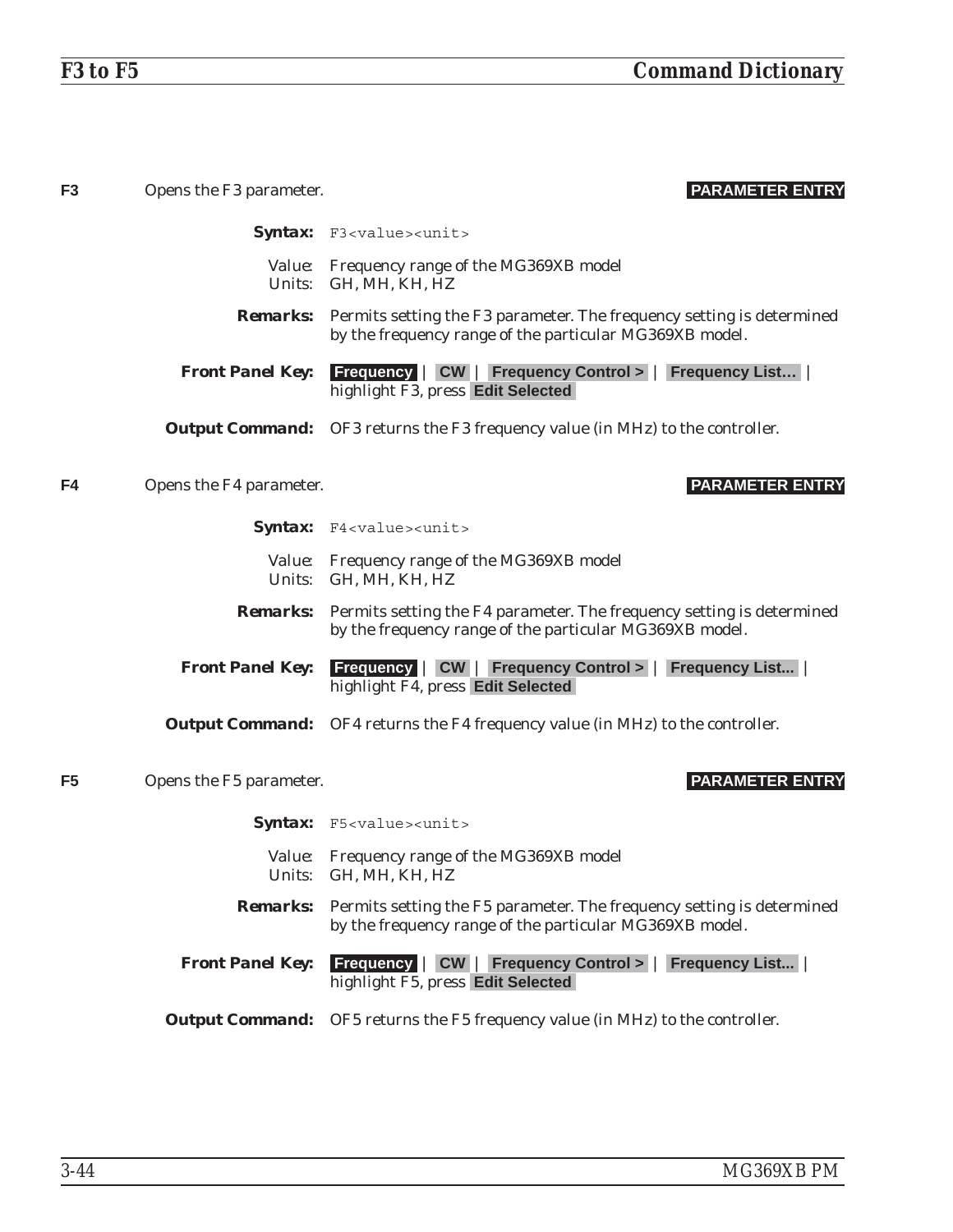# *Command Dictionary F6 to F8*

| F <sub>6</sub> | Opens the F6 parameter. | <b>PARAMETER ENTRY</b>                                                                                                                           |
|----------------|-------------------------|--------------------------------------------------------------------------------------------------------------------------------------------------|
|                |                         | Syntax: F6 <value><unit></unit></value>                                                                                                          |
|                |                         | Value: Frequency range of the MG369XB model<br>Units: GH, MH, KH, HZ                                                                             |
|                |                         | <b>Remarks:</b> Permits setting the F6 parameter. The frequency setting is determined<br>by the frequency range of the particular MG369XB model. |
|                | <b>Front Panel Key:</b> | <b>Frequency   CW   Frequency Control &gt;   Frequency List  </b><br>highlight F6, press Edit Selected                                           |
|                |                         | <b>Output Command:</b> OF6 returns the F6 frequency value (in MHz) to the controller.                                                            |
| F7             | Opens the F7 parameter. | <b>PARAMETER ENTRY</b>                                                                                                                           |
|                |                         | Syntax: F7 <value><unit></unit></value>                                                                                                          |
|                |                         | Value: Frequency range of the MG369XB model<br>Units: GH, MH, KH, HZ                                                                             |
|                |                         | <b>Remarks:</b> Permits setting the F7 parameter. The frequency setting is determined<br>by the frequency range of the particular MG369XB model. |
|                | <b>Front Panel Key:</b> | <b>Frequency   CW   Frequency Control &gt;   Frequency List  </b><br>highlight F7, press Edit Selected                                           |
|                |                         | <b>Output Command:</b> OF7 returns the F7 frequency value (in MHz) to the controller.                                                            |
| F <sub>8</sub> | Opens the F8 parameter. | <b>PARAMETER ENTRY</b>                                                                                                                           |
|                |                         | Syntax: F8 <value><unit></unit></value>                                                                                                          |
|                |                         | Value: Frequency range of the MG369XB model<br>Units: GH, MH, KH, HZ                                                                             |
|                | <i><b>Remarks:</b></i>  | Permits setting the F8 parameter. The frequency setting is determined<br>by the frequency range of the particular MG369XB model.                 |
|                |                         | <b>Front Panel Key:</b> Frequency   CW   Frequency Control >   Frequency List  <br>highlight F8, press Edit Selected                             |
|                |                         | <b>Output Command:</b> OF8 returns the F8 frequency value (in MHz) to the controller.                                                            |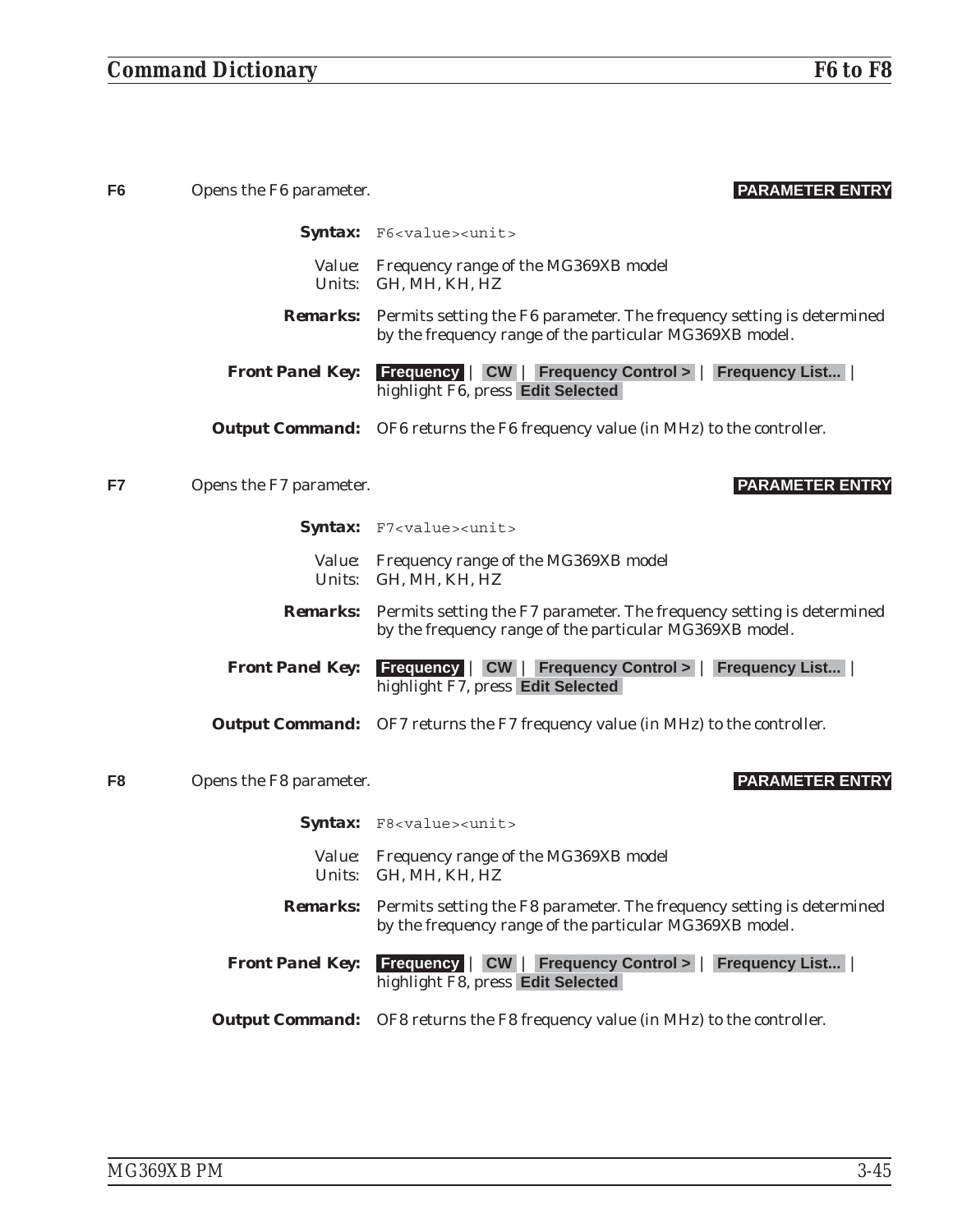| F <sub>9</sub>  | Opens the F9 parameter.                         | <b>PARAMETER ENTRY</b>                                                                                                                                                                                                                                                                                                                              |
|-----------------|-------------------------------------------------|-----------------------------------------------------------------------------------------------------------------------------------------------------------------------------------------------------------------------------------------------------------------------------------------------------------------------------------------------------|
|                 |                                                 | Syntax: F9 <value><unit></unit></value>                                                                                                                                                                                                                                                                                                             |
|                 |                                                 | Value: Frequency range of the MG369XB model<br>Units: GH, MH, KH, HZ                                                                                                                                                                                                                                                                                |
|                 |                                                 | <b>Remarks:</b> Permits setting the F9 parameter. The frequency setting is determined<br>by the frequency range of the particular MG369XB model.                                                                                                                                                                                                    |
|                 | <b>Front Panel Key:</b>                         | <b>Frequency   CW   Frequency Control &gt;   Frequency List</b>  <br>highlight F9, press Edit Selected                                                                                                                                                                                                                                              |
|                 |                                                 | <b>Output Command:</b> OF9 returns the F9 frequency value (in MHz) to the controller.                                                                                                                                                                                                                                                               |
| FB <sub>0</sub> | Inhibits extended status byte 1 SRQ generation. | <b>STATUS</b>                                                                                                                                                                                                                                                                                                                                       |
|                 | Syntax: FB0                                     |                                                                                                                                                                                                                                                                                                                                                     |
|                 |                                                 | <b>Remarks:</b> Inhibits an SRQ from being generated when the Extended Status Byte<br>one bit is set. This is the default mode.                                                                                                                                                                                                                     |
|                 | <b>Related Commands: SQ0, FB1</b>               |                                                                                                                                                                                                                                                                                                                                                     |
|                 | <b>Front Panel Key: N/A</b>                     |                                                                                                                                                                                                                                                                                                                                                     |
| FB1             | Enables extended status byte 1 SRQ generation.  | <b>STATUS</b>                                                                                                                                                                                                                                                                                                                                       |
|                 | Syntax: FB1                                     |                                                                                                                                                                                                                                                                                                                                                     |
|                 |                                                 | <b>Remarks:</b> Enables an SRQ to be generated when Primary Status Byte bit zero<br>(Extended Status Byte one) is set and SQ1 has been programmed. The<br>Extended Status Byte one bit is set whenever one (or more) of the<br>unmasked status reporting functions in Extended Status Byte one is<br>true. SQ1 enables the SRQ generation function. |
|                 | Related Commands: SQ1, MB1, FB0                 |                                                                                                                                                                                                                                                                                                                                                     |
|                 | <b>Front Panel Key:</b>                         | N/A                                                                                                                                                                                                                                                                                                                                                 |
|                 |                                                 | <b>Example:</b> C code snippet to enable RF locked SRQ:                                                                                                                                                                                                                                                                                             |
|                 |                                                 | strcpy(buf, "csb fb1 mb1 sq1 ls1");<br>$buf[11] = 8$ ; /*mb1 command mask value*/snd(source_addr, buf);                                                                                                                                                                                                                                             |
|                 |                                                 | <b>Output Command:</b> OSB (output primary status byte)                                                                                                                                                                                                                                                                                             |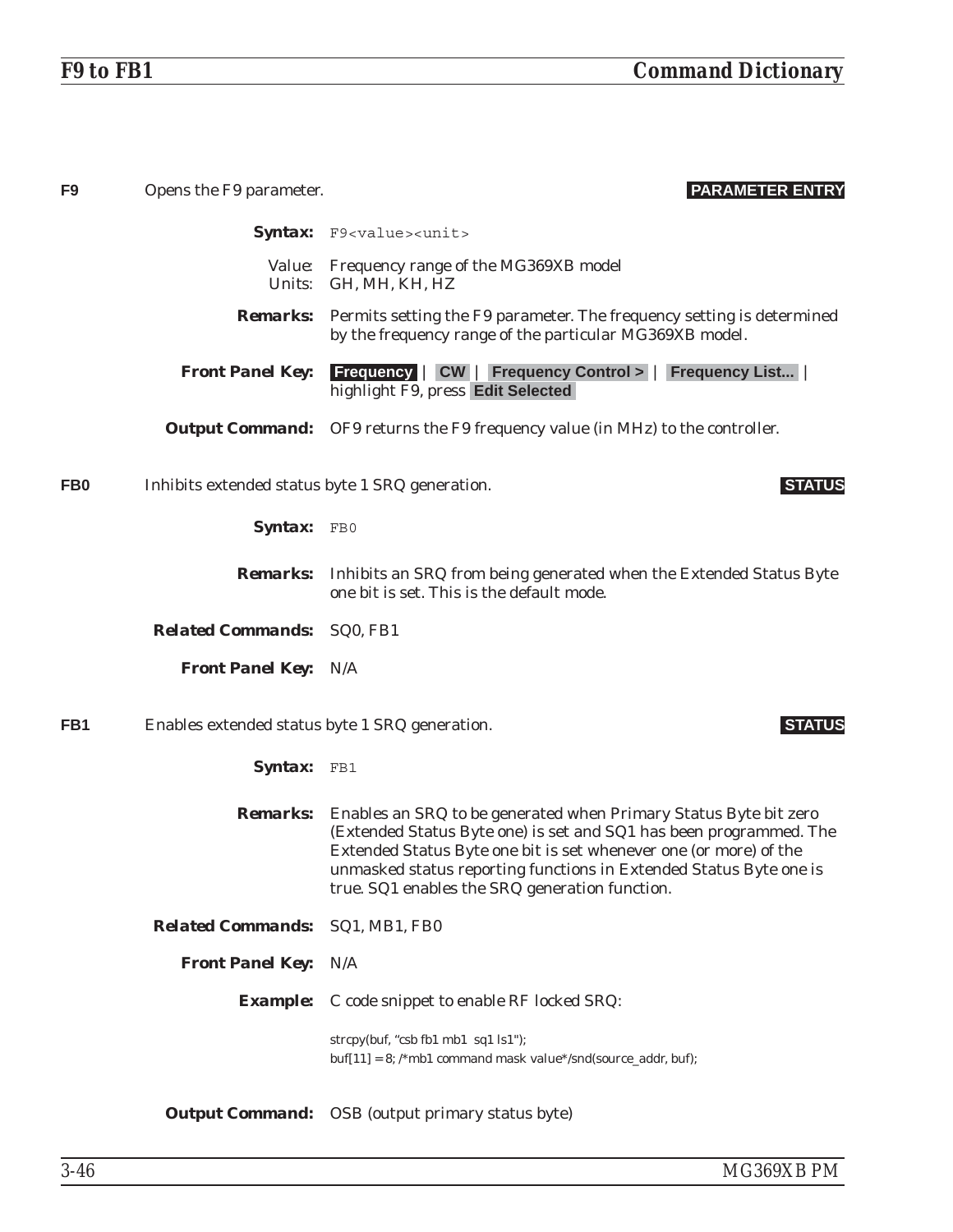# *Command Dictionary FDV to FM1*

| <b>FDV</b><br>Opens the internal FM deviation parameter. |                                                 | <b>PARAMETER ENTRY</b>                                                                                                                                                                                                         |
|----------------------------------------------------------|-------------------------------------------------|--------------------------------------------------------------------------------------------------------------------------------------------------------------------------------------------------------------------------------|
|                                                          |                                                 | Syntax: FDV <value><unit></unit></value>                                                                                                                                                                                       |
|                                                          |                                                 | Value: 10 kHz to 20 MHz in Locked, Locked Low-Noise, and Unlocked Narrow                                                                                                                                                       |
|                                                          |                                                 | FM; 100 kHz to 100 MHz in Unlocked Wide FM<br>Units: MH, KH                                                                                                                                                                    |
|                                                          |                                                 | <b>Remarks:</b> Changes the internal FM deviation value.                                                                                                                                                                       |
|                                                          |                                                 | Related Commands: FM7, FM8, FM9, FMN                                                                                                                                                                                           |
|                                                          | <b>Front Panel Key:</b>                         | Modulation   FM (internal)   Edit Deviation                                                                                                                                                                                    |
|                                                          |                                                 | Example: FM9 FDV 500 KH turns on FM locked mode with a deviation of 500<br>kHz.                                                                                                                                                |
|                                                          | <b>Output Command:</b> OFD (in Hz)              |                                                                                                                                                                                                                                |
| <b>FMO</b>                                               | Turns off the internal or external FM function. | <b>MODULATION</b>                                                                                                                                                                                                              |
|                                                          | Syntax: FMO                                     |                                                                                                                                                                                                                                |
|                                                          |                                                 | <b>Front Panel Key:</b> Modulation   FM (internal or external)   On/Off                                                                                                                                                        |
| FM1                                                      |                                                 | Turns on the external FM function in unlocked narrow mode.<br><b>MODULATION</b>                                                                                                                                                |
|                                                          | Syntax: FM1                                     |                                                                                                                                                                                                                                |
|                                                          | <i>Remarks:</i>                                 | The signal generator output is not phase-locked. Disables the internal<br>FM function or the external FM function in Unlocked Wide, Locked, or<br>Locked Low-Noise mode, had any of these modes been previously<br>programmed. |
|                                                          |                                                 | Related Commands: FM0, FM2, FML, FMU, FMW                                                                                                                                                                                      |
|                                                          | <b>Front Panel Key:</b>                         | Modulation   FM (external)   Mode >   Unlocked Narrow then<br>Modulation   FM (external)  <br><b>On</b>                                                                                                                        |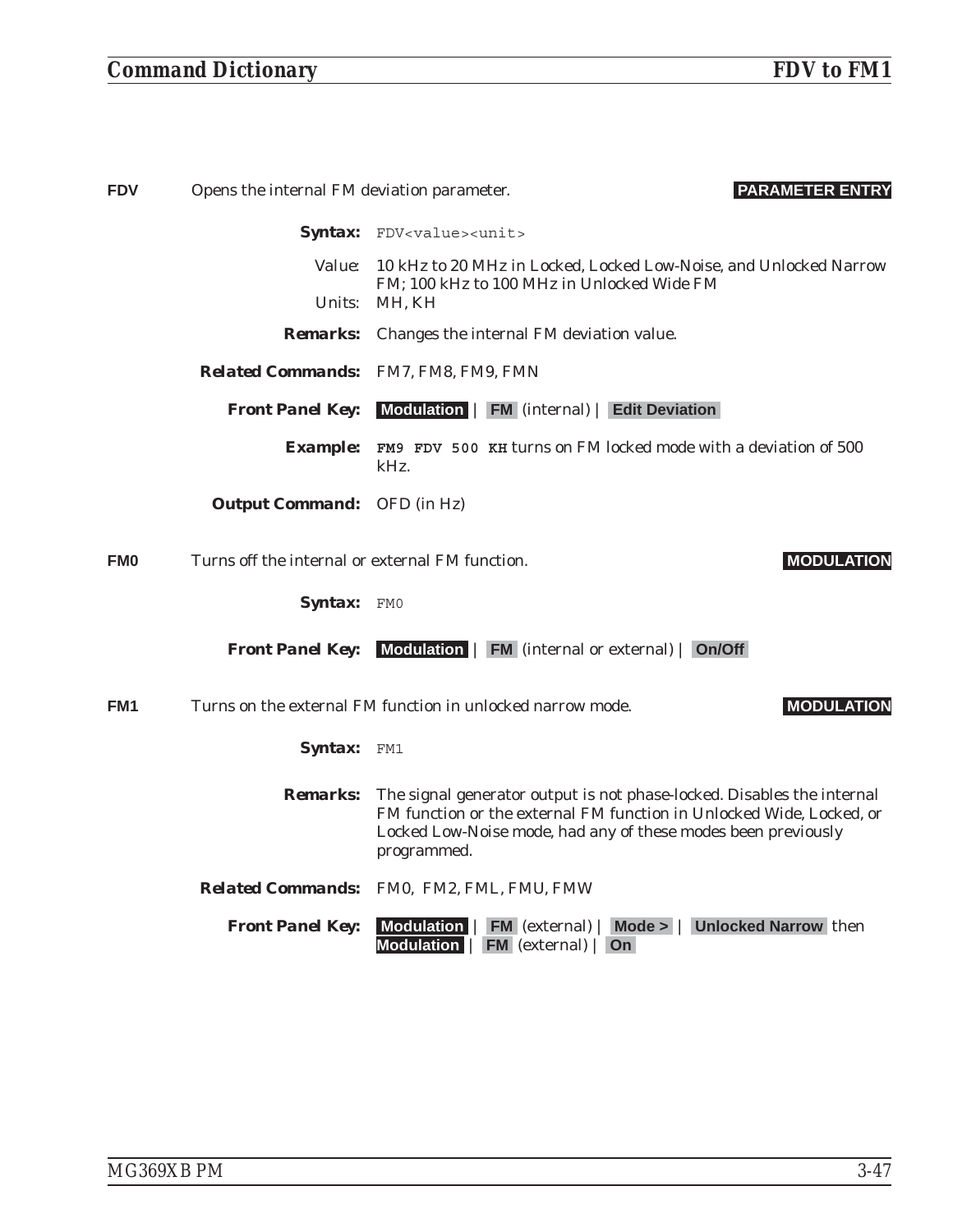| FM <sub>2</sub> | Turns on the external FM function in locked low-noise mode.<br><b>MODULATION</b> |                                                                                                                                                                                                                                           |
|-----------------|----------------------------------------------------------------------------------|-------------------------------------------------------------------------------------------------------------------------------------------------------------------------------------------------------------------------------------------|
|                 | Syntax: FM2                                                                      |                                                                                                                                                                                                                                           |
|                 | <b>Remarks:</b>                                                                  | The signal generator output is phase-locked. Disables the internal FM<br>function or the external FM function in Unlocked Narrow, Unlocked<br>Wide, or Locked mode, had any of these modes been previously<br>programmed.                 |
|                 |                                                                                  | Related Commands: FM0, FM1, FML, FMU, FMW                                                                                                                                                                                                 |
|                 | <b>Front Panel Key:</b>                                                          | Modulation   FM (external)   Mode >   Locked Low Noise then<br>Modulation   FM (external)   On                                                                                                                                            |
| FM7             |                                                                                  | Turns on the internal FM function in unlocked narrow mode.<br><b>MODULATION</b>                                                                                                                                                           |
|                 | Syntax: FM7                                                                      |                                                                                                                                                                                                                                           |
|                 | <b>Remarks:</b>                                                                  | The signal generator output is not phase-locked. Disables the external<br>FM function or the internal FM function in Unlocked Wide, Locked, or<br>Locked Low-Noise mode, had any of these modes been previously<br>programmed.            |
|                 |                                                                                  | Related Commands: FM0, FM8, FM9, FMN                                                                                                                                                                                                      |
|                 | <b>Front Panel Key:</b>                                                          | <b>Unlocked Narrow then</b><br>Modulation   FM (internal)   Mode >  <br>Modulation   FM (internal)   On                                                                                                                                   |
| FM <sub>8</sub> |                                                                                  | Turns on the internal FM function in unlocked wide mode.<br><b>MODULATION</b>                                                                                                                                                             |
|                 | Syntax: FM8                                                                      |                                                                                                                                                                                                                                           |
|                 |                                                                                  | <b>Remarks:</b> The signal generator is not phase-locked. Disables the external FM<br>function or the internal FM function in Unlocked Narrow, Locked, or<br>Locked Low-Noise mode, had any of these modes been previously<br>programmed. |
|                 | <b>Related Commands:</b>                                                         | FM0, FM7, FM9, FMN                                                                                                                                                                                                                        |
|                 | <b>Front Panel Key:</b>                                                          | Modulation   FM (internal)   Mode >  <br><b>Unlocked Wide then</b><br><b>Modulation</b><br>$FM$ (internal) $ On$                                                                                                                          |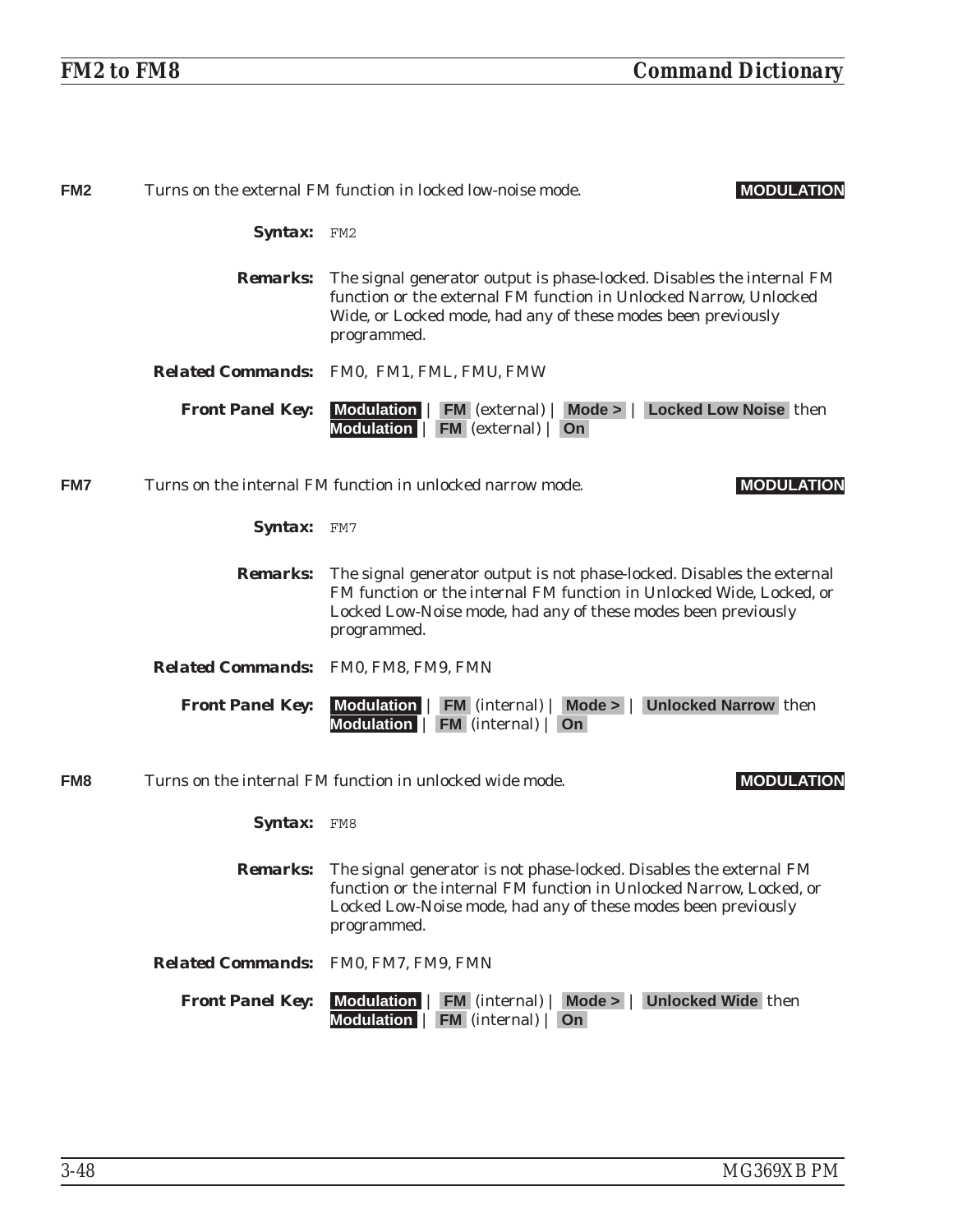# *Command Dictionary FM9 to FML*

| FM <sub>9</sub> |                                      | Turns on the internal FM function in locked mode.<br><b>MODULATION</b>                                                                                                                                                                                                                                                                                                                                                                                      |
|-----------------|--------------------------------------|-------------------------------------------------------------------------------------------------------------------------------------------------------------------------------------------------------------------------------------------------------------------------------------------------------------------------------------------------------------------------------------------------------------------------------------------------------------|
|                 | Syntax: FM9                          |                                                                                                                                                                                                                                                                                                                                                                                                                                                             |
|                 |                                      | <b>Remarks:</b> The signal generator output is phase-locked. Disables the external FM<br>function or the internal FM function in Unlocked Narrow, Unlocked<br>Wide, or Locked Low-Noise mode, had any of these modes been<br>previously programmed.                                                                                                                                                                                                         |
|                 | Related Commands: FM0, FM7, FM8, FMN |                                                                                                                                                                                                                                                                                                                                                                                                                                                             |
|                 | <b>Front Panel Key:</b>              | Modulation   FM (internal)   Mode >   Locked then Modulation<br>$FM$ (internal)   On                                                                                                                                                                                                                                                                                                                                                                        |
| <b>FMD</b>      | Turns on the FM measurement mode.    | <b>MEASURE FUNCTION</b>                                                                                                                                                                                                                                                                                                                                                                                                                                     |
|                 | Syntax:                              | FMD                                                                                                                                                                                                                                                                                                                                                                                                                                                         |
|                 |                                      | <b>Remarks:</b> Turns on the FM Measurement mode. In this mode, the signal<br>generator measures the voltage of the external modulating signal and<br>calculates the peak frequency deviation of the RF output signal. The<br>measurement results will be sent to the controller upon receipt of the<br>OMM command. When the FMD command is received, measurements<br>will continue to be taken until the mode is exited by receipt of the<br>MOM command. |
|                 | <b>Related Commands:</b>             | OMM, MOM                                                                                                                                                                                                                                                                                                                                                                                                                                                    |
|                 | <b>Front Panel Key: N/A</b>          |                                                                                                                                                                                                                                                                                                                                                                                                                                                             |
|                 | <b>Output Command: OMM</b>           |                                                                                                                                                                                                                                                                                                                                                                                                                                                             |
| FML             |                                      | Turns on the external FM function in locked mode.<br><b>MODULATION</b>                                                                                                                                                                                                                                                                                                                                                                                      |
|                 | Syntax:                              | FML                                                                                                                                                                                                                                                                                                                                                                                                                                                         |
|                 | <b>Remarks:</b>                      | The signal generator output is phase-locked. Disables the internal FM<br>function or the external FM function in Unlocked Narrow, Unlocked<br>Wide, or Locked Low-Noise mode, had any of these modes been<br>previously programmed.                                                                                                                                                                                                                         |
|                 | <b>Related Commands:</b>             | FM0, FM1, FM2, FMU, FMW                                                                                                                                                                                                                                                                                                                                                                                                                                     |
|                 | <b>Front Panel Key:</b>              | Modulation   FM (external)   Mode >   Locked then Modulation<br>$FM$ (external) $ On$                                                                                                                                                                                                                                                                                                                                                                       |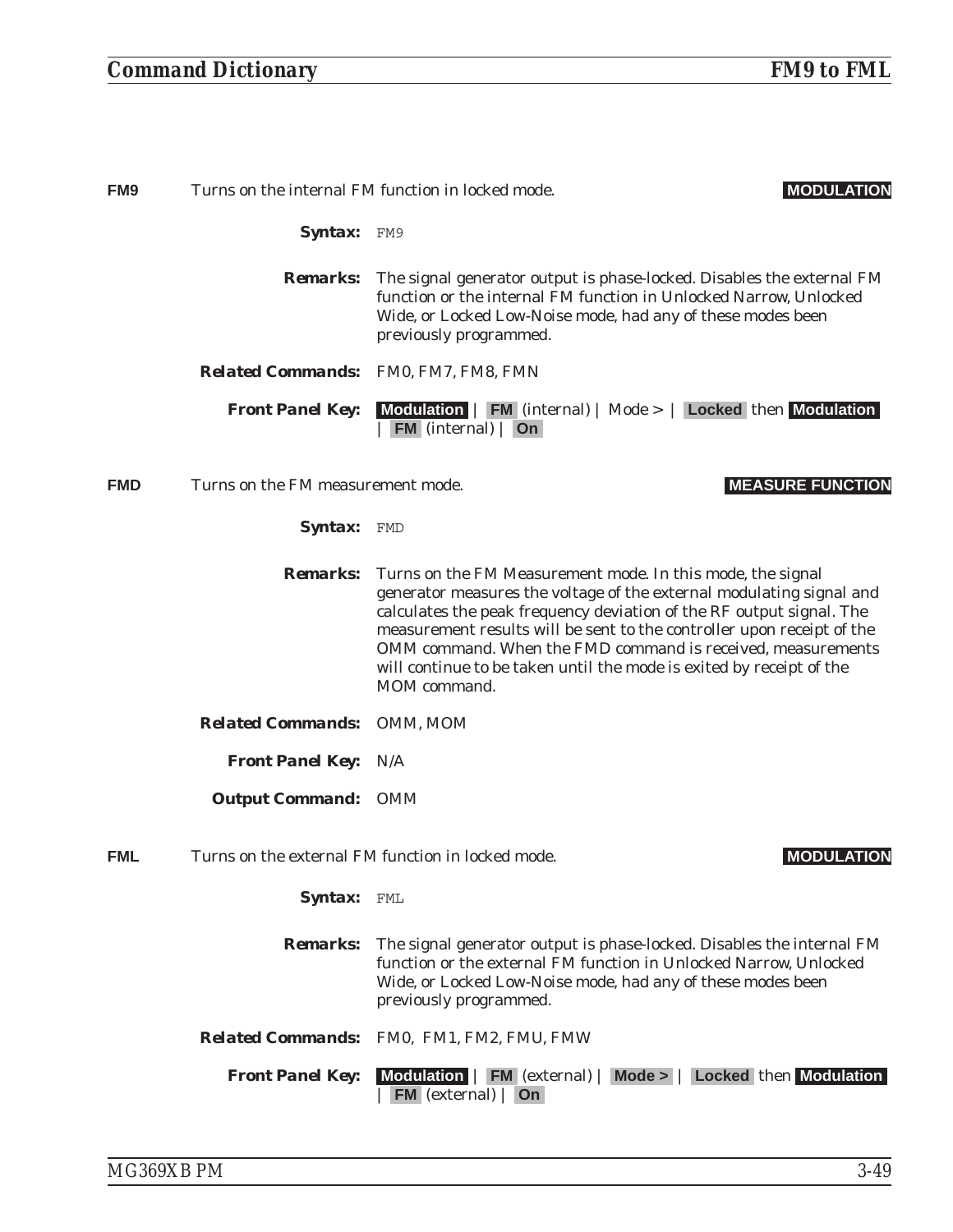| <b>FMN</b> |                                              | Turns on the internal FM function in locked low-noise mode.<br><b>MODULATION</b>                                                                                                                                                   |
|------------|----------------------------------------------|------------------------------------------------------------------------------------------------------------------------------------------------------------------------------------------------------------------------------------|
|            | <b>Syntax:</b> FMN                           |                                                                                                                                                                                                                                    |
|            |                                              | <b>Remarks:</b> The signal generator is phase-locked. Disables the external FM<br>function or the internal FM function in Unlocked Narrow, Unlocked<br>Wide, or Locked mode, had any of these modes been previously<br>programmed. |
|            | <b>Related Commands:</b> FM0, FM7, FM8, FM9  |                                                                                                                                                                                                                                    |
|            | <b>Front Panel Key:</b>                      | Modulation   FM (internal)   Mode >   Locked Low Noise then<br>Modulation   FM (internal)   On                                                                                                                                     |
| <b>FMR</b> | Opens the internal FM rate parameter.        | <b>PARAMETER ENTRY</b>                                                                                                                                                                                                             |
|            |                                              | Syntax: FMR <value><unit></unit></value>                                                                                                                                                                                           |
|            | <i>Value:</i>                                | 0.1 Hz to 1 MHz for sine wave; 0.1 Hz to 100 kHz for square, triangle,                                                                                                                                                             |
|            | Units:                                       | and ramp waveforms<br>MH, KH, HZ                                                                                                                                                                                                   |
|            |                                              | Related Commands: FM7, FM8, FM9, FMN                                                                                                                                                                                               |
|            |                                              |                                                                                                                                                                                                                                    |
|            | <b>Front Panel Key:</b>                      | Modulation   FM (internal)   Edit Rate                                                                                                                                                                                             |
|            |                                              | <b>Example:</b> FM9 FMR 1 KH turns on FM internal lockedmode with a 1 kHz rate.                                                                                                                                                    |
|            | <b>Output Command:</b> OFR (in Hz)           |                                                                                                                                                                                                                                    |
| <b>FMS</b> | Opens the external FM sensitivity parameter. | <b>PARAMETER ENTRY</b>                                                                                                                                                                                                             |
|            |                                              | Syntax: FMS <value><unit></unit></value>                                                                                                                                                                                           |
|            |                                              | Value: ±10 kHz/V to ±20 MHz/V in Locked, Locked Low-Noise, and Unlocked                                                                                                                                                            |
|            | <i>Units:</i>                                | Narrow FM; ±100 kHz/V to ±100 MHz/V in Unlocked Wide FM<br>KV, MV                                                                                                                                                                  |
|            |                                              | Related Commands: FM1, FM2, FML, FMU, FMW                                                                                                                                                                                          |
|            | <b>Front Panel Key:</b>                      | Modulation   FM (external)   Edit Sensitivity                                                                                                                                                                                      |
|            |                                              | <b>Example:</b> FML FMS 500 KH turns on FM external locked with a sensitivity of<br>500 kHz/Volt.                                                                                                                                  |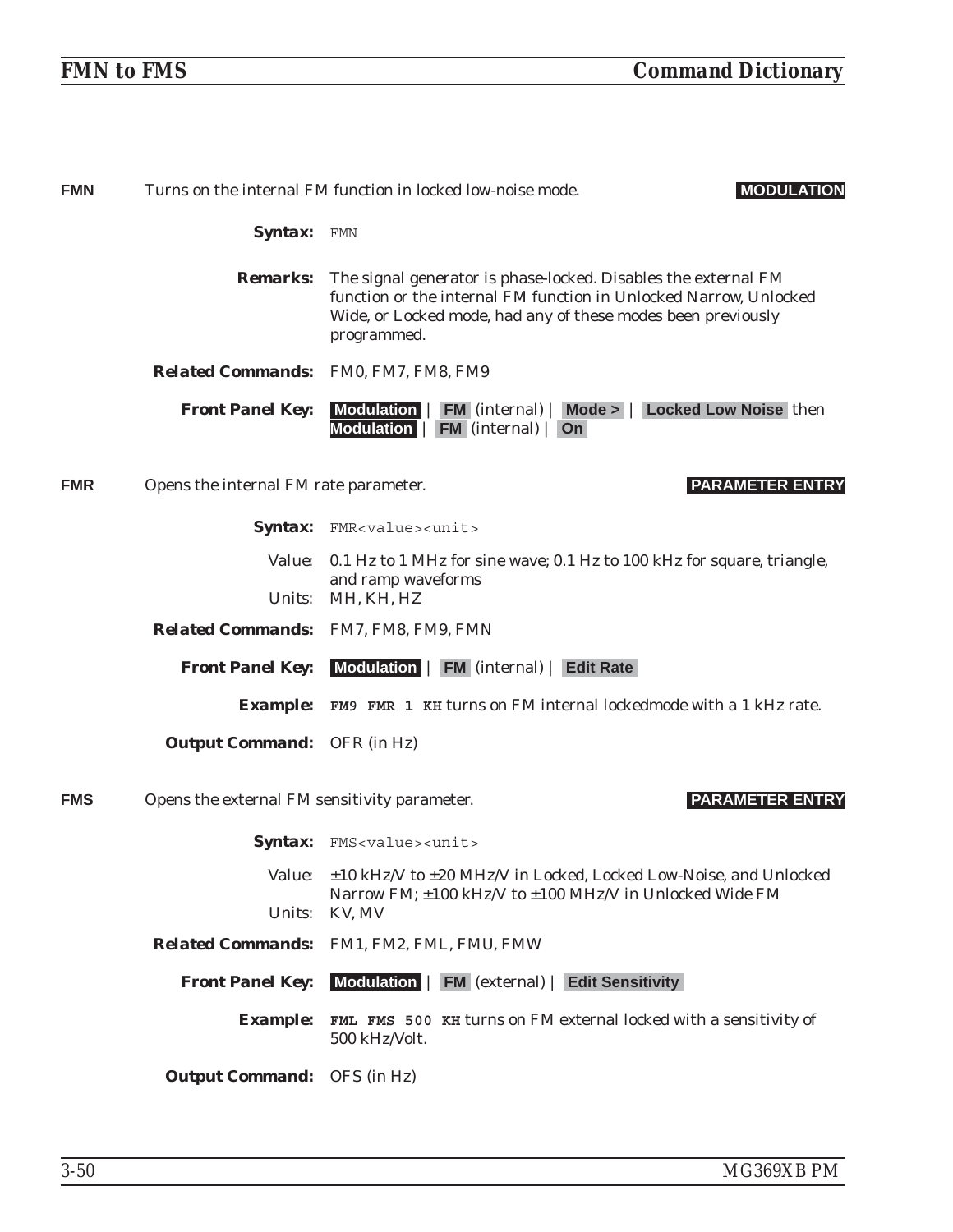| <b>FMU</b> | <b>MODULATION</b><br>Turns on the external FM function in unlocked narrow mode (Same as<br><b>FM1</b> ). |                                                                                                                                                                                                                                                  |
|------------|----------------------------------------------------------------------------------------------------------|--------------------------------------------------------------------------------------------------------------------------------------------------------------------------------------------------------------------------------------------------|
|            | <b>Syntax:</b>                                                                                           | FMU                                                                                                                                                                                                                                              |
|            |                                                                                                          | <b>Remarks:</b> The signal generator output is not phase-locked. Disables the internal<br>FM function or the external FM function in Unlocked Wide, Locked, or<br>Locked Low-Noise mode, had any of these modes been previously<br>programmed.   |
|            |                                                                                                          | Related Commands: FM0, FM1, FM2, FML, FMW                                                                                                                                                                                                        |
|            | <b>Front Panel Key:</b>                                                                                  | Modulation   FM (external)   Mode >   Unlocked Narrow then<br>Modulation   FM (external)   On                                                                                                                                                    |
| <b>FMW</b> |                                                                                                          | Turns on the external FM function in unlocked wide mode.<br><b>MODULATION</b>                                                                                                                                                                    |
|            | Syntax: FMW                                                                                              |                                                                                                                                                                                                                                                  |
|            |                                                                                                          | <b>Remarks:</b> The signal generator output is not phase-locked. Disables the internal<br>FM function or the external FM function in Unlocked Narrow, Locked,<br>or Locked Low-Noise mode, had any of these modes been previously<br>programmed. |
|            |                                                                                                          | Related Commands: FM0, FM1, FM2, FML, FMU                                                                                                                                                                                                        |
|            | <b>Front Panel Key:</b>                                                                                  | Modulation   FM (external)   Mode >   Unlocked Wide then<br>Modulation   FM (external)   On                                                                                                                                                      |
| <b>FRS</b> |                                                                                                          | <b>CONFIGURATION</b><br>Opens the frequency scaling reference multiplier parameter.                                                                                                                                                              |
|            |                                                                                                          | Syntax: FRS <value><unit></unit></value>                                                                                                                                                                                                         |
|            | Units: TMS                                                                                               | <i>Value:</i> 0.1 to 14                                                                                                                                                                                                                          |
|            | <b>Remarks:</b>                                                                                          | Permits setting the frequency scaling reference multiplier value. This<br>command affects all entered and displayed frequencies, but does not<br>affect the output of the instrument.                                                            |
|            | <b>Front Panel Key:</b>                                                                                  | System   Config   RF >  <br>More >   Frequency Scaling                                                                                                                                                                                           |
|            |                                                                                                          | <b>Example:</b> FRS 3 TMS sets the frequency scaling reference multiplier to 3.                                                                                                                                                                  |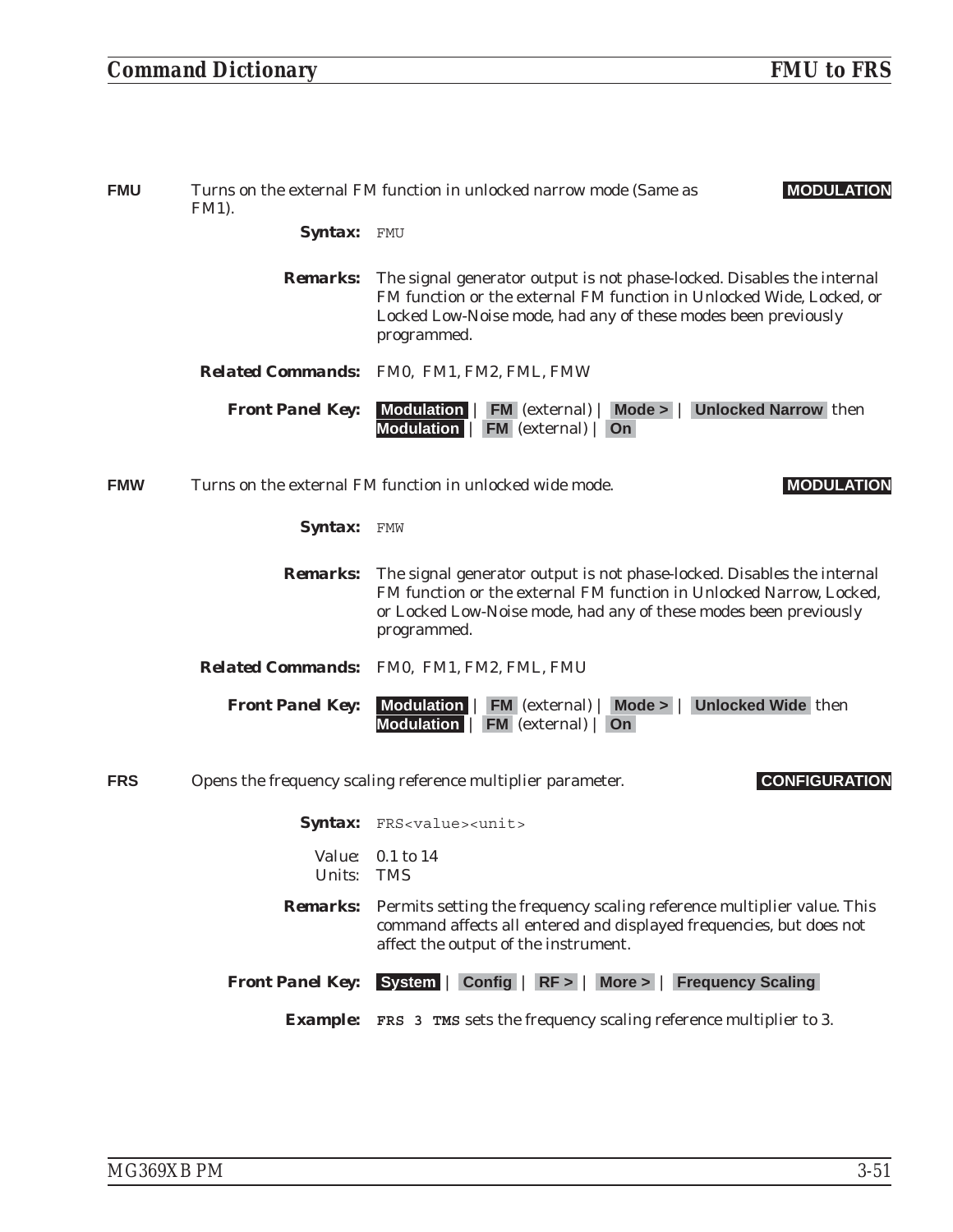| <b>FUL</b> | Selects the full range sweep mode.<br><b>SWEEP</b> |                                                                                                                                                                    |
|------------|----------------------------------------------------|--------------------------------------------------------------------------------------------------------------------------------------------------------------------|
|            | <b>Syntax:</b> FUL                                 |                                                                                                                                                                    |
|            |                                                    | <b>Remarks:</b> Selects a full band frequency sweep from the MG369XBs low frequency<br>limit to its high frequency limit.                                          |
|            | <b>Front Panel Key:</b>                            | Step Sweep   Frequency Control >   Full or<br><b>Frequency</b><br>Manual Sweep   Frequency Control >   Full<br><b>Frequency</b>                                    |
|            |                                                    | <b>Example:</b> SSP FUL AUT turns on auto triggered step sweep, full range.                                                                                        |
|            |                                                    | <b>Output Command:</b> OFL returns the low-end frequency value (in MHz) to the controller;<br>OFH returns the high-end frequency value (in MHz) to the controller. |
| FWV(x)     | Selects the internal FM waveform.                  | <b>MODULATION</b>                                                                                                                                                  |
|            | <b>Syntax:</b> $FWV(x)$                            |                                                                                                                                                                    |
|            |                                                    | <i>Value:</i> $x: 1 =$ Sine Wave, $2 =$ Square Wave, $3 =$ Positive Ramp, $4 =$ Negative<br>Ramp, 5 = Guassian Noise, 6 = Uniform Noise, 7 = Triangle Wave         |
|            |                                                    | Related Commands: FM0, FM7, FM8, FM9, FMN                                                                                                                          |
|            | <b>Front Panel Key:</b>                            | Modulation   FM (internal)   Select Wave   Select                                                                                                                  |
|            |                                                    | <b>Example:</b> FM9 FWV2 turns on square wave FM locked mode.                                                                                                      |
|            | <b>Output Command: OFW</b>                         |                                                                                                                                                                    |
| <b>GH</b>  | GHz data terminator.                               | <b>DATA TERMINATOR</b>                                                                                                                                             |
|            | Syntax: GH                                         |                                                                                                                                                                    |

*Front Panel Key:* N/A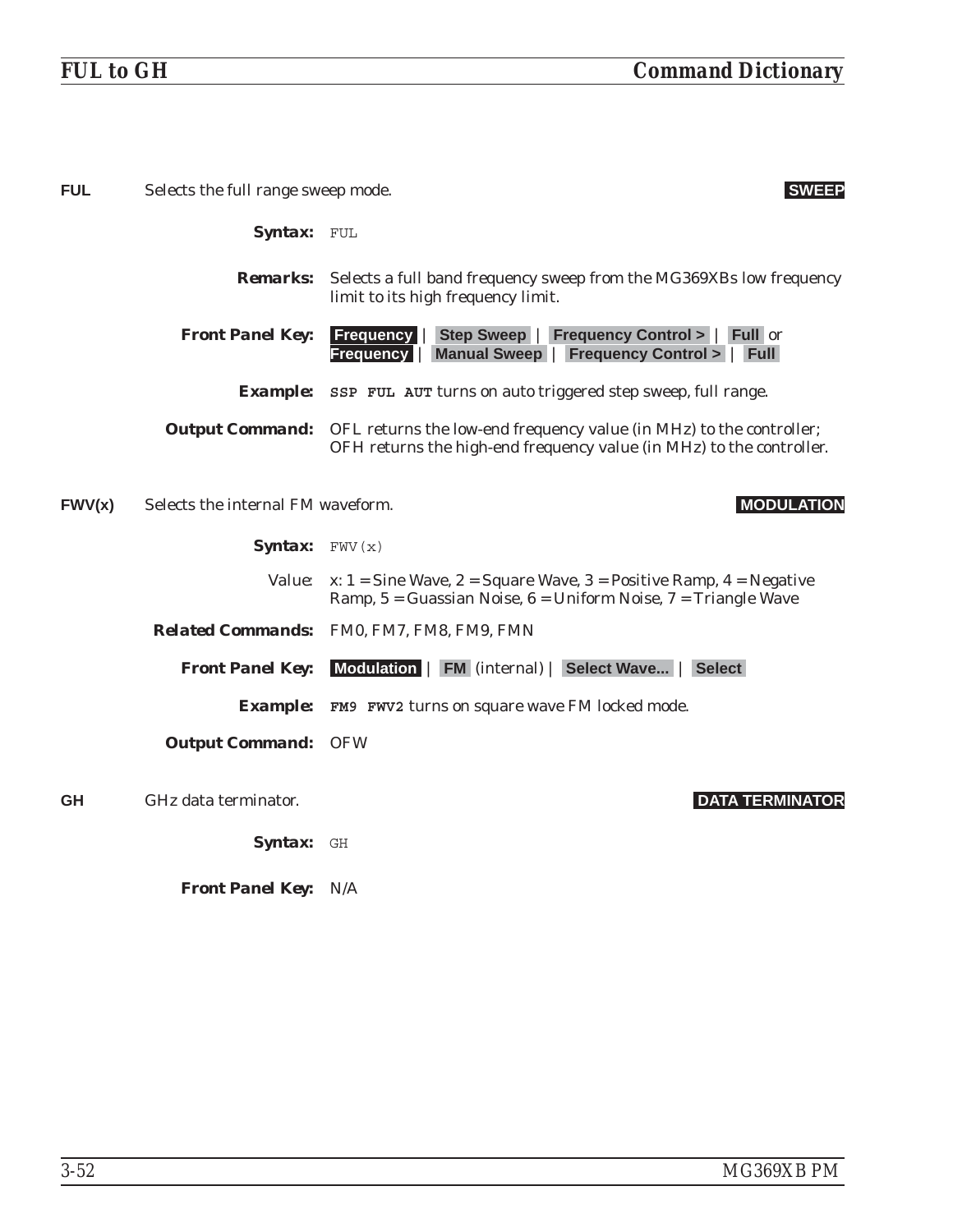| <b>GP</b>  | Sets the internal gated pulse on.          | <b>MODULATION</b>                                                                                                                                                                                                  |
|------------|--------------------------------------------|--------------------------------------------------------------------------------------------------------------------------------------------------------------------------------------------------------------------|
|            | Syntax: GP                                 |                                                                                                                                                                                                                    |
|            | <i>Remarks:</i>                            | Sets the internal pulse mode to single, the internal pulse trigger to<br>gated, and turns on the internal pulse modulation function. Disables<br>the external pulse modulation function, if previously programmed. |
|            | <b>Related Commands:</b> P0, $PTG(x)$ , IP |                                                                                                                                                                                                                    |
|            | <b>Front Panel Key:</b>                    | Modulation   Pulse (internal)   More >   Trigger   Gated then<br>Modulation   Pulse (internal)   On                                                                                                                |
| <b>GTC</b> | Execute a SQF command on receipt of a GET. | <b>GROUP EXECUTE TRIGGER</b>                                                                                                                                                                                       |
|            | Syntax: GTC                                |                                                                                                                                                                                                                    |
|            |                                            | <b>Remarks:</b> Configures the MG369XB to execute a SQF command (scan to the next<br>higher preset CW frequency) each time a GET message is received.                                                              |
|            | <b>Related Commands: GTO</b>               |                                                                                                                                                                                                                    |
|            | <b>Front Panel Key: N/A</b>                |                                                                                                                                                                                                                    |
| <b>GTD</b> | Execute a DN command on receipt of a GET.  | <b>GROUP EXECUTE TRIGGER</b>                                                                                                                                                                                       |
|            | Syntax: GTD                                |                                                                                                                                                                                                                    |
|            | <i><b>Remarks:</b></i>                     | Configures the MG369XB to execute a DN command (steps the open<br>parameter down by the step size) each time a GET message is received.                                                                            |
|            | <b>Related Commands: GTO</b>               |                                                                                                                                                                                                                    |
|            | <b>Front Panel Key: N/A</b>                |                                                                                                                                                                                                                    |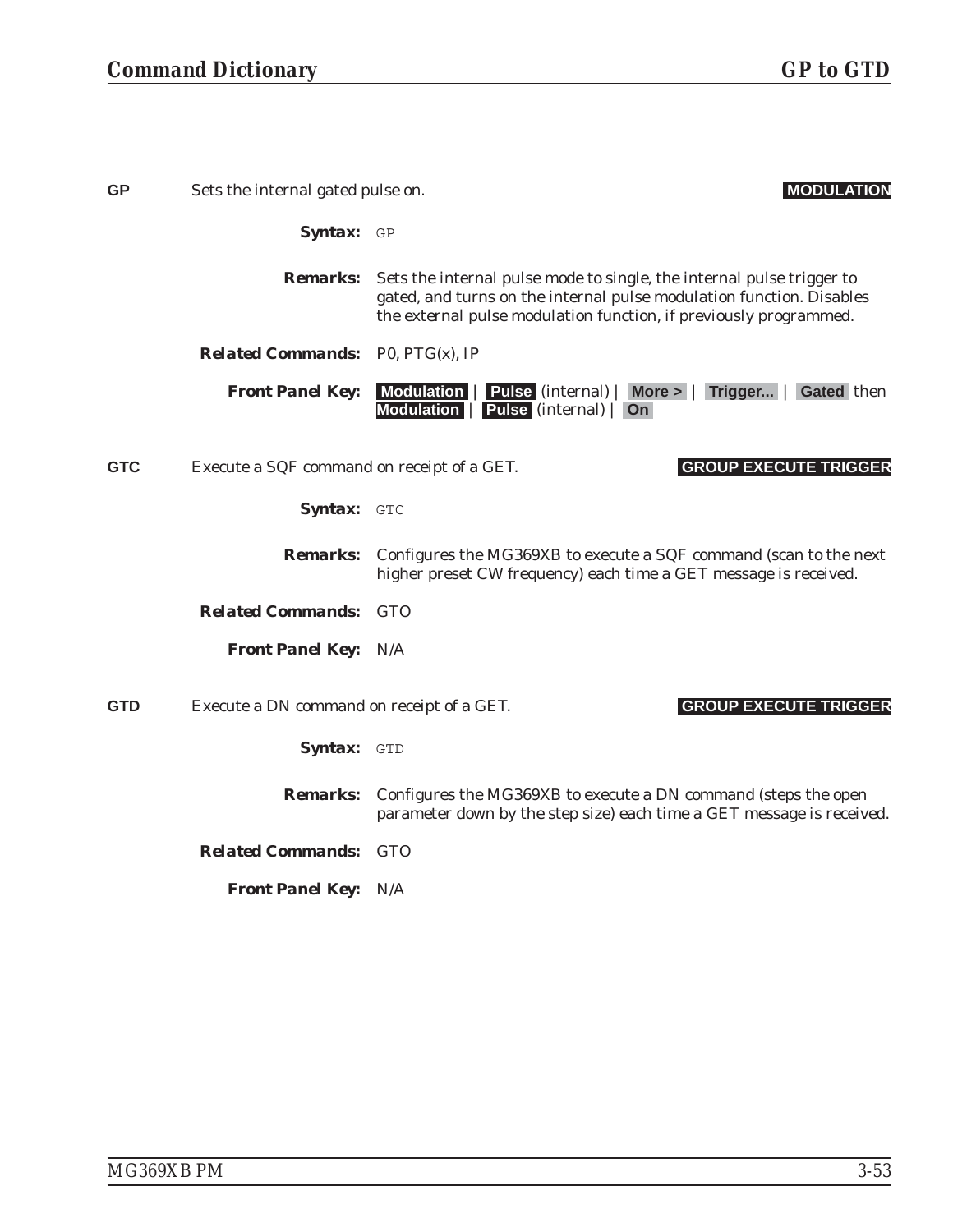| <b>GTF</b> |                                            | <b>GROUP EXECUTE TRIGGER</b><br>Execute a fast-frequency-switching step on receipt of a GET.                                                       |
|------------|--------------------------------------------|----------------------------------------------------------------------------------------------------------------------------------------------------|
|            | Syntax: GTF                                |                                                                                                                                                    |
|            | <i><b>Remarks:</b></i>                     | Configures the MG369XB to execute a fast-frequency-switching step<br>each time a GET message is received. (See ZPL and ZPN commands).              |
|            | <b>Related Commands: GTO</b>               |                                                                                                                                                    |
|            | <b>Front Panel Key: N/A</b>                |                                                                                                                                                    |
| <b>GTL</b> | Execute a TSS command on receipt of a GET. | <b>GROUP EXECUTE TRIGGER</b>                                                                                                                       |
|            | Syntax: GTL                                |                                                                                                                                                    |
|            | <i><b>Remarks:</b></i>                     | Configures the MG369XB to execute a TSS command (steps to the next<br>point in a dual step sweep mode) each time a GET message is received.        |
|            | <b>Related Commands: GTO</b>               |                                                                                                                                                    |
|            | <b>Front Panel Key: N/A</b>                |                                                                                                                                                    |
| <b>GTO</b> | Disables the GET functions.                | <b>GROUP EXECUTE TRIGGER</b>                                                                                                                       |
|            | <b>Syntax: GTO</b>                         |                                                                                                                                                    |
|            | <b>Front Panel Key: N/A</b>                |                                                                                                                                                    |
| <b>GTS</b> | Execute a TRS command on receipt of a GET. | <b>GROUP EXECUTE TRIGGER</b>                                                                                                                       |
|            | <b>Syntax: GTS</b>                         |                                                                                                                                                    |
|            |                                            | <b>Remarks:</b> Configures the MG369XB to execute a TRS command (trigger a single<br>sweep) each time a GET is received. This is the default mode. |
|            | <b>Related Commands: GTO</b>               |                                                                                                                                                    |
|            | <b>Front Panel Key: N/A</b>                |                                                                                                                                                    |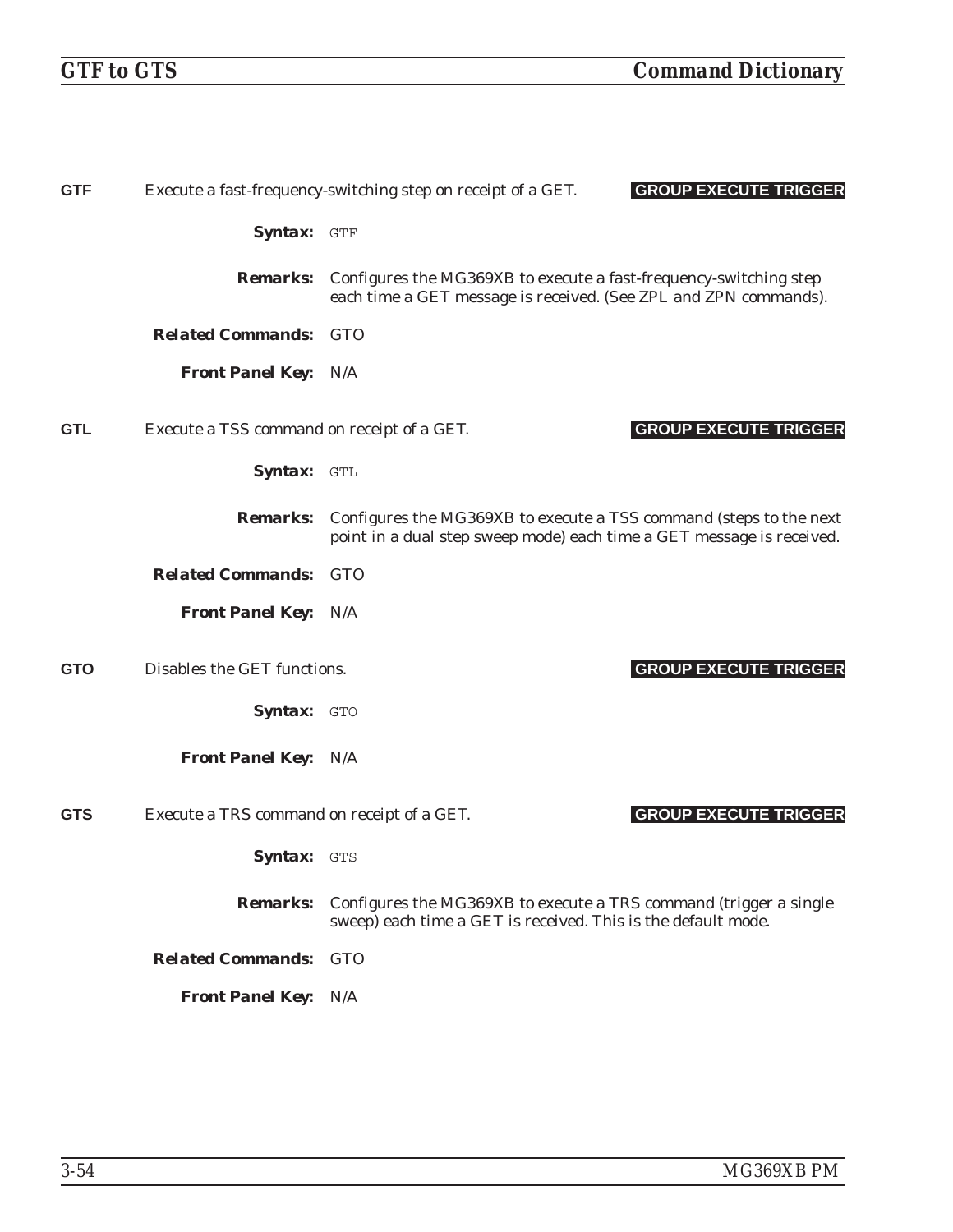# *Command Dictionary GTT to HWT*

| <b>GTT</b> | Execute a TST command on receipt of a GET. | <b>GROUP EXECUTE TRIGGER</b>                                                                                                                                                                                                                                           |
|------------|--------------------------------------------|------------------------------------------------------------------------------------------------------------------------------------------------------------------------------------------------------------------------------------------------------------------------|
|            | Syntax: GTT                                |                                                                                                                                                                                                                                                                        |
|            | <i>Remarks:</i>                            | Configures the MG369XB to execute a TST command (execute a<br>complete instrument self test) each time a GET message is received.                                                                                                                                      |
|            | <b>Related Commands: GTO</b>               |                                                                                                                                                                                                                                                                        |
|            | <b>Front Panel Key: N/A</b>                |                                                                                                                                                                                                                                                                        |
| <b>GTU</b> | Execute a UP command on receipt of a GET.  | <b>GROUP EXECUTE TRIGGER</b>                                                                                                                                                                                                                                           |
|            | Syntax: GTU                                |                                                                                                                                                                                                                                                                        |
|            | <i><b>Remarks:</b></i>                     | Configures the MG369XB to execute a UP command (steps the open<br>parameter up by the step size) each time a GET message is received.                                                                                                                                  |
|            | <b>Related Commands: GTO</b>               |                                                                                                                                                                                                                                                                        |
|            | <b>Front Panel Key: N/A</b>                |                                                                                                                                                                                                                                                                        |
|            |                                            |                                                                                                                                                                                                                                                                        |
| GV         | GHz per volt (GHz/V) data terminator.      | <b>DATA TERMINATOR</b>                                                                                                                                                                                                                                                 |
|            | Syntax: GV                                 |                                                                                                                                                                                                                                                                        |
|            | <b>Front Panel Key: N/A</b>                |                                                                                                                                                                                                                                                                        |
| <b>HWT</b> | Selects external sweep trigger.            | <b>SWEEP</b>                                                                                                                                                                                                                                                           |
|            | Syntax: HWT                                |                                                                                                                                                                                                                                                                        |
|            |                                            | <b>Remarks:</b> Selects external sweep triggering for frequency, power level, or list<br>sweeps. When external sweep triggering is selected, a single sweep<br>occurs when triggered by an external TTL-compatible clock pulse to the<br>rear panel AUX I/O connector. |
|            | <b>Related Commands: AUT, EXT, TEX</b>     |                                                                                                                                                                                                                                                                        |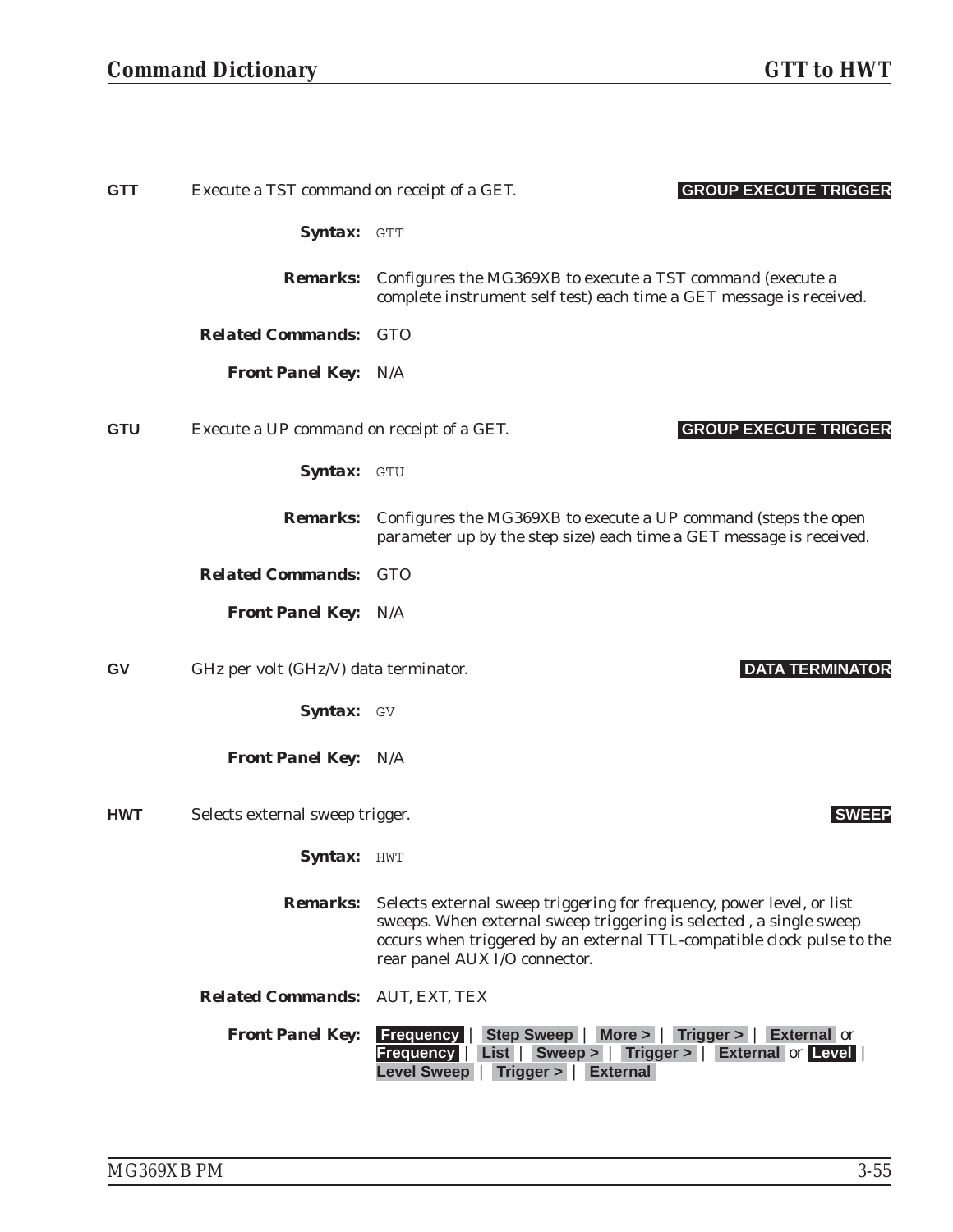| HZ              | Hz data terminator.                        | <b>DATA TERMINATOR</b>                                                                                                                                                                                                                                                                                                       |
|-----------------|--------------------------------------------|------------------------------------------------------------------------------------------------------------------------------------------------------------------------------------------------------------------------------------------------------------------------------------------------------------------------------|
|                 | Syntax: HZ                                 |                                                                                                                                                                                                                                                                                                                              |
|                 | <b>Front Panel Key: N/A</b>                |                                                                                                                                                                                                                                                                                                                              |
| $\mathbf{I}$    | Inhibits updating of the ESB2 bit 7.       | <b>STATUS</b>                                                                                                                                                                                                                                                                                                                |
|                 | Syntax: II0                                |                                                                                                                                                                                                                                                                                                                              |
|                 |                                            | <b>Remarks:</b> Blocks updating of the Extended Status Byte two bit seven (Parameter<br>Changed). This bit is only used with the 56100A interface. This bit is<br>cleared when the 56100A sends an OCP command (Output Last<br>Parameter Changed). This is the default setting.                                              |
|                 | <b>Front Panel Key: N/A</b>                |                                                                                                                                                                                                                                                                                                                              |
| II1             | Enables updating of the ESB2 bit 7.        | <b>STAT</b>                                                                                                                                                                                                                                                                                                                  |
|                 | Syntax: II1                                |                                                                                                                                                                                                                                                                                                                              |
|                 |                                            | <b>Remarks:</b> Unblocks updating of the Extended Status Byte two bit seven<br>(Parameter Changed).                                                                                                                                                                                                                          |
|                 | <b>Front Panel Key: N/A</b>                |                                                                                                                                                                                                                                                                                                                              |
| IL <sub>1</sub> | Selects internal leveling of output power. | <b>POWER LEVELING</b>                                                                                                                                                                                                                                                                                                        |
|                 | Syntax: IL1                                |                                                                                                                                                                                                                                                                                                                              |
|                 |                                            | <b>Remarks:</b> Selects internal leveling of the output power using a signal from an<br>internal level detector. This is the default mode. Deselects the external<br>leveling mode using a signal from a power meter or the external<br>leveling mode using a signal from an external detector, if previously<br>programmed. |
|                 | Related Commands: DL1, PL1, LV0, LV1       |                                                                                                                                                                                                                                                                                                                              |
|                 |                                            | <b>Front Panel Key:</b> Level   ALC Mode   Leveling >  <br><b>Internal</b>                                                                                                                                                                                                                                                   |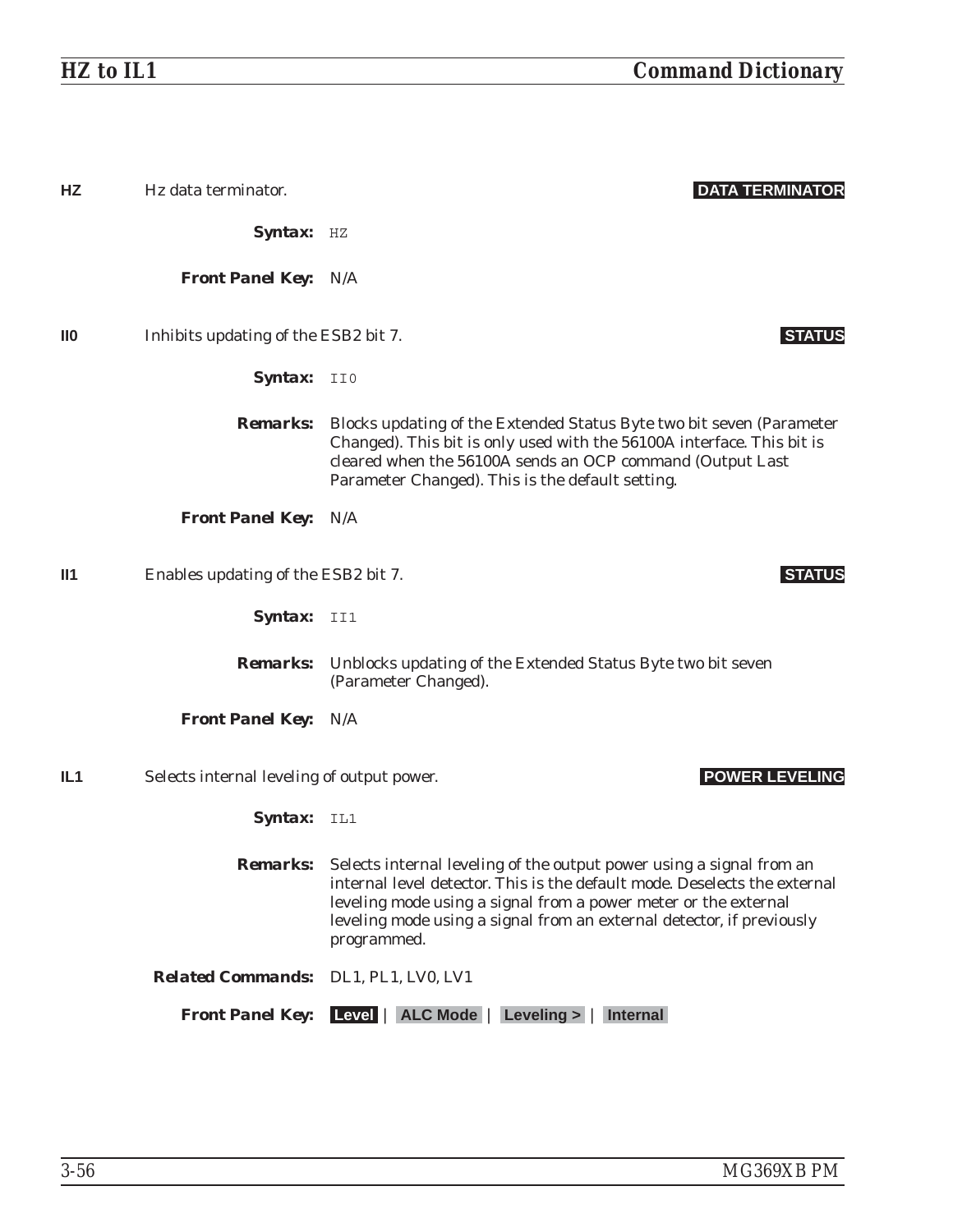| IM1 | Turns on the intensity marker mode.   | <b>MARKER</b>                                                                                   |
|-----|---------------------------------------|-------------------------------------------------------------------------------------------------|
|     | Syntax:                               | IM1                                                                                             |
|     | <b>Related Commands: MK0, VM1</b>     |                                                                                                 |
|     | <b>Front Panel Key:</b>               | <b>Frequency   Frequency Control &gt;   Marker List  </b><br><b>Intensity</b><br><b>Markers</b> |
| ΙP  | Turns on internal pulse modulation.   | <b>MODULATION</b>                                                                               |
|     | Syntax:                               | IP                                                                                              |
|     | <b>Remarks:</b>                       | Disables the external pulse modulation function, if previously<br>programmed.                   |
|     | <b>Related Commands:</b>              | P <sub>0</sub>                                                                                  |
|     | <b>Front Panel Key:</b>               | <b>Modulation</b><br>Pulse (internal)   On                                                      |
| KΗ  | kHz data terminator.                  | <b>DATA TERMINATOR</b>                                                                          |
|     | <b>Syntax:</b>                        | KH                                                                                              |
|     | <b>Front Panel Key: N/A</b>           |                                                                                                 |
| KV  | kHz per volt (kHz/V) data terminator. | <b>DATA TERMINATOR</b>                                                                          |
|     | Syntax: KV                            |                                                                                                 |

*Front Panel Key:* N/A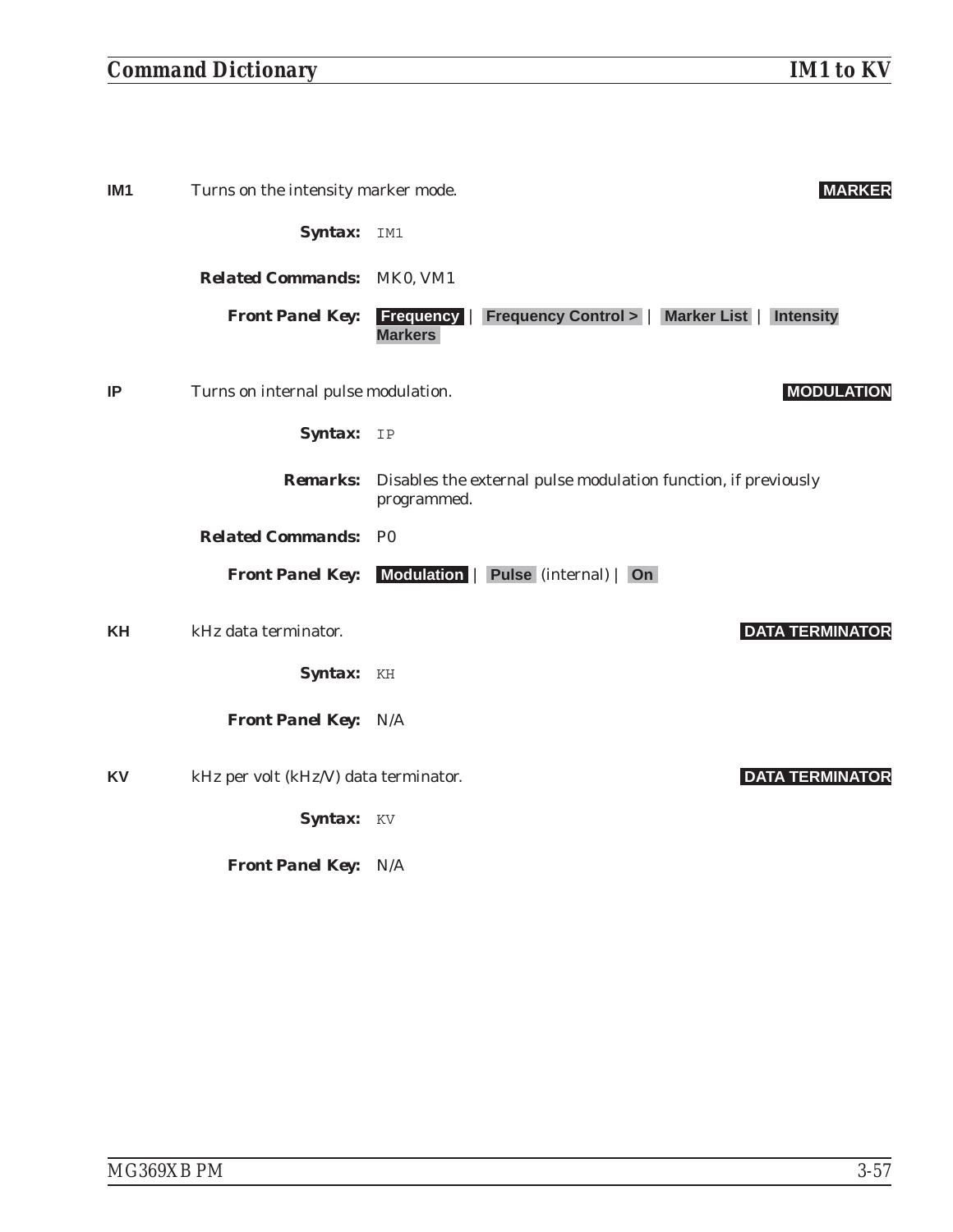| L <sub>0</sub> |                 | <b>POWER LEVELING</b><br>Sets RF output power level to L0. Opens L0 parameter.                                                                                                                                                               |
|----------------|-----------------|----------------------------------------------------------------------------------------------------------------------------------------------------------------------------------------------------------------------------------------------|
|                |                 | Syntax: LO or LO <value><unit></unit></value>                                                                                                                                                                                                |
|                |                 | Value: Power level range of the MG369XB model<br>Units: DM (log), VT (linear)                                                                                                                                                                |
|                | <b>Remarks:</b> | Causes the RF output power level to be set to the preset (or previously<br>set) L0 power level. Also permits setting the L0 parameter. The power<br>level setting is determined by the power level range of the particular<br>MG369XB model. |
|                |                 | Related Commands: LOG, LIN, PU0, PU1, PU2                                                                                                                                                                                                    |
|                |                 | Front Panel Key: Level   Level   Level Control >   L0                                                                                                                                                                                        |
|                |                 | <b>Example:</b> L0 5 DM places the RF output power level at the preset (or previously<br>set) L0 power level and opens the L0 parameter for data entry. Sets the<br>L0 power level to 5 dBm.                                                 |
|                |                 | <b>Output Command:</b> OLO returns the LO power level (in dBm when in log mode; in mV when<br>in linear mode) to the controller.                                                                                                             |
| L1             |                 | Sets RF output power level to L1. Opens L1 parameter.<br><b>POWER LEVELING</b>                                                                                                                                                               |
|                |                 | Syntax: L1 or L1 <value><unit></unit></value>                                                                                                                                                                                                |
|                |                 | Value: Power level range of the MG369XB model<br>Units: DM (log), VT (linear)                                                                                                                                                                |
|                | <i>Remarks:</i> | Causes the RF output power level to be set to the preset (or previously<br>set) L1 power level. Also permits setting the L1 parameter. The power<br>level setting is determined by the power level range of the particular<br>MG369XB model. |

- *Related Commands:* LOG, LIN, PU0, PU1, PU2
	- *Front Panel Key:* **Level** | **Level** | **Level Control >** | **L1**
	- **Output Command:** OL1 returns the L1 power level (in dBm when in log mode; in mV when in linear mode) to the controller.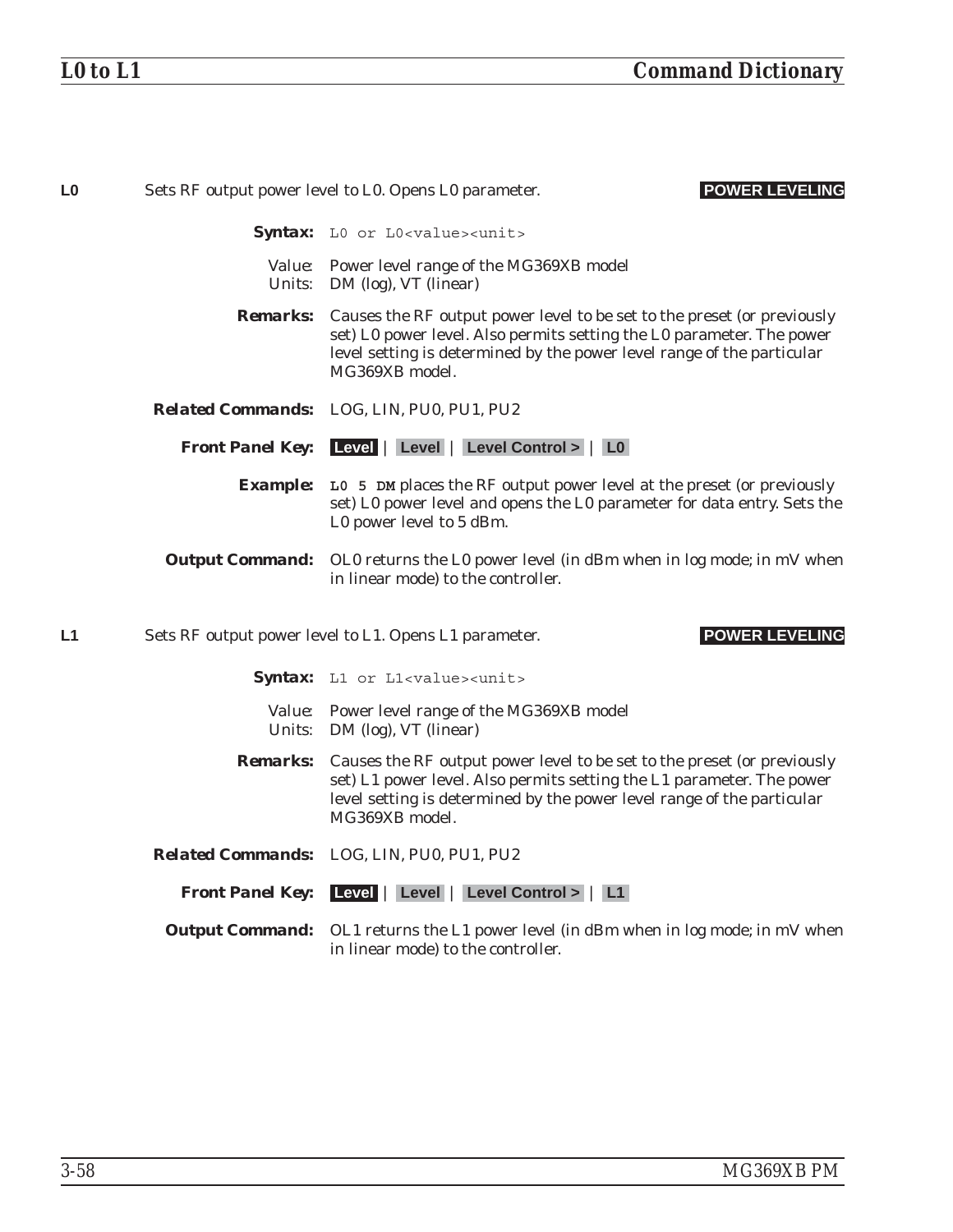| L2<br>Sets RF output power level to L2. Opens L2 parameter. |  | <b>POWER LEVELING</b>                                                                                                                                                                                                                                        |
|-------------------------------------------------------------|--|--------------------------------------------------------------------------------------------------------------------------------------------------------------------------------------------------------------------------------------------------------------|
|                                                             |  | Syntax: L2 or L2 <value><unit></unit></value>                                                                                                                                                                                                                |
|                                                             |  | Value: Power level range of the MG369XB model<br>Units: DM (log), VT (linear)                                                                                                                                                                                |
|                                                             |  | <b>Remarks:</b> Causes the RF output power level to be set to the preset (or previously<br>set) L2 power level. Also permits setting the L2 parameter. The power<br>level setting is determined by the power level range of the particular<br>MG369XB model. |
|                                                             |  | Related Commands: LOG, LIN, PU0, PU1, PU2                                                                                                                                                                                                                    |
|                                                             |  | <b>Front Panel Key:</b> Level   Level   Level Control >   L2                                                                                                                                                                                                 |
|                                                             |  | <b>Output Command:</b> OL2 returns the L2 power level (in dBm when in log mode; in mV when<br>in linear mode) to the controller.                                                                                                                             |
| L3                                                          |  | Sets RF output power level to L3. Opens L3 parameter.<br><b>POWER LEVELING</b>                                                                                                                                                                               |
|                                                             |  | Syntax: L3 or L3 <value><unit></unit></value>                                                                                                                                                                                                                |
|                                                             |  | Value: Power level range of the MG369XB model<br>Units: DM (log), VT (linear)                                                                                                                                                                                |
|                                                             |  | <b>Remarks:</b> Causes the RF output power level to be set to the preset (or previously<br>set) L3 power level. Also permits setting the L3 parameter. The power<br>level setting is determined by the power level range of the particular<br>MG369XB model. |
|                                                             |  | Related Commands: LOG, LIN, PU0, PU1, PU2                                                                                                                                                                                                                    |
|                                                             |  | <b>Front Panel Key:</b> Level   Level   Level Control >   L3                                                                                                                                                                                                 |
|                                                             |  | <b>Output Command:</b> OL3 returns the L3 power level (in dBm when in log mode; in mV when<br>in linear mode) to the controller.                                                                                                                             |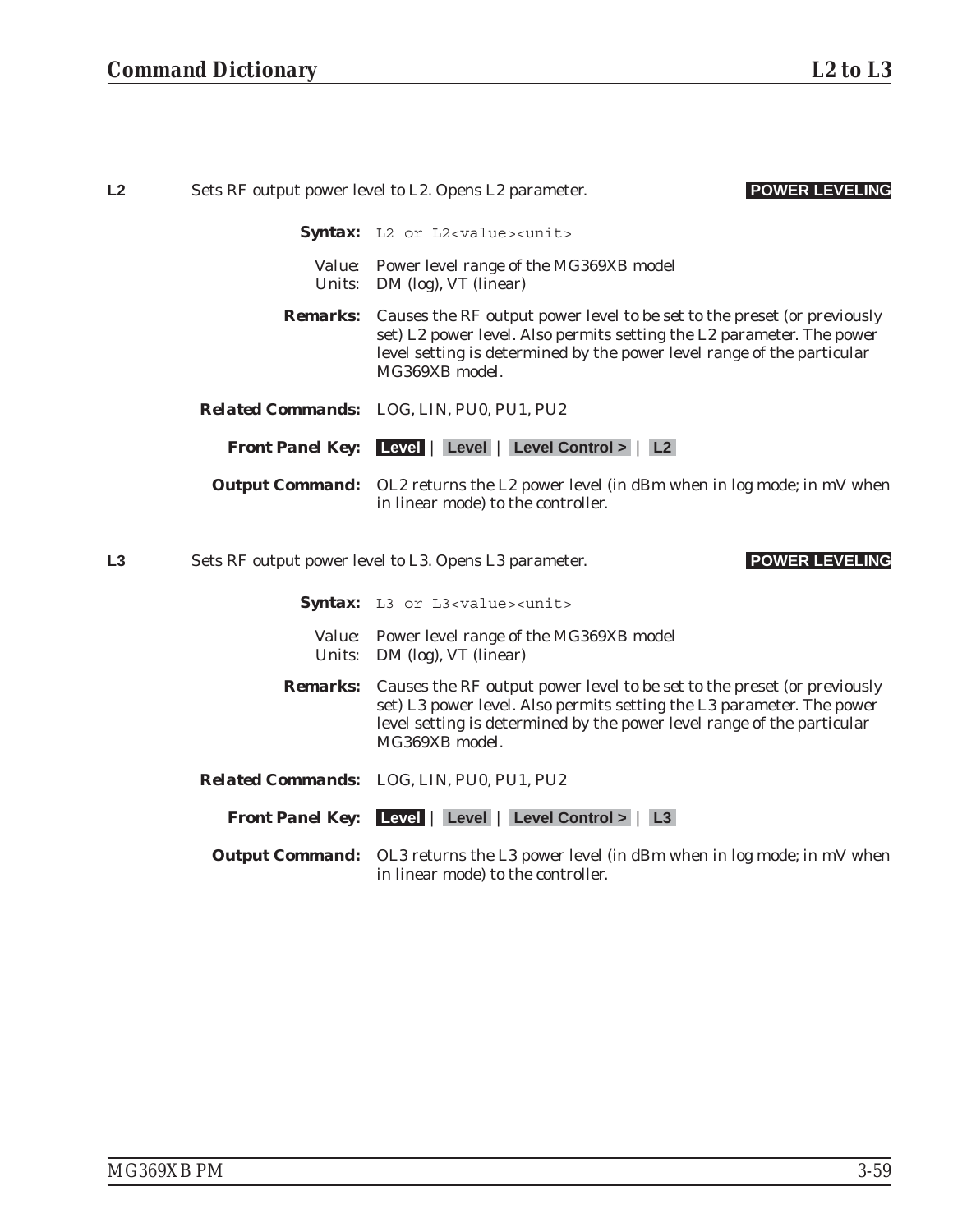| L4             |                         | Sets RF output power level to L4. Opens L4 parameter.<br><b>POWER LEVELING</b>                                                                                                                                                                               |
|----------------|-------------------------|--------------------------------------------------------------------------------------------------------------------------------------------------------------------------------------------------------------------------------------------------------------|
|                |                         | <b>Syntax:</b> L4 or L4 <value><unit></unit></value>                                                                                                                                                                                                         |
|                |                         | Value: Power level range of the MG369XB model<br><i>Units:</i> DM (log), VT (linear)                                                                                                                                                                         |
|                |                         | <b>Remarks:</b> Causes the RF output power level to be set to the preset (or previously<br>set) L4 power level. Also permits setting the L4 parameter. The power<br>level setting is determined by the power level range of the particular<br>MG369XB model. |
|                |                         | Related Commands: LOG, LIN, PU0, PU1, PU2                                                                                                                                                                                                                    |
|                |                         | <b>Front Panel Key:</b> Level   Level   Level Control >   L4                                                                                                                                                                                                 |
|                |                         | <b>Output Command:</b> OL4 returns the L4 power level (in dBm when in log mode; in mV when<br>in linear mode) to the controller.                                                                                                                             |
| L <sub>5</sub> |                         | <b>POWER LEVELING</b><br>Sets RF output power level to L5. Opens L5 parameter.                                                                                                                                                                               |
|                |                         | Syntax: L5 or L5 <value><unit></unit></value>                                                                                                                                                                                                                |
|                |                         | Value: Power level range of the MG369XB model<br>Units: DM (log), VT (linear)                                                                                                                                                                                |
|                | <i>Remarks:</i>         | Causes the RF output power level to be set to the preset (or previously<br>set) L5 power level. Also permits setting the L5 parameter. The power<br>level setting is determined by the power level range of the particular<br>MG369XB model.                 |
|                |                         | Related Commands: LOG, LIN, PU0, PU1, PU2                                                                                                                                                                                                                    |
|                | <b>Front Panel Key:</b> | Level   Level   Level Control >   Level List   highlight L5, then<br>press Edit Selected or Output Level                                                                                                                                                     |
|                |                         | <b>Output Command:</b> OL5 returns the L5 power level (in dBm when in log mode; in mV when<br>in linear mode) to the controller.                                                                                                                             |
|                |                         |                                                                                                                                                                                                                                                              |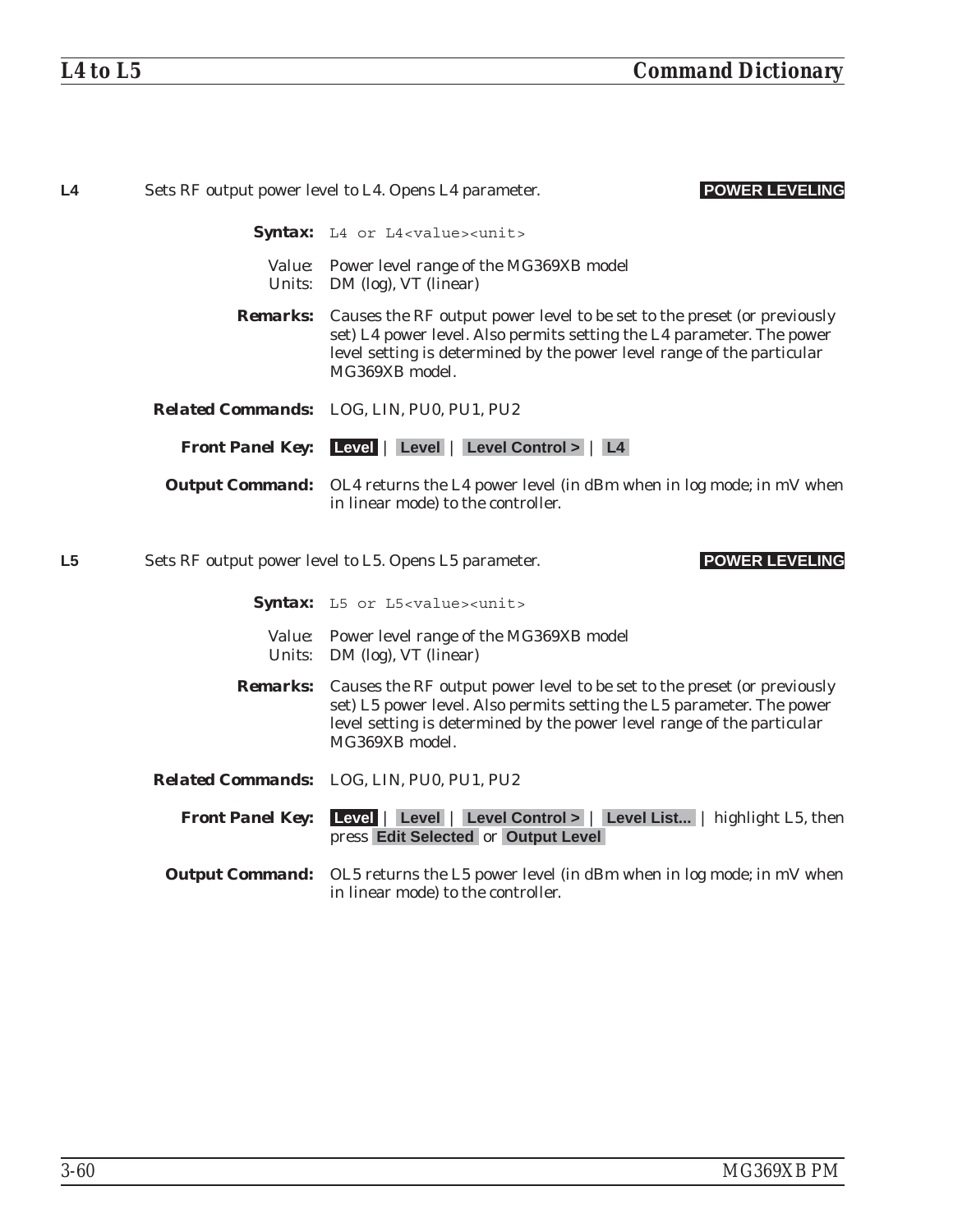| L <sub>6</sub> | <b>POWER LEVELING</b><br>Sets RF output power level to L6. Opens L6 parameter. |                                                                                                                                                                                                                                                              |
|----------------|--------------------------------------------------------------------------------|--------------------------------------------------------------------------------------------------------------------------------------------------------------------------------------------------------------------------------------------------------------|
|                |                                                                                | Syntax: L6 or L6 <value><unit></unit></value>                                                                                                                                                                                                                |
|                |                                                                                | Value: Power level range of the MG369XB model<br><i>Units:</i> DM (log), VT (linear)                                                                                                                                                                         |
|                |                                                                                | <b>Remarks:</b> Causes the RF output power level to be set to the preset (or previously<br>set) L6 power level. Also permits setting the L6 parameter. The power<br>level setting is determined by the power level range of the particular<br>MG369XB model. |
|                |                                                                                | Related Commands: LOG, LIN, PU0, PU1, PU2                                                                                                                                                                                                                    |
|                | <b>Front Panel Key:</b>                                                        | Level   Level   Level Control >   Level List   highlight L6, then<br>press Edit Selected or Output Level                                                                                                                                                     |
|                |                                                                                | <b>Output Command:</b> OL6 returns the L6 power level (in dBm when in log mode; in mV when<br>in linear mode) to the controller.                                                                                                                             |
| L7             |                                                                                | <b>POWER LEVELING</b><br>Sets RF output power level to L7. Opens L7 parameter.                                                                                                                                                                               |
|                |                                                                                | Syntax: L7 or L7 <value><unit></unit></value>                                                                                                                                                                                                                |
|                |                                                                                | Value: Power level range of the MG369XB model<br>Units: DM (log), VT (linear)                                                                                                                                                                                |
|                | <b>Remarks:</b>                                                                | Causes the RF output power level to be set to the preset (or previously<br>set) L7 power level. Also permits setting the L7 parameter. The power<br>level setting is determined by the power level range of the particular<br>MG369XB model.                 |
|                |                                                                                | Related Commands: LOG, LIN, PU0, PU1, PU2                                                                                                                                                                                                                    |
|                | <b>Front Panel Key:</b>                                                        | Level   Level   Level Control >   Level List   highlight L7, then<br>press Edit Selected or Output Level                                                                                                                                                     |
|                |                                                                                | <b>Output Command:</b> OL7 returns the L7 power level (in dBm when in log mode; in mV when<br>in linear mode) to the controller.                                                                                                                             |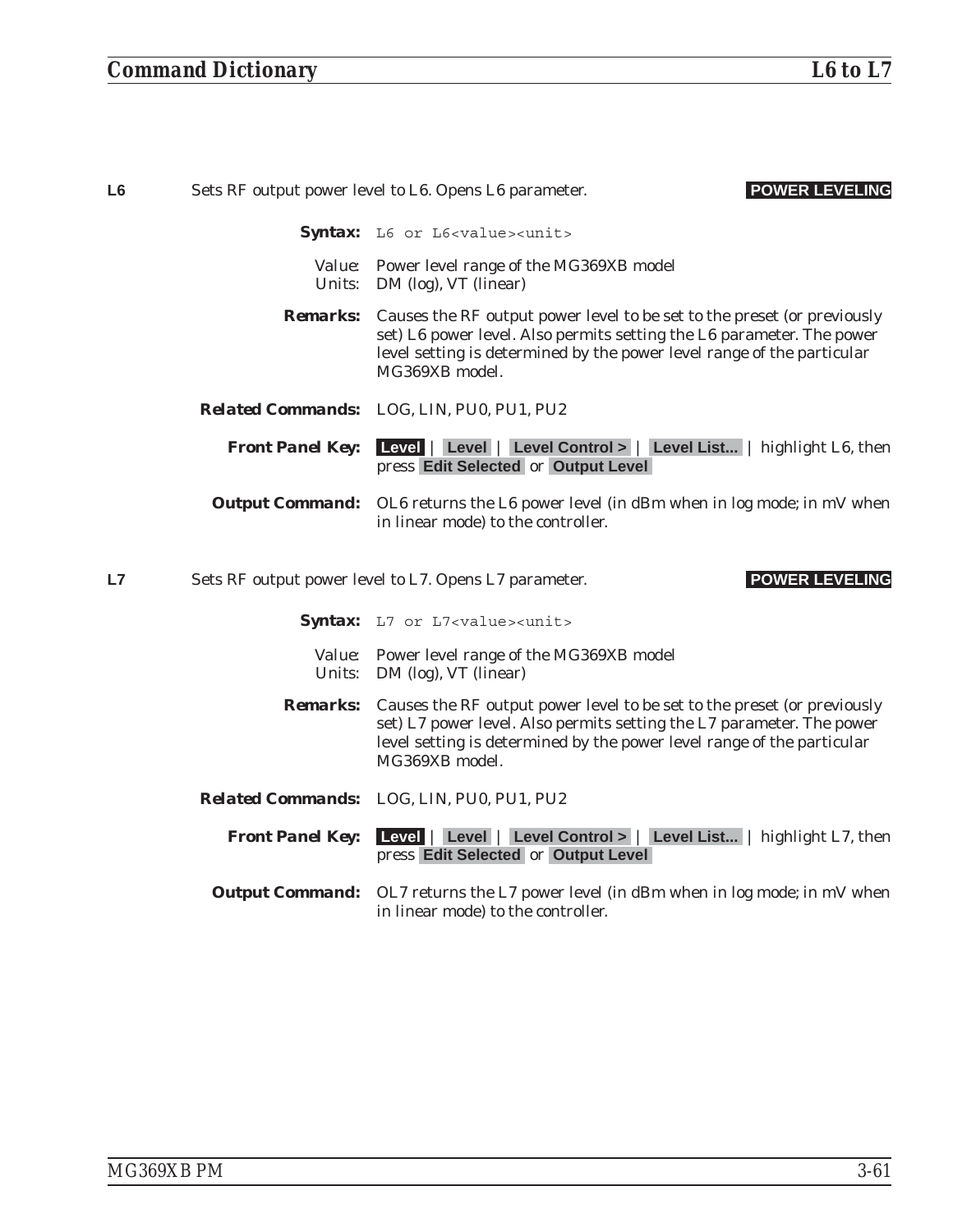| L8              |                                                                                | <b>POWER LEVELING</b><br>Sets RF output power level to L8. Opens L8 parameter.                                                                                                                                                                               |
|-----------------|--------------------------------------------------------------------------------|--------------------------------------------------------------------------------------------------------------------------------------------------------------------------------------------------------------------------------------------------------------|
|                 |                                                                                | Syntax: L8 or L8 <value><unit></unit></value>                                                                                                                                                                                                                |
|                 |                                                                                | Value: Power level range of the MG369XB model<br>Units: DM (log), VT (linear)                                                                                                                                                                                |
|                 |                                                                                | <b>Remarks:</b> Causes the RF output power level to be set to the preset (or previously<br>set) L8 power level. Also permits setting the L8 parameter. The power<br>level setting is determined by the power level range of the particular<br>MG369XB model. |
|                 |                                                                                | Related Commands: LOG, LIN, PU0, PU1, PU2                                                                                                                                                                                                                    |
|                 | <b>Front Panel Key:</b>                                                        | Level   Level   Level Control >   Level List   highlight L8, then<br>press Edit Selected or Output Level                                                                                                                                                     |
|                 |                                                                                | <b>Output Command:</b> OL8 returns the L8 power level (in dBm when in log mode; in mV when<br>in linear mode) to the controller.                                                                                                                             |
| L9              | <b>POWER LEVELING</b><br>Sets RF output power level to L9. Opens L9 parameter. |                                                                                                                                                                                                                                                              |
|                 |                                                                                | Syntax: L9 or L9 <value><unit></unit></value>                                                                                                                                                                                                                |
|                 |                                                                                | Value: Power level range of the MG369XB model<br>Units: DM (log), VT (linear)                                                                                                                                                                                |
|                 |                                                                                | <b>Remarks:</b> Causes the RF output power level to be set to the preset (or previously<br>set) L9 power level. Also permits setting the L9 parameter. The power<br>level setting is determined by the power level range of the particular<br>MG369XB model. |
|                 |                                                                                | Related Commands: LOG, LIN, PU0, PU1, PU2                                                                                                                                                                                                                    |
|                 | <b>Front Panel Key:</b>                                                        | Level   Level   Level Control >   Level List   highlight L9, then<br>press Edit Selected or Output Level                                                                                                                                                     |
|                 |                                                                                | <b>Output Command:</b> OL9 returns the L9 power level (in dBm when in log mode; in mV when<br>in linear mode) to the controller.                                                                                                                             |
| LA <sub>0</sub> | Inhibits updating of ESB1 bit 7.                                               | <b>STATUS</b>                                                                                                                                                                                                                                                |
|                 | Syntax: LAO                                                                    |                                                                                                                                                                                                                                                              |
|                 |                                                                                | <b>Remarks:</b> Blocks updating of the Extended Status Byte one bit seven (RF)<br>Leveled). This is the default setting.                                                                                                                                     |
|                 | <b>Front Panel Key: N/A</b>                                                    |                                                                                                                                                                                                                                                              |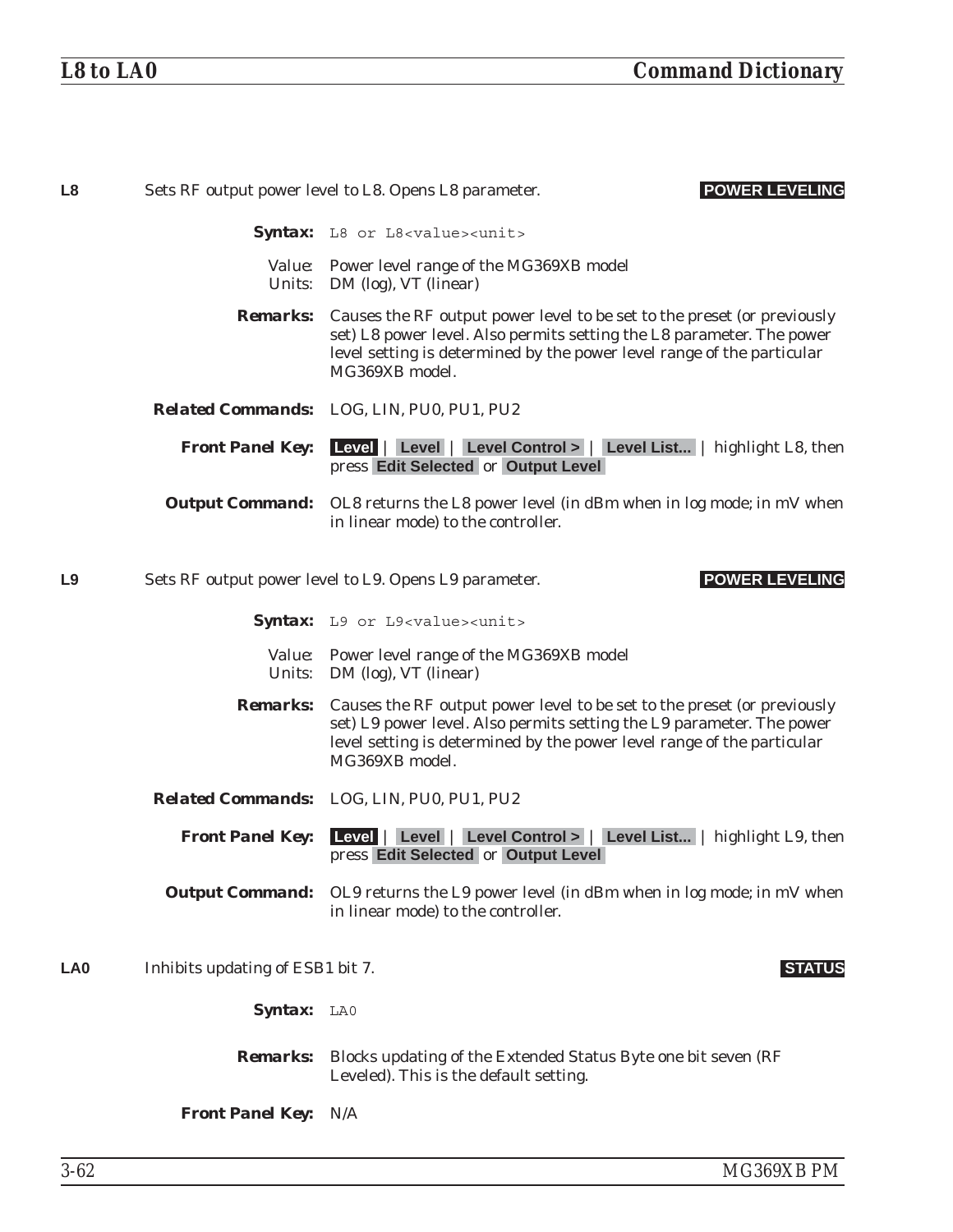## *Command Dictionary LA1 to LE0*

**LA1** Enables updating of ESB1 bit 7. **STATUS** *Syntax:* LA1 *Remarks:* Unblocks updating of the Extended Status Byte one bit seven (RF Leveled). *Related Commands:* SQ1, MB1, FB1, LA0 *Front Panel Key:* N/A *Example:* C code snippet to enable RF leveled SRQ: strcpy(buf, "csb fb1 mb1 sq1 la1"); buf[11] = 128; /\*mb1 command mask value\*/snd(source\_addr, buf); **LDT** Opens the list sweep dwell time parameter. **LIST SWEEP** Syntax: LDT<value><unit> *Value:* 1ms to 99s *Units:* MS, SEC *Remarks:* Permits setting the dwell-time-per-step of the list sweep. *Related Commands:* LIB(xxxx), LIE(xxxx) *Front Panel Key:* **Frequency** | **List** | **Sweep >** | **Dwell Time** *Example:* **LIB1234 LIE1237 EXT LDT 10 MS TRG** implements a list sweep from current list index 1234 to index 1237 in single trigger mode with a 10 ms dwell-time-per-step, then triggers a single sweep. **LE0** Inhibits lock error SRQ generation. **STATUS** Syntax: LEO

> *Remarks:* Inhibits an SRQ from being generated when the Lock Error bit (Primary Status Byte bit three) is set. This is the default mode.

*Front Panel Key:* N/A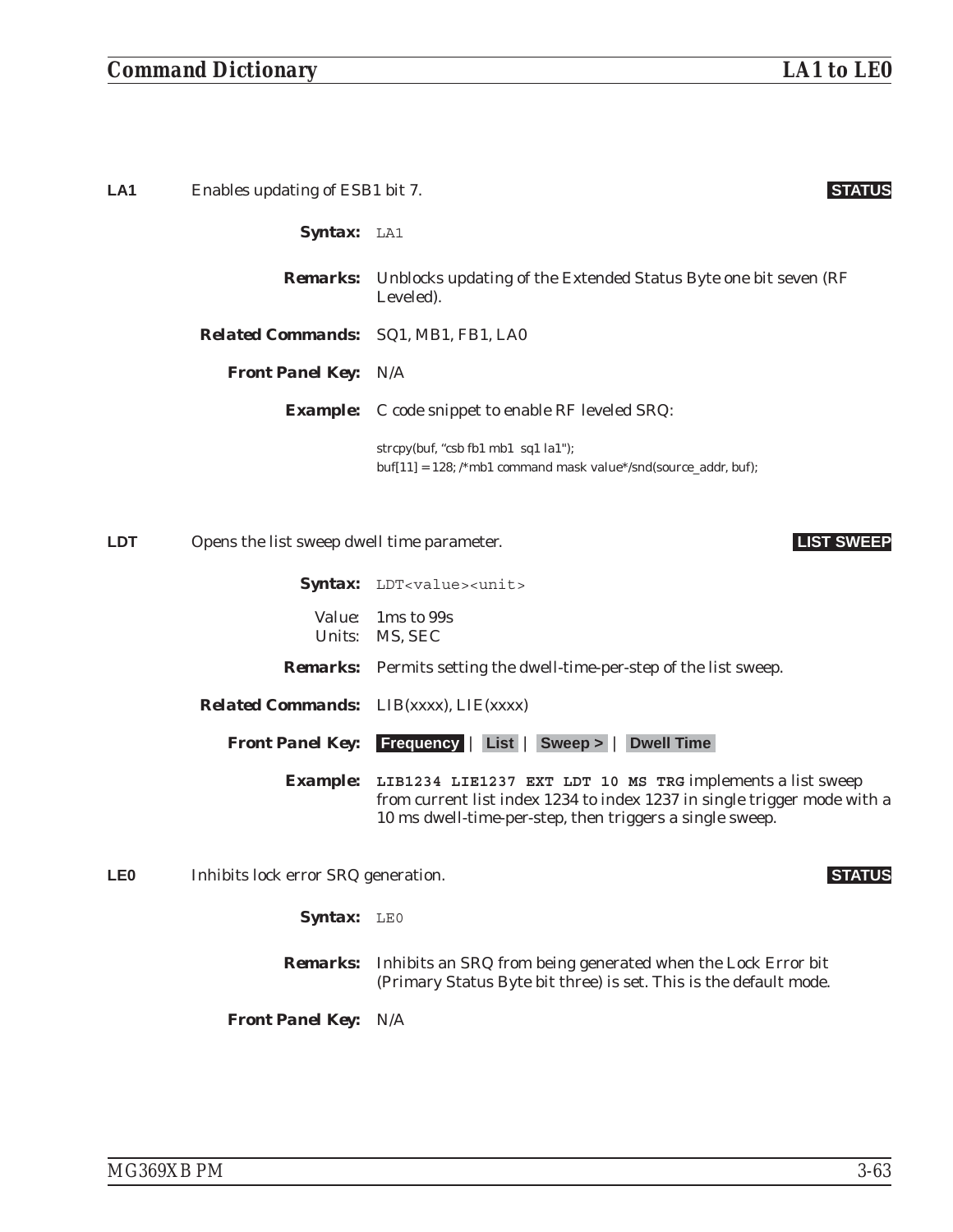| LE <sub>1</sub>                                | Enables lock error SRQ generation.   |                                                                                                                                                                                                                                                                                                                                                                                                                                                                                                                                                                                                                                                                                                                                          |
|------------------------------------------------|--------------------------------------|------------------------------------------------------------------------------------------------------------------------------------------------------------------------------------------------------------------------------------------------------------------------------------------------------------------------------------------------------------------------------------------------------------------------------------------------------------------------------------------------------------------------------------------------------------------------------------------------------------------------------------------------------------------------------------------------------------------------------------------|
|                                                | <b>Syntax:</b> $LE1$                 |                                                                                                                                                                                                                                                                                                                                                                                                                                                                                                                                                                                                                                                                                                                                          |
|                                                | <i><b>Remarks:</b></i>               | Enables an SRQ to be generated when Primary Status Byte bit three<br>(Lock Error) is set and SQ1 has been programmed.                                                                                                                                                                                                                                                                                                                                                                                                                                                                                                                                                                                                                    |
|                                                | <b>Front Panel Key: N/A</b>          |                                                                                                                                                                                                                                                                                                                                                                                                                                                                                                                                                                                                                                                                                                                                          |
|                                                |                                      | <b>Example:</b> CSB SQ1 LE1 enable an SRQ on lock error.                                                                                                                                                                                                                                                                                                                                                                                                                                                                                                                                                                                                                                                                                 |
| <b>LEA</b><br>Learn list (in list sweep mode). |                                      | <b>LIST SWEEP</b>                                                                                                                                                                                                                                                                                                                                                                                                                                                                                                                                                                                                                                                                                                                        |
|                                                | <b>Syntax:</b> LEA                   |                                                                                                                                                                                                                                                                                                                                                                                                                                                                                                                                                                                                                                                                                                                                          |
|                                                | <i><b>Remarks:</b></i>               | During the initial list sweep, the MG369XB performs calculations to<br>set the frequency and power levels. This causes the initial list sweep to<br>take longer than each subsequent sweep. The command LEA initiates a<br>process that examines every index in the current list and performs all<br>the calculations necessary to set the frequency and power levels. This<br>lets the initial list sweep be as fast as each subsequent sweep. The list<br>calculations are for the current list only. Any changes to the current list<br>or selection of another list requires the calculations to be performed<br>again. The calculations are stored only in volatile RAM and are lost<br>when power to the instrument is turned off. |
|                                                | <b>Related Commands:</b> LST, ELN(x) |                                                                                                                                                                                                                                                                                                                                                                                                                                                                                                                                                                                                                                                                                                                                          |

*Front Panel Key:* **Frequency** | **List** | **Pre-calc List**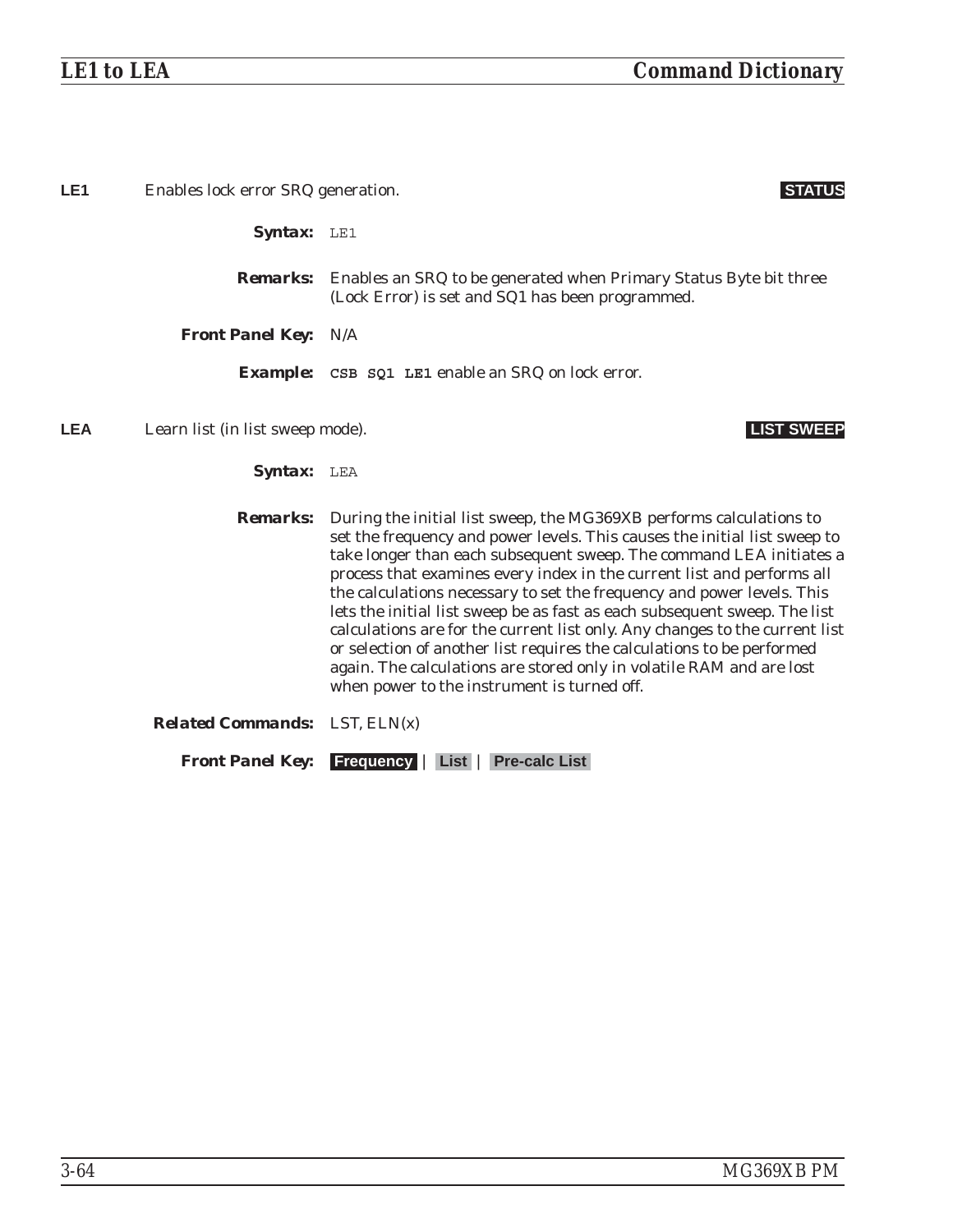| LF         | Sets list frequencies starting at the list index.<br><b>LIST SWEER</b> |                                                                                                                                                                                                                                                                                                |
|------------|------------------------------------------------------------------------|------------------------------------------------------------------------------------------------------------------------------------------------------------------------------------------------------------------------------------------------------------------------------------------------|
|            |                                                                        | Syntax: LF <value><unit>, <value><unit></unit></value></unit></value>                                                                                                                                                                                                                          |
|            |                                                                        | Value: Frequency range of the MG369XB model<br>Units: GH, MH, KH, HZ                                                                                                                                                                                                                           |
|            | <b>Remarks:</b>                                                        | Permits setting the list frequencies of the selected list starting at the<br>list index specified by the command ELI(xxxx). Any number of<br>frequencies can follow this command. This command does not change<br>the value of the list index.                                                 |
|            | <b>Related Commands:</b>                                               | LST, $ELN(x)$ , $ELI(xxxxx)$                                                                                                                                                                                                                                                                   |
|            | <b>Front Panel Key:</b>                                                | <b>Frequency   List   Frequency List   Edit Selected</b>                                                                                                                                                                                                                                       |
|            |                                                                        | Example: LST ELN1 ELI1234 LF 2 GH, 5 GH, 1 GH, 8 GH LP 2 DM,<br>9DM, 3DM, 10DM places the instrument in list sweep mode, selects list<br>number 1, and sets the list index to 1234. List index 1234 is set to 2<br>GHz at 2 dBm, list index 1235 is set                                        |
| <b>LGS</b> | Selects logarithmic step sweep.                                        | <b>SWEEP</b>                                                                                                                                                                                                                                                                                   |
|            | Syntax: LGS                                                            |                                                                                                                                                                                                                                                                                                |
|            | <i><b>Remarks:</b></i>                                                 | LGS, by itself, does not provide a swept-frequency output. It only<br>determines that the swept-frequency output will be a logarithmic step<br>sweep. However, if a frequency sweep is being output by the instrument<br>when LGS is received, the sweep will become a logarithmic step sweep. |
|            | <b>Related Commands:</b> SWP, SSP, LIS, MAN                            |                                                                                                                                                                                                                                                                                                |
|            | <b>Front Panel Key:</b>                                                | <b>Step Sweep</b><br><b>Frequency</b><br>$More >$ Log                                                                                                                                                                                                                                          |

*Example:* **SDT 3 MS SNS 100 SPS LGS SF1 AUT** initiates a continuous logarithmic step frequency sweep between F1 and F2. The sweep consists of 100 steps with a dwell-time-per-step of 3 ms.

*Output Command:* OSD returns the dwell time of the step sweep (in ms) to the controller. OSS returns the number of steps of the step sweep to the controller. OST returns the sweep time value (in ms) to the controller.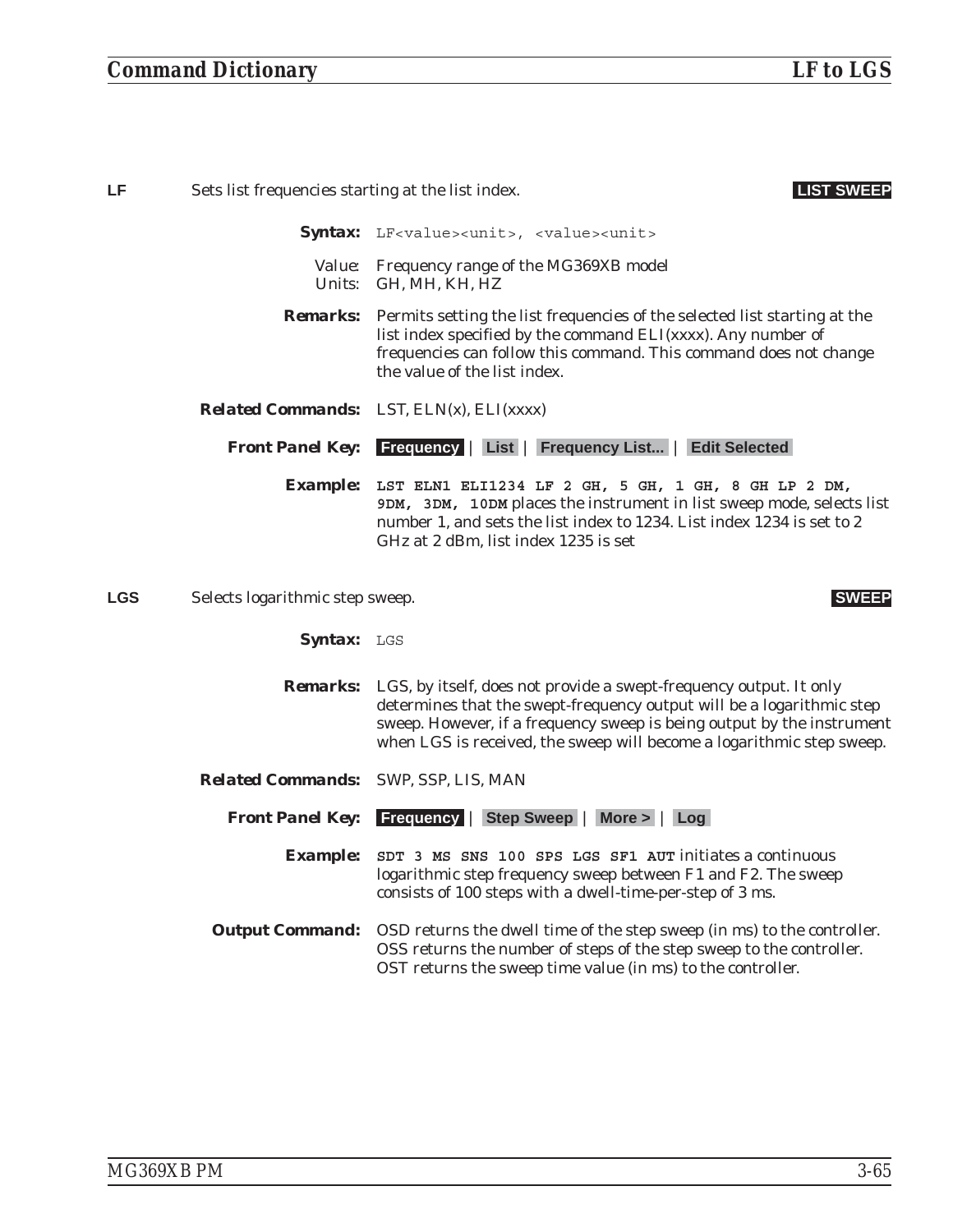**LIB(xxxx)** Sets the list start index to xxxx. **LIST SWEEP**

|                 | <b>Syntax:</b> $LIB$ (xxxx)                                                                                                                                                                                                                    |  |
|-----------------|------------------------------------------------------------------------------------------------------------------------------------------------------------------------------------------------------------------------------------------------|--|
|                 | <i>Value: xxxx:</i> 4-digit integer between 0000 and 1999                                                                                                                                                                                      |  |
|                 | <b>Remarks:</b> In list sweep mode, permits setting the list start index for a list sweep<br>of the current list.                                                                                                                              |  |
|                 | <b>Related Commands:</b> LST, $ELN(x)$ , $LIE(xxxx)$                                                                                                                                                                                           |  |
|                 | <b>Front Panel Key:</b> Frequency   List   Sweep >   Start Index                                                                                                                                                                               |  |
| <b>Example:</b> | LST ELN1 LIB1097 LIE1197 EXT LDT 10 MS TRG places the unit<br>in list sweep mode and implements a list sweep from list 1 index 1097<br>to index 1197 in single trigger mode with a 10 ms dwell-time-per-step,<br>then triggers a single sweep. |  |

**LIE(xxxx)** Sets the list stop index to xxxx. **LIST SWEEP**

Syntax: LIE(xxxx)

- *Value:* xxxx: 4-digit integer between 0000 and 1999 *Remarks:* In list sweep mode, permits setting the list stop index for a list sweep of the current list. *Related Commands:* LST, ELN(x), LIB(xxxx) *Front Panel Key:* **Frequency** | **List** | **Sweep >** | **Stop Index** *Example:* **LST ELN1 LIB1097 LIE1197 EXT LDT 10 MS TRG** places the unit in list sweep mode and implements a list sweep from list 1 index 1097 to index 1197 in single trigger mode with a 10 ms dwell-time-per-step, then triggers a single sweep. **LIN** Selects linear power level operation in mV. **POWER LEVELING** Syntax: LIN *Remarks:* In linear power level operation, power level entries and outputs are in mV and power level sweeps are linear. *Related Commands:* LOG, PU0, PU1, PU2
	- *Front Panel Key:* **Level** | **Level** | **Level Control >** | **Units>** | **mV**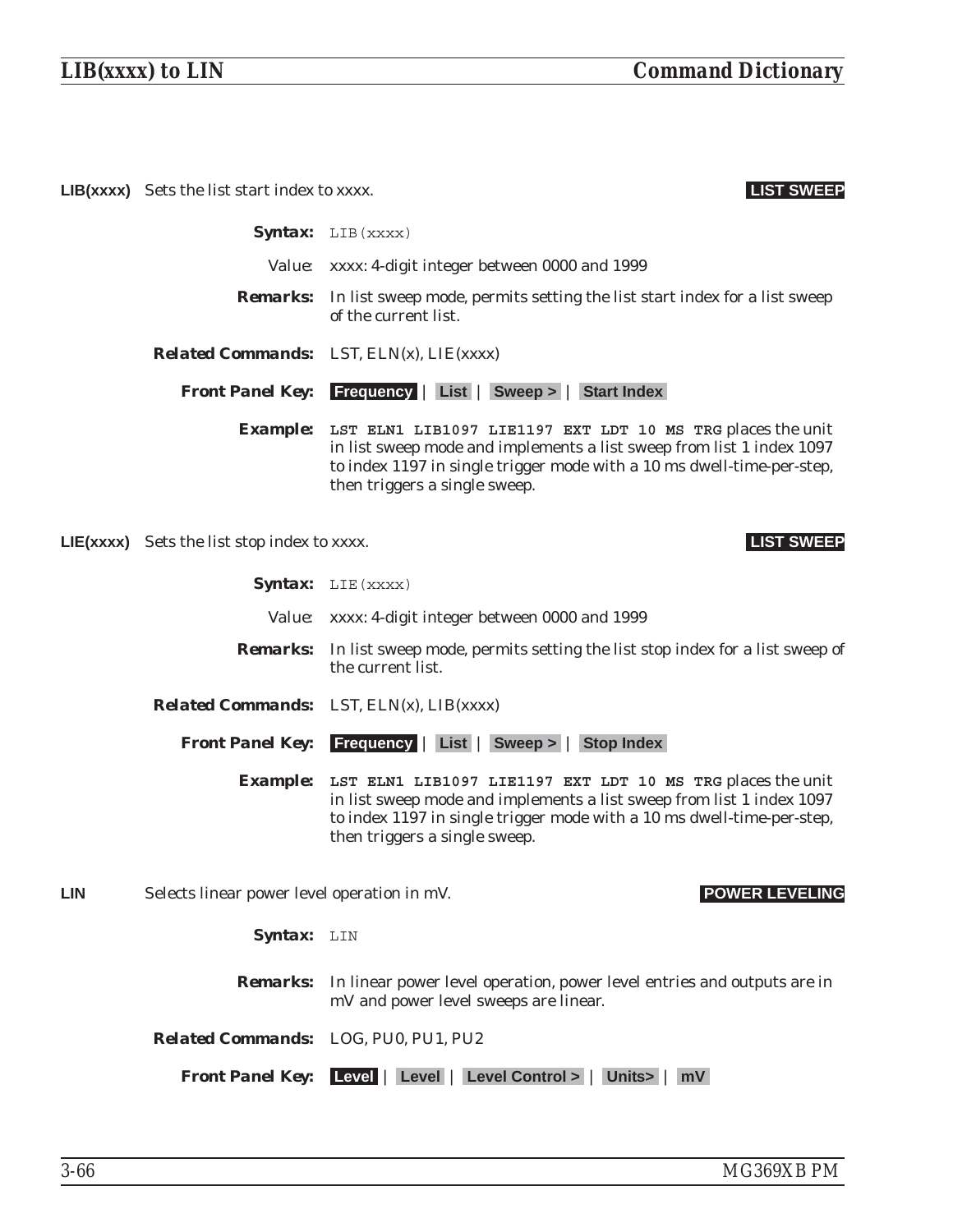**LIS** Selects linear step sweep. **SWEEP** 

*Syntax:* LIS

- *Remarks:* LIS, by itself, does not provide a swept-frequency output. It only determines that the swept-frequency output will be a linear step sweep. However, if a frequency sweep is being output by the instrument when LIS is received, the sweep will become a linear step sweep. This is the default mode.
- *Related Commands:* SWP, SSP, LGS, MAN

*Front Panel Key:* **Frequency** | **Step Sweep** | **More >** | **Linear**

- *Example:* **SDT 3 MS SNS 100 SPS LIS SF1 AUT** initiates a continuous linear step frequency sweep between F1 and F2. The sweep consists of 100 steps with a dwell-time-per-step of 3 ms.
- *Output Command:* OSD returns the dwell time of the step sweep (in ms) to the controller. OSS returns the number of steps of the step sweep to the controller. OST returns the sweep time value (in ms) to the controller.

**LO0** Turns off the level offset function. **POWER LEVELING**

Syntax: LOO

*Related Commands:* LO1, LOS

*Front Panel Key:* **Level** | **Level** | **Offset** to Off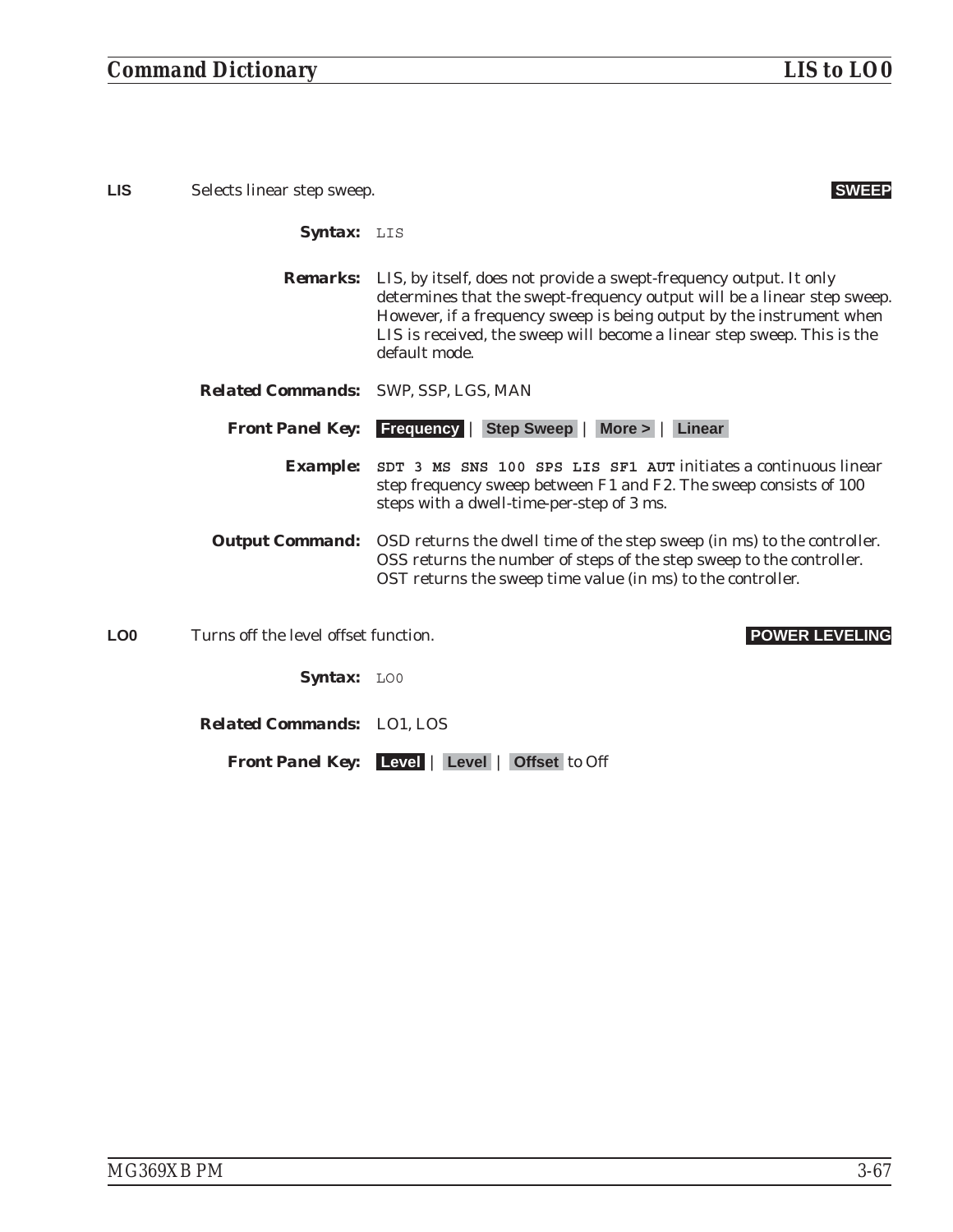| LO <sub>1</sub> | Turns on the level offset function.  | <b>POWER LEVELING</b>                                                                                                                                                                                                                                                                                                                                                                                                |
|-----------------|--------------------------------------|----------------------------------------------------------------------------------------------------------------------------------------------------------------------------------------------------------------------------------------------------------------------------------------------------------------------------------------------------------------------------------------------------------------------|
|                 | Syntax: LO1                          |                                                                                                                                                                                                                                                                                                                                                                                                                      |
|                 |                                      | <b>Remarks:</b> The Level Offset function lets you compensate for a device on the<br>MG369XB's output that alters the RF output power level at the point of<br>interest. Using the LOS command, you can apply a constant to the<br>level measured by the internal leveling loop that compensates for this<br>loss or gain. The displayed power level will then reflect the actual<br>power level at the test device. |
|                 | <b>Related Commands:</b> LO0, LOS    |                                                                                                                                                                                                                                                                                                                                                                                                                      |
|                 |                                      | <b>Front Panel Key:</b> Level   Level   Offset to On                                                                                                                                                                                                                                                                                                                                                                 |
|                 |                                      | <b>Output Command:</b> OLO returns the Level Offset value (in dB when in Log mode; in mV<br>when in Linear mode) to the controller.                                                                                                                                                                                                                                                                                  |
| <b>LOG</b>      |                                      | <b>POWER LEVELING</b><br>Selects logarithmic power level operation in dBm.                                                                                                                                                                                                                                                                                                                                           |
|                 | Syntax: LOG                          |                                                                                                                                                                                                                                                                                                                                                                                                                      |
|                 |                                      | <b>Remarks:</b> In logarithmic power level operation, power level entries and outputs<br>are in dBm and power level sweeps are logarithmic. This is the default<br>mode.                                                                                                                                                                                                                                             |
|                 | Related Commands: LIN, PU0, PU1, PU2 |                                                                                                                                                                                                                                                                                                                                                                                                                      |
|                 |                                      | <b>Front Panel Key:</b> Level   Level   Level Control >   Units >   dBm or $dB_{\mu}V$                                                                                                                                                                                                                                                                                                                               |
| <b>LOS</b>      | Opens the level offset parameter.    | <b>PARAMETER ENTRY</b>                                                                                                                                                                                                                                                                                                                                                                                               |
|                 |                                      | Syntax: LOS <value><unit></unit></value>                                                                                                                                                                                                                                                                                                                                                                             |
|                 | <i>Value:</i>                        | +100dB to 100dB (logarithmic); +xxx mV to xxx mV (linear)<br><i>Units:</i> DB (log), VT (linear)                                                                                                                                                                                                                                                                                                                     |
|                 |                                      | <b>Remarks:</b> Permits setting the Level Offset constant to be applied to the level<br>measured by the internal leveling loop by the LO1 command.                                                                                                                                                                                                                                                                   |
|                 | <b>Related Commands:</b>             | LO0, LO1                                                                                                                                                                                                                                                                                                                                                                                                             |
|                 |                                      | <b>Front Panel Key:</b> Level   Level   Edit Offset                                                                                                                                                                                                                                                                                                                                                                  |
|                 |                                      | <b>Output Command:</b> OLO returns the Level Offset value (in dB when in Log mode; in mV<br>when in Linear mode) to the controller.                                                                                                                                                                                                                                                                                  |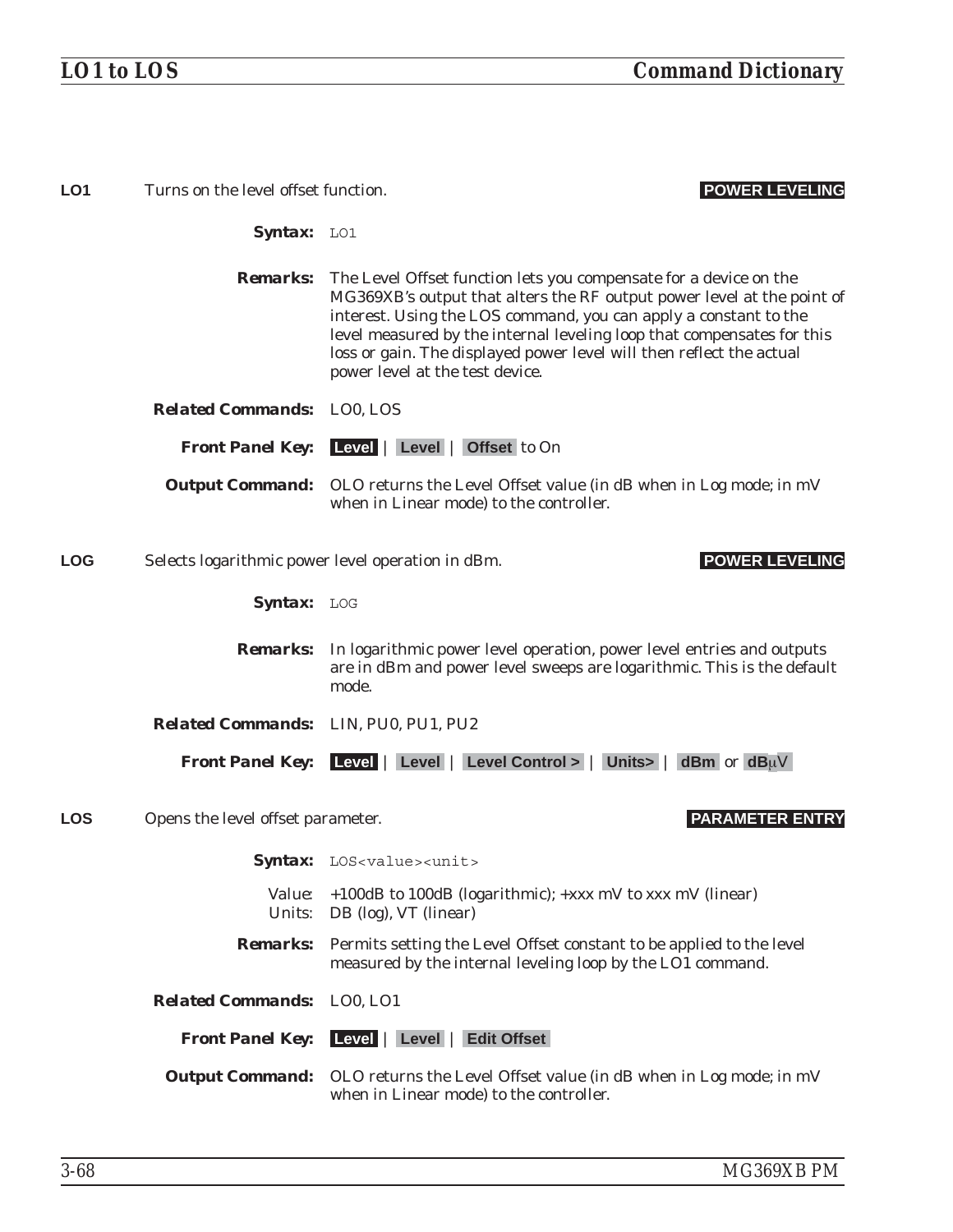| <b>LP</b>       | Sets list power levels starting at the list index. | <b>LIST SWEEP</b>                                                                                                                                                                                                                                           |
|-----------------|----------------------------------------------------|-------------------------------------------------------------------------------------------------------------------------------------------------------------------------------------------------------------------------------------------------------------|
|                 |                                                    | Syntax: LP <value><unit>, <value><unit></unit></value></unit></value>                                                                                                                                                                                       |
|                 | Units: DM                                          | Value: Power level range of the MG369XB model                                                                                                                                                                                                               |
|                 |                                                    | <b>Remarks:</b> Permits setting the power levels of the selected list starting at the list<br>index specified by the command ELI(xxxx). Any number of power levels<br>can follow this command. This command does not change the value of<br>the list index. |
|                 |                                                    | <i>Related Commands:</i> LST, $ELN(x)$ , $ELI(xxxx)$                                                                                                                                                                                                        |
|                 |                                                    | Front Panel Key: Frequency   List   Power List   Edit Selected                                                                                                                                                                                              |
|                 |                                                    | Example: LST ELN1 ELI1234 LF 2 GH, 5 GH, 1 GH, 8 GH LP 2 DM,<br>9DM, 3DM, 10DM places the instrument in list sweep mode, selects list<br>number 1, and sets the list index to 1234. List index 1234 is set to 2<br>GHz at 2 dBm, list index 1235 is set     |
| <b>LS0</b>      | Inhibits updating of the ESB1 bit 3.               | <b>STATUS</b>                                                                                                                                                                                                                                               |
|                 | Syntax: LSO                                        |                                                                                                                                                                                                                                                             |
|                 |                                                    | <b>Remarks:</b> Blocks updating of the Extended Status Byte one bit three (RF Locked).<br>This is the default setting.                                                                                                                                      |
|                 | <b>Front Panel Key: N/A</b>                        |                                                                                                                                                                                                                                                             |
| LS <sub>1</sub> | Enables updating of the ESB1 bit 3.                | <b>STATUS</b>                                                                                                                                                                                                                                               |
|                 | Syntax: LS1                                        |                                                                                                                                                                                                                                                             |
|                 | <b>Remarks:</b>                                    | Unblocks updating of the Extended Status Byte one bit three (RF<br>Locked). This bit is only used with the Model 360B interface.                                                                                                                            |
|                 | <b>Related Commands:</b>                           | SQ1, MB1, LS0                                                                                                                                                                                                                                               |
|                 | <b>Front Panel Key: N/A</b>                        |                                                                                                                                                                                                                                                             |
|                 | <i><b>Example:</b></i>                             | C code snippet to enable the RF locked SRQ:                                                                                                                                                                                                                 |
|                 |                                                    | strcpy(buf, "csb fb1 mb1 sq1 ls1");<br>$buf[11] = 8$ ; /*mb1 command mask value*/snd(source_addr, buf);                                                                                                                                                     |
|                 |                                                    |                                                                                                                                                                                                                                                             |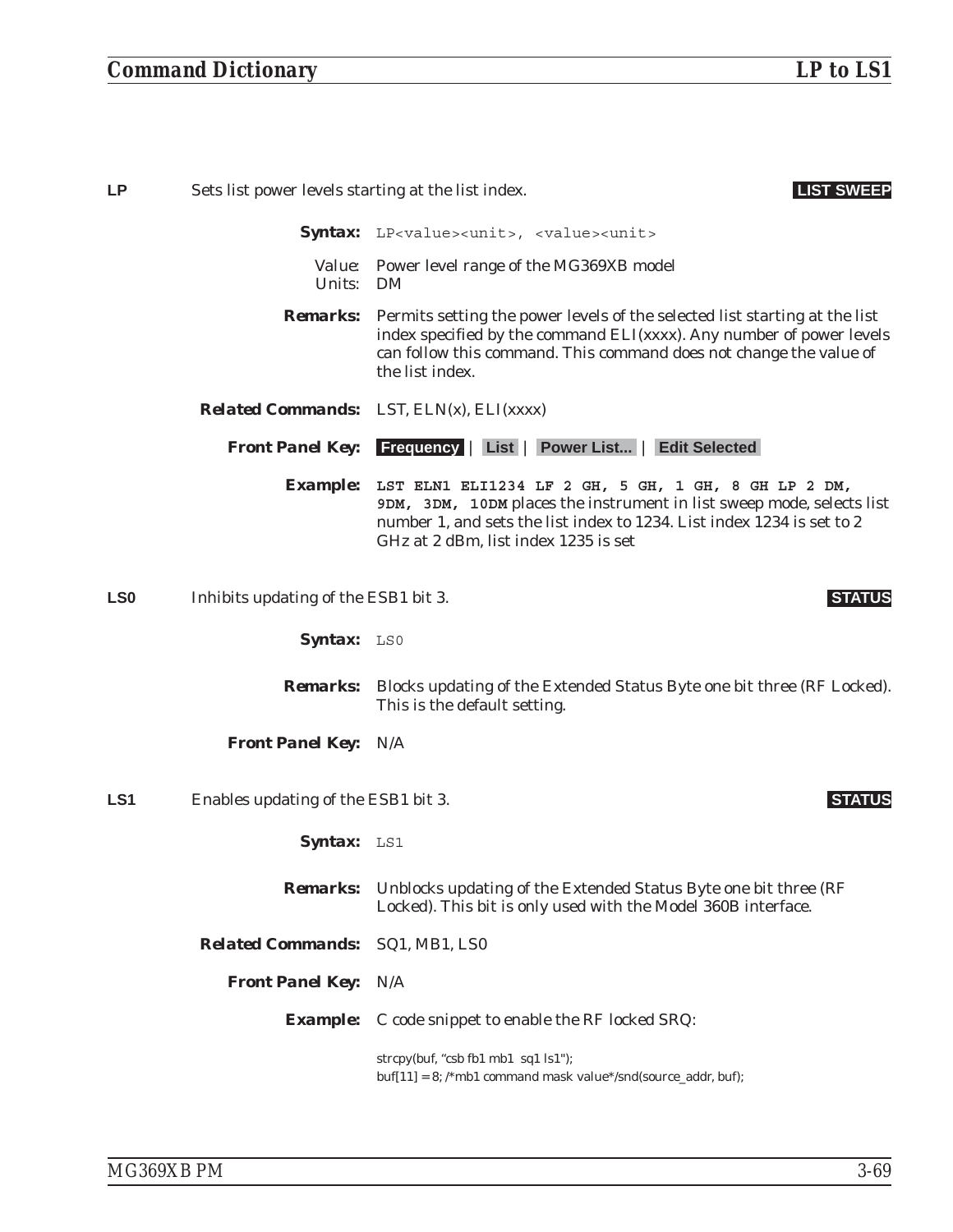| <b>LSP</b>      | Selects the power level sweep mode.                | <b>POWER LEVELING</b>                                                                                                                                                                                                                                                                                                                                         |
|-----------------|----------------------------------------------------|---------------------------------------------------------------------------------------------------------------------------------------------------------------------------------------------------------------------------------------------------------------------------------------------------------------------------------------------------------------|
|                 | Syntax: LSP                                        |                                                                                                                                                                                                                                                                                                                                                               |
|                 |                                                    | <b>Remarks:</b> In Power Level Sweep mode, the power level will sweep as determined<br>by the preset (or previously set) dwell-time and number-of-steps<br>parameters.                                                                                                                                                                                        |
|                 |                                                    | <b>Related Commands:</b> LOG, LIN, PDT, PNS, PU0, PU1, PU2                                                                                                                                                                                                                                                                                                    |
|                 |                                                    | <b>Front Panel Key:</b> Level   Level Sweep                                                                                                                                                                                                                                                                                                                   |
| <b>LST</b>      | Places the MG369XB in list sweep mode.             | <b>LIST SWEEP</b>                                                                                                                                                                                                                                                                                                                                             |
|                 | Syntax: LST                                        |                                                                                                                                                                                                                                                                                                                                                               |
|                 |                                                    | <b>Remarks:</b> In list sweep mode, up to four lists of 2000 non-sequential<br>frequency/power level sets can be stored and accessed. A list index (0<br>through 1999) identifies each frequency/power level set in a list. When<br>commanded, the MG369XB generates a phase-locked step sweep<br>between the specified list start index and list stop index. |
|                 |                                                    | <b>Related Commands:</b> ELI(xxxx), ELN(x), LF, LP, LIB(xxxx), LIE(xxxx), LEA                                                                                                                                                                                                                                                                                 |
|                 | <b>Front Panel Key:</b>                            | <b>Frequency   List</b>                                                                                                                                                                                                                                                                                                                                       |
| LU <sub>0</sub> | Turns off the active user level calibration table. | <b>USER LEVEL CAL</b>                                                                                                                                                                                                                                                                                                                                         |
|                 | Syntax: LUO                                        |                                                                                                                                                                                                                                                                                                                                                               |
|                 |                                                    | Front Panel Key: Level   User Lvl Cal   Off                                                                                                                                                                                                                                                                                                                   |
| LU <sub>1</sub> | Activates user level calibration table #1.         | <b>USER LEVEL CAL</b>                                                                                                                                                                                                                                                                                                                                         |
|                 | Syntax: LU1                                        |                                                                                                                                                                                                                                                                                                                                                               |
|                 |                                                    | <b>Remarks:</b> Turns off any other active user level calibration table.                                                                                                                                                                                                                                                                                      |
|                 | <b>Front Panel Key:</b>                            | Level   User Lvl Cal   User 1   On                                                                                                                                                                                                                                                                                                                            |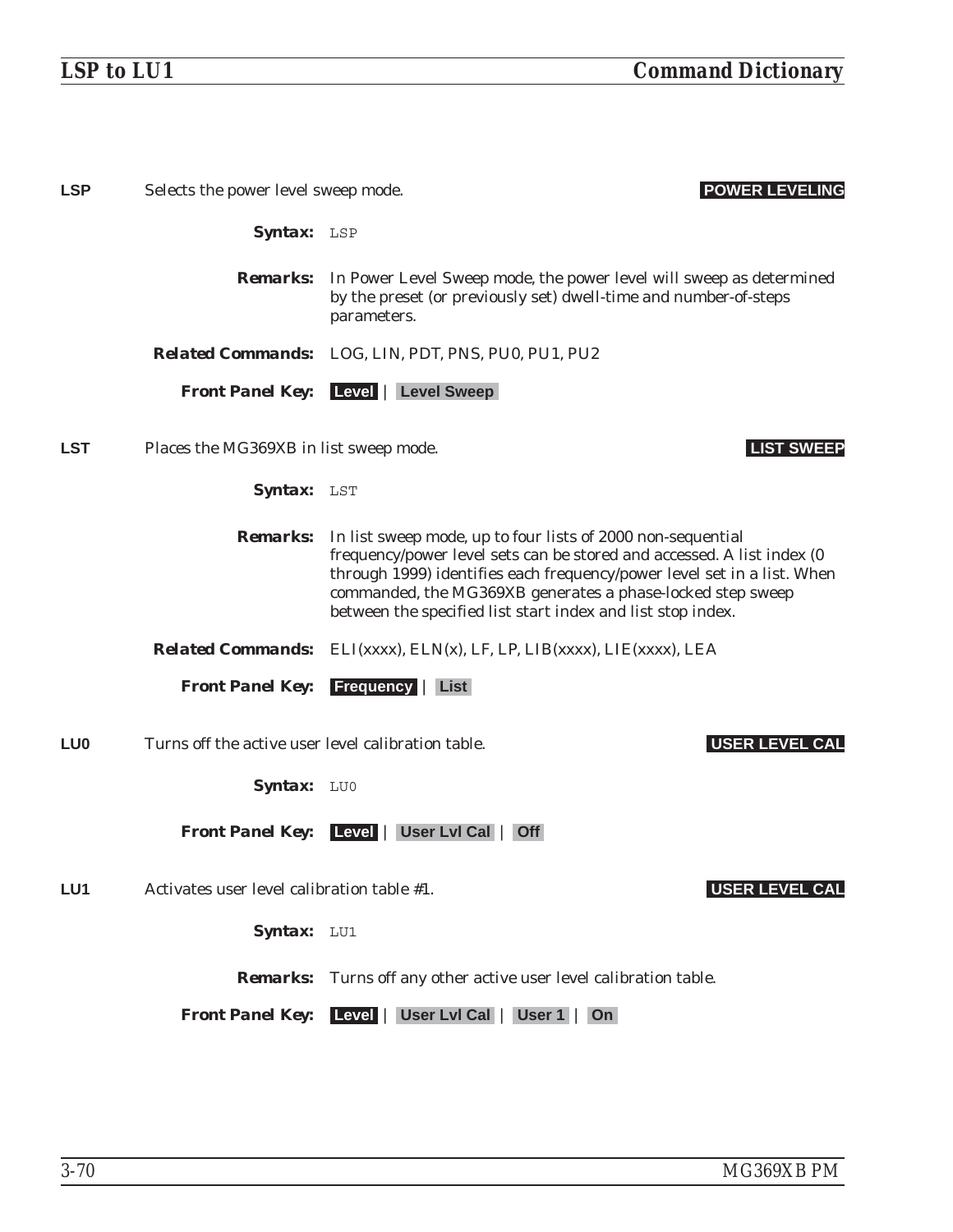| LU <sub>2</sub> | Activates user level calibration table #2. | <b>USER LEVEL CAL</b>                                                    |
|-----------------|--------------------------------------------|--------------------------------------------------------------------------|
|                 | Syntax: LU2                                |                                                                          |
|                 |                                            | <b>Remarks:</b> Turns off any other active user level calibration table. |
|                 |                                            | Front Panel Key: Level   User Lvl Cal   User 2   On                      |
| LU <sub>3</sub> | Activates user level calibration table #3. | <b>USER LEVEL CAL</b>                                                    |
|                 | Syntax: LU3                                |                                                                          |
|                 |                                            | <b>Remarks:</b> Turns off any other active user level calibration table. |
|                 |                                            | Front Panel Key: Level   User Lvl Cal   User 3   On                      |
| LU4             | Activates user level calibration table #4. | <b>USER LEVEL CAL</b>                                                    |
|                 | Syntax: LU4                                |                                                                          |
|                 |                                            | <b>Remarks:</b> Turns off any other active user level calibration table. |
|                 |                                            | Front Panel Key: Level   User Lvl Cal   User 4   On                      |
| LU <sub>5</sub> | Activates user level calibration table #5. | <b>USER LEVEL CAL</b>                                                    |
|                 | <b>Syntax:</b> $L\text{U}5$                |                                                                          |

*Remarks:* Turns off any other active user level calibration table.

*Front Panel Key:* **Level** | **User Lvl Cal** | **User 5** | **On**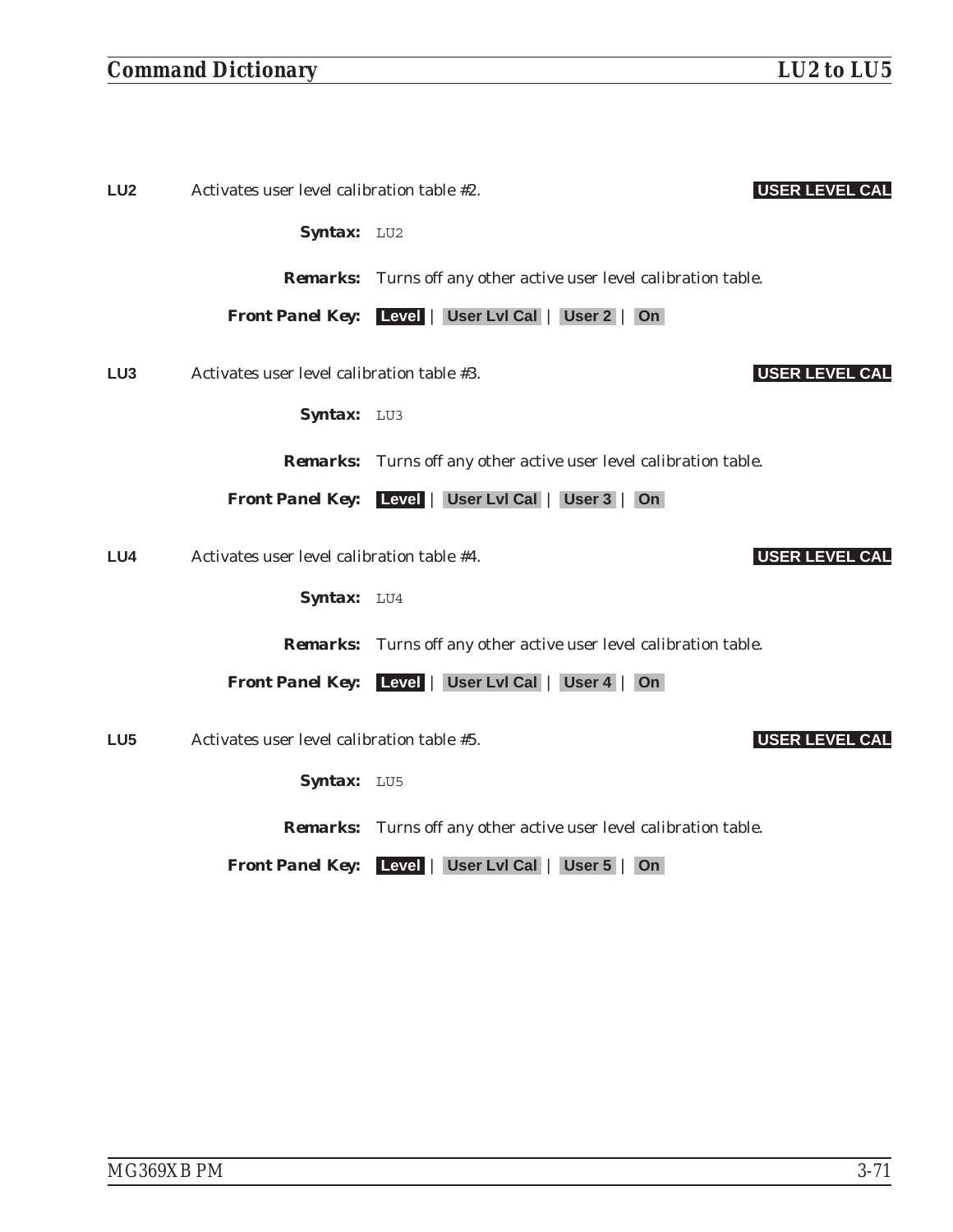| <b>LUR</b>      | from the controller.                    | Prepares the MG369XB to receive 5 tables of user level calibration data<br><b>USER LEVEL CAL</b>                                                                                                                                                                                          |  |
|-----------------|-----------------------------------------|-------------------------------------------------------------------------------------------------------------------------------------------------------------------------------------------------------------------------------------------------------------------------------------------|--|
|                 | Syntax: LUR                             |                                                                                                                                                                                                                                                                                           |  |
|                 | <i><b>Remarks:</b></i>                  | This commands readies the MG369XB to receive the five tables of user<br>level (flatness correction) calibration data that were stored in the<br>controller by the LUS command.                                                                                                            |  |
|                 | <b>Related Commands: LUS</b>            |                                                                                                                                                                                                                                                                                           |  |
|                 | <b>Front Panel Key: N/A</b>             |                                                                                                                                                                                                                                                                                           |  |
| <b>LUS</b>      |                                         | Sends all five tables of the user level calibration data to the controller.<br><b>USER LEVEL CAL</b>                                                                                                                                                                                      |  |
|                 | Syntax: LUS                             |                                                                                                                                                                                                                                                                                           |  |
|                 | <b>Remarks:</b>                         | This command sends all five tables of user level (flatness correction)<br>calibration data to the controller where they are stored in a binary data<br>file. The tables are recalled using the LUR command.                                                                               |  |
|                 | <b>Related Commands: LUR</b>            |                                                                                                                                                                                                                                                                                           |  |
|                 | <b>Front Panel Key: N/A</b>             |                                                                                                                                                                                                                                                                                           |  |
| LV <sub>0</sub> | Turns off leveling of the output power. | <b>POWER LEVELING</b>                                                                                                                                                                                                                                                                     |  |
|                 | Syntax: LV0                             |                                                                                                                                                                                                                                                                                           |  |
|                 | <b>Remarks:</b>                         | This places the MG369XB in a fixed gain mode. In fixed gain mode, the<br>ALC is disabled. The RF level DAC and step attenuator (if installed)<br>are used to control the relative power level. Power is not detected at<br>any point and the absolute output power level is uncalibrated. |  |
|                 | Related Commands: DL1, IL1, LV1, PL1    |                                                                                                                                                                                                                                                                                           |  |
|                 | <b>Front Panel Key:</b>                 | Level   ALC Mode   Leveling >   Fixed Gain                                                                                                                                                                                                                                                |  |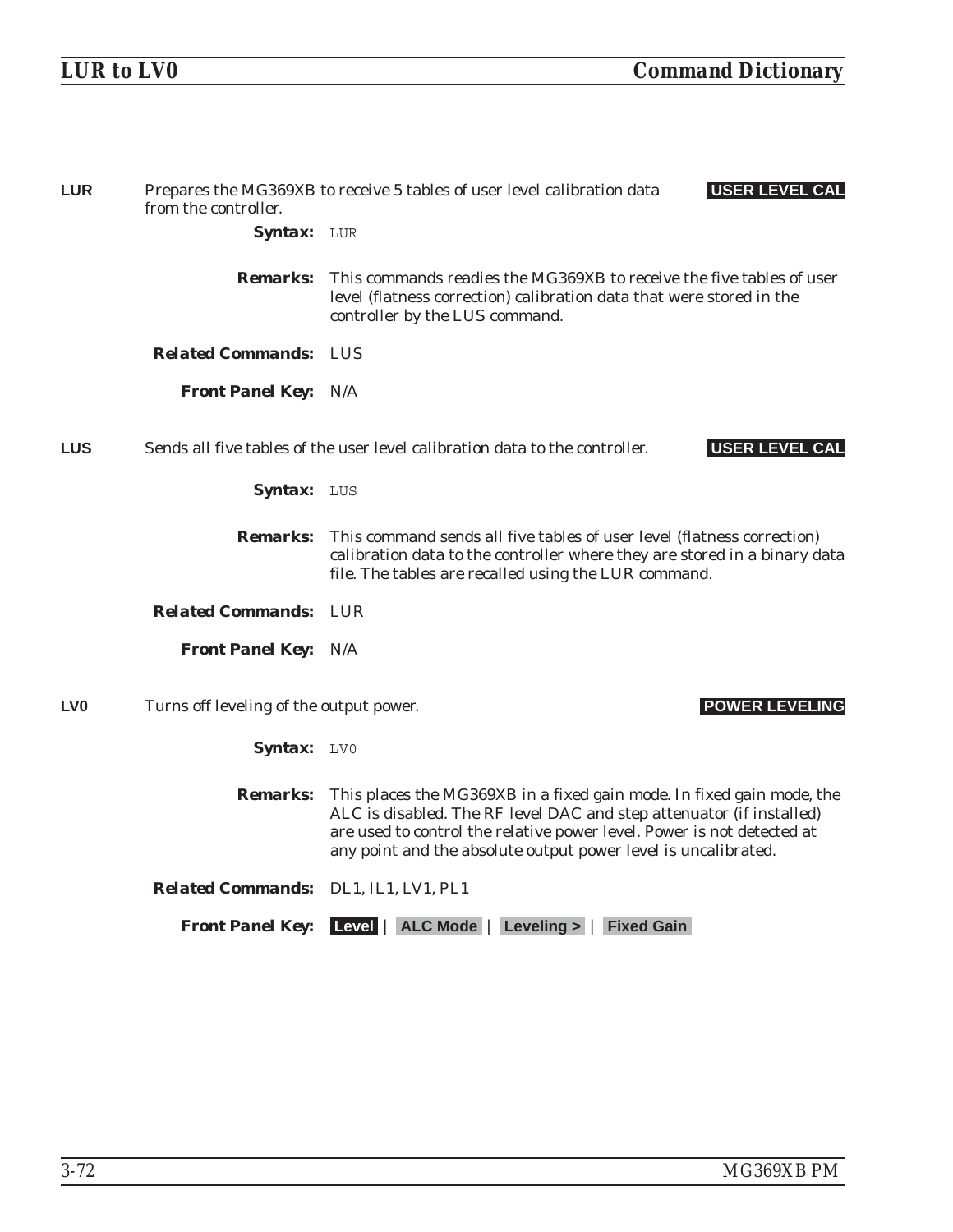| LV <sub>1</sub>                                                                       | Turns off leveling of the output power.                                                                                                                                                                                                                                                                                                                  | <b>POWER LEVELING</b>                                                                                                                            |
|---------------------------------------------------------------------------------------|----------------------------------------------------------------------------------------------------------------------------------------------------------------------------------------------------------------------------------------------------------------------------------------------------------------------------------------------------------|--------------------------------------------------------------------------------------------------------------------------------------------------|
|                                                                                       | Syntax: LV1                                                                                                                                                                                                                                                                                                                                              |                                                                                                                                                  |
|                                                                                       | This places the MG369XB in auto fixed gain mode. In auto fixed gain<br><b>Remarks:</b><br>mode, the ALC RF Level DAC voltages are sampled with internal<br>leveling enabled, then the ALC is disabled and the RF Level DAC<br>voltages are applied. Power is not detected again at any point unless a<br>frequency or power level parameter is adjusted. |                                                                                                                                                  |
|                                                                                       | <b>Related</b>                                                                                                                                                                                                                                                                                                                                           | Commands: DL1, IL1, LV0, PL1                                                                                                                     |
|                                                                                       | <b>Front</b><br><b>Panel Key:</b>                                                                                                                                                                                                                                                                                                                        | Level / ALC Mode / Leveling > / Auto Fixed Gain                                                                                                  |
| <b>LVP</b>                                                                            |                                                                                                                                                                                                                                                                                                                                                          | <b>POWER LEVELING</b><br>Sets the instrument power level to 1 dB below peak leveled power.                                                       |
|                                                                                       | Syntax: LVP                                                                                                                                                                                                                                                                                                                                              |                                                                                                                                                  |
|                                                                                       |                                                                                                                                                                                                                                                                                                                                                          | <b>Front Panel Key:</b> In CW mode: Level   Peak Lyld Pwr - 1dB                                                                                  |
| M0                                                                                    | Opens the M0 parameter.                                                                                                                                                                                                                                                                                                                                  | <b>PARAMETER ENTRY</b>                                                                                                                           |
|                                                                                       |                                                                                                                                                                                                                                                                                                                                                          | Syntax: MO <value><unit></unit></value>                                                                                                          |
|                                                                                       |                                                                                                                                                                                                                                                                                                                                                          | Value: Frequency range of the MG369XB model<br>Units: GH, MH, KH, HZ                                                                             |
|                                                                                       |                                                                                                                                                                                                                                                                                                                                                          | <b>Remarks:</b> Permits setting the M0 parameter. The frequency setting is determined<br>by the frequency range of the particular MG369XB model. |
|                                                                                       | Frequency   CW   Frequency Control >   Frequency List<br><b>Front Panel Key:</b><br>highlight M0, then press Edit Selected                                                                                                                                                                                                                               |                                                                                                                                                  |
| <b>Output Command:</b> OM0 returns the M0 frequency value (in MHz) to the controller. |                                                                                                                                                                                                                                                                                                                                                          |                                                                                                                                                  |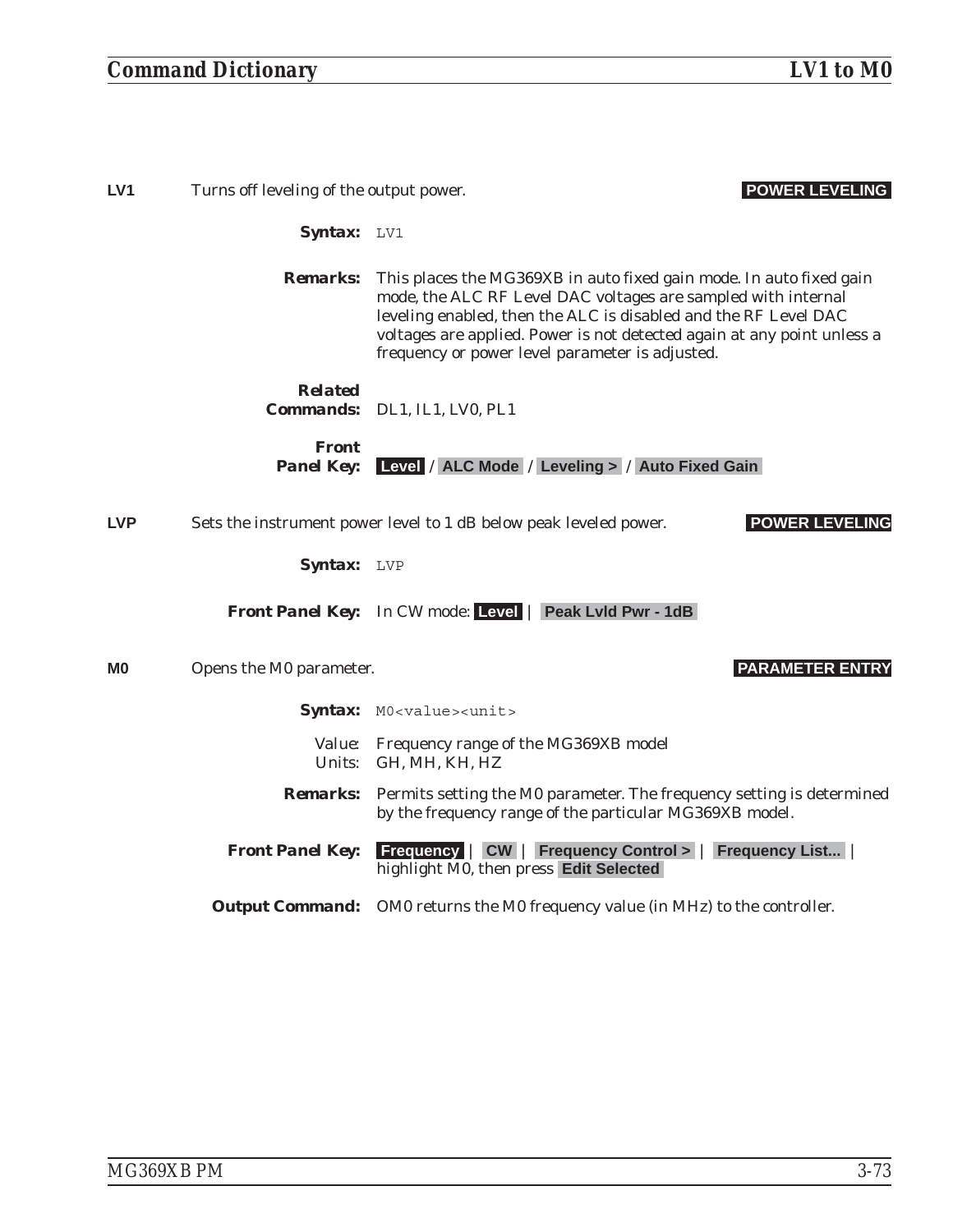| M <sub>1</sub> | Opens the M1 parameter. | <b>PARAMETER ENTRY</b>                                                                                                                           |  |
|----------------|-------------------------|--------------------------------------------------------------------------------------------------------------------------------------------------|--|
|                |                         | Syntax: M1 <value><unit></unit></value>                                                                                                          |  |
|                |                         | Value: Frequency range of the MG369XB model<br>Units: GH, MH, KH, HZ                                                                             |  |
|                |                         | <b>Remarks:</b> Permits setting the M1 parameter. The frequency setting is determined<br>by the frequency range of the particular MG369XB model. |  |
|                | <b>Front Panel Key:</b> | <b>Frequency</b> $\vert$ CW $\vert$ Frequency Control > $\vert$ highlight M1, then press<br><b>Edit Selected</b>                                 |  |
|                |                         | <b>Output Command:</b> OM1 returns the M1 frequency value (in MHz) to the controller.                                                            |  |
| M <sub>2</sub> | Opens the M2 parameter. | <b>PARAMETER ENTRY</b>                                                                                                                           |  |
|                |                         | Syntax: M2 <value><unit></unit></value>                                                                                                          |  |
|                |                         | Value: Frequency range of the MG369XB model<br>Units: GH, MH, KH, HZ                                                                             |  |
|                |                         | <b>Remarks:</b> Permits setting the M2 parameter. The frequency setting is determined<br>by the frequency range of the particular MG369XB model. |  |
|                | <b>Front Panel Key:</b> | <b>Frequency</b> $\vert$ <b>CW</b> $\vert$ <b>Frequency Control</b> > $\vert$ highlight M2, then press<br><b>Edit Selected</b>                   |  |
|                |                         | <b>Output Command:</b> OM2 returns the M2 frequency value (in MHz) to the controller.                                                            |  |
| M <sub>3</sub> | Opens the M3 parameter. | <b>PARAMETER ENTRY</b>                                                                                                                           |  |
|                |                         | Syntax: M3 <value><unit></unit></value>                                                                                                          |  |
|                |                         | Value: Frequency range of the MG369XB model<br>Units: GH, MH, KH, HZ                                                                             |  |
|                |                         | <b>Remarks:</b> Permits setting the M3 parameter. The frequency setting is determined<br>by the frequency range of the particular MG369XB model. |  |
|                | <b>Front Panel Key:</b> | <b>Frequency   CW   Frequency Control &gt;  </b><br><b>Frequency List</b><br>highlight M3, then press Edit Selected                              |  |
|                |                         | <b>Output Command:</b> OM3 returns the M3 frequency value (in MHz) to the controller.                                                            |  |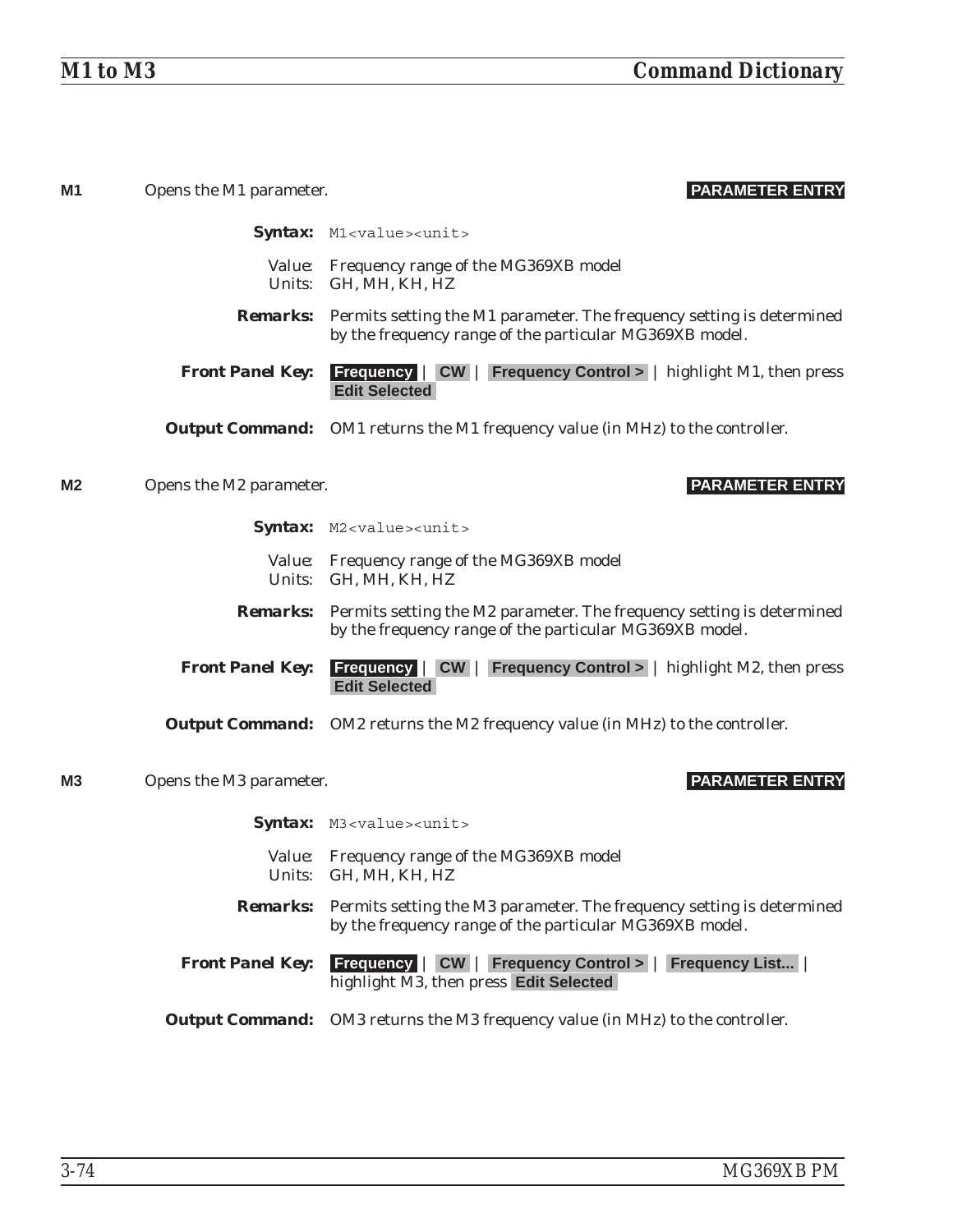# *Command Dictionary M4 to M6*

| M4 | Opens the M4 parameter. | <b>PARAMETER ENTRY</b>                                                                                                                           |  |
|----|-------------------------|--------------------------------------------------------------------------------------------------------------------------------------------------|--|
|    |                         | Syntax: M4 <value><unit></unit></value>                                                                                                          |  |
|    |                         | Value: Frequency range of the MG369XB model<br>Units: GH, MH, KH, HZ                                                                             |  |
|    |                         | <b>Remarks:</b> Permits setting the M4 parameter. The frequency setting is determined<br>by the frequency range of the particular MG369XB model. |  |
|    | <b>Front Panel Key:</b> | <b>Frequency   CW   Frequency Control &gt;   Frequency List  </b><br>highlight M4, then press Edit Selected                                      |  |
|    |                         | <b>Output Command:</b> OM4 returns the M4 frequency value (in MHz) to the controller.                                                            |  |
| M5 | Opens the M5 parameter. | <b>PARAMETER ENTRY</b>                                                                                                                           |  |
|    |                         | Syntax: M5 <value><unit></unit></value>                                                                                                          |  |
|    |                         | Value: Frequency range of the MG369XB model<br>Units: GH, MH, KH, HZ                                                                             |  |
|    |                         | <b>Remarks:</b> Permits setting the M5 parameter. The frequency setting is determined<br>by the frequency range of the particular MG369XB model. |  |
|    | <b>Front Panel Key:</b> | <b>Frequency   CW   Frequency Control &gt;   Frequency List</b><br>highlight M5, then press Edit Selected                                        |  |
|    |                         | <b>Output Command:</b> OM5 returns the M5 frequency value (in MHz) to the controller.                                                            |  |
| M6 | Opens the M6 parameter. | <b>PARAMETER ENTRY</b>                                                                                                                           |  |
|    |                         | Syntax: M6 <value><unit></unit></value>                                                                                                          |  |
|    |                         | Value: Frequency range of the MG369XB model<br>Units: GH, MH, KH, HZ                                                                             |  |
|    |                         | <b>Remarks:</b> Permits setting the M6 parameter. The frequency setting is determined<br>by the frequency range of the particular MG369XB model. |  |
|    | <b>Front Panel Key:</b> | <b>Frequency   CW   Frequency Control &gt;   Frequency List  </b><br>highlight M6, then press Edit Selected                                      |  |
|    |                         | <b>Output Command:</b> OM6 returns the M6 frequency value (in MHz) to the controller.                                                            |  |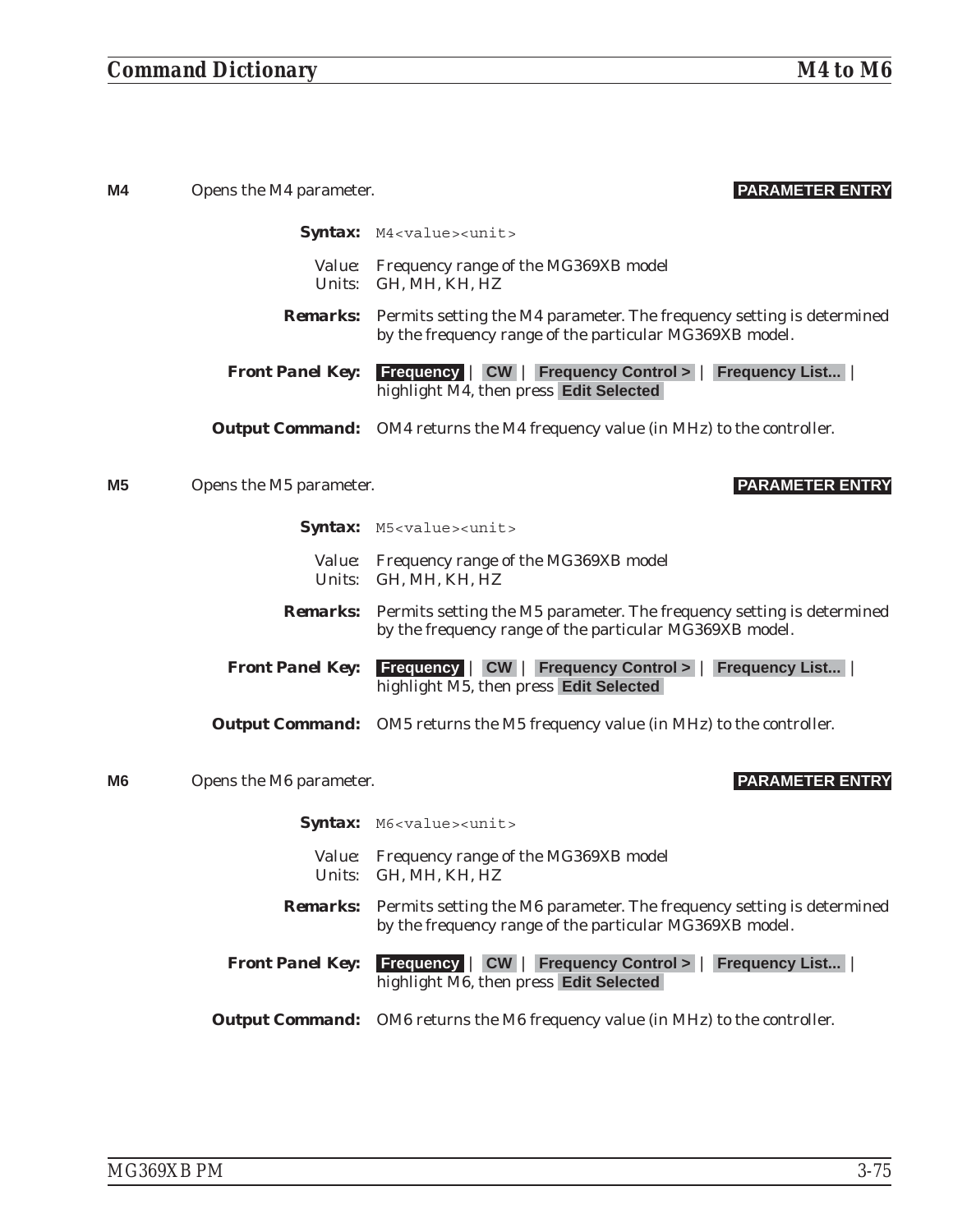| M7                                                                | Opens the M7 parameter. | <b>PARAMETER ENTRY</b>                                                                                                                           |  |
|-------------------------------------------------------------------|-------------------------|--------------------------------------------------------------------------------------------------------------------------------------------------|--|
|                                                                   |                         | Syntax: M7 <value><unit></unit></value>                                                                                                          |  |
|                                                                   |                         | Value: Frequency range of the MG369XB model<br>Units: GH, MH, KH, HZ                                                                             |  |
| <b>Front Panel Key:</b><br>highlight M7, then press Edit Selected |                         | <b>Remarks:</b> Permits setting the M7 parameter. The frequency setting is determined<br>by the frequency range of the particular MG369XB model. |  |
|                                                                   |                         | <b>Frequency   CW   Frequency Control &gt;   Frequency List</b>                                                                                  |  |
|                                                                   |                         | <b>Output Command:</b> OM7 returns the M7 frequency value (in MHz) to the controller.                                                            |  |
| M <sub>8</sub>                                                    | Opens the M8 parameter. | <b>PARAMETER ENTRY</b>                                                                                                                           |  |
|                                                                   |                         | Syntax: M8 <value><unit></unit></value>                                                                                                          |  |
|                                                                   |                         | Value: Frequency range of the MG369XB model<br>Units: GH, MH, KH, HZ                                                                             |  |
|                                                                   |                         | <b>Remarks:</b> Permits setting the M8 parameter. The frequency setting is determined<br>by the frequency range of the particular MG369XB model. |  |
|                                                                   | <b>Front Panel Key:</b> | <b>Frequency   CW   Frequency Control &gt;   Frequency List</b><br>highlight M8, then press Edit Selected                                        |  |
|                                                                   |                         | <b>Output Command:</b> OM8 returns the M8 frequency value (in MHz) to the controller.                                                            |  |
| M9                                                                | Opens the M9 parameter. | <b>PARAMETER ENTRY</b>                                                                                                                           |  |
|                                                                   |                         | Syntax: M9 <value><unit></unit></value>                                                                                                          |  |
|                                                                   |                         | Value: Frequency range of the MG369XB model<br>Units: GH, MH, KH, HZ                                                                             |  |
|                                                                   | <b>Remarks:</b>         | Permits setting the M9 parameter. The frequency setting is determined<br>by the frequency range of the particular MG369XB model.                 |  |
|                                                                   | <b>Front Panel Key:</b> | <b>Frequency   CW   Frequency Control &gt;   Frequency List  </b><br>highlight M9, then press Edit Selected                                      |  |
|                                                                   |                         | <b>Output Command:</b> OM9 returns the M9 frequency value (in MHz) to the controller.                                                            |  |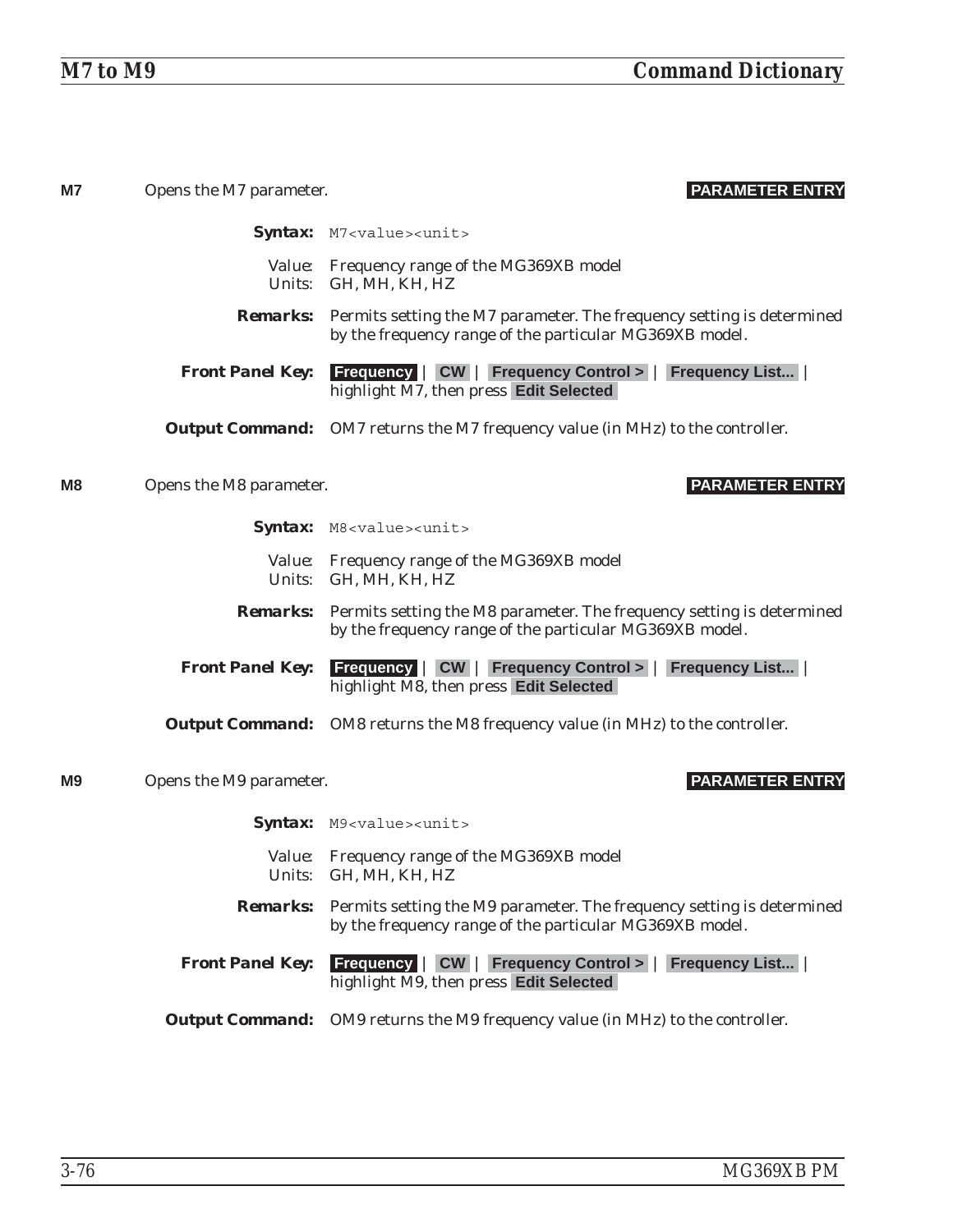# *Command Dictionary MAN to MB1*

| <b>MAN</b>      | Selects manual (step) frequency sweep. | <b>SWEEP</b>                                                                                                                                                                                                                                                                                                               |
|-----------------|----------------------------------------|----------------------------------------------------------------------------------------------------------------------------------------------------------------------------------------------------------------------------------------------------------------------------------------------------------------------------|
|                 | Syntax: MAN                            |                                                                                                                                                                                                                                                                                                                            |
|                 |                                        | <b>Remarks:</b> The MAN command only provides for setting up the MG369XB for a<br>manual frequency sweep. It must be accompanied by the RL command<br>to return the instrument to local (front panel) control in order for the<br>operator to perform the manual sweep.                                                    |
|                 |                                        | <b>Front Panel Key:</b> Frequency   Manual Sweep                                                                                                                                                                                                                                                                           |
| M <sub>B</sub>  |                                        | Sets the enable mask byte for the primary status byte.<br><b>STATUS</b>                                                                                                                                                                                                                                                    |
|                 | <b>Syntax:</b> MBO                     |                                                                                                                                                                                                                                                                                                                            |
|                 | <i>Remarks:</i>                        | Sets an eight-bit data mask that is used to enable specific bits of the<br>primary status byte. This enables any or all of the bits (except for bit<br>six) in the primary status byte to generate an SRQ using one eight-bit<br>byte. This command can be equivalent to sending ES1, FB1, LE1, PE1,<br>SE1, SB1, and UL1. |
|                 | <b>Front Panel Key: N/A</b>            |                                                                                                                                                                                                                                                                                                                            |
|                 |                                        | <b>Output Command:</b> OSM returns the Primary SRQ Mask byte to the controller.                                                                                                                                                                                                                                            |
| MB <sub>1</sub> |                                        | Sets the enable mask byte for extended status byte 1.<br><b>STATUS</b>                                                                                                                                                                                                                                                     |
|                 | Syntax: MB1                            |                                                                                                                                                                                                                                                                                                                            |
|                 | <i><b>Remarks:</b></i>                 | Sets an eight-bit data mask that is used to enable specific bits of the<br>extended status byte one. This enables any or all of the bits in the<br>extended status byte one to generate an SRQ using one eight-bit byte.                                                                                                   |
|                 | <b>Front Panel Key: N/A</b>            |                                                                                                                                                                                                                                                                                                                            |
|                 |                                        | <b>Example:</b> C code snippet to enable RF locked bit:                                                                                                                                                                                                                                                                    |
|                 |                                        | strcpy(buf, "mb1"); buf[3] = $8$ ; snd(source_addr, buf);                                                                                                                                                                                                                                                                  |
|                 | <b>Output Command:</b>                 | OEM returns the Extended SRQ Mask bytes (3 binary bytes) to the<br>controller.                                                                                                                                                                                                                                             |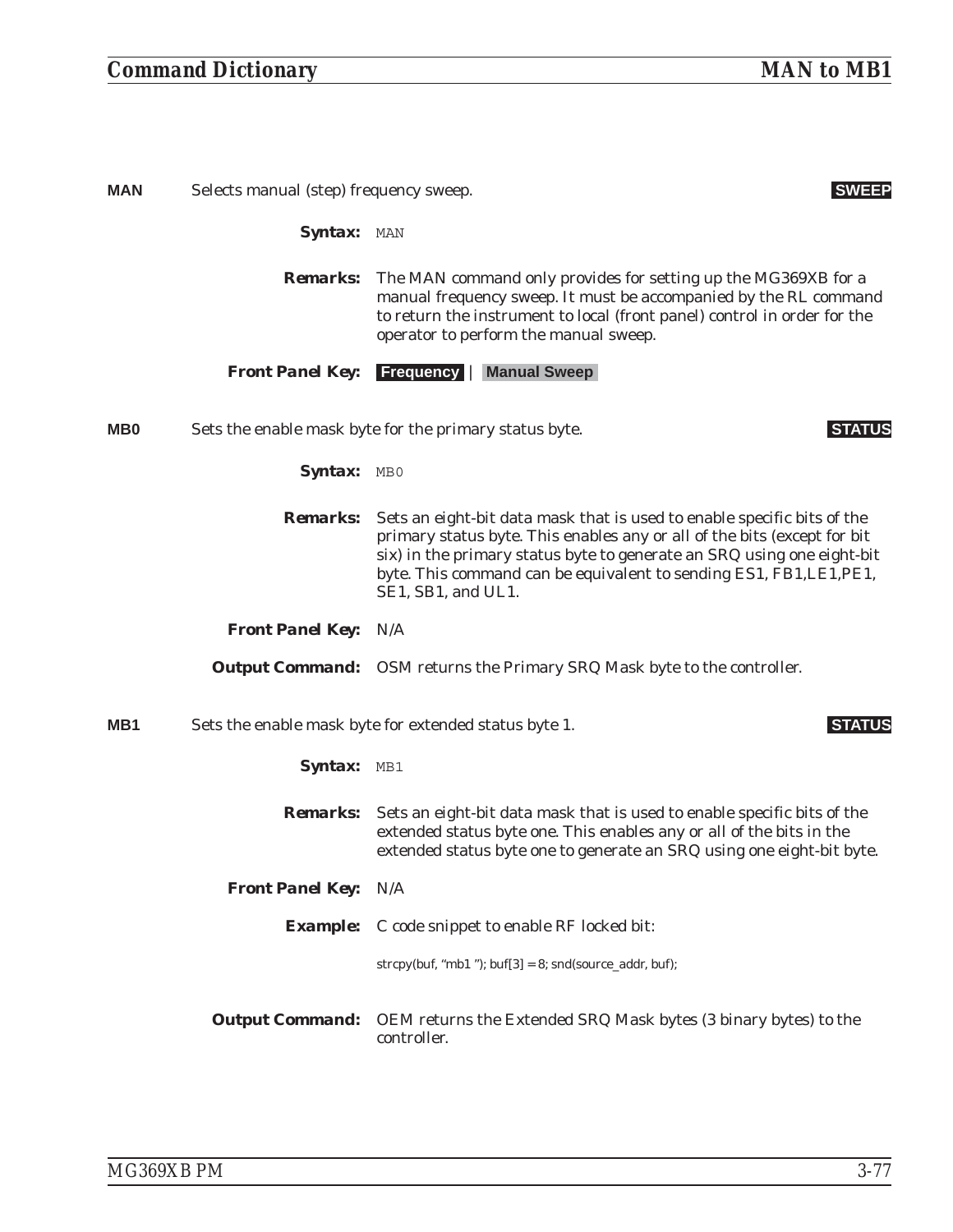| MB <sub>2</sub> |                                              | Sets the enable mask byte for extended status byte 2.<br><b>STATUS</b>                                                                                                                                                   |
|-----------------|----------------------------------------------|--------------------------------------------------------------------------------------------------------------------------------------------------------------------------------------------------------------------------|
|                 | Syntax: MB2                                  |                                                                                                                                                                                                                          |
|                 | <i><b>Remarks:</b></i>                       | Sets an eight-bit data mask that is used to enable specific bits of the<br>extended status byte two. This enables any or all of the bits in the<br>extended status byte two to generate an SRQ using one eight-bit byte. |
|                 | <b>Front Panel Key: N/A</b>                  |                                                                                                                                                                                                                          |
|                 |                                              | <b>Example:</b> C code snippet to enable the RF unlocked bit:                                                                                                                                                            |
|                 |                                              | strcpy(buf, "mb2"); buf[3] = $16$ ; snd(source_addr, buf);                                                                                                                                                               |
|                 |                                              | <b>Output Command:</b> OEM returns the Extended SRQ Mask bytes (3 binary bytes) to the<br>controller.                                                                                                                    |
| <b>ME0</b>      | Disables the marker at the active frequency. | <b>MARKER</b>                                                                                                                                                                                                            |
|                 | Syntax: MEO                                  |                                                                                                                                                                                                                          |
|                 | <b>Related Commands: ME1</b>                 |                                                                                                                                                                                                                          |
|                 | <b>Front Panel Key:</b>                      | <b>Frequency   Step Sweep   Frequency Control &gt;   Marker List</b><br>highlight the active marker frequency, then press Tag Selected                                                                                   |
|                 |                                              | <b>Example:</b> F1 ME0 disables the F1 frequency marker.                                                                                                                                                                 |
| ME <sub>1</sub> | Enables a marker at the active frequency.    | <b>MARKER</b>                                                                                                                                                                                                            |
|                 | Syntax:                                      | ME1                                                                                                                                                                                                                      |
|                 | <b>Remarks:</b>                              | This command will enable a marker at the current frequency that is<br>open for update (F0-F9 or M0-M9).                                                                                                                  |
|                 | <b>Front Panel Key:</b>                      | <b>Frequency   Step Sweep   Frequency Control &gt;   Marker List</b><br>highlight the active marker frequency, then press Tag Selected                                                                                   |
|                 |                                              | <b>Example:</b> F6 ME1 enables the F6 frequency marker.                                                                                                                                                                  |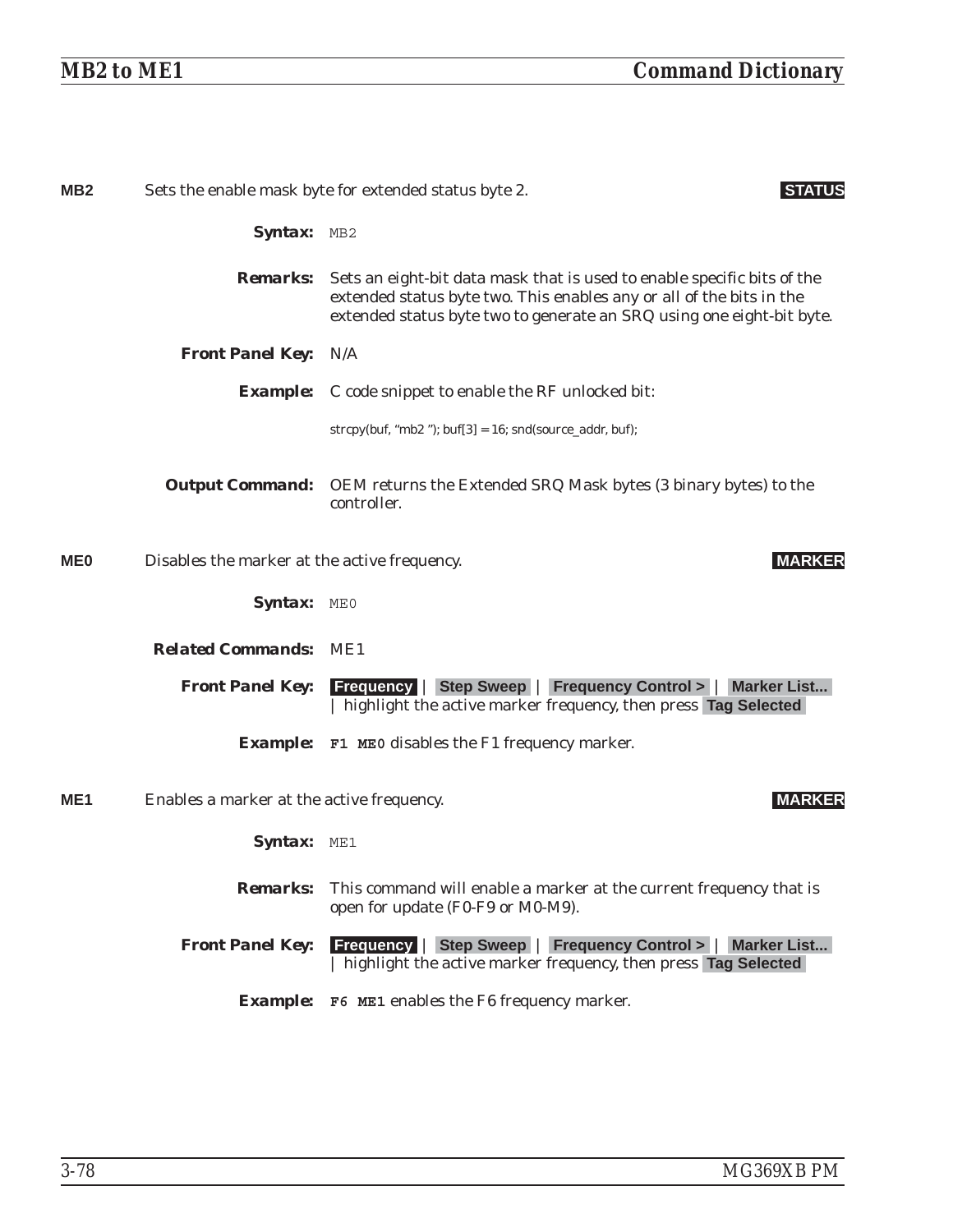| MН         | MHz data terminator.                          | <b>DATA TERMINATOR</b>                                                                                                                                                                                                                                  |
|------------|-----------------------------------------------|---------------------------------------------------------------------------------------------------------------------------------------------------------------------------------------------------------------------------------------------------------|
|            | Syntax: MH                                    |                                                                                                                                                                                                                                                         |
|            | <b>Front Panel Key: N/A</b>                   |                                                                                                                                                                                                                                                         |
| <b>MKO</b> | Turns off markers.                            | <b>MARKER</b>                                                                                                                                                                                                                                           |
|            | Syntax: MKO                                   |                                                                                                                                                                                                                                                         |
|            |                                               | <b>Remarks:</b> Enabled markers remain enabled, but are not active.                                                                                                                                                                                     |
|            | <b>Front Panel Key:</b>                       | <b>Frequency   Step Sweep   Frequency Control &gt;   Marker List</b><br><b>Video Markers Off</b>                                                                                                                                                        |
| <b>MNT</b> | Selects manual trigger.                       | <b>SWEEP</b>                                                                                                                                                                                                                                            |
|            | Syntax: MNT                                   |                                                                                                                                                                                                                                                         |
|            |                                               | <b>Remarks:</b> In manual trigger mode, the list index is incremented by one each time<br>the UP command is received or each time an external TTL trigger is<br>received. The list index is decremented by one each time the DN<br>command is received. |
|            | <b>Related Commands:</b> DN, UP               |                                                                                                                                                                                                                                                         |
|            |                                               | Front Panel Key: Frequency   List   Sweep >   Trigger >  <br><b>Manual</b>                                                                                                                                                                              |
| <b>MOM</b> | Turns off the AM and FM measurement modes.    | <b>MEASURE FUNCTION</b>                                                                                                                                                                                                                                 |
|            | <b>Syntax:</b> MOM                            |                                                                                                                                                                                                                                                         |
|            | Related Commands: OMM, AMI, FMD               |                                                                                                                                                                                                                                                         |
|            | <b>Front Panel Key: N/A</b>                   |                                                                                                                                                                                                                                                         |
| <b>MPN</b> | Sets the rear panel marker polarity negative. | <b>MARKER</b>                                                                                                                                                                                                                                           |
|            | Syntax: MPN                                   |                                                                                                                                                                                                                                                         |
|            | Front Panel Key: N/A                          |                                                                                                                                                                                                                                                         |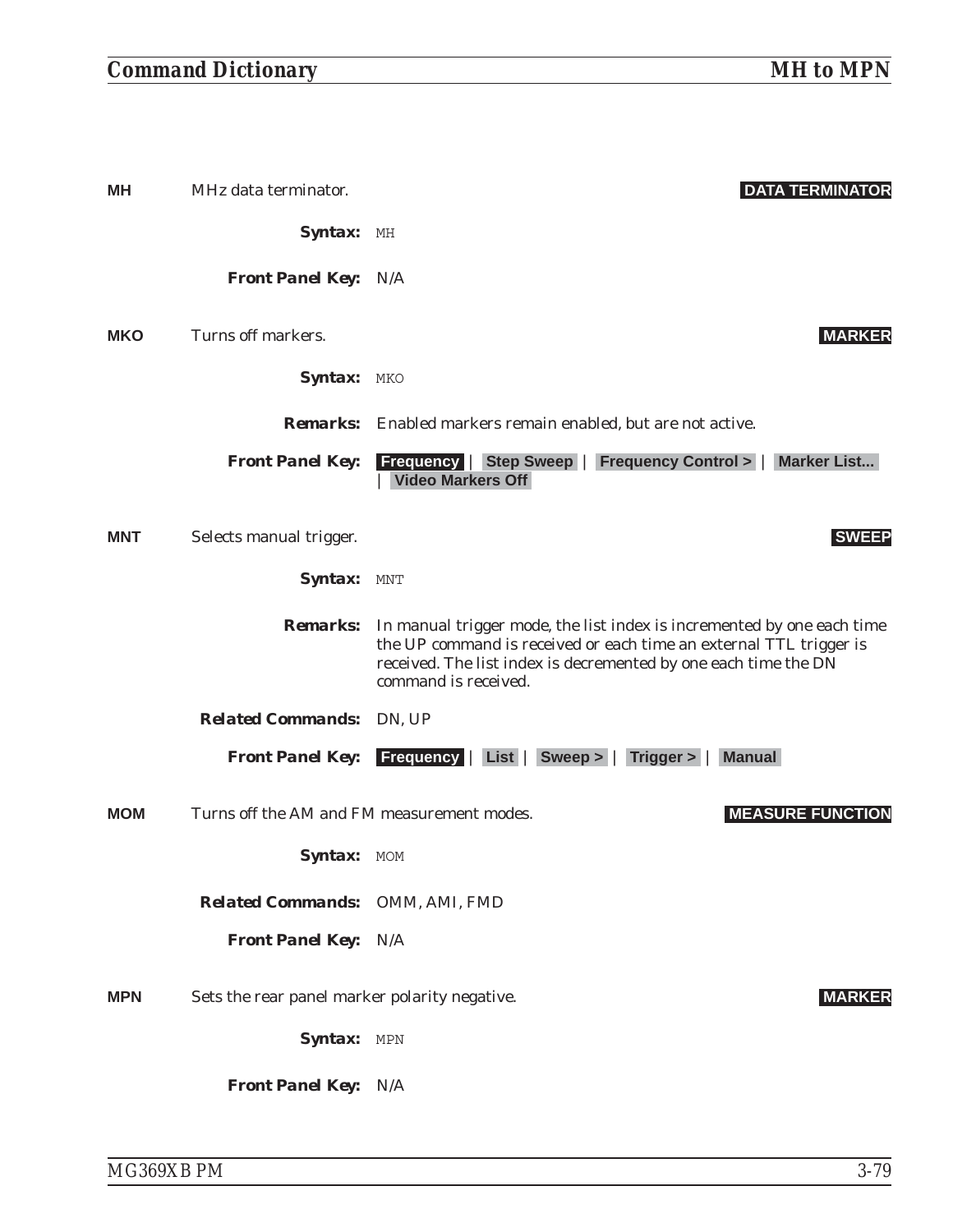| <b>MPP</b> | Sets the rear panel marker polarity positive. |                                                                            | <b>MARKER</b>          |
|------------|-----------------------------------------------|----------------------------------------------------------------------------|------------------------|
|            | Syntax: MPP                                   |                                                                            |                        |
|            | <b>Front Panel Key: N/A</b>                   |                                                                            |                        |
| <b>MR</b>  | parameters to factory default.<br>Syntax: MR  | Performs a master reset of the instrument by setting all of the instrument | <b>MISCELLANEOUS</b>   |
|            |                                               | <b>Front Panel Key:</b> Toggle Output On/Off key during startup.           |                        |
| <b>MS</b>  | Milliseconds (ms) data terminator.            |                                                                            | <b>DATA TERMINATOR</b> |
|            | Syntax: MS                                    |                                                                            |                        |
|            | <b>Front Panel Key: N/A</b>                   |                                                                            |                        |
| <b>MV</b>  | MHz per volt (MHz/V) data terminator.         |                                                                            | <b>DATA TERMINATOR</b> |
|            | Syntax: MV                                    |                                                                            |                        |
|            | <b>Front Panel Key: N/A</b>                   |                                                                            |                        |
| <b>NS</b>  | Nanoseconds (ns) data terminator.             |                                                                            | <b>DATA TERMINATOR</b> |
|            | Syntax: NS                                    |                                                                            |                        |
|            | <b>Front Panel Key: N/A</b>                   |                                                                            |                        |
| <b>OAB</b> |                                               | Returns the external AM sensitivity value (in dB/V) to the controller.     | <b>OUTPUT</b>          |
|            | Syntax: OAB                                   |                                                                            |                        |
|            | <b>Front Panel Key: N/A</b>                   |                                                                            |                        |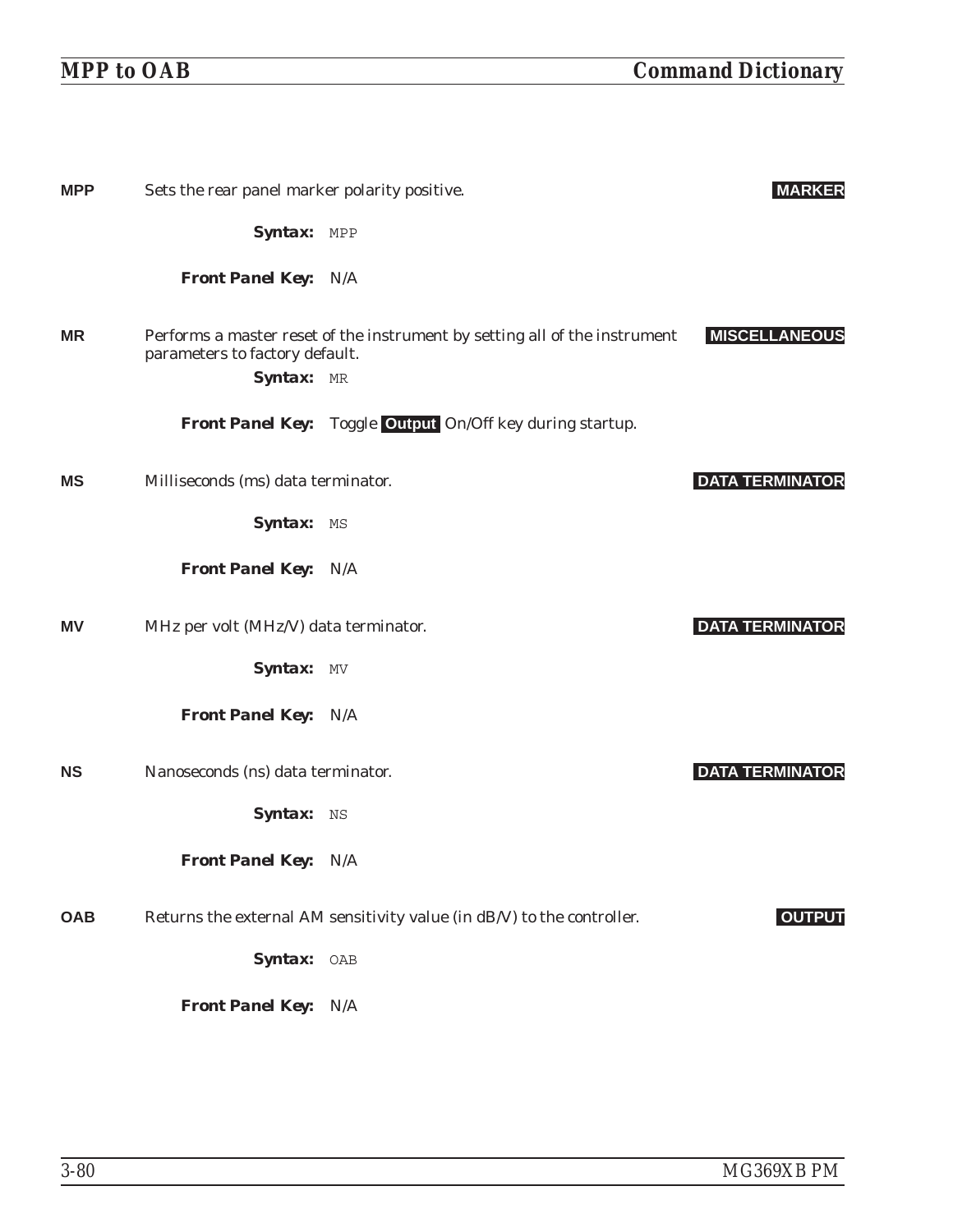## *Command Dictionary OAD1 to OD1*

| OAD1             |                             | Returns the internal AM depth value (in %) to the controller.                                                                         | <b>OUTPUT</b> |
|------------------|-----------------------------|---------------------------------------------------------------------------------------------------------------------------------------|---------------|
|                  | Syntax: OAD1                |                                                                                                                                       |               |
|                  | <b>Front Panel Key: N/A</b> |                                                                                                                                       |               |
| OAD <sub>2</sub> |                             | Returns the internal AM depth value (in dB) to the controller.                                                                        | <b>OUTPUT</b> |
|                  | Syntax: OAD2                |                                                                                                                                       |               |
|                  | <b>Front Panel Key: N/A</b> |                                                                                                                                       |               |
| <b>OAR</b>       |                             | Returns the internal AM rate (in Hz) to the controller.                                                                               | <b>OUTPUT</b> |
|                  | Syntax: OAR                 |                                                                                                                                       |               |
|                  | <b>Front Panel Key: N/A</b> |                                                                                                                                       |               |
| <b>OAS</b>       |                             | Returns the external AM sensitivity value (in %/V) to the controller.                                                                 | <b>OUTPUT</b> |
|                  | Syntax: OAS                 |                                                                                                                                       |               |
|                  | <b>Front Panel Key: N/A</b> |                                                                                                                                       |               |
| <b>OAW</b>       |                             | Returns the name of the internal AM waveform to the controller.                                                                       | <b>OUTPUT</b> |
|                  | Syntax: OAW                 |                                                                                                                                       |               |
|                  |                             | Remarks: Possible returned values: "SINE", "SQUARE WAVE", "RAMP UP",<br>"RAMP DOWN", "GAUSSIAN NOISE", "UNIFORM NOISE",<br>"TRIANGLE" |               |
|                  | Front Panel Key: N/A        |                                                                                                                                       |               |
| OD <sub>1</sub>  |                             | Returns the internal pulse delay1 value (in us) to the controller.                                                                    | <b>OUTPUT</b> |
|                  | Syntax: OD1                 |                                                                                                                                       |               |
|                  | <b>Front Panel Key: N/A</b> |                                                                                                                                       |               |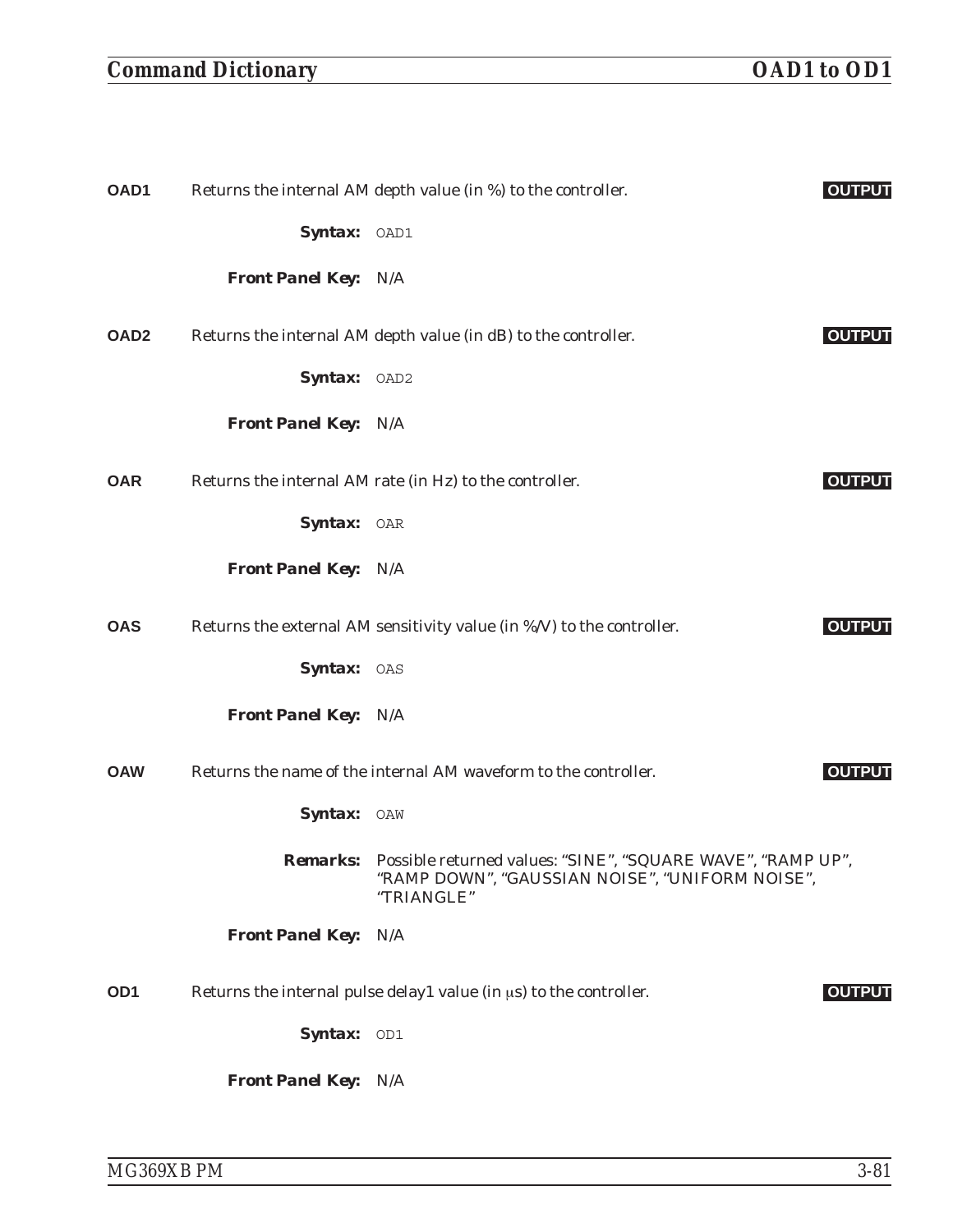| OD <sub>2</sub> |                                 | Returns the internal pulse delay2 value (in $\mu$ s) to the controller.     | <b>OUTPUT</b> |
|-----------------|---------------------------------|-----------------------------------------------------------------------------|---------------|
|                 | Syntax: OD2                     |                                                                             |               |
|                 | <b>Front Panel Key: N/A</b>     |                                                                             |               |
| OD <sub>3</sub> |                                 | Returns the internal pulse delay3 value (in $\mu$ s) to the controller.     | <b>OUTPUT</b> |
|                 | Syntax: OD3                     |                                                                             |               |
|                 | <b>Front Panel Key: N/A</b>     |                                                                             |               |
| OD <sub>4</sub> |                                 | Returns the internal pulse delay4 value (in $\mu$ s) to the controller.     | <b>OUTPUT</b> |
|                 | Syntax: OD4                     |                                                                             |               |
|                 | <b>Front Panel Key: N/A</b>     |                                                                             |               |
| <b>ODD</b>      | the controller.                 | Returns the internal pulse stepped delay mode step size value (in ms) to    | <b>OUTPUT</b> |
|                 | Syntax: ODD                     |                                                                             |               |
|                 | <b>Front Panel Key: N/A</b>     |                                                                             |               |
| <b>ODE</b>      | the controller.                 | Returns the internal pulse stepped delay mode delay 1 stop value (in ms) to | <b>OUTPUT</b> |
|                 | Syntax: ODE                     |                                                                             |               |
|                 | <b>Front Panel Key: N/A</b>     |                                                                             |               |
| <b>ODF</b>      |                                 | Returns the $\Delta F$ frequency value (in MHz) to the controller.          | <b>OUTPUT</b> |
|                 | Syntax: ODF                     |                                                                             |               |
|                 | Related Commands: DLF, DFF, DFM |                                                                             |               |
|                 | Front Panel Key: N/A            |                                                                             |               |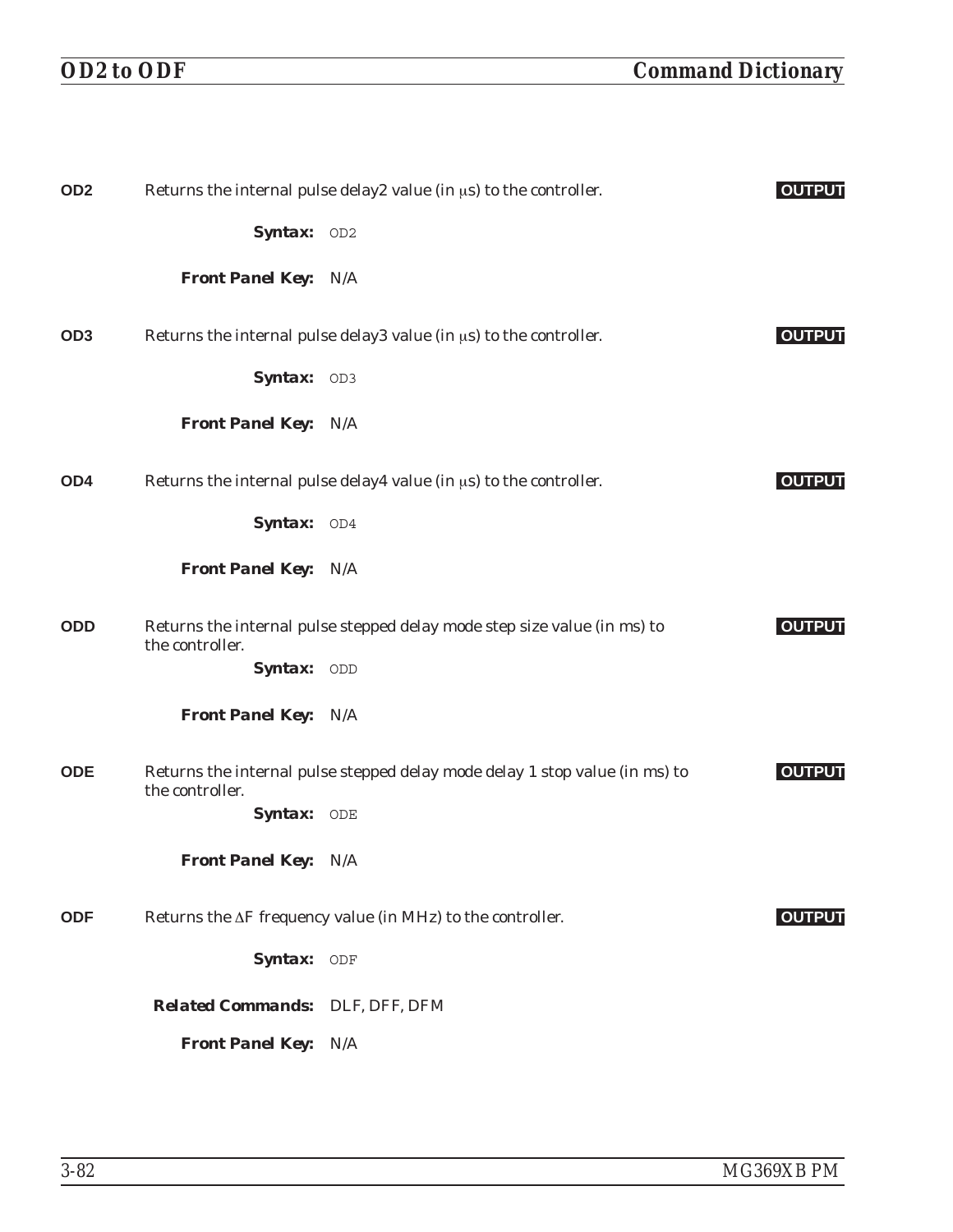## *Command Dictionary ODL to OEM*

| <b>ODL</b>  | (in ms) to the controller.<br>Syntax: ODL | Returns the internal pulse stepped delay mode dwell-time-per-step value    | <b>OUTPUT</b> |
|-------------|-------------------------------------------|----------------------------------------------------------------------------|---------------|
|             | <b>Front Panel Key: N/A</b>               |                                                                            |               |
| <b>ODP</b>  | OD1).                                     | Returns the internal pulse delay1 value (in ms) to the controller (Same as | <b>OUTPUT</b> |
|             | Syntax: ODP                               |                                                                            |               |
|             | <b>Front Panel Key: N/A</b>               |                                                                            |               |
| <b>ODS</b>  | to the controller.                        | Returns the internal pulse stepped delay mode delay 1 start value (in ms)  | <b>OUTPUT</b> |
|             | Syntax: ODS                               |                                                                            |               |
|             | <b>Front Panel Key: N/A</b>               |                                                                            |               |
| <b>OEBW</b> |                                           | Returns the external reference loop bandwidth setting.                     | <b>OUTPUT</b> |
|             | Syntax: OEBW                              |                                                                            |               |
|             |                                           | Related Commands: EBW0, EBW1, EBW2, EBW3                                   |               |
|             | <b>Front Panel Key:</b>                   | System   Config   Rear Panel >   External Ref BW >                         |               |
| <b>OEM</b>  |                                           | Returns the Extended SRQ Mask bytes (3 binary bytes) to the controller.    | <b>OUTPUT</b> |
|             | Syntax: OEM                               |                                                                            |               |
|             | <b>Related Commands: MB0, MB1, MB2</b>    |                                                                            |               |
|             | Front Panel Key: N/A                      |                                                                            |               |
|             |                                           |                                                                            |               |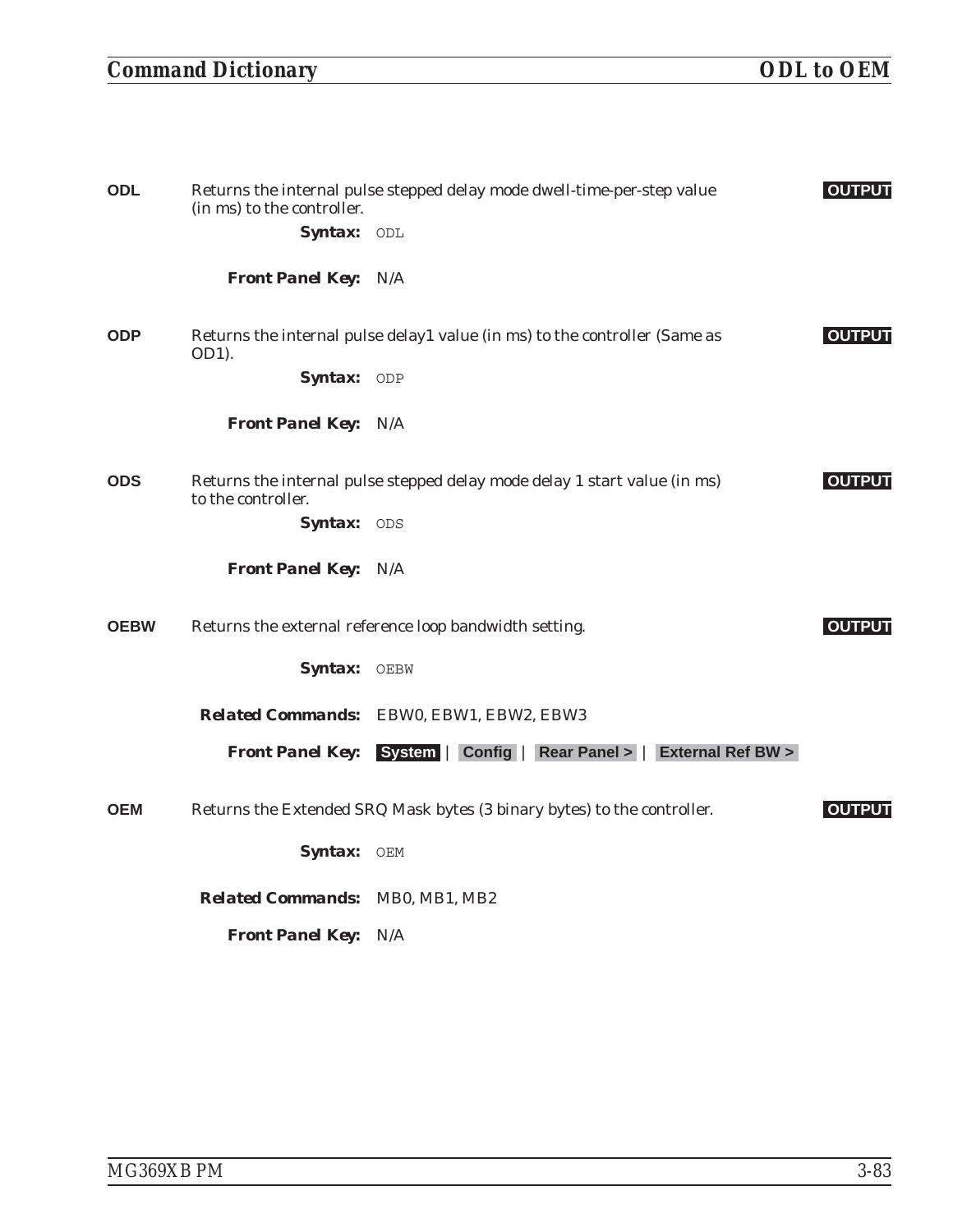| <b>OES</b>      |                             | Returns the GPIB Status bytes (3 binary bytes) to the controller.                                       | <b>OUTPUT</b> |
|-----------------|-----------------------------|---------------------------------------------------------------------------------------------------------|---------------|
|                 | Syntax: OES                 |                                                                                                         |               |
|                 | <b>Remarks:</b>             | Returns the contents of the primary status byte and the two extended<br>status bytes to the controller. |               |
|                 | <b>Front Panel Key: N/A</b> |                                                                                                         |               |
| OF <sub>0</sub> |                             | Returns the F0 frequency value (in MHz) to the controller.                                              | <b>OUTPUT</b> |
|                 | Syntax: OF0                 |                                                                                                         |               |
|                 | <b>Related Commands: F0</b> |                                                                                                         |               |
|                 | <b>Front Panel Key: N/A</b> |                                                                                                         |               |
| OF <sub>1</sub> |                             | Returns the F1 frequency value (in MHz) to the controller.                                              | <b>OUTPUT</b> |
|                 | Syntax: OF1                 |                                                                                                         |               |
|                 | <b>Related Commands: F1</b> |                                                                                                         |               |
|                 | <b>Front Panel Key: N/A</b> |                                                                                                         |               |
| OF <sub>2</sub> |                             | Returns the F2 frequency value (in MHz) to the controller.                                              | <b>OUTPUT</b> |
|                 | Syntax: OF2                 |                                                                                                         |               |
|                 | <b>Related Commands: F2</b> |                                                                                                         |               |
|                 | Front Panel Key: N/A        |                                                                                                         |               |
| OF3             |                             | Returns the F3 frequency value (in MHz) to the controller.                                              | <b>OUTPUT</b> |
|                 | Syntax: OF3                 |                                                                                                         |               |
|                 | <b>Related Commands:</b>    | F3                                                                                                      |               |
|                 | <b>Front Panel Key: N/A</b> |                                                                                                         |               |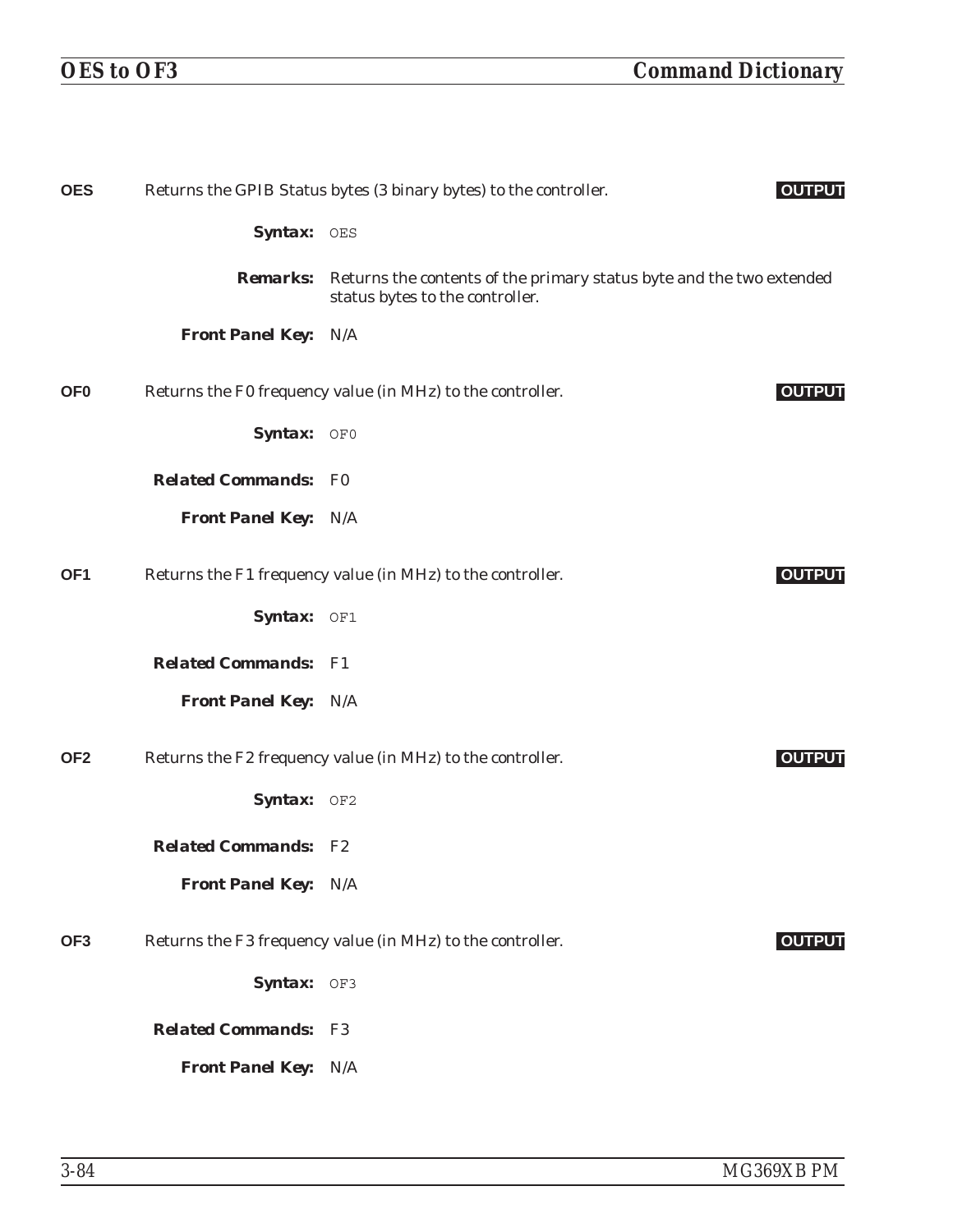## *Command Dictionary OF4 to OF8*

| OF4             |                             | Returns the F4 frequency value (in MHz) to the controller. | <b>OUTPUT</b> |
|-----------------|-----------------------------|------------------------------------------------------------|---------------|
|                 | Syntax: OF4                 |                                                            |               |
|                 | <b>Related Commands: F4</b> |                                                            |               |
|                 | Front Panel Key: N/A        |                                                            |               |
| OF <sub>5</sub> |                             | Returns the F5 frequency value (in MHz) to the controller. | <b>OUTPUT</b> |
|                 | Syntax: OF5                 |                                                            |               |
|                 | <b>Related Commands: F5</b> |                                                            |               |
|                 | <b>Front Panel Key: N/A</b> |                                                            |               |
| OF <sub>6</sub> |                             | Returns the F6 frequency value (in MHz) to the controller. | <b>OUTPUT</b> |
|                 | Syntax: OF6                 |                                                            |               |
|                 | <b>Related Commands: F6</b> |                                                            |               |
|                 | <b>Front Panel Key: N/A</b> |                                                            |               |
| OF7             |                             | Returns the F7 frequency value (in MHz) to the controller. | <b>OUTPUT</b> |
|                 | Syntax: OF7                 |                                                            |               |
|                 | <b>Related Commands: F7</b> |                                                            |               |
|                 | <b>Front Panel Key: N/A</b> |                                                            |               |
| OF <sub>8</sub> |                             | Returns the F8 frequency value (in MHz) to the controller. | <b>OUTPUT</b> |
|                 | Syntax: OF8                 |                                                            |               |
|                 | <b>Related Commands:</b>    | $_{\rm F8}$                                                |               |
|                 | Front Panel Key: N/A        |                                                            |               |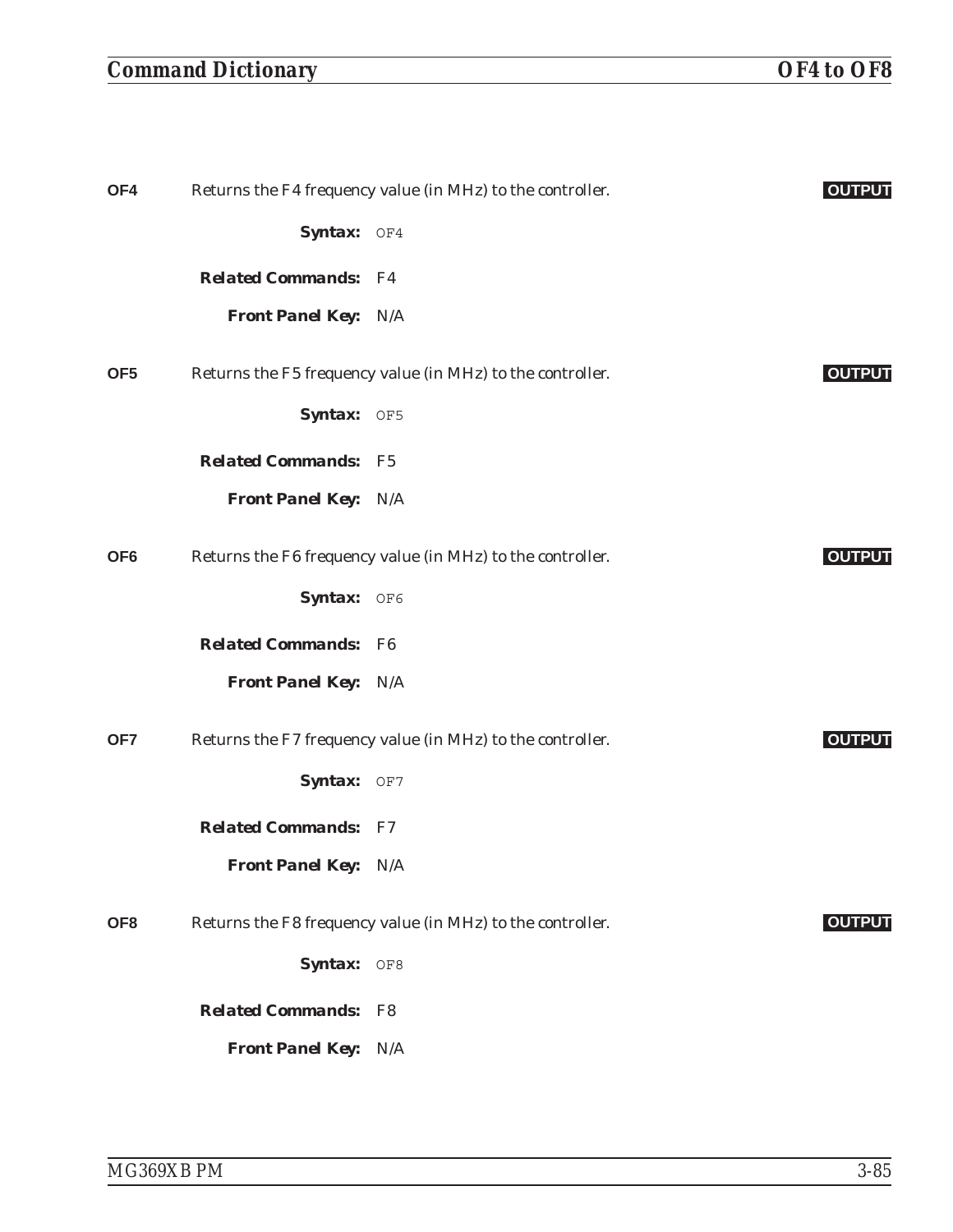| OF <sub>9</sub> |                                             | Returns the F9 frequency value (in MHz) to the controller.                         | <b>OUTPUT</b> |
|-----------------|---------------------------------------------|------------------------------------------------------------------------------------|---------------|
|                 | Syntax: OF9                                 |                                                                                    |               |
|                 | <b>Related Commands: F9</b>                 |                                                                                    |               |
|                 | <b>Front Panel Key: N/A</b>                 |                                                                                    |               |
| <b>OFD</b>      |                                             | Returns the internal FM deviation value (in Hz) to the controller.                 | <b>OUTPUT</b> |
|                 | Syntax: OFD                                 |                                                                                    |               |
|                 | <b>Front Panel Key: N/A</b>                 |                                                                                    |               |
| <b>OFH</b>      |                                             | Returns the high-end frequency value (in MHz) to the controller.                   | <b>OUTPUT</b> |
|                 | Syntax: OFH                                 |                                                                                    |               |
|                 | <b>Front Panel Key: N/A</b>                 |                                                                                    |               |
| <b>OFK</b>      |                                             | Returns the internal or external FM lock status to the controller.                 | <b>OUTPUT</b> |
|                 | Syntax: OFK                                 |                                                                                    |               |
|                 |                                             | Remarks: Possible returned values: "UNLOCKED NARROW", "UNLOCKED<br>WIDE", "LOCKED" |               |
|                 | <b>Front Panel Key: N/A</b>                 |                                                                                    |               |
| <b>OFL</b>      |                                             | Returns the low-end frequency value (in MHz) to the controller.                    | <b>OUTPUT</b> |
|                 | Syntax: OFL                                 |                                                                                    |               |
|                 | <b>Front Panel Key: N/A</b>                 |                                                                                    |               |
| <b>OFM</b>      | Returns the frequency multiplier parameter. |                                                                                    | <b>OUTPUT</b> |
|                 | Syntax: OFM                                 |                                                                                    |               |
|                 | <b>Front Panel Key: N/A</b>                 |                                                                                    |               |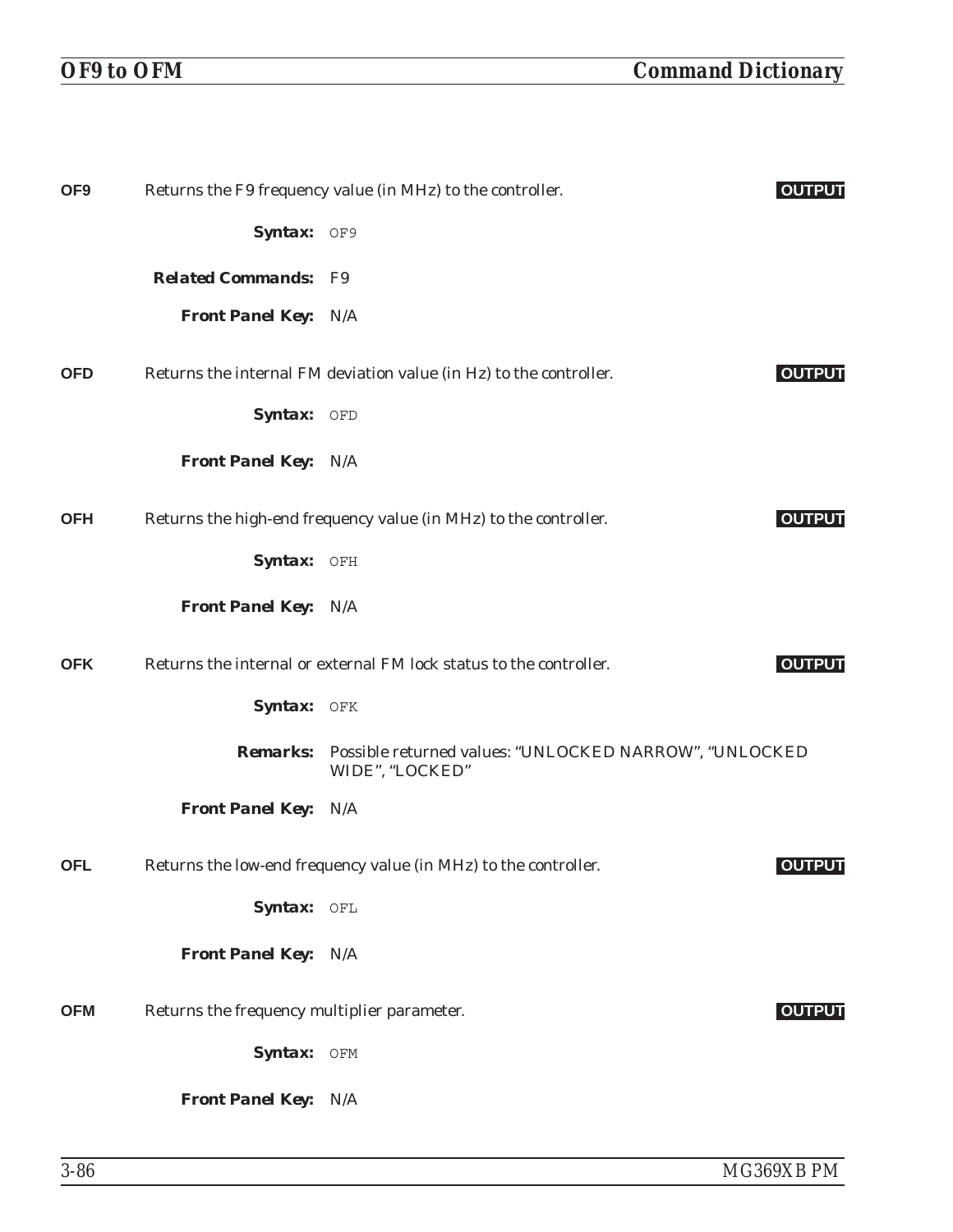# *Command Dictionary OFR to OI*

| OFR        |                             | Returns the internal FM rate (in Hz) to the controller.                                                                                                                                                                                                                                                | <b>OUTPUT</b> |
|------------|-----------------------------|--------------------------------------------------------------------------------------------------------------------------------------------------------------------------------------------------------------------------------------------------------------------------------------------------------|---------------|
|            | Syntax: OFR                 |                                                                                                                                                                                                                                                                                                        |               |
|            | <b>Front Panel Key: N/A</b> |                                                                                                                                                                                                                                                                                                        |               |
| <b>OFS</b> |                             | Returns the external FM sensitivity value (in MHz/V) to the controller.                                                                                                                                                                                                                                | <b>OUTPUT</b> |
|            | Syntax: OFS                 |                                                                                                                                                                                                                                                                                                        |               |
|            | <b>Front Panel Key: N/A</b> |                                                                                                                                                                                                                                                                                                        |               |
| <b>OFW</b> |                             | Returns the name of the internal FM waveform to the controller.                                                                                                                                                                                                                                        | <b>OUTPUT</b> |
|            | Syntax: OFW                 |                                                                                                                                                                                                                                                                                                        |               |
|            |                             | Remarks: Possible returned values: "SINE", "SQUARE WAVE", "RAMP UP",<br>"RAMP DOWN", "GAUSSIAN NOISE", "UNIFORM NOISE",<br>"TRIANGLE"                                                                                                                                                                  |               |
|            | <b>Front Panel Key: N/A</b> |                                                                                                                                                                                                                                                                                                        |               |
| ΟI         |                             | Returns the instrument identification string to the controller.                                                                                                                                                                                                                                        | <b>OUTPUT</b> |
|            | <b>Syntax:</b> $OI$         |                                                                                                                                                                                                                                                                                                        |               |
|            | <b>Remarks:</b>             | The instrument identification string provides the following<br>information: model number, low-end frequency, high-end frequency,<br>minimum output power level, maximum output power level, software<br>revision number, serial number, model prefix, and series. The string is<br>36 characters long. |               |
|            | <b>Front Panel Key:</b>     | N/A                                                                                                                                                                                                                                                                                                    |               |
|            | <b>Example:</b>             | The return string "3692 0.0020.00-110.014.02.07000001A" indicates:<br>Model Series 36, Model Number 92, Mininum Frequency 0.00 GHz<br>(0.01 Hz), Maximum Frequency 20 GHz, Min Power -110 dBm, Max<br>Power 14 dBm, Firmware Version 2.07, Serial Number 000001, and                                   |               |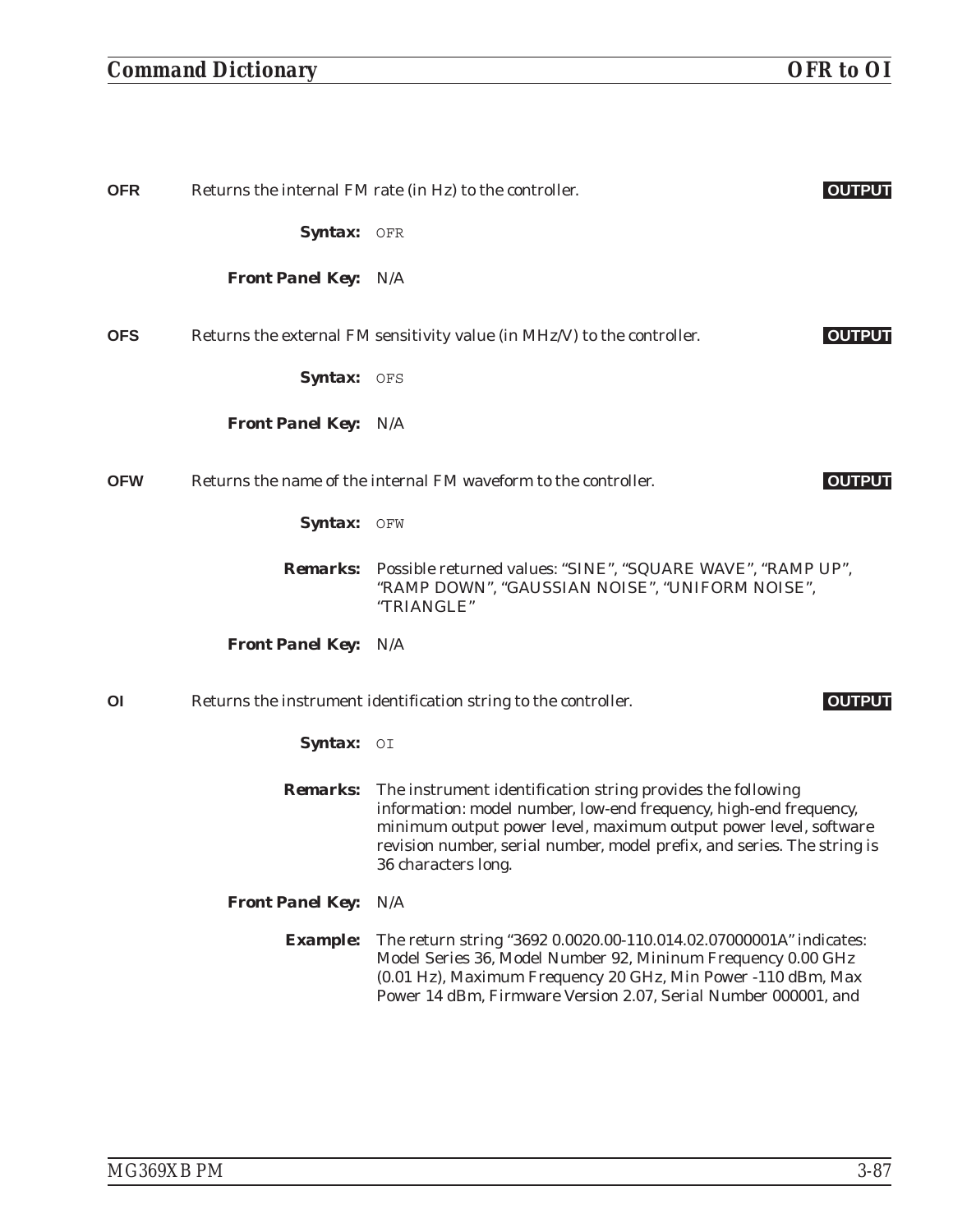| OL <sub>0</sub> |                                  | Returns the L0 power level value to the controller.<br><b>OUTPUT</b>                                    |
|-----------------|----------------------------------|---------------------------------------------------------------------------------------------------------|
|                 | <b>Syntax:</b> $OL0$             |                                                                                                         |
|                 | <b>Remarks:</b>                  | Returned power level value is in dBm when in log mode and in mV<br>when in linear mode.                 |
|                 | <b>Related Commands:</b> L0, XL0 |                                                                                                         |
|                 | <b>Front Panel Key: N/A</b>      |                                                                                                         |
| OL <sub>1</sub> |                                  | Returns the L1 power level value to the controller.<br><b>OUTPUT</b>                                    |
|                 | Syntax: OL1                      |                                                                                                         |
|                 | <i><b>Remarks:</b></i>           | Returned power level value is in dBm when in log mode and in mV<br>when in linear mode.                 |
|                 | <b>Related Commands:</b> L1, XL1 |                                                                                                         |
|                 | <b>Front Panel Key: N/A</b>      |                                                                                                         |
| OL <sub>2</sub> |                                  | Returns the L2 power level value to the controller.<br><b>OUTPUT</b>                                    |
|                 | Syntax: OL2                      |                                                                                                         |
|                 |                                  | <b>Remarks:</b> Returned power level value is in dBm when in log mode and in mV<br>when in linear mode. |
|                 | <b>Related Commands:</b> L2, XL2 |                                                                                                         |
|                 | <b>Front Panel Key: N/A</b>      |                                                                                                         |
| OL <sub>3</sub> |                                  | Returns the L3 power level value to the controller.<br><b>OUTPUT</b>                                    |
|                 | <b>Syntax:</b> $OL3$             |                                                                                                         |
|                 | <b>Remarks:</b>                  | Returned power level value is in dBm when in log mode and in mV<br>when in linear mode.                 |
|                 | <b>Related Commands:</b> L3, XL3 |                                                                                                         |
|                 | <b>Front Panel Key: N/A</b>      |                                                                                                         |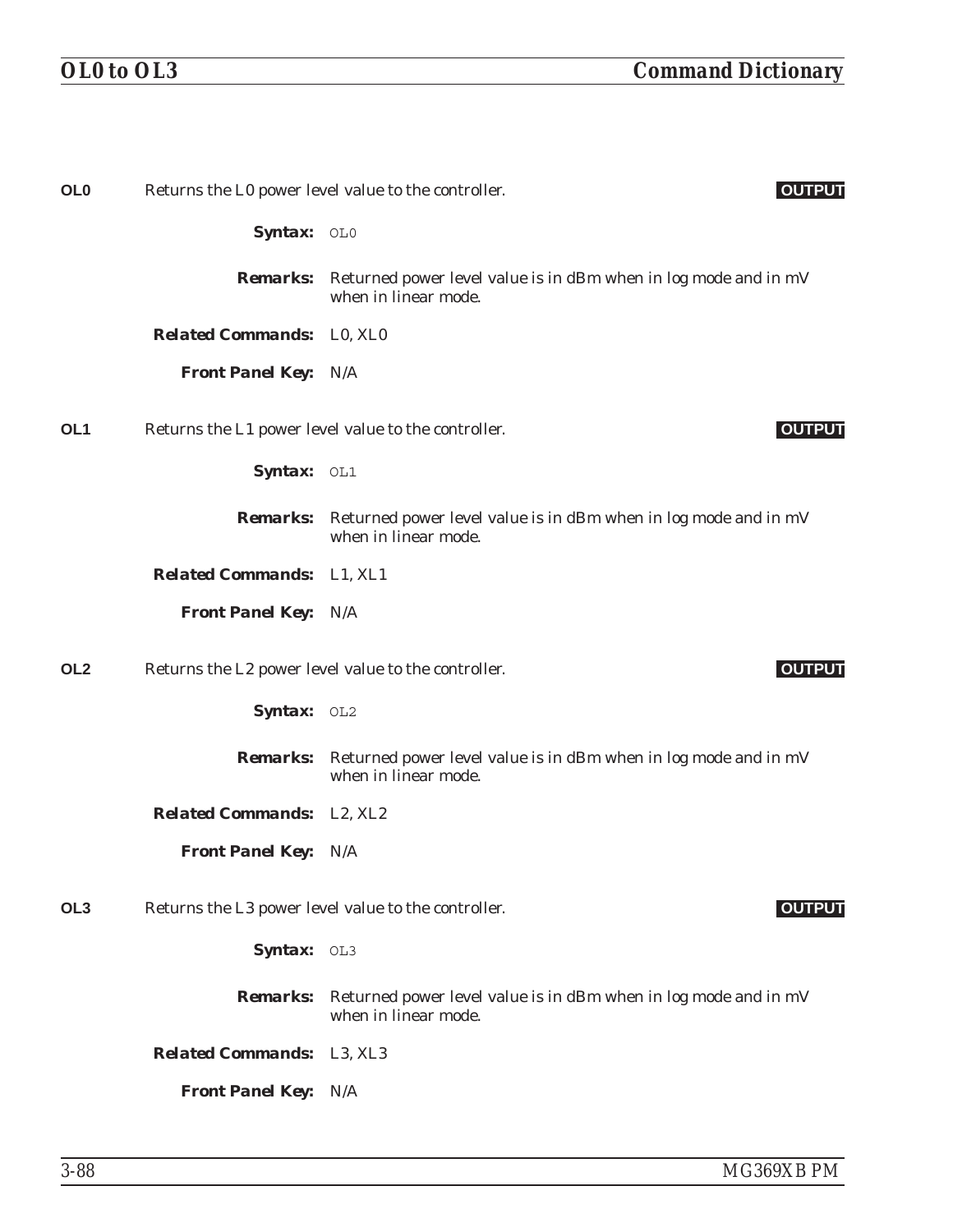## *Command Dictionary OL4 to OL7*

| OL <sub>4</sub>                  | Returns the L4 power level value to the controller.<br><b>OUTPUT</b>                                    |
|----------------------------------|---------------------------------------------------------------------------------------------------------|
| Syntax: OL4                      |                                                                                                         |
|                                  | <b>Remarks:</b> Returned power level value is in dBm when in log mode and in mV<br>when in linear mode. |
| <b>Related Commands:</b> L4, XL4 |                                                                                                         |
| <b>Front Panel Key: N/A</b>      |                                                                                                         |
| OL <sub>5</sub>                  | Returns the L5 power level value to the controller.<br><b>OUTPUT</b>                                    |
| Syntax: OL5                      |                                                                                                         |
|                                  | <b>Remarks:</b> Returned power level value is in dBm when in log mode and in mV<br>when in linear mode. |
| <b>Related Commands:</b> L5, XL5 |                                                                                                         |
| <b>Front Panel Key: N/A</b>      |                                                                                                         |
| OL <sub>6</sub>                  | Returns the L6 power level value to the controller.<br><b>OUTPUT</b>                                    |
| Syntax: OL6                      |                                                                                                         |
|                                  | <b>Remarks:</b> Returned power level value is in dBm when in log mode and in mV<br>when in linear mode. |
| <b>Related Commands:</b> L6, XL6 |                                                                                                         |
| <b>Front Panel Key: N/A</b>      |                                                                                                         |
| OL7                              | Returns the L7 power level value to the controller.<br><b>OUTPUT</b>                                    |
| Syntax: OL7                      |                                                                                                         |
|                                  | <b>Remarks:</b> Returned power level value is in dBm when in log mode and in mV<br>when in linear mode. |
| <b>Related Commands:</b> L7, XL7 |                                                                                                         |
| <b>Front Panel Key: N/A</b>      |                                                                                                         |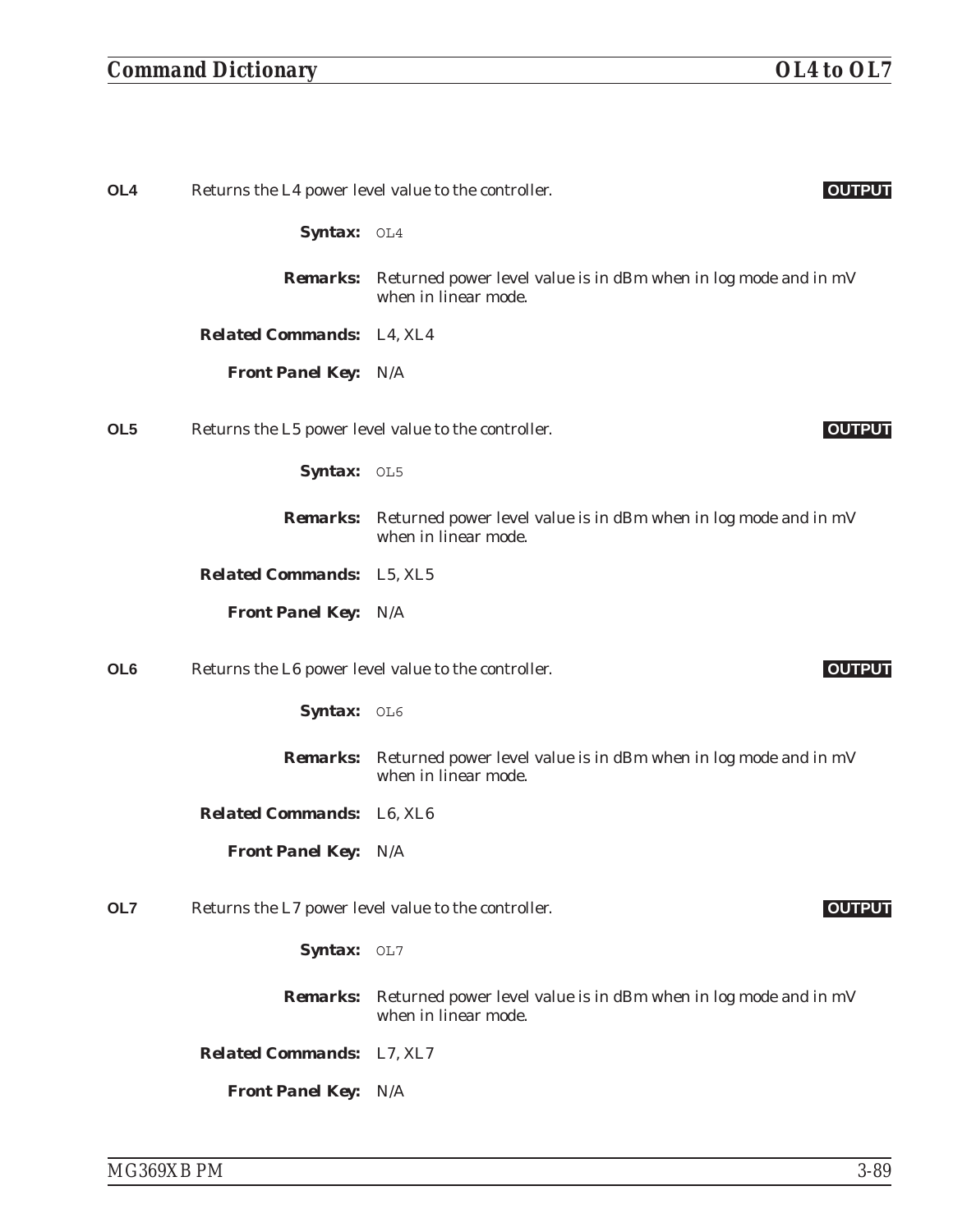| OL <sub>8</sub> |                                  | Returns the L8 power level value to the controller.<br><b>OUTPUT</b>                                           |
|-----------------|----------------------------------|----------------------------------------------------------------------------------------------------------------|
|                 | Syntax: OL8                      |                                                                                                                |
|                 |                                  | <b>Remarks:</b> Returned power level value is in dBm when in log mode and in mV<br>when in linear mode.        |
|                 | <b>Related Commands:</b> L8, XL8 |                                                                                                                |
|                 | <b>Front Panel Key: N/A</b>      |                                                                                                                |
| OL <sub>9</sub> |                                  | Returns the L9 power level value to the controller.<br><b>OUTPUT</b>                                           |
|                 | Syntax: OL9                      |                                                                                                                |
|                 |                                  | <b>Remarks:</b> Returned power level value is in dBm when in log mode and in mV<br>when in linear mode.        |
|                 | <b>Related Commands:</b> L9, XL9 |                                                                                                                |
|                 | <b>Front Panel Key: N/A</b>      |                                                                                                                |
| <b>OLO</b>      |                                  | Returns the level offset power value to the controller.<br><b>OUTPUT</b>                                       |
|                 | Syntax: OLO                      |                                                                                                                |
|                 |                                  | <b>Remarks:</b> Returned level offset power value is in dBm when in log mode and in<br>mV when in linear mode. |
|                 | <b>Related Commands: LOS</b>     |                                                                                                                |
|                 | <b>Front Panel Key: N/A</b>      |                                                                                                                |
| OM <sub>0</sub> |                                  | Returns the M0 frequency value (in MHz) to the controller.<br><b>OUTPUT</b>                                    |
|                 | Syntax: OMO                      |                                                                                                                |
|                 | <b>Related Commands:</b>         | M <sub>0</sub>                                                                                                 |
|                 | <b>Front Panel Key: N/A</b>      |                                                                                                                |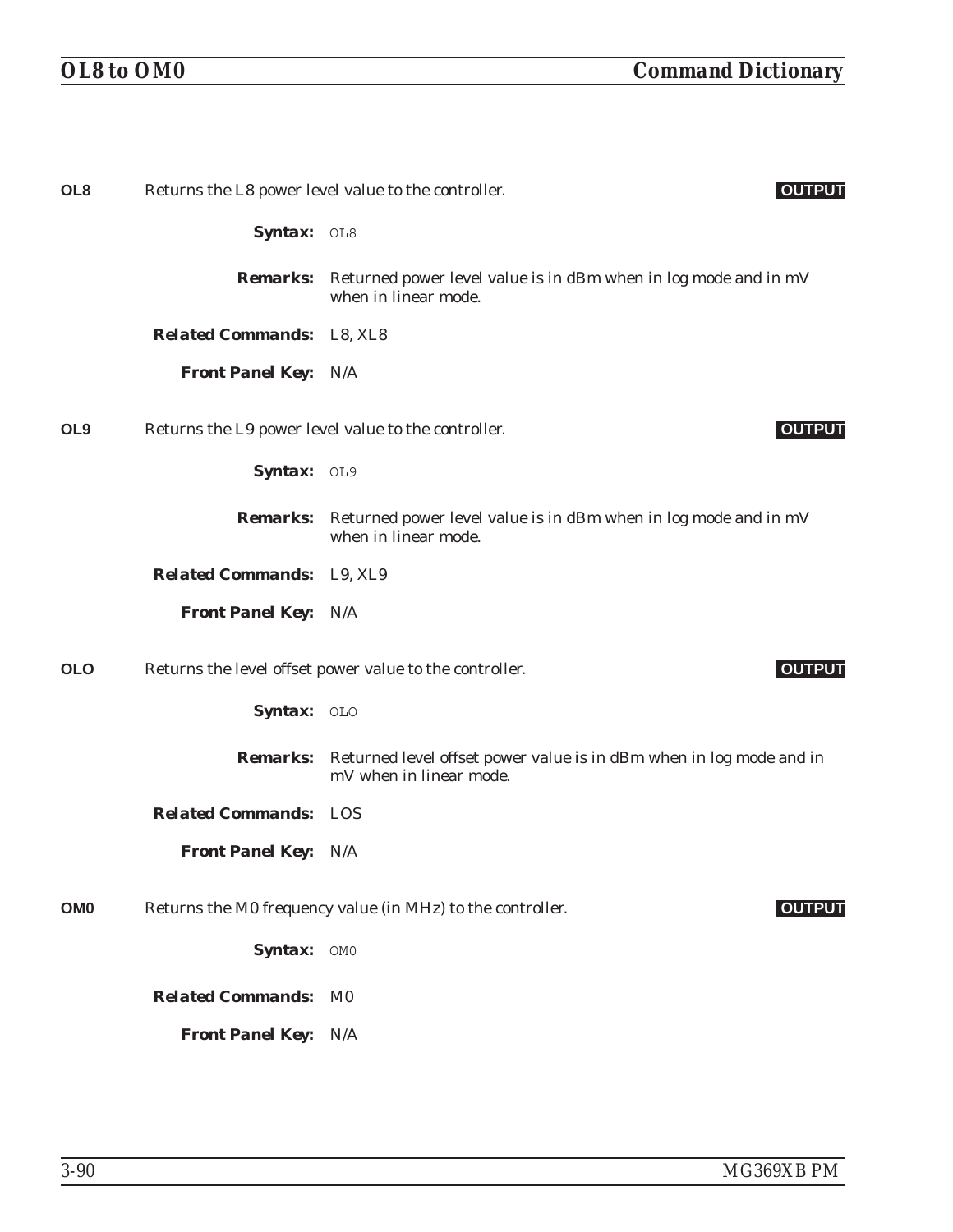## *Command Dictionary OM1 to OM5*

| OM <sub>1</sub> |                             | Returns the M1 frequency value (in MHz) to the controller. | <b>OUTPUT</b> |
|-----------------|-----------------------------|------------------------------------------------------------|---------------|
|                 | Syntax: OM1                 |                                                            |               |
|                 | <b>Related Commands: M1</b> |                                                            |               |
|                 | <b>Front Panel Key: N/A</b> |                                                            |               |
| OM <sub>2</sub> |                             | Returns the M2 frequency value (in MHz) to the controller. | <b>OUTPUT</b> |
|                 | Syntax: OM2                 |                                                            |               |
|                 | <b>Related Commands: M2</b> |                                                            |               |
|                 | <b>Front Panel Key: N/A</b> |                                                            |               |
| OM <sub>3</sub> |                             | Returns the M3 frequency value (in MHz) to the controller. | <b>OUTPUT</b> |
|                 | Syntax: OM3                 |                                                            |               |
|                 | <b>Related Commands: M3</b> |                                                            |               |
|                 | <b>Front Panel Key: N/A</b> |                                                            |               |
| OM4             |                             | Returns the M4 frequency value (in MHz) to the controller. | <b>OUTPUT</b> |
|                 | Syntax: OM4                 |                                                            |               |
|                 | <b>Related Commands: M4</b> |                                                            |               |
|                 | <b>Front Panel Key: N/A</b> |                                                            |               |
| OM <sub>5</sub> |                             | Returns the M5 frequency value (in MHz) to the controller. | <b>OUTPUT</b> |
|                 | Syntax: OM5                 |                                                            |               |
|                 | <b>Related Commands:</b>    | $\mathbf{M}5$                                              |               |
|                 | <b>Front Panel Key: N/A</b> |                                                            |               |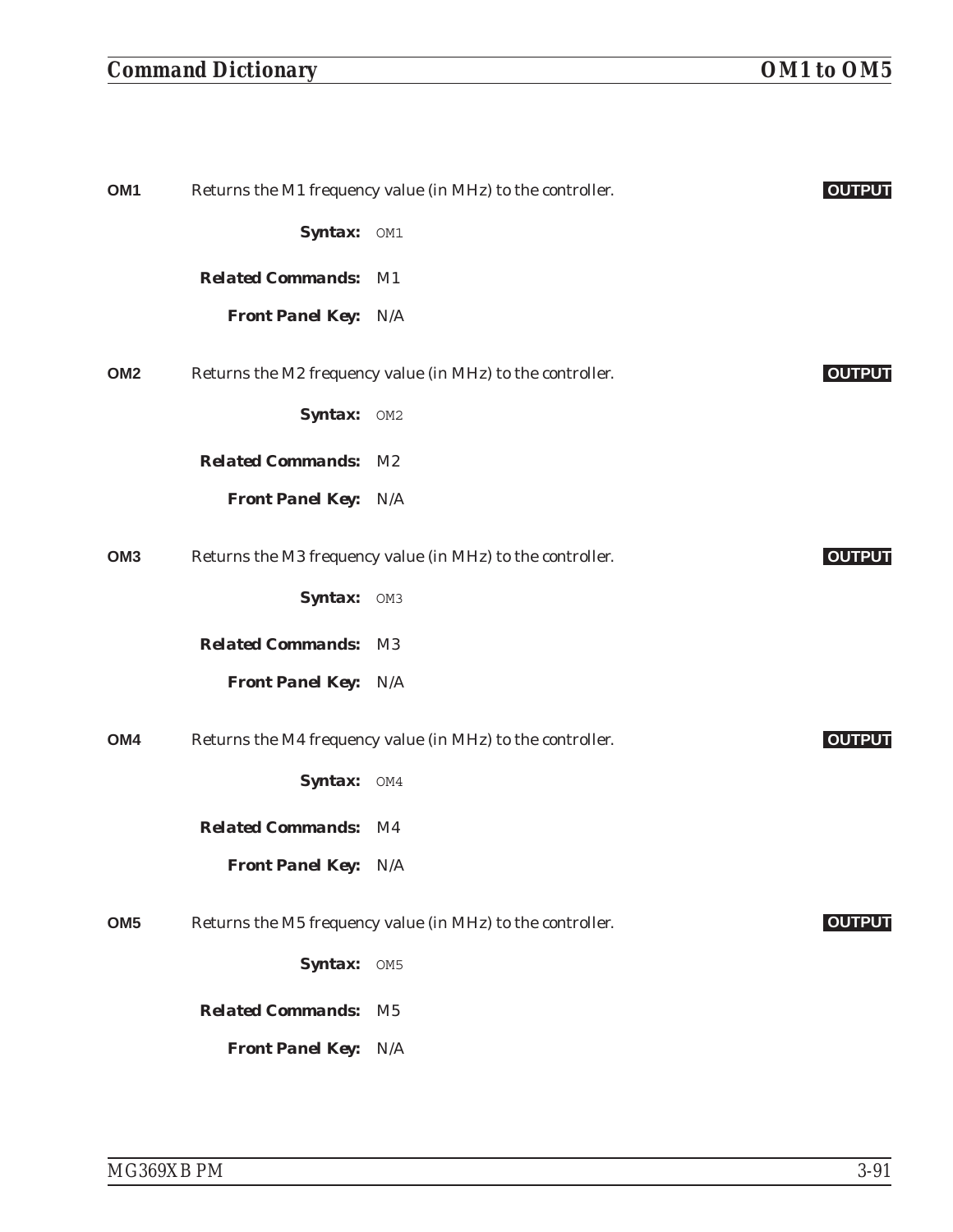| OM <sub>6</sub> |                             | Returns the M6 frequency value (in MHz) to the controller.                         | <b>OUTPUT</b> |
|-----------------|-----------------------------|------------------------------------------------------------------------------------|---------------|
|                 | Syntax: OM6                 |                                                                                    |               |
|                 | <b>Related Commands: M6</b> |                                                                                    |               |
|                 | <b>Front Panel Key: N/A</b> |                                                                                    |               |
| OM7             |                             | Returns the M7 frequency value (in MHz) to the controller.                         | <b>OUTPUT</b> |
|                 | Syntax: OM7                 |                                                                                    |               |
|                 | <b>Related Commands: M7</b> |                                                                                    |               |
|                 | <b>Front Panel Key: N/A</b> |                                                                                    |               |
| OM <sub>8</sub> |                             | Returns the M8 frequency value (in MHz) to the controller.                         | <b>OUTPUT</b> |
|                 | Syntax: OM8                 |                                                                                    |               |
|                 | <b>Related Commands: M8</b> |                                                                                    |               |
|                 | <b>Front Panel Key: N/A</b> |                                                                                    |               |
| OM <sub>9</sub> |                             | Returns the M9 frequency value (in MHz) to the controller.                         | <b>OUTPUT</b> |
|                 | Syntax: OM9                 |                                                                                    |               |
|                 | <b>Related Commands: M9</b> |                                                                                    |               |
|                 | <b>Front Panel Key: N/A</b> |                                                                                    |               |
| <b>OMD</b>      |                             | Returns the name of the internal pulse mode to the controller.                     | <b>OUTPUT</b> |
|                 | Syntax: OMD                 |                                                                                    |               |
|                 |                             | Remarks: Possible returned values: "SINGLE", "DOUBLET", "TRIPLET",<br>"QUADRUPLET" |               |
|                 | <b>Front Panel Key: N/A</b> |                                                                                    |               |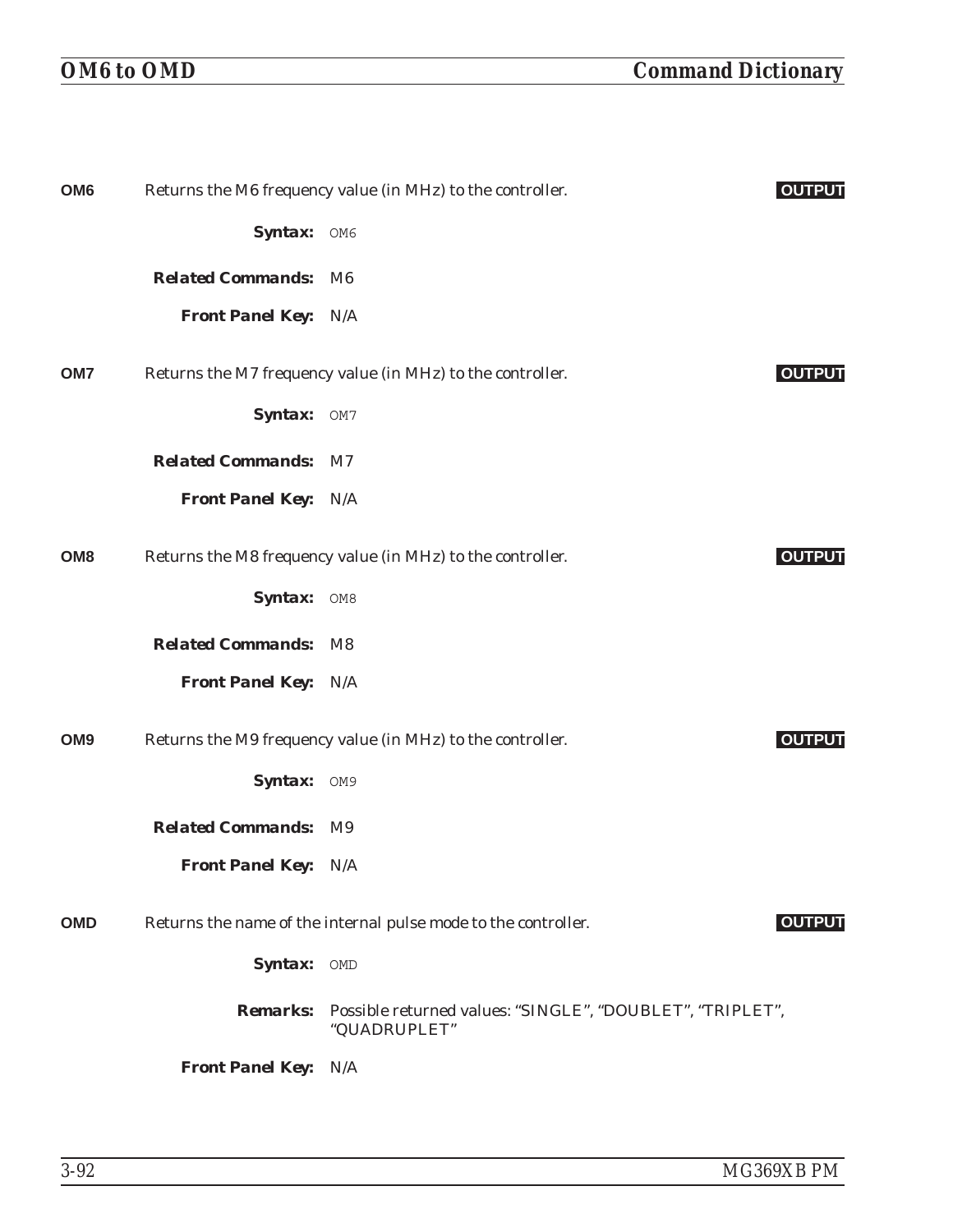| <b>MMO</b>      |                             | 1. Returns the AM depth measurement value (in %) to the controller.<br>2. Returns the FM deviation measurement value (in MHz) to the controller.                                                                         | <b>OUTPUT</b> |
|-----------------|-----------------------------|--------------------------------------------------------------------------------------------------------------------------------------------------------------------------------------------------------------------------|---------------|
|                 | Syntax: OMM                 |                                                                                                                                                                                                                          |               |
|                 | <b>Remarks:</b>             | The AM depth measurement is only returned when the AMI command<br>either has been or is also programmed. The FM deviation measurement<br>is only returned when the FMD command either has been or is also<br>programmed. |               |
|                 | <b>Front Panel Key: N/A</b> |                                                                                                                                                                                                                          |               |
| OO              |                             | Returns the instrument option string to the controller.                                                                                                                                                                  | <b>OUTPUT</b> |
|                 | Syntax: 00                  |                                                                                                                                                                                                                          |               |
|                 |                             | <b>Remarks:</b> Options are seperated by commas.                                                                                                                                                                         |               |
|                 | <b>Front Panel Key: N/A</b> |                                                                                                                                                                                                                          |               |
| OP <sub>5</sub> | controller.                 | Returns the internal or external pulse polarity ("HIGH", "LOW") to the                                                                                                                                                   | <b>OUTPUT</b> |
|                 | Syntax: OP5                 |                                                                                                                                                                                                                          |               |
|                 | <b>Front Panel Key: N/A</b> |                                                                                                                                                                                                                          |               |
| OPC             |                             | Returns the internal pulse clock rate (in MHz) to the controller.                                                                                                                                                        | <b>OUTPUT</b> |
|                 | Syntax: OPC                 |                                                                                                                                                                                                                          |               |
|                 | <b>Front Panel Key: N/A</b> |                                                                                                                                                                                                                          |               |
| <b>OPD</b>      |                             | Returns the power sweep dwell time (in ms) to the controller.                                                                                                                                                            | <b>OUTPUT</b> |
|                 | Syntax: OPD                 |                                                                                                                                                                                                                          |               |
|                 | <b>Related Commands:</b>    | <b>PDT</b>                                                                                                                                                                                                               |               |
|                 | <b>Front Panel Key: N/A</b> |                                                                                                                                                                                                                          |               |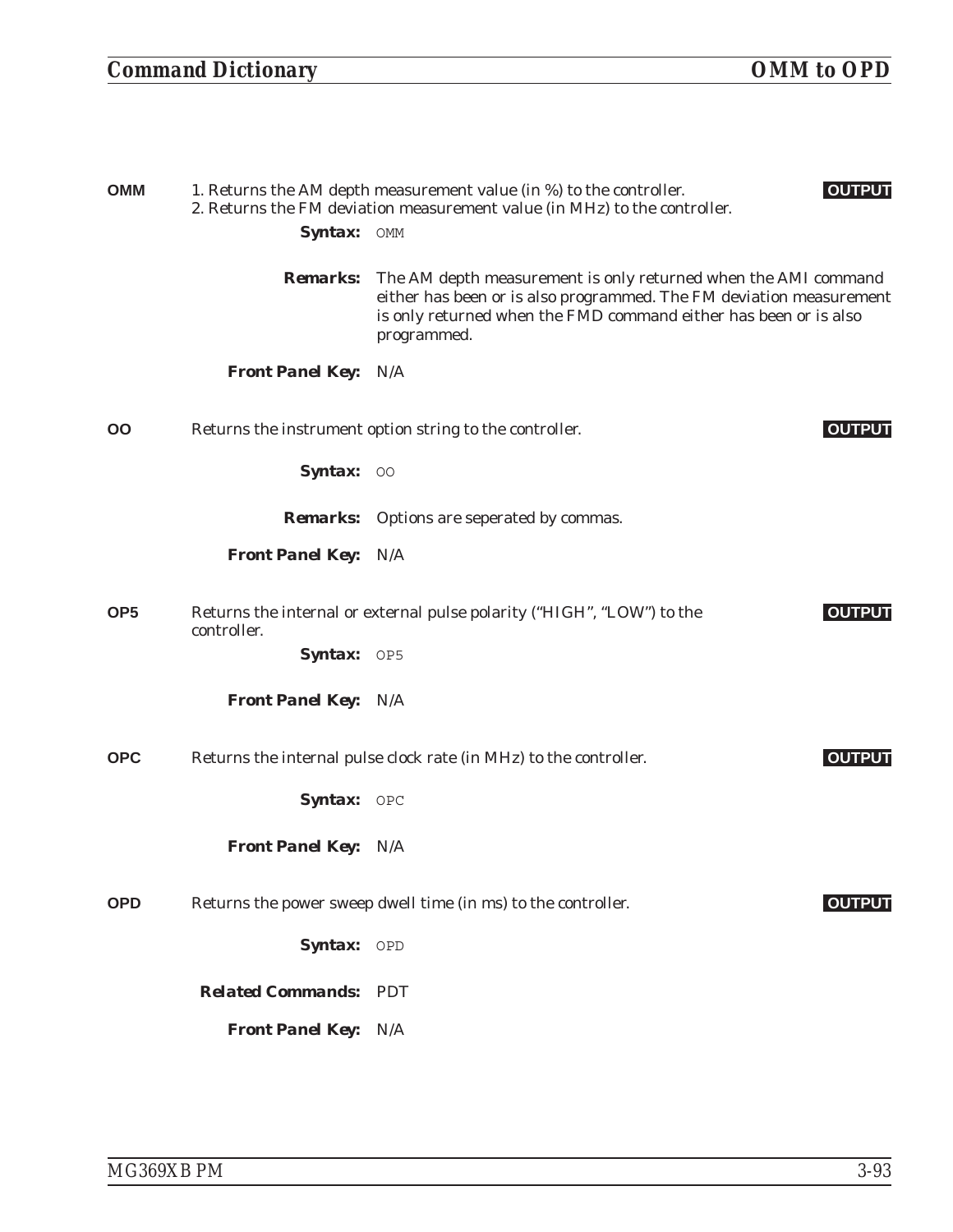| <b>OPHD</b> |                             | Returns the internal FM deviation value (in radians) to the controller.                                                      | <b>OUTPUT</b> |
|-------------|-----------------------------|------------------------------------------------------------------------------------------------------------------------------|---------------|
|             | Syntax: OPHD                |                                                                                                                              |               |
|             | <b>Front Panel Key: N/A</b> |                                                                                                                              |               |
| <b>OPHM</b> |                             | Returns the name of the FM mode ("NARROW", "WIDE") to the controller.                                                        | <b>OUTPUT</b> |
|             | Syntax: OPHM                |                                                                                                                              |               |
|             | <b>Front Panel Key: N/A</b> |                                                                                                                              |               |
| <b>OPHR</b> |                             | Returns the internal FM rate (in Hz) to the controller.                                                                      | <b>OUTPUT</b> |
|             | Syntax: OPHR                |                                                                                                                              |               |
|             | <b>Front Panel Key: N/A</b> |                                                                                                                              |               |
| <b>OPHS</b> |                             | Returns the external FM sensitivity value (in radians/V) to the controller.                                                  | <b>OUTPUT</b> |
|             | Syntax: OPHS                |                                                                                                                              |               |
|             | <b>Front Panel Key: N/A</b> |                                                                                                                              |               |
| <b>OPHW</b> |                             | Returns the name of the internal FM waveform to the controller.                                                              | <b>OUTPUT</b> |
|             | Syntax: OPHW                |                                                                                                                              |               |
|             | <b>Remarks:</b>             | Possible returned values: "SINE", "SQUARE WAVE", "RAMP UP",<br>"RAMP DOWN", "GAUSSIAN NOISE", "UNIFORM NOISE",<br>"TRIANGLE" |               |
|             | <b>Front Panel Key: N/A</b> |                                                                                                                              |               |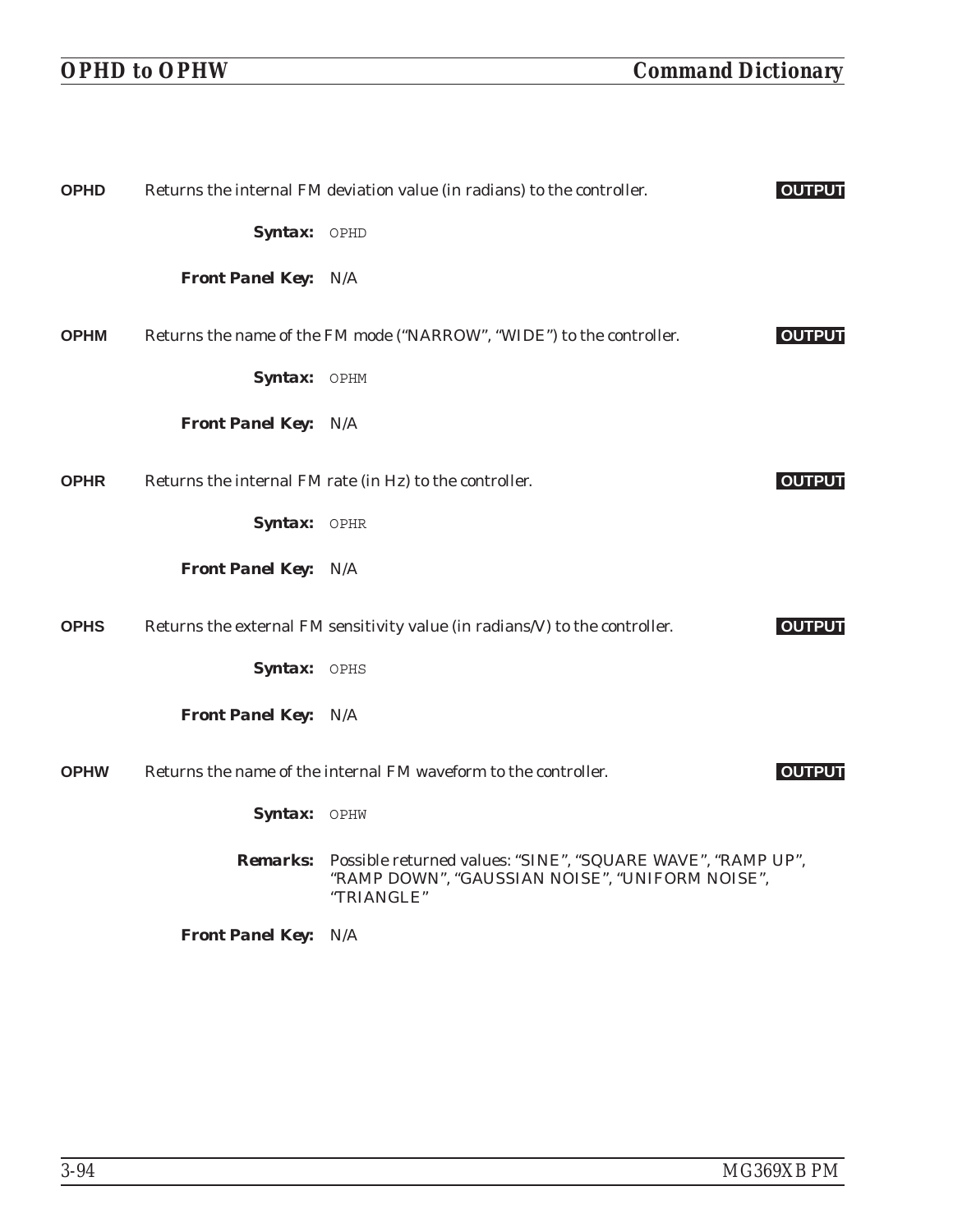## *Command Dictionary OPM to OPS*

| <b>OPM</b> |                                  | Returns the internal power meter measurement (in dBm) to the controller. | <b>OUTPUT</b> |
|------------|----------------------------------|--------------------------------------------------------------------------|---------------|
|            | Syntax: OPM                      |                                                                          |               |
|            | <b>Related Command: PM0, PM1</b> |                                                                          |               |
|            | Front Panel Key: N/A             |                                                                          |               |
| <b>OPO</b> |                                  | Returns the phase offset value (in degrees) to the controller.           | <b>OUTPUT</b> |
|            | Syntax: OPO                      |                                                                          |               |
|            |                                  | Related Commands: DG, PS0, PS1, PS0, PSZ                                 |               |
|            | Front Panel Key: N/A             |                                                                          |               |
| <b>OPP</b> |                                  | Returns the internal pulse period value (in $\mu s$ ) to the controller. | <b>OUTPUT</b> |
|            | Syntax: OPP                      |                                                                          |               |
|            | Front Panel Key: N/A             |                                                                          |               |
| <b>OPR</b> |                                  | Returns the internal pulse frequency (in MHz) to the controller.         | <b>OUTPUT</b> |
|            | Syntax: OPR                      |                                                                          |               |
|            | Front Panel Key: N/A             |                                                                          |               |
| <b>OPS</b> |                                  | Returns the power sweep number-of-steps to the controller.               | <b>OUTPUT</b> |
|            | Syntax: OPS                      |                                                                          |               |
|            | <b>Related Commands: PNS</b>     |                                                                          |               |
|            | <b>Front Panel Key: N/A</b>      |                                                                          |               |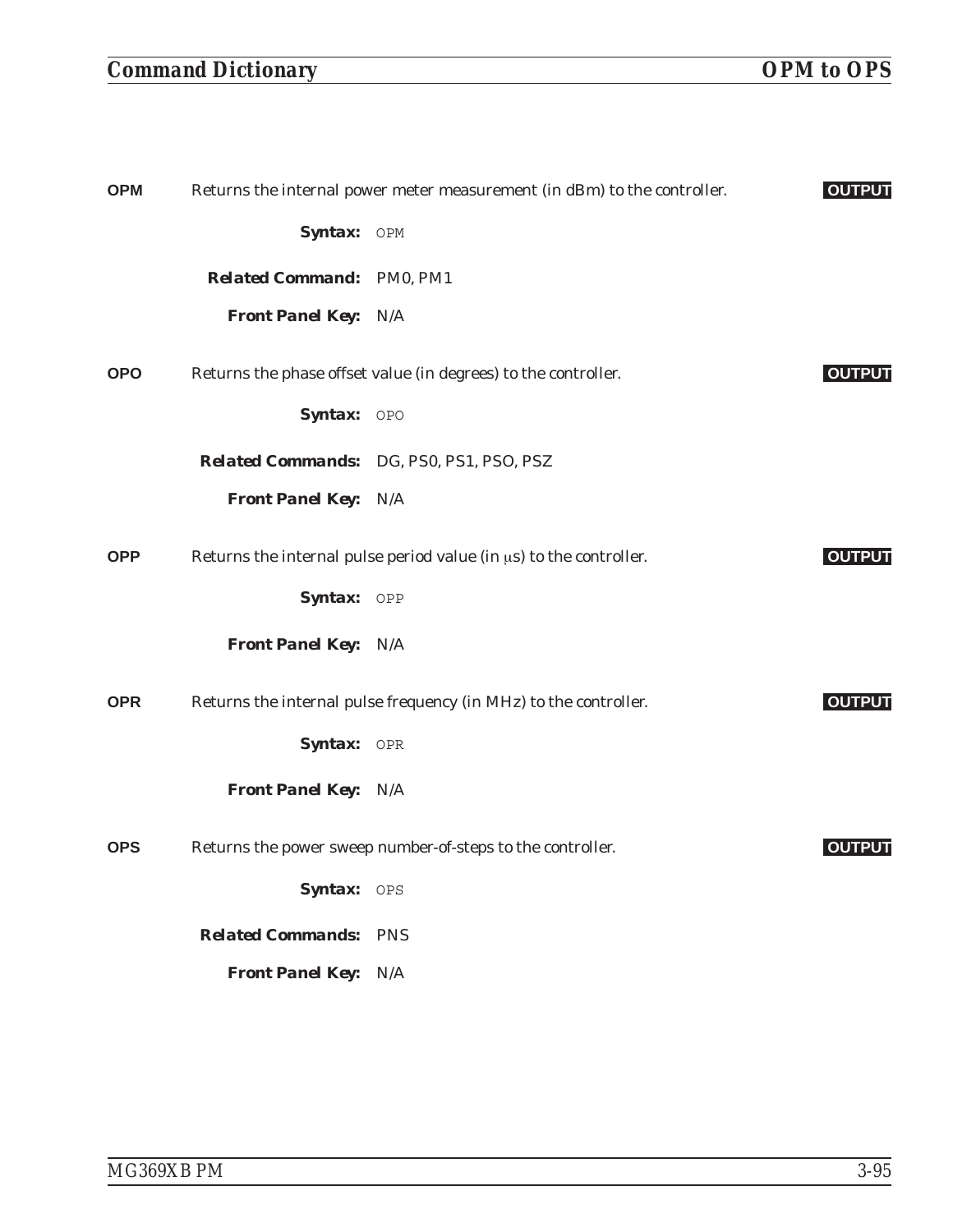| <b>OPT</b> |                              | Returns the name of the internal pulse trigger to the controller.                                                          | <b>OUTPUT</b> |
|------------|------------------------------|----------------------------------------------------------------------------------------------------------------------------|---------------|
|            | Syntax: OPT                  |                                                                                                                            |               |
|            |                              | <b>Remarks:</b> Possible returned values: "FREE RUN", "GATED", "DELAYED",<br>"TRIGGERED", "TRIG WITH DELAY", "COMPOSITE"   |               |
|            | <b>Front Panel Key: N/A</b>  |                                                                                                                            |               |
| <b>OPW</b> | OW1).                        | Returns the internal pulse width1 value (in $\mu s$ ) to the controller (Same as                                           | <b>OUTPUT</b> |
|            | Syntax: OPW                  |                                                                                                                            |               |
|            | <b>Front Panel Key: N/A</b>  |                                                                                                                            |               |
| <b>OSB</b> |                              | Returns the primary GPIB status byte to the controller.                                                                    | <b>OUTPUT</b> |
|            | Syntax: OSB                  |                                                                                                                            |               |
|            | <b>Front Panel Key: N/A</b>  |                                                                                                                            |               |
| <b>OSD</b> |                              | Returns the step sweep dwell time (in ms) to the controller.                                                               | <b>OUTPUT</b> |
|            | Syntax: OSD                  |                                                                                                                            |               |
|            | <b>Related Commands: SDT</b> |                                                                                                                            |               |
|            | <b>Front Panel Key: N/A</b>  |                                                                                                                            |               |
| <b>OSE</b> |                              | Returns the last GPIB syntax error to the controller.                                                                      | <b>OUTPUT</b> |
|            | Syntax: OSE                  |                                                                                                                            |               |
|            | <b>Remarks:</b>              | Syntax errors are those that occur in the formulation of a program<br>statement, such as writing EXTTFS instead of EXTTRS. |               |
|            | <b>Front Panel Key:</b>      | N/A                                                                                                                        |               |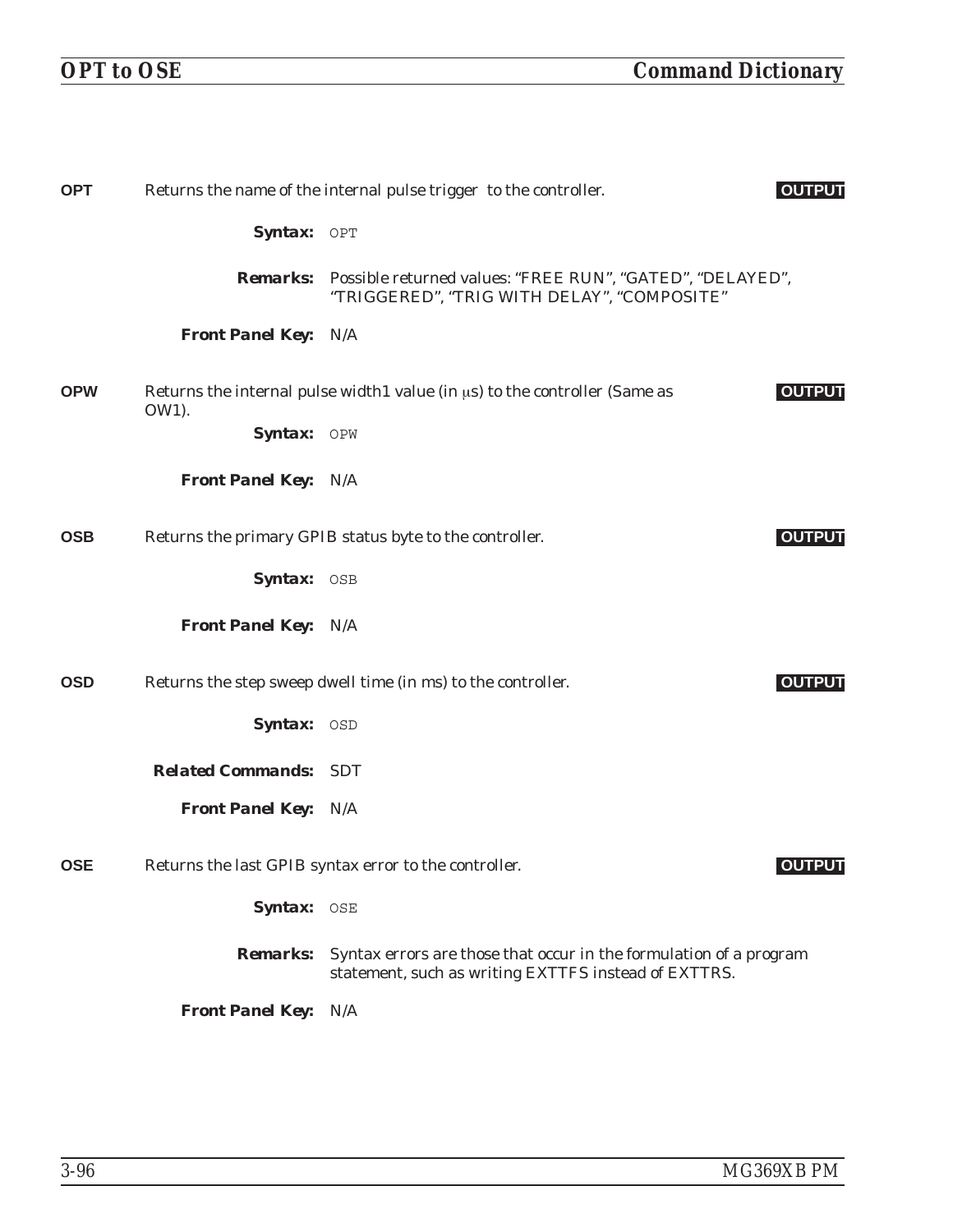## *Command Dictionary OSM to OVN*

| OSM        |                              | Returns the primary SRQ mask byte to the controller.              | <b>OUTPUT</b> |
|------------|------------------------------|-------------------------------------------------------------------|---------------|
|            | Syntax: OSM                  |                                                                   |               |
|            | <b>Related Commands: MB0</b> |                                                                   |               |
|            | <b>Front Panel Key: N/A</b>  |                                                                   |               |
| <b>OSR</b> |                              | Returns the self-test results (6 binary bytes) to the controller. | <b>OUTPUT</b> |
|            | Syntax: OSR                  |                                                                   |               |
|            | <b>Related Commands: TST</b> |                                                                   |               |
|            | <b>Front Panel Key: N/A</b>  |                                                                   |               |
| OSS        |                              | Returns the step sweep number-of-steps to the controller.         | <b>OUTPUT</b> |
|            | Syntax: OSS                  |                                                                   |               |
|            | <b>Related Commands: SNS</b> |                                                                   |               |
|            | <b>Front Panel Key: N/A</b>  |                                                                   |               |
| <b>OST</b> |                              | Returns the step sweep time value (in ms) to the controller.      | <b>OUTPUT</b> |
|            | Syntax: OST                  |                                                                   |               |
|            | <b>Related Commands: SWT</b> |                                                                   |               |
|            | Front Panel Key: N/A         |                                                                   |               |
| <b>OVN</b> |                              | Returns the ROM version number to the controller.                 | <b>OUTPUT</b> |
|            | Syntax: OVN                  |                                                                   |               |
|            | Front Panel Key: N/A         |                                                                   |               |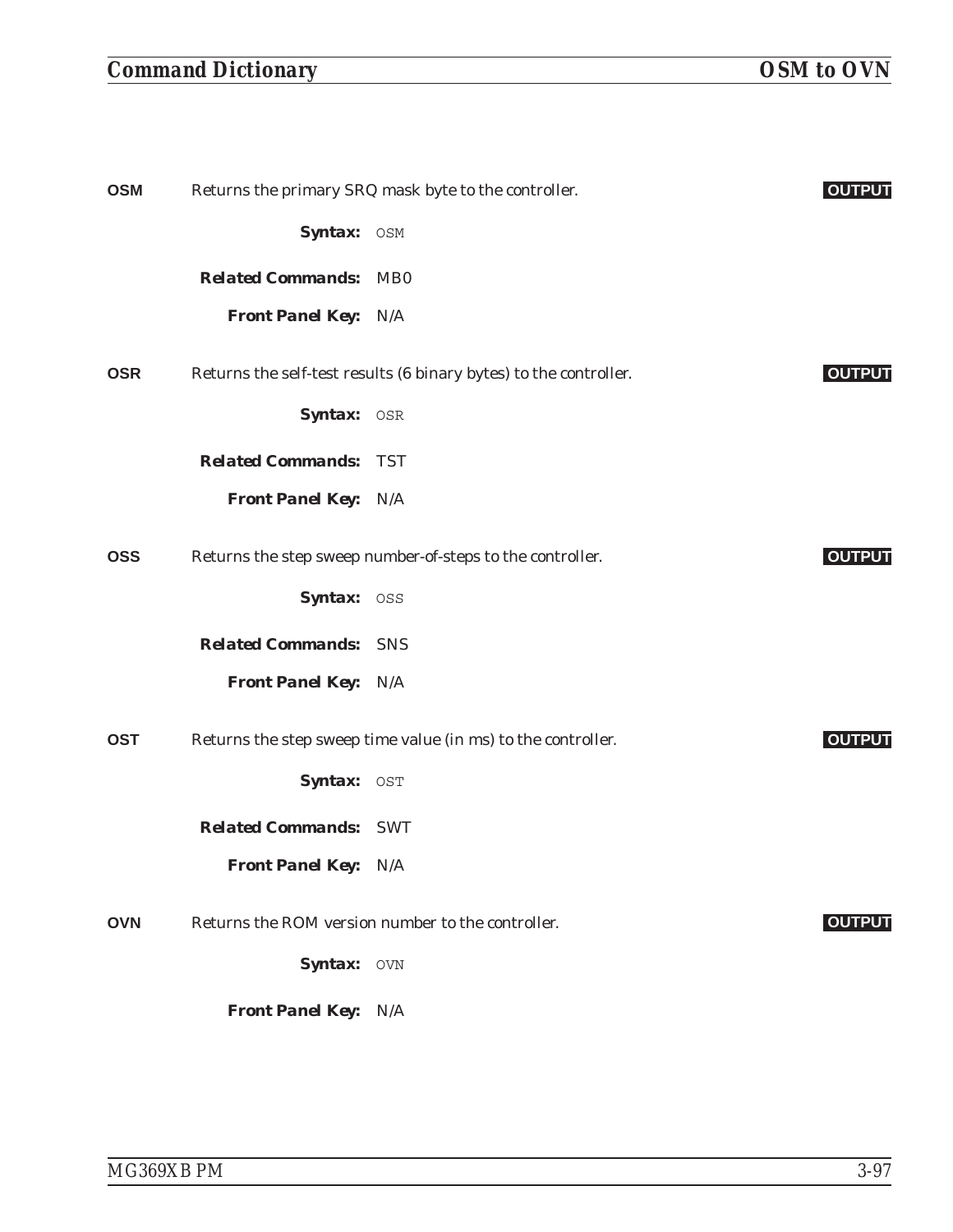| OW1             |                                | Returns the internal pulse width1 value (in $\mu$ s) to the controller.                                                          | <b>OUTPUT</b>     |
|-----------------|--------------------------------|----------------------------------------------------------------------------------------------------------------------------------|-------------------|
|                 | Syntax: OW1                    |                                                                                                                                  |                   |
|                 | <b>Front Panel Key: N/A</b>    |                                                                                                                                  |                   |
| OW <sub>2</sub> |                                | Returns the internal pulse width 2 value (in $\mu$ s) to the controller.                                                         | <b>OUTPUT</b>     |
|                 | Syntax: OW2                    |                                                                                                                                  |                   |
|                 | <b>Front Panel Key: N/A</b>    |                                                                                                                                  |                   |
| OW <sub>3</sub> |                                | Returns the internal pulse width 3 value (in $\mu$ s) to the controller.                                                         | <b>OUTPUT</b>     |
|                 | Syntax: OW3                    |                                                                                                                                  |                   |
|                 | <b>Front Panel Key: N/A</b>    |                                                                                                                                  |                   |
| OW4             |                                | Returns the internal pulse width4 value (in $\mu$ s) to the controller.                                                          | <b>OUTPUT</b>     |
|                 | Syntax: OW4                    |                                                                                                                                  |                   |
|                 | <b>Front Panel Key: N/A</b>    |                                                                                                                                  |                   |
| <b>OWT</b>      |                                | Returns the GPIB termination status to the controller.                                                                           | <b>OUTPUT</b>     |
|                 | <b>Syntax:</b>                 | OWT                                                                                                                              |                   |
|                 |                                | <b>Remarks:</b> Return of zero indicates carriage return (CR); return of one indicates<br>carriage return and line feed (CR/LF). |                   |
|                 | <b>Front Panel Key:</b>        | N/A                                                                                                                              |                   |
| P <sub>0</sub>  | default mode).                 | Turns off the internal or external pulse modulation function (This is the                                                        | <b>MODULATION</b> |
|                 | Syntax: PO                     |                                                                                                                                  |                   |
|                 | Related Commands: EP0, EP1, XP |                                                                                                                                  |                   |
|                 | <b>Front Panel Key:</b>        | Modulation   Pulse   On/Off to Off                                                                                               |                   |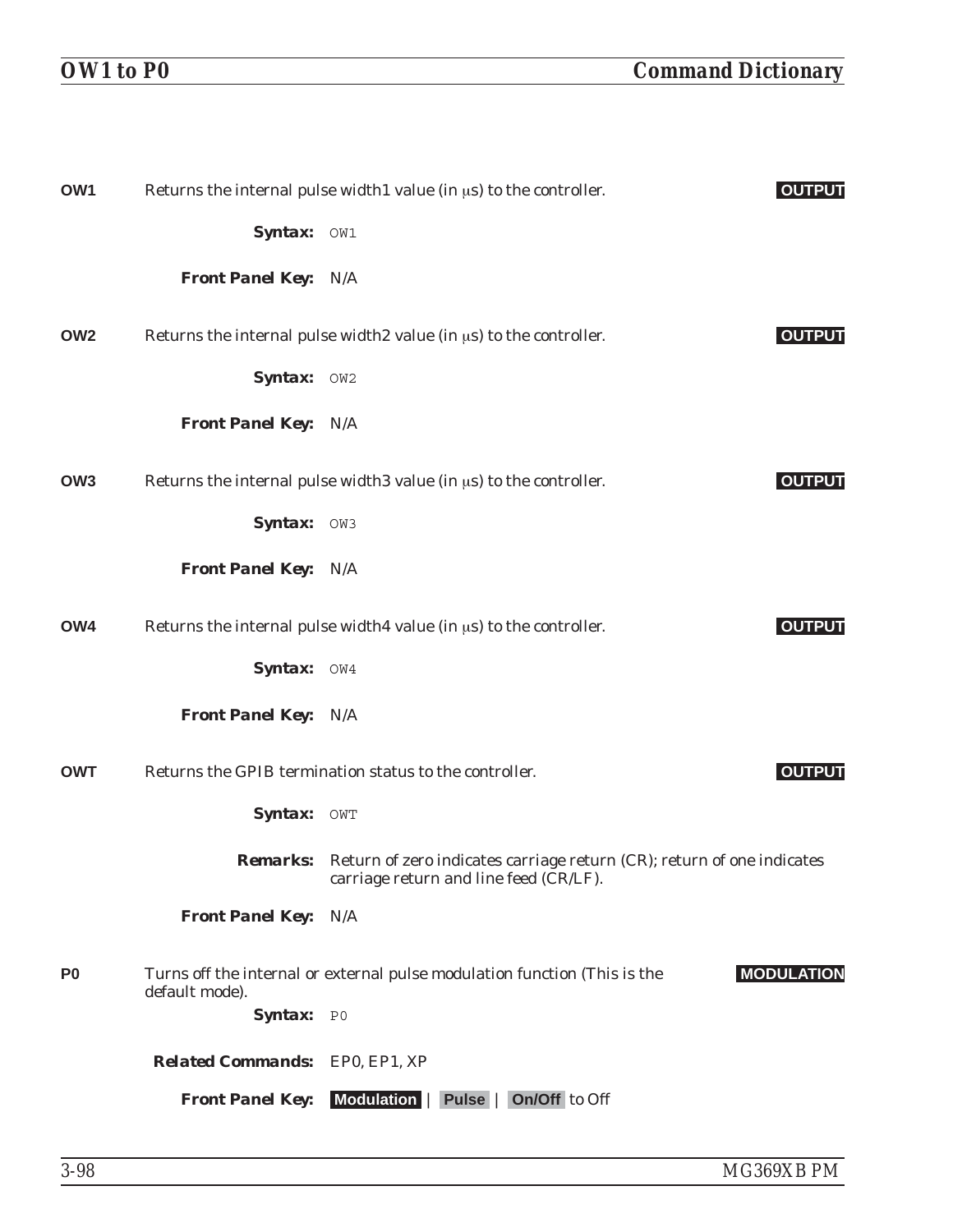## *Command Dictionary PC1 to PDT*

| PC <sub>1</sub> | Selects the 10 MHz internal pulse clock rate.         |                                                                                                       | <b>MODULATION</b>                                |
|-----------------|-------------------------------------------------------|-------------------------------------------------------------------------------------------------------|--------------------------------------------------|
|                 | Syntax: PC1                                           |                                                                                                       |                                                  |
|                 | <b>Front Panel Key:</b>                               | Modulation<br>Pulse (internal)  <br>More ><br>Modulation<br>Pulse (internal)<br>More ><br>(Option 24) | Clock 100 / 10 or<br><b>Clock 40 / 10</b>        |
| PC4             | internal pulse clock rate (Option 24).<br>Syntax: PC4 | Selects the 100 MHz internal pulse clock rate (Option 26) or the 40 MHz                               | <b>MODULATION</b>                                |
|                 | <b>Front Panel Key:</b>                               | Modulation<br>Pulse (internal)  <br>More ><br>Modulation<br>Pulse (internal)   More ><br>(Option 24)  | <b>Clock 100 / 10 or</b><br><b>Clock 40 / 10</b> |
| <b>PCT</b>      | Percent (%) data terminator.                          |                                                                                                       | <b>DATA TERMINATOR</b>                           |
|                 | Syntax: PCT                                           |                                                                                                       |                                                  |
|                 | <b>Front Panel Key: N/A</b>                           |                                                                                                       |                                                  |
| <b>PCV</b>      | Percent per volt (%/V) data terminator.               |                                                                                                       | <b>DATA TERMINATOR</b>                           |
|                 | <b>Syntax:</b>                                        | PCV                                                                                                   |                                                  |
|                 | <b>Front Panel Key:</b>                               | N/A                                                                                                   |                                                  |
| <b>PDT</b>      | Opens the power sweep dwell time parameter.           |                                                                                                       | <b>PARAMETER ENTRY</b>                           |
|                 |                                                       | Syntax: PDT <value><unit></unit></value>                                                              |                                                  |
|                 | Value:<br>Units:                                      | 1ms to 99s<br>MS, SEC                                                                                 |                                                  |
|                 | <b>Remarks:</b>                                       | Permits setting the dwell-time-per-step of the power level sweep.                                     |                                                  |
|                 | <b>Front Panel Key:</b>                               | Level   Level Sweep  <br><b>Dwell Time</b>                                                            |                                                  |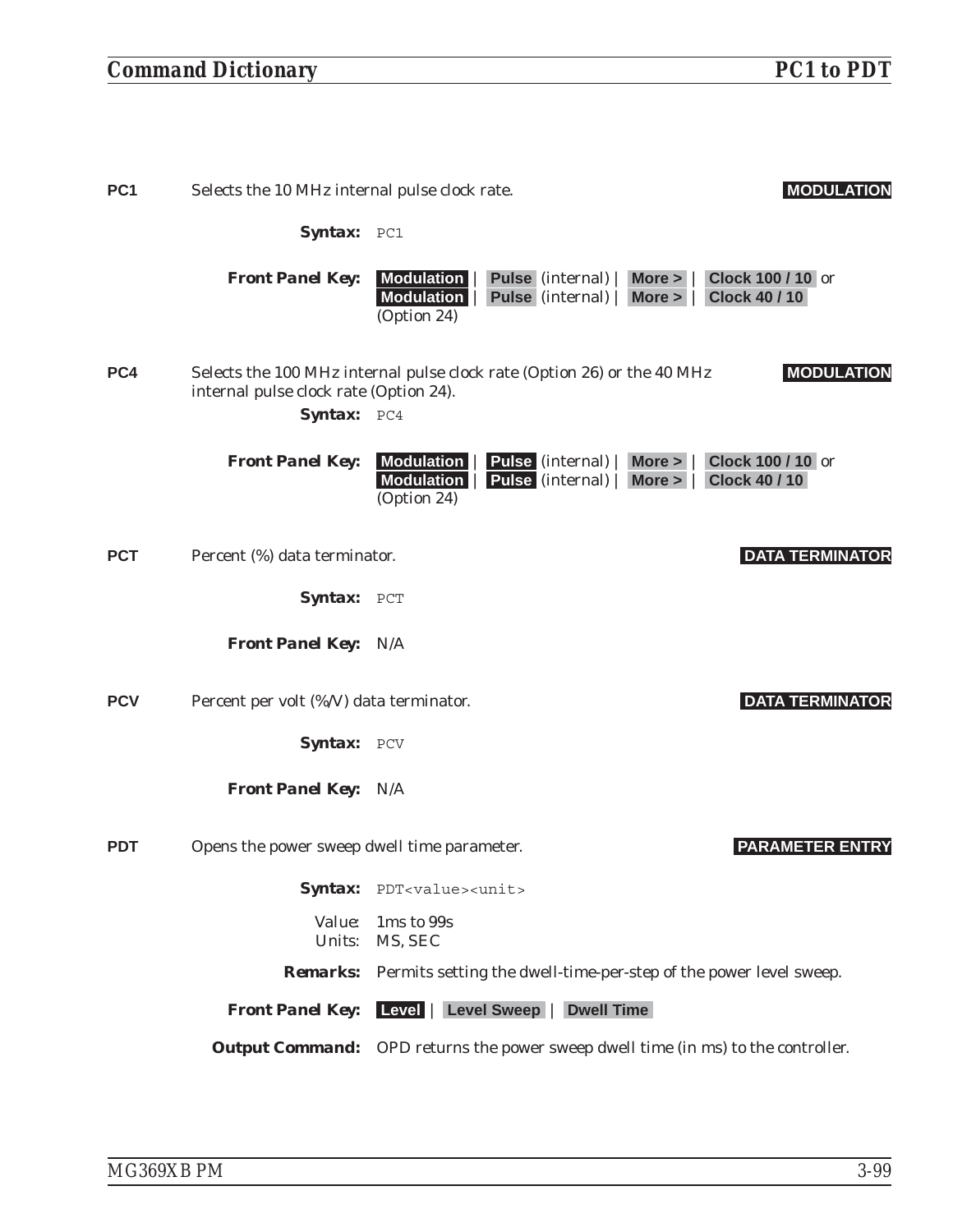| <b>PDY</b>      |                                                | <b>PARAMETER ENTRY</b><br>Opens the internal pulse delay1 parameter (Same as D1).                                                                                           |
|-----------------|------------------------------------------------|-----------------------------------------------------------------------------------------------------------------------------------------------------------------------------|
|                 |                                                | Syntax: PDY <value><unit></unit></value>                                                                                                                                    |
|                 | <i>Value:</i>                                  | 0 ms to 167 ms at 100 MHz pulse clock rate; 0 ms to 419 ms at 40 MHz<br>pulse clock rate; 0s to 1.6s at 10 MHz pulse clock rate                                             |
|                 | Units:                                         | SEC, MS, US, NS                                                                                                                                                             |
|                 | <b>Front Panel Key:</b>                        | Modulation   Pulse (internal)   Wdth/Dly List   Edit Selected                                                                                                               |
|                 | <b>Output Command: OD1</b>                     |                                                                                                                                                                             |
| PE <sub>0</sub> | Inhibits parameter range error SRQ generation. | <b>STATUS</b>                                                                                                                                                               |
|                 | Syntax: PEO                                    |                                                                                                                                                                             |
|                 |                                                | <b>Remarks:</b> Inhibits an SRQ from being generated when the primary status byte<br>bit four (parameter range error) is set. This is the default mode.                     |
|                 | <b>Front Panel Key: N/A</b>                    |                                                                                                                                                                             |
| PE <sub>1</sub> | Enables parameter range error SRQ generation.  | <b>STATUS</b>                                                                                                                                                               |
|                 | Syntax: PE1                                    |                                                                                                                                                                             |
|                 | <i><b>Remarks:</b></i>                         | Enables an SRQ to be generated when primary status byte bit four<br>(parameter range error) is set and SQ1 has been programmed. SQ1<br>enables the SRQ generation function. |
|                 | <b>Related Commands: SQ1, PE0</b>              |                                                                                                                                                                             |
|                 | <b>Front Panel Key: N/A</b>                    |                                                                                                                                                                             |
|                 |                                                | <b>Example:</b> CSB SQ1 PE1 enables an SRQ on a parameter range error.                                                                                                      |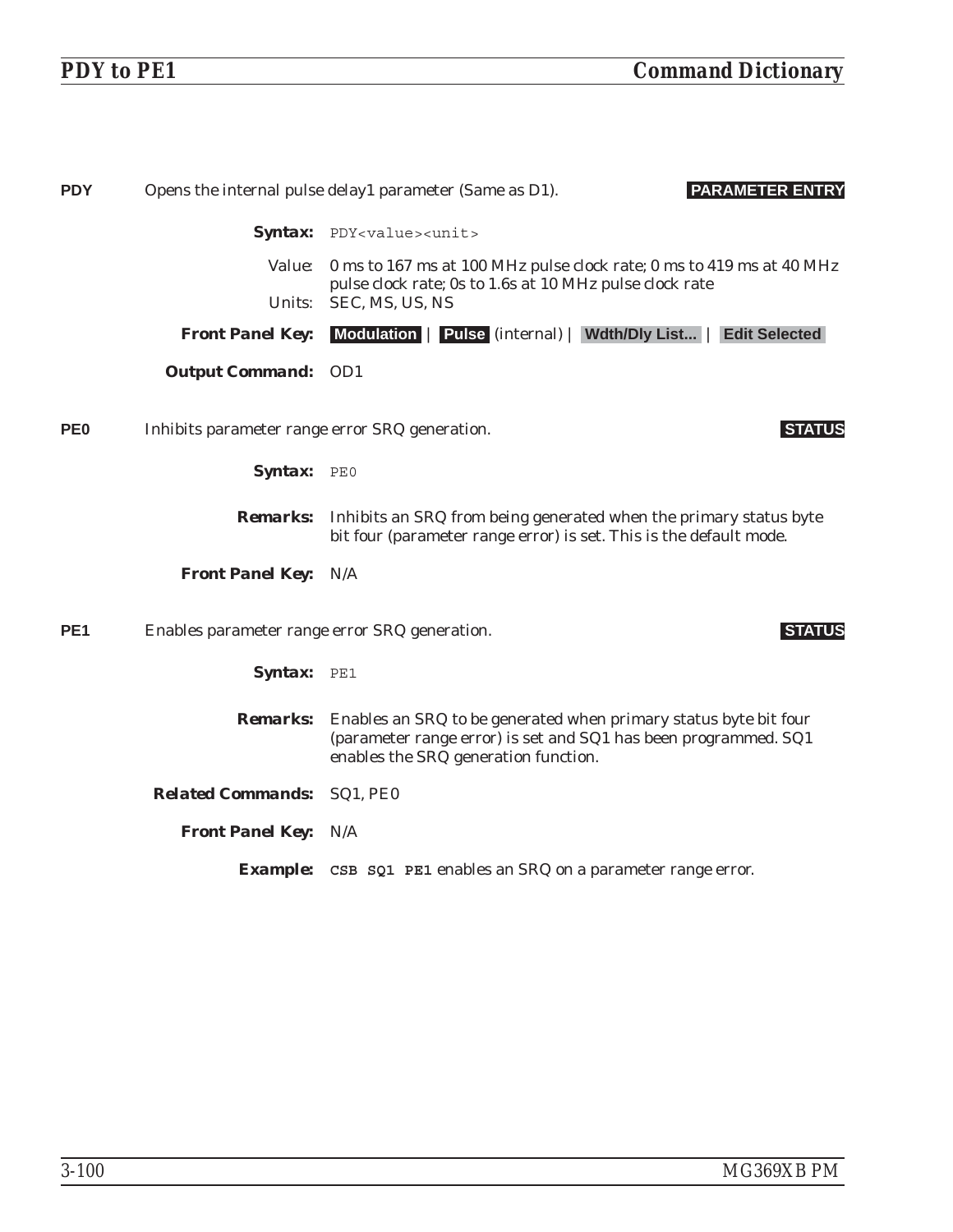## *Command Dictionary PER to PH1*

| <b>PER</b>      | Opens the internal pulse period parameter.            | <b>PARAMETER ENTRY</b>                                                                                                                                                                                                                         |
|-----------------|-------------------------------------------------------|------------------------------------------------------------------------------------------------------------------------------------------------------------------------------------------------------------------------------------------------|
|                 |                                                       | Syntax: PER <value><unit></unit></value>                                                                                                                                                                                                       |
|                 | <i>Value:</i>                                         | 40 ns to 167 ms at 100 MHz pulse clock rate; 250 ns to 419 ms at                                                                                                                                                                               |
|                 | <i>Units:</i>                                         | 40 MHz pulse clock rate; 600 ns to 1.6s at 10 MHz pulse clock rate<br>SEC, MS, US, NS                                                                                                                                                          |
|                 | <b>Related Commands: PR</b>                           |                                                                                                                                                                                                                                                |
|                 | <b>Front Panel Key:</b>                               | Modulation   Pulse (internal)   Edit Period                                                                                                                                                                                                    |
|                 | <i><b>Example:</b></i>                                | PER 500 US W1 50 US IP turns internal pulse on with a period of<br>500 $\mu$ s and pulse width of 50 $\mu$ s.                                                                                                                                  |
|                 | <b>Output Command:</b> OPP (in $\mu$ s)               |                                                                                                                                                                                                                                                |
| PH <sub>0</sub> | Turns off the internal or external $\Phi M$ function. | <b>MODULATION</b>                                                                                                                                                                                                                              |
|                 | Syntax: PHO                                           |                                                                                                                                                                                                                                                |
|                 | <i><b>Remarks:</b></i>                                | If the $\Phi$ M function is not installed, this command produces a syntax<br>error.                                                                                                                                                            |
|                 | Related Commands: PH1, PH2, PH7, PH8                  |                                                                                                                                                                                                                                                |
|                 |                                                       | <b>Front Panel Key:</b> Modulation   PM   On/Off                                                                                                                                                                                               |
| PH <sub>1</sub> |                                                       | Turns on the external $\Phi M$ function in narrow mode.<br><b>MODULATION</b>                                                                                                                                                                   |
|                 | Syntax: PH1                                           |                                                                                                                                                                                                                                                |
|                 |                                                       | <b>Remarks:</b> Disables the internal $\Phi$ M function or the external $\Phi$ M function in Wide<br>mode, had either of these modes been previously programmed. If the<br>ΦM function is not installed, this command produces a syntax error. |
|                 | <b>Related Commands: PH0, PH2</b>                     |                                                                                                                                                                                                                                                |
|                 | <b>Front Panel Key:</b>                               | Modulation   PM (external)   More >   Narrow then Modulation<br><b>PM</b><br>On/Off                                                                                                                                                            |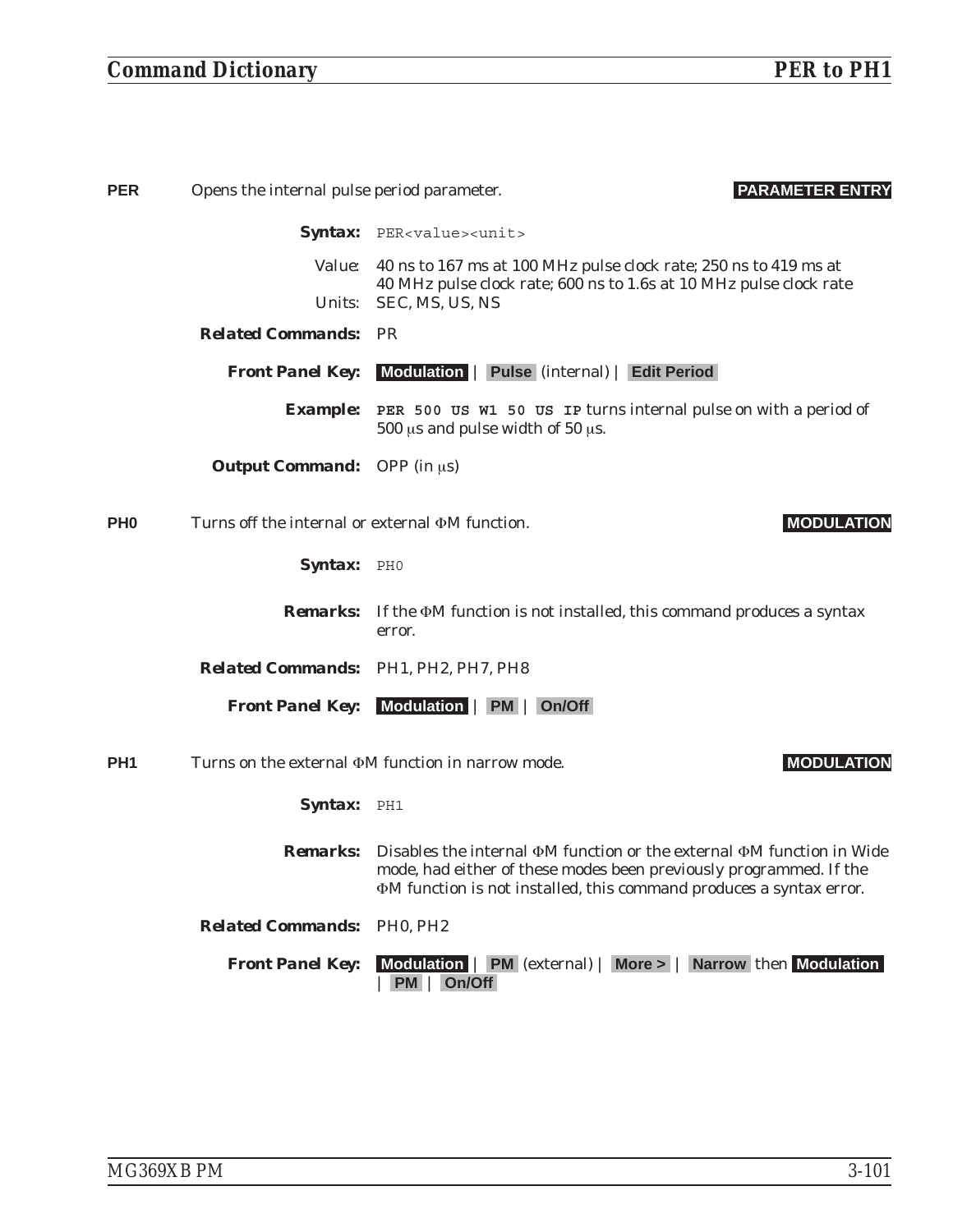| PH <sub>2</sub> | Turns on the external $\Phi M$ function in wide mode. | <b>MODULATION</b>                                                                                                                                                                                                                                         |
|-----------------|-------------------------------------------------------|-----------------------------------------------------------------------------------------------------------------------------------------------------------------------------------------------------------------------------------------------------------|
|                 | Syntax: PH2                                           |                                                                                                                                                                                                                                                           |
|                 |                                                       | <b>Remarks:</b> Disables the internal $\Phi$ M function or the external $\Phi$ M function in<br>Narrow mode, had either of these modes been previously programmed.<br>If the $\Phi M$ function is not installed, this command produces a syntax<br>error. |
|                 | <b>Related Commands: PH0, PH1</b>                     |                                                                                                                                                                                                                                                           |
|                 | <b>Front Panel Key:</b>                               | Modulation   PM (external)   More >   Wide then Modulation<br>On/Off<br>PM I                                                                                                                                                                              |
| PH <sub>7</sub> |                                                       | Turns on the internal $\Phi M$ function in narrow mode.<br><b>MODULATION</b>                                                                                                                                                                              |
|                 | Syntax: PH7                                           |                                                                                                                                                                                                                                                           |
|                 | <i><b>Remarks:</b></i>                                | Disables the external $\Phi M$ function or the internal $\Phi M$ function in Wide<br>mode, had either of these modes been previously programmed. If the<br><b>M</b> function is not installed, this command produces a syntax error.                      |
|                 | <b>Related Commands: PH0, PH8</b>                     |                                                                                                                                                                                                                                                           |
|                 | <b>Front Panel Key:</b>                               | Modulation   PM (internal)   More >   Narrow then Modulation<br>On/Off<br>PM                                                                                                                                                                              |
| PH <sub>8</sub> | Turns on the internal $\Phi M$ function in wide mode. | <b>MODULATION</b>                                                                                                                                                                                                                                         |
|                 | Syntax: PH8                                           |                                                                                                                                                                                                                                                           |
|                 |                                                       | Remarks: Disables the external $\Phi M$ function or the internal $\Phi M$ function in<br>Narrow mode, had either of these modes been previously programmed.<br>If the $\Phi M$ function is not installed, this command produces a syntax<br>error.        |
|                 | <b>Related Commands:</b>                              | PH <sub>0</sub> , PH <sub>7</sub>                                                                                                                                                                                                                         |
|                 | <b>Front Panel Key:</b>                               | Modulation   PM (internal)   More >   Wide then Modulation  <br>On/Off<br>PM I                                                                                                                                                                            |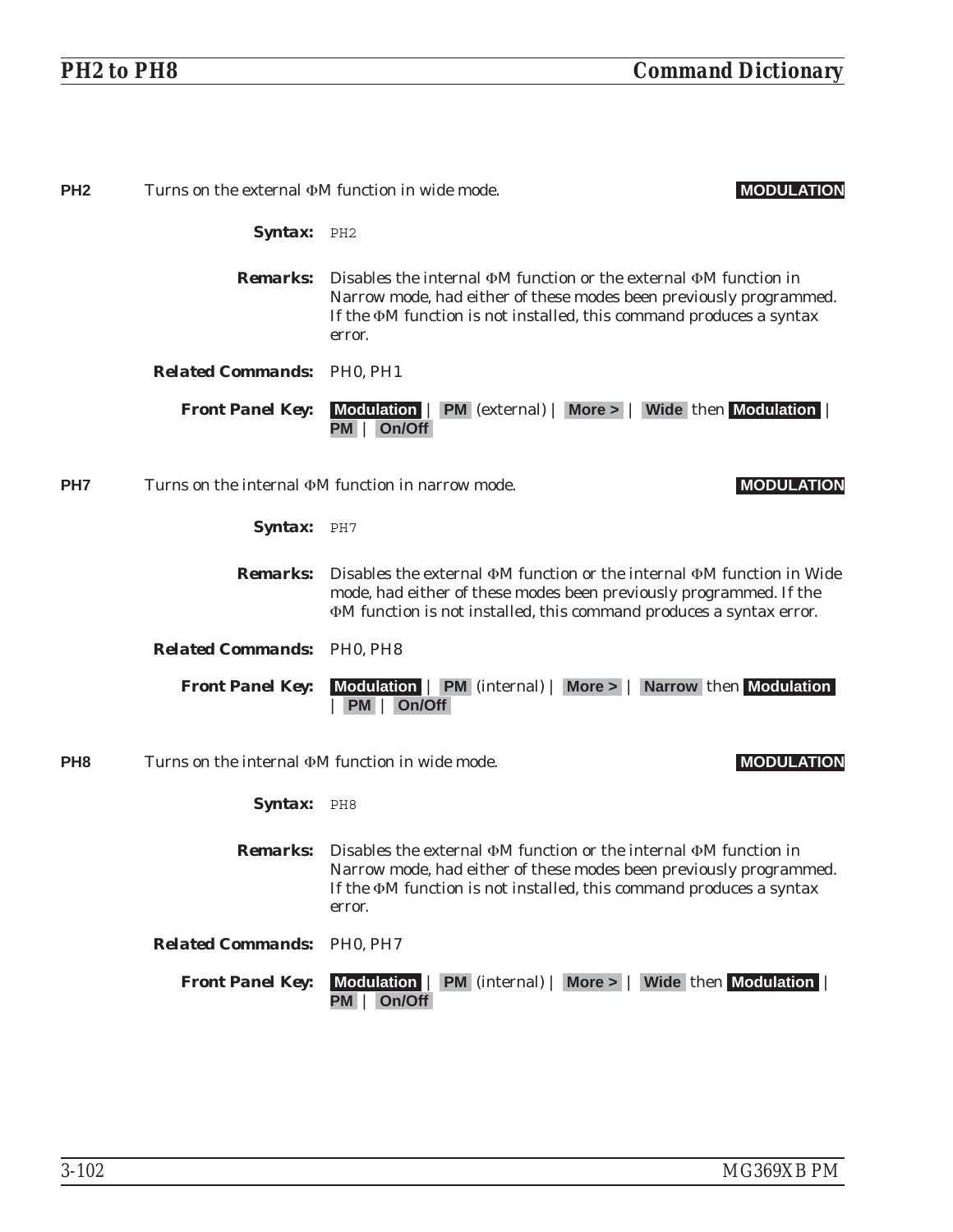## *Command Dictionary PHD to PHR*

| <b>PHD</b> | Opens the internal $\Phi M$ deviation parameter. | <b>PARAMETER ENTRY</b>                                                                                                                                                                                                                                |
|------------|--------------------------------------------------|-------------------------------------------------------------------------------------------------------------------------------------------------------------------------------------------------------------------------------------------------------|
|            |                                                  | <b>Syntax:</b> PHD <value><unit></unit></value>                                                                                                                                                                                                       |
|            | <i>Value:</i>                                    | 0.0025 to 5 radians in Phase Modulation Narrow mode; 0.25 to 500 ra-                                                                                                                                                                                  |
|            | Units:                                           | dians in Phase Modulation Wide mode<br><b>RD</b>                                                                                                                                                                                                      |
|            | <b>Front Panel Key:</b>                          | Modulation   PM (internal)   Edit Deviation                                                                                                                                                                                                           |
|            | <i>Example:</i>                                  | PHD 0.5 RD PH7 turns internal phase modulation narrow on with a<br>phase deviation of 500 mrad.                                                                                                                                                       |
|            | <b>Output Command:</b> OPHD (in rads)            |                                                                                                                                                                                                                                                       |
| <b>PHN</b> |                                                  | Turns on the external $\Phi M$ function in narrow mode (Same as PH1).<br><b>MODULATION</b>                                                                                                                                                            |
|            | Syntax: PHN                                      |                                                                                                                                                                                                                                                       |
|            |                                                  | <b>Remarks:</b> Disables the internal $\Phi M$ function or the external $\Phi M$ function in Wide<br>mode, had either of these modes been previously programmed. If the<br><b>OM</b> function is not installed, this command produces a syntax error. |
|            | <b>Related Commands: PH0, PH2</b>                |                                                                                                                                                                                                                                                       |
|            | <b>Front Panel Key:</b>                          | Modulation   PM (external)   More >   Narrow then Modulation<br><b>PM</b> On/Off                                                                                                                                                                      |
| <b>PHR</b> | Opens the internal $\Phi M$ rate parameter.      | <b>PARAMETER ENTRY</b>                                                                                                                                                                                                                                |
|            |                                                  | <b>Syntax:</b> PHR <value><unit></unit></value>                                                                                                                                                                                                       |
|            | <i>Value:</i>                                    | 0.1 Hz to 1 MHz for sine wave; 0.1 Hz to 100 kHz for square, triangle,                                                                                                                                                                                |
|            | <i>Units:</i>                                    | and ramp waveforms<br>MH, KH, HZ                                                                                                                                                                                                                      |
|            |                                                  | <b>Front Panel Key:</b> Modulation   PM (internal)   Edit Rate                                                                                                                                                                                        |
|            | <i><b>Example:</b></i>                           | PHR 10 KH PH7 turns internal phase modulation narrow on with a<br>phase rate 10 kHz.                                                                                                                                                                  |

*Output Command:* OPHR (in Hz)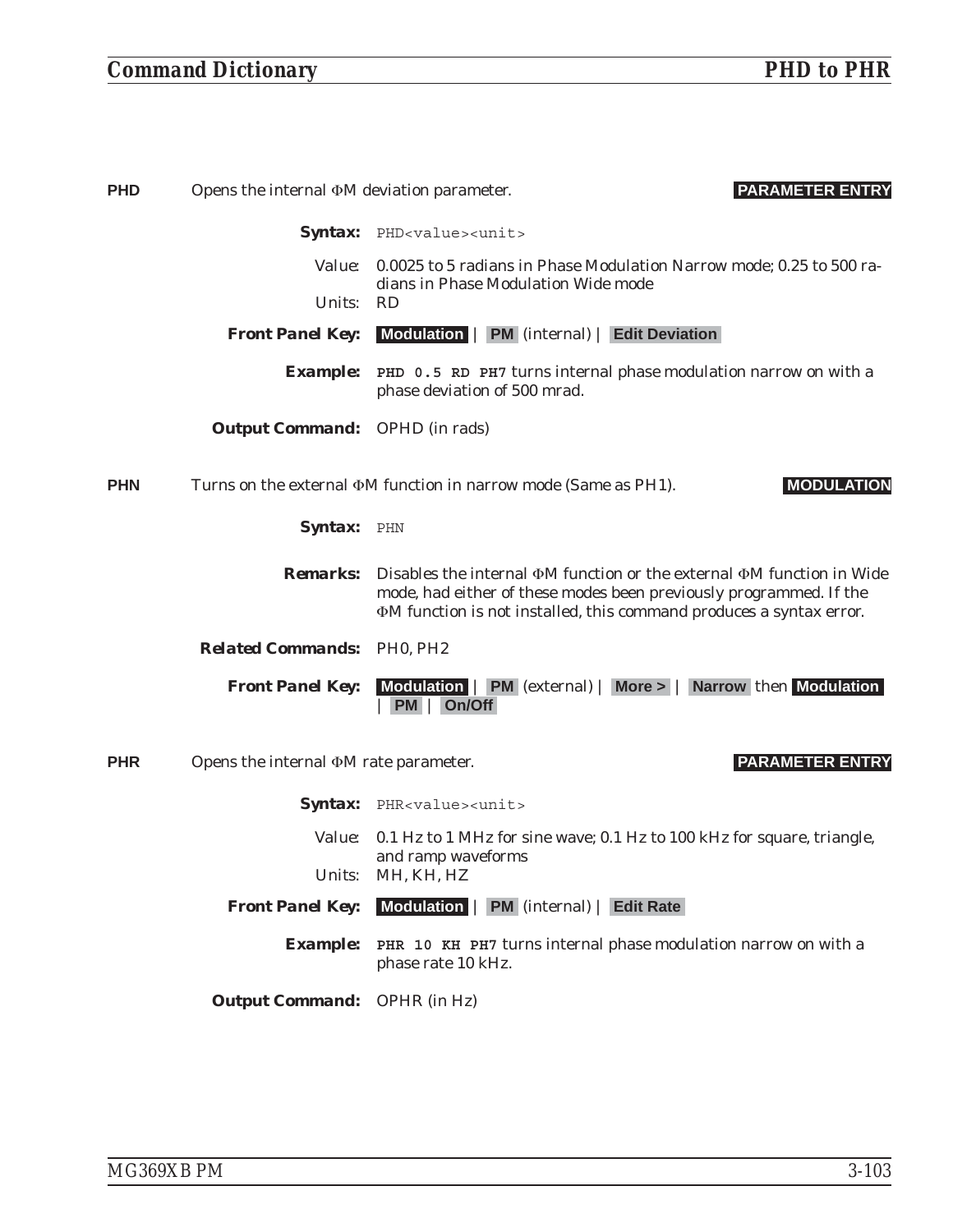| <b>PHS</b> | Opens the external $\Phi M$ sensitivity parameter. | <b>PARAMETER ENTRY</b>                                                                                                                                           |
|------------|----------------------------------------------------|------------------------------------------------------------------------------------------------------------------------------------------------------------------|
|            |                                                    | Syntax: PHS <value><unit></unit></value>                                                                                                                         |
|            | <i>Value:</i>                                      | $\pm 0.0025$ radians/V to $\pm 5$ radians/V in FM Narrow mode; $\pm 0.25$ radi-<br>ans/V to ±500 radians/V in FM Wide mode                                       |
|            | Units:                                             | <b>RV</b>                                                                                                                                                        |
|            | <b>Front Panel Key:</b>                            | Modulation   PM (external)   Edit Sensitivity                                                                                                                    |
|            |                                                    | <b>Example:</b> PHS 0.5 RV PH1 turns external phase modulation narrow on with a<br>phase sensitivity of 500 mrad/V.                                              |
|            | <b>Output Command:</b> OPHS (in rads/V)            |                                                                                                                                                                  |
| PHV(x)     | Selects the internal $\Phi M$ waveform.            | <b>MODULATION</b>                                                                                                                                                |
|            | <b>Syntax:</b> PHV $(x)$                           |                                                                                                                                                                  |
|            |                                                    | <i>Value:</i> $x: 1 =$ Sine Wave, $2 =$ Square Wave, $3 =$ Positive Ramp, $4 =$ Negative<br>Ramp, $5 =$ Guassian Noise, $6 =$ Uniform Noise, $7 =$ Triangle Wave |
|            |                                                    | <b>Remarks:</b> If the $\Phi M$ function is not installed, this command produces a syntax<br>error.                                                              |
|            | <b>Front Panel Key:</b>                            | Modulation   PM (internal)   Select Wave   Select                                                                                                                |
|            |                                                    | <b>Example:</b> PHV2 PH7 turns square wave, internal phase modulation narrow on.                                                                                 |
|            | <b>Output Command:</b> OPHW (text)                 |                                                                                                                                                                  |
| <b>PHW</b> |                                                    | Turns on the external $\Phi M$ function in wide mode (Same as PH2).<br><b>MODULATION</b>                                                                         |
|            | Syntax: PHW                                        |                                                                                                                                                                  |
|            |                                                    | <b>Remarks:</b> If the $\Phi M$ function is not installed, this command produces a syntax<br>error.                                                              |
|            | <b>Related Commands: PH0, PH1</b>                  |                                                                                                                                                                  |
|            | <b>Front Panel Key:</b>                            | <b>PM</b> (external)   More >   Wide then Modulation  <br><b>Modulation</b><br>On/Off<br>PM                                                                      |
|            |                                                    |                                                                                                                                                                  |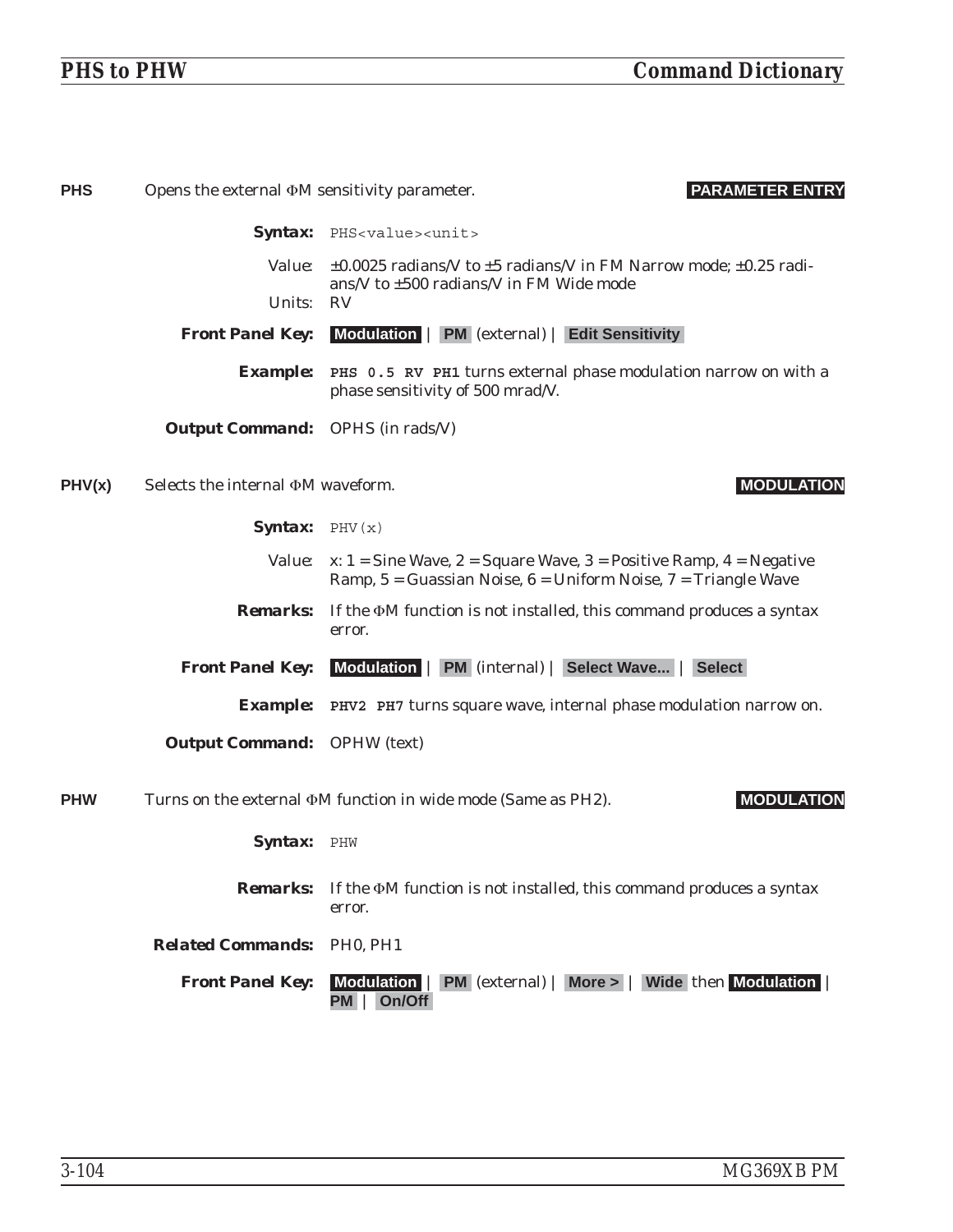| PL <sub>1</sub>            | <b>POWER LEVELING</b><br>Selects external power meter leveling of the output power. |                                                                                                                                                                                                                                                                                                                                                                                                                                      |
|----------------------------|-------------------------------------------------------------------------------------|--------------------------------------------------------------------------------------------------------------------------------------------------------------------------------------------------------------------------------------------------------------------------------------------------------------------------------------------------------------------------------------------------------------------------------------|
|                            | Syntax: PL1                                                                         |                                                                                                                                                                                                                                                                                                                                                                                                                                      |
|                            | <i><b>Remarks:</b></i>                                                              | Selects external leveling of the output power using a signal from an<br>external power meter connected to the EXTERNAL ALC IN connector.<br>Deselects the internal leveling mode or external leveling mode using a<br>signal from an external detector, if previously programmed. In external<br>power leveling mode, use the parameter entry command EGI to enter a<br>setting for the reference level DAC to control the ALC gain. |
|                            |                                                                                     | <b>Related Commands:</b> EGI, DL1, IL1, LV0, LV1                                                                                                                                                                                                                                                                                                                                                                                     |
|                            |                                                                                     | <b>Front Panel Key:</b> Level   ALC Mode   Leveling >   Power Meter                                                                                                                                                                                                                                                                                                                                                                  |
| PM <sub>0</sub>            | Turns off the Power Meter measurement mode                                          | <b>MEASURE FUNCTION</b>                                                                                                                                                                                                                                                                                                                                                                                                              |
|                            | Syntax: PMO                                                                         |                                                                                                                                                                                                                                                                                                                                                                                                                                      |
|                            |                                                                                     | <b>Remarks:</b> If the internal power meter option is not installed, this command<br>produces a syntax error.                                                                                                                                                                                                                                                                                                                        |
|                            | Related Commands: OPM, PM1                                                          |                                                                                                                                                                                                                                                                                                                                                                                                                                      |
|                            |                                                                                     | <b>Front Panel Key:</b> System   Meas. Power                                                                                                                                                                                                                                                                                                                                                                                         |
| PM <sub>1</sub>            | Turns on the Power Meter measurement mode                                           | <b>MEASURE FUNCTION</b>                                                                                                                                                                                                                                                                                                                                                                                                              |
|                            | Syntax: PM1                                                                         |                                                                                                                                                                                                                                                                                                                                                                                                                                      |
|                            | <i><b>Remarks:</b></i>                                                              | RF power can be measured at an external source with a 560-7, 5400-71,<br>or 4600-71 series detector connected to the rear panel POWER METER<br>connector. The measurement results are sent to the controller upon<br>receipt of the OPM command. Power measurements can be taken<br>simultaneously with modulation measurements. If the internal power<br>meter option is not installed, this command produces a syntax error.       |
|                            | <b>Related Commands:</b>                                                            | OPM, PM0                                                                                                                                                                                                                                                                                                                                                                                                                             |
|                            | <b>Front Panel Key:</b>                                                             | <b>Meas. Power</b><br>System                                                                                                                                                                                                                                                                                                                                                                                                         |
| <b>Output Command: OPM</b> |                                                                                     |                                                                                                                                                                                                                                                                                                                                                                                                                                      |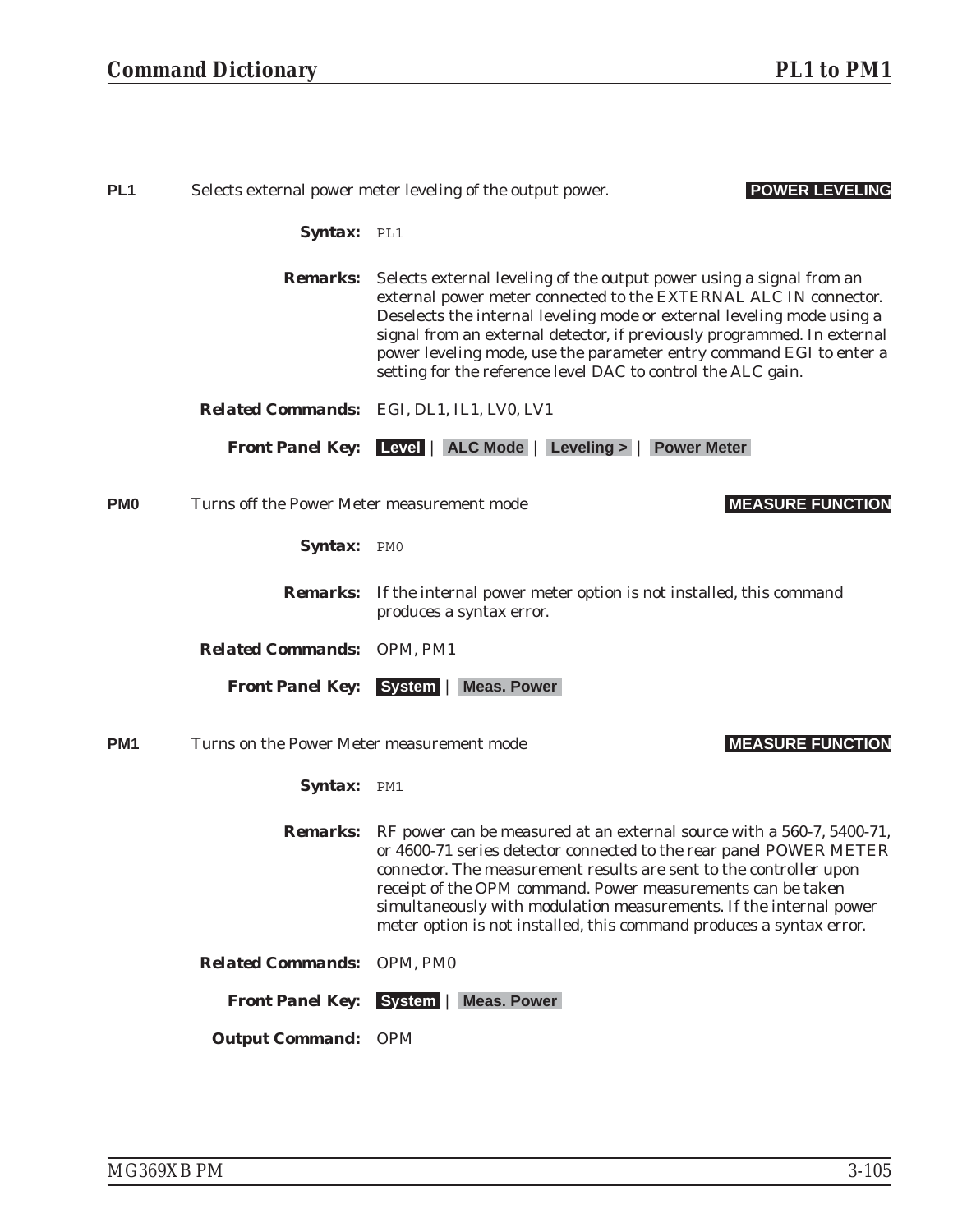| PMD(x)     | Selects the internal pulse mode.              | <b>MODULATION</b>                                                                                                                                                                                                                                   |
|------------|-----------------------------------------------|-----------------------------------------------------------------------------------------------------------------------------------------------------------------------------------------------------------------------------------------------------|
|            | <b>Syntax:</b> PMD $(x)$                      |                                                                                                                                                                                                                                                     |
|            |                                               | <i>Value:</i> $x: 1 =$ Single, 2 = Doublet, 3 = Triplet, 4 = Quadruplet                                                                                                                                                                             |
|            |                                               | <b>Remarks:</b> Disables the internal $\Phi$ M function or the external $\Phi$ M function in<br>Narrow mode, had either of these modes been previously programmed.<br>If the OM function is not installed, this command produces a syntax<br>error. |
|            | <b>Front Panel Key:</b>                       | Modulation   Pulse (internal)   More >   Mode   Select                                                                                                                                                                                              |
|            |                                               | <b>Example:</b> PMD2 W1 10 US D2 15 US W2 20 US IP turns internal pulse on<br>and sets pulse doublet, 10 µs width, 15 µs delay (from start of first<br>pulse), and 10 µs width.                                                                     |
|            | <b>Output Command:</b> OMD (text)             |                                                                                                                                                                                                                                                     |
| <b>PNS</b> |                                               | <b>PARAMETER ENTRY</b><br>Opens the power sweep number of steps parameter.                                                                                                                                                                          |
|            |                                               | Syntax: PNS <value><unit></unit></value>                                                                                                                                                                                                            |
|            | Units: SPS                                    | <i>Value:</i> 1 to 10,000                                                                                                                                                                                                                           |
|            | <b>Related Commands:</b> LSP, PDT             |                                                                                                                                                                                                                                                     |
|            | <b>Front Panel Key:</b>                       | Level   Level Sweep   Number of Steps                                                                                                                                                                                                               |
|            |                                               | <b>Output Command:</b> OPS returns the number of steps of the power sweep to the controller.                                                                                                                                                        |
| <b>PR</b>  | Opens the internal pulse frequency parameter. | <b>PARAMETER ENTRY</b>                                                                                                                                                                                                                              |
|            |                                               | Syntax: PR <value><unit></unit></value>                                                                                                                                                                                                             |
|            |                                               | Value: 5.96 Hz to 25 MHz at 100 MHz pulse clock rate; 2.385 Hz to 4 MHz at<br>40 MHz pulse clock rate; 0.597 Hz to 1.66 MHz at 10 MHz pulse clock<br>rate                                                                                           |
|            |                                               | Units: MH, KH, HZ                                                                                                                                                                                                                                   |
|            | <b>Related Commands:</b>                      | PER                                                                                                                                                                                                                                                 |
|            | <b>Front Panel Key:</b>                       | Modulation   Pulse (internal, PRF)   Edit PRF                                                                                                                                                                                                       |
|            | <i><b>Example:</b></i>                        | PR 1 KH PMD1 W1 100 US PTG1 IP sets a free running 100 µs pulse<br>at a 1 kHz rate.                                                                                                                                                                 |
|            | <b>Output Command:</b> OPR (in MHz)           |                                                                                                                                                                                                                                                     |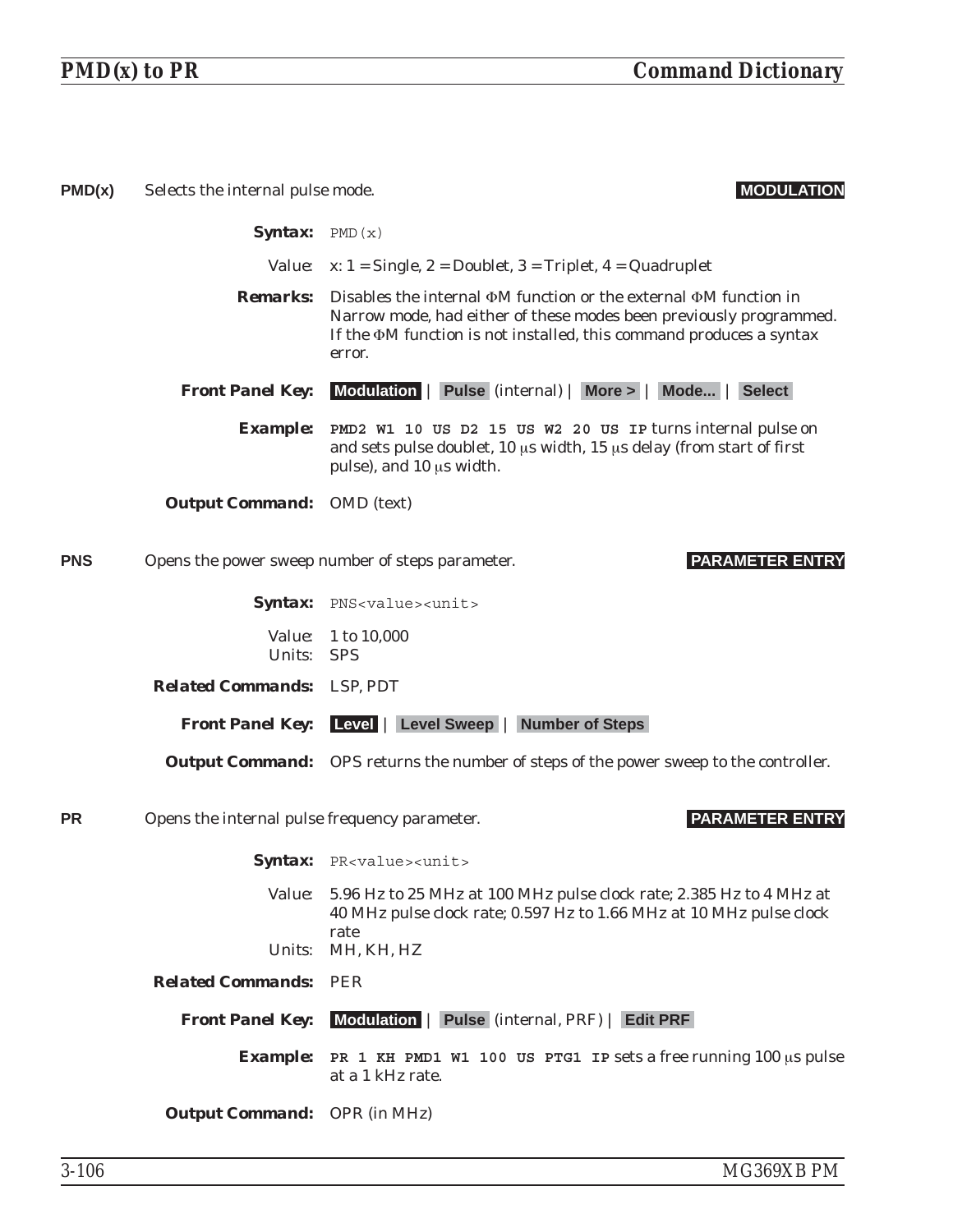| PS0 | Turns off the phase offset.       | <b>MISCELLANEOUS</b>                                                                                                           |
|-----|-----------------------------------|--------------------------------------------------------------------------------------------------------------------------------|
|     | Syntax: PSO                       |                                                                                                                                |
|     |                                   | <b>Related Commands:</b> DG, OPO, PS1, PSO, PSZ                                                                                |
|     |                                   | <b>Front Panel Key:</b> Frequency   CW   Phase Offset>   Phase Offset                                                          |
| PS1 | Turns on the phase offset.        | <b>MISCELLANEOUS</b>                                                                                                           |
|     | Syntax: PS1                       |                                                                                                                                |
|     | <b>Remarks:</b>                   | This command produces a phase shift in the RF output. The phase shift<br>is determined by the adjustable phase offset setting. |
|     |                                   | Related Commands: DG, OPO, PS0, PSO, PSZ                                                                                       |
|     |                                   | <b>Front Panel Key:</b> Frequency   CW   Phase Offset>   Phase Offset                                                          |
| PSO | Opens the phase offset parameter. | <b>PARAMETER ENTRY</b>                                                                                                         |
|     |                                   | Syntax: PSO <value><units></units></value>                                                                                     |
|     | Units: DG                         | <i>Value:</i> -360 to +360                                                                                                     |
|     |                                   | <b>Remarks:</b> Permits setting the phase offset parameter.                                                                    |
|     |                                   | Related Commands: DG, OPO, PS0, PS1, PSZ                                                                                       |
|     |                                   | <b>Front Panel Key:</b> Frequency   CW   Phase Offset>  <br><b>Edit Offset</b>                                                 |
| PSZ | Zeros the phase offset display.   | <b>MISCELLANEOUS</b>                                                                                                           |
|     | Syntax:                           | PSZ                                                                                                                            |
|     | <b>Remarks:</b>                   | This command is used to normalize the phase offset display. It does not<br>produce a phase shift.                              |
|     | <b>Related Commands:</b>          | DG, OPO, PS0, PS1, PSO                                                                                                         |
|     | <b>Front Panel Key:</b>           | <b>Frequency</b><br><b>Phase Offset&gt;</b>  <br><b>Zero Display</b><br>CW                                                     |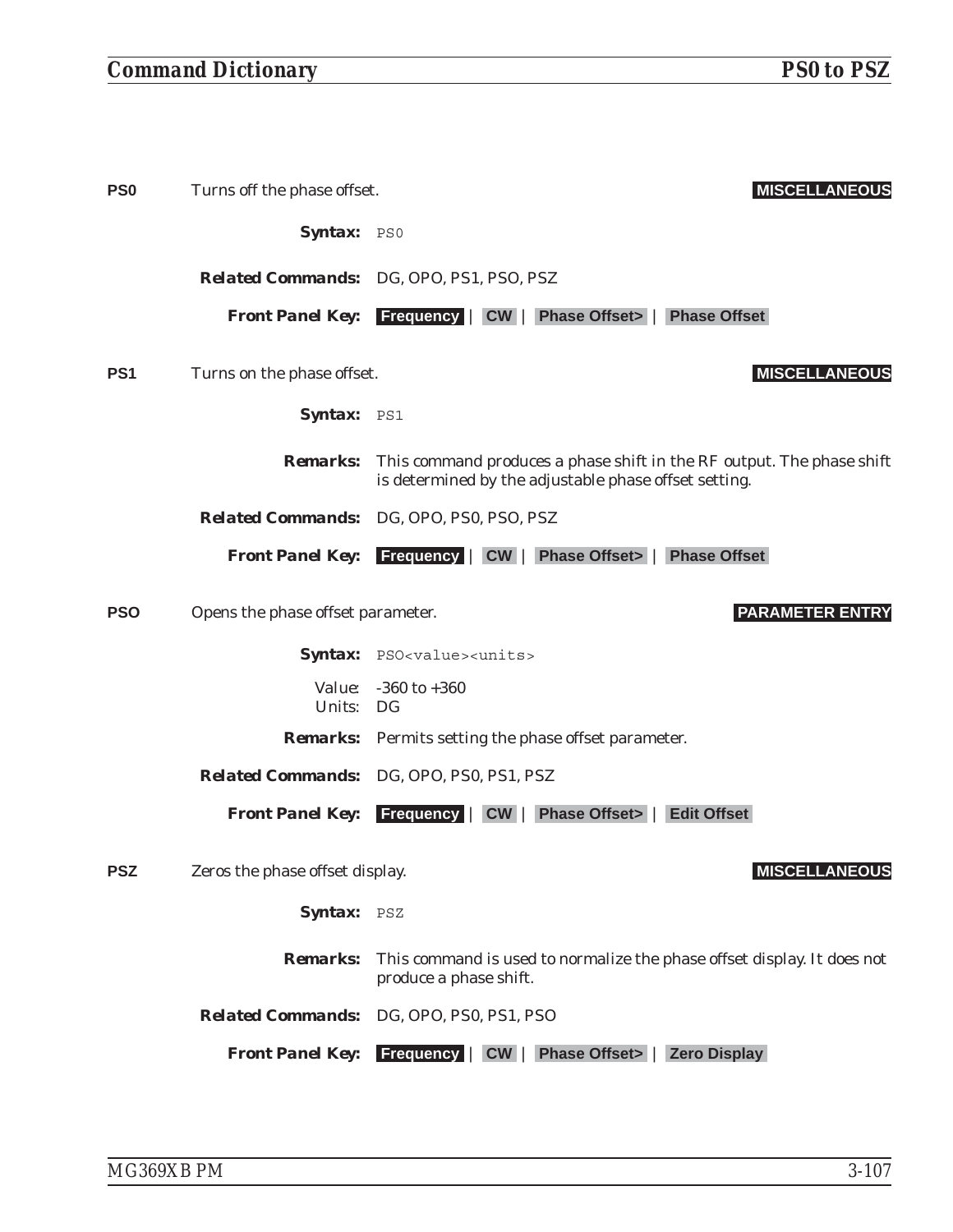| PT <sub>0</sub> | Disables the power offset table.       | <b>POWER-OFFSET-TABLE</b>                                                                                                                                                                                                                                                                                                                                                                                                                                              |
|-----------------|----------------------------------------|------------------------------------------------------------------------------------------------------------------------------------------------------------------------------------------------------------------------------------------------------------------------------------------------------------------------------------------------------------------------------------------------------------------------------------------------------------------------|
|                 | $Syntax: PT0$                          |                                                                                                                                                                                                                                                                                                                                                                                                                                                                        |
|                 | <b>Related Commands: PT1, PTC, PTL</b> |                                                                                                                                                                                                                                                                                                                                                                                                                                                                        |
|                 | <b>Front Panel Key: N/A</b>            |                                                                                                                                                                                                                                                                                                                                                                                                                                                                        |
| PT <sub>1</sub> | Enables the power offset table.        | <b>POWER-OFFSET-TABLE</b>                                                                                                                                                                                                                                                                                                                                                                                                                                              |
|                 | Syntax: PT1                            |                                                                                                                                                                                                                                                                                                                                                                                                                                                                        |
|                 |                                        | <b>Remarks:</b> Power-offset-table commands provide for maintaining a consistent<br>power level at a point within a test setup across the measurement<br>frequencies. This "flattening" of the test point power level is<br>accomplished by summing a power offset word (from the power offset<br>table) with the MG369XB's normal power level DAC word at each<br>frequency point. The command PTL is used to load the power offset<br>table with power offset words. |
|                 | Related Commands: PT0, PTL, PTC        |                                                                                                                                                                                                                                                                                                                                                                                                                                                                        |
|                 | <b>Front Panel Key: N/A</b>            |                                                                                                                                                                                                                                                                                                                                                                                                                                                                        |
| <b>PTC</b>      | Changes a power offset table entry.    | <b>POWER-OFFSET-TABLE</b>                                                                                                                                                                                                                                                                                                                                                                                                                                              |
|                 |                                        | Syntax: PTC <dldh></dldh>                                                                                                                                                                                                                                                                                                                                                                                                                                              |
|                 |                                        | Value: dldh: power offset word                                                                                                                                                                                                                                                                                                                                                                                                                                         |
|                 | <i>Remarks:</i>                        | dldh is the new power offset word for the current table entry. dldh is a<br>two-byte binary word sent LOW byte first and HIGH byte second. The<br>power offset word is in hundredths of a dB. Negative power offsets use<br>twos-complement representation.                                                                                                                                                                                                            |
|                 | Related Commands: PT0, PT1, PTL        |                                                                                                                                                                                                                                                                                                                                                                                                                                                                        |
|                 | <b>Front Panel Key: N/A</b>            |                                                                                                                                                                                                                                                                                                                                                                                                                                                                        |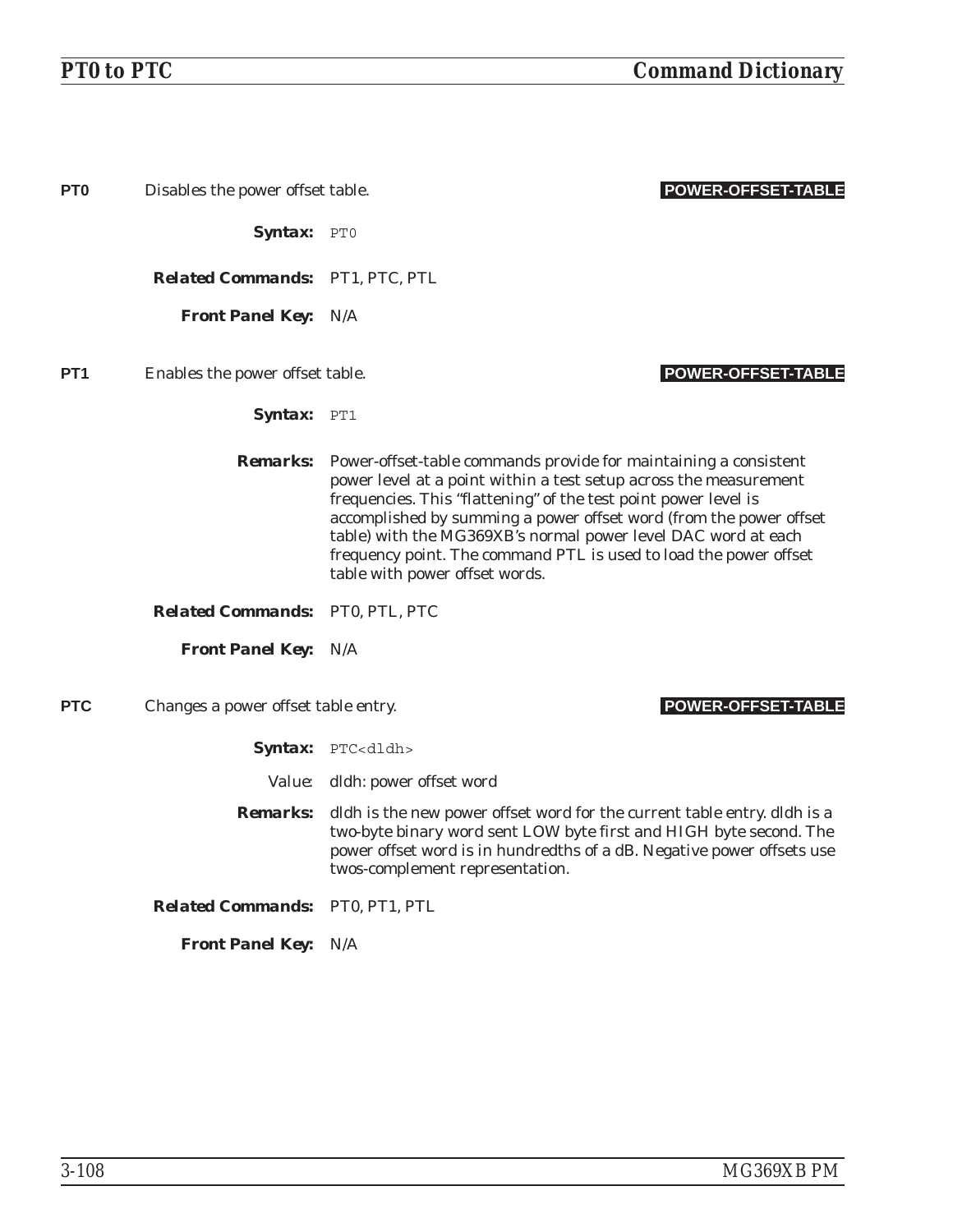| <b>PTF</b> |                                     | Selects internal pulse triggering on the falling edge of an external input.<br><b>MODULATION</b>                                                                                                                                                                                                                                                                                                                                                                                                                                                                             |
|------------|-------------------------------------|------------------------------------------------------------------------------------------------------------------------------------------------------------------------------------------------------------------------------------------------------------------------------------------------------------------------------------------------------------------------------------------------------------------------------------------------------------------------------------------------------------------------------------------------------------------------------|
|            | Syntax: PTF                         |                                                                                                                                                                                                                                                                                                                                                                                                                                                                                                                                                                              |
|            | <b>Remarks:</b>                     | The PTF command is active only when pulse trigger is gated, triggered,<br>or triggered with delay                                                                                                                                                                                                                                                                                                                                                                                                                                                                            |
|            | <b>Related Commands: PTR</b>        |                                                                                                                                                                                                                                                                                                                                                                                                                                                                                                                                                                              |
|            | <b>Front Panel Key:</b>             | Modulation   Pulse (internal)   More >   Trigger  <br><b>Trigger v</b>                                                                                                                                                                                                                                                                                                                                                                                                                                                                                                       |
|            |                                     | <b>Example:</b> PTG4 PTF IP turns internal pulse on and triggeres pulse on the<br>falling edge.                                                                                                                                                                                                                                                                                                                                                                                                                                                                              |
| PTG(x)     | Selects the internal pulse trigger. | <b>MODULATION</b>                                                                                                                                                                                                                                                                                                                                                                                                                                                                                                                                                            |
|            | <b>Syntax:</b> PTG $(x)$            |                                                                                                                                                                                                                                                                                                                                                                                                                                                                                                                                                                              |
|            |                                     | <i>Value:</i> $x: 1$ = Free Run, 2 = Gated, 3 = Delayed, 4 = Triggered, 5 = Triggered<br>with Delay                                                                                                                                                                                                                                                                                                                                                                                                                                                                          |
|            | <b>Front Panel Key: N/A</b>         |                                                                                                                                                                                                                                                                                                                                                                                                                                                                                                                                                                              |
| <b>PTL</b> | Loads a power offset table.         | <b>POWER-OFFSET-TABLE</b>                                                                                                                                                                                                                                                                                                                                                                                                                                                                                                                                                    |
|            |                                     | $\mathit{Syntax:}$ PTL <clch><dldh></dldh></clch>                                                                                                                                                                                                                                                                                                                                                                                                                                                                                                                            |
|            |                                     | Value: clch: number of power offset words <r>dldh: power offset word</r>                                                                                                                                                                                                                                                                                                                                                                                                                                                                                                     |
|            | <b>Remarks:</b>                     | The power-offset mode works in conjunction with the<br>fast-frequency-switching mode. The frequency stack must be loaded<br>before loading the power offset table because the frequency loading sets<br>the upper limit for the number of entries in the power offset table. The<br>same pointer is used for both the frequency stack and the power offset<br>table. Both clch and dldh are two-byte binary words sent LOW byte<br>first and HIGH byte second. The power offset word is in hundredths of<br>a dB. Negative power offsets use twos-complement representation. |
|            |                                     | <b>NOTE</b><br>Care must be taken to send the exact number of power offset<br>words specified in the word count, clch. If too few words are<br>sent, the GPIB interface may not respond properly.                                                                                                                                                                                                                                                                                                                                                                            |
|            | <b>Related Commands:</b>            | PT0, PT1, PTC                                                                                                                                                                                                                                                                                                                                                                                                                                                                                                                                                                |
|            | <b>Front Panel Key:</b>             | Level   ALC Loop<br><b>Edit Pivot</b>                                                                                                                                                                                                                                                                                                                                                                                                                                                                                                                                        |
|            |                                     |                                                                                                                                                                                                                                                                                                                                                                                                                                                                                                                                                                              |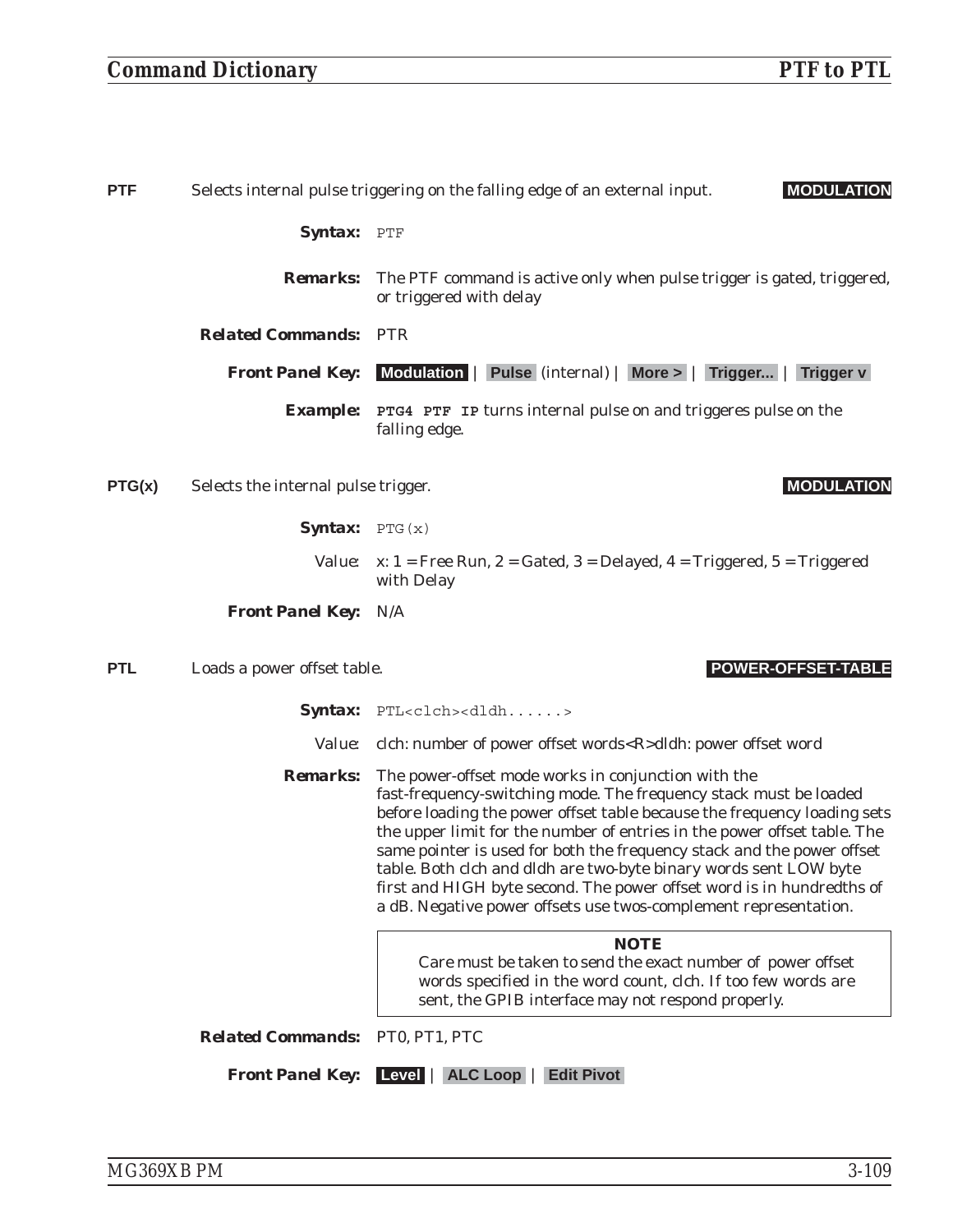| <b>PTR</b>      |                                             | Selects internal pulse triggering on the rising edge of an external input.<br><b>MODULATION</b>    |
|-----------------|---------------------------------------------|----------------------------------------------------------------------------------------------------|
|                 | Syntax: PTR                                 |                                                                                                    |
|                 | <b>Remarks:</b>                             | The PTR command is active only when pulse trigger is gated, triggered,<br>or triggered with delay. |
|                 | <b>Related Commands: PTF</b>                |                                                                                                    |
|                 |                                             | <b>Front Panel Key:</b> Modulation   Pulse (internal)   More >   Trigger  <br>Trigger ^            |
|                 |                                             | Example: PTG4 PTR IP turns internal pulse on and triggeres<br>pulse on the rising edge.            |
| PU <sub>0</sub> |                                             | <b>POWER LEVELING</b><br>Selects logarithmic power level operation in dBm.                         |
|                 | Syntax: PU0                                 |                                                                                                    |
|                 | <b>Related Commands:</b> LIN, LOG, PU1, PU2 |                                                                                                    |
|                 |                                             | <b>Front Panel Key:</b> Level   Level   Level Control >   Units>  <br>dBm                          |
| PU <sub>1</sub> | Selects linear power level operation in mV. | <b>POWER LEVELING</b>                                                                              |
|                 | Syntax: PU1                                 |                                                                                                    |
|                 | <b>Related Commands:</b> LIN, LOG, PU0, PU2 |                                                                                                    |
|                 |                                             | Front Panel Key: Level   Level   Level Control >   Units >   mV                                    |
| PU <sub>2</sub> |                                             | Selects logarithmic power level operation in $dB\mu V$ .<br><b>POWER LEVEL</b><br>ING              |
|                 | Syntax: PU2                                 |                                                                                                    |
|                 | Related Commands: LIN, LOG, PU0, PU1        |                                                                                                    |
|                 |                                             | Front Panel Key: Level   Level   Level Control >   Units   $dB_{\mu}V$                             |
|                 |                                             |                                                                                                    |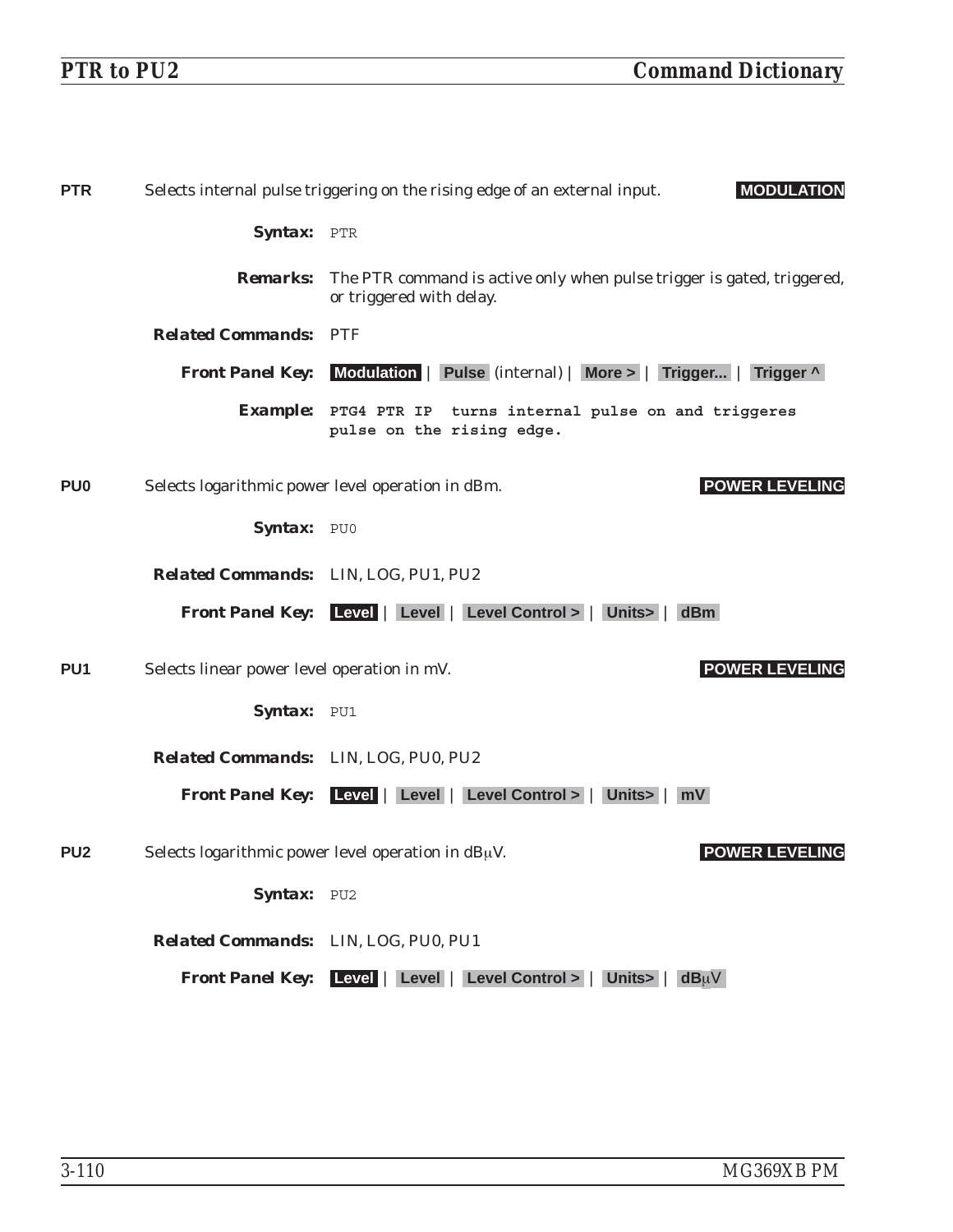## *Command Dictionary PVT to RC1*

| <b>PVT</b> | <b>PARAMETER ENTRY</b><br>Opens the ALC power slope pivot point frequency parameter. |                                                                                                     |
|------------|--------------------------------------------------------------------------------------|-----------------------------------------------------------------------------------------------------|
|            |                                                                                      | Syntax: PVT <value><unit></unit></value>                                                            |
|            |                                                                                      | Value: Frequency range of the MG369XB model<br>Units: GH, MH, KH, HZ                                |
|            |                                                                                      | <b>Front Panel Key:</b> Level   ALC Loop   Edit Pivo                                                |
| <b>PW</b>  |                                                                                      | <b>PARAMETER ENTRY</b><br>Opens the internal pulse width1 parameter (Same as W1).                   |
|            |                                                                                      | Syntax: PW <value><unit></unit></value>                                                             |
|            | <i>Value:</i>                                                                        | 30 ns to 167 ns at 100 MHz pulse clock rate; 25 ns to 419 ms at 40 MHz                              |
|            | Units:                                                                               | pulse clock rate; 100 ns to 1.6s at 10 MHz pulse clock rate<br>SEC, MS, US, NS                      |
|            | <b>Related Commands: W1</b>                                                          |                                                                                                     |
|            | <b>Front Panel Key:</b>                                                              | Modulation   Pulse (internal)   Wdth/Dly List  <br><b>Edit Selected</b>                             |
|            | <b>Example:</b>                                                                      | PMD1 PTG1 PW 50 US IP turns internal pulse on with a<br>single pulse, free run of width 50 ms.      |
|            | <b>Output Command:</b> OPW (in $\mu$ s)                                              |                                                                                                     |
| <b>RC0</b> | sweep modes.                                                                         | <b>CONFIGURATION</b><br>Selects RF to be off during frequency switching in CW, step sweep, and list |
|            | Syntax: RCO                                                                          |                                                                                                     |
|            | <b>Front Panel Key:</b>                                                              | System   Config   RF   DeltaF RF to Off                                                             |
| RC1        | sweep modes.                                                                         | Selects RF to be on during frequency switching in CW, step sweep, and list<br><b>CONFIGURATION</b>  |
|            | Syntax: RC1                                                                          |                                                                                                     |

*Front Panel Key:* **System** | **Config** | **RF** | **DeltaF RF** to On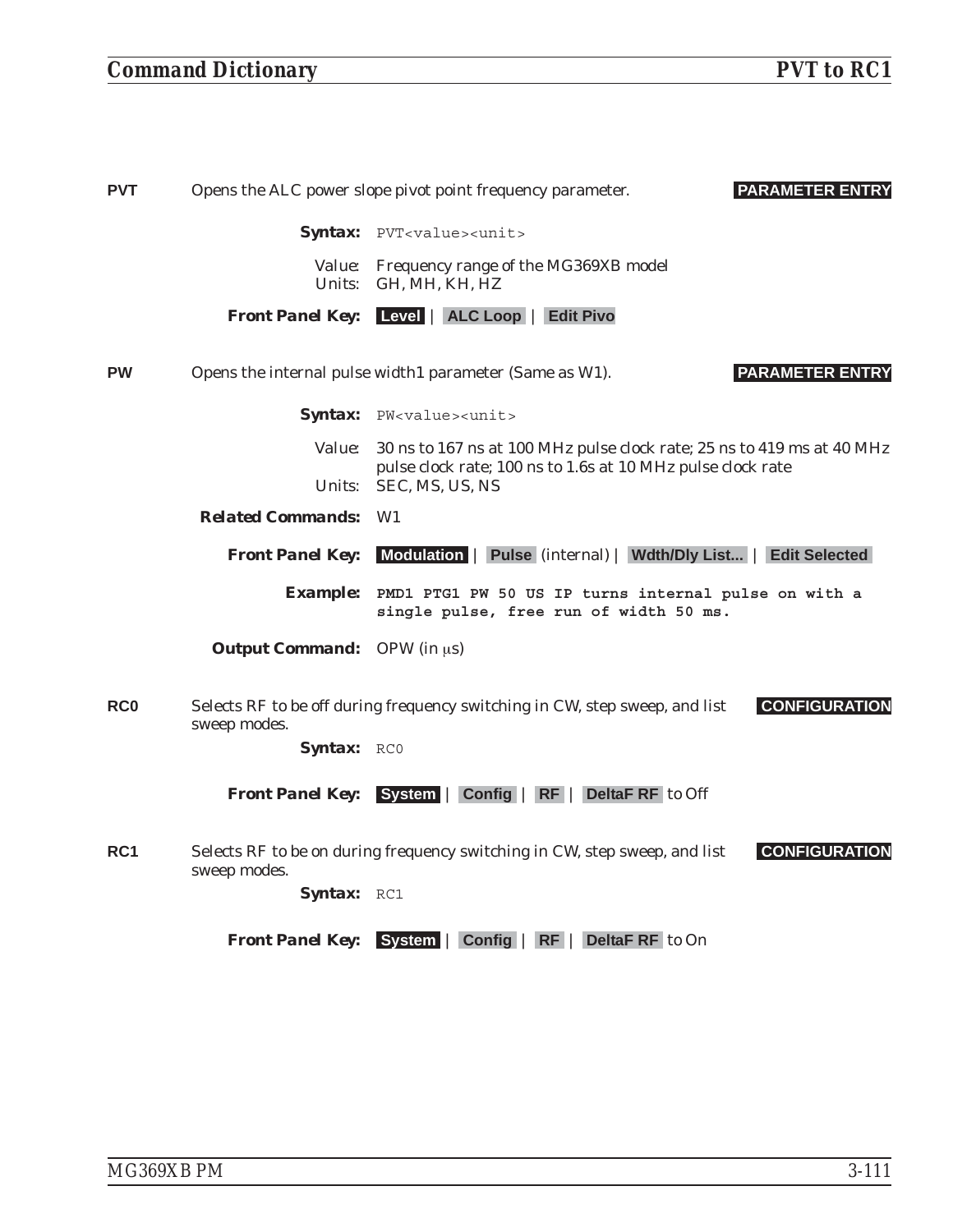| <b>RCF</b>      | the controller.                        | Prepares the MG369XB to receive a new instrument setup recalled from  | <b>STORED SETUP</b>    |
|-----------------|----------------------------------------|-----------------------------------------------------------------------|------------------------|
|                 | Syntax: RCF                            |                                                                       |                        |
|                 | <b>Related Commands:</b> SAF, SAM, RCM |                                                                       |                        |
|                 | <b>Front Panel Key: N/A</b>            |                                                                       |                        |
| <b>RCM</b>      | setups recalled from the controller.   | Prepares the MG369XB to receive a new instrument setup and new stored | <b>STORED SETUP</b>    |
|                 | Syntax: RCM                            |                                                                       |                        |
|                 | Related Commands: SAF, SAM, RCF        |                                                                       |                        |
|                 | <b>Front Panel Key: N/A</b>            |                                                                       |                        |
| <b>RD</b>       | Radians data terminator.               |                                                                       | <b>DATA TERMINATOR</b> |
|                 | Syntax: RD                             |                                                                       |                        |
|                 | <b>Front Panel Key: N/A</b>            |                                                                       |                        |
| RF <sub>0</sub> | Turns off the RF output.               |                                                                       | <b>POWER LEVELING</b>  |
|                 | Syntax: RFO                            |                                                                       |                        |
|                 |                                        | <b>Front Panel Key:</b> Output - Off (red LED on)                     |                        |
| RF <sub>1</sub> | Turns on the RF output.                |                                                                       | <b>POWER LEVELING</b>  |
|                 | Syntax: RF1                            |                                                                       |                        |
|                 |                                        | <b>Remarks:</b> This is the default mode.                             |                        |
|                 |                                        | Front Panel Key: Output - On (yellow LED on)                          |                        |
|                 |                                        |                                                                       |                        |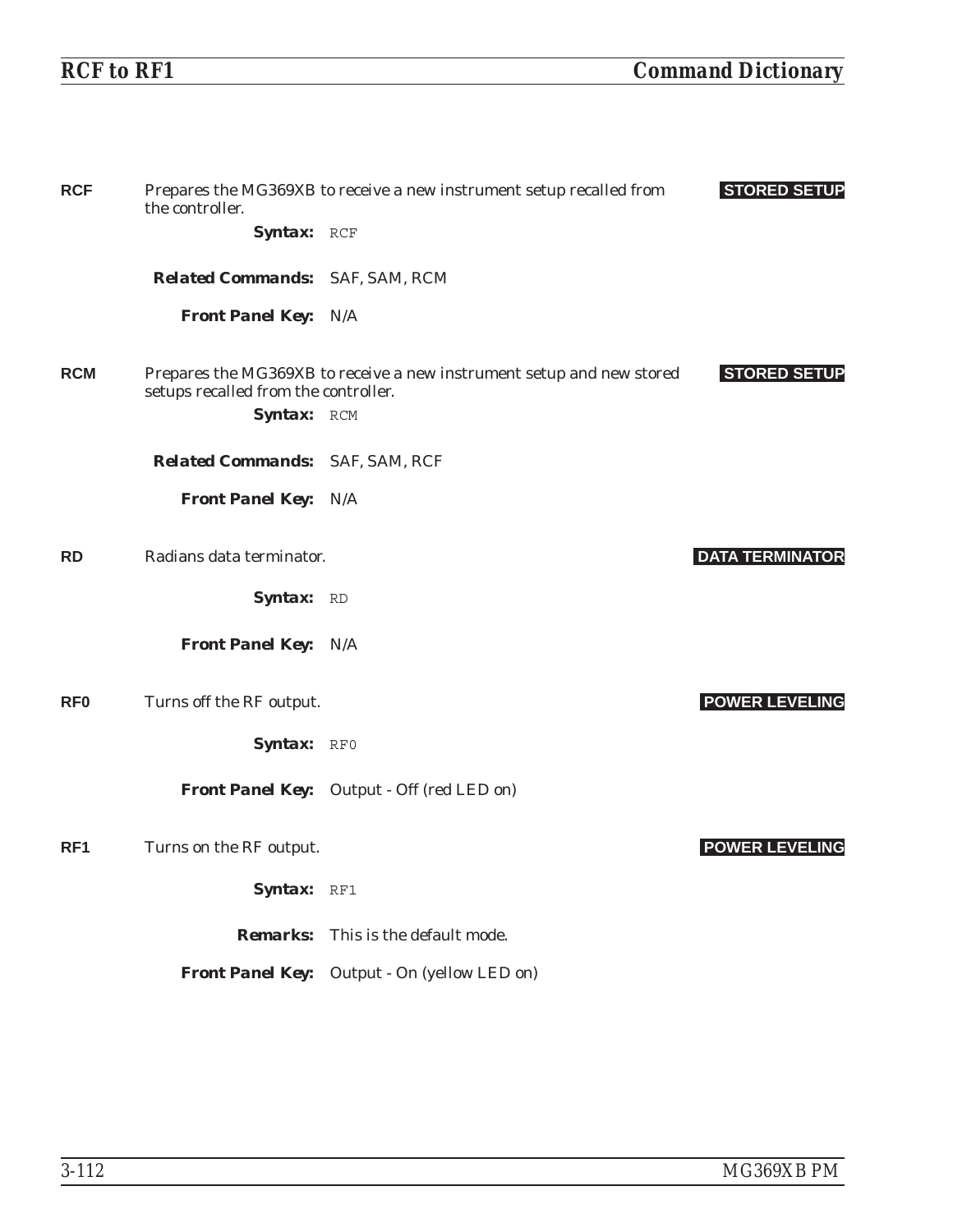## *Command Dictionary RL to RSN(m)*

*Syntax:* RL *Front Panel Key:* **System** | **Return to Local** or **System** | **Reset** Syntax: ROO *Remarks:* This is the default mode. *Front Panel Key:* **System** | **Config** | **RF** | **Reset State** to On Syntax: RO1 *Front Panel Key:* **System** | **Config** | **RF** | **Reset State** to Off *Syntax:* RSN(m) *Value:* M: memory locations 1 to 9 *Remarks:* Recalls a stored instrument setup from the internal setup memory location specified (1 to 9). *Related Commands:* SSN(m) *Front Panel Key:* **System** | **Setups** | **Recall** (enter setup number to be recalled)

| RO <sub>0</sub> | Selects RF to be on at reset.  |                                                                          | <b>CONFIGURATION</b> |
|-----------------|--------------------------------|--------------------------------------------------------------------------|----------------------|
|                 | Syntax: ROO                    |                                                                          |                      |
|                 |                                | <b>Remarks:</b> This is the default mode.                                |                      |
|                 |                                | Front Panel Key: System   Config   RF   Reset State to On                |                      |
| RO <sub>1</sub> | Selects RF to be off at reset. |                                                                          | <b>CONFIGURATION</b> |
|                 | Syntax: RO1                    |                                                                          |                      |
|                 | <b>Front Panel Key:</b>        | System   Config   RF   Reset State to Off                                |                      |
| RSN(m)          |                                | Recalls the instrument setup stored in internal setup memory location M. | <b>STORED SETUP</b>  |
|                 | Syntax: RSN(m)                 |                                                                          |                      |
|                 |                                | <i>Value:</i> M: memory locations 1 to 9                                 |                      |

RL Returns the instrument to local (front panel) control. **MISCELLANEOUS**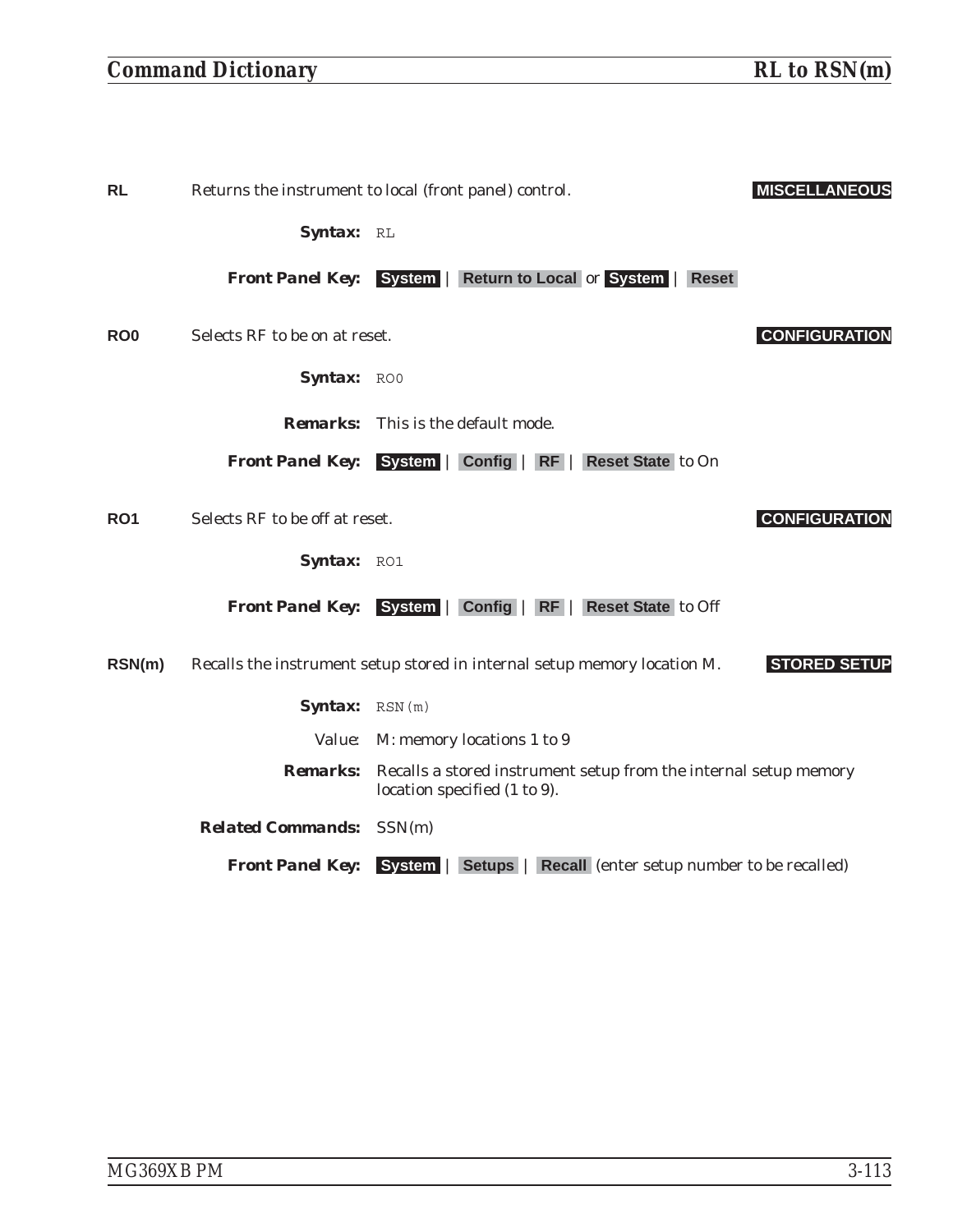| <b>RSS</b>       | Resets a sweep if in progress.              | <b>SWEEP</b>                                                                                                                                                                                                                                                                                                                                                                 |
|------------------|---------------------------------------------|------------------------------------------------------------------------------------------------------------------------------------------------------------------------------------------------------------------------------------------------------------------------------------------------------------------------------------------------------------------------------|
|                  | <b>Syntax: RSS</b>                          |                                                                                                                                                                                                                                                                                                                                                                              |
|                  |                                             | <b>Remarks:</b> Resets the sweep to its start frequency (or power level), whenever the<br>command is received while a single sweep is in progress.                                                                                                                                                                                                                           |
|                  | <b>Related Commands: TRG, TRS</b>           |                                                                                                                                                                                                                                                                                                                                                                              |
|                  | <b>Front Panel Key:</b>                     | <b>Frequency   Step Sweep   More &gt;   Trigger &gt;   Single   Trigger</b><br>to start single sweep   Trigger to reset sweep or Frequency  <br>List<br><b>Sweep &gt;   Trigger &gt;   Single   Trigger to start single sweep</b><br>Trigger to reset sweep or Level   Level Sweep   Trigger >  <br><b>Single</b><br>Trigger to start single sweep or Trigger to reset sweep |
| <b>RST</b>       | Resets the MG369XB to its default settings. | <b>MISCELLANEOUS</b>                                                                                                                                                                                                                                                                                                                                                         |
|                  | <b>Syntax:</b> RST                          |                                                                                                                                                                                                                                                                                                                                                                              |
|                  | <i><b>Remarks:</b></i>                      | Sending this command clears the current instrument setup. If this<br>setup is needed for future testing, save it as a stored setup using the<br>command SSN(M1-9) or SAF before sending RST.                                                                                                                                                                                 |
|                  | <b>Front Panel Key:</b>                     | System   Reset                                                                                                                                                                                                                                                                                                                                                               |
| R <sub>T</sub> O | Selects RF to be off during retrace.        | <b>CONFIGURATION</b>                                                                                                                                                                                                                                                                                                                                                         |
|                  | Syntax: RTO                                 |                                                                                                                                                                                                                                                                                                                                                                              |
|                  | <b>Front Panel Key:</b>                     | System   Config   RF   Retrace RF to Off                                                                                                                                                                                                                                                                                                                                     |
| RT <sub>1</sub>  | Selects RF to be on during retrace.         | <b>CONFIGURATION</b>                                                                                                                                                                                                                                                                                                                                                         |
|                  | Syntax: RT1                                 |                                                                                                                                                                                                                                                                                                                                                                              |
|                  |                                             | Front Panel Key: System   Config   RF   Retrace RF to On                                                                                                                                                                                                                                                                                                                     |
| <b>RV</b>        | Radians per volt data terminator.           | <b>DATA TERMINATOR</b>                                                                                                                                                                                                                                                                                                                                                       |
|                  | Syntax: RV                                  |                                                                                                                                                                                                                                                                                                                                                                              |
|                  | <b>Front Panel Key: N/A</b>                 |                                                                                                                                                                                                                                                                                                                                                                              |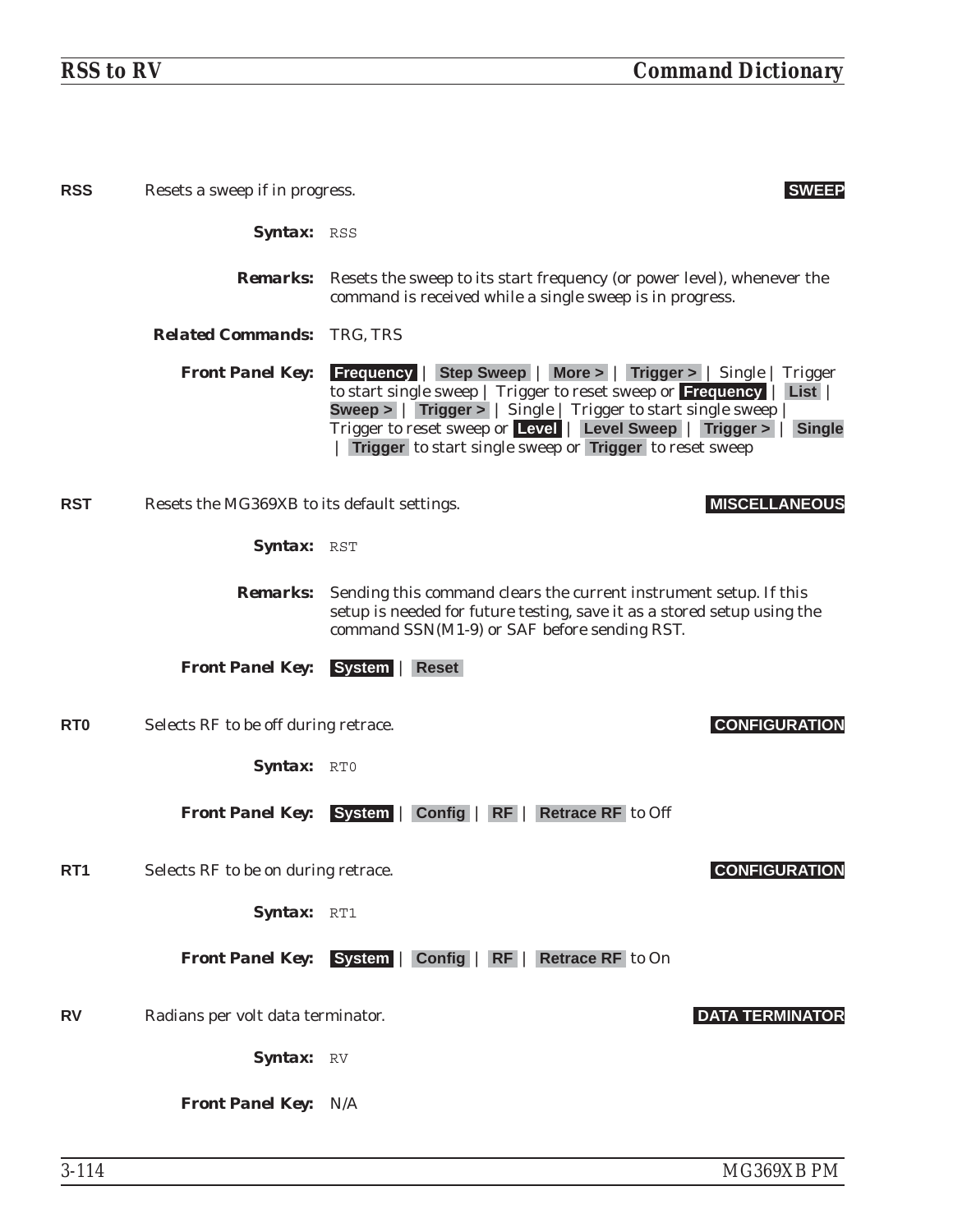| <b>SO</b>      | Turns off the master-slave mode of operation. | <b>MASTER-SLAVE OPS</b>                                                                                                                                                                                                                                                                                                                                                                                                                                                                    |
|----------------|-----------------------------------------------|--------------------------------------------------------------------------------------------------------------------------------------------------------------------------------------------------------------------------------------------------------------------------------------------------------------------------------------------------------------------------------------------------------------------------------------------------------------------------------------------|
|                | <b>Syntax:</b> SO                             |                                                                                                                                                                                                                                                                                                                                                                                                                                                                                            |
|                | <b>Related Commands: SL1</b>                  |                                                                                                                                                                                                                                                                                                                                                                                                                                                                                            |
|                | <b>Front Panel Key:</b>                       | <b>Frequency   CW   Master Slave &gt;   Enable to Off</b>                                                                                                                                                                                                                                                                                                                                                                                                                                  |
| S <sub>1</sub> | Turns on the master-slave mode of operation.  | <b>MASTER-SLAVE OPS</b>                                                                                                                                                                                                                                                                                                                                                                                                                                                                    |
|                | <b>Syntax:</b> S1                             |                                                                                                                                                                                                                                                                                                                                                                                                                                                                                            |
|                | <b>Remarks:</b>                               | Master-slave operation provides for enabling two MG369XBs that are<br>connected in a master-slave configuration to produce CW and<br>synchronized, swept output signals at a frequency offset. In a<br>master-slave configuration, one instrument (the master) controls the<br>other (the slave) via interface cables between their rear panel AUX I/O<br>and SERIAL I/O connectors. The two units are phase-locked together<br>by connecting them to the same 10 MHz reference time base. |
|                |                                               | Related Commands: SLF0-SLF9, SLM0 to SLM9, SLDF, SLV, SLL1, SLL2, SOF                                                                                                                                                                                                                                                                                                                                                                                                                      |
|                |                                               | <b>Front Panel Key:</b> Frequency   CW   Master Slave >   Enable to On                                                                                                                                                                                                                                                                                                                                                                                                                     |
| <b>SAF</b>     |                                               | <b>STORED SETUP</b><br>Outputs the current instrument setup to the controller.                                                                                                                                                                                                                                                                                                                                                                                                             |
|                | Syntax: SAF                                   |                                                                                                                                                                                                                                                                                                                                                                                                                                                                                            |
|                | <i><b>Remarks:</b></i>                        | The current instrument setup is output to the controller in a 4100-byte<br>(approximately) binary data string. The controller stores the setup.                                                                                                                                                                                                                                                                                                                                            |
|                | Related Commands: RCF, SAM, RCM               |                                                                                                                                                                                                                                                                                                                                                                                                                                                                                            |
|                | <b>Front Panel Key: N/A</b>                   |                                                                                                                                                                                                                                                                                                                                                                                                                                                                                            |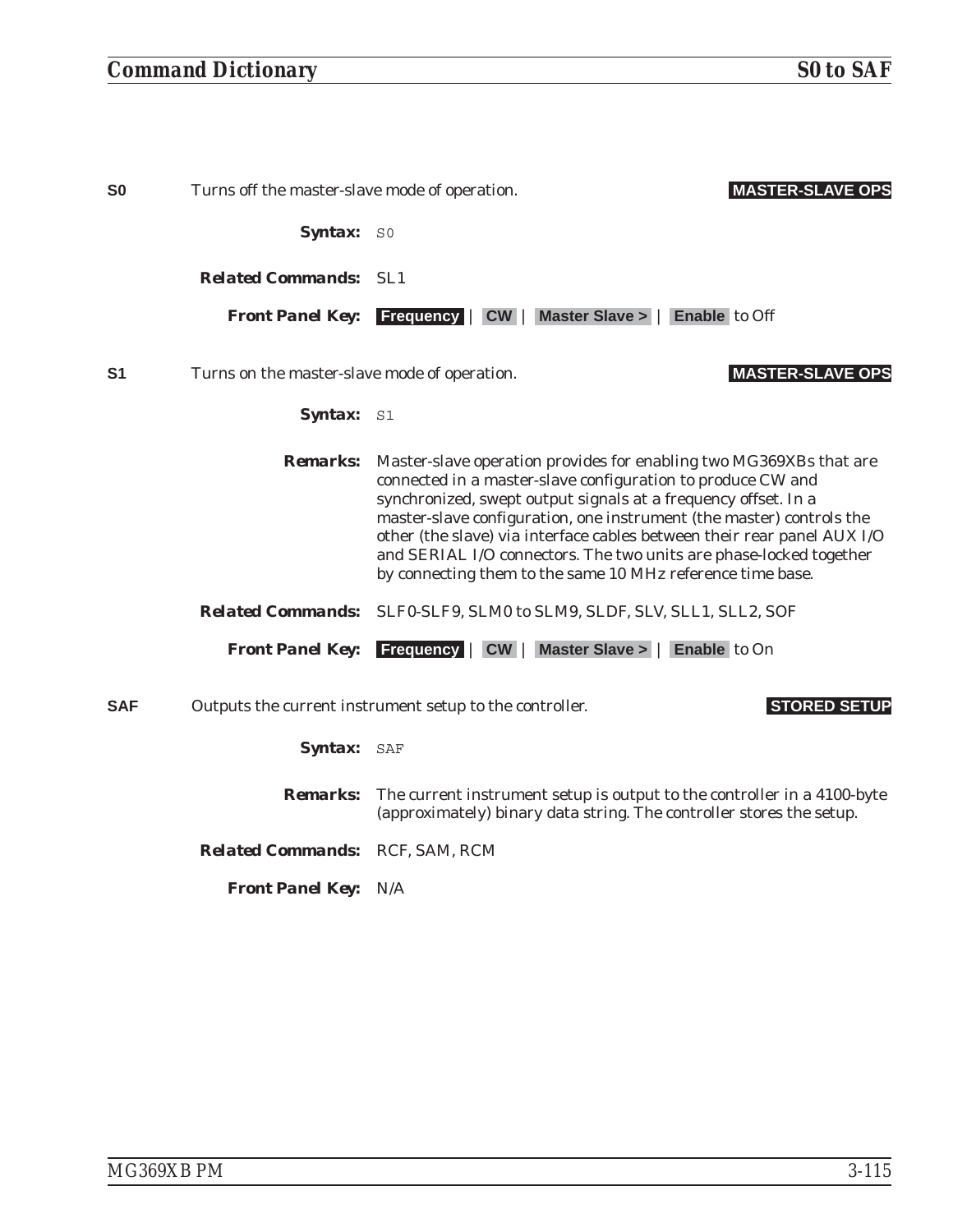| <b>SAM</b>      | setups to the controller.                       | <b>STORED SETUP</b><br>Outputs both the current instrument setup and all stored instrument                                                                                                                                                                                                  |
|-----------------|-------------------------------------------------|---------------------------------------------------------------------------------------------------------------------------------------------------------------------------------------------------------------------------------------------------------------------------------------------|
|                 | Syntax: SAM                                     |                                                                                                                                                                                                                                                                                             |
|                 | <b>Remarks:</b>                                 | The current instrument setup and all stored instrument setups are<br>output to the controller in a 41000-byte (approximately) binary data<br>string. The controller stores the data.                                                                                                        |
|                 | Related Commands: RCM, RCF, SAF                 |                                                                                                                                                                                                                                                                                             |
|                 | <b>Front Panel Key: N/A</b>                     |                                                                                                                                                                                                                                                                                             |
| S <sub>B</sub>  | Inhibits extended status byte 2 SRQ generation. | <b>STATUS</b>                                                                                                                                                                                                                                                                               |
|                 | Syntax: SB0                                     |                                                                                                                                                                                                                                                                                             |
|                 |                                                 | <b>Remarks:</b> Inhibits an SRQ from being generated when the Extended Status Byte<br>two bit is set. This is the default mode.                                                                                                                                                             |
|                 | <b>Front Panel Key: N/A</b>                     |                                                                                                                                                                                                                                                                                             |
| SB <sub>1</sub> | Enables extended status byte 2 SRQ generation.  | <b>STATUS</b>                                                                                                                                                                                                                                                                               |
|                 | Syntax: SB1                                     |                                                                                                                                                                                                                                                                                             |
|                 | <i><b>Remarks:</b></i>                          | Enables an SRQ to be generated when primary status byte bit seven<br>(extended status byte two) is set and SQ1 has been programmed. The<br>extended status byte two bit is set whenever one (or more) of the<br>unmasked status reporting functions in extended status byte two is<br>true. |
|                 | <b>Related Commands:</b> SQ1, MB2               |                                                                                                                                                                                                                                                                                             |
|                 | <b>Front Panel Key: N/A</b>                     |                                                                                                                                                                                                                                                                                             |
|                 |                                                 | <b>Example:</b> C code snippet to enable unlocked SRQ:                                                                                                                                                                                                                                      |
|                 |                                                 | strcpy(buf, "csb sb1 mb2 sq1 el1");<br>$buf[11] = 16$ ; /*mb2 command mask value*/snd(source_addr, buf);                                                                                                                                                                                    |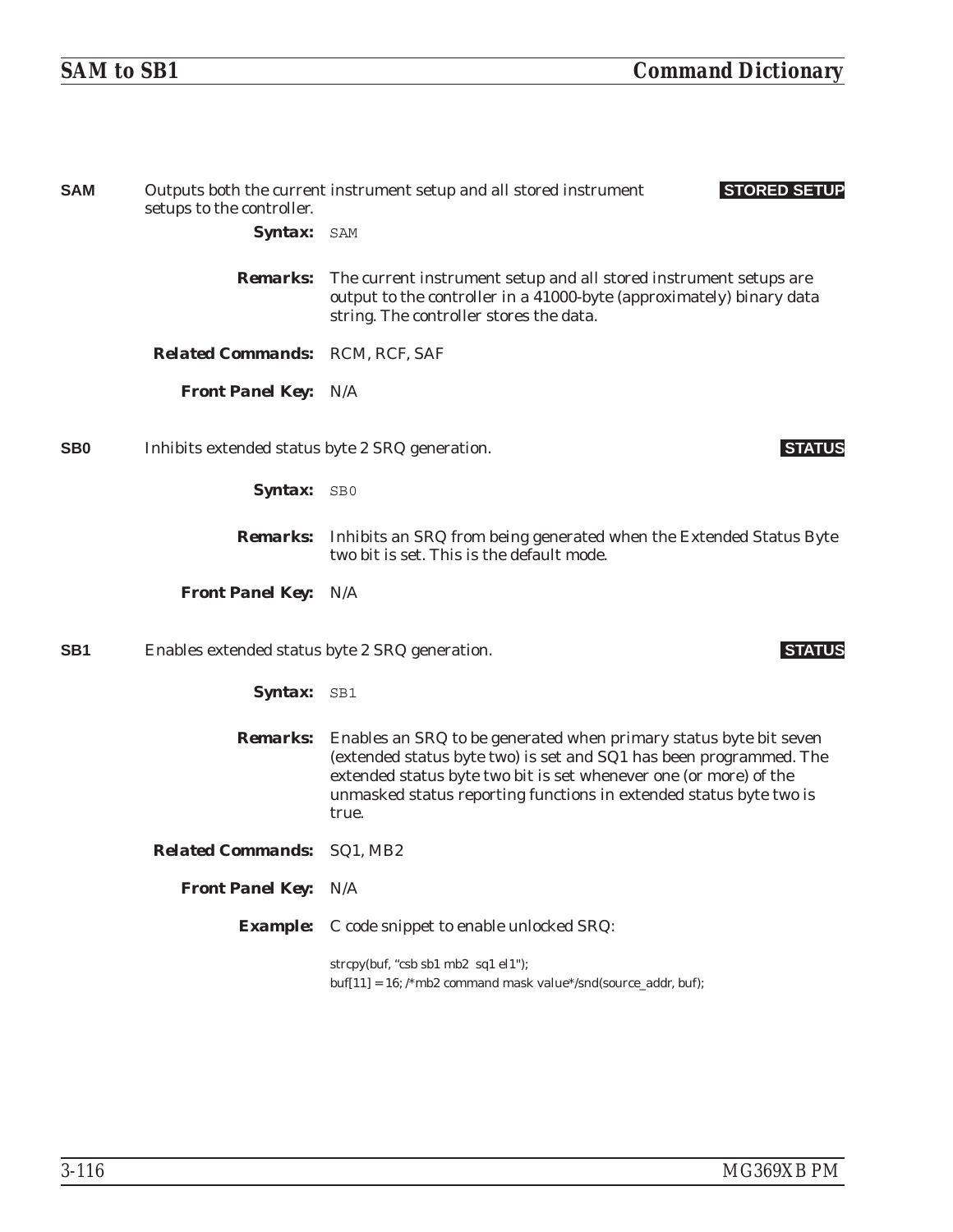## *Command Dictionary SC0 to SD1*

| <b>SCO</b>      | Turns on the SCAN modulation function.           |                                                                                                                                                                                                                                          | <b>MODULATION</b> |
|-----------------|--------------------------------------------------|------------------------------------------------------------------------------------------------------------------------------------------------------------------------------------------------------------------------------------------|-------------------|
|                 | Syntax: SCO                                      |                                                                                                                                                                                                                                          |                   |
|                 |                                                  | <b>Remarks:</b> If the SCAN Modulator was not installed, this command produces a<br>syntax error.                                                                                                                                        |                   |
|                 | <b>Front Panel Key: N/A</b>                      |                                                                                                                                                                                                                                          |                   |
| SC <sub>1</sub> | Turns off the SCAN modulation function.          |                                                                                                                                                                                                                                          | <b>MODULATION</b> |
|                 | Syntax: SC1                                      |                                                                                                                                                                                                                                          |                   |
|                 |                                                  | <b>Remarks:</b> If the SCAN Modulator was not installed, this command produces a<br>syntax error.                                                                                                                                        |                   |
|                 | <b>Front Panel Key: N/A</b>                      |                                                                                                                                                                                                                                          |                   |
| SD <sub>0</sub> | Turns off the internal pulse stepped delay mode. |                                                                                                                                                                                                                                          | <b>MODULATION</b> |
|                 | Syntax: SD0                                      |                                                                                                                                                                                                                                          |                   |
|                 | <b>Front Panel Key:</b>                          | Modulation   Pulse (internal, select one of the delay triggers)  <br>Step Delay >   On/Off                                                                                                                                               |                   |
| SD <sub>1</sub> | Turns on the internal pulse stepped delay mode.  |                                                                                                                                                                                                                                          | <b>MODULATION</b> |
|                 | Syntax: SD1                                      |                                                                                                                                                                                                                                          |                   |
|                 |                                                  | Remarks: Available with Delayed and Triggered With Delay trigger settings.<br>Turns on the internal pulse stepped delay mode if internal pulse<br>modulation is on and the pulse trigger is set to "delayed" or "trigger<br>with delay." |                   |
|                 | <b>Front Panel Key:</b>                          | Modulation   Pulse (internal, select one of the delay triggers)  <br>Step Delay >   On/Off                                                                                                                                               |                   |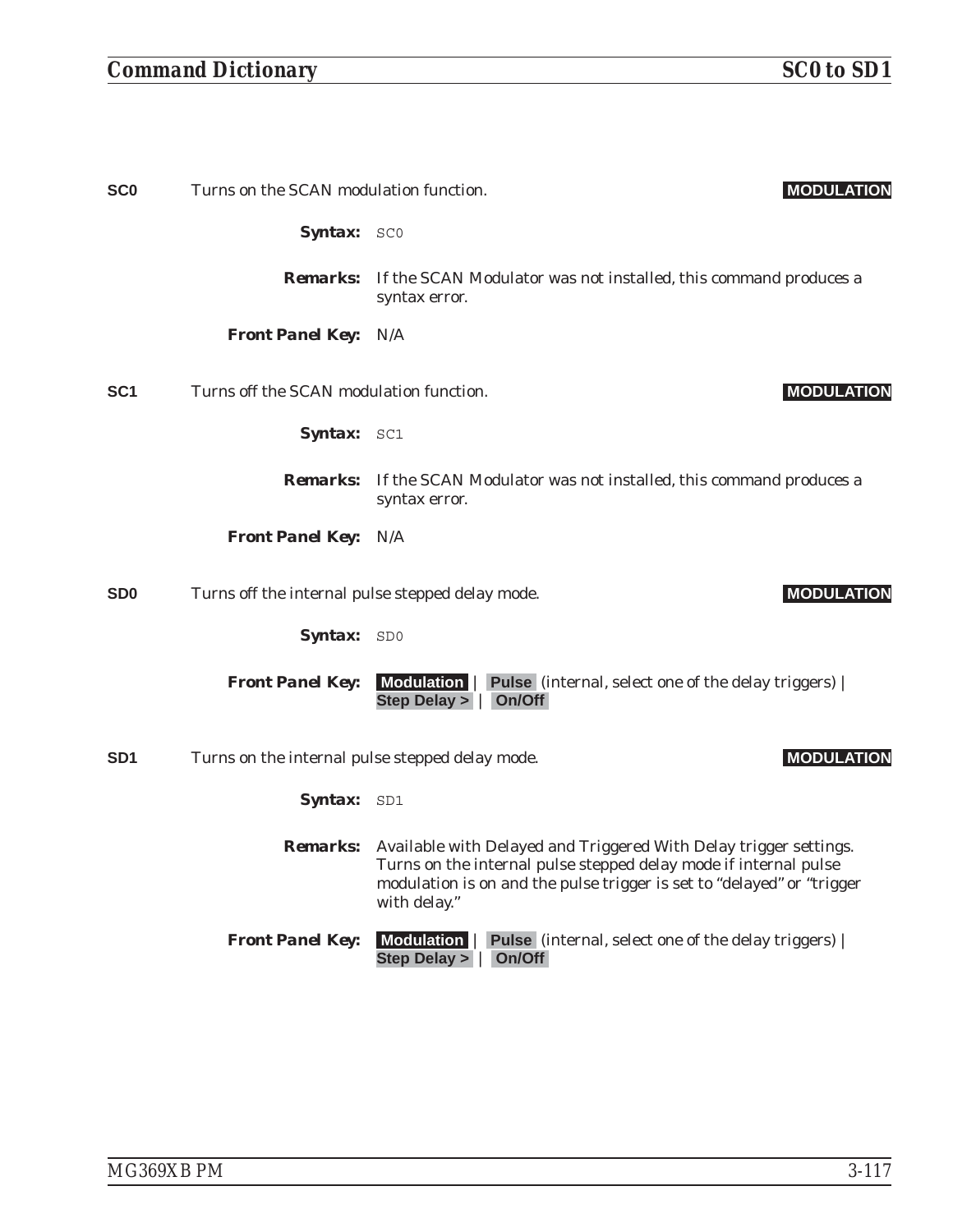| <b>SDD</b> |                                    | Opens the internal pulse stepped delay mode step size parameter.<br><b>PARAMETER ENTRY</b>                                       |
|------------|------------------------------------|----------------------------------------------------------------------------------------------------------------------------------|
|            |                                    | Syntax: SDD <value><unit></unit></value>                                                                                         |
|            |                                    | Value: 0 ms to 167 ms at 100 MHz pulse clock rate; 0 ms to 419 ms at 40 MHz                                                      |
|            | <i>Units:</i>                      | pulse clock rate; 0s to 1.6s at 10 MHz pulse clock rate<br>SEC, MS, US, NS                                                       |
|            | <b>Front Panel Key:</b>            | Modulation   Pulse (internal, select one of the delay triggers)  <br>Step Delay $>$  <br><b>Step Size</b>                        |
|            | <b>Output Command:</b> ODD (in µs) |                                                                                                                                  |
| <b>SDE</b> |                                    | <b>PARAMETER ENTRY</b><br>Opens the internal pulse stepped delay mode delay 1 stop parameter.                                    |
|            |                                    | Syntax: SDE <value><unit></unit></value>                                                                                         |
|            | <i>Value:</i>                      | 0 ms to 167 ms at 100 MHz pulse clock rate; 0 ms to 419 ms at 40 MHz<br>pulse clock rate; 0s to 1.6s at 10 MHz pulse clock rate  |
|            | Units:                             | SEC, MS, US, NS                                                                                                                  |
|            | <b>Front Panel Key:</b>            | Modulation   Pulse (internal, select one of the delay triggers)  <br><b>Stop Delay</b><br><b>Step Delay &gt;</b><br>$\mathbf{I}$ |
|            | <b>Output Command:</b> ODE (in us) |                                                                                                                                  |
| <b>SDL</b> | parameter.                         | <b>PARAMETER ENTRY</b><br>Opens the internal pulse stepped delay mode dwell-time-per-step                                        |
|            | <i><b>Syntax:</b></i>              | SDL <value><unit></unit></value>                                                                                                 |
|            |                                    | <i>Value:</i> 100 microseconds to 10s<br>Units: SEC, MS, US                                                                      |
|            | <b>Front Panel Key:</b>            | Modulation   Pulse (internal, select one of the delay triggers)  <br>Step Delay >   Step Time                                    |
|            | <b>Output Command:</b> ODL (in us) |                                                                                                                                  |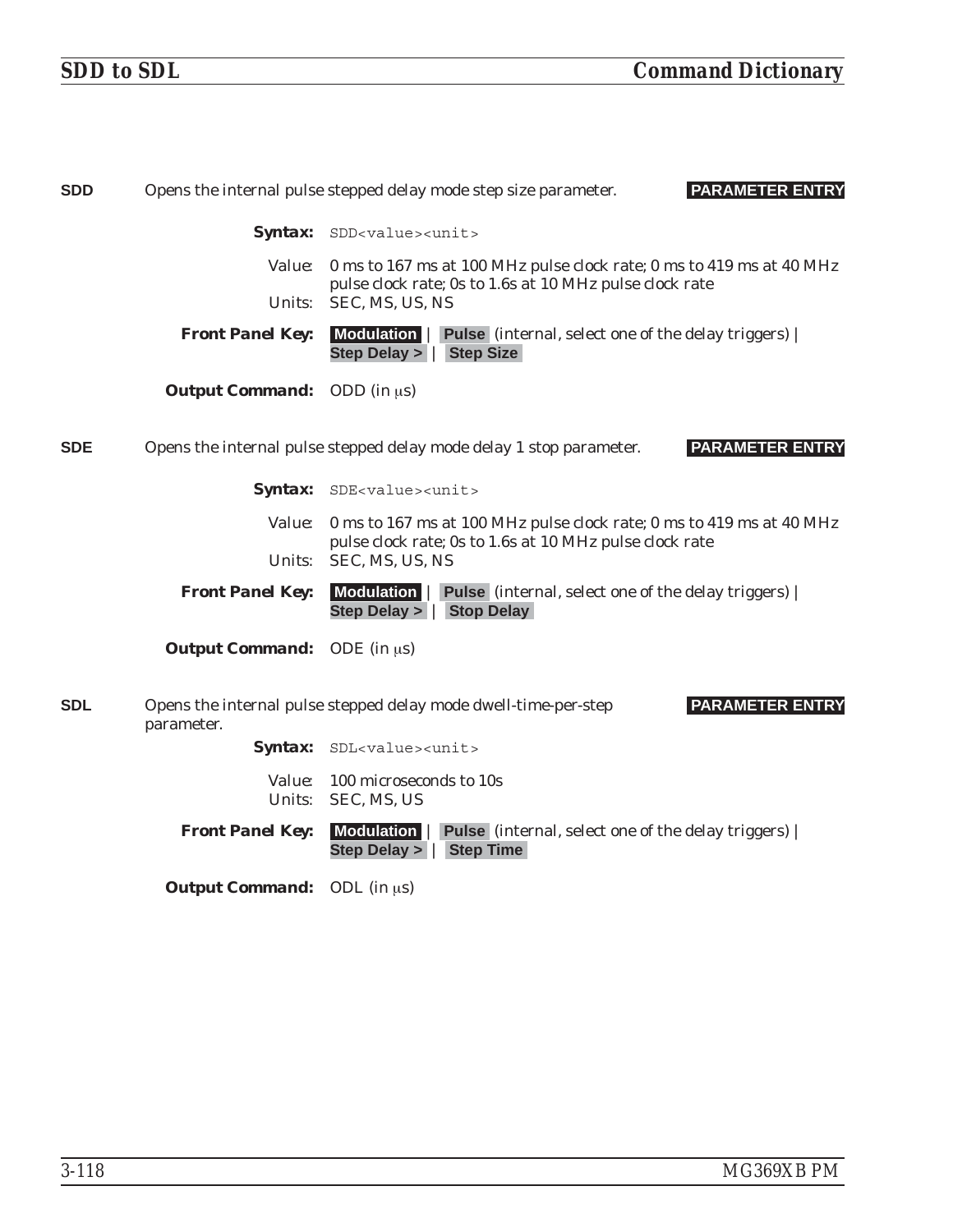### *Command Dictionary SDS to SE0*

| <b>SDS</b> |                                            | <b>PARAMETER ENTRY</b><br>Opens the internal pulse stepped delay mode delay 1 start parameter.                                  |
|------------|--------------------------------------------|---------------------------------------------------------------------------------------------------------------------------------|
|            |                                            | Syntax: SDS <value><unit></unit></value>                                                                                        |
|            | <i>Value:</i>                              | 0 ms to 167 ms at 100 MHz pulse clock rate; 0 ms to 419 ms at 40 MHz<br>pulse clock rate; 0s to 1.6s at 10 MHz pulse clock rate |
|            | <i>Units:</i>                              | SEC, MS, US, NS                                                                                                                 |
|            | <b>Front Panel Key:</b>                    | Modulation   Pulse (internal, select one of the delay triggers)  <br>Step Delay >   Start Delay                                 |
|            | <b>Output Command:</b> ODS (in $\mu$ s)    |                                                                                                                                 |
| <b>SDT</b> | Opens the step sweep dwell time parameter. | <b>PARAMETER ENTRY</b>                                                                                                          |
|            |                                            | Syntax: SDT <value><unit></unit></value>                                                                                        |
|            |                                            | <i>Value:</i> 1 ms to 99s<br>Units: MS, SEC                                                                                     |
|            |                                            | <b>Remarks:</b> Permits setting the dwell-time-per-step value for the step sweep.                                               |
|            |                                            | <b>Related Commands:</b> LIS, LGS, SSP, SNS, SWT                                                                                |
|            | <b>Front Panel Key:</b>                    | <b>Frequency   Step Sweep   Dwell Time</b>                                                                                      |
|            |                                            | <b>Output Command:</b> OSD returns the dwell time of the step sweep (in ms) to the controller.                                  |

**SE0** Inhibits Syntax Error SRQ generation. **STATUS**

Syntax: SE0

*Remarks:* Inhibits an SRQ from being generated when the Syntax Error bit is set. This is the default mode.

*Front Panel Key:* N/A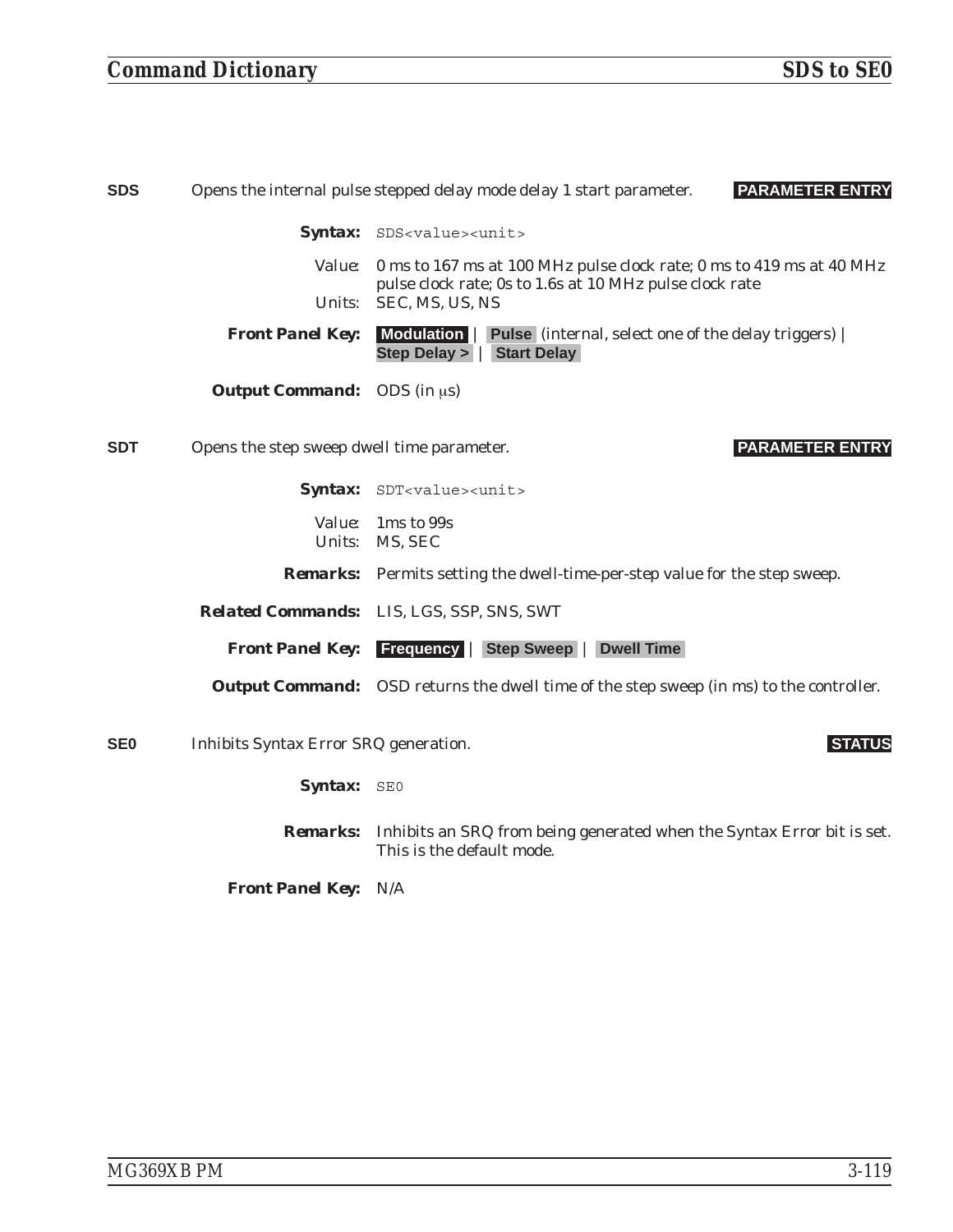| SE <sub>1</sub> | Enables Syntax Error SRQ generation. | <b>STATUS</b>                                                                                                                                                   |
|-----------------|--------------------------------------|-----------------------------------------------------------------------------------------------------------------------------------------------------------------|
|                 | Syntax: SE1                          |                                                                                                                                                                 |
|                 | <b>Remarks:</b>                      | Enables an SRQ to be generated when primary status byte bit five<br>(syntax error) is set and SQ1 has been programmed.                                          |
|                 | <b>Front Panel Key: N/A</b>          |                                                                                                                                                                 |
|                 |                                      | <b>Example:</b> SQ1 SE1 enables an SRQ on a syntax error.                                                                                                       |
| <b>SEC</b>      | Seconds data terminator.             | <b>DATA TERMINATOR</b>                                                                                                                                          |
|                 | Syntax: SEC                          |                                                                                                                                                                 |
|                 | <b>Front Panel Key: N/A</b>          |                                                                                                                                                                 |
| SF <sub>1</sub> | Selects the F1-F2 sweep mode.        | <b>SWEEP</b>                                                                                                                                                    |
|                 | Syntax: SF1                          |                                                                                                                                                                 |
|                 |                                      | <b>Remarks:</b> Selects a frequency sweep between F1 and F2.                                                                                                    |
|                 | <b>Related Commands:</b> F1, F2      |                                                                                                                                                                 |
|                 | <b>Front Panel Key:</b>              | Step Sweep   Frequency Control >   F1-F2 or<br><b>Frequency</b><br>Manual Sweep   Frequency Control >   F1-F2<br><b>Frequency</b>                               |
| SF <sub>3</sub> | Selects the F3-F4 sweep mode.        | <b>SWEEP</b>                                                                                                                                                    |
|                 | Syntax: SF3                          |                                                                                                                                                                 |
|                 |                                      | <b>Remarks:</b> Selects a frequency sweep between F3 and F4.                                                                                                    |
|                 | <b>Related Commands:</b>             | F3, F4                                                                                                                                                          |
|                 | <b>Front Panel Key:</b>              | <b>Frequency   Step Sweep   Frequency Control &gt;  </b><br>$F3-F4$ or<br><b>Frequency Control &gt;</b><br><b>Manual Sweep</b>  <br><b>Frequency</b><br>$F3-F4$ |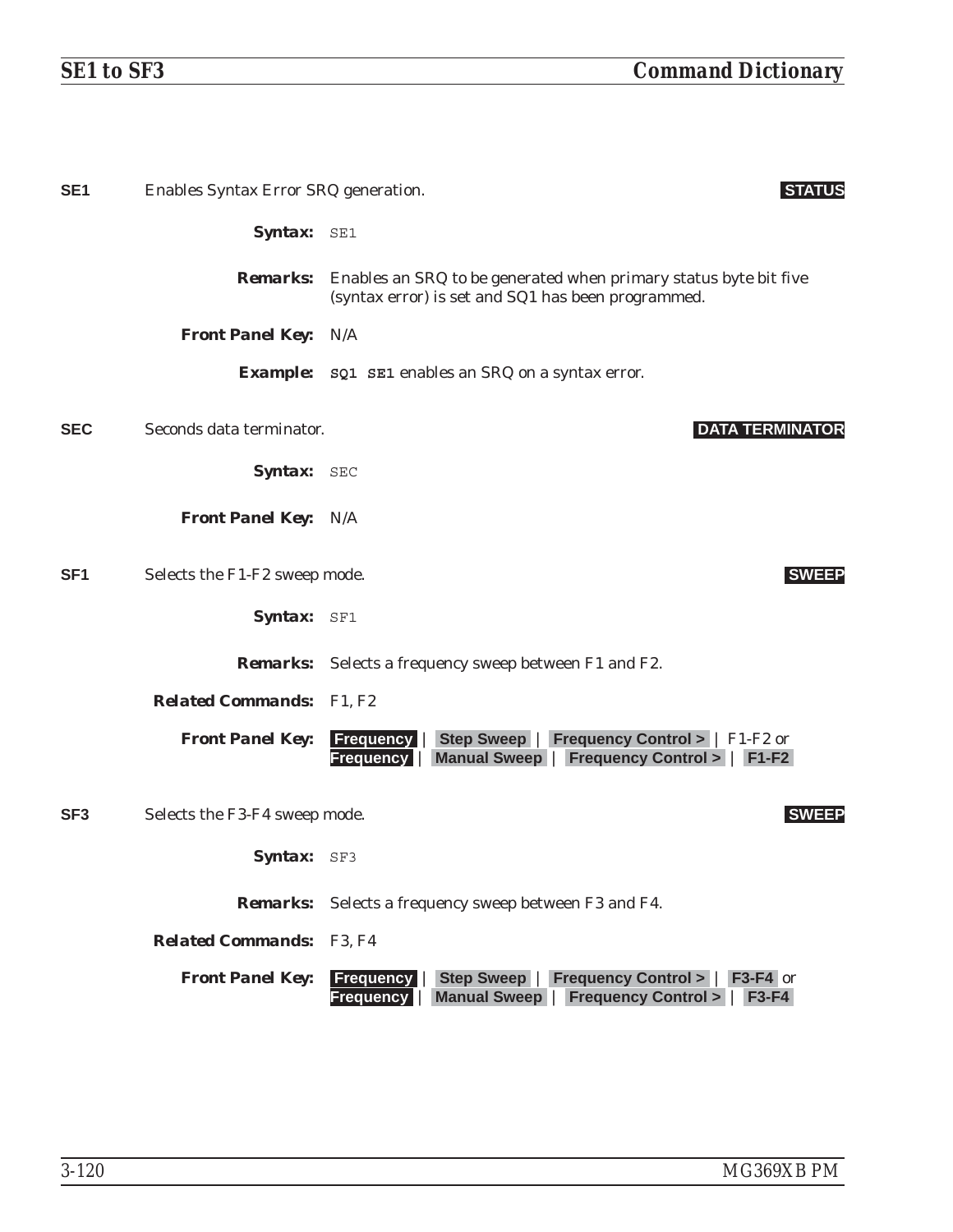**SL0** Turns off the ALC power slope function. **POWER LEVELING**

Syntax: SL0

*Front Panel Key:* **Level** | **ALC Loop** | **Slope On/Off**

**SL1** Turns on the ALC power slope function. **POWER LEVELING**

Syntax: SL1

*Front Panel Key:* **Level** | **ALC Loop** | **Slope On/Off**

**SLDF** Opens the DF parameter of the slave unit. **PARAMETER ENTRY**

Syntax: SLDF<value><unit>

*Value:* Frequency range of the slave MG369XB model *Units:* GH, MH, KH, HZ

**Remarks:** Permits setting the  $\Delta F$  frequency parameter for the slave MG369XB unit. The frequency setting is determined by the frequency range of the particular MG369XB model.

*Related Commands:* SLF0 to SLF9, S1

*Front Panel Key:* **Frequency** | **CW** | **Master Slave >** | **Slave Delta Freq**

*Example:* **SLF1 4 GH SLDF 2 GH SLL1 3 DM S1** sets the slave unit F1 frequency to 4 GHz, its  $\Delta F$  frequency to 2 GHz, and its output power level to 3 dBm and turns on the master-slave mode of operation. Now, when the mas

**SLF0** Opens the F0 parameter of the slave unit. **PARAMETER ENTRY**

- Syntax: SLF0<value><unit>
	- *Value:* Frequency range of the Slave MG369XB model *Units:* GH, MH, KH, HZ
- *Remarks:* Permits setting the F0 parameter of the slave unit. The frequency setting is determined by the frequency range of the particular MG369XB model.

*Front Panel Key:* **Frequency** | **CW** | **Master Slave >** | **Slave Freqs...** | highlight F0, then press **Edit Selected**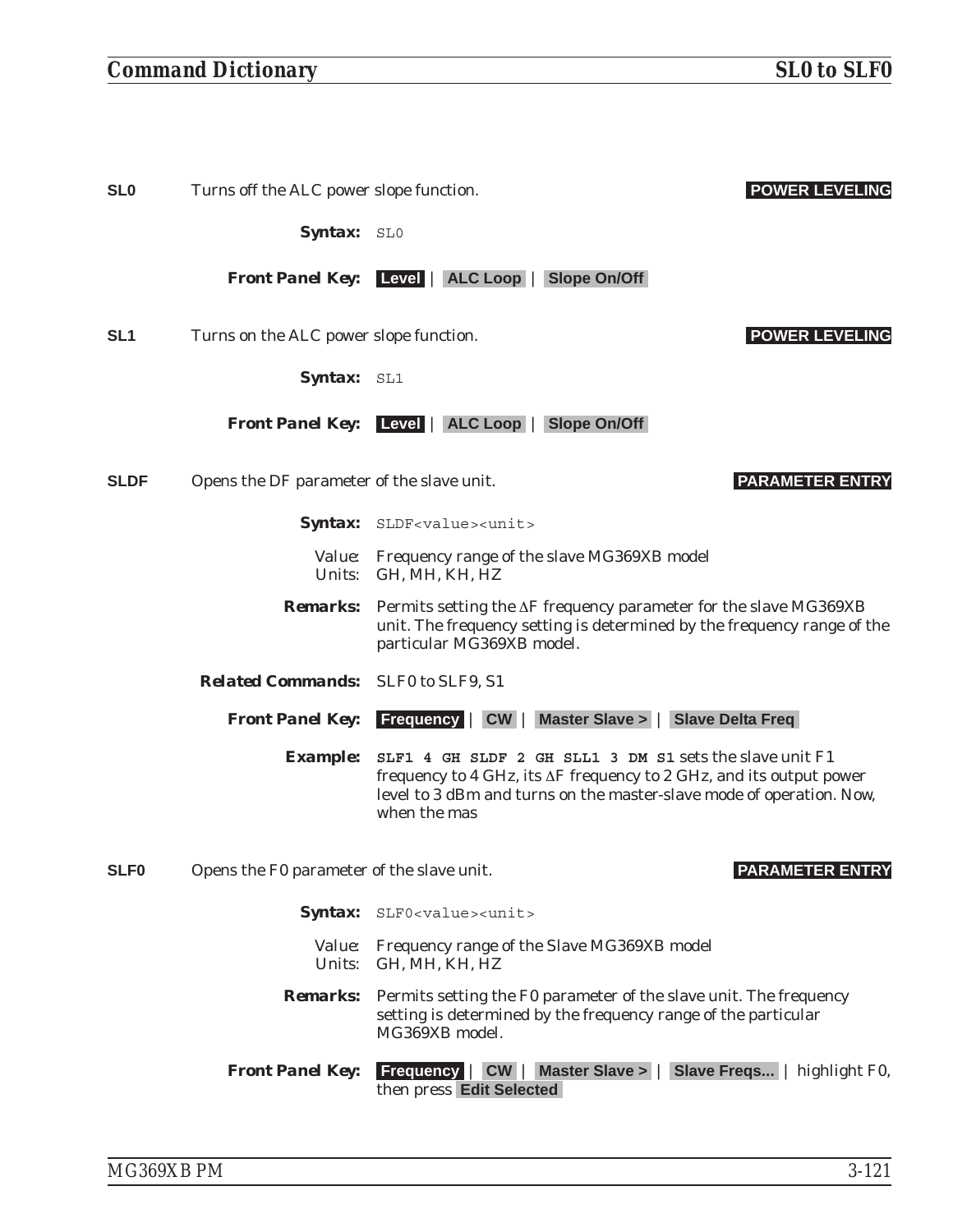| SLF <sub>1</sub> | Opens the F1 parameter of the slave unit. | <b>PARAMETER ENTRY</b>                                                                                                                                                |
|------------------|-------------------------------------------|-----------------------------------------------------------------------------------------------------------------------------------------------------------------------|
|                  |                                           | Syntax: SLF1 <value><unit></unit></value>                                                                                                                             |
|                  |                                           | Value: Frequency range of the Slave MG369XB model<br>Units: GH, MH, KH, HZ                                                                                            |
|                  |                                           | <b>Remarks:</b> Permits setting the F1 parameter of the slave unit. The frequency<br>setting is determined by the frequency range of the particular<br>MG369XB model. |
|                  | <b>Front Panel Key:</b>                   | <b>Frequency   CW   Master Slave &gt;   Slave Freqs</b>   highlight F1,<br>then press Edit Selected                                                                   |
| SLF <sub>2</sub> | Opens the F2 parameter of the slave unit. | <b>PARAMETER ENTRY</b>                                                                                                                                                |
|                  |                                           | Syntax: SLF2 <value><unit></unit></value>                                                                                                                             |
|                  |                                           | Value: Frequency range of the Slave MG369XB model<br>Units: GH, MH, KH, HZ                                                                                            |
|                  | <i>Remarks:</i>                           | Permits setting the F2 parameter of the slave unit. The frequency<br>setting is determined by the frequency range of the particular<br>MG369XB model.                 |
|                  | <b>Front Panel Key:</b>                   | <b>Frequency   CW   Master Slave &gt;   Slave Freqs   highlight F2,</b><br>then press Edit Selected                                                                   |
| SLF3             | Opens the F3 parameter of the slave unit. | <b>PARAMETER ENTRY</b>                                                                                                                                                |
|                  |                                           | Syntax: SLF3 <value><unit></unit></value>                                                                                                                             |
|                  |                                           | Value: Frequency range of the Slave MG369XB model<br>Units: GH, MH, KH, HZ                                                                                            |
|                  |                                           | <b>Remarks:</b> Permits setting the F3 parameter of the slave unit. The frequency<br>setting is determined by the frequency range of the particular<br>MG369XB model. |
|                  | <b>Front Panel Key:</b>                   | <b>Frequency   CW   Master Slave &gt;   Slave Freqs   highlight F3,</b><br>then press Edit Selected                                                                   |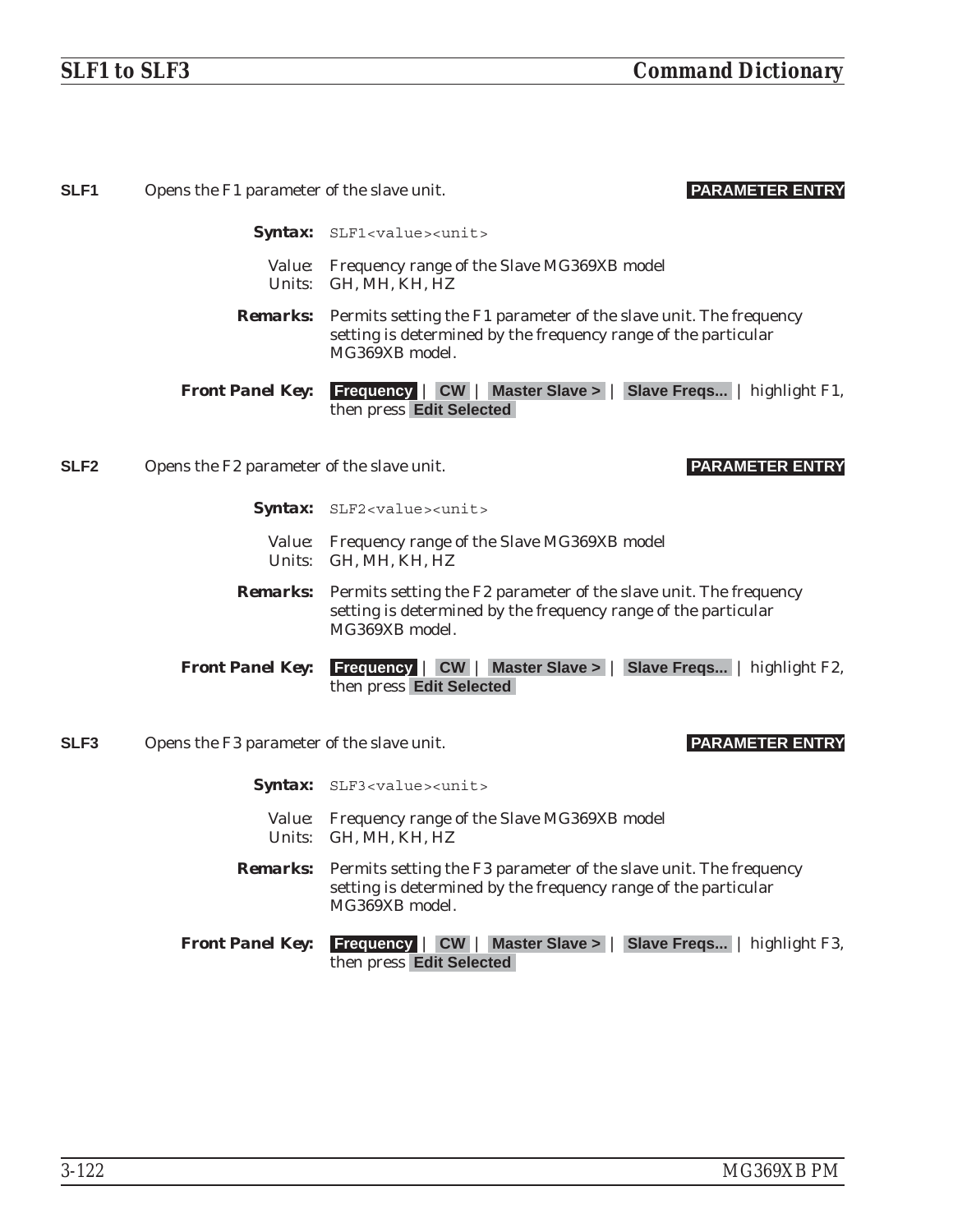| SLF4             | <b>PARAMETER ENTRY</b><br>Opens the F4 parameter of the slave unit. |                                                                                                                                                                       |
|------------------|---------------------------------------------------------------------|-----------------------------------------------------------------------------------------------------------------------------------------------------------------------|
|                  |                                                                     | <b>Syntax:</b> SLF4 <value><unit></unit></value>                                                                                                                      |
|                  | <i>Units:</i>                                                       | <i>Value:</i> Frequency range of the Slave MG369XB model<br>GH, MH, KH, HZ                                                                                            |
|                  |                                                                     | <b>Remarks:</b> Permits setting the F4 parameter of the slave unit. The frequency<br>setting is determined by the frequency range of the particular<br>MG369XB model. |
|                  | <b>Front Panel Key:</b>                                             | <b>Frequency   CW   Master Slave &gt;   Slave Freqs   highlight F4,</b><br>then press Edit Selected                                                                   |
| SLF <sub>5</sub> | Opens the F5 parameter of the slave unit.                           | <b>PARAMETER ENTRY</b>                                                                                                                                                |
|                  |                                                                     | <b>Syntax:</b> SLF5 <value><unit></unit></value>                                                                                                                      |
|                  |                                                                     | Value: Frequency range of the Slave MG369XB model<br>Units: GH, MH, KH, HZ                                                                                            |

- *Remarks:* Permits setting the F5 parameter of the slave unit. The frequency setting is determined by the frequency range of the particular MG369XB model.
- *Front Panel Key:* **Frequency** | **CW** | **Master Slave >** | **Slave Freqs...** | highlight F5, then press **Edit Selected**
- **SLF6** Opens the F6 parameter of the slave unit. **PARAMETER ENTRY**

- Syntax: SLF6<value><unit>
	- *Value:* Frequency range of the Slave MG369XB model *Units:* GH, MH, KH, HZ
- *Remarks:* Permits setting the F6 parameter of the slave unit. The frequency setting is determined by the frequency range of the particular MG369XB model.
- *Front Panel Key:* **Frequency** | **CW** | **Master Slave >** | **Slave Freqs...** | highlight F6, then press **Edit Selected**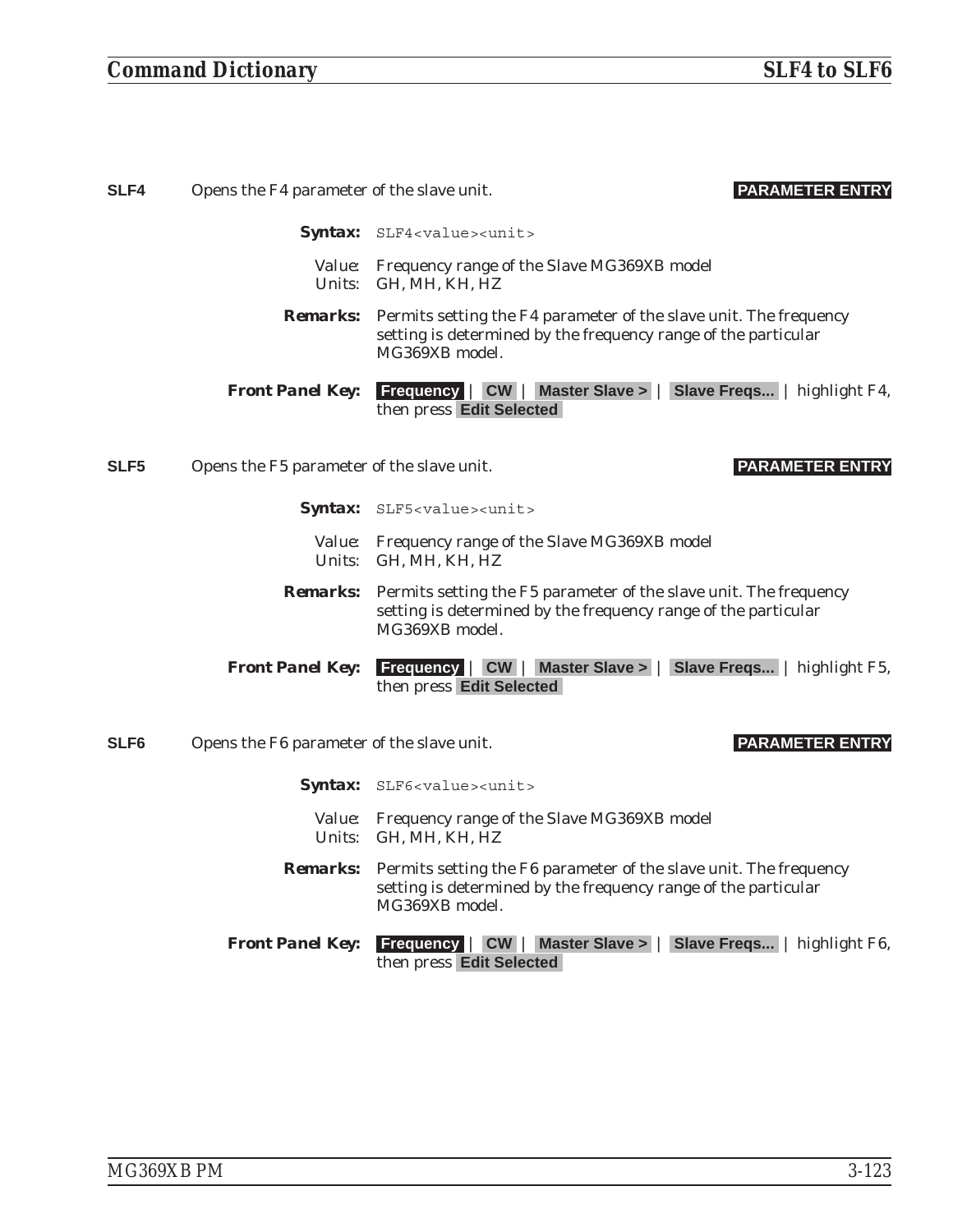| <b>SLF7</b>      | Opens the F7 parameter of the slave unit. | <b>PARAMETER ENTRY</b>                                                                                                                                                |
|------------------|-------------------------------------------|-----------------------------------------------------------------------------------------------------------------------------------------------------------------------|
|                  |                                           | Syntax: SLF7 <value><unit></unit></value>                                                                                                                             |
|                  |                                           | Value: Frequency range of the Slave MG369XB model<br>Units: GH, MH, KH, HZ                                                                                            |
|                  |                                           | <b>Remarks:</b> Permits setting the F7 parameter of the slave unit. The frequency<br>setting is determined by the frequency range of the particular<br>MG369XB model. |
|                  | <b>Front Panel Key:</b>                   | Frequency   CW   Master Slave >   Slave Freqs   highlight F7,<br>then press Edit Selected                                                                             |
| SLF <sub>8</sub> | Opens the F8 parameter of the slave unit. | <b>PARAMETER ENTRY</b>                                                                                                                                                |
|                  |                                           | <b>Syntax:</b> SLF8 <value><unit></unit></value>                                                                                                                      |
|                  |                                           | Value: Frequency range of the Slave MG369XB model<br>Units: GH, MH, KH, HZ                                                                                            |
|                  |                                           | <b>Remarks:</b> Permits setting the F8 parameter of the slave unit. The frequency<br>setting is determined by the frequency range of the particular<br>MG369XB model. |
|                  | <b>Front Panel Key:</b>                   | Frequency   CW   Master Slave >   Slave Freqs   highlight F8,<br>then press Edit Selected                                                                             |
| SLF <sub>9</sub> | Opens the F9 parameter of the slave unit. | <b>PARAMETER ENTRY</b>                                                                                                                                                |
|                  |                                           | <b>Syntax:</b> SLF9 <value><unit></unit></value>                                                                                                                      |
|                  |                                           | Value: Frequency range of the Slave MG369XB model<br>Units: GH, MH, KH, HZ                                                                                            |
|                  |                                           | <b>Remarks:</b> Permits setting the F9 parameter of the slave unit. The frequency<br>setting is determined by the frequency range of the particular<br>MG369XB model. |
|                  | <b>Front Panel Key:</b>                   | Frequency   CW   Master Slave >   Slave Freqs   highlight F9,<br>then press Edit Selected                                                                             |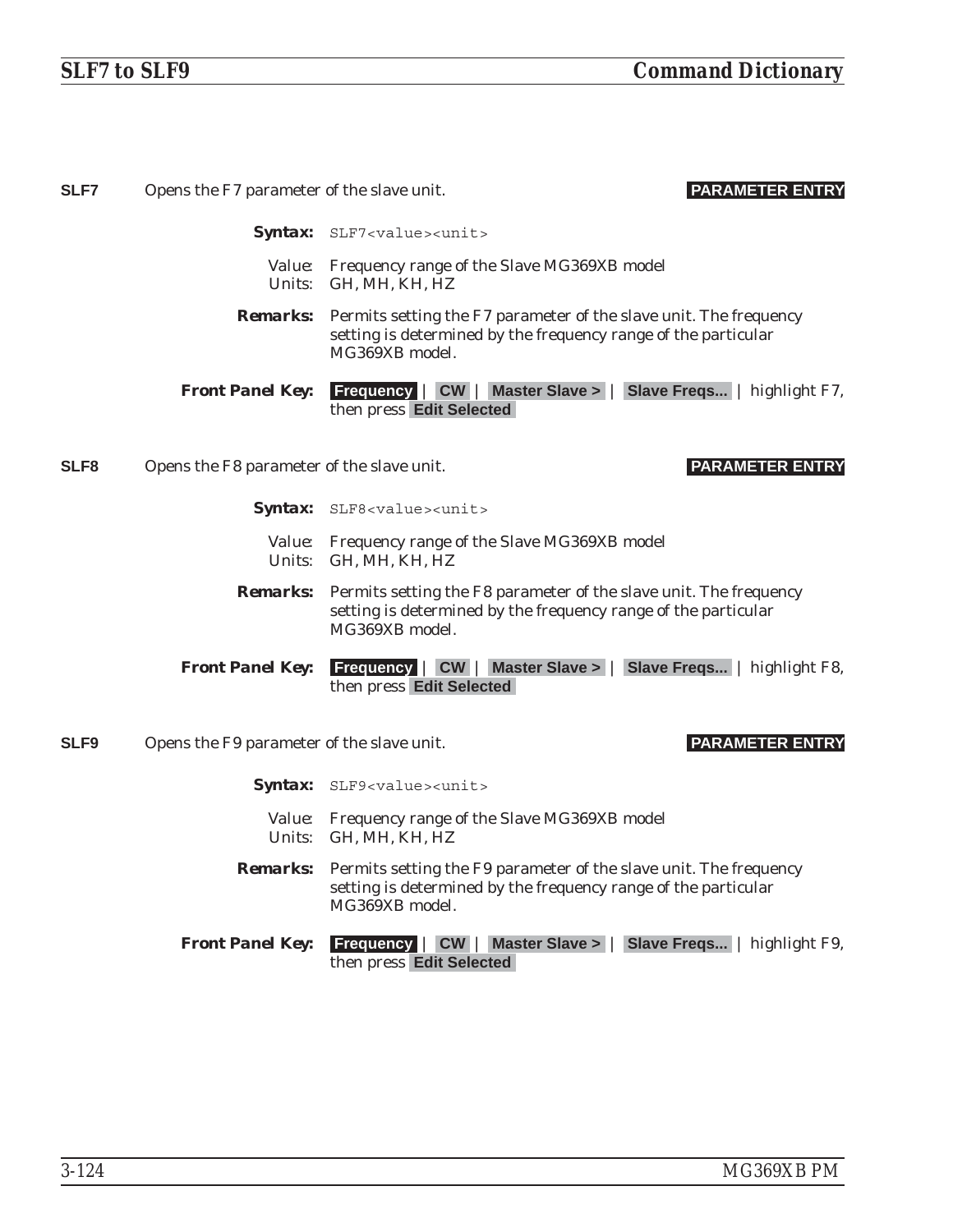| SLL1             |                         | <b>PARAMETER ENTRY</b><br>Opens the main power level parameter (L1) of the slave unit.                                                                                     |
|------------------|-------------------------|----------------------------------------------------------------------------------------------------------------------------------------------------------------------------|
|                  |                         | Syntax: SLL1 <value><unit></unit></value>                                                                                                                                  |
|                  | <i>Units:</i>           | Value: Power level range of the Slave MG369XB model<br>DM (Log), VT (Linear)                                                                                               |
|                  | <i>Remarks:</i>         | Same as SLV. Permits setting the L1 parameter for the slave unit. The<br>power level setting is determined by the power level range of the<br>particular MG369XB model.    |
|                  |                         | <b>Front Panel Key:</b> Frequency   CW   Master Slave >  <br><b>Slave L1</b>                                                                                               |
| SLL <sub>2</sub> |                         | <b>PARAMETER ENTRY</b><br>Opens the alternate sweep power level parameter (L2) of the slave unit.                                                                          |
|                  |                         | Syntax: SLL2 <value><unit></unit></value>                                                                                                                                  |
|                  | <i>Units:</i>           | Value: Power level range of the Slave MG369XB model<br>DM (Log), VT (Linear)                                                                                               |
|                  |                         | <b>Remarks:</b> Permits setting the L2 parameter for the slave unit. The power level<br>setting is determined by the power level range of the particular<br>MG369XB model. |
|                  | <b>Front Panel Key:</b> | $\vert$ CW $\vert$<br><b>Master Slave &gt;</b><br><b>Slave L2</b><br><b>Frequency</b>                                                                                      |

**SLM0** Opens the M0 parameter of the slave unit. **PARAMETER ENTRY**

- Syntax: SLM0<value><unit>
	- *Value:* Frequency range of the Slave MG369XB model *Units:* GH, MH, KH, HZ
- *Remarks:* Permits setting the M0 parameter of the slave unit. The frequency setting is determined by the frequency range of the particular MG369XB model.
- *Front Panel Key:* **Frequency** | **CW** | **Master Slave >** | **Slave Freqs...** | highlight M0, then press **Edit Selected**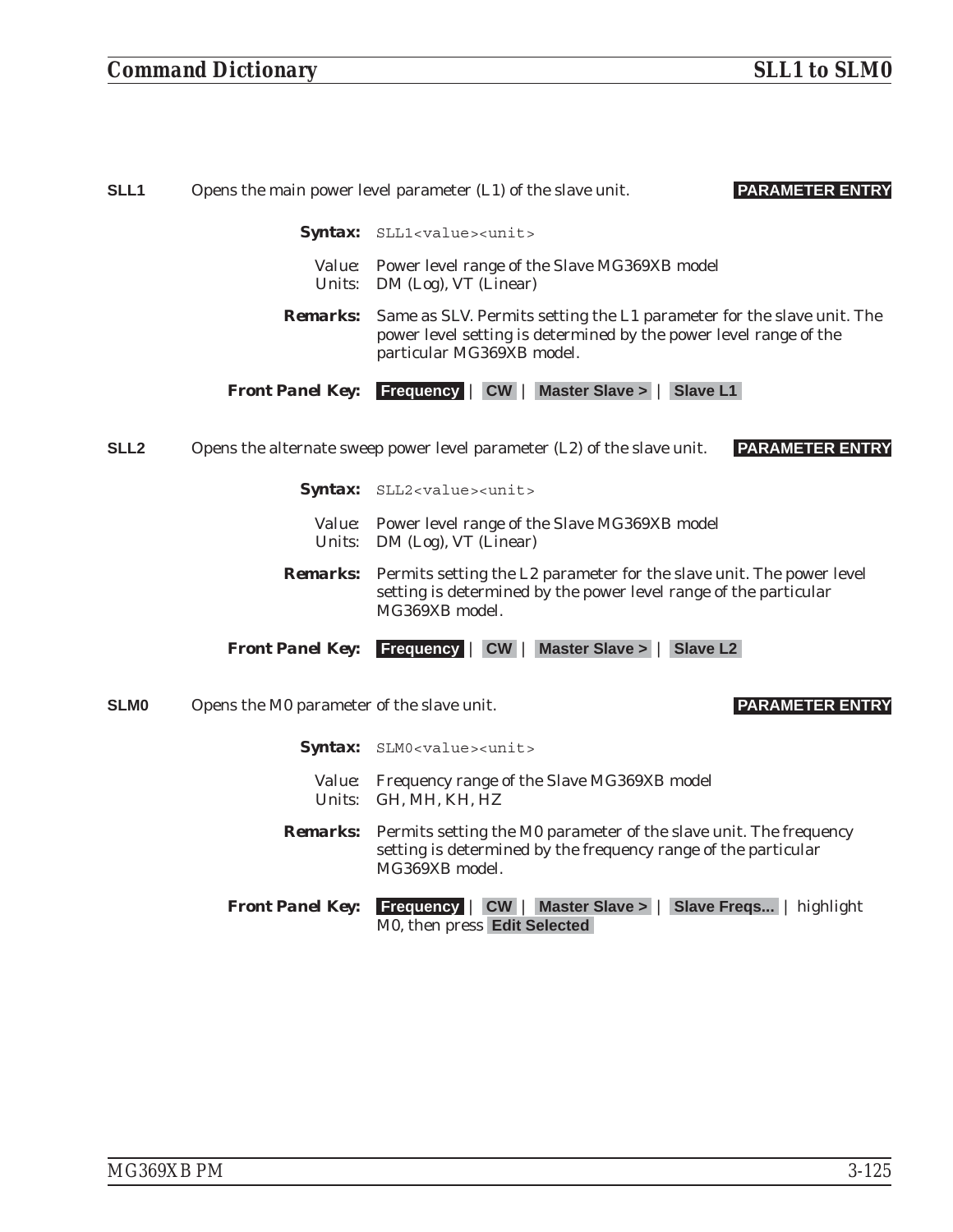| SLM <sub>1</sub> | Opens the M1 parameter of the slave unit. | <b>PARAMETER ENTRY</b>                                                                                                                                                |
|------------------|-------------------------------------------|-----------------------------------------------------------------------------------------------------------------------------------------------------------------------|
|                  |                                           | Syntax: SLM1 <value><unit></unit></value>                                                                                                                             |
|                  |                                           | Value: Frequency range of the Slave MG369XB model<br>Units: GH, MH, KH, HZ                                                                                            |
|                  |                                           | <b>Remarks:</b> Permits setting the M1 parameter of the slave unit. The frequency<br>setting is determined by the frequency range of the particular<br>MG369XB model. |
|                  | <b>Front Panel Key:</b>                   | Frequency   CW   Master Slave >   Slave Freqs   highlight<br>M1, then press Edit Selected                                                                             |
| SLM <sub>2</sub> | Opens the M2 parameter of the slave unit. | <b>PARAMETER ENTRY</b>                                                                                                                                                |
|                  |                                           | Syntax: SLM2 <value><unit></unit></value>                                                                                                                             |
|                  |                                           | Value: Frequency range of the Slave MG369XB model<br>Units: GH, MH, KH, HZ                                                                                            |
|                  | <i><b>Remarks:</b></i>                    | Permits setting the M2 parameter of the slave unit. The frequency<br>setting is determined by the frequency range of the particular<br>MG369XB model.                 |
|                  | <b>Front Panel Key:</b>                   | <b>Frequency   CW   Master Slave &gt;   Slave Freqs   highlight</b><br>M2, then press Edit Selected                                                                   |
| <b>SLM3</b>      | Opens the M3 parameter of the slave unit. | <b>PARAMETER ENTRY</b>                                                                                                                                                |
|                  |                                           | <b>Syntax:</b> SLM3 <value><unit></unit></value>                                                                                                                      |
|                  |                                           | Value: Frequency range of the Slave MG369XB model<br>Units: GH, MH, KH, HZ                                                                                            |
|                  | <i><b>Remarks:</b></i>                    | Permits setting the M3 parameter of the slave unit. The frequency<br>setting is determined by the frequency range of the particular<br>MG369XB model.                 |
|                  | <b>Front Panel Key:</b>                   | <b>Frequency   CW   Master Slave &gt;   Slave Freqs</b>   highlight<br>M3, then press Edit Selected                                                                   |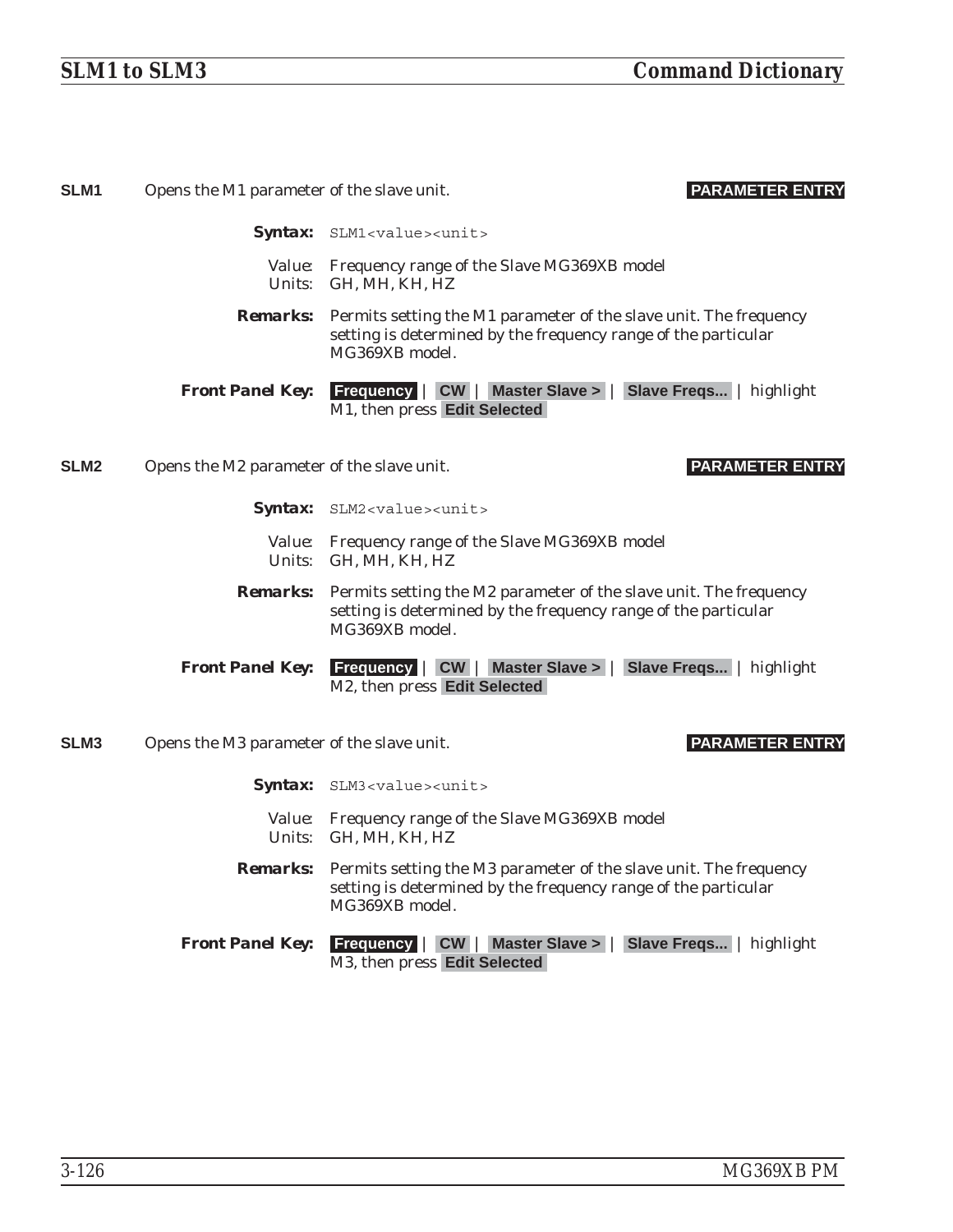### *Command Dictionary SLM4 to SLM6*

| SLM4             | <b>PARAMETER ENTRY</b><br>Opens the M4 parameter of the slave unit. |                                                                                                                                                                       |
|------------------|---------------------------------------------------------------------|-----------------------------------------------------------------------------------------------------------------------------------------------------------------------|
|                  |                                                                     | <b>Syntax:</b> SLM4 <value><unit></unit></value>                                                                                                                      |
|                  | Units:                                                              | Value: Frequency range of the Slave MG369XB model<br>GH, MH, KH, HZ                                                                                                   |
|                  |                                                                     | <b>Remarks:</b> Permits setting the M4 parameter of the slave unit. The frequency<br>setting is determined by the frequency range of the particular<br>MG369XB model. |
|                  | <b>Front Panel Key:</b>                                             | <b>Frequency   CW   Master Slave &gt;   Slave Freqs</b>   highlight<br>M4, then press Edit Selected                                                                   |
| SLM <sub>5</sub> | Opens the M5 parameter of the slave unit.                           | <b>PARAMETER ENTRY</b>                                                                                                                                                |
|                  |                                                                     | <b>Syntax:</b> SLM5 <value><unit></unit></value>                                                                                                                      |
|                  | Units:                                                              | Value: Frequency range of the Slave MG369XB model<br>GH, MH, KH, HZ                                                                                                   |
|                  |                                                                     | <b>Remarks:</b> Permits setting the M5 parameter of the slave unit. The frequency<br>setting is determined by the frequency range of the particular<br>MG369XB model. |
|                  | <b>Front Panel Key:</b>                                             | <b>Frequency   CW   Master Slave &gt;   Slave Freqs   highlight</b><br>M5, then press Edit Selected                                                                   |

### **SLM6** Opens the M6 parameter of the slave unit. **PARAMETER ENTRY**

- Syntax: SLM6<value><unit>
	- *Value:* Frequency range of the Slave MG369XB model *Units:* GH, MH, KH, HZ
- *Remarks:* Permits setting the M6 parameter of the slave unit. The frequency setting is determined by the frequency range of the particular MG369XB model.
- *Front Panel Key:* **Frequency** | **CW** | **Master Slave >** | **Slave Freqs...** | highlight M6, then press **Edit Selected**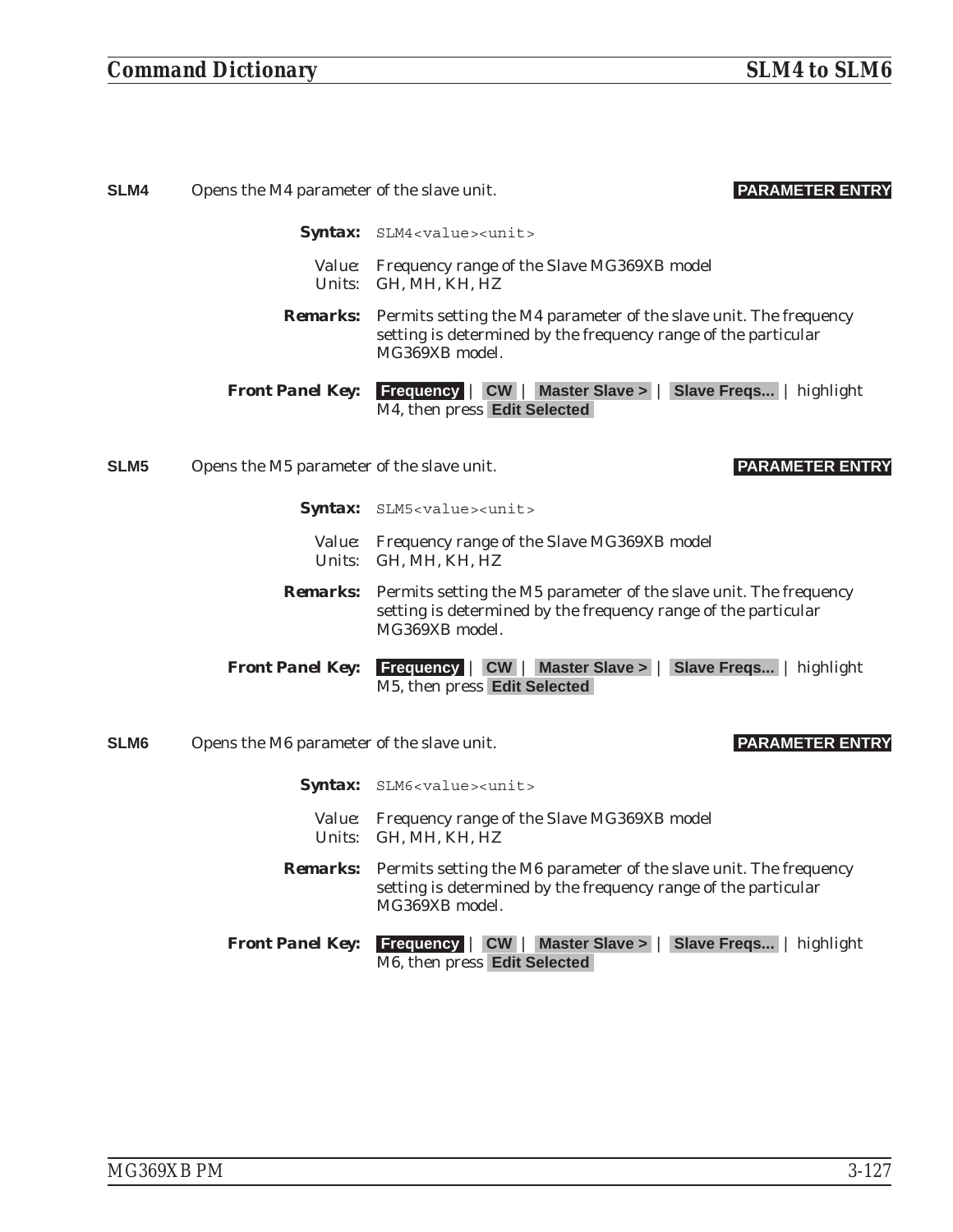| <b>SLM7</b>      | Opens the M7 parameter of the slave unit.  | <b>PARAMETER ENTRY</b>                                                                                                                                                |
|------------------|--------------------------------------------|-----------------------------------------------------------------------------------------------------------------------------------------------------------------------|
|                  |                                            | Syntax: SLM7 <value><unit></unit></value>                                                                                                                             |
|                  |                                            | Value: Frequency range of the Slave MG369XB model<br>Units: GH, MH, KH, HZ                                                                                            |
|                  |                                            | <b>Remarks:</b> Permits setting the M7 parameter of the slave unit. The frequency<br>setting is determined by the frequency range of the particular<br>MG369XB model. |
|                  | <b>Front Panel Key:</b>                    | <b>Frequency   CW   Master Slave &gt;   Slave Freqs</b>   highlight<br>M7, then press Edit Selected                                                                   |
| SLM <sub>8</sub> | Opens the M8 parameter of the slave unit.  | <b>PARAMETER ENTRY</b>                                                                                                                                                |
|                  |                                            | Syntax: SLM8 <value><unit></unit></value>                                                                                                                             |
|                  |                                            | Value: Frequency range of the Slave MG369XB model<br>Units: GH, MH, KH, HZ                                                                                            |
|                  |                                            | <b>Remarks:</b> Permits setting the M8 parameter of the slave unit. The frequency<br>setting is determined by the frequency range of the particular<br>MG369XB model. |
|                  | <b>Front Panel Key:</b>                    | <b>Frequency   CW   Master Slave &gt;   Slave Freqs   highlight</b><br>M8, then press Edit Selected                                                                   |
| SLM <sub>9</sub> | Opens the M9 parameter of the slave unit.  | <b>PARAMETER ENTRY</b>                                                                                                                                                |
|                  |                                            | Syntax: SLM9 <value><unit></unit></value>                                                                                                                             |
|                  |                                            | Value: Frequency range of the Slave MG369XB model<br>Units: GH, MH, KH, HZ                                                                                            |
|                  |                                            | <b>Remarks:</b> Permits setting the M9 parameter of the slave unit. The frequency<br>setting is determined by the frequency range of the particular<br>MG369XB model. |
|                  | <b>Front Panel Key:</b>                    | <b>Frequency   CW   Master Slave &gt;   Slave Freqs   highlight</b><br>M9, then press Edit Selected                                                                   |
| <b>SLP</b>       | Opens the ALC power slope value parameter. | <b>POWER LEVELING</b>                                                                                                                                                 |
|                  | Syntax: SLP                                |                                                                                                                                                                       |
|                  |                                            | <b>Front Panel Key:</b> Level   ALC Loop   Edit Slope                                                                                                                 |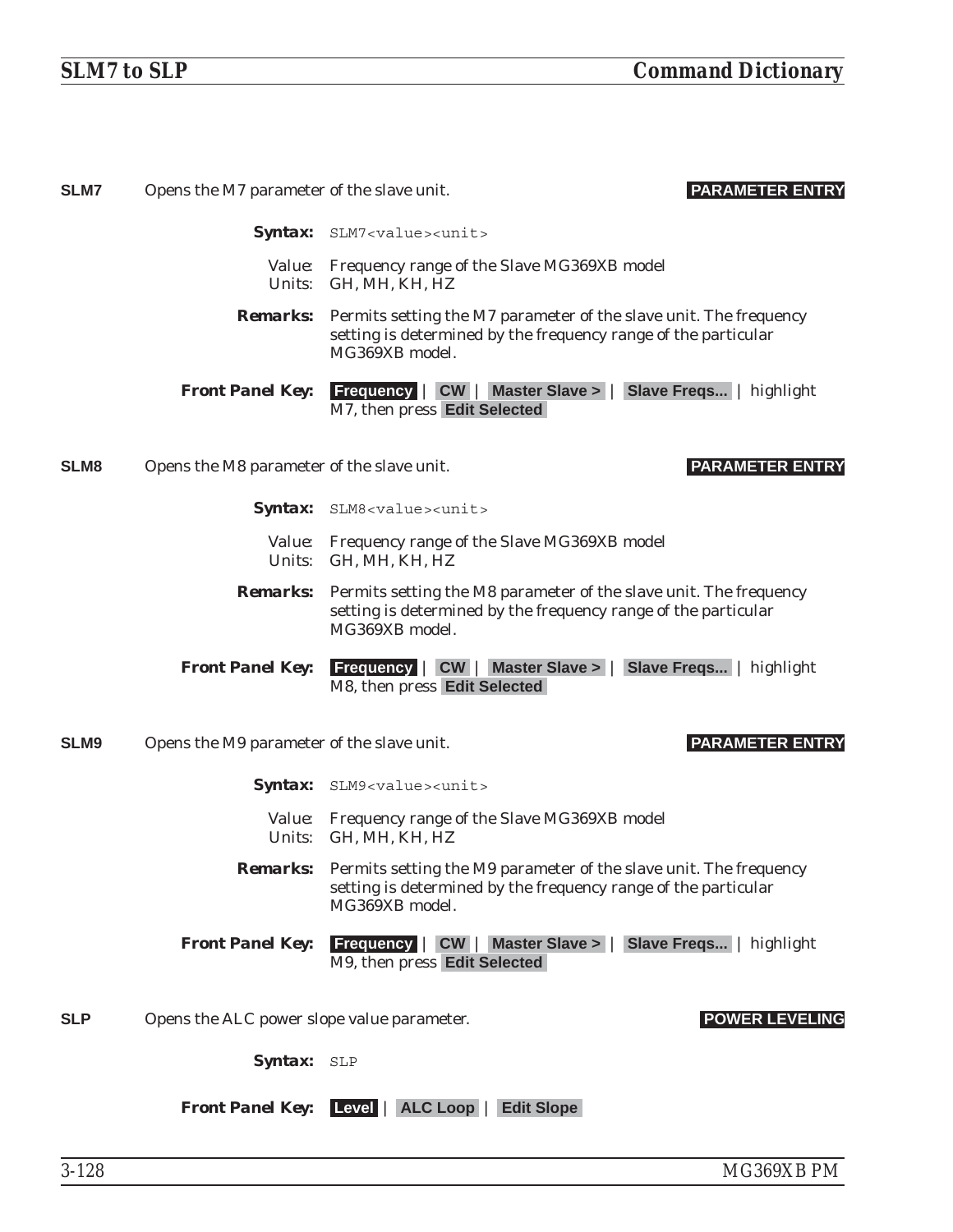## *Command Dictionary SLV to SNR*

| <b>SLV</b> | <b>PARAMETER ENTRY</b><br>Opens the power level parameter (L1) of the slave unit. |                                                                                                                                                                         |
|------------|-----------------------------------------------------------------------------------|-------------------------------------------------------------------------------------------------------------------------------------------------------------------------|
|            |                                                                                   | Syntax: SLV <value><unit></unit></value>                                                                                                                                |
|            |                                                                                   | Value: Power level range of the Slave MG369XB model<br>Units: DM (Log), VT (Linear)                                                                                     |
|            | <b>Remarks:</b>                                                                   | Same as SL1. Permits setting the L1 parameter for the slave unit. The<br>power level setting is determined by the power level range of the<br>particular MG369XB model. |
|            | <b>Front Panel Key:</b>                                                           | <b>Frequency   CW   Master Slave &gt;   Slave L1</b>                                                                                                                    |
| <b>SM</b>  |                                                                                   | <b>STORED SETUP</b><br>Recalls the next stored instrument setup in sequence.                                                                                            |
|            | Syntax: SM                                                                        |                                                                                                                                                                         |
|            | <i><b>Remarks:</b></i>                                                            | Recalls, in sequence, the next instrument setup stored in internal setup<br>memory.                                                                                     |
|            | <b>Related Commands:</b> RSN(m), SSN(m)                                           |                                                                                                                                                                         |
|            | <b>Front Panel Key: N/A</b>                                                       |                                                                                                                                                                         |
| <b>SNR</b> | Enter the instrument serial number.                                               | <b>MISCELLANEOUS</b>                                                                                                                                                    |
|            |                                                                                   | Syntax: SNRnnnnnnX                                                                                                                                                      |
|            |                                                                                   | Value: nnnnnn: the serial number must be six characters in length                                                                                                       |
|            | <b>Front Panel Key: N/A</b>                                                       |                                                                                                                                                                         |
|            | <b>Output Command:</b>                                                            | The commands, *IDN? and OI, return the instrument serial number as<br>part of the identification string sent to the controller.                                         |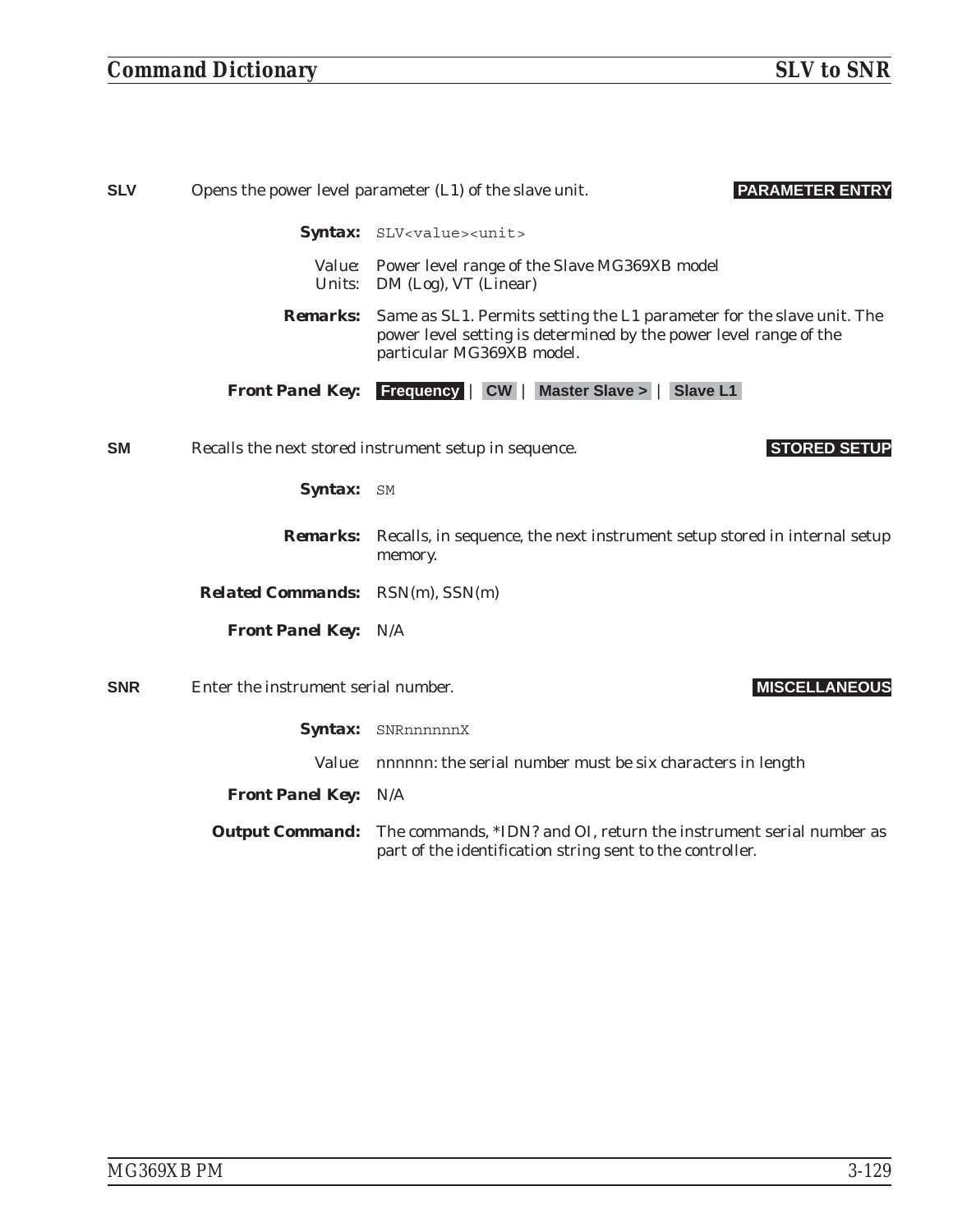| <b>SNS</b>      |                                          | <b>PARAMETER ENTRY</b><br>Opens the step sweep number of steps parameter.                                                                                                                                                                                                                                                        |
|-----------------|------------------------------------------|----------------------------------------------------------------------------------------------------------------------------------------------------------------------------------------------------------------------------------------------------------------------------------------------------------------------------------|
|                 |                                          | Syntax: SNS <value><unit></unit></value>                                                                                                                                                                                                                                                                                         |
|                 | Units: SPS                               | Value: 1 to 10,000                                                                                                                                                                                                                                                                                                               |
|                 |                                          | <b>Remarks:</b> Permits setting the number of steps for the step sweep.                                                                                                                                                                                                                                                          |
|                 |                                          | <b>Related Commands:</b> LIS, LGS, SDT, SSP, SWT                                                                                                                                                                                                                                                                                 |
|                 |                                          | <b>Front Panel Key:</b> Frequency   Step Sweep   More >   Number of Steps                                                                                                                                                                                                                                                        |
|                 |                                          | <b>Output Command:</b> OSS returns the number of steps of the step sweep to the controller.                                                                                                                                                                                                                                      |
| <b>SOF</b>      |                                          | <b>PARAMETER ENTRY</b><br>Opens the frequency offset parameter of the slave unit.                                                                                                                                                                                                                                                |
|                 |                                          | Syntax: SOF <value><unit></unit></value>                                                                                                                                                                                                                                                                                         |
|                 |                                          | Value: Frequency range of the MG369XB model<br>Units: GH, MH, KH, HZ                                                                                                                                                                                                                                                             |
|                 |                                          | <b>Remarks:</b> Permits setting the frequency offset parameter for the slave unit. The<br>frequency setting is determined by the frequency range of the<br>particular MG369XB model.                                                                                                                                             |
|                 |                                          | <b>NOTE</b><br>Use the SOF parameter entry command only to set the fre-<br>quency offset for a slave unit that is (1) slave to a master unit<br>that is connected to a 360B VNA in a source or dual-source<br>configuration or (2) slave to a master unit that is programmed<br>to perform non-sequential frequency step sweeps. |
|                 | <b>Front Panel Key:</b>                  | Frequency   CW   Master Slave >   Slave Freqs   VNA ><br><b>VNA Offset</b>                                                                                                                                                                                                                                                       |
| SP <sub>0</sub> | Deselects non-equally spaced step sweep. | <b>SWEEP</b>                                                                                                                                                                                                                                                                                                                     |
|                 | Syntax: SPO                              |                                                                                                                                                                                                                                                                                                                                  |
|                 | <b>Related Commands: SP1</b>             |                                                                                                                                                                                                                                                                                                                                  |
|                 | <b>Front Panel Key: N/A</b>              |                                                                                                                                                                                                                                                                                                                                  |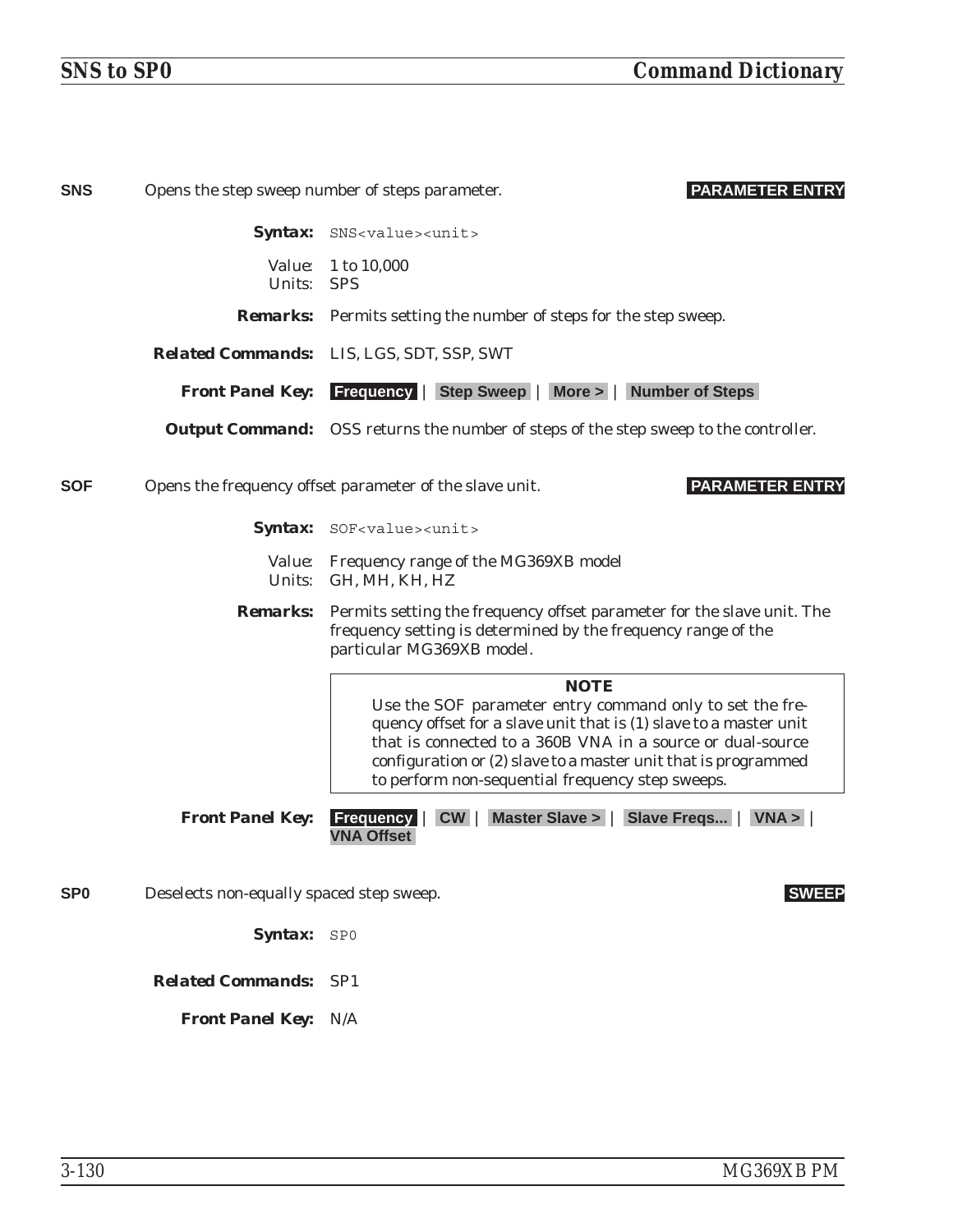## *Command Dictionary SP1 to SQ1*

| SP <sub>1</sub> | Selects non-equally spaced step sweep.   | <b>SWEEP</b>                                                                                                                                                                                                                                                                                                                                                                                         |
|-----------------|------------------------------------------|------------------------------------------------------------------------------------------------------------------------------------------------------------------------------------------------------------------------------------------------------------------------------------------------------------------------------------------------------------------------------------------------------|
|                 | Syntax: SP1                              |                                                                                                                                                                                                                                                                                                                                                                                                      |
|                 | <b>Remarks:</b>                          | Provides for a step sweep that has non-equally spaced steps. It can be<br>used in any of the available sweep modes (F1-F2, F3-F4, Full, F0-DF,<br>F1-DF, F5-DF, and F6-DF). The start frequency in the sweep must be<br>equal to the first frequency programmed with the ZL(x) command. The<br>intermediate steps can be programmed to be any frequency within the<br>range of the programmed sweep. |
|                 | <b>Related Commands:</b> ZEL(x), ZN, SP0 |                                                                                                                                                                                                                                                                                                                                                                                                      |
|                 | <b>Front Panel Key: N/A</b>              |                                                                                                                                                                                                                                                                                                                                                                                                      |
| <b>SPS</b>      | Steps data terminator.                   | <b>DATA TERMINATOR</b>                                                                                                                                                                                                                                                                                                                                                                               |
|                 | <b>Syntax:</b> SPS                       |                                                                                                                                                                                                                                                                                                                                                                                                      |
|                 | <b>Front Panel Key: N/A</b>              |                                                                                                                                                                                                                                                                                                                                                                                                      |
| SQ0             | Disables the SRQ generation function.    | <b>STATUS</b>                                                                                                                                                                                                                                                                                                                                                                                        |
|                 | Syntax: SQ0                              |                                                                                                                                                                                                                                                                                                                                                                                                      |
|                 |                                          | <b>Remarks:</b> This is the default mode.                                                                                                                                                                                                                                                                                                                                                            |
|                 | <b>Front Panel Key: N/A</b>              |                                                                                                                                                                                                                                                                                                                                                                                                      |
| SQ1             | Enables the SRQ generation function.     | <b>STATUS</b>                                                                                                                                                                                                                                                                                                                                                                                        |
|                 | Syntax: SQ1                              |                                                                                                                                                                                                                                                                                                                                                                                                      |
|                 | <b>Remarks:</b>                          | This command allow a status reporting function, that is true and<br>enabled, to pull the SRQ line LOW (true) and request service from the<br>controller.                                                                                                                                                                                                                                             |

*Front Panel Key:* N/A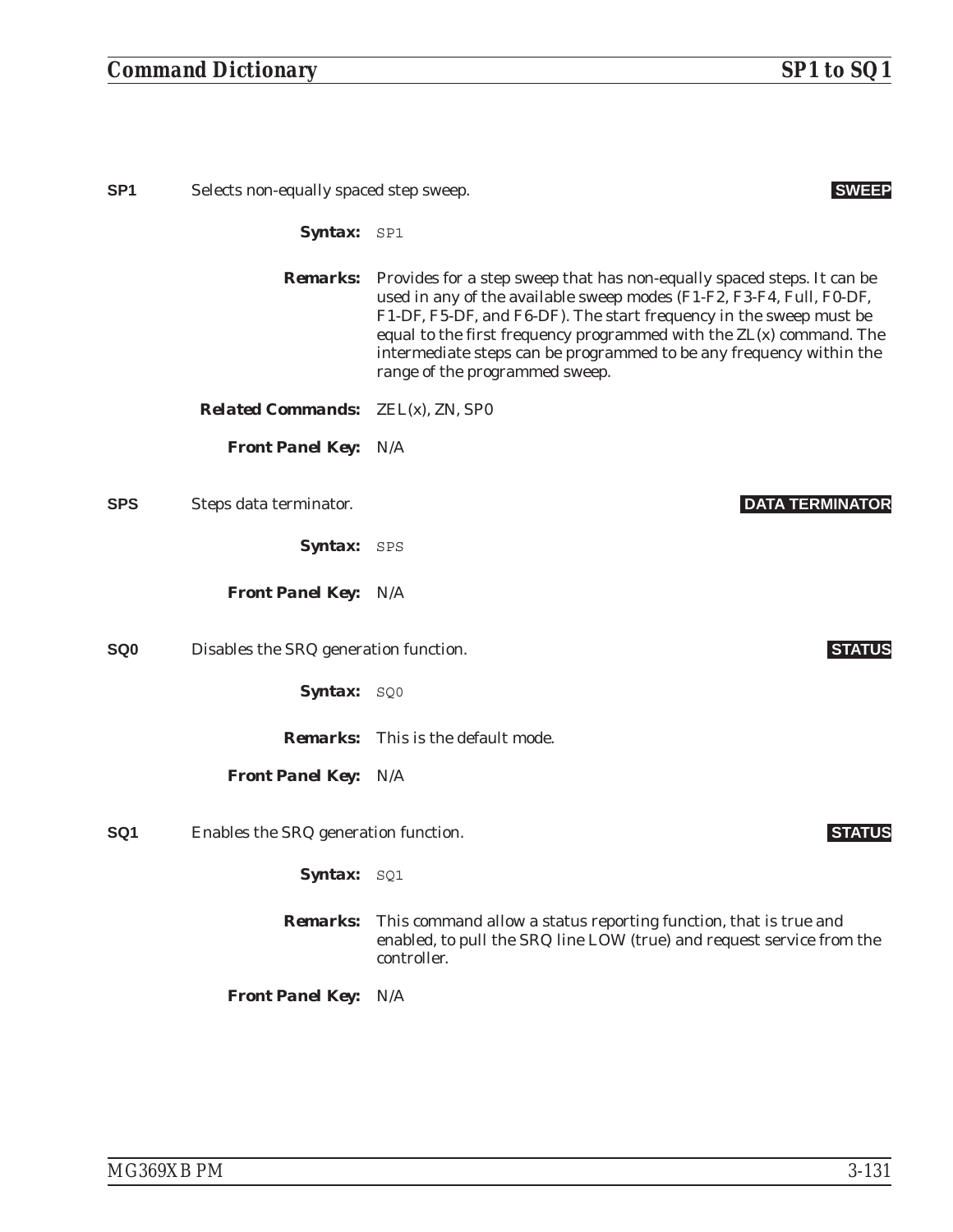| <b>SQD</b> |                                              | <b>CW FREQUENCY</b><br>Scan down to the next lower preset CW frequency.                                                                                                                                                                               |
|------------|----------------------------------------------|-------------------------------------------------------------------------------------------------------------------------------------------------------------------------------------------------------------------------------------------------------|
|            |                                              | Syntax: SQD <value><unit></unit></value>                                                                                                                                                                                                              |
|            |                                              | Value: Frequency range of the MG369XB model<br>Units: GH, MH, KH, HZ                                                                                                                                                                                  |
|            | <b>Remarks:</b>                              | Scans down to next lower preset CW frequency and opens the<br>frequencys parameter for data entry.                                                                                                                                                    |
|            | <b>Front Panel Key: N/A</b>                  |                                                                                                                                                                                                                                                       |
| <b>SQF</b> | Scan to the next higher preset CW frequency. | <b>CW FREQUENCY</b>                                                                                                                                                                                                                                   |
|            |                                              | Syntax: SQF <value><unit></unit></value>                                                                                                                                                                                                              |
|            |                                              | Value: Frequency range of the MG369XB model<br>Units: GH, MH, KH, HZ                                                                                                                                                                                  |
|            | <b>Remarks:</b>                              | Scans to next higher preset CW frequency and opens the frequencys<br>parameter for data entry.                                                                                                                                                        |
|            | <b>Front Panel Key: N/A</b>                  |                                                                                                                                                                                                                                                       |
| <b>SQP</b> |                                              | <b>MODULATION</b><br>Turns on internal 1 kHz square wave pulse modulation.                                                                                                                                                                            |
|            | Syntax: SQP                                  |                                                                                                                                                                                                                                                       |
|            | Units: MH                                    |                                                                                                                                                                                                                                                       |
|            | <i><b>Remarks:</b></i>                       | Sets the internal pulse width (W1) to 500 ms, PRF to 1 kHz, pulse<br>mode to single, pulse trigger to free run, and turns on the internal<br>pulse modulation function. Disables the external pulse modulation<br>function, if previously programmed. |
|            |                                              | <i>Related Commands:</i> $PMD(x)$ , $PTG(x)$ , IP, W1, PER                                                                                                                                                                                            |
|            | <b>Front Panel Key: N/A</b>                  |                                                                                                                                                                                                                                                       |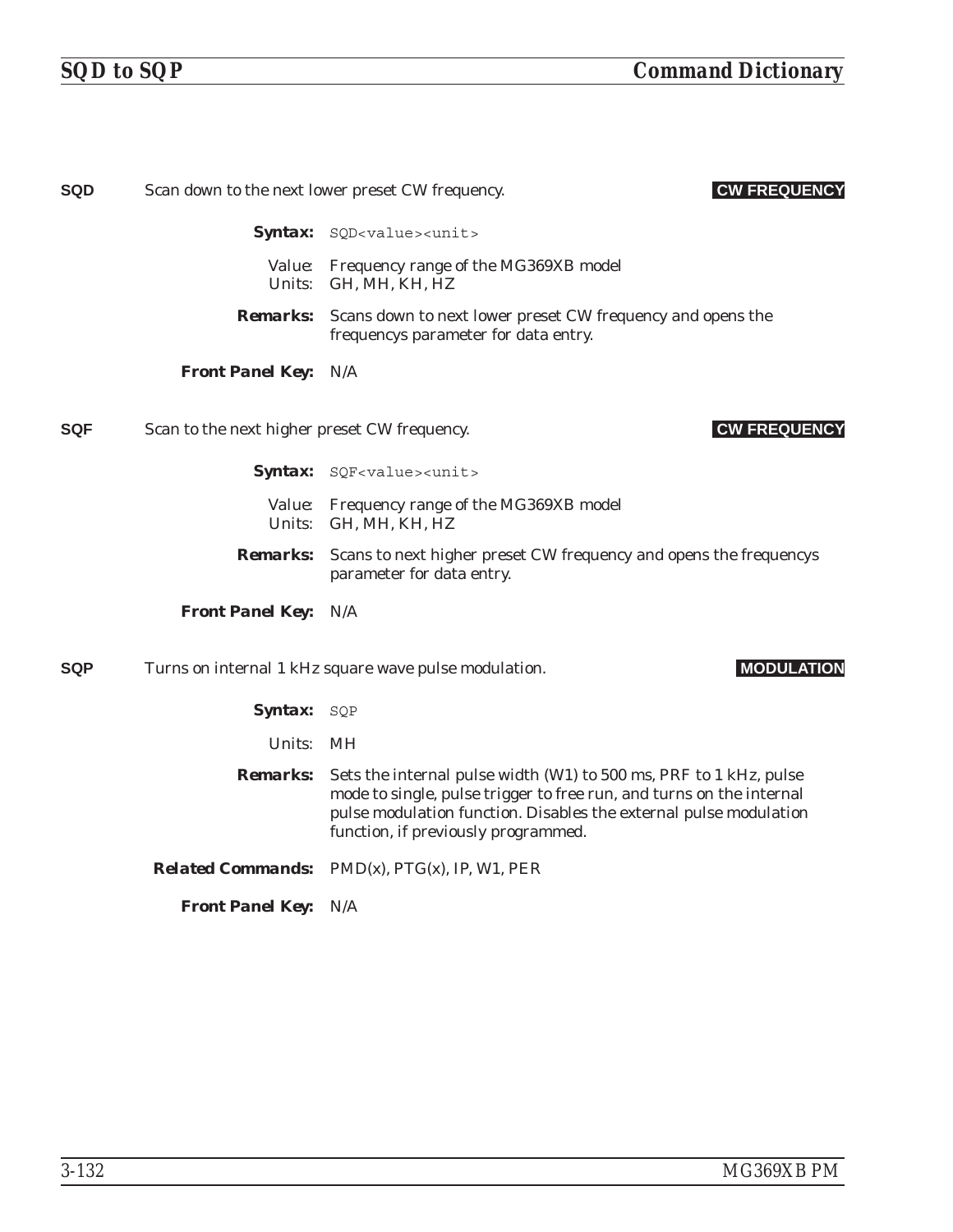## *Command Dictionary SQU to SSP*

| SQU        | Scan up to the next higher preset CW frequency. | <b>CW FREQUENCY</b>                                                                                                                                                                                                                                                                               |
|------------|-------------------------------------------------|---------------------------------------------------------------------------------------------------------------------------------------------------------------------------------------------------------------------------------------------------------------------------------------------------|
|            |                                                 | Syntax: SQU <value><unit></unit></value>                                                                                                                                                                                                                                                          |
|            |                                                 | Value: Frequency range of the MG369XB model<br>Units: GH, MH, KH, HZ                                                                                                                                                                                                                              |
|            | <i><b>Remarks:</b></i>                          | Scans up to next higher preset CW frequency and opens the frequencys<br>parameter for data entry.                                                                                                                                                                                                 |
|            | <b>Front Panel Key: N/A</b>                     |                                                                                                                                                                                                                                                                                                   |
| SSN(m)     |                                                 | <b>STORED SETUP</b><br>Saves the current instrument setup to internal setup memory location M.                                                                                                                                                                                                    |
|            | Syntax: SSN(m)                                  |                                                                                                                                                                                                                                                                                                   |
|            |                                                 | <i>Value:</i> M: memory locations 1 to 9                                                                                                                                                                                                                                                          |
|            |                                                 | <b>Remarks:</b> Saves the current instrument setup to the internal setup memory<br>location specified (1 to 9).                                                                                                                                                                                   |
|            | <b>Related Commands:</b> RSN(m)                 |                                                                                                                                                                                                                                                                                                   |
|            |                                                 | <b>Front Panel Key:</b> System   Setups   Save (enter setup number)                                                                                                                                                                                                                               |
| <b>SSP</b> | Selects linear step sweep.                      | <b>SWEEP</b>                                                                                                                                                                                                                                                                                      |
|            | Syntax: SSP                                     |                                                                                                                                                                                                                                                                                                   |
|            | <b>Remarks:</b>                                 | Same as LIS. SSP, by itself, does not provide a swept-frequency output.<br>It only determines that the swept-frequency output will be a linear step<br>sweep. However, if a frequency sweep is being output by the instrument<br>when SSP is received, the sweep will become a linear step sweep. |
|            | Related Commands: LGS, LIS, MAN, SWP            |                                                                                                                                                                                                                                                                                                   |
|            | <b>Front Panel Key:</b>                         | <b>Frequency   Step Sweep   More &gt;   Log/Linear to Linear</b>                                                                                                                                                                                                                                  |
|            | <b>Example:</b>                                 | SDT 3 MS SNS 100 SPS SSP SF1 AUT initiates a continuous linear<br>step frequency sweep between F1 and F2. The sweep consists of 100<br>steps with a dwell-time-per-step of 3 ms.                                                                                                                  |
|            | <b>Output Command:</b>                          | OSD returns the dwell time of the step sweep (in ms) to the controller.<br>OSS returns the number of steps of the step sweep to the controller.<br>OST returns the sweep time value (in ms) to the controller.                                                                                    |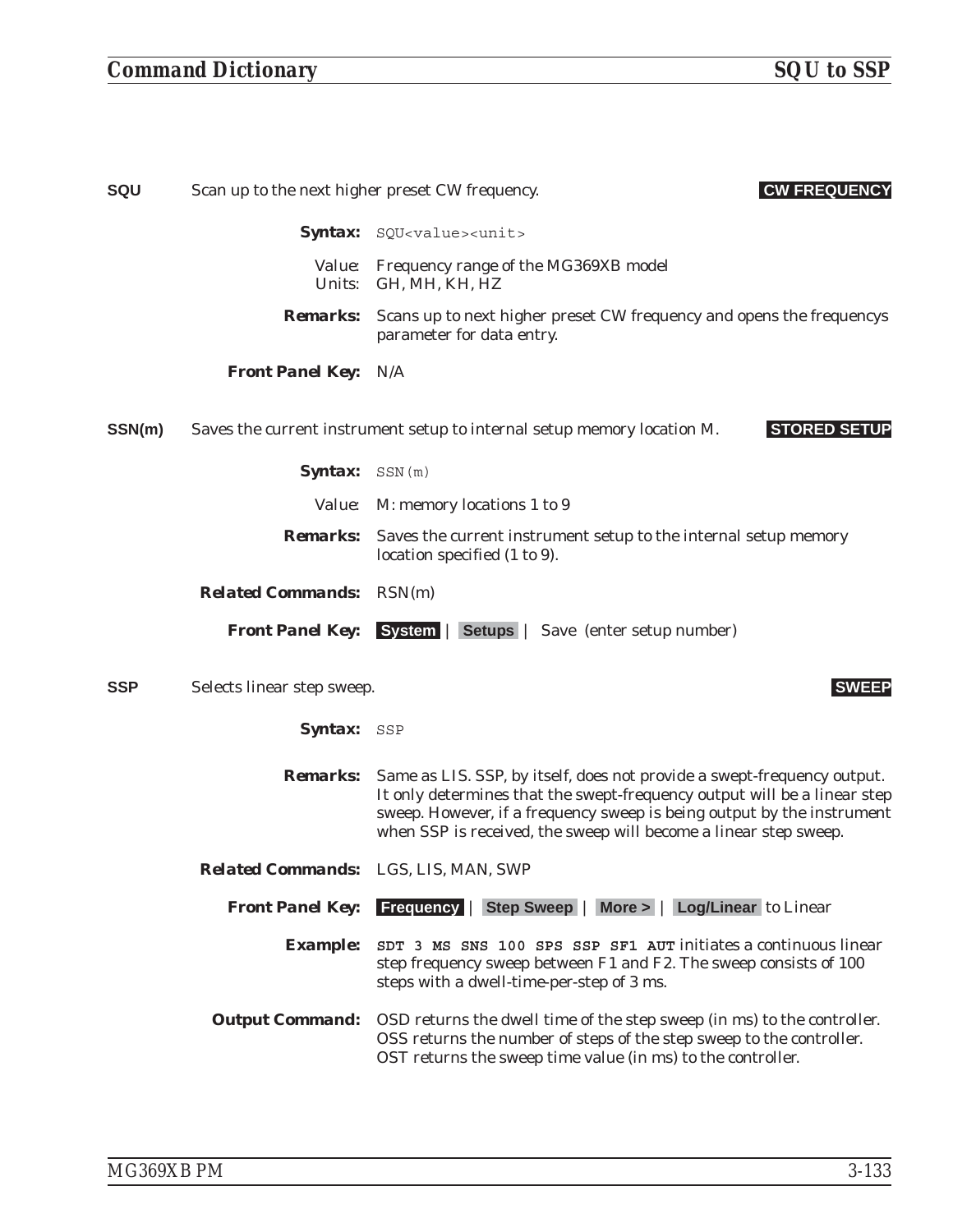| <b>SW0</b>      |                             | <b>MODULATION</b><br>Turns off the internal or external pulse modulation function (Same as P0).                                                                                                                                                                                                              |
|-----------------|-----------------------------|--------------------------------------------------------------------------------------------------------------------------------------------------------------------------------------------------------------------------------------------------------------------------------------------------------------|
|                 | <b>Syntax:</b> SWO          |                                                                                                                                                                                                                                                                                                              |
|                 | <b>Front Panel Key: N/A</b> |                                                                                                                                                                                                                                                                                                              |
| SW <sub>1</sub> |                             | <b>MODULATION</b><br>Turns on internal 400 Hz square wave pulse modulation.                                                                                                                                                                                                                                  |
|                 | Syntax: SW1                 |                                                                                                                                                                                                                                                                                                              |
|                 | <i><b>Remarks:</b></i>      | Sets the internal pulse width (W1) to 1.25 ms, PRF to 400 Hz, pulse<br>mode to single, trigger to free run, pulse clock rate to 100 MHz (or<br>40 MHz with Option 24), and turns on the internal pulse modulation<br>function. Disables the external pulse modulation function, if previously<br>programmed. |
|                 | <b>Front Panel Key:</b>     | N/A                                                                                                                                                                                                                                                                                                          |
| SW <sub>2</sub> |                             | <b>MODULATION</b><br>Turns on internal 1 kHz square wave pulse modulation (Same as SQP).                                                                                                                                                                                                                     |
|                 | <b>Syntax:</b> SW2          |                                                                                                                                                                                                                                                                                                              |
|                 | <b>Remarks:</b>             | Sets the internal pulse width (W1) to 500 ms, PRF to 1 kHz, pulse<br>mode to single, pulse trigger to free run, and turns on the internal<br>pulse modulation function. Disables the external pulse modulation<br>function, if previously programmed.                                                        |
|                 | <b>Front Panel Key: N/A</b> |                                                                                                                                                                                                                                                                                                              |
| SW <sub>3</sub> |                             | Turns on internal 7.8125 kHz square wave pulse modulation.<br><b>MODULATION</b>                                                                                                                                                                                                                              |
|                 | <b>Syntax:</b>              | SW3                                                                                                                                                                                                                                                                                                          |
|                 | <b>Remarks:</b>             | Sets the internal pulse width (W1) to 64 ms, PRF to 7.8125 kHz, pulse<br>mode to single, pulse trigger to free run, and turns on the internal<br>pulse modulation function. Disables the external pulse modulation<br>function, if previously programmed.                                                    |
|                 | <b>Front Panel Key:</b>     | N/A                                                                                                                                                                                                                                                                                                          |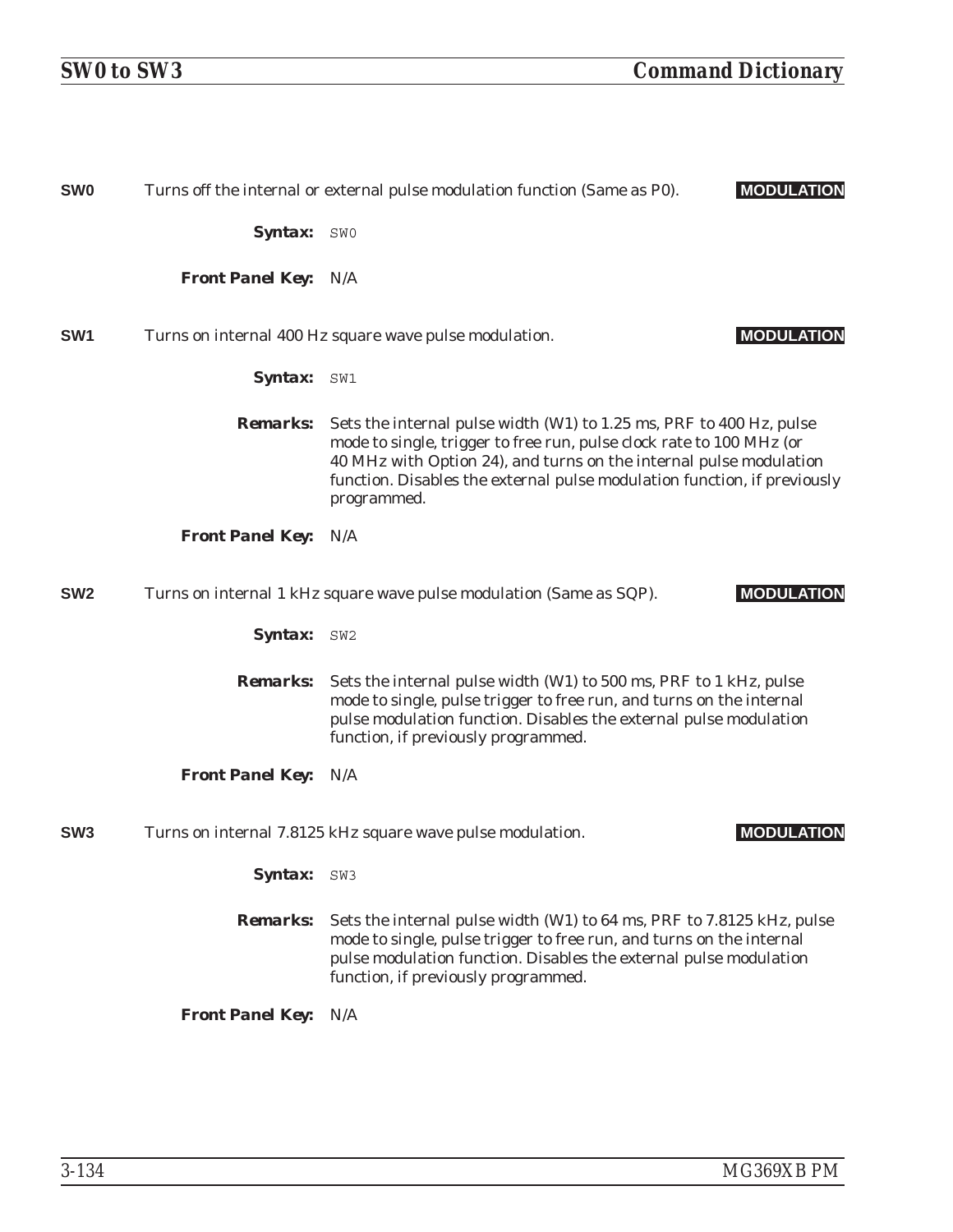## *Command Dictionary SW4 to SWT*

| SW4        |                                      | <b>MODULATION</b><br>Turns on internal 27.8 kHz square wave pulse modulation.                                                                                                                                                                                                                                      |
|------------|--------------------------------------|--------------------------------------------------------------------------------------------------------------------------------------------------------------------------------------------------------------------------------------------------------------------------------------------------------------------|
|            | Syntax: SW4                          |                                                                                                                                                                                                                                                                                                                    |
|            | <i>Remarks:</i>                      | Sets the internal pulse width (W1) to 18 ms, PRF to 27.8 kHz, pulse<br>mode to single, pulse trigger to free run, pulse clock rate to 100 MHz<br>(or 40 MHz with Option 24), and turns on the internal pulse<br>modulation function. Disables the external pulse modulation function,<br>if previously programmed. |
|            | <b>Front Panel Key: N/A</b>          |                                                                                                                                                                                                                                                                                                                    |
| <b>SWP</b> | Selects analog sweep.                | <b>SWEEP</b>                                                                                                                                                                                                                                                                                                       |
|            | <b>Syntax:</b> SWP                   |                                                                                                                                                                                                                                                                                                                    |
|            | <b>Front Panel Key:</b>              | <b>Frequency   Analog Sweep</b>                                                                                                                                                                                                                                                                                    |
| <b>SWT</b> | Opens the step sweep time parameter. | <b>PARAMETER ENTRY</b>                                                                                                                                                                                                                                                                                             |
|            |                                      | Syntax: SWT <value><unit></unit></value>                                                                                                                                                                                                                                                                           |
|            |                                      | <i>Value:</i> 30ms to 99s<br>Units: MS, SEC                                                                                                                                                                                                                                                                        |
|            |                                      | <b>Remarks:</b> Permits setting the time for the step sweep.                                                                                                                                                                                                                                                       |
|            | Related Commands: LIS, LGS, SSP      |                                                                                                                                                                                                                                                                                                                    |
|            |                                      | <b>Front Panel Key:</b> Frequency   Step Sweep   More >   Sweep Time                                                                                                                                                                                                                                               |
|            |                                      | <b>Output Command:</b> OST returns the sweep time value (in ms) to the controller.                                                                                                                                                                                                                                 |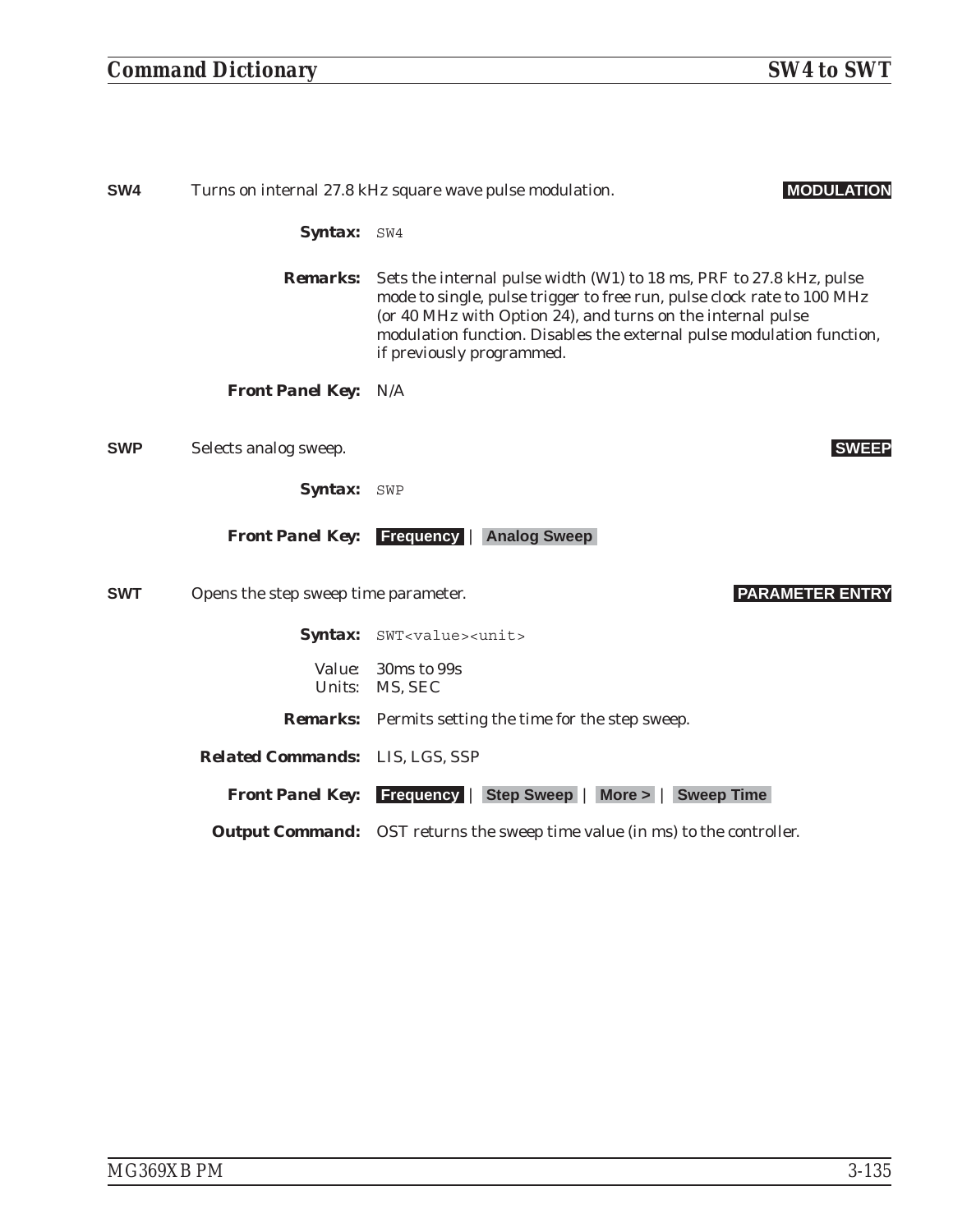| <b>SYZ</b> |                                   | <b>PARAMETER ENTRY</b><br>Opens the increment/decrement step size parameter.                                                                                                                                                                                                                                                                                                                                                                                                                                                                                                                                                                                                                                                                                        |
|------------|-----------------------------------|---------------------------------------------------------------------------------------------------------------------------------------------------------------------------------------------------------------------------------------------------------------------------------------------------------------------------------------------------------------------------------------------------------------------------------------------------------------------------------------------------------------------------------------------------------------------------------------------------------------------------------------------------------------------------------------------------------------------------------------------------------------------|
|            |                                   | Syntax: SYZ <value></value>                                                                                                                                                                                                                                                                                                                                                                                                                                                                                                                                                                                                                                                                                                                                         |
|            |                                   | <i>Value:</i> dependent on the open parameter                                                                                                                                                                                                                                                                                                                                                                                                                                                                                                                                                                                                                                                                                                                       |
|            |                                   | <b>Remarks:</b> Each MG369XB parameter has an associated step size that can be used<br>to increment or decrement its value. Parameters that have common<br>units share a common step size. For example, the frequency parameters<br>(F0-F9, M0-M9, and DF) have a common step size as do the power level<br>parameters (XL0-XL9, L0-L9, and level offset). Other parameters, such<br>as analog sweep time, have individual step sizes. To set the step size for<br>a parameter, first send the command code to open the parameter, then<br>send the SYZ command. Now set the step size by sending a numeric<br>string with the proper terminator. When the terminator is received, the<br>step size is accepted and the original parameter is again open for entry. |
|            | <b>Related Commands:</b> UP, DN   |                                                                                                                                                                                                                                                                                                                                                                                                                                                                                                                                                                                                                                                                                                                                                                     |
|            | <b>Front Panel Key:</b>           | <b>Config   Increment &gt;   Frequency Increment or</b><br>System  <br>Config   Increment >   Level Increment or System<br>System  <br>Increment >   Time Increment<br>Config                                                                                                                                                                                                                                                                                                                                                                                                                                                                                                                                                                                       |
|            | <i><b>Example:</b></i>            | F1 4 GH SYZ 10 MH UP UP UP sets the F1 frequency parameter to 4<br>GHz, sets the step size to 10 MHz, and increments the F1 frequency<br>three times by the value of the step size to 4.03 GHz.                                                                                                                                                                                                                                                                                                                                                                                                                                                                                                                                                                     |
| <b>TEX</b> | Sets sweep trigger to external.   | <b>SWEEP</b>                                                                                                                                                                                                                                                                                                                                                                                                                                                                                                                                                                                                                                                                                                                                                        |
|            | <b>Syntax:</b> TEX                |                                                                                                                                                                                                                                                                                                                                                                                                                                                                                                                                                                                                                                                                                                                                                                     |
|            | <b>Related Commands: EXT, AUT</b> |                                                                                                                                                                                                                                                                                                                                                                                                                                                                                                                                                                                                                                                                                                                                                                     |
|            | <b>Front Panel Key: N/A</b>       |                                                                                                                                                                                                                                                                                                                                                                                                                                                                                                                                                                                                                                                                                                                                                                     |
| TMS        | Times data terminator.            | <b>DATA TERMINATOR</b>                                                                                                                                                                                                                                                                                                                                                                                                                                                                                                                                                                                                                                                                                                                                              |
|            | Syntax:                           | TMS                                                                                                                                                                                                                                                                                                                                                                                                                                                                                                                                                                                                                                                                                                                                                                 |
|            | <b>Front Panel Key: N/A</b>       |                                                                                                                                                                                                                                                                                                                                                                                                                                                                                                                                                                                                                                                                                                                                                                     |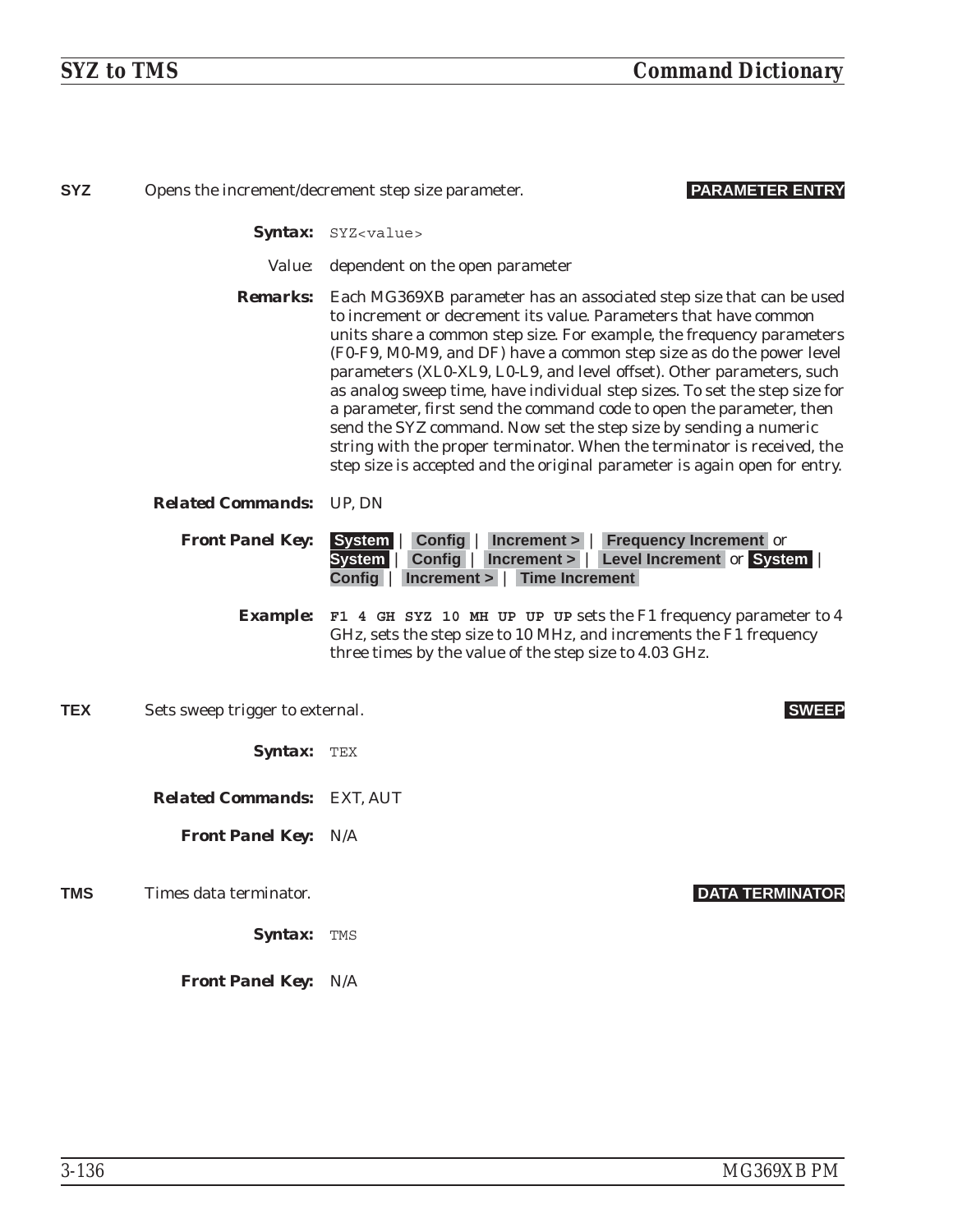## *Command Dictionary TR0 to TRG*

| TR <sub>0</sub> | Sets 0dB of attenuation when RF is switched off.  | <b>CONFIGURATION</b>                                                                                                                                                                                                             |
|-----------------|---------------------------------------------------|----------------------------------------------------------------------------------------------------------------------------------------------------------------------------------------------------------------------------------|
|                 | <b>Syntax:</b> TRO                                |                                                                                                                                                                                                                                  |
|                 | <i><b>Remarks:</b></i>                            | Sets 0 dB of attenuation when RF is switched off in units with a step<br>attenuator (Option 2) installed. If Option 2 is not installed, this<br>command produces a syntax error.                                                 |
|                 | <b>Related Commands:</b>                          | TR1                                                                                                                                                                                                                              |
|                 |                                                   | Front Panel Key: System   Config   RF   More >   Term RF Off                                                                                                                                                                     |
| TR <sub>1</sub> | Sets 40dB of attenuation when RF is switched off. | <b>CONFIGURATION</b>                                                                                                                                                                                                             |
|                 | Syntax: TR1                                       |                                                                                                                                                                                                                                  |
|                 | <i>Remarks:</i>                                   | Sets 40 dB of attenuation when RF is switched off in units with a step<br>attenuator (Option 2) installed. This provides a better output source<br>match. If Option 2 is not installed, this command produces a syntax<br>error. |
|                 | <b>Related Commands:</b>                          | <b>TRO</b>                                                                                                                                                                                                                       |
|                 |                                                   | Front Panel Key: System   Config   RF   More >   Term RF On                                                                                                                                                                      |
| TRG             | Triggers a single sweep.                          | <b>SWEEP</b>                                                                                                                                                                                                                     |
|                 | Syntax: TRG                                       |                                                                                                                                                                                                                                  |
|                 | <i><b>Remarks:</b></i>                            | When single sweep triggering is selected for frequency, power level, or<br>list sweeps, a single sweep starts when the TRG command is received.                                                                                  |
|                 | <b>Related Commands: EXT, TRS, RSS</b>            |                                                                                                                                                                                                                                  |
|                 | <b>Front Panel Key:</b>                           | <b>Frequency   Step Sweep   More &gt;   Trigger &gt;   Single  </b><br>Trigger or Frequency   List   Sweep >   Trigger >   Single<br>Trigger or Level   Level Sweep   Trigger >   Single   Trigger                               |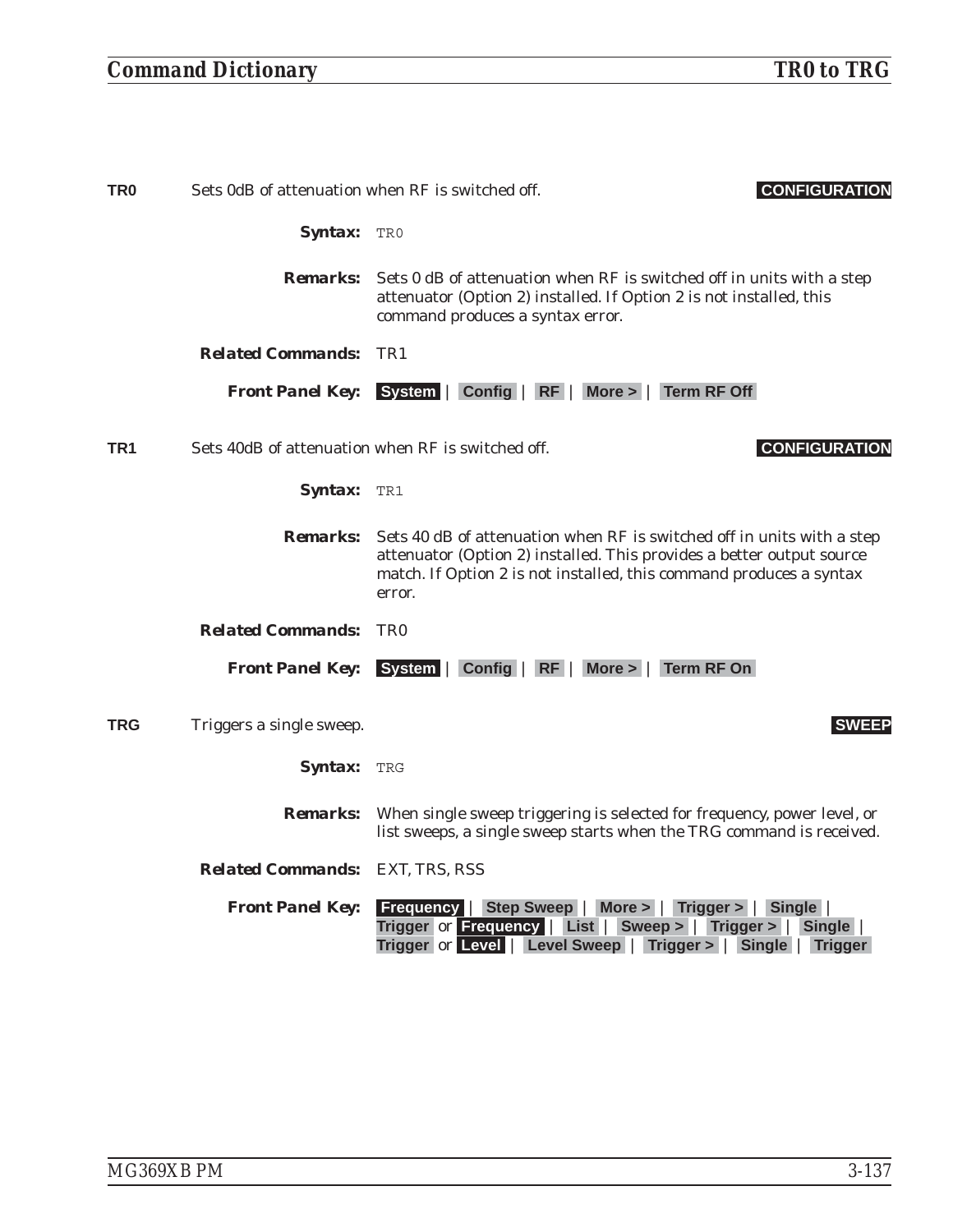| <b>TRS</b> | Triggers a single sweep.               | <b>SWEEP</b>                                                                                                                                                                                                                                                                                    |
|------------|----------------------------------------|-------------------------------------------------------------------------------------------------------------------------------------------------------------------------------------------------------------------------------------------------------------------------------------------------|
|            | <b>Syntax:</b> TRS                     |                                                                                                                                                                                                                                                                                                 |
|            | <i>Remarks:</i>                        | Same as TRG. When single sweep triggering is selected for frequency,<br>power level, or list sweeps, a single sweep starts when the TRS<br>command is received.                                                                                                                                 |
|            | <b>Related Commands: EXT, TRG, RSS</b> |                                                                                                                                                                                                                                                                                                 |
|            | <b>Front Panel Key:</b> Same as TRG    |                                                                                                                                                                                                                                                                                                 |
| <b>TSS</b> |                                        | Advances sweep to the next step in dual step sweep mode.<br><b>SWEEP</b>                                                                                                                                                                                                                        |
|            | <b>Syntax: TSS</b>                     |                                                                                                                                                                                                                                                                                                 |
|            | <i><b>Remarks:</b></i>                 | The dual step sweep mode provides for generating synchronized, step<br>sweep outputs for two MG369XBs at a frequency offset. When<br>operating in the dual step sweep mode, the command, TSS, steps the<br>sweep to the next point.                                                             |
|            | <b>Related Commands: DU1</b>           |                                                                                                                                                                                                                                                                                                 |
|            | <b>Front Panel Key: N/A</b>            |                                                                                                                                                                                                                                                                                                 |
| TST        | Starts an instrument self-test.        | <b>SELF TEST</b>                                                                                                                                                                                                                                                                                |
|            | <b>Syntax:</b> TST                     |                                                                                                                                                                                                                                                                                                 |
|            |                                        | <b>Remarks:</b> When TST is received, the MG369XB performs a self test then places a<br>P (for pass) or a F (for fail) on the bus. It also generates six self test<br>results bytes. Extended Status Byte one bit zero is set if self test fails;<br>bit two is set when self test is complete. |
|            | <b>Front Panel Key:</b>                | System   Self-Test                                                                                                                                                                                                                                                                              |
|            |                                        | <b>Output Command:</b> OSR returns the six self test results bytes to the controller.                                                                                                                                                                                                           |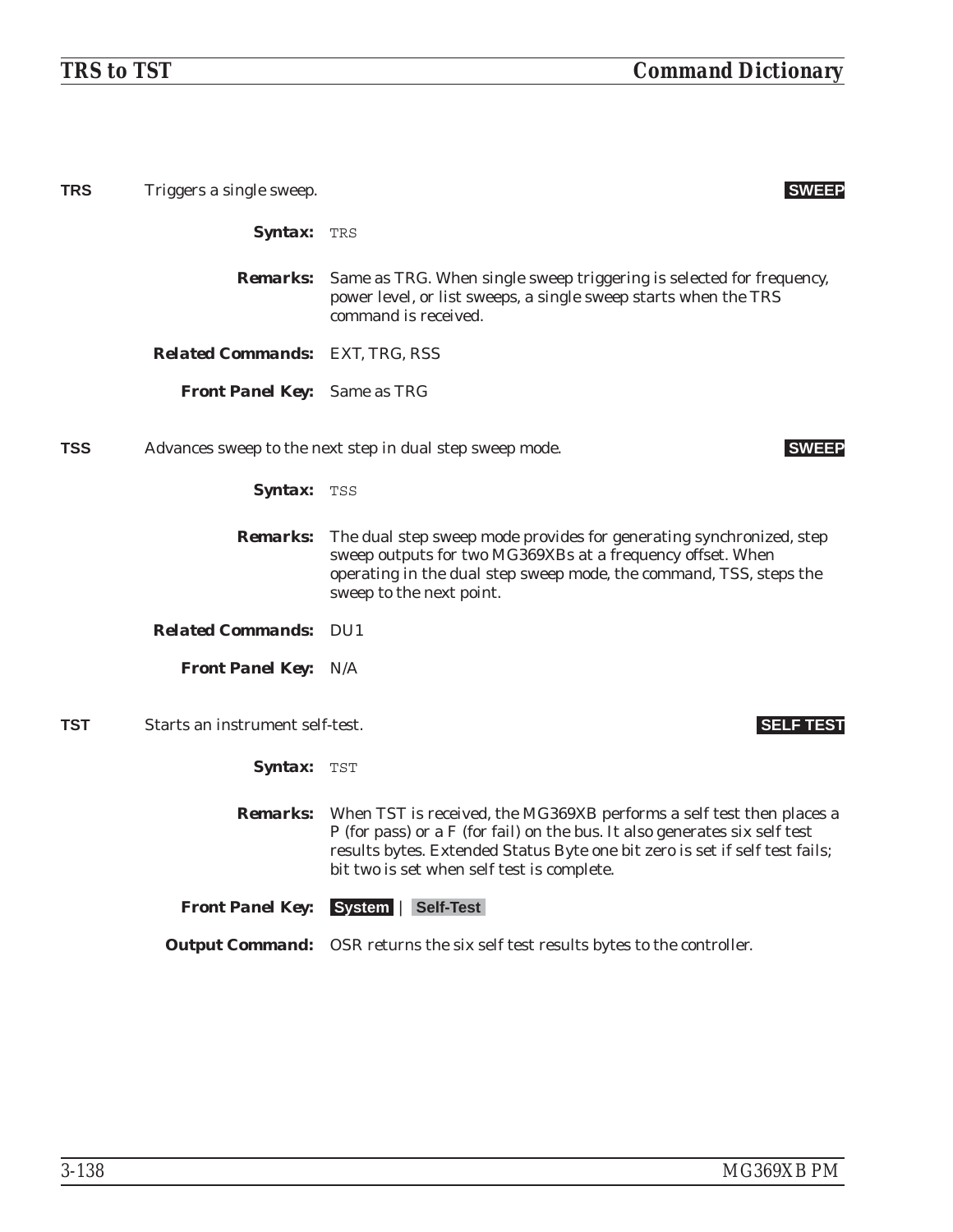### *Command Dictionary UL0 to UP*

**UL0** Inhibits RF unleveled SRQ generation. **STATUS** Syntax: UL0 *Remarks:* Inhibits an SRQ from being generated when the RF Unleveled bit is set. This is the default mode. *Front Panel Key:* N/A **UL1** Enables RF unleveled SRQ generation. **STATUS** Syntax: UL1 *Remarks:* Enables an SRQ to be generated when Primary Status Byte bit two (RF Unleveled) is set and SQ1 has been programmed. *Front Panel Key:* N/A *Example:* **SQ1 UL1** enables an unleveled SRQ generation. **UP** Increments the open parameter by the step size. **PARAMETER ENTRY** Syntax: UP *Remarks:* Each MG369XB parameter has an associated step size that can be used to increment or decrement its value. The command, SYZ, is used to set the step size for a parameter. The commands, UP and DN, can then be used to increment and decrement the parameter by the step size. In the list sweep mode with manual trigger selected, UP increments the list index by one. *Related Commands:* SYZ, DN *Front Panel Key:* Use the keys **System** | **Increment >** to access the increment menu. **Frequency Increment** sets the frequency increment value, **Level Increment** sets the power level increment value, and **Time Increment** sets the time increment value. **Increment Mode** turns increment mode on. Use the front panel, cursor control keys, or the rotary knob to increment or decrement the open parameter by the increment value.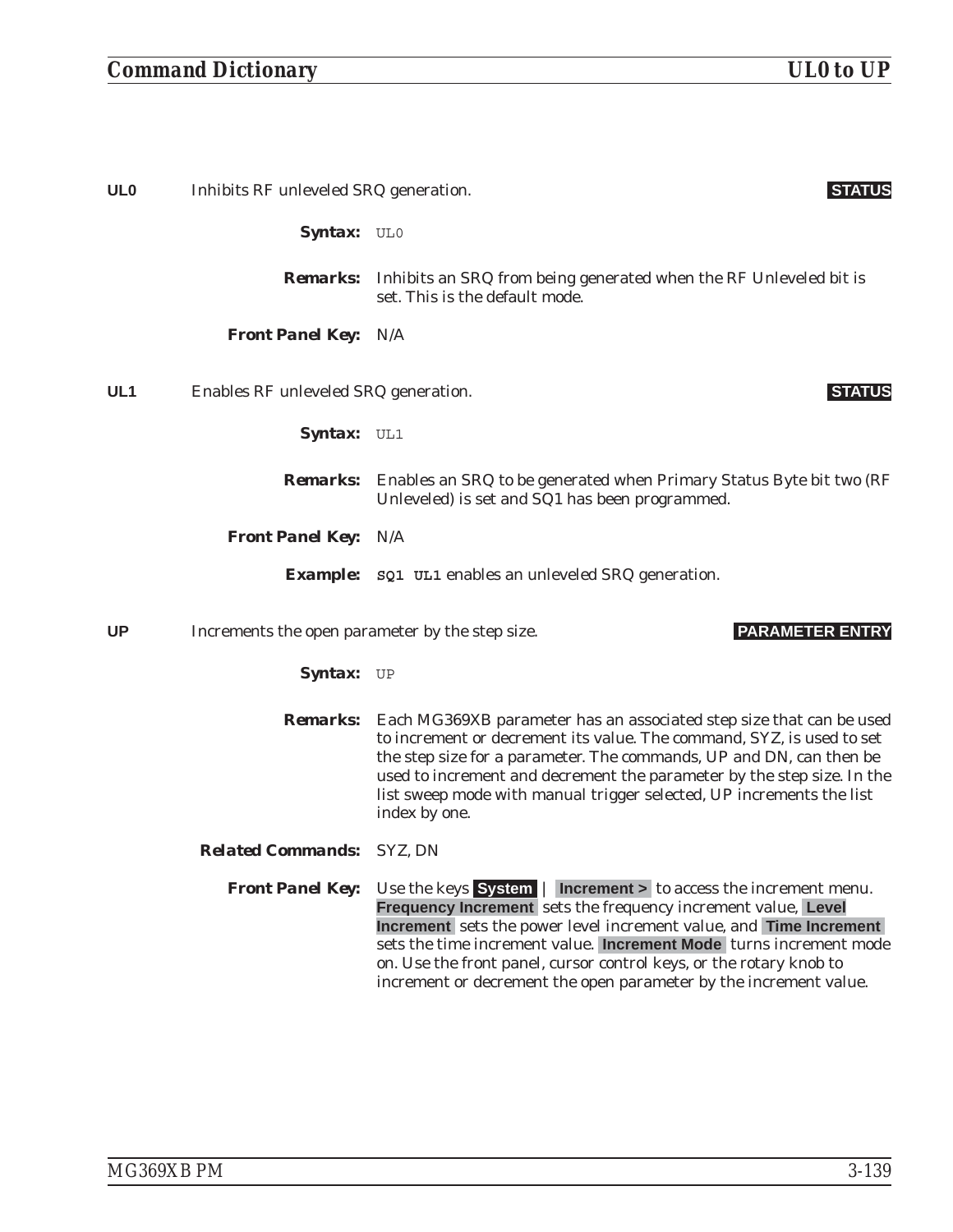| <b>US</b>       | Microsecond (ms) data terminator.           | <b>DATA TERMINATOR</b>                                                                                                                                          |
|-----------------|---------------------------------------------|-----------------------------------------------------------------------------------------------------------------------------------------------------------------|
|                 | Syntax: US                                  |                                                                                                                                                                 |
|                 | <b>Front Panel Key: N/A</b>                 |                                                                                                                                                                 |
| VM <sub>1</sub> | Turns on the video marker mode.             | <b>MARKER</b>                                                                                                                                                   |
|                 | Syntax: VM1                                 |                                                                                                                                                                 |
|                 |                                             | <b>Remarks:</b> When the video marker mode is turned on, the MG369XB generates a<br>pulse output at each marker frequency that can be seen on a CRT<br>display. |
|                 | Related Commands: MK0, ME1, ME0             |                                                                                                                                                                 |
|                 | <b>Front Panel Key:</b>                     | <b>Frequency   Step Sweep  </b><br><b>Frequency Control &gt;   Marker List</b><br>Video Markers to On                                                           |
| <b>VT</b>       | Volts data terminator.                      | <b>DATA TERMINATOR</b>                                                                                                                                          |
|                 | Syntax: VT                                  |                                                                                                                                                                 |
|                 | <b>Front Panel Key: N/A</b>                 |                                                                                                                                                                 |
| W <sub>1</sub>  | Opens the internal pulse width 1 parameter. | <b>PARAMETER ENTRY</b>                                                                                                                                          |
|                 |                                             | Syntax: W1 <value><unit></unit></value>                                                                                                                         |
|                 | <i>Value:</i>                               | 30 ns to 167 ms with 100 MHz pulse clock rate; 25 ns to 419 ms at<br>40 MHz pulse clock rate; 100 ns to 1.6s at 10 MHz pulse clock rate                         |
|                 |                                             | Units: SEC, MS, US, NS                                                                                                                                          |
|                 |                                             | <b>Front Panel Key:</b> Modulation   Pulse (internal)   Wdth/Dly List   Edit Selected                                                                           |
|                 |                                             | <b>Example:</b> W1 50 US PER 100 US PMD1 PTG1 IP turns internal pulse on with<br>a 50 µs pulse every 100 µs.                                                    |
|                 | <b>Output Command:</b> OW1 (in $\mu$ s)     |                                                                                                                                                                 |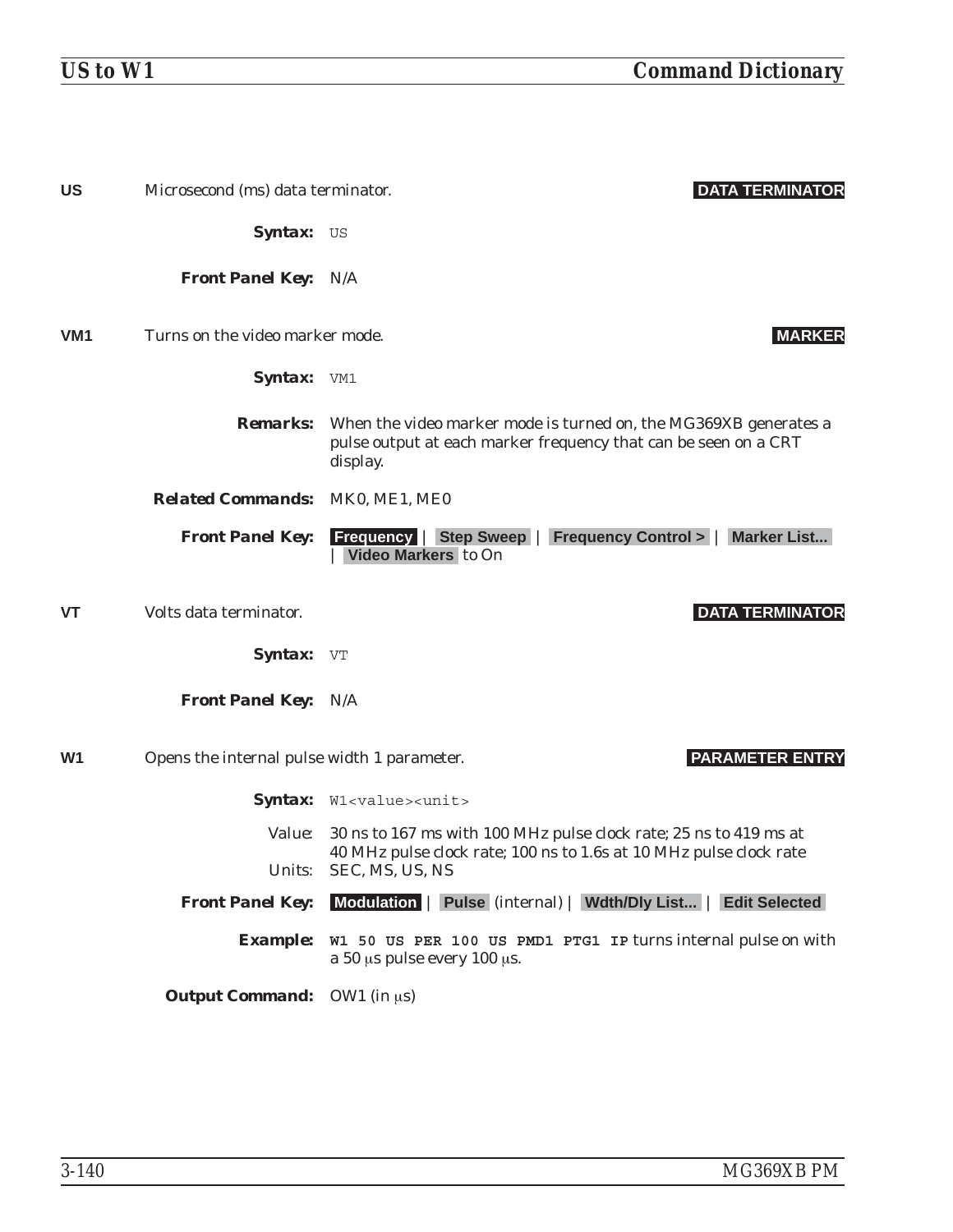## *Command Dictionary W2 to W4*

| W <sub>2</sub> | Opens the internal pulse width 2 parameter.    | <b>PARAMETER ENTRY</b>                                                                                                                  |
|----------------|------------------------------------------------|-----------------------------------------------------------------------------------------------------------------------------------------|
|                |                                                | Syntax: W2 <value><unit></unit></value>                                                                                                 |
|                | <i>Value:</i>                                  | 30 ns to 167 ms with 100 MHz pulse clock rate; 25 ns to 419 ms at<br>40 MHz pulse clock rate; 100 ns to 1.6s at 10 MHz pulse clock rate |
|                | Units:                                         | SEC, MS, US, NS                                                                                                                         |
|                | <b>Front Panel Key:</b>                        | Modulation   Pulse (internal)   Wdth/Dly List  <br><b>Edit Selected</b>                                                                 |
|                | <b><i>Output Command:</i></b> OW2 (in $\mu$ s) |                                                                                                                                         |
| W <sub>3</sub> | Opens the internal pulse width 3 parameter.    | <b>PARAMETER ENTRY</b>                                                                                                                  |
|                |                                                | Syntax: W3 <value><unit></unit></value>                                                                                                 |
|                | <i>Value:</i>                                  | 30 ns to 167 ms with 100 MHz pulse clock rate; 25 ns to 419 ms at<br>40 MHz pulse clock rate; 100 ns to 1.6s at 10 MHz pulse clock rate |
|                | Units:                                         | SEC, MS, US, NS                                                                                                                         |
|                | <b>Front Panel Key:</b>                        | Modulation   Pulse (internal)   Wdth/Dly List   Edit Selected                                                                           |
|                | <b>Output Command:</b> OW3 (in $\mu$ s)        |                                                                                                                                         |
| W <sub>4</sub> | Opens the internal pulse width 4 parameter.    | <b>PARAMETER ENTRY</b>                                                                                                                  |
|                |                                                | Syntax: W4 <value><unit></unit></value>                                                                                                 |
|                | <i>Value:</i>                                  | 30 ns to 167 ms with 100 MHz pulse clock rate; 25 ns to 419 ms at<br>40 MHz pulse clock rate; 100 ns to 1.6s at 10 MHz pulse clock rate |
|                | Units:                                         | SEC, MS, US, NS                                                                                                                         |
|                | <b>Front Panel Key:</b>                        | <b>Modulation</b><br>Wdth/Dly List<br><b>Edit Selected</b><br><b>Pulse</b> (internal)                                                   |

*Output Command:* OW4 (in  $\mu$ s)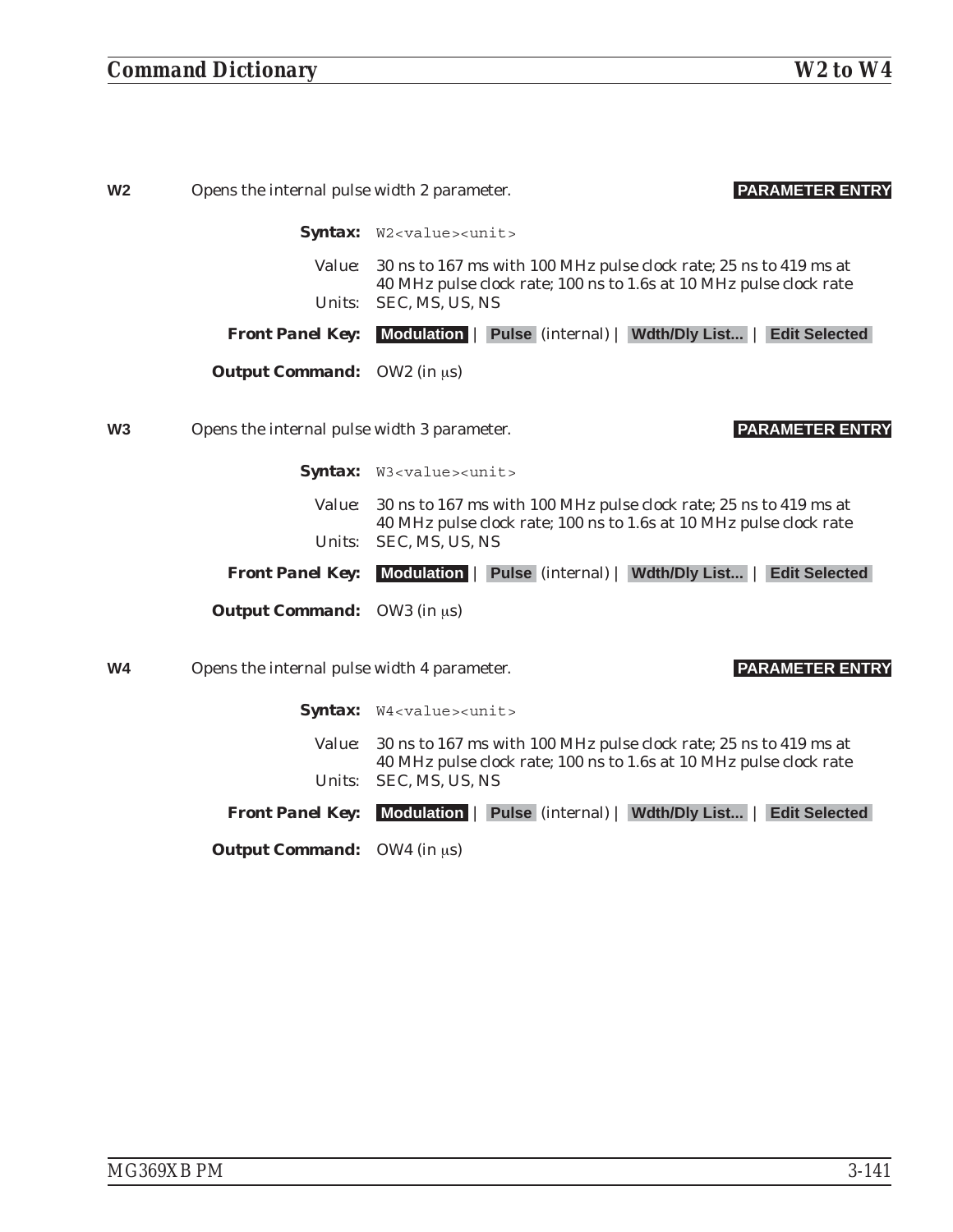| <b>XLO</b>      | Opens the L0 parameter. | <b>PARAMETER ENTRY</b>                                                                                                                                  |
|-----------------|-------------------------|---------------------------------------------------------------------------------------------------------------------------------------------------------|
|                 |                         | Syntax: XLO <value><unit></unit></value>                                                                                                                |
|                 |                         | Value: Power level range of the MG369XB model<br><i>Units:</i> DM (log), VT (linear)                                                                    |
|                 |                         | <b>Remarks:</b> Permits setting the L0 parameter. The power level setting is<br>determined by the power level range of the particular MG369XB<br>model. |
|                 |                         | <b>Related Commands:</b> LOG, LIN, PU0, PU1, PU2                                                                                                        |
|                 | <b>Front Panel Key:</b> | Level   Level   Level Control >   highlight L0, then press Edit<br><b>Selected</b>                                                                      |
|                 |                         | <b>Output Command:</b> OLO returns the LO power level (in dBm when in log mode; in mV when<br>in linear mode) to the controller.                        |
|                 |                         |                                                                                                                                                         |
| XL <sub>1</sub> | Opens the L1 parameter. | <b>PARAMETER ENTRY</b>                                                                                                                                  |
|                 |                         | Syntax: XL1 <value><unit></unit></value>                                                                                                                |
|                 |                         | Value: Power level range of the MG369XB model<br>Units: DM (log), VT (linear)                                                                           |
|                 |                         | <b>Remarks:</b> Permits setting the L1 parameter. The power level setting is<br>determined by the power level range of the particular MG369XB<br>model. |
|                 |                         | Related Commands: LOG, LIN, PU0, PU1, PU2                                                                                                               |
|                 | <b>Front Panel Key:</b> | Level   Level   Level Control >   highlight L1, then press Edit<br><b>Selected</b>                                                                      |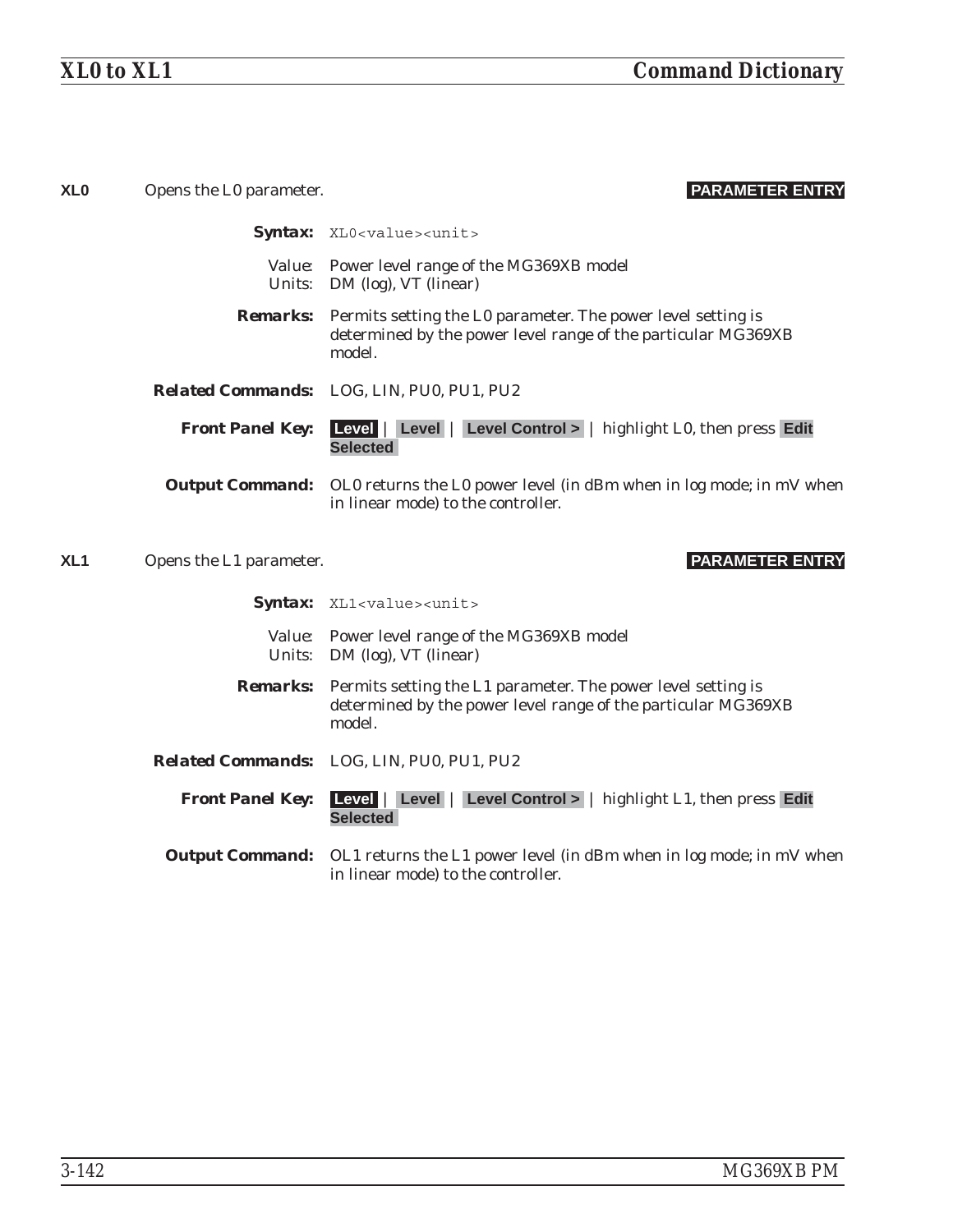| XL <sub>2</sub> | Opens the L2 parameter. | <b>PARAMETER ENTRY</b>                                                                                                                                  |
|-----------------|-------------------------|---------------------------------------------------------------------------------------------------------------------------------------------------------|
|                 |                         | Syntax: XL2 <value><unit></unit></value>                                                                                                                |
|                 |                         | Value: Power level range of the MG369XB model<br>Units: DM (log), VT (linear)                                                                           |
|                 |                         | <b>Remarks:</b> Permits setting the L2 parameter. The power level setting is<br>determined by the power level range of the particular MG369XB<br>model. |
|                 |                         | Related Commands: LOG, LIN, PU0, PU1, PU2                                                                                                               |
|                 |                         | <b>Front Panel Key:</b> Level   Level   Level Control >   highlight L2, then press Edit<br><b>Selected</b>                                              |
|                 |                         | <b>Output Command:</b> OL2 returns the L2 power level (in dBm when in log mode; in mV when<br>in linear mode) to the controller.                        |
|                 |                         |                                                                                                                                                         |
| XL <sub>3</sub> | Opens the L3 parameter. | <b>PARAMETER ENTRY</b>                                                                                                                                  |
|                 |                         | Syntax: XL3 <value><unit></unit></value>                                                                                                                |
|                 |                         | Value: Power level range of the MG369XB model<br>Units: DM (log), VT (linear)                                                                           |
|                 |                         | <b>Remarks:</b> Permits setting the L3 parameter. The power level setting is<br>determined by the power level range of the particular MG369XB<br>model. |
|                 |                         | Related Commands: LOG, LIN, PU0, PU1, PU2                                                                                                               |
|                 | <b>Front Panel Key:</b> | <b>Level</b>   Level   Level Control >   highlight L3, then press Edit<br><b>Selected</b>                                                               |
|                 |                         | <b>Output Command:</b> OL3 returns the L3 power level (in dBm when in log mode; in mV when<br>in linear mode) to the controller.                        |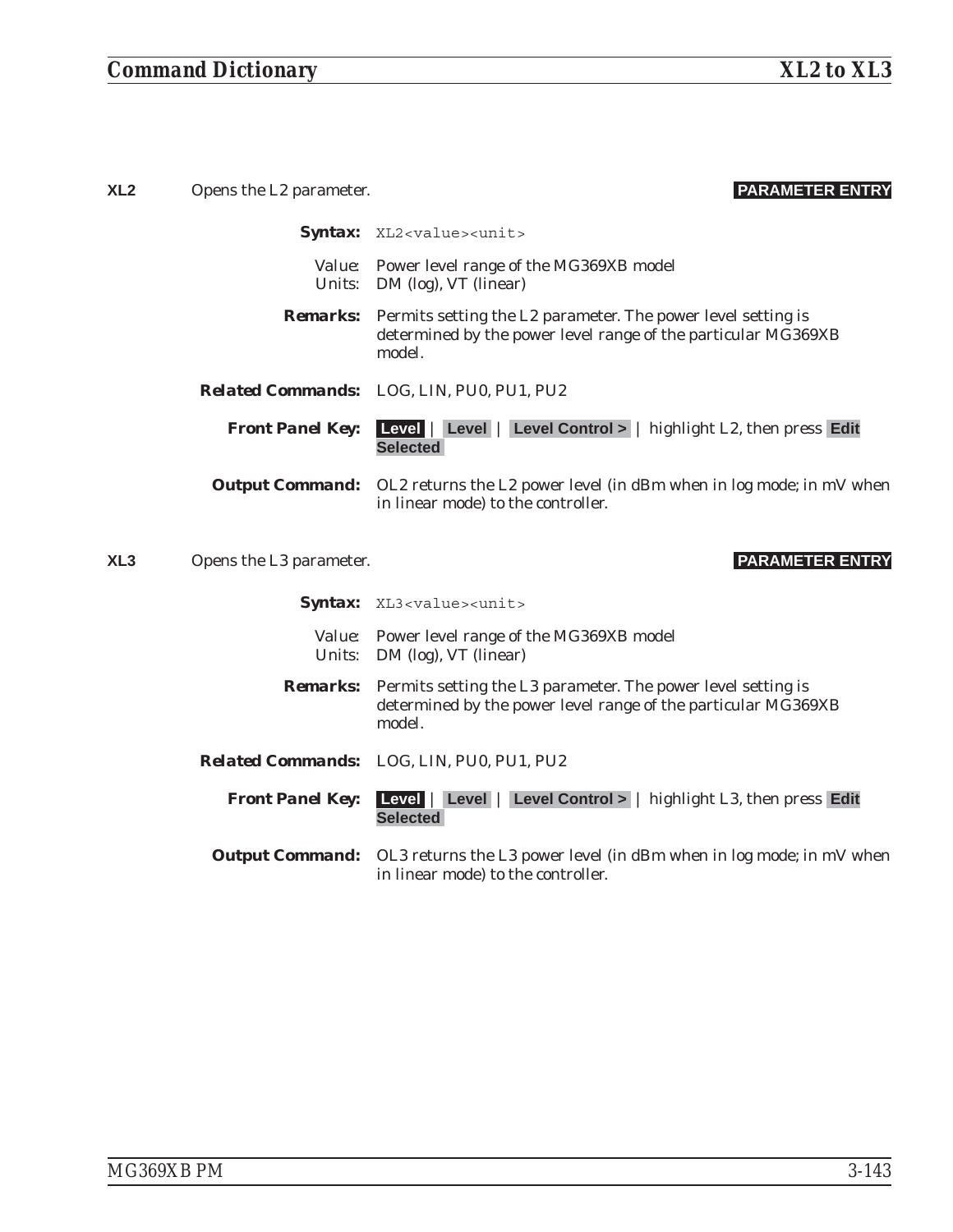| XL4             | Opens the L4 parameter. | <b>PARAMETER ENTRY</b>                                                                                                                                  |
|-----------------|-------------------------|---------------------------------------------------------------------------------------------------------------------------------------------------------|
|                 |                         | Syntax: XL4 <value><unit></unit></value>                                                                                                                |
|                 |                         | Value: Power level range of the MG369XB model<br>Units: DM (log), VT (linear)                                                                           |
|                 |                         | <b>Remarks:</b> Permits setting the L4 parameter. The power level setting is<br>determined by the power level range of the particular MG369XB<br>model. |
|                 |                         | <b>Related Commands:</b> LOG, LIN, PU0, PU1, PU2                                                                                                        |
|                 | <b>Front Panel Key:</b> | <b>Level</b>   Level   Level Control >   highlight L4, then press Edit<br><b>Selected</b>                                                               |
|                 |                         | <b>Output Command:</b> OL4 returns the L4 power level (in dBm when in log mode; in mV when<br>in linear mode) to the controller.                        |
| XL <sub>5</sub> | Opens the L5 parameter. | <b>PARAMETER ENTRY</b>                                                                                                                                  |
|                 |                         |                                                                                                                                                         |
|                 |                         | Syntax: XL5 <value><unit></unit></value>                                                                                                                |
|                 |                         | Value: Power level range of the MG369XB model<br>Units: DM (log), VT (linear)                                                                           |
|                 |                         | <b>Remarks:</b> Permits setting the L5 parameter. The power level setting is<br>determined by the power level range of the particular MG369XB<br>model. |
|                 |                         | <b>Related Commands:</b> LOG, LIN, PU0, PU1, PU2                                                                                                        |
|                 | <b>Front Panel Key:</b> | Level   Level   Level Control >   highlight L5, then press Edit<br><b>Selected</b>                                                                      |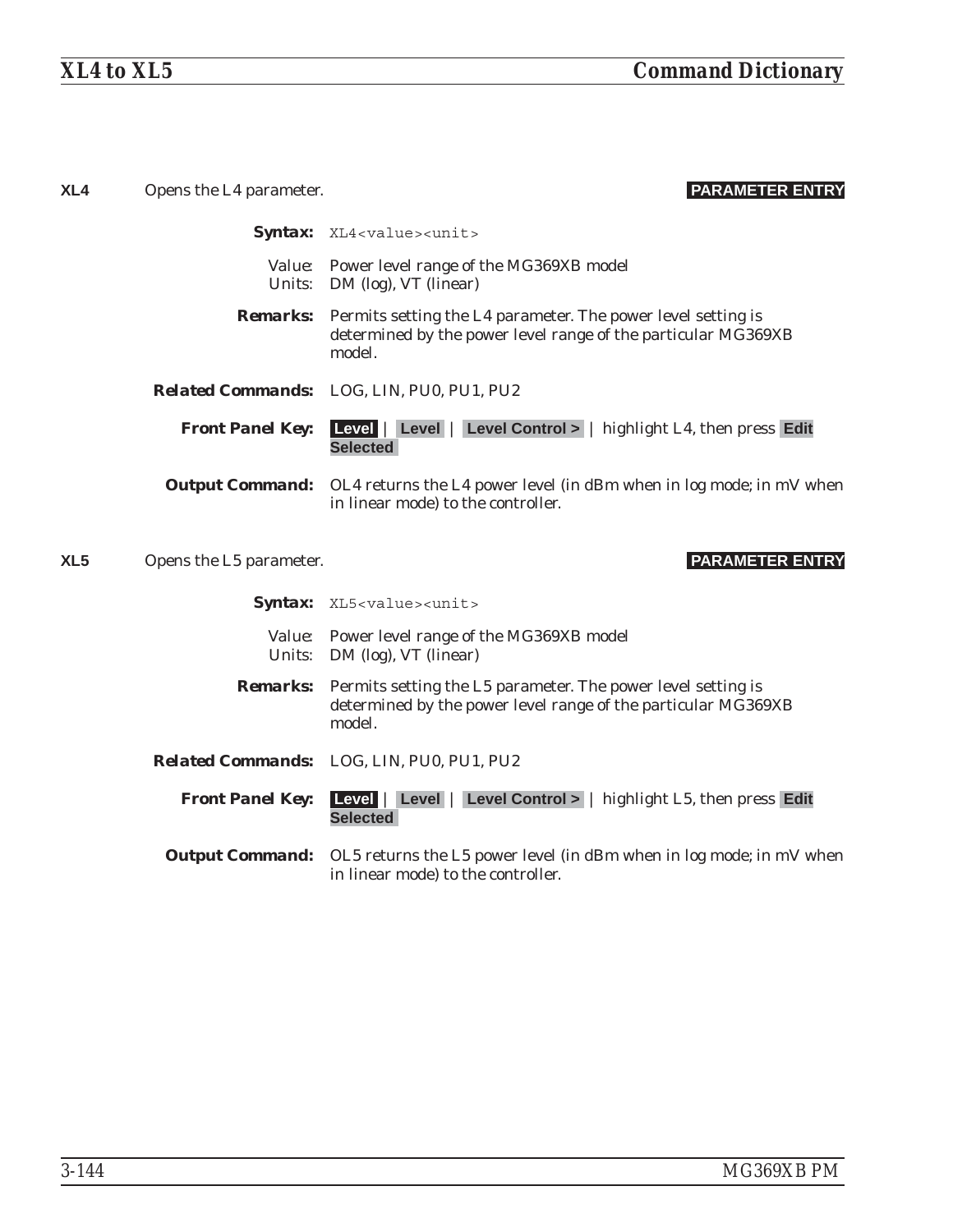| XL <sub>6</sub> | Opens the L6 parameter. | <b>PARAMETER ENTRY</b>                                                                                                                                  |
|-----------------|-------------------------|---------------------------------------------------------------------------------------------------------------------------------------------------------|
|                 |                         | Syntax: XL6 <value><unit></unit></value>                                                                                                                |
|                 |                         | Value: Power level range of the MG369XB model<br>Units: DM (log), VT (linear)                                                                           |
|                 |                         | <b>Remarks:</b> Permits setting the L6 parameter. The power level setting is<br>determined by the power level range of the particular MG369XB<br>model. |
|                 |                         | Related Commands: LOG, LIN, PU0, PU1, PU2                                                                                                               |
|                 | <b>Front Panel Key:</b> | Level   Level   Level Control >   highlight L6, then press Edit<br><b>Selected</b>                                                                      |
|                 |                         | Output Command: OL6 returns the L6 power level (in dBm when in log mode; in mV when<br>in linear mode) to the controller.                               |
| XL7             | Opens the L7 parameter. | <b>PARAMETER ENTRY</b>                                                                                                                                  |
|                 |                         |                                                                                                                                                         |
|                 |                         | Syntax: XL7 <value><unit></unit></value>                                                                                                                |
|                 |                         | Value: Power level range of the MG369XB model<br>Units: DM (log), VT (linear)                                                                           |
|                 |                         | <b>Remarks:</b> Permits setting the L7 parameter. The power level setting is<br>determined by the power level range of the particular MG369XB<br>model. |
|                 |                         | Related Commands: LOG, LIN, PU0, PU1, PU2                                                                                                               |
|                 | <b>Front Panel Key:</b> | <b>Level</b>   Level   Level Control >   highlight L7, then press Edit<br><b>Selected</b>                                                               |
|                 |                         | Output Command: OL7 returns the L7 power level (in dBm when in log mode; in mV when<br>in linear mode) to the controller.                               |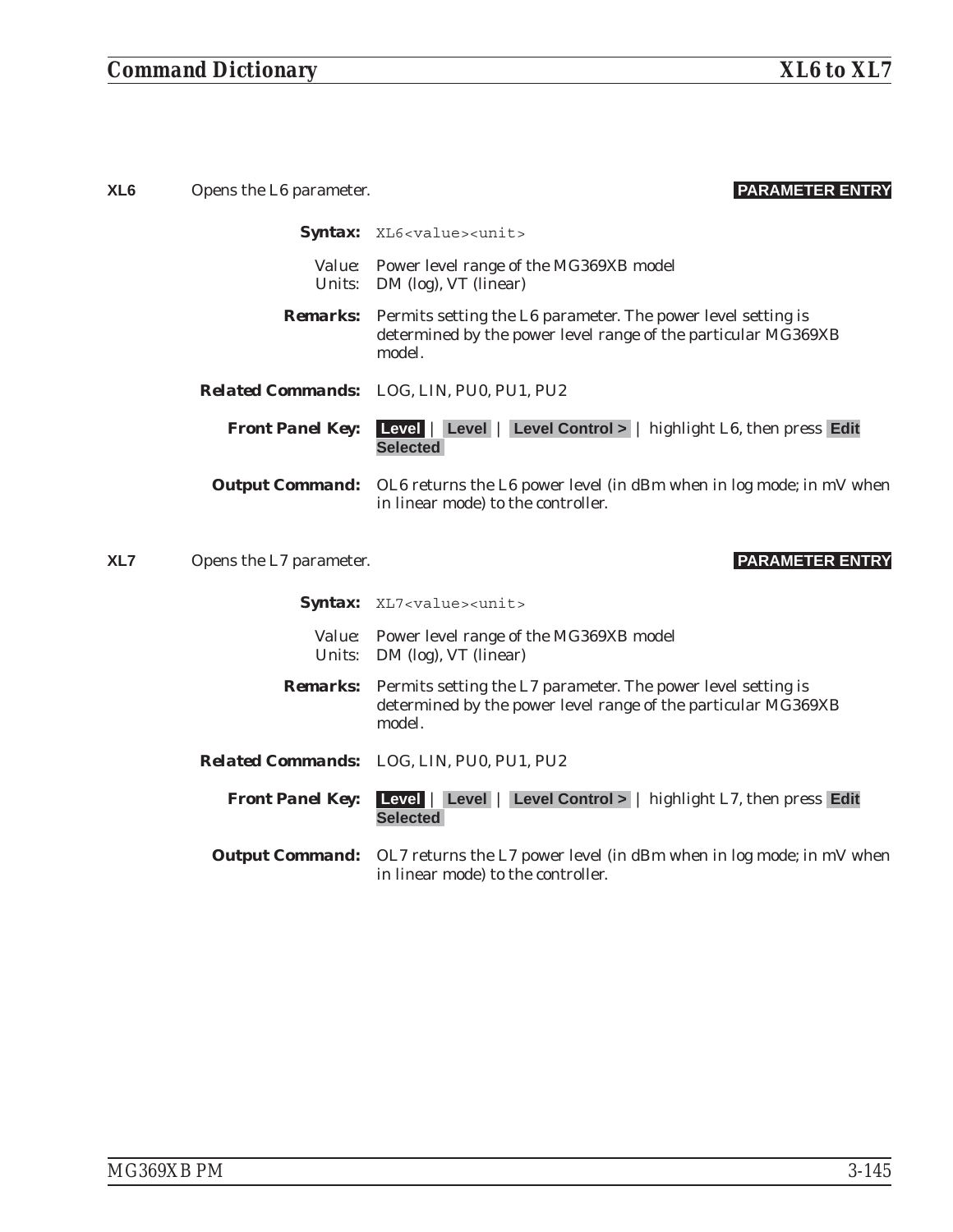| XL <sub>8</sub> | Opens the L8 parameter.               | <b>PARAMETER ENTRY</b>                                                                                                                                  |
|-----------------|---------------------------------------|---------------------------------------------------------------------------------------------------------------------------------------------------------|
|                 |                                       | Syntax: XL8 <value><unit></unit></value>                                                                                                                |
|                 |                                       | Value: Power level range of the MG369XB model<br><i>Units:</i> DM (log), VT (linear)                                                                    |
|                 |                                       | <b>Remarks:</b> Permits setting the L8 parameter. The power level setting is<br>determined by the power level range of the particular MG369XB<br>model. |
|                 |                                       | Related Commands: LOG, LIN, PU0, PU1, PU2                                                                                                               |
|                 | <b>Front Panel Key:</b>               | Level   Level   Level Control >   highlight L8, then press Edit<br><b>Selected</b>                                                                      |
|                 |                                       | <b>Output Command:</b> OL8 returns the L8 power level (in dBm when in log mode; in mV when<br>in linear mode) to the controller.                        |
| XL <sub>9</sub> | Opens the L9 parameter.               | <b>PARAMETER ENTRY</b>                                                                                                                                  |
|                 |                                       | Syntax: XL9 <value><unit></unit></value>                                                                                                                |
|                 |                                       | Value: Power level range of the MG369XB model<br><i>Units:</i> DM (log), VT (linear)                                                                    |
|                 |                                       | <b>Remarks:</b> Permits setting the L9 parameter. The power level setting is<br>determined by the power level range of the particular MG369XB<br>model. |
|                 |                                       | Related Commands: LOG, LIN, PU0, PU1, PU2                                                                                                               |
|                 | <b>Front Panel Key:</b>               | Level   Level   Level Control >   highlight L9, then press Edit<br><b>Selected</b>                                                                      |
|                 |                                       | <b>Output Command:</b> OL9 returns the L9 power level (in dBm when in log mode; in mV when<br>in linear mode) to the controller.                        |
| <b>XP</b>       | Syntax: XP                            | Turns on the external pulse modulation function. Disables the internal<br><b>MODULATION</b><br>pulse modulation function, if previously programmed.     |
|                 | <b>Remarks:</b>                       | Turns on the pulse modulation function. If pulse modulation is not<br>installed, this command produces a syntax error.                                  |
|                 | <b>Related Commands:</b> EP0, EP1, PO |                                                                                                                                                         |
|                 | <b>Front Panel Key:</b>               | Modulation   Pulse   On/Off to On                                                                                                                       |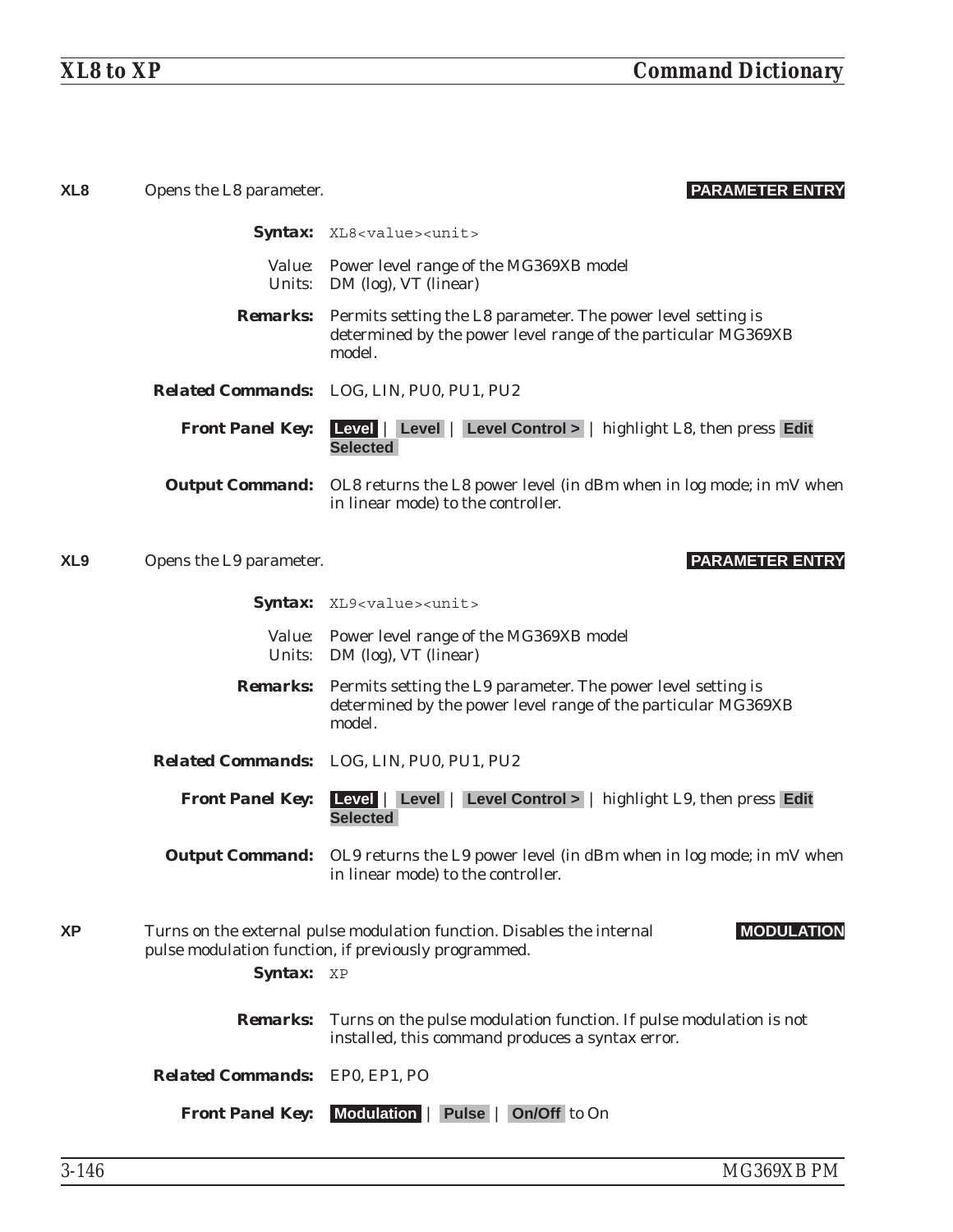## *Command Dictionary Y to ZPN(bbbb)*

| Y     | Equivalent to a Group Execute Trigger (GET).                                                          | <b>GROUP EXECUTE TRIGGER</b>                                                                                                                                                                                                                                                                                                                       |  |
|-------|-------------------------------------------------------------------------------------------------------|----------------------------------------------------------------------------------------------------------------------------------------------------------------------------------------------------------------------------------------------------------------------------------------------------------------------------------------------------|--|
|       | Syntax: Y                                                                                             |                                                                                                                                                                                                                                                                                                                                                    |  |
|       |                                                                                                       | <b>Remarks:</b> Sending a Y is equivalent to sending a GET.                                                                                                                                                                                                                                                                                        |  |
|       | <b>Front Panel Key: N/A</b>                                                                           |                                                                                                                                                                                                                                                                                                                                                    |  |
| ZEL   | Ends frequency loading.                                                                               | <b>FAST-FREQUENCY-SWITCHING</b>                                                                                                                                                                                                                                                                                                                    |  |
|       | Syntax: ZEL                                                                                           |                                                                                                                                                                                                                                                                                                                                                    |  |
|       | <b>Front Panel Key: N/A</b>                                                                           |                                                                                                                                                                                                                                                                                                                                                    |  |
| ZL(x) | Loads a CW frequency into a table at location x.                                                      | <b>FAST-FREQUENCY-SWITCHING</b>                                                                                                                                                                                                                                                                                                                    |  |
|       | <b>Syntax:</b> $ZL(x)$                                                                                |                                                                                                                                                                                                                                                                                                                                                    |  |
|       |                                                                                                       | Value: x: table location 000 - 999                                                                                                                                                                                                                                                                                                                 |  |
|       |                                                                                                       | <b>Remarks:</b> In the fast-frequency-switching mode, up to 1000 frequencies can be<br>loaded into a table using this command. A table pointer can then be set<br>to point to a specific frequency in the table and the MG369XB<br>commanded to switch from that frequency through the following<br>frequencies to the bottom of the table.        |  |
|       | <b>Related Commands:</b> ZEL, ZS(x)                                                                   |                                                                                                                                                                                                                                                                                                                                                    |  |
|       | <b>Front Panel Key: N/A</b>                                                                           |                                                                                                                                                                                                                                                                                                                                                    |  |
|       | <b>FAST-FREQUENCY-SWITCHING</b><br><b>ZPN(bbbb)</b> Sets the table pointer to point to location bbbb. |                                                                                                                                                                                                                                                                                                                                                    |  |
|       | <b>Syntax:</b>                                                                                        | ZPN<br>bbb>                                                                                                                                                                                                                                                                                                                                        |  |
|       | <i>Value:</i>                                                                                         | bbbb: table location of specific frequency                                                                                                                                                                                                                                                                                                         |  |
|       | <b>Remarks:</b>                                                                                       | The command ZTL enables loading of up to 3202 frequencies into a<br>table in the fast-frequency-switching mode. Using this command, the<br>table pointer can then be set to point to a specific frequency in the table<br>and the MG369XB commanded to switch from that frequency through<br>the following frequencies to the bottom of the table. |  |
|       | <b>Front Panel Key:</b>                                                                               | N/A                                                                                                                                                                                                                                                                                                                                                |  |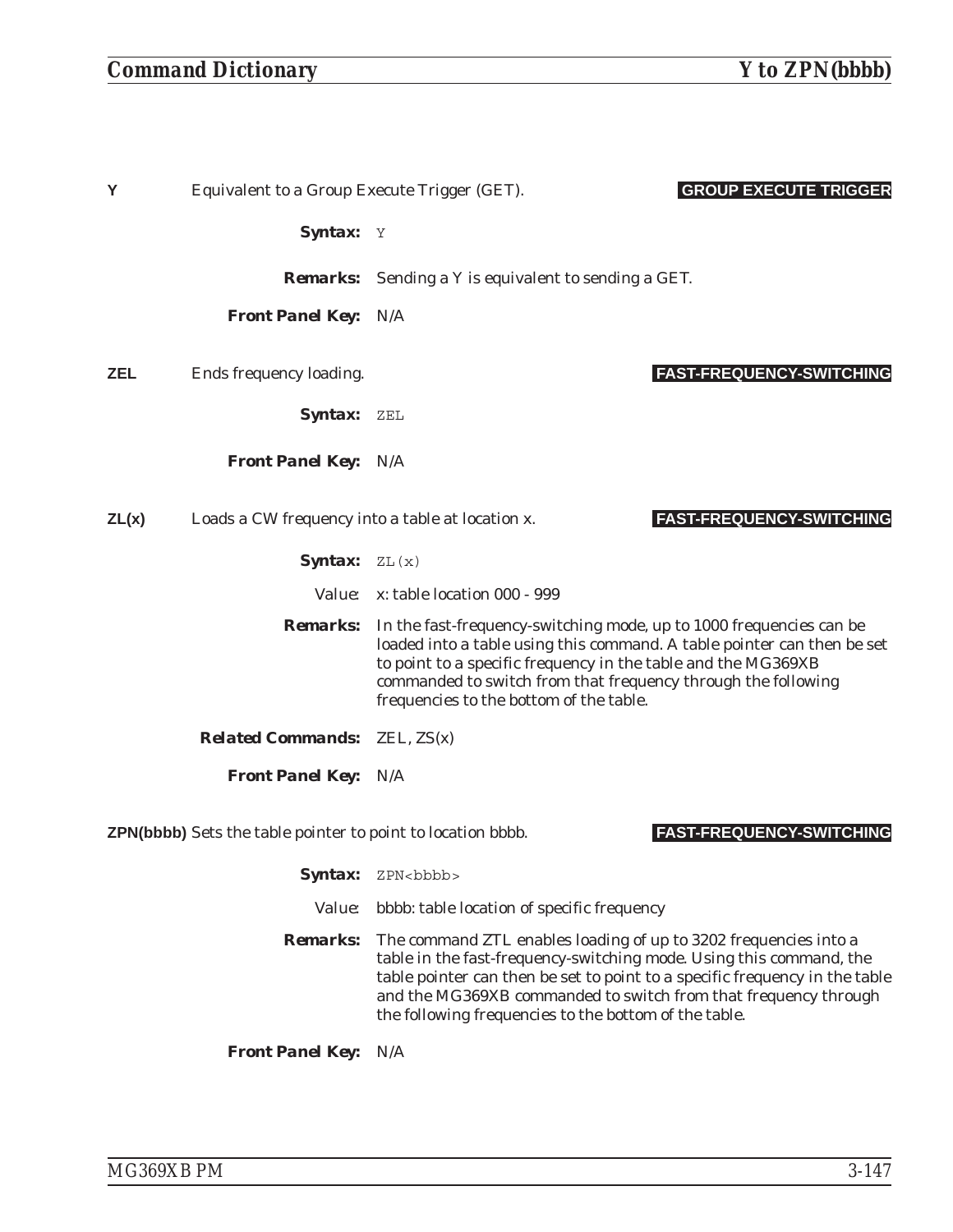| ZS(x) | Sets the table pointer to point to location x. | <b>FAST-FREQUENCY-SWITCHING</b>                                                                                                                                                                                                                                                                                                                |
|-------|------------------------------------------------|------------------------------------------------------------------------------------------------------------------------------------------------------------------------------------------------------------------------------------------------------------------------------------------------------------------------------------------------|
|       | <b>Syntax:</b> $ZS(x)$                         |                                                                                                                                                                                                                                                                                                                                                |
|       |                                                | <i>Value:</i> x: table location 000 - 999                                                                                                                                                                                                                                                                                                      |
|       |                                                | <b>Remarks:</b> In the fast-frequency-switching mode, up to 1000 frequencies can be<br>loaded into a table. Using this command, the table pointer can then be<br>set to point to a specific frequency in the table and the MG369XB<br>commanded to switch from that frequency through the following<br>frequencies to the bottom of the table. |
|       | <b>Related Commands:</b> $ZEL, ZL(x)$          |                                                                                                                                                                                                                                                                                                                                                |
|       | <b>Front Panel Key: N/A</b>                    |                                                                                                                                                                                                                                                                                                                                                |

**ZTL(bbbbnnnnD8D8D8…D8)**

Loads the frequency table starting at location bbbb. **FAST-FREQUENCY-SWITCHING**

**Syntax:** ZTL<bbbb><nnnn><D8D8D8........D8>

- *Value:* bbbb: table location where the frequency points are to start loading<R>nnnn: number of frequencies to be loaded<R>D8: frequency of the frequency point
- **Remarks:** In the fast-frequency-switching mode, up to 3202 frequencies can be loaded into a table using this command. A table pointer can then be set to point to a specific frequency in the table and the MG369XB commanded to switch from that frequency through the following frequencies to the bottom of the table. Both "bbbb" and "nnnn" are 4 binary byte integers and "D8" is 8 binary bytes of an IEEE-754 double precision floating point number. The order of bytes in each field is most significant byte first.

### *Related Commands:* ZPN

*Front Panel Key:* N/A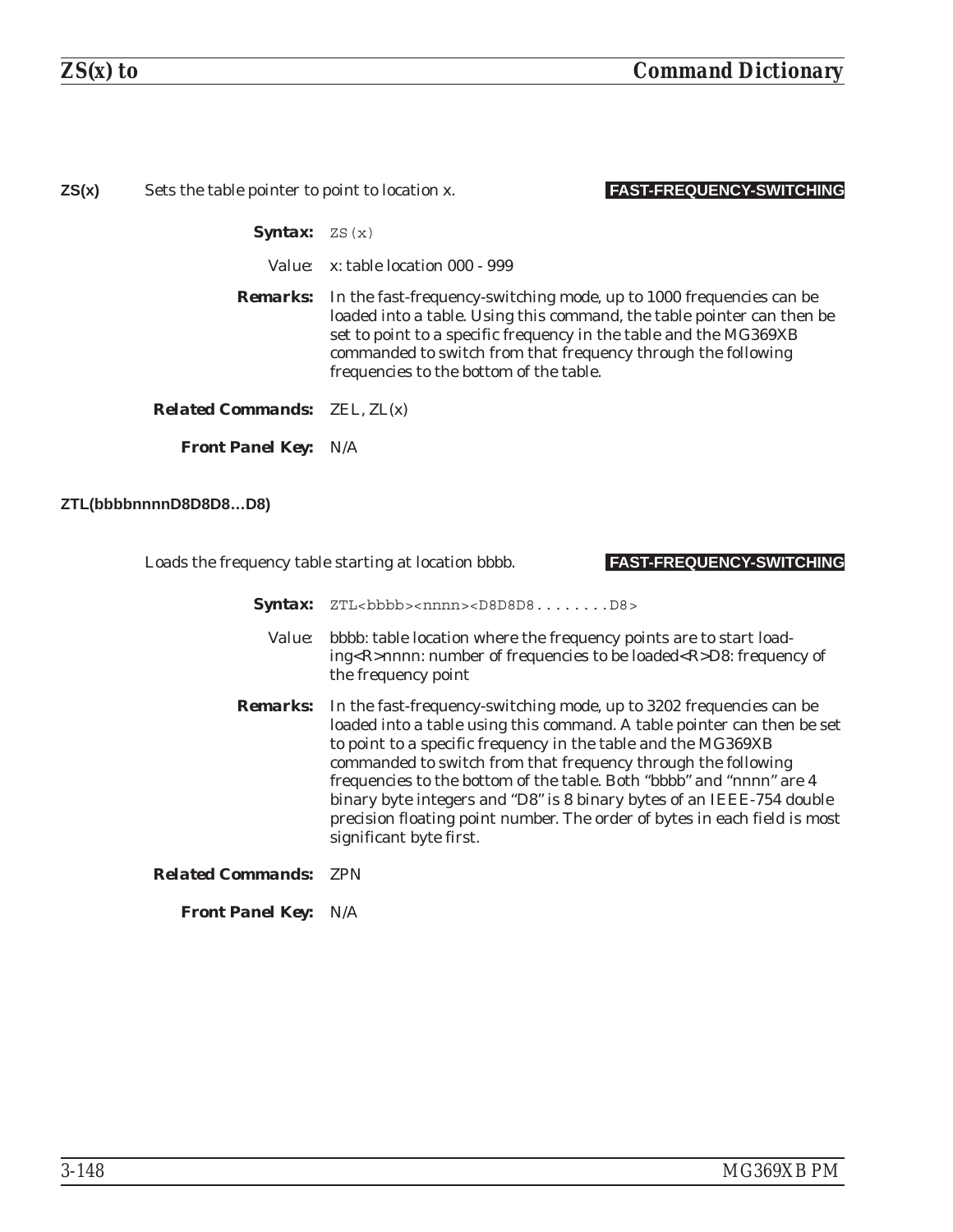# <span id="page-248-0"></span>*Appendix A GPIB Quick Reference*

*A-1 Introduction* This appendix contains quick reference tables of the MG369XB GPIB programming commands, each with a brief description. Section A-2 contains the GPIB commands sorted alphabetically (Table A-1); Section A-3 contains the GPIB commands sorted by functional categories (Tables A-2 through A-21). For general command group descriptions and usage examples, refer to the page references listed. For a comprehensive command description, refer to the command dictionary in Chapter 3.

### *A-2 Alphabetical Listing*

| Command<br>Code  | <b>Function</b>                                         |
|------------------|---------------------------------------------------------|
| *IDN?            | Requests device identification.                         |
| <b>ACW</b>       | Activates the currently open frequency parameter as CW. |
| AD <sub>1</sub>  | Selects F1-∆F alternate frequency sweep.                |
| AD <sub>5</sub>  | Selects F5-∆F alternate frequency sweep.                |
| AD <sub>6</sub>  | Selects F6-∆F alternate frequency sweep.                |
| <b>ADD</b>       | Opens the GPIB address parameter.                       |
| ADP1             | Opens the internal AM % depth parameter.                |
| ADP <sub>2</sub> | Opens the internal AM dB depth parameter.               |
| <b>ADR</b>       | GPIB address terminator.                                |
| AF <sub>1</sub>  | Selects F1-F2 alternate frequency sweep.                |
| AF <sub>3</sub>  | Selects F3-F4 alternate frequency sweep.                |
| <b>AFU</b>       | Selects full range alternate frequency sweep.           |
| AL <sub>0</sub>  | Sets the alternate frequency sweep RF output to L0.     |
| AL <sub>1</sub>  | Sets the alternate frequency sweep RF output to L1.     |
| AL <sub>2</sub>  | Sets the alternate frequency sweep RF output to L2.     |

*Table [A-1](#page-248-0). Alphabetical GPIB Command List (1 of 19)*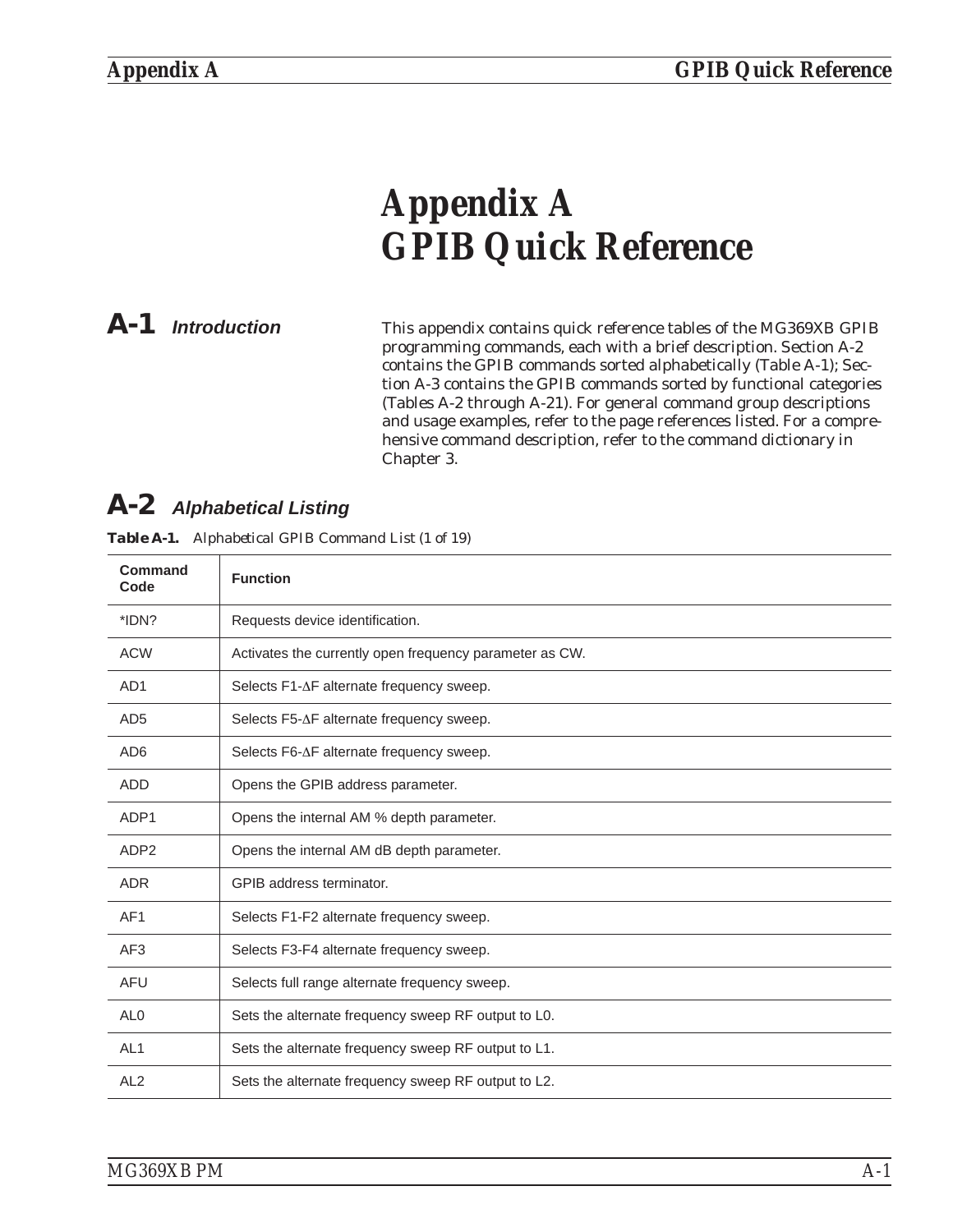# *GPIB Quick Reference Appendix A*

| <b>Command</b><br>Code | <b>Function</b>                                            |
|------------------------|------------------------------------------------------------|
| AL <sub>3</sub>        | Sets the alternate frequency sweep RF output to L3.        |
| AL4                    | Sets the alternate frequency sweep RF output to L4.        |
| AL <sub>5</sub>        | Sets the alternate frequency sweep RF output to L5.        |
| AL <sub>6</sub>        | Sets the alternate frequency sweep RF output to L6.        |
| AL7                    | Sets the alternate frequency sweep RF output to L7.        |
| AL <sub>8</sub>        | Sets the alternate frequency sweep RF output to L8.        |
| AL <sub>9</sub>        | Sets the alternate frequency sweep RF output to L9.        |
| AM <sub>0</sub>        | Turns off the internal or external AM function.            |
| AM1                    | Turns on the external AM function in linear mode.          |
| AM <sub>2</sub>        | Turns on the external AM function in log mode.             |
| AM7                    | Turns on the internal AM function in linear mode.          |
| AM <sub>8</sub>        | Turns on the internal AM function in log mode.             |
| AMI                    | Turns on the AM measurement mode.                          |
| <b>AMO</b>             | Turns off the internal AM function generator if it is on.  |
| AMR                    | Opens the internal AM rate parameter.                      |
| <b>AMS</b>             | Opens the external AM %/V sensitivity parameter.           |
| AMW(x)                 | Selects the internal AM waveform.                          |
| <b>ASD</b>             | Opens the external AM dB/V sensitivity parameter.          |
| AT0                    | Deselects ALC step attenuator decoupling.                  |
| AT <sub>1</sub>        | Selects ALC step attenuator decoupling.                    |
| ATT(xx)                | Sets the step attenuator value to xx (times 10 dB).        |
| <b>AUT</b>             | Selects automatic sweep triggering.                        |
| <b>BPN</b>             | Selects -3.3V for retrace and bandswitch blanking outputs. |
| <b>BPP</b>             | Selects +3.3V for retrace and bandswitch blanking outputs. |
| CF <sub>0</sub>        | Sets CW mode at F0 and opens the F0 parameter.             |
| CF1                    | Sets CW mode at F1 and opens the F1 parameter.             |

*Table [A-1](#page-248-0). Alphabetical GPIB Command List (2 of 19)*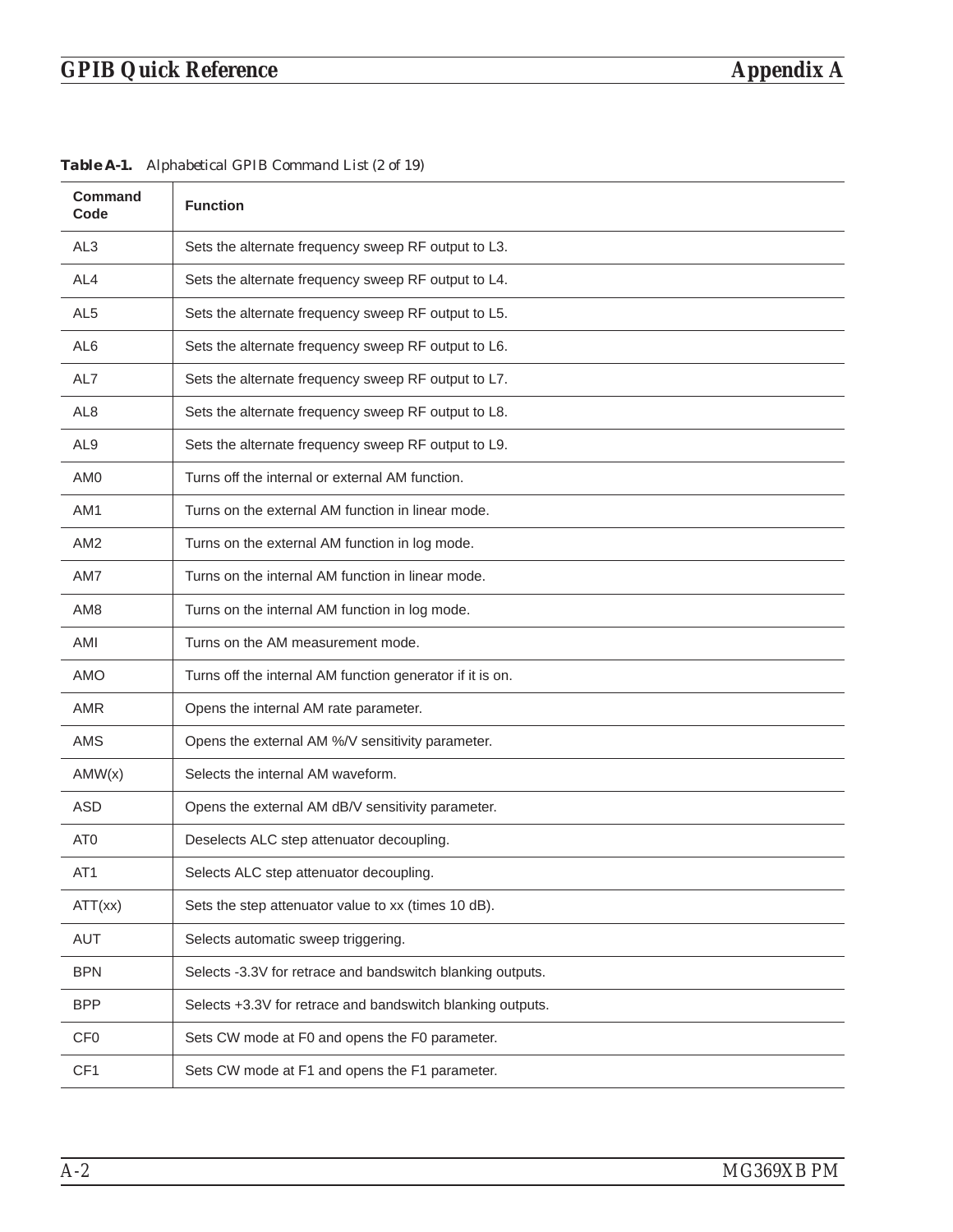| <b>Command</b><br>Code | <b>Function</b>                                                  |
|------------------------|------------------------------------------------------------------|
| CF <sub>2</sub>        | Sets CW mode at F2 and opens the F2 parameter.                   |
| CF <sub>3</sub>        | Sets CW mode at F3 and opens the F3 parameter.                   |
| CF4                    | Sets CW mode at F4 and opens the F4 parameter.                   |
| CF <sub>5</sub>        | Sets CW mode at F5 and opens the F5 parameter.                   |
| CF <sub>6</sub>        | Sets CW mode at F6 and opens the F6 parameter.                   |
| CF7                    | Sets CW mode at F7 and opens the F7 parameter.                   |
| CF <sub>8</sub>        | Sets CW mode at F8 and opens the F8 parameter.                   |
| CF <sub>9</sub>        | Sets CW mode at F9 and opens the F9 parameter.                   |
| <b>CLO</b>             | Closes the previously opened parameter.                          |
| <b>CLR</b>             | Clears the data entry.                                           |
| CM <sub>0</sub>        | Sets CW mode at M0 and opens the M0 parameter.                   |
| CM <sub>1</sub>        | Sets CW mode at M1 and opens the M1 parameter.                   |
| CM <sub>2</sub>        | Sets CW mode at M2 and opens the M2 parameter.                   |
| CM <sub>3</sub>        | Sets CW mode at M3 and opens the M3 parameter.                   |
| CM4                    | Sets CW mode at M4 and opens the M4 parameter.                   |
| CM <sub>5</sub>        | Sets CW mode at M5 and opens the M5 parameter.                   |
| CM <sub>6</sub>        | Sets CW mode at M6 and opens the M6 parameter.                   |
| CM <sub>7</sub>        | Sets CW mode at M7 and opens the M7 parameter.                   |
| CM <sub>8</sub>        | Sets CW mode at M8 and opens the M8 parameter.                   |
| CM <sub>9</sub>        | Sets CW mode at M9 and opens the M9 parameter.                   |
| CS <sub>0</sub>        | Turns off the CW ramp.                                           |
| CS <sub>1</sub>        | Turns on the CW ramp.                                            |
| <b>CSB</b>             | Clears all GPIB status bytes.                                    |
| <b>CTL</b>             | Copy current CW frequency and power level to current list index. |
| D <sub>1</sub>         | Opens the internal pulse delay1 parameter.                       |
| D <sub>2</sub>         | Opens the internal pulse delay2 parameter.                       |

*Table [A-1](#page-248-0). Alphabetical GPIB Command List (3 of 19)*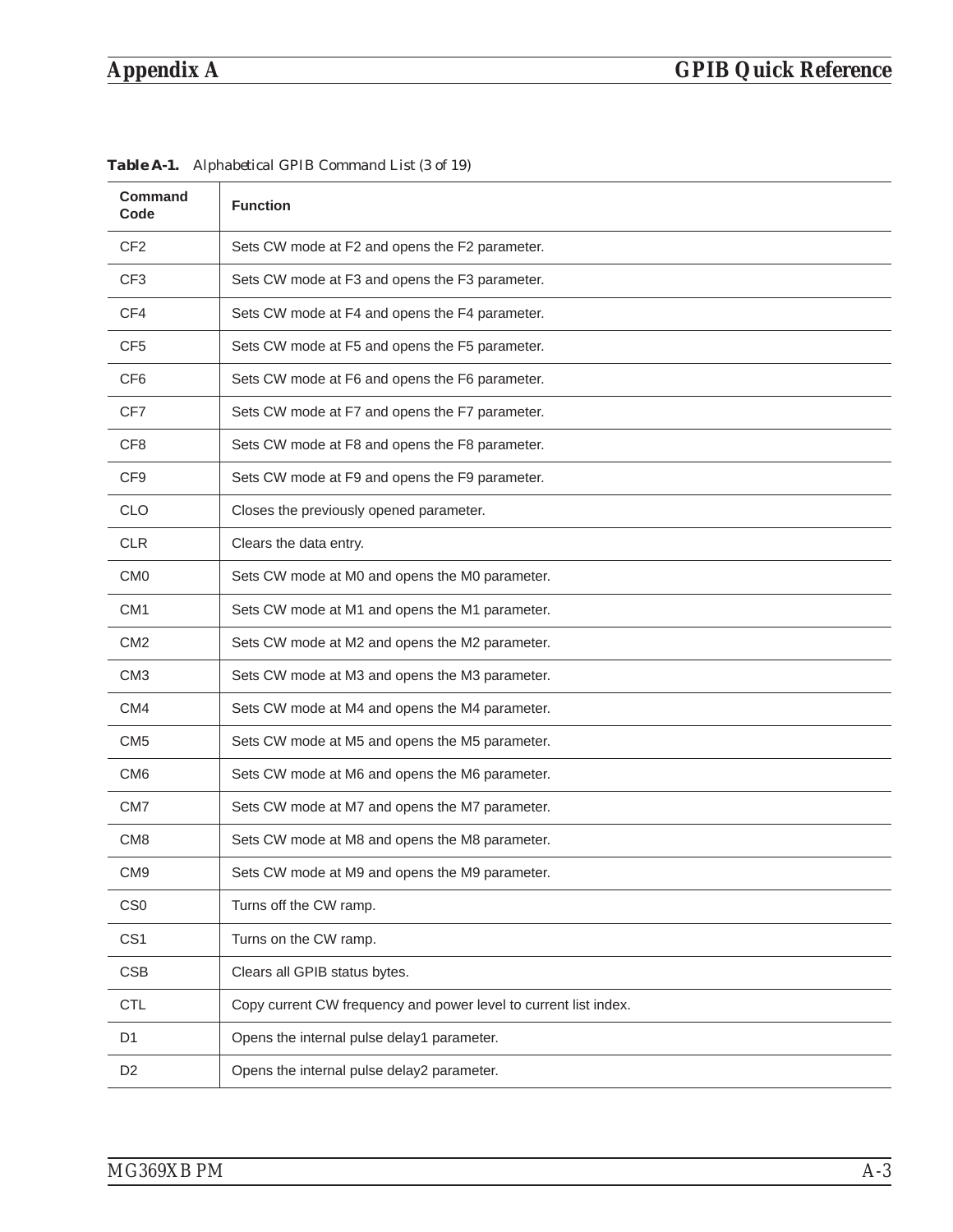# *GPIB Quick Reference Appendix A*

| <b>Command</b><br>Code | <b>Function</b>                                          |
|------------------------|----------------------------------------------------------|
| D <sub>3</sub>         | Opens the internal pulse delay3 parameter.               |
| D4                     | Opens the internal pulse delay4 parameter.               |
| <b>DB</b>              | Decibel (dB) data terminator.                            |
| DF <sub>0</sub>        | Selects F0-delta frequency sweep mode.                   |
| DF1                    | Selects F1-delta frequency sweep mode.                   |
| DF <sub>5</sub>        | Selects F5-delta frequency sweep mode.                   |
| DF <sub>6</sub>        | Selects F6-delta frequency sweep mode.                   |
| <b>DFF</b>             | Opens the delta frequency parameter.                     |
| <b>DFM</b>             | Opens the delta frequency parameter.                     |
| DG                     | Degree data terminator.                                  |
| DL <sub>1</sub>        | Selects external detector leveling of output power.      |
| <b>DLF</b>             | Opens the delta frequency parameter.                     |
| DM                     | dBm data terminator.                                     |
| DN                     | Decrements the open parameter by the step size.          |
| <b>DPT</b>             | Internal triggered pulse with delay.                     |
| DS <sub>0</sub>        | Turns on the secure mode.                                |
| DS <sub>1</sub>        | Turns off the secure mode.                               |
| DU <sub>0</sub>        | Deselects dual step sweep mode.                          |
| DU <sub>1</sub>        | Selects dual step sweep mode.                            |
| DV                     | Decibel per volt (dB/V) data terminator.                 |
| EBW0                   | Selects the external reference loop bandwidth of 10 Hz.  |
| EBW1                   | Selects the external reference loop bandwidth of 30 Hz.  |
| EBW <sub>2</sub>       | Selects the external reference loop bandwidth of 100 Hz. |
| EBW3                   | Selects the external reference loop bandwidth of 300 Hz. |
| EGI                    | Opens the reference level DAC setting parameter.         |
| EGO                    | Outputs the value of the reference level DAC setting.    |

*Table [A-1](#page-248-0). Alphabetical GPIB Command List (4 of 19)*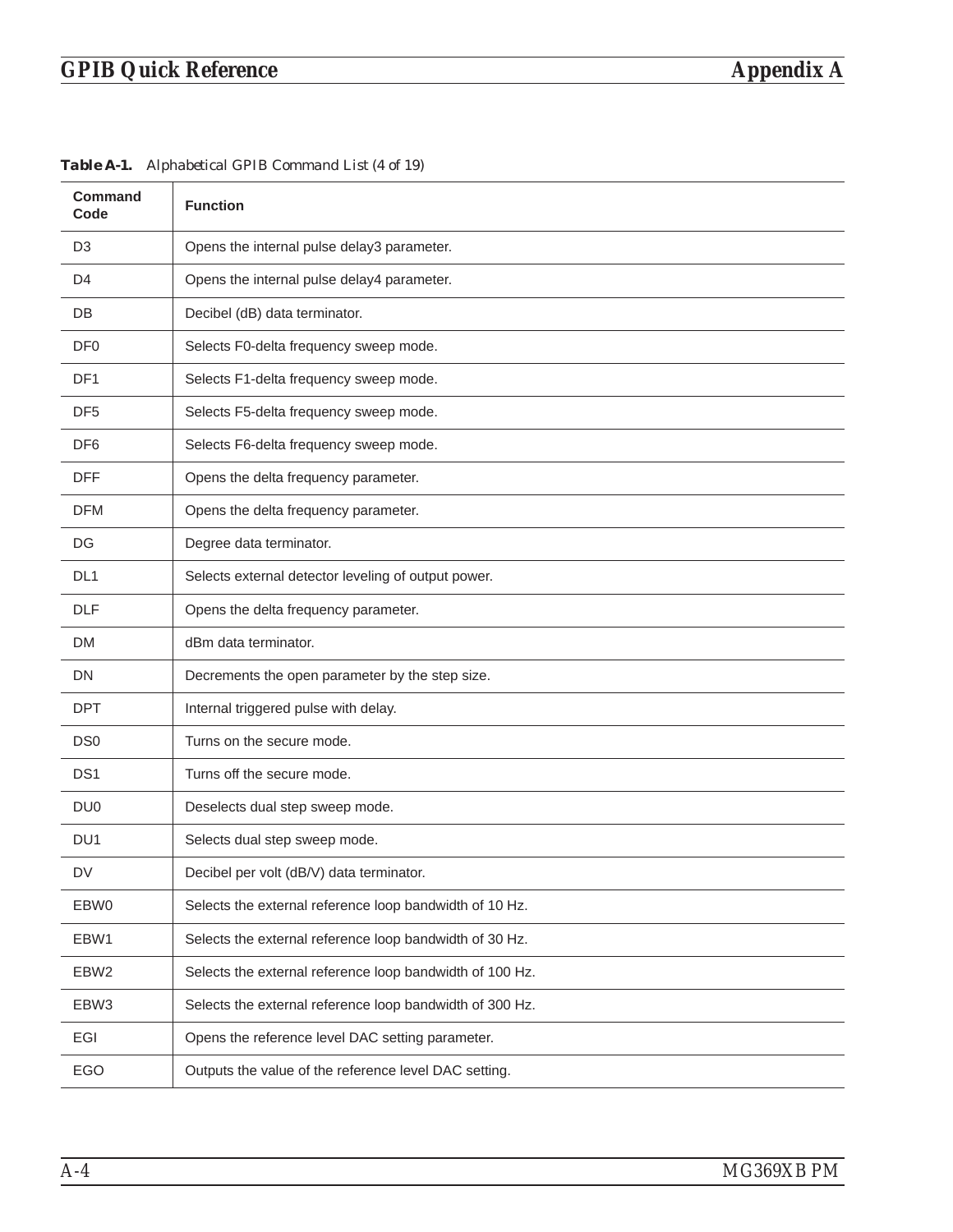### *Appendix A GPIB Quick Reference*

| <b>Command</b><br>Code | <b>Function</b>                                             |
|------------------------|-------------------------------------------------------------|
| EL <sub>0</sub>        | Inhibits updating of the ESB2 bit 4.                        |
| EL <sub>1</sub>        | Enables updating of the ESB2 bit 4.                         |
| ELI(xxxx)              | Sets list index to xxxx.                                    |
| ELN(x)                 | Sets the list number to x.                                  |
| EP <sub>0</sub>        | Selects TTL-low to turn RF on during pulse modulation.      |
| EP <sub>1</sub>        | Selects TTL-high to turn RF on during pulse modulation.     |
| ES <sub>0</sub>        | Inhibits end-of-sweep SRQ generation.                       |
| ES <sub>1</sub>        | Enables end-of-sweep SRQ generation.                        |
| <b>EXT</b>             | Selects single sweep triggering.                            |
| F <sub>0</sub>         | Opens the F0 parameter.                                     |
| F <sub>1</sub>         | Opens the F1 parameter.                                     |
| F <sub>2</sub>         | Opens the F2 parameter.                                     |
| F <sub>3</sub>         | Opens the F3 parameter.                                     |
| F <sub>4</sub>         | Opens the F4 parameter.                                     |
| F <sub>5</sub>         | Opens the F5 parameter.                                     |
| F <sub>6</sub>         | Opens the F6 parameter.                                     |
| F7                     | Opens the F7 parameter.                                     |
| F <sub>8</sub>         | Opens the F8 parameter.                                     |
| F <sub>9</sub>         | Opens the F9 parameter.                                     |
| FB <sub>0</sub>        | Inhibits extended status byte 1 SRQ generation.             |
| FB1                    | Enables extended status byte 1 SRQ generation.              |
| <b>FDV</b>             | Opens the internal FM deviation parameter.                  |
| <b>FMO</b>             | Turns off the internal or external FM function.             |
| FM1                    | Turns on the external FM function in unlocked narrow mode.  |
| FM <sub>2</sub>        | Turns on the external FM function in locked low-noise mode. |
| FM7                    | Turns on the internal FM function in unlocked narrow mode.  |

*Table [A-1](#page-248-0). Alphabetical GPIB Command List (5 of 19)*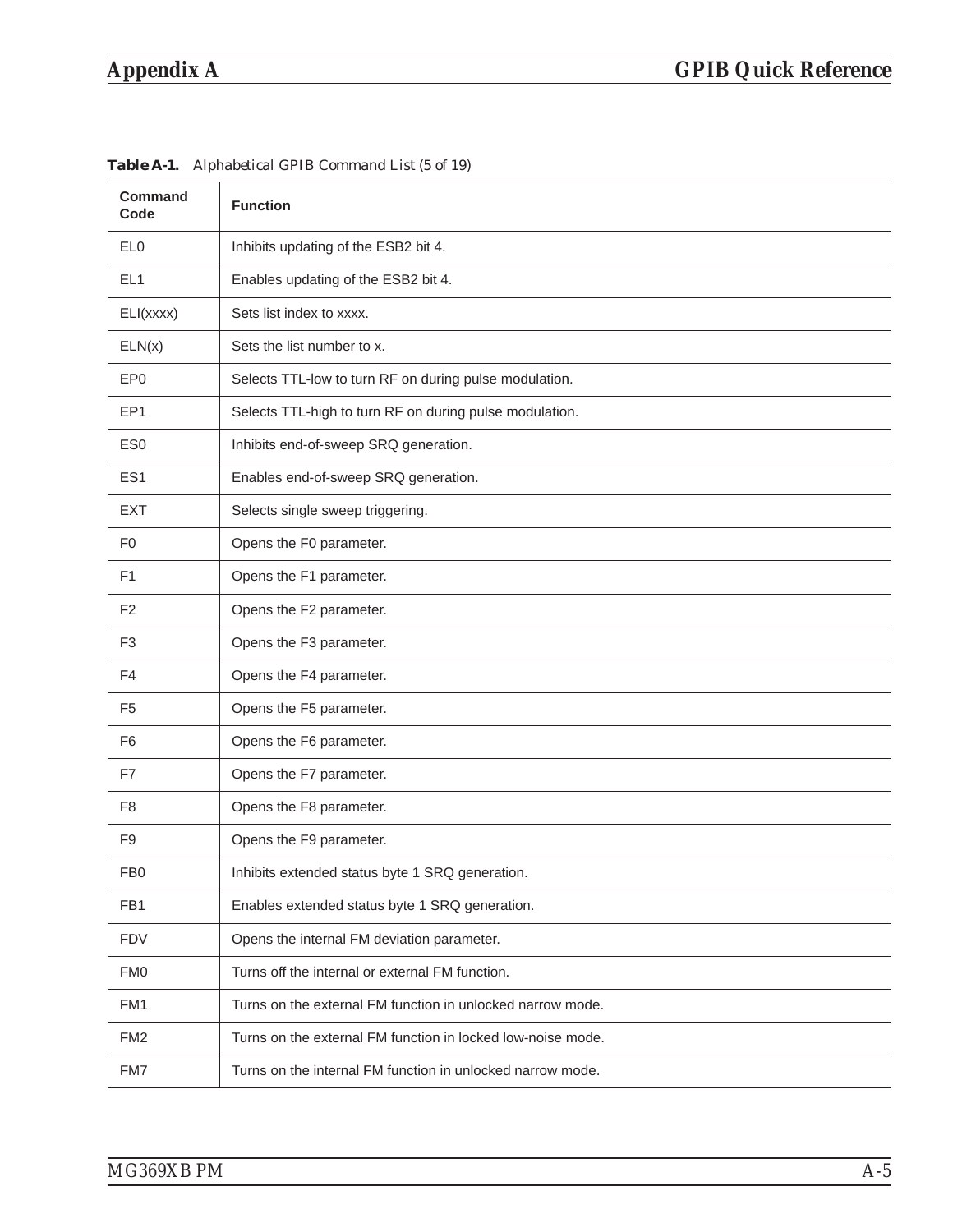| <b>Command</b><br>Code | <b>Function</b>                                                          |
|------------------------|--------------------------------------------------------------------------|
| FM8                    | Turns on the internal FM function in unlocked wide mode.                 |
| FM <sub>9</sub>        | Turns on the internal FM function in locked mode.                        |
| <b>FMD</b>             | Turns on the FM Measurement mode.                                        |
| <b>FML</b>             | Turns on the external FM function in locked mode.                        |
| <b>FMN</b>             | Turns on the internal FM function in locked low-noise mode.              |
| <b>FMR</b>             | Opens the internal FM rate parameter.                                    |
| <b>FMS</b>             | Opens the external FM sensitivity parameter.                             |
| <b>FMU</b>             | Turns on the external FM function in unlocked narrow mode (Same as FM1). |
| <b>FMW</b>             | Turns on the external FM function in unlocked wide mode.                 |
| <b>FRS</b>             | Opens the frequency scaling reference multiplier parameter.              |
| <b>FUL</b>             | Selects the full range sweep mode.                                       |
| FWV(x)                 | Selects the internal FM waveform.                                        |
| GH                     | GHz data terminator.                                                     |
| GP                     | Sets the internal gated pulse on.                                        |
| <b>GTC</b>             | Execute a SQF command on receipt of a GET.                               |
| <b>GTD</b>             | Execute a DN command on receipt of a GET.                                |
| <b>GTF</b>             | Execute a fast-frequency-switching step on receipt of a GET.             |
| <b>GTL</b>             | Execute a TSS command on receipt of a GET.                               |
| <b>GTO</b>             | Disables the GET functions.                                              |
| <b>GTS</b>             | Execute a TRS command on receipt of a GET.                               |
| <b>GTT</b>             | Execute a TST command on receipt of a GET.                               |
| GTU                    | Execute a UP command on receipt of a GET.                                |
| GV                     | GHz per volt (GHz/V) data terminator.                                    |
| <b>HWT</b>             | Selects external sweep trigger.                                          |
| HZ                     | Hz data terminator.                                                      |
| $\mathsf{II0}$         | Inhibits updating of the ESB2 bit 7.                                     |

*Table [A-1](#page-248-0). Alphabetical GPIB Command List (6 of 19)*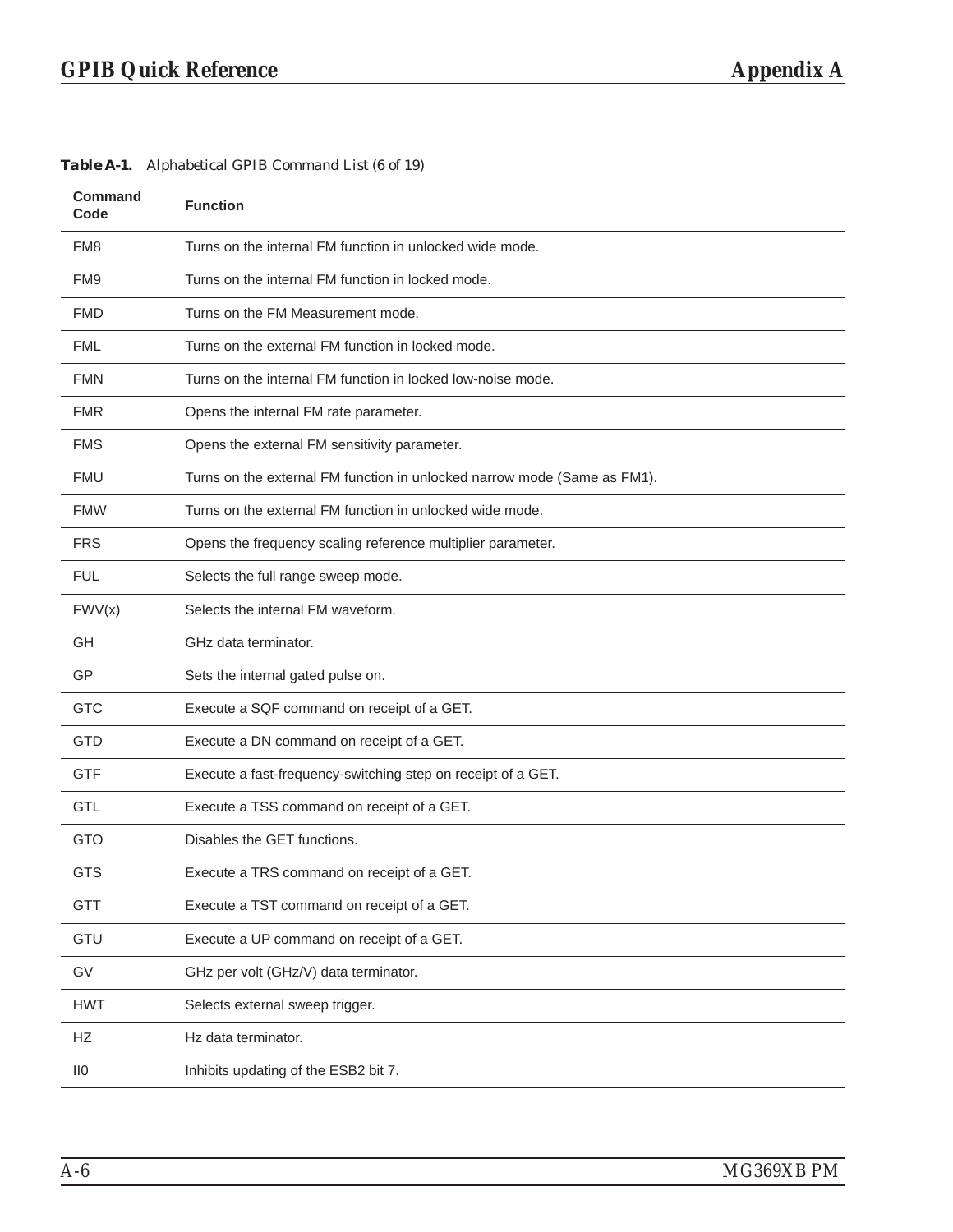| <b>Command</b><br>Code | <b>Function</b>                                       |
|------------------------|-------------------------------------------------------|
| II1                    | Enables updating of the ESB2 bit 7.                   |
| IL1                    | Selects internal leveling of output power.            |
| IM <sub>1</sub>        | Turns on the intensity marker mode.                   |
| IP                     | Turns on internal pulse modulation.                   |
| <b>KH</b>              | kHz data terminator.                                  |
| <b>KV</b>              | kHz per volt (kHz/V) data terminator.                 |
| L <sub>0</sub>         | Sets RF output power level to L0. Opens L0 parameter. |
| L1                     | Sets RF output power level to L1. Opens L1 parameter. |
| L2                     | Sets RF output power level to L2. Opens L2 parameter. |
| L <sub>3</sub>         | Sets RF output power level to L3. Opens L3 parameter. |
| L4                     | Sets RF output power level to L4. Opens L4 parameter. |
| L <sub>5</sub>         | Sets RF output power level to L5. Opens L5 parameter. |
| L <sub>6</sub>         | Sets RF output power level to L6. Opens L6 parameter. |
| L7                     | Sets RF output power level to L7. Opens L7 parameter. |
| L <sub>8</sub>         | Sets RF output power level to L8. Opens L8 parameter. |
| L <sub>9</sub>         | Sets RF output power level to L9. Opens L9 parameter. |
| LA0                    | Inhibits updating of ESB1 bit 7.                      |
| LA <sub>1</sub>        | Enables updating of ESB1 bit 7.                       |
| LDT                    | Opens the list sweep dwell time parameter.            |
| LE <sub>0</sub>        | Inhibits lock error SRQ generation.                   |
| LE1                    | Enables lock error SRQ generation.                    |
| LEA                    | Learn list (in list sweep mode).                      |
| LF                     | Sets list frequencies starting at the list index.     |
| LGS                    | Selects logarithmic step sweep.                       |
| LIB(xxxx)              | Sets the list start index to xxxx.                    |
| LIE(xxxx)              | Sets the list stop index to xxxx.                     |

*Table A-1. Alphabetical GPIB Command List (7 of 19)*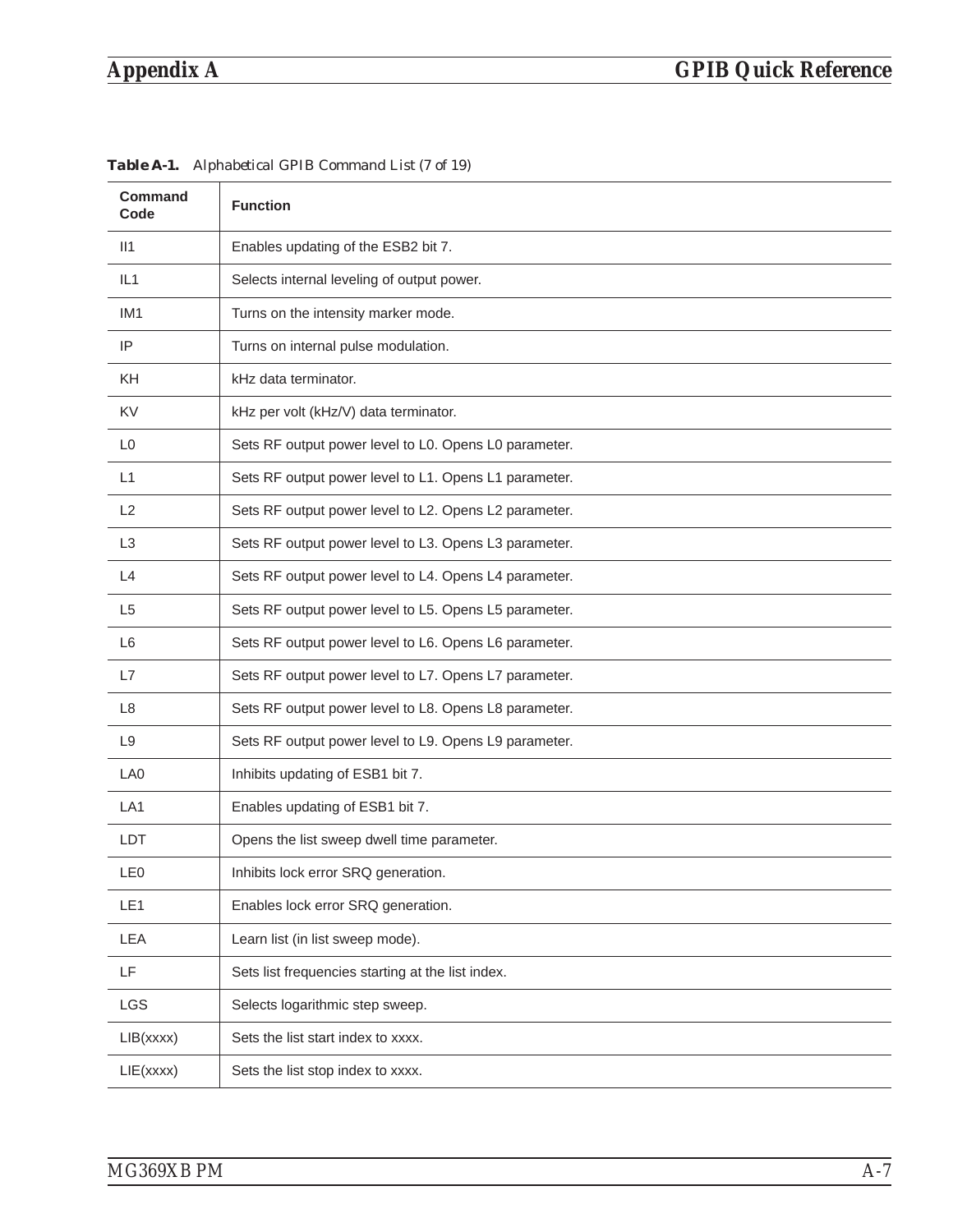| <b>Command</b><br>Code | <b>Function</b>                                                                              |
|------------------------|----------------------------------------------------------------------------------------------|
| <b>LIN</b>             | Selects linear power level operation in mV.                                                  |
| <b>LIS</b>             | Selects linear step sweep.                                                                   |
| LO <sub>0</sub>        | Turns off the level offset function.                                                         |
| LO <sub>1</sub>        | Turns on the level offset function.                                                          |
| <b>LOG</b>             | Selects logarithmic power level operation in dBm.                                            |
| <b>LOS</b>             | Opens the level offset parameter.                                                            |
| <b>LP</b>              | Sets list power levels starting at the list index.                                           |
| LS <sub>0</sub>        | Inhibits updating of the ESB1 bit 3.                                                         |
| LS <sub>1</sub>        | Enables updating of the ESB1 bit 3.                                                          |
| <b>LSP</b>             | Selects the power level sweep mode.                                                          |
| <b>LST</b>             | Places the MG369XB in list sweep mode.                                                       |
| LU <sub>0</sub>        | Turns off the active user level calibration table.                                           |
| LU1                    | Activates user level calibration table #1.                                                   |
| LU <sub>2</sub>        | Activates user level calibration table #2.                                                   |
| LU <sub>3</sub>        | Activates user level calibration table #3.                                                   |
| LU4                    | Activates user level calibration table #4.                                                   |
| LU <sub>5</sub>        | Activates user level calibration table #5.                                                   |
| <b>LUR</b>             | Prepares the MG369XB to receive 5 tables of user level calibration data from the controller. |
| LUS                    | Sends all five tables of the user level calibration data to the controller.                  |
| LV <sub>0</sub>        | Turns off leveling of the output power.                                                      |
| LV1                    | Turns off leveling of the output power.                                                      |
| <b>LVP</b>             | Sets the instrument power level to 1 dB below peak leveled power.                            |
| M <sub>0</sub>         | Opens the M0 parameter.                                                                      |
| M1                     | Opens the M1 parameter.                                                                      |
| M <sub>2</sub>         | Opens the M2 parameter.                                                                      |
| M <sub>3</sub>         | Opens the M3 parameter.                                                                      |

*Table A-1. Alphabetical GPIB Command List (8 of 19)*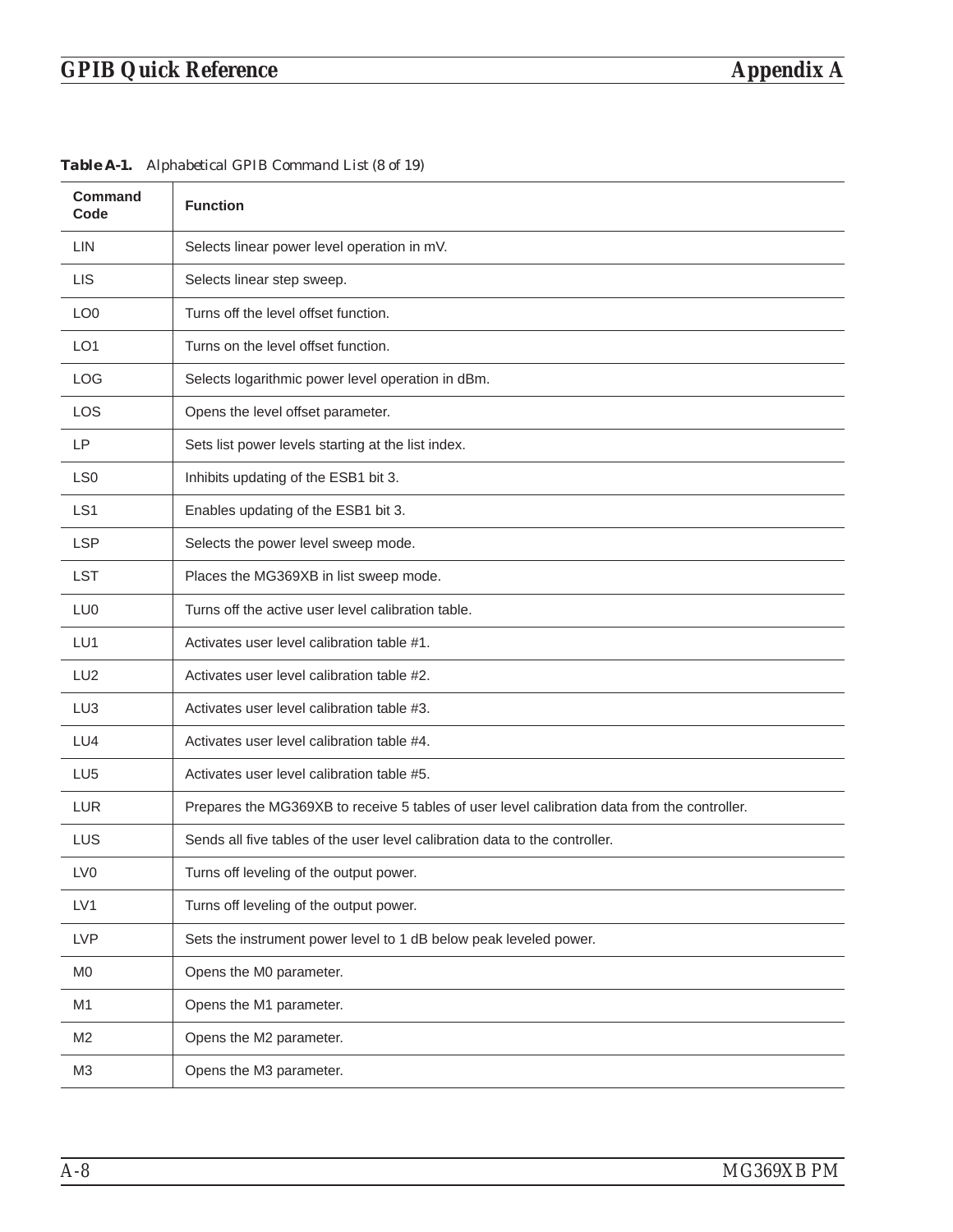| <b>Command</b><br>Code | <b>Function</b>                                                                                           |
|------------------------|-----------------------------------------------------------------------------------------------------------|
| M4                     | Opens the M4 parameter.                                                                                   |
| M <sub>5</sub>         | Opens the M5 parameter.                                                                                   |
| M <sub>6</sub>         | Opens the M6 parameter.                                                                                   |
| M7                     | Opens the M7 parameter.                                                                                   |
| M <sub>8</sub>         | Opens the M8 parameter.                                                                                   |
| M <sub>9</sub>         | Opens the M9 parameter.                                                                                   |
| <b>MAN</b>             | Selects manual (step) frequency sweep.                                                                    |
| M <sub>B</sub>         | Sets the enable mask byte for the primary status byte.                                                    |
| MB1                    | Sets the enable mask byte for extended status byte 1.                                                     |
| MB <sub>2</sub>        | Sets the enable mask byte for extended status byte 2.                                                     |
| ME <sub>0</sub>        | Disables the marker at the active frequency.                                                              |
| ME <sub>1</sub>        | Enables a marker at the active frequency.                                                                 |
| MН                     | MHz data terminator.                                                                                      |
| <b>MKO</b>             | Turns off markers.                                                                                        |
| <b>MNT</b>             | Selects manual trigger.                                                                                   |
| <b>MOM</b>             | Turns off the AM and FM measurement modes.                                                                |
| <b>MPN</b>             | Sets the rear panel marker polarity negative.                                                             |
| <b>MPP</b>             | Sets the rear panel marker polarity positive.                                                             |
| <b>MR</b>              | Performs a master reset of the instrument by setting all of the instrument parameters to factory default. |
| MS                     | Milliseconds (ms) data terminator.                                                                        |
| MV                     | MHz per volt (MHz/V) data terminator.                                                                     |
| <b>NS</b>              | Nanoseconds (ns) data terminator.                                                                         |
| OAB                    | Returns the external AM sensitivity value (in dB/V) to the controller.                                    |
| OAD1                   | Returns the internal AM depth value (in %) to the controller.                                             |
| OAD <sub>2</sub>       | Returns the internal AM depth value (in dB) to the controller.                                            |
| OAR                    | Returns the internal AM rate (in Hz) to the controller.                                                   |

*Table A-1. Alphabetical GPIB Command List (9 of 19)*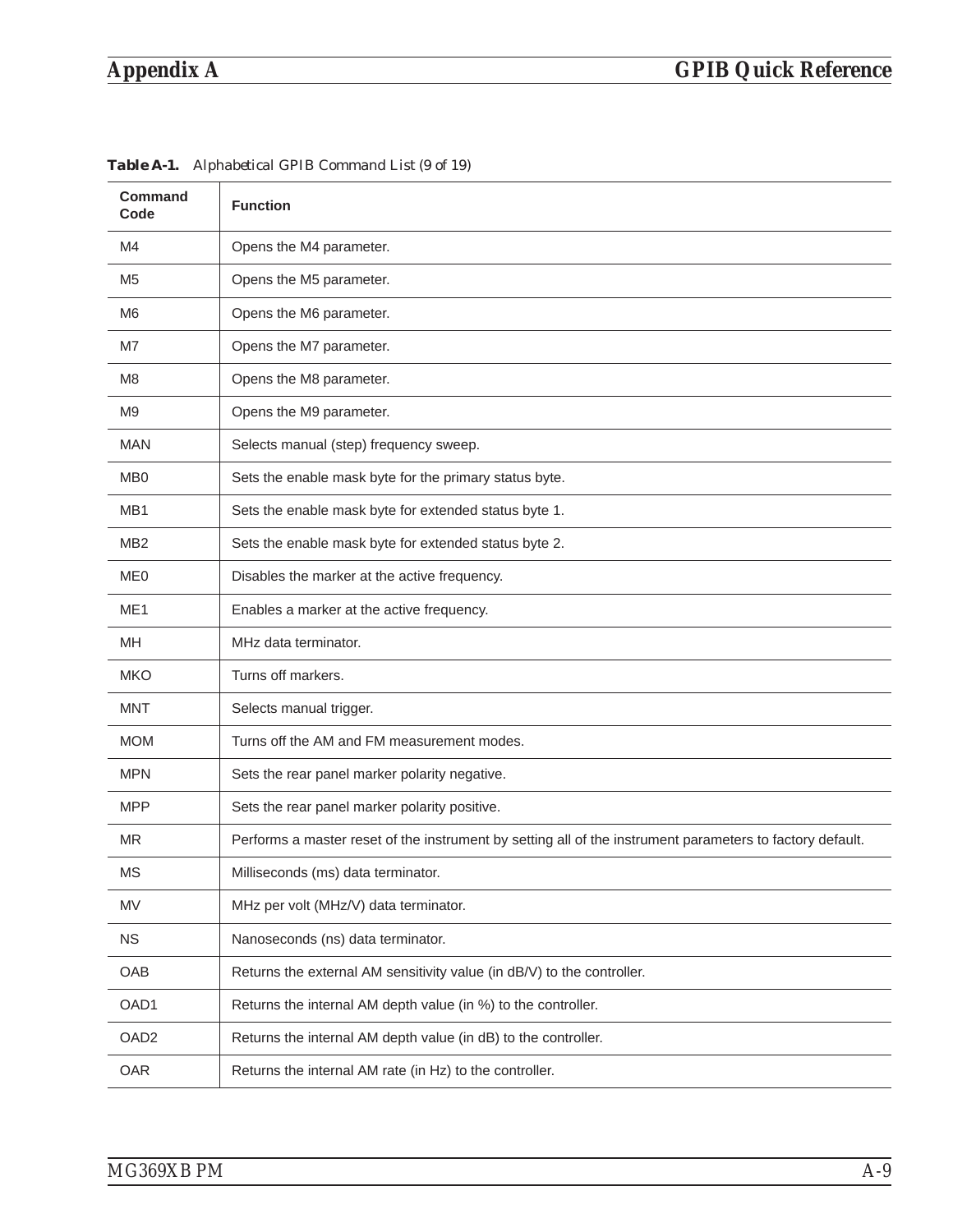| <b>Command</b><br>Code | <b>Function</b>                                                                                    |
|------------------------|----------------------------------------------------------------------------------------------------|
| OAS                    | Returns the external AM sensitivity value (in %/V) to the controller.                              |
| <b>OAW</b>             | Returns the name of the internal AM waveform to the controller.                                    |
| OD <sub>1</sub>        | Returns the internal pulse delay1 value (in $\mu s$ ) to the controller.                           |
| OD <sub>2</sub>        | Returns the internal pulse delay2 value (in us) to the controller.                                 |
| OD <sub>3</sub>        | Returns the internal pulse delay3 value (in us) to the controller.                                 |
| OD4                    | Returns the internal pulse delay4 value (in us) to the controller.                                 |
| <b>ODD</b>             | Returns the internal pulse stepped delay mode step size value (in ms) to the controller.           |
| ODE                    | Returns the internal pulse stepped delay mode delay 1 stop value (in ms) to the controller.        |
| ODF                    | Returns the $\Delta F$ frequency value (in MHz) to the controller.                                 |
| ODL                    | Returns the internal pulse stepped delay mode dwell-time-per-step value (in ms) to the controller. |
| <b>ODP</b>             | Returns the internal pulse delay1 value (in ms) to the controller (Same as OD1).                   |
| <b>ODS</b>             | Returns the internal pulse stepped delay mode delay 1 start value (in ms) to the controller.       |
| <b>OEBW</b>            | Returns the external reference loop bandwidth to the controller.                                   |
| OEM                    | Returns the Extended SRQ Mask bytes (3 binary bytes) to the controller.                            |
| <b>OES</b>             | Returns the GPIB Status bytes (3 binary bytes) to the controller.                                  |
| OF <sub>0</sub>        | Returns the F0 frequency value (in MHz) to the controller.                                         |
| OF <sub>1</sub>        | Returns the F1 frequency value (in MHz) to the controller.                                         |
| OF <sub>2</sub>        | Returns the F2 frequency value (in MHz) to the controller.                                         |
| OF <sub>3</sub>        | Returns the F3 frequency value (in MHz) to the controller.                                         |
| OF4                    | Returns the F4 frequency value (in MHz) to the controller.                                         |
| OF <sub>5</sub>        | Returns the F5 frequency value (in MHz) to the controller.                                         |
| OF <sub>6</sub>        | Returns the F6 frequency value (in MHz) to the controller.                                         |
| OF7                    | Returns the F7 frequency value (in MHz) to the controller.                                         |
| OF <sub>8</sub>        | Returns the F8 frequency value (in MHz) to the controller.                                         |
| OF <sub>9</sub>        | Returns the F9 frequency value (in MHz) to the controller.                                         |
| <b>OFD</b>             | Returns the internal FM deviation value (in Hz) to the controller.                                 |

*Table A-1. Alphabetical GPIB Command List (10 of 19)*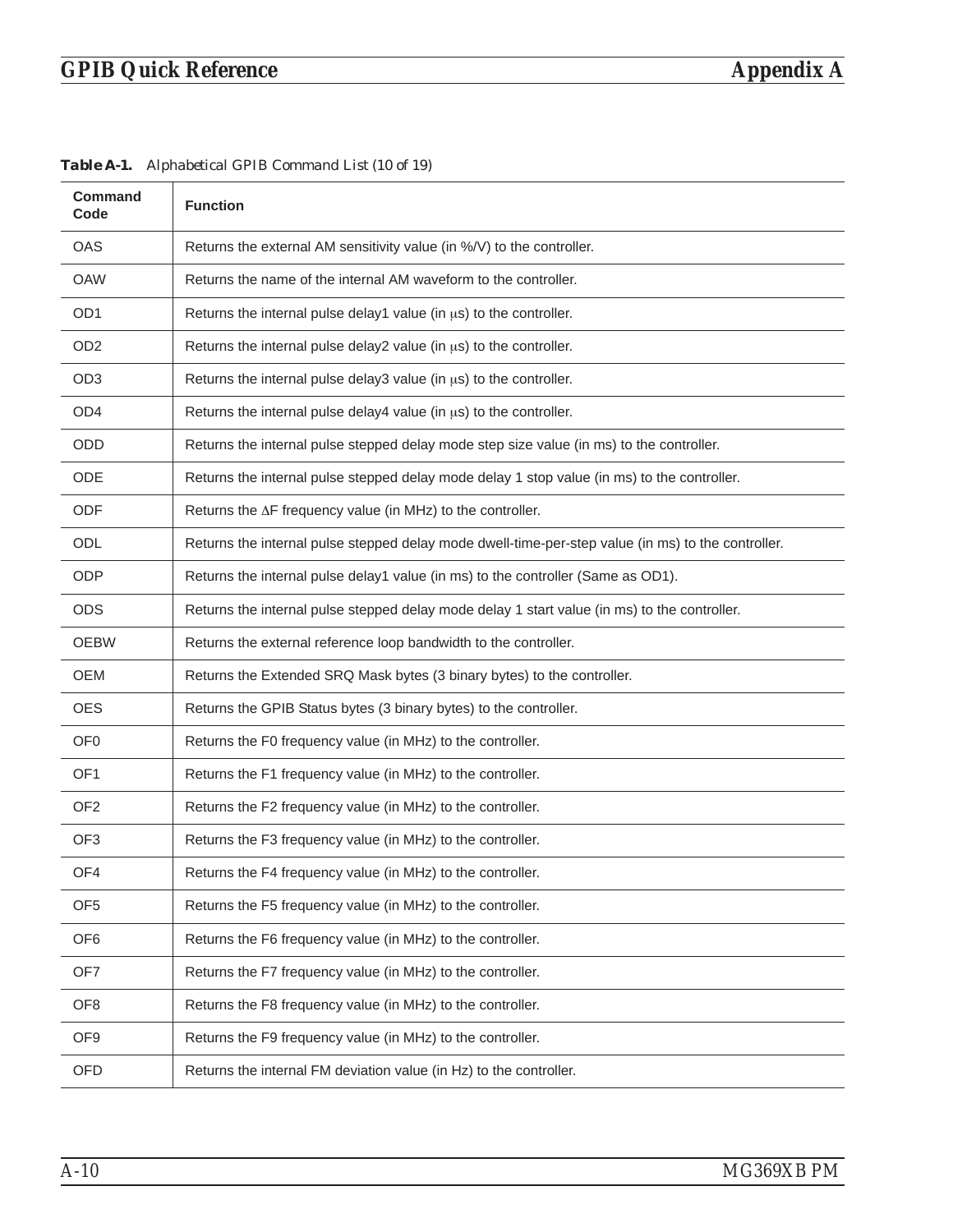| <b>Command</b><br>Code | <b>Function</b>                                                         |
|------------------------|-------------------------------------------------------------------------|
| <b>OFH</b>             | Returns the high-end frequency value (in MHz) to the controller.        |
| <b>OFK</b>             | Returns the internal or external FM lock status to the controller.      |
| <b>OFL</b>             | Returns the low-end frequency value (in MHz) to the controller.         |
| OFM                    | Returns the frequency multiplier parameter.                             |
| <b>OFR</b>             | Returns the internal FM rate (in Hz) to the controller.                 |
| <b>OFS</b>             | Returns the external FM sensitivity value (in MHz/V) to the controller. |
| <b>OFW</b>             | Returns the name of the internal FM waveform to the controller.         |
| OI.                    | Returns the instrument identification string to the controller.         |
| OL <sub>0</sub>        | Returns the L0 power level value to the controller.                     |
| OL <sub>1</sub>        | Returns the L1 power level value to the controller.                     |
| OL <sub>2</sub>        | Returns the L2 power level value to the controller.                     |
| OL <sub>3</sub>        | Returns the L3 power level value to the controller.                     |
| OL <sub>4</sub>        | Returns the L4 power level value to the controller.                     |
| OL <sub>5</sub>        | Returns the L5 power level value to the controller.                     |
| OL <sub>6</sub>        | Returns the L6 power level value to the controller.                     |
| OL7                    | Returns the L7 power level value to the controller.                     |
| OL <sub>8</sub>        | Returns the L8 power level value to the controller.                     |
| OL <sub>9</sub>        | Returns the L9 power level value to the controller.                     |
| <b>OLO</b>             | Returns the level offset power value to the controller.                 |
| OM0                    | Returns the M0 frequency value (in MHz) to the controller.              |
| OM <sub>1</sub>        | Returns the M1 frequency value (in MHz) to the controller.              |
| OM <sub>2</sub>        | Returns the M2 frequency value (in MHz) to the controller.              |
| OM <sub>3</sub>        | Returns the M3 frequency value (in MHz) to the controller.              |
| OM4                    | Returns the M4 frequency value (in MHz) to the controller.              |
| OM <sub>5</sub>        | Returns the M5 frequency value (in MHz) to the controller.              |
| OM <sub>6</sub>        | Returns the M6 frequency value (in MHz) to the controller.              |

*Table A-1. Alphabetical GPIB Command List (11 of 19)*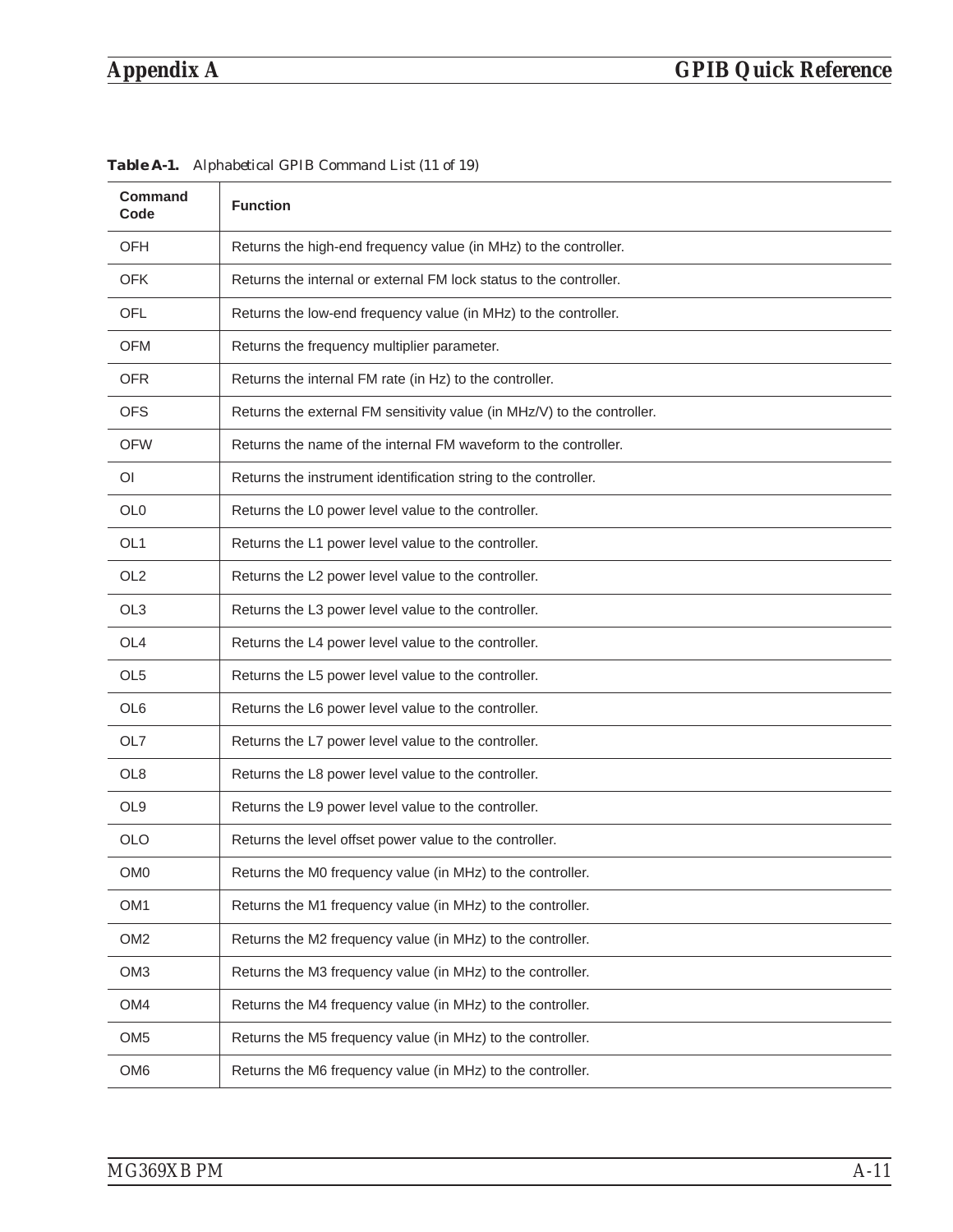| <b>Command</b><br>Code | <b>Function</b>                                                                                                                                  |
|------------------------|--------------------------------------------------------------------------------------------------------------------------------------------------|
| OM7                    | Returns the M7 frequency value (in MHz) to the controller.                                                                                       |
| OM <sub>8</sub>        | Returns the M8 frequency value (in MHz) to the controller.                                                                                       |
| OM <sub>9</sub>        | Returns the M9 frequency value (in MHz) to the controller.                                                                                       |
| <b>OMD</b>             | Returns the name of the internal pulse mode to the controller.                                                                                   |
| OMM                    | 1. Returns the AM depth measurement value (in %) to the controller.<br>2. Returns the FM deviation measurement value (in MHz) to the controller. |
| OO                     | Returns the instrument option string to the controller.                                                                                          |
| OP <sub>5</sub>        | Returns the internal or external pulse polarity ("HIGH", "LOW") to the controller.                                                               |
| <b>OPC</b>             | Returns the internal pulse clock rate (in MHz) to the controller.                                                                                |
| <b>OPD</b>             | Returns the power sweep dwell time (in ms) to the controller.                                                                                    |
| OPHD                   | Returns the internal FM deviation value (in radians) to the controller.                                                                          |
| <b>OPHM</b>            | Returns the name of the FM mode ("NARROW", "WIDE") to the controller.                                                                            |
| <b>OPHR</b>            | Returns the internal FM rate (in Hz) to the controller.                                                                                          |
| <b>OPHS</b>            | Returns the external FM sensitivity value (in radians/V) to the controller.                                                                      |
| <b>OPHW</b>            | Returns the name of the internal FM waveform to the controller.                                                                                  |
| <b>OPM</b>             | Returns the internal power meter measurement (in dBm) to the controller.                                                                         |
| <b>OPO</b>             | Returns the phase offset value (in degrees) to the controller.                                                                                   |
| <b>OPP</b>             | Returns the internal pulse period value (in $\mu s$ ) to the controller.                                                                         |
| <b>OPR</b>             | Returns the internal pulse frequency (in MHz) to the controller.                                                                                 |
| OPS                    | Returns the power sweep number-of-steps to the controller.                                                                                       |
| OPT                    | Returns the name of the internal pulse trigger to the controller.                                                                                |
| <b>OPW</b>             | Returns the internal pulse width1 value (in $\mu s$ ) to the controller (Same as OW1).                                                           |
| <b>OSB</b>             | Returns the primary GPIB status byte to the controller.                                                                                          |
| <b>OSD</b>             | Returns the step sweep dwell time (in ms) to the controller.                                                                                     |
| <b>OSE</b>             | Returns the last GPIB syntax error to the controller.                                                                                            |
| <b>OSM</b>             | Returns the primary SRQ mask byte to the controller.                                                                                             |
| <b>OSR</b>             | Returns the self-test results (6 binary bytes) to the controller.                                                                                |

*Table A-1. Alphabetical GPIB Command List (12 of 19)*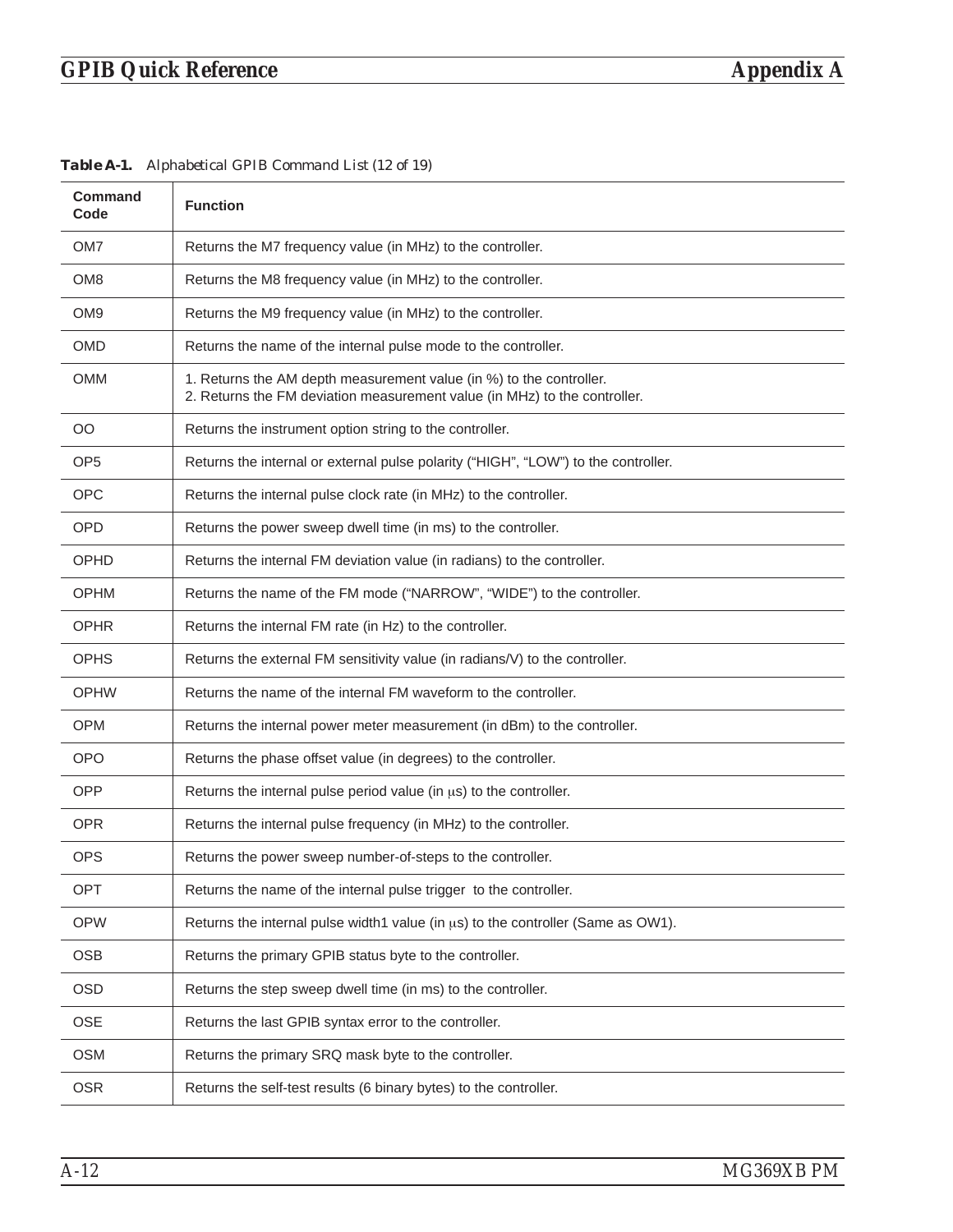| <b>Command</b><br>Code | <b>Function</b>                                                                                                         |
|------------------------|-------------------------------------------------------------------------------------------------------------------------|
| <b>OSS</b>             | Returns the step sweep number-of-steps to the controller.                                                               |
| <b>OST</b>             | Returns the step sweep time value (in ms) to the controller.                                                            |
| <b>OVN</b>             | Returns the ROM version number to the controller.                                                                       |
| OW <sub>1</sub>        | Returns the internal pulse width1 value (in us) to the controller.                                                      |
| OW <sub>2</sub>        | Returns the internal pulse width2 value (in us) to the controller.                                                      |
| OW <sub>3</sub>        | Returns the internal pulse width 3 value (in $\mu s$ ) to the controller.                                               |
| OW4                    | Returns the internal pulse width4 value (in us) to the controller.                                                      |
| OWT                    | Returns the GPIB termination status to the controller.                                                                  |
| P <sub>0</sub>         | Turns off the internal or external pulse modulation function (This is the default mode).                                |
| PC <sub>1</sub>        | Selects the 10 MHz internal pulse clock rate.                                                                           |
| PC4                    | Selects the 40 MHz internal pulse clock rate (Option 24);<br>Selects the 100 MHz internal pulse clock rate (Option 26). |
| <b>PCT</b>             | Percent (%) data terminator.                                                                                            |
| <b>PCV</b>             | Percent per volt (%/V) data terminator.                                                                                 |
| <b>PDT</b>             | Opens the power sweep dwell time parameter.                                                                             |
| <b>PDY</b>             | Opens the internal pulse delay1 parameter (Same as D1).                                                                 |
| PE <sub>0</sub>        | Inhibits parameter range error SRQ generation.                                                                          |
| PE <sub>1</sub>        | Enables parameter range error SRQ generation.                                                                           |
| <b>PER</b>             | Opens the internal pulse period parameter.                                                                              |
| PH <sub>0</sub>        | Turns off the internal or external $\Phi M$ function.                                                                   |
| PH <sub>1</sub>        | Turns on the external $\Phi M$ function in narrow mode.                                                                 |
| PH <sub>2</sub>        | Turns on the external $\Phi M$ function in wide mode.                                                                   |
| PH <sub>7</sub>        | Turns on the internal $\Phi M$ function in narrow mode.                                                                 |
| PH <sub>8</sub>        | Turns on the internal $\Phi M$ function in wide mode.                                                                   |
| <b>PHD</b>             | Opens the internal $\Phi M$ deviation parameter.                                                                        |
| <b>PHN</b>             | Turns on the external $\Phi M$ function in narrow mode<br>(Same as PH1).                                                |

*Table A-1. Alphabetical GPIB Command List (13 of 19)*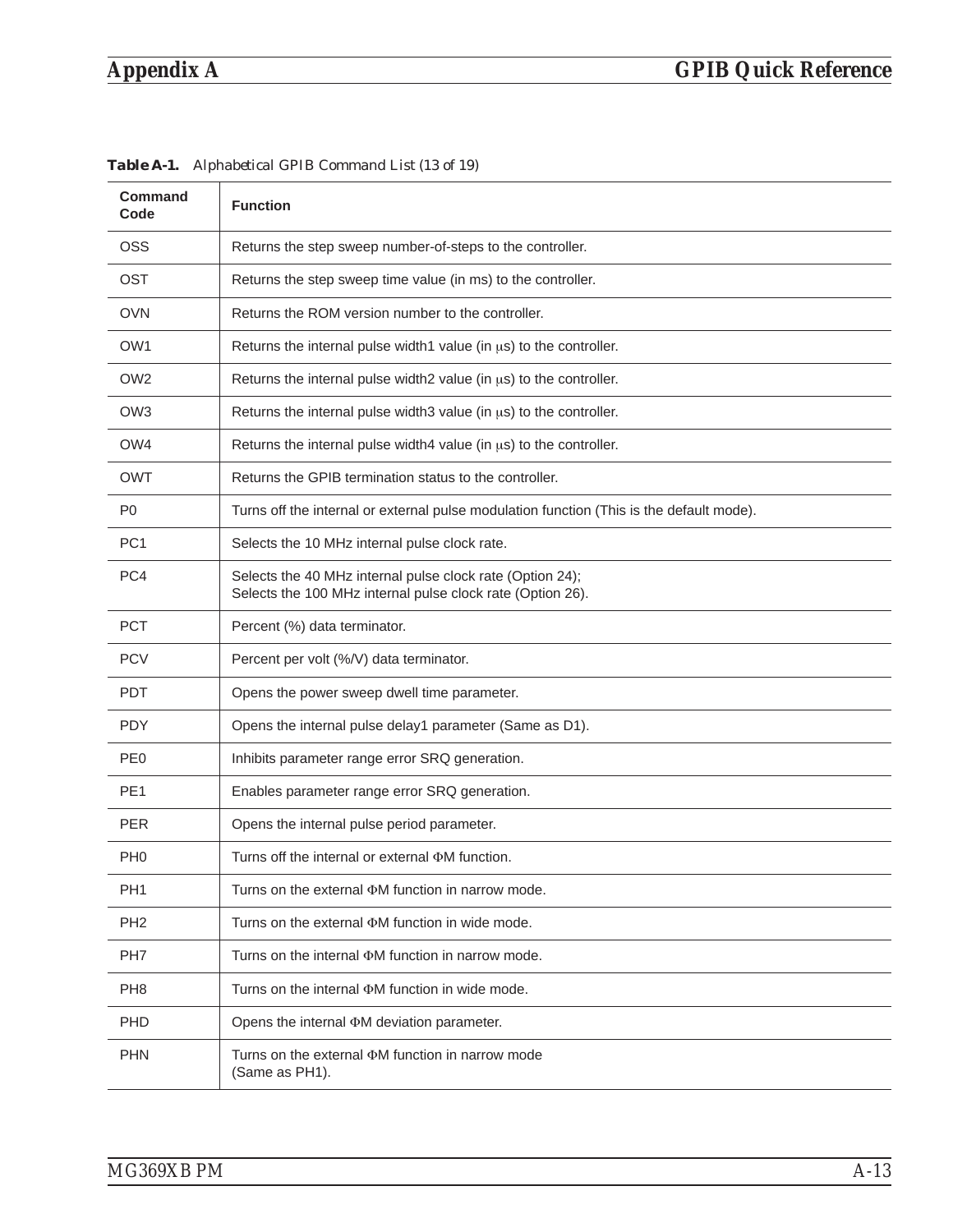| <b>Command</b><br>Code | <b>Function</b>                                                             |
|------------------------|-----------------------------------------------------------------------------|
| <b>PHR</b>             | Opens the internal $\Phi M$ rate parameter.                                 |
| <b>PHS</b>             | Opens the external $\Phi M$ sensitivity parameter.                          |
| PHV(x)                 | Selects the internal $\Phi$ M waveform.                                     |
| <b>PHW</b>             | Turns on the external $\Phi M$ function in wide mode<br>(Same as PH2).      |
| PL <sub>1</sub>        | Selects external power meter leveling of the output power.                  |
| PM <sub>0</sub>        | Turns off the Power Meter measurement mode.                                 |
| PM <sub>1</sub>        | Turns on the Power measurement mode (Option 8).                             |
| PMD(x)                 | Selects the internal pulse mode.                                            |
| <b>PNS</b>             | Opens the power sweep number of steps parameter.                            |
| <b>PR</b>              | Opens the internal pulse frequency parameter.                               |
| PS <sub>0</sub>        | Turns off the phase offset.                                                 |
| PS <sub>1</sub>        | Turns on the phase offset.                                                  |
| <b>PSO</b>             | Opens the phase offset parameter.                                           |
| <b>PSZ</b>             | Zeros the phase offset display.                                             |
| PT <sub>0</sub>        | Disables the power offset table.                                            |
| PT <sub>1</sub>        | Enables the power offset table.                                             |
| <b>PTC</b>             | Changes a power offset table entry.                                         |
| <b>PTF</b>             | Selects internal pulse triggering on the falling edge of an external input. |
| PTG(x)                 | Selects the internal pulse trigger.                                         |
| PTL                    | Loads a power offset table.                                                 |
| <b>PTR</b>             | Selects internal pulse triggering on the rising edge of an external input.  |
| PU <sub>0</sub>        | Selects logarithmic power level operation in dBm.                           |
| PU <sub>1</sub>        | Selects linear power level operation in mV.                                 |
| PU <sub>2</sub>        | Selects logarithmic power level operation in dBuV.                          |
| <b>PVT</b>             | Opens the ALC power slope pivot point frequency parameter.                  |
| PW                     | Opens the internal pulse width1 parameter (Same as W1).                     |

*Table A-1. Alphabetical GPIB Command List (14 of 19)*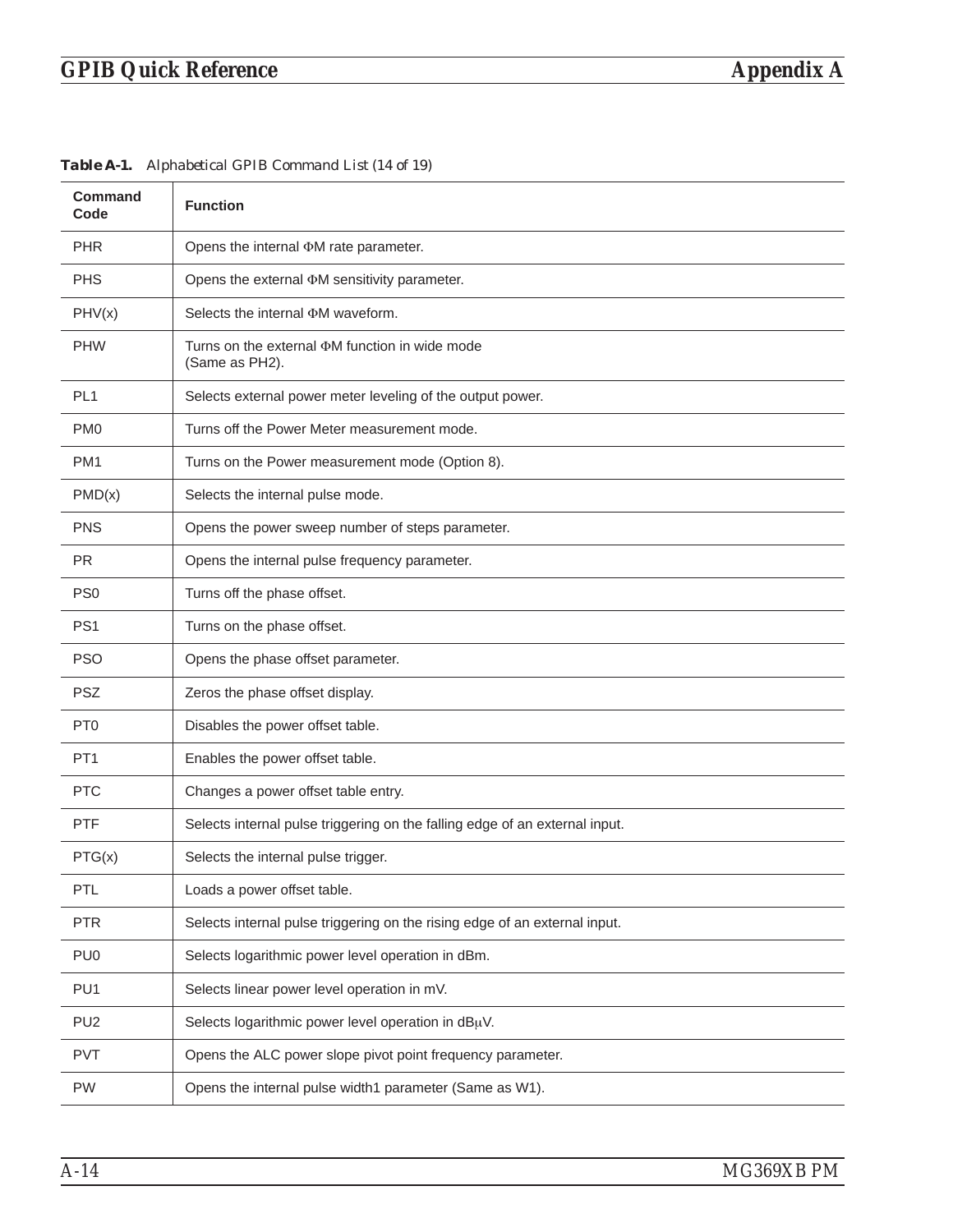| Command<br>Code | <b>Function</b>                                                                                               |
|-----------------|---------------------------------------------------------------------------------------------------------------|
| RC <sub>0</sub> | Selects RF to be off during frequency switching in CW, step sweep, and list sweep modes.                      |
| RC <sub>1</sub> | Selects RF to be on during frequency switching in CW, step sweep, and list sweep modes.                       |
| <b>RCF</b>      | Prepares the MG369XB to receive a new instrument setup recalled from the controller.                          |
| <b>RCM</b>      | Prepares the MG369XB to receive a new instrument setup and new stored setups recalled from the<br>controller. |
| <b>RD</b>       | Radians data terminator.                                                                                      |
| RF <sub>0</sub> | Turns off the RF output.                                                                                      |
| RF <sub>1</sub> | Turns on the RF output.                                                                                       |
| <b>RL</b>       | Returns the instrument to local (front panel) control.                                                        |
| RO <sub>0</sub> | Selects RF to be on at reset.                                                                                 |
| RO <sub>1</sub> | Selects RF to be off at reset.                                                                                |
| RSN(m)          | Recalls the instrument setup stored in internal setup memory location m.                                      |
| <b>RSS</b>      | Resets a sweep if in progress.                                                                                |
| <b>RST</b>      | Resets the MG369XB to its default settings.                                                                   |
| R <sub>T0</sub> | Selects RF to be off during retrace.                                                                          |
| RT <sub>1</sub> | Selects RF to be on during retrace.                                                                           |
| <b>RV</b>       | Radians per volt data terminator.                                                                             |
| S <sub>0</sub>  | Turns off the master-slave mode of operation.                                                                 |
| S <sub>1</sub>  | Turns on the master-slave mode of operation.                                                                  |
| <b>SAF</b>      | Outputs the current instrument setup to the controller.                                                       |
| SAM             | Outputs both the current instrument setup and all stored instrument setups to the controller.                 |
| SB <sub>0</sub> | Inhibits extended status byte 2 SRQ generation.                                                               |
| SB <sub>1</sub> | Enables extended status byte 2 SRQ generation.                                                                |
| SC <sub>0</sub> | Turns SCAN modulation function on.                                                                            |
| SC <sub>1</sub> | Turns SCAN modulation function off.                                                                           |
| SD <sub>0</sub> | Turns off the internal pulse stepped delay mode.                                                              |

*Table A-1. Alphabetical GPIB Command List (15 of 19)*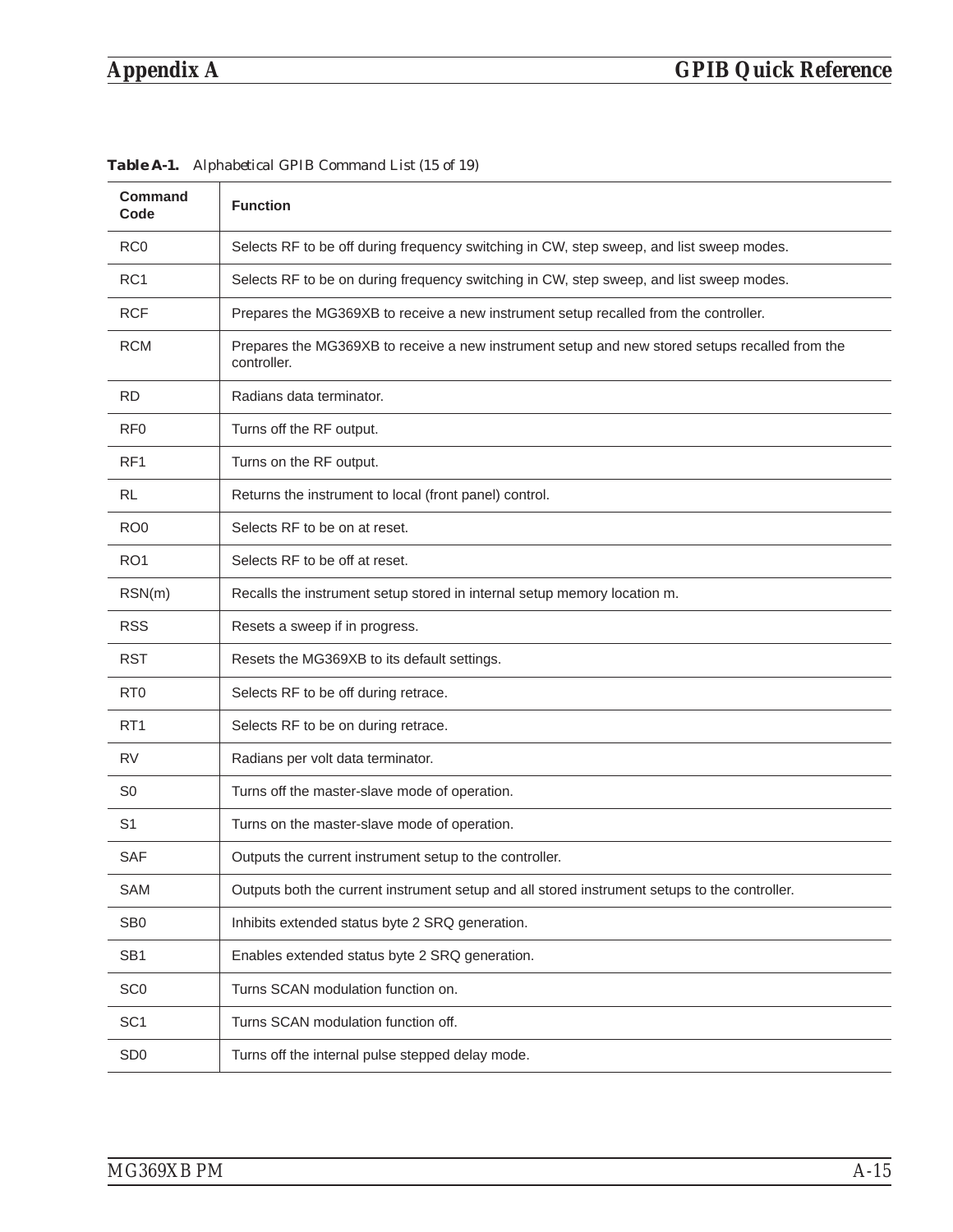| <b>Command</b><br>Code | <b>Function</b>                                                            |
|------------------------|----------------------------------------------------------------------------|
| SD <sub>1</sub>        | Turns on the internal pulse stepped delay mode.                            |
| SDD                    | Opens the internal pulse stepped delay mode step size parameter.           |
| <b>SDE</b>             | Opens the internal pulse stepped delay mode delay 1 stop parameter.        |
| SDL                    | Opens the internal pulse stepped delay mode dwell-time-per-step parameter. |
| <b>SDS</b>             | Opens the internal pulse stepped delay mode delay 1 start parameter.       |
| <b>SDT</b>             | Opens the step sweep dwell time parameter.                                 |
| SE <sub>0</sub>        | Inhibits Syntax Error SRQ generation.                                      |
| SE <sub>1</sub>        | Enables Syntax Error SRQ generation.                                       |
| <b>SEC</b>             | Seconds data terminator.                                                   |
| SF <sub>1</sub>        | Selects the F1-F2 sweep mode.                                              |
| SF <sub>3</sub>        | Selects the F3-F4 sweep mode.                                              |
| SL <sub>0</sub>        | Turns off the ALC power slope function.                                    |
| SL <sub>1</sub>        | Turns on the ALC power slope function.                                     |
| <b>SLDF</b>            | Opens the $\Delta F$ parameter of the slave unit.                          |
| SLF <sub>0</sub>       | Opens the F0 parameter of the slave unit.                                  |
| SLF1                   | Opens the F1 parameter of the slave unit.                                  |
| SLF <sub>2</sub>       | Opens the F2 parameter of the slave unit.                                  |
| SLF3                   | Opens the F3 parameter of the slave unit.                                  |
| SLF4                   | Opens the F4 parameter of the slave unit.                                  |
| SLF <sub>5</sub>       | Opens the F5 parameter of the slave unit.                                  |
| SLF6                   | Opens the F6 parameter of the slave unit.                                  |
| SLF7                   | Opens the F7 parameter of the slave unit.                                  |
| SLF8                   | Opens the F8 parameter of the slave unit.                                  |
| SLF9                   | Opens the F9 parameter of the slave unit.                                  |
| SLL1                   | Opens the main power level parameter (L1) of the slave unit.               |
| SLL <sub>2</sub>       | Opens the alternate sweep power level parameter (L2) of the slave unit.    |

*Table A-1. Alphabetical GPIB Command List (16 of 19)*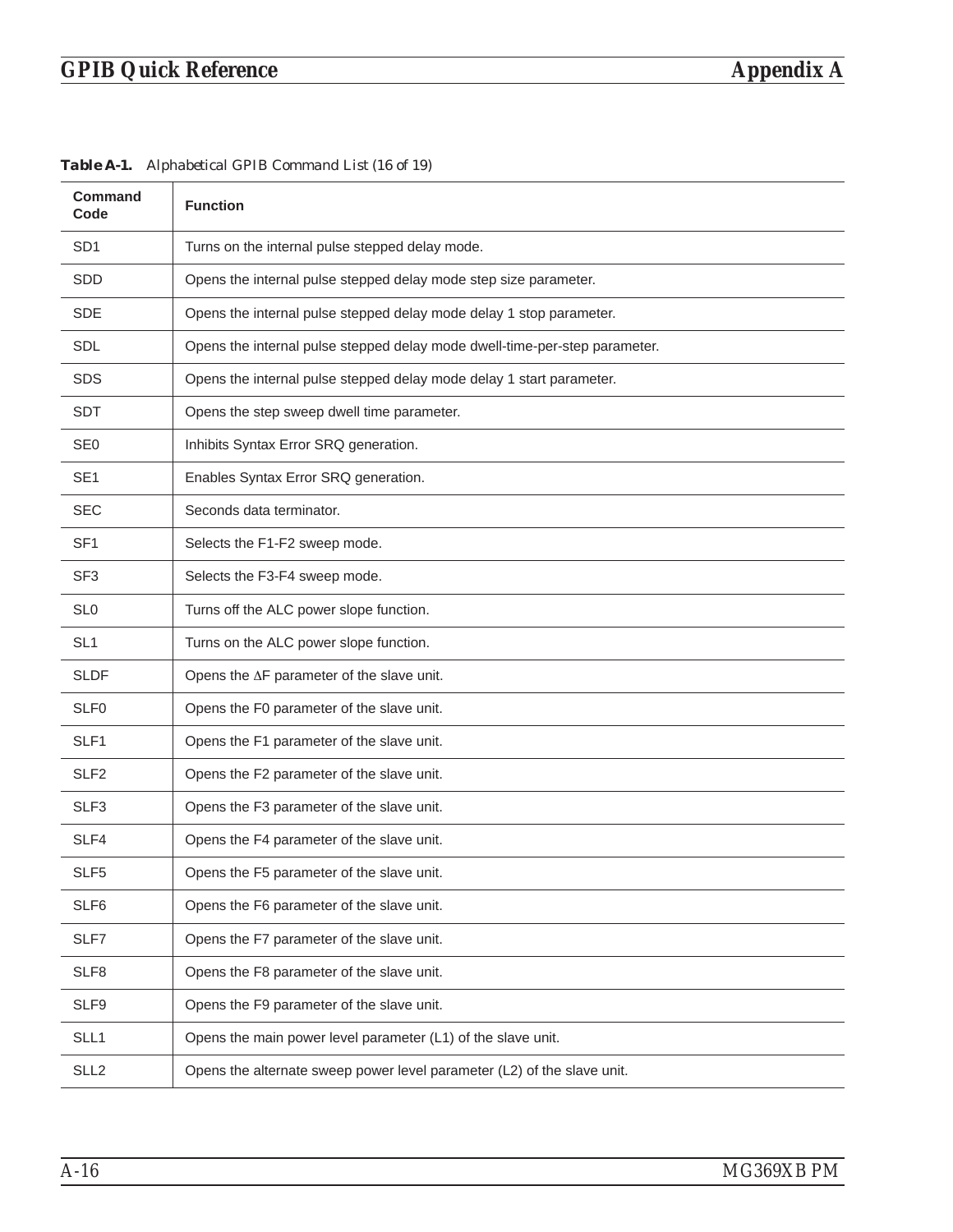| <b>Command</b><br>Code | <b>Function</b>                                                         |
|------------------------|-------------------------------------------------------------------------|
| SLM <sub>0</sub>       | Opens the M0 parameter of the slave unit.                               |
| SLM1                   | Opens the M1 parameter of the slave unit.                               |
| SLM <sub>2</sub>       | Opens the M2 parameter of the slave unit.                               |
| SLM3                   | Opens the M3 parameter of the slave unit.                               |
| SLM4                   | Opens the M4 parameter of the slave unit.                               |
| SLM <sub>5</sub>       | Opens the M5 parameter of the slave unit.                               |
| SLM <sub>6</sub>       | Opens the M6 parameter of the slave unit.                               |
| SLM7                   | Opens the M7 parameter of the slave unit.                               |
| SLM <sub>8</sub>       | Opens the M8 parameter of the slave unit.                               |
| SLM9                   | Opens the M9 parameter of the slave unit.                               |
| <b>SLP</b>             | Opens the ALC power slope value parameter.                              |
| <b>SLV</b>             | Opens the power level parameter (L1) of the slave unit.                 |
| <b>SM</b>              | Recalls the next stored instrument setup in sequence.                   |
| <b>SNR</b>             | Enter the instrument serial number.                                     |
| <b>SNS</b>             | Opens the step sweep number of steps parameter.                         |
| <b>SOF</b>             | Opens the frequency offset parameter of the slave unit.                 |
| SP <sub>0</sub>        | Deselects non-equally spaced step sweep.                                |
| SP <sub>1</sub>        | Selects non-equally spaced step sweep.                                  |
| <b>SPS</b>             | Steps data terminator.                                                  |
| SQ <sub>0</sub>        | Disables the SRQ generation function.                                   |
| SQ1                    | Enables the SRQ generation function.                                    |
| SQD                    | Scan down to the next lower preset CW frequency.                        |
| <b>SQF</b>             | Scan to the next higher preset CW frequency.                            |
| SQP                    | Turns on internal 1 kHz square wave pulse modulation.                   |
| SQU                    | Scan up to the next higher preset CW frequency.                         |
| SSN(m)                 | Saves the current instrument setup to internal setup memory location m. |

*Table A-1. Alphabetical GPIB Command List (17 of 19)*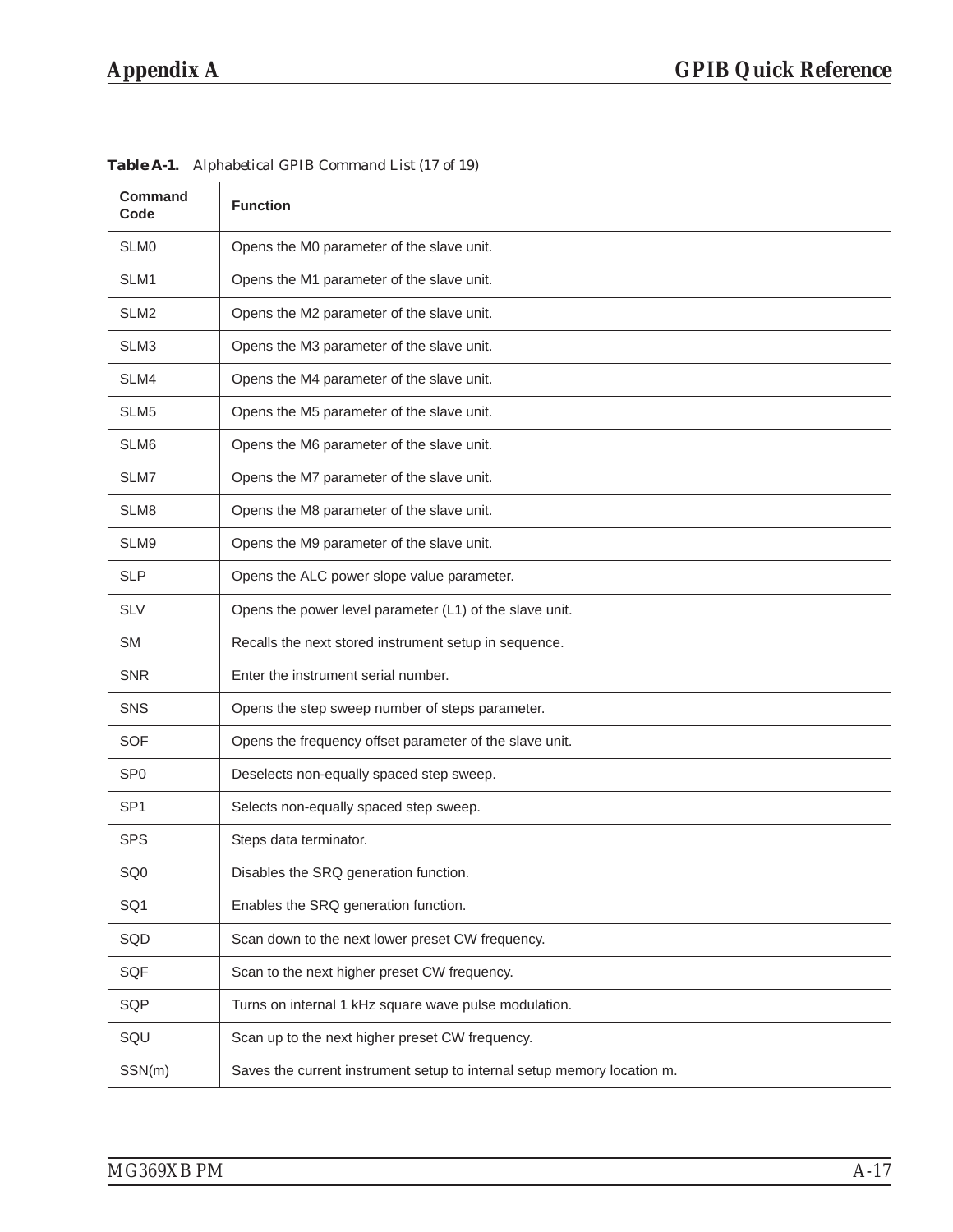| <b>Command</b><br>Code | <b>Function</b>                                                            |
|------------------------|----------------------------------------------------------------------------|
| <b>SSP</b>             | Selects linear step sweep.                                                 |
| SW <sub>0</sub>        | Turns off the internal or external pulse modulation function (Same as P0). |
| SW <sub>1</sub>        | Turns on internal 400 Hz square wave pulse modulation.                     |
| SW <sub>2</sub>        | Turns on internal 1 kHz square wave pulse modulation (Same as SQP).        |
| SW <sub>3</sub>        | Turns on internal 7.8125 kHz square wave pulse modulation.                 |
| SW <sub>4</sub>        | Turns on internal 27.8 kHz square wave pulse modulation.                   |
| <b>SWP</b>             | Selects analog sweep.                                                      |
| <b>SWT</b>             | Opens the step sweep time parameter.                                       |
| SYZ                    | Opens the increment/decrement step size parameter.                         |
| <b>TEX</b>             | Sets sweep trigger to external.                                            |
| <b>TMS</b>             | Times data terminator.                                                     |
| TR <sub>0</sub>        | Sets 0dB of attenuation when RF is switched off.                           |
| TR <sub>1</sub>        | Sets 40dB of attenuation when RF is switched off.                          |
| <b>TRG</b>             | Triggers a single sweep.                                                   |
| <b>TRS</b>             | Triggers a single sweep.                                                   |
| <b>TSS</b>             | Advances sweep to the next step in dual step sweep mode.                   |
| <b>TST</b>             | Starts an instrument self-test.                                            |
| UL <sub>0</sub>        | Inhibits RF unleveled SRQ generation.                                      |
| UL <sub>1</sub>        | Enables RF unleveled SRQ generation.                                       |
| UP                     | Increments the open parameter by the step size.                            |
| US                     | Microsecond (ms) data terminator.                                          |
| VM1                    | Turns on the video marker mode.                                            |
| VT                     | Volts data terminator.                                                     |
| W <sub>1</sub>         | Opens the internal pulse width 1 parameter.                                |
| W <sub>2</sub>         | Opens the internal pulse width 2 parameter.                                |
| W3                     | Opens the internal pulse width 3 parameter.                                |

*Table A-1. Alphabetical GPIB Command List (18 of 19)*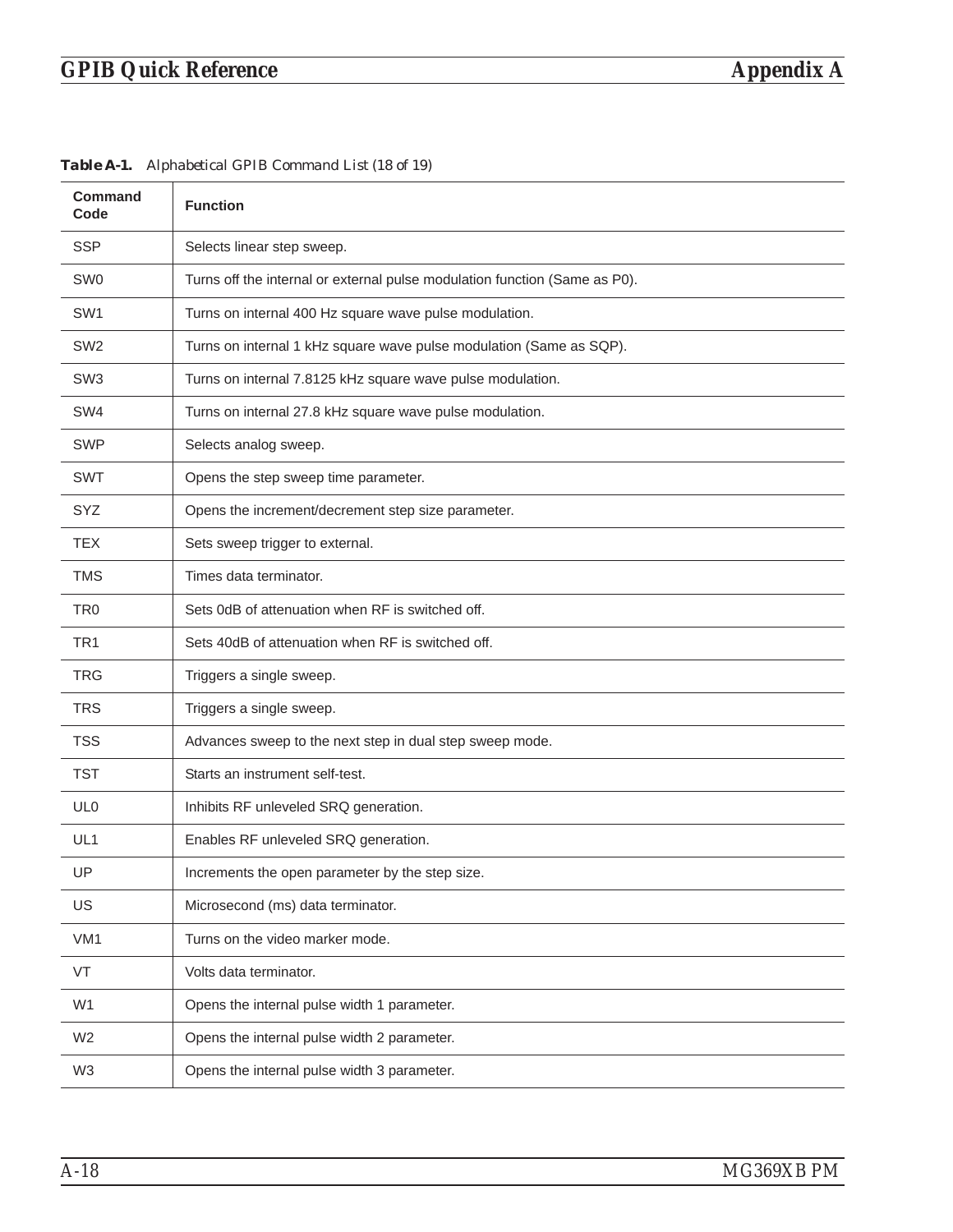| Command<br>Code               | <b>Function</b>                                                                                                                |
|-------------------------------|--------------------------------------------------------------------------------------------------------------------------------|
| W <sub>4</sub>                | Opens the internal pulse width 4 parameter.                                                                                    |
| XL <sub>0</sub>               | Opens the L0 parameter.                                                                                                        |
| XL <sub>1</sub>               | Opens the L1 parameter.                                                                                                        |
| XL <sub>2</sub>               | Opens the L2 parameter.                                                                                                        |
| XL <sub>3</sub>               | Opens the L3 parameter.                                                                                                        |
| XL4                           | Opens the L4 parameter.                                                                                                        |
| XL <sub>5</sub>               | Opens the L5 parameter.                                                                                                        |
| XL <sub>6</sub>               | Opens the L6 parameter.                                                                                                        |
| XL7                           | Opens the L7 parameter.                                                                                                        |
| XL <sub>8</sub>               | Opens the L8 parameter.                                                                                                        |
| XL <sub>9</sub>               | Opens the L9 parameter.                                                                                                        |
| <b>XP</b>                     | Turns on the external pulse modulation function. Disables the internal pulse modulation function, if<br>previously programmed. |
| Y                             | Equivalent to a Group Execute Trigger (GET).                                                                                   |
| <b>ZEL</b>                    | Ends frequency loading.                                                                                                        |
| ZL(x)                         | Loads a CW frequency into a table at location x.                                                                               |
| ZPN(bbbb)                     | Sets the table pointer to point to location bbbb.                                                                              |
| ZS(x)                         | Sets the table pointer to point to location x.                                                                                 |
| ZTL<br>(bbbbnnnnD8D<br>8D8D8) | Loads the frequency table starting at location bbbb.                                                                           |

*Table A-1. Alphabetical GPIB Command List (19 of 19)*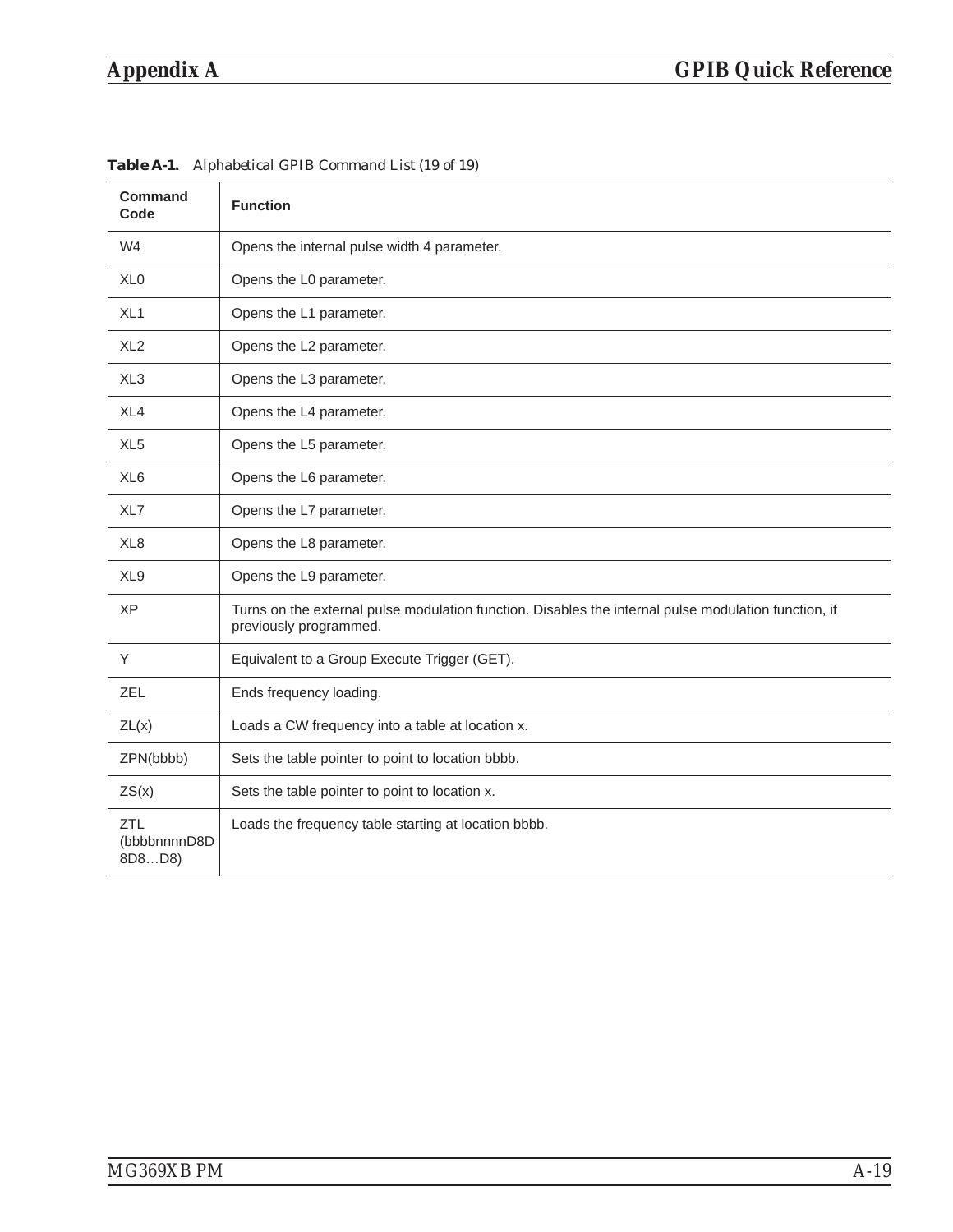### <span id="page-267-0"></span>*A-3 Functional Listings*

| Command<br>Code  | <b>Function</b>                                                                          |  |
|------------------|------------------------------------------------------------------------------------------|--|
| <b>BPN</b>       | Selects -3.3V for retrace and bandswitch blanking outputs.                               |  |
| <b>BPP</b>       | Selects +3.3V for retrace and bandswitch blanking outputs.                               |  |
| EBW0             | Selects the external reference loop bandwidth of 10 Hz.                                  |  |
| EBW1             | Selects the external reference loop bandwidth of 30 Hz.                                  |  |
| EBW <sub>2</sub> | Selects the external reference loop bandwidth of 100 Hz.                                 |  |
| EBW <sub>3</sub> | Selects the external reference loop bandwidth of 300 Hz.                                 |  |
| <b>FRS</b>       | Opens the frequency scaling reference multiplier parameter.                              |  |
| RC <sub>0</sub>  | Selects RF to be off during frequency switching in CW, step sweep, and list sweep modes. |  |
| RC <sub>1</sub>  | Selects RF to be on during frequency switching in CW, step sweep, and list sweep modes.  |  |
| RO <sub>0</sub>  | Selects RF to be on at reset.                                                            |  |
| RO <sub>1</sub>  | Selects RF to be off at reset.                                                           |  |
| R <sub>T0</sub>  | Selects RF to be off during retrace.                                                     |  |
| RT <sub>1</sub>  | Selects RF to be on during retrace.                                                      |  |
| TR <sub>0</sub>  | Sets 0dB of attenuation when RF is switched off.                                         |  |
| TR <sub>1</sub>  | Sets 40dB of attenuation when RF is switched off.                                        |  |

### *Table [A](#page-267-0)-2. Configuration GPIB Command List*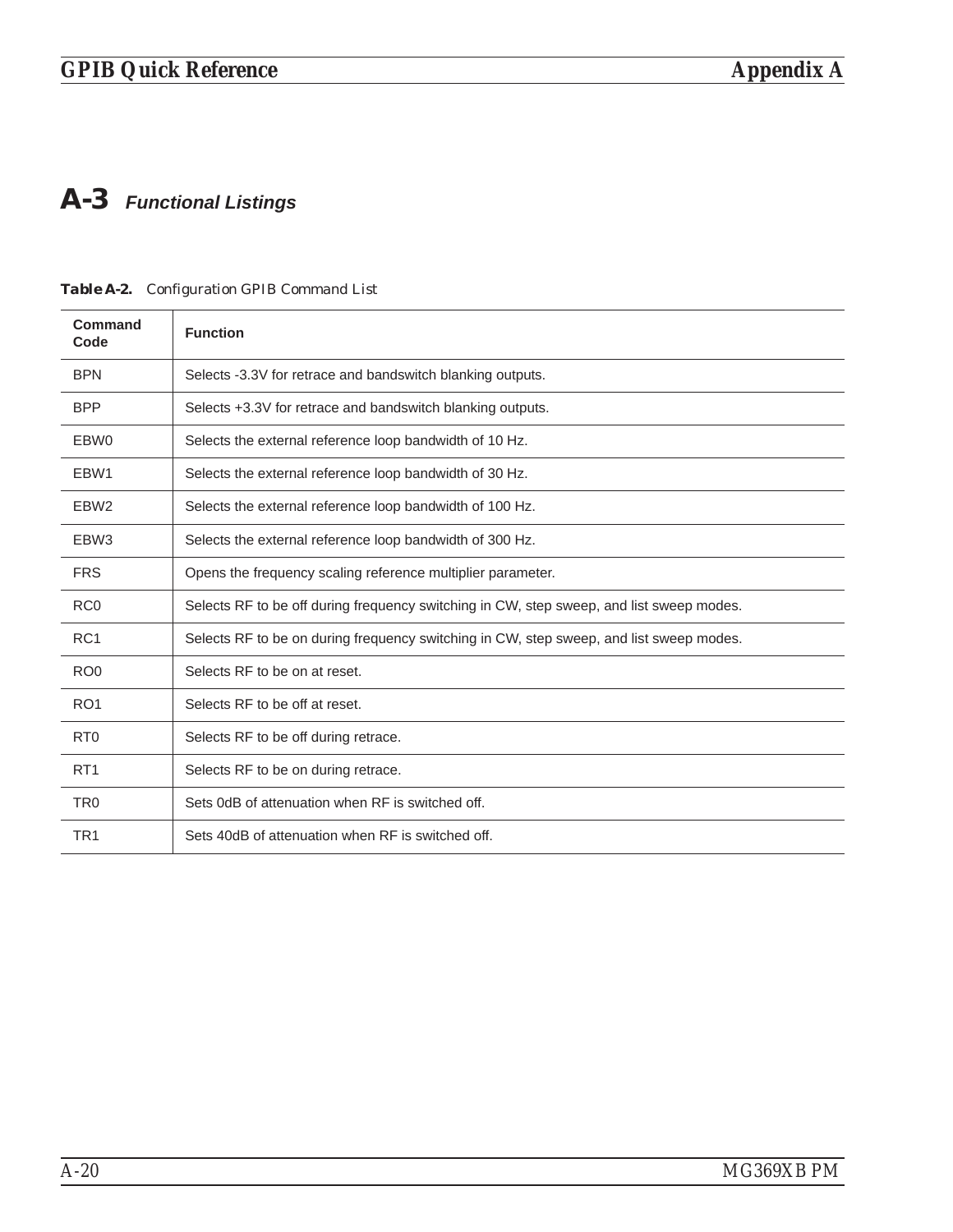| <b>Command</b><br>Code | <b>Function</b>                                         |
|------------------------|---------------------------------------------------------|
| <b>ACW</b>             | Activates the currently open frequency parameter as CW. |
| CF <sub>0</sub>        | Sets CW mode at F0 and opens the F0 parameter.          |
| CF <sub>1</sub>        | Sets CW mode at F1 and opens the F1 parameter.          |
| CF <sub>2</sub>        | Sets CW mode at F2 and opens the F2 parameter.          |
| CF <sub>3</sub>        | Sets CW mode at F3 and opens the F3 parameter.          |
| CF4                    | Sets CW mode at F4 and opens the F4 parameter.          |
| CF <sub>5</sub>        | Sets CW mode at F5 and opens the F5 parameter.          |
| CF <sub>6</sub>        | Sets CW mode at F6 and opens the F6 parameter.          |
| CF7                    | Sets CW mode at F7 and opens the F7 parameter.          |
| CF <sub>8</sub>        | Sets CW mode at F8 and opens the F8 parameter.          |
| CF <sub>9</sub>        | Sets CW mode at F9 and opens the F9 parameter.          |
| CM <sub>0</sub>        | Sets CW mode at M0 and opens the M0 parameter.          |
| CM <sub>1</sub>        | Sets CW mode at M1 and opens the M1 parameter.          |
| CM <sub>2</sub>        | Sets CW mode at M2 and opens the M2 parameter.          |
| CM <sub>3</sub>        | Sets CW mode at M3 and opens the M3 parameter.          |
| CM4                    | Sets CW mode at M4 and opens the M4 parameter.          |
| CM <sub>5</sub>        | Sets CW mode at M5 and opens the M5 parameter.          |
| CM <sub>6</sub>        | Sets CW mode at M6 and opens the M6 parameter.          |
| CM <sub>7</sub>        | Sets CW mode at M7 and opens the M7 parameter.          |
| CM <sub>8</sub>        | Sets CW mode at M8 and opens the M8 parameter.          |
| CM <sub>9</sub>        | Sets CW mode at M9 and opens the M9 parameter.          |
| SQD                    | Scan down to the next lower preset CW frequency.        |
| SQF                    | Scan to the next higher preset CW frequency.            |
| SQU                    | Scan up to the next higher preset CW frequency.         |

*Table A-3. CW Frequency GPIB Command List*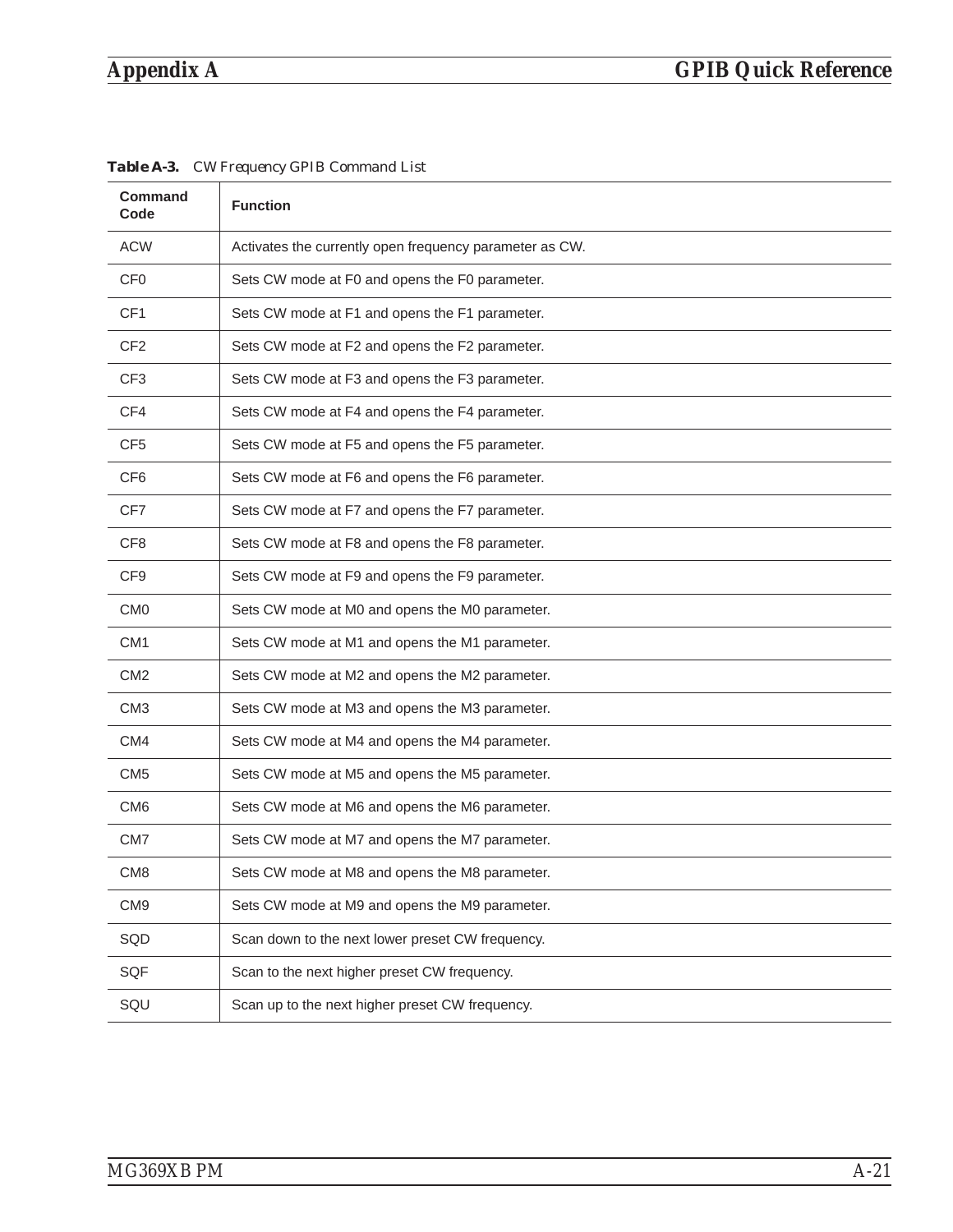| Command<br>Code | <b>Function</b>                          |
|-----------------|------------------------------------------|
| <b>ADR</b>      | GPIB address terminator.                 |
| DB              | Decibel (dB) data terminator.            |
| DG              | Degree data terminator.                  |
| <b>DM</b>       | dBm data terminator.                     |
| <b>DV</b>       | Decibel per volt (dB/V) data terminator. |
| GH              | GHz data terminator.                     |
| GV              | GHz per volt (GHz/V) data terminator.    |
| <b>HZ</b>       | Hz data terminator.                      |
| KH              | kHz data terminator.                     |
| <b>KV</b>       | kHz per volt (kHz/V) data terminator.    |
| MH              | MHz data terminator.                     |
| <b>MS</b>       | Milliseconds (ms) data terminator.       |
| <b>MV</b>       | MHz per volt (MHz/V) data terminator.    |
| <b>NS</b>       | Nanoseconds (ns) data terminator.        |
| <b>PCT</b>      | Percent (%) data terminator.             |
| <b>PCV</b>      | Percent per volt (%/V) data terminator.  |
| <b>RD</b>       | Radians data terminator.                 |
| <b>RV</b>       | Radians per volt data terminator.        |
| <b>SEC</b>      | Seconds data terminator.                 |
| <b>SPS</b>      | Steps data terminator.                   |
| <b>TMS</b>      | Times data terminator.                   |
| US              | Microsecond (ms) data terminator.        |
| VT              | Volts data terminator.                   |

*Table A-4. Data Terminator GPIB Command List*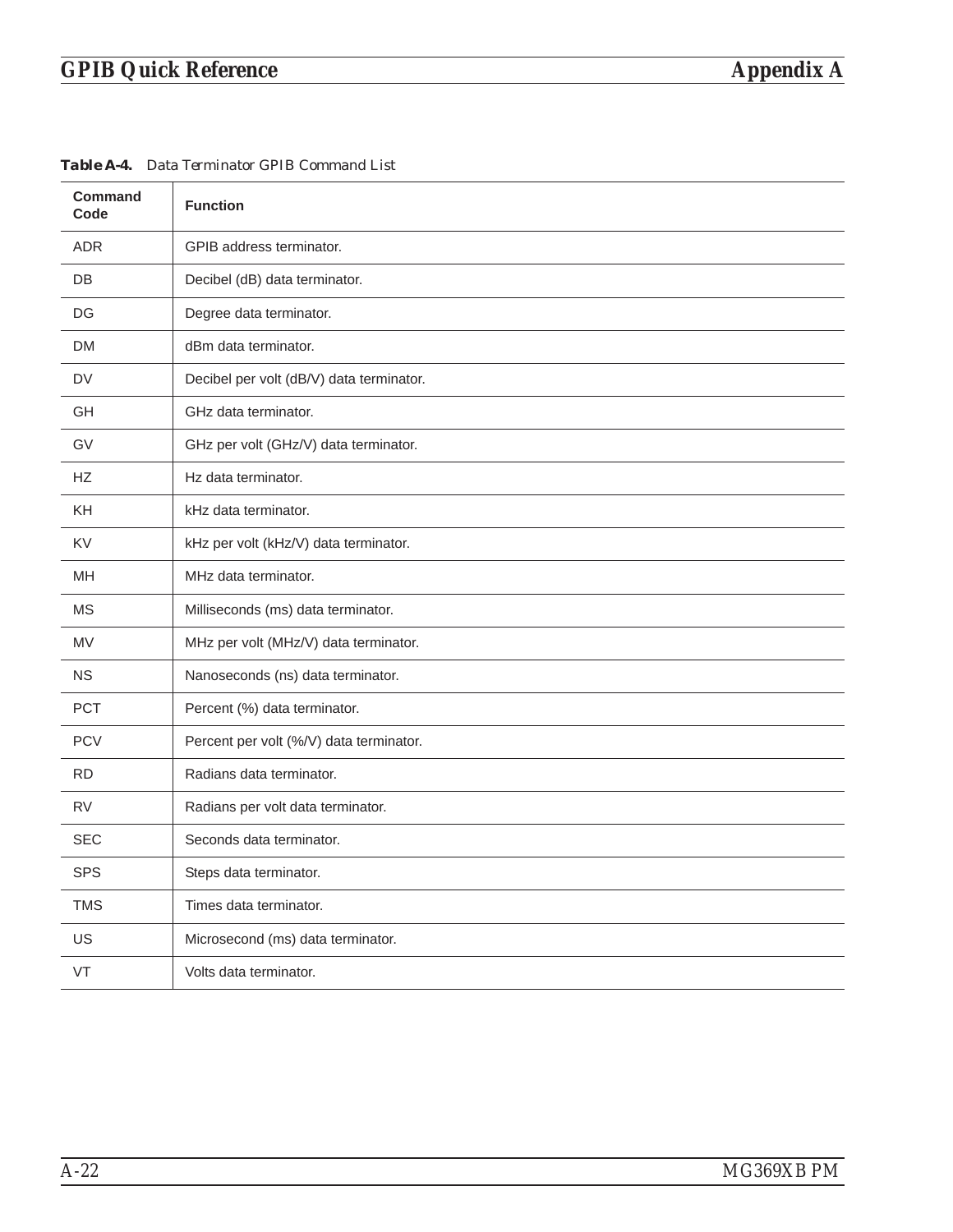| Command<br>Code                      | <b>Function</b>                                      |
|--------------------------------------|------------------------------------------------------|
| <b>ZEL</b>                           | Ends frequency loading.                              |
| ZL(x)                                | Loads a CW frequency into a table at location x.     |
| ZPN(bbbb)                            | Sets the table pointer to point to location bbbb.    |
| ZS(x)                                | Sets the table pointer to point to location x.       |
| <b>ZTL</b><br>(bbbbnnnnD8D<br>8D8D8) | Loads the frequency table starting at location bbbb. |

*Table A-5. Fast-Frequency-Switching GPIB Command List*

|  | Table A-6. Group Execute Trigger GPIB Command List |
|--|----------------------------------------------------|
|  |                                                    |

| Command<br>Code | <b>Function</b>                                              |
|-----------------|--------------------------------------------------------------|
| <b>GTC</b>      | Execute a SQF command on receipt of a GET.                   |
| <b>GTD</b>      | Execute a DN command on receipt of a GET.                    |
| <b>GTF</b>      | Execute a fast-frequency-switching step on receipt of a GET. |
| <b>GTL</b>      | Execute a TSS command on receipt of a GET.                   |
| <b>GTO</b>      | Disables the GET functions.                                  |
| <b>GTS</b>      | Execute a TRS command on receipt of a GET.                   |
| <b>GTT</b>      | Execute a TST command on receipt of a GET.                   |
| <b>GTU</b>      | Execute a UP command on receipt of a GET.                    |
| Υ               | Equivalent to a Group Execute Trigger (GET).                 |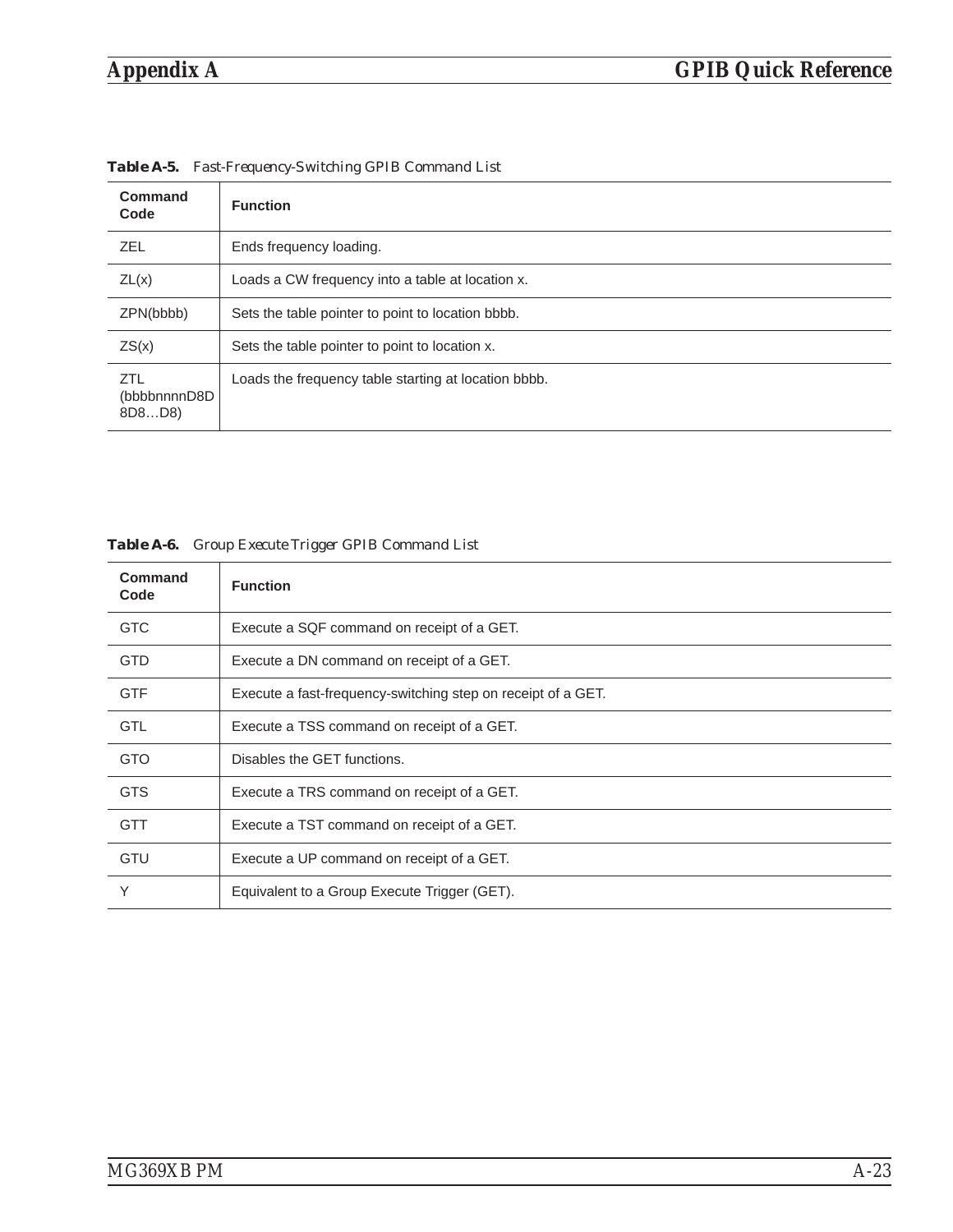T

*Table A-7. List Sweep GPIB Command List*

| <b>Function</b>                                                  |
|------------------------------------------------------------------|
| Copy current CW frequency and power level to current list index. |
| Sets list index to xxxx.                                         |
| Sets the list number to x.                                       |
| Opens the list sweep dwell time parameter.                       |
| Learn list (in list sweep mode).                                 |
| Sets list frequencies starting at the list index.                |
| Sets the list start index to xxxx.                               |
| Sets the list stop index to xxxx.                                |
| Sets list power levels starting at the list index.               |
| Places the MG369XB in list sweep mode.                           |
|                                                                  |

*Table A-8. Marker GPIB Command List*

| Command<br>Code | <b>Function</b>                               |
|-----------------|-----------------------------------------------|
| IM <sub>1</sub> | Turns on the intensity marker mode.           |
| ME <sub>0</sub> | Disables the marker at the active frequency.  |
| ME <sub>1</sub> | Enables a marker at the active frequency.     |
| <b>MKO</b>      | Turns off markers.                            |
| <b>MPN</b>      | Sets the rear panel marker polarity negative. |
| <b>MPP</b>      | Sets the rear panel marker polarity positive. |
| VM <sub>1</sub> | Turns on the video marker mode.               |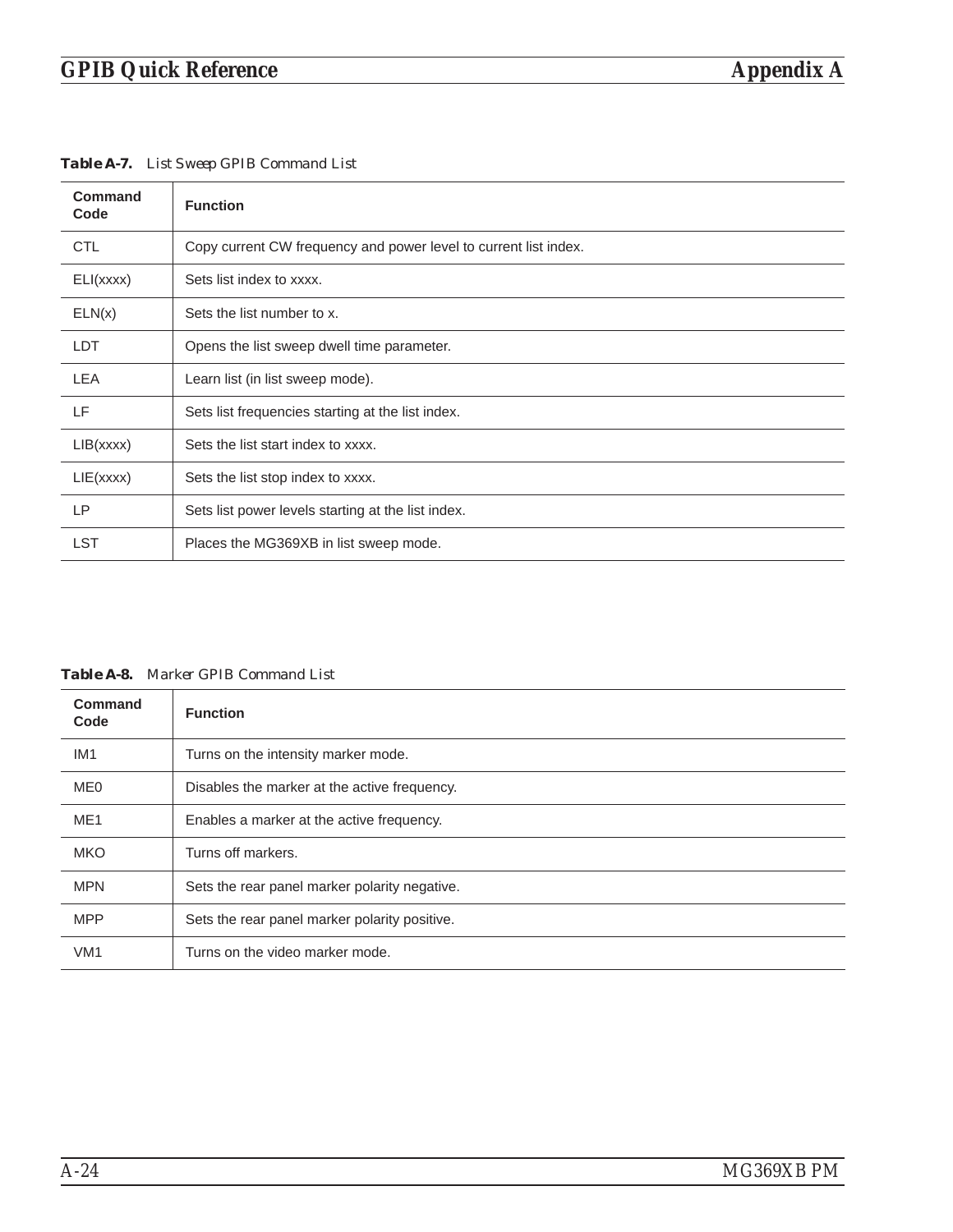| <b>Command</b><br>Code | <b>Function</b>                               |
|------------------------|-----------------------------------------------|
| S0                     | Turns off the master-slave mode of operation. |
| S1                     | Turns on the master-slave mode of operation.  |

*Table A-9. Master Slave GPIB Command List*

*Table A-10. Measure Function GPIB Command List*

| Command<br>Code | <b>Function</b>                                 |
|-----------------|-------------------------------------------------|
| AMI             | Turns on the AM measurement mode.               |
| <b>FMD</b>      | Turns on the FM Measurement mode.               |
| <b>MOM</b>      | Turns off the AM and FM measurement modes.      |
| PM <sub>0</sub> | Turns off the Power measurement mode.           |
| PM <sub>1</sub> | Turns on the Power measurement mode (Option 8). |

*Table A-11. Miscellaneous GPIB Command List*

| Command<br>Code | <b>Function</b>                                                                                           |
|-----------------|-----------------------------------------------------------------------------------------------------------|
| <b>ADD</b>      | Opens the GPIB address parameter.                                                                         |
| CS <sub>0</sub> | Turns off the CW ramp.                                                                                    |
| CS <sub>1</sub> | Turns on the CW ramp.                                                                                     |
| DS <sub>0</sub> | Turns on the secure mode.                                                                                 |
| DS <sub>1</sub> | Turns off the secure mode.                                                                                |
| <b>MR</b>       | Performs a master reset of the instrument by setting all of the instrument parameters to factory default. |
| PS <sub>0</sub> | Turns off the phase offset.                                                                               |
| PS <sub>1</sub> | Turns on the phase offset.                                                                                |
| <b>PSZ</b>      | Zeros the phase offset display.                                                                           |
| <b>RL</b>       | Returns the instrument to local (front panel) control.                                                    |
| <b>RST</b>      | Resets the MG369XB to its default settings.                                                               |
| <b>SNR</b>      | Enter the instrument serial number.                                                                       |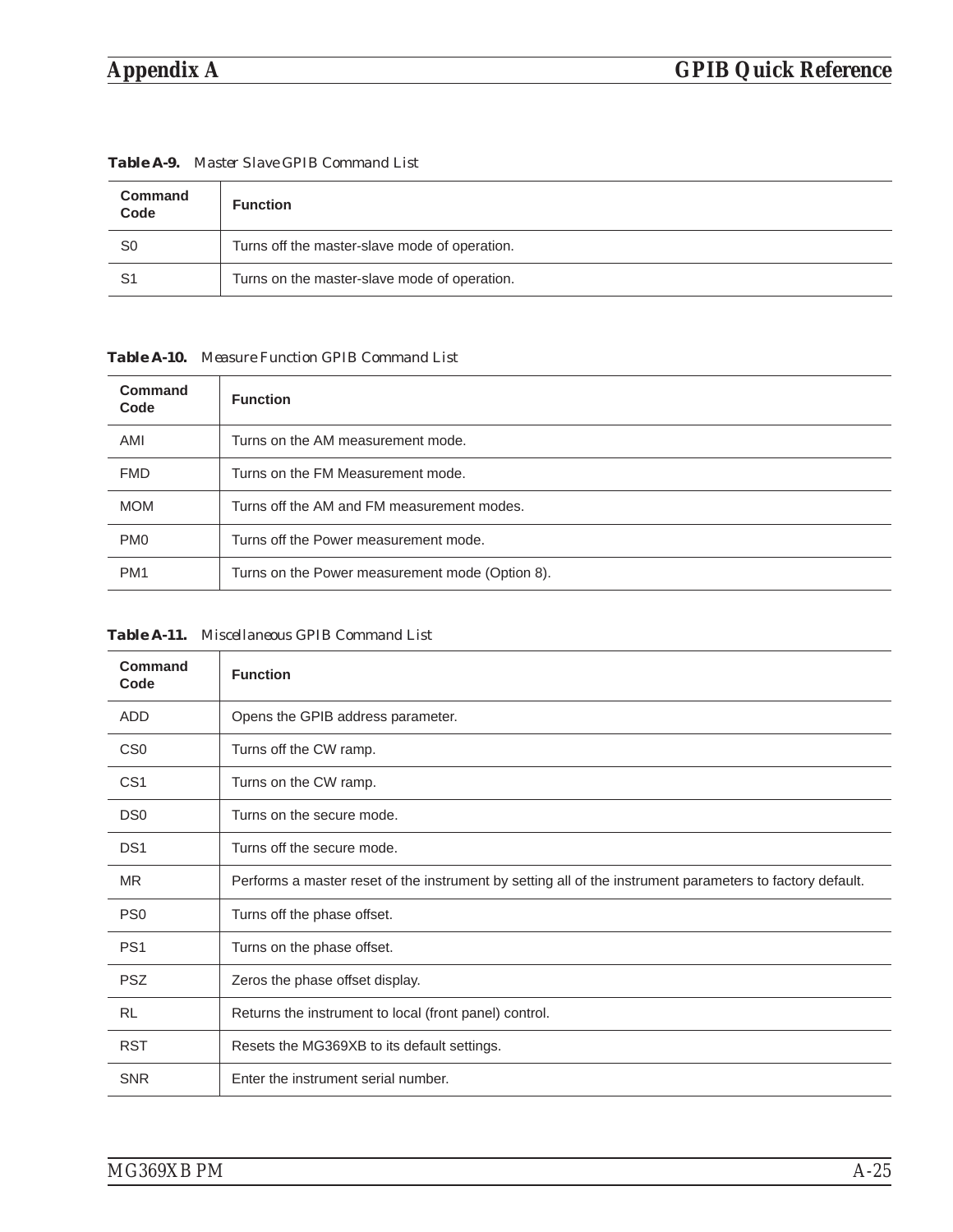| <b>Command</b><br>Code | <b>Function</b>                                                                                                         |
|------------------------|-------------------------------------------------------------------------------------------------------------------------|
| AM <sub>0</sub>        | Turns off the internal or external AM function.                                                                         |
| AM1                    | Turns on the external AM function in linear mode.                                                                       |
| AM <sub>2</sub>        | Turns on the external AM function in log mode.                                                                          |
| AM7                    | Turns on the internal AM function in linear mode.                                                                       |
| AM8                    | Turns on the internal AM function in log mode.                                                                          |
| <b>AMO</b>             | Turns off the internal AM function generator if it is on.                                                               |
| AMW(x)                 | Selects the internal AM waveform.                                                                                       |
| <b>DPT</b>             | Internal triggered pulse with delay.                                                                                    |
| EP <sub>0</sub>        | Selects TTL-low to turn RF on during pulse modulation.                                                                  |
| EP1                    | Selects TTL-high to turn RF on during pulse modulation.                                                                 |
| FM <sub>0</sub>        | Turns off the internal or external FM function.                                                                         |
| FM1                    | Turns on the external FM function in unlocked narrow mode.                                                              |
| FM <sub>2</sub>        | Turns on the external FM function in locked low-noise mode.                                                             |
| FM7                    | Turns on the internal FM function in unlocked narrow mode.                                                              |
| FM <sub>8</sub>        | Turns on the internal FM function in unlocked wide mode.                                                                |
| FM9                    | Turns on the internal FM function in locked mode.                                                                       |
| <b>FML</b>             | Turns on the external FM function in locked mode.                                                                       |
| <b>FMN</b>             | Turns on the internal FM function in locked low-noise mode.                                                             |
| <b>FMU</b>             | Turns on the external FM function in unlocked narrow mode (Same as FM1).                                                |
| <b>FMW</b>             | Turns on the external FM function in unlocked wide mode.                                                                |
| FWV(x)                 | Selects the internal FM waveform.                                                                                       |
| <b>GP</b>              | Sets the internal gated pulse on.                                                                                       |
| IP                     | Turns on internal pulse modulation.                                                                                     |
| P <sub>0</sub>         | Turns off the internal or external pulse modulation function (This is the default mode).                                |
| PC <sub>1</sub>        | Selects the 10 MHz internal pulse clock rate.                                                                           |
| PC4                    | Selects the 40 MHz internal pulse clock rate (Option 24);<br>Selects the 100 MHz internal pulse clock rate (Option 26). |
|                        |                                                                                                                         |

*Table A-12. Modulation GPIB Command List (1 of 2)*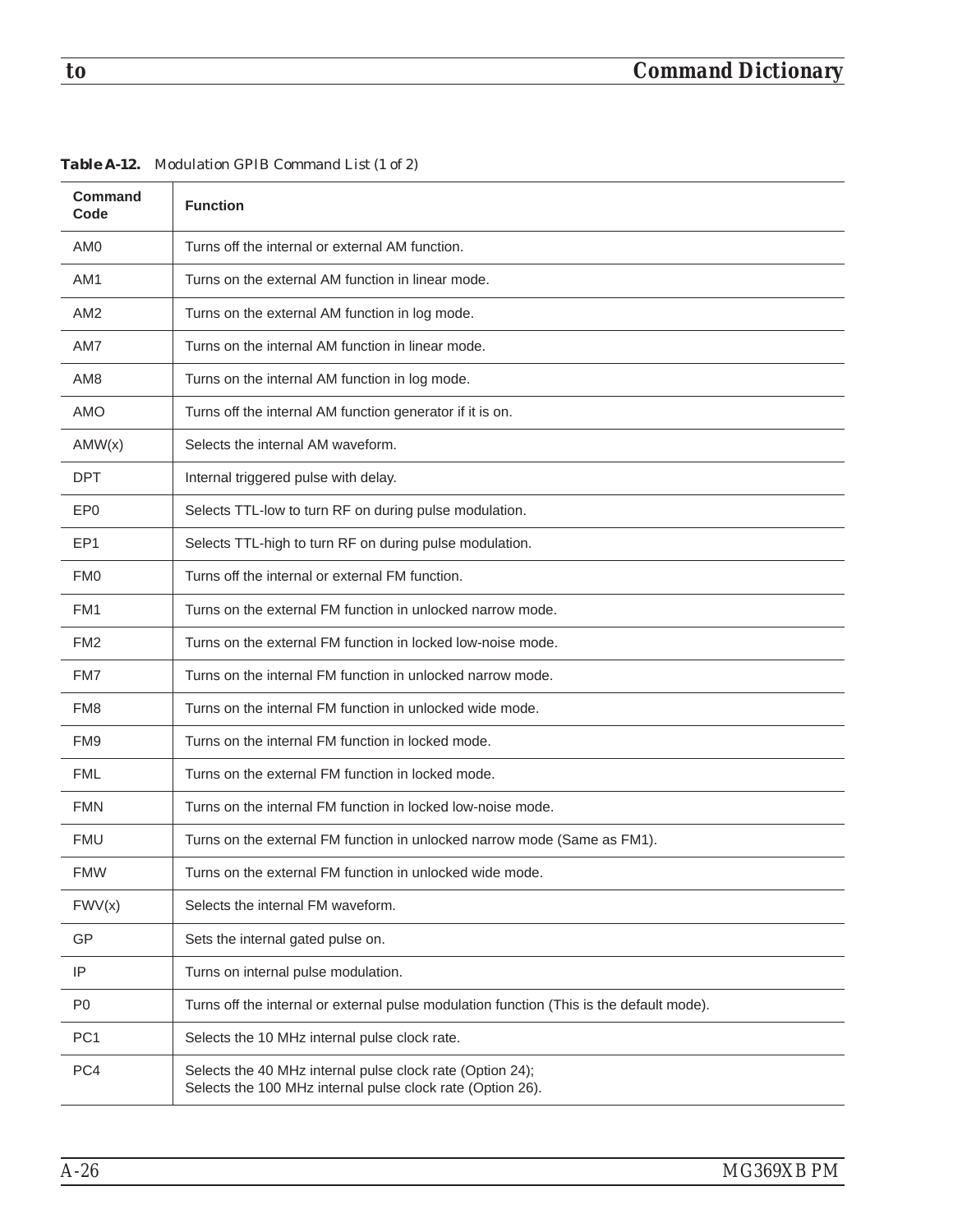| <b>Command</b><br>Code      | <b>Function</b>                                                                                                                |
|-----------------------------|--------------------------------------------------------------------------------------------------------------------------------|
| PH <sub>0</sub>             | Turns off the internal or external $\Phi M$ function.                                                                          |
| PH <sub>1</sub>             | Turns on the external $\Phi$ M function in narrow mode.                                                                        |
| PH <sub>2</sub>             | Turns on the external $\Phi M$ function in wide mode.                                                                          |
| PH <sub>7</sub>             | Turns on the internal $\Phi M$ function in narrow mode.                                                                        |
| PH <sub>8</sub>             | Turns on the internal $\Phi M$ function in wide mode.                                                                          |
| <b>PHN</b>                  | Turns on the external $\Phi M$ function in narrow mode (Same as PH1).                                                          |
| PHV(x)                      | Selects the internal $\Phi$ M waveform.                                                                                        |
| <b>PHW</b>                  | Turns on the external $\Phi M$ function in wide mode (Same as PH2).                                                            |
| PMD(x)                      | Selects the internal pulse mode.                                                                                               |
| <b>PTF</b>                  | Selects internal pulse triggering on the falling edge of an external input.                                                    |
| PTG(x)                      | Selects the internal pulse trigger.                                                                                            |
| <b>PTR</b>                  | Selects internal pulse triggering on the rising edge of an external input.                                                     |
| SC <sub>0</sub>             | Turns SCAN modulation function on.                                                                                             |
| SC <sub>1</sub>             | Turns SCAN modulation function off.                                                                                            |
| S <sub>D</sub> <sub>0</sub> | Turns off the internal pulse stepped delay mode.                                                                               |
| SD <sub>1</sub>             | Turns on the internal pulse stepped delay mode.                                                                                |
| SQP                         | Turns on internal 1 kHz square wave pulse modulation.                                                                          |
| SW <sub>0</sub>             | Turns off the internal or external pulse modulation function (Same as P0).                                                     |
| SW <sub>1</sub>             | Turns on internal 400 Hz square wave pulse modulation.                                                                         |
| SW <sub>2</sub>             | Turns on internal 1 kHz square wave pulse modulation (Same as SQP).                                                            |
| SW <sub>3</sub>             | Turns on internal 7.8125 kHz square wave pulse modulation.                                                                     |
| SW4                         | Turns on internal 27.8 kHz square wave pulse modulation.                                                                       |
| <b>XP</b>                   | Turns on the external pulse modulation function. Disables the internal pulse modulation function, if<br>previously programmed. |

*Table A-12. Modulation GPIB Command List (2 of 2)*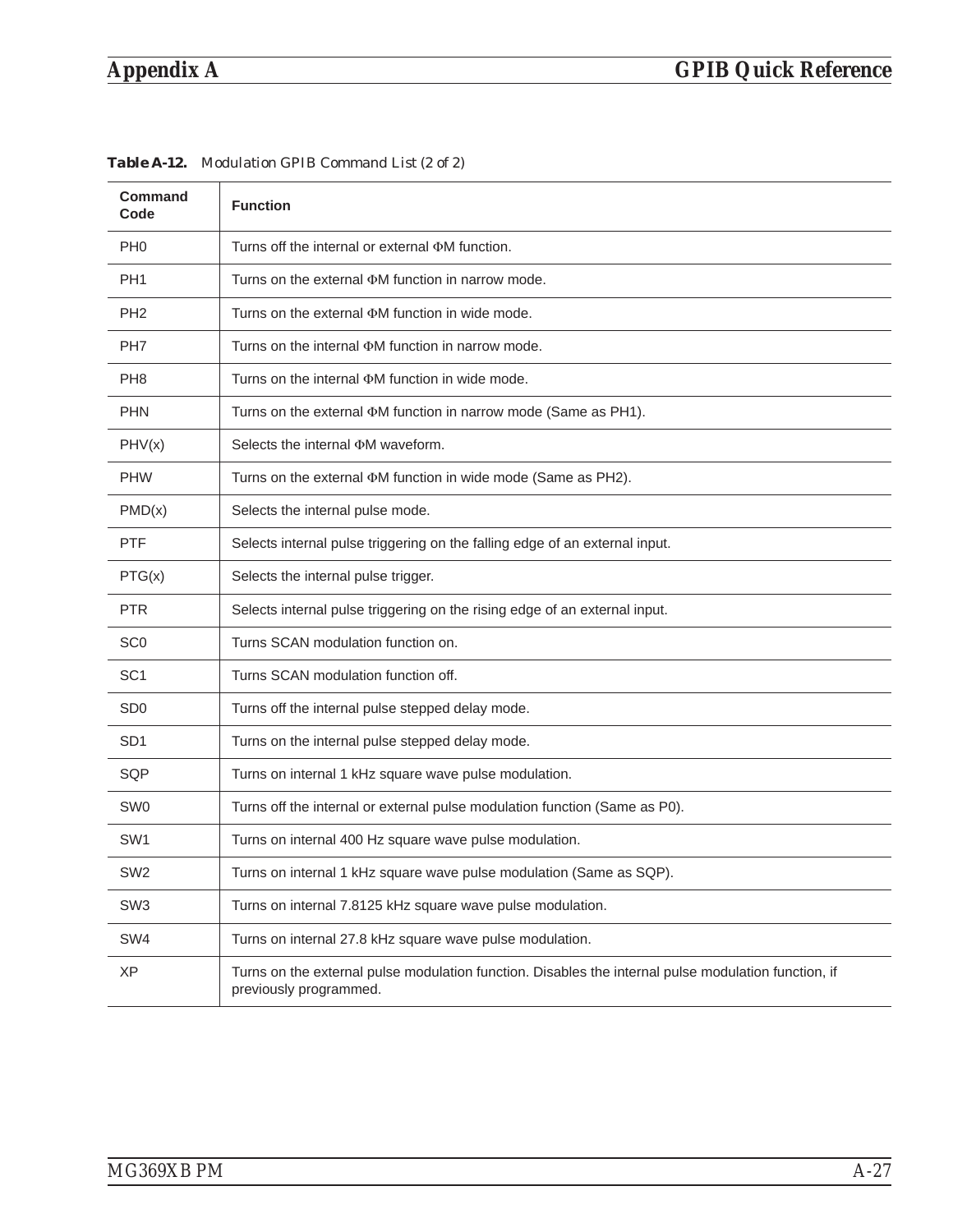| Table A-13. Output GPIB Command List (1 of 4) |  |  |  |
|-----------------------------------------------|--|--|--|
|                                               |  |  |  |

| <b>Command</b><br>Code | <b>Function</b>                                                                                    |
|------------------------|----------------------------------------------------------------------------------------------------|
| *IDN?                  | Requests device identification.                                                                    |
| OAB                    | Returns the external AM sensitivity value (in dB/V) to the controller.                             |
| OAD1                   | Returns the internal AM depth value (in %) to the controller.                                      |
| OAD <sub>2</sub>       | Returns the internal AM depth value (in dB) to the controller.                                     |
| <b>OAR</b>             | Returns the internal AM rate (in Hz) to the controller.                                            |
| <b>OAS</b>             | Returns the external AM sensitivity value (in %/V) to the controller.                              |
| <b>OAW</b>             | Returns the name of the internal AM waveform to the controller.                                    |
| OD <sub>1</sub>        | Returns the internal pulse delay1 value (in us) to the controller.                                 |
| OD <sub>2</sub>        | Returns the internal pulse delay2 value (in $\mu s$ ) to the controller.                           |
| OD <sub>3</sub>        | Returns the internal pulse delay3 value (in us) to the controller.                                 |
| OD <sub>4</sub>        | Returns the internal pulse delay4 value (in uss) to the controller.                                |
| <b>ODD</b>             | Returns the internal pulse stepped delay mode step size value (in ms) to the controller.           |
| <b>ODE</b>             | Returns the internal pulse stepped delay mode delay 1 stop value (in ms) to the controller.        |
| <b>ODF</b>             | Returns the $\Delta F$ frequency value (in MHz) to the controller.                                 |
| ODL                    | Returns the internal pulse stepped delay mode dwell-time-per-step value (in ms) to the controller. |
| <b>ODP</b>             | Returns the internal pulse delay1 value (in ms) to the controller (Same as OD1).                   |
| <b>ODS</b>             | Returns the internal pulse stepped delay mode delay 1 start value (in ms) to the controller.       |
| <b>OEBW</b>            | Returns the external reference loop bandwidth to the controller.                                   |
| OEM                    | Returns the Extended SRQ Mask bytes (3 binary bytes) to the controller.                            |
| <b>OES</b>             | Returns the GPIB Status bytes (3 binary bytes) to the controller.                                  |
| OF <sub>0</sub>        | Returns the F0 frequency value (in MHz) to the controller.                                         |
| OF <sub>1</sub>        | Returns the F1 frequency value (in MHz) to the controller.                                         |
| OF <sub>2</sub>        | Returns the F2 frequency value (in MHz) to the controller.                                         |
| OF <sub>3</sub>        | Returns the F3 frequency value (in MHz) to the controller.                                         |
| OF4                    | Returns the F4 frequency value (in MHz) to the controller.                                         |
| OF <sub>5</sub>        | Returns the F5 frequency value (in MHz) to the controller.                                         |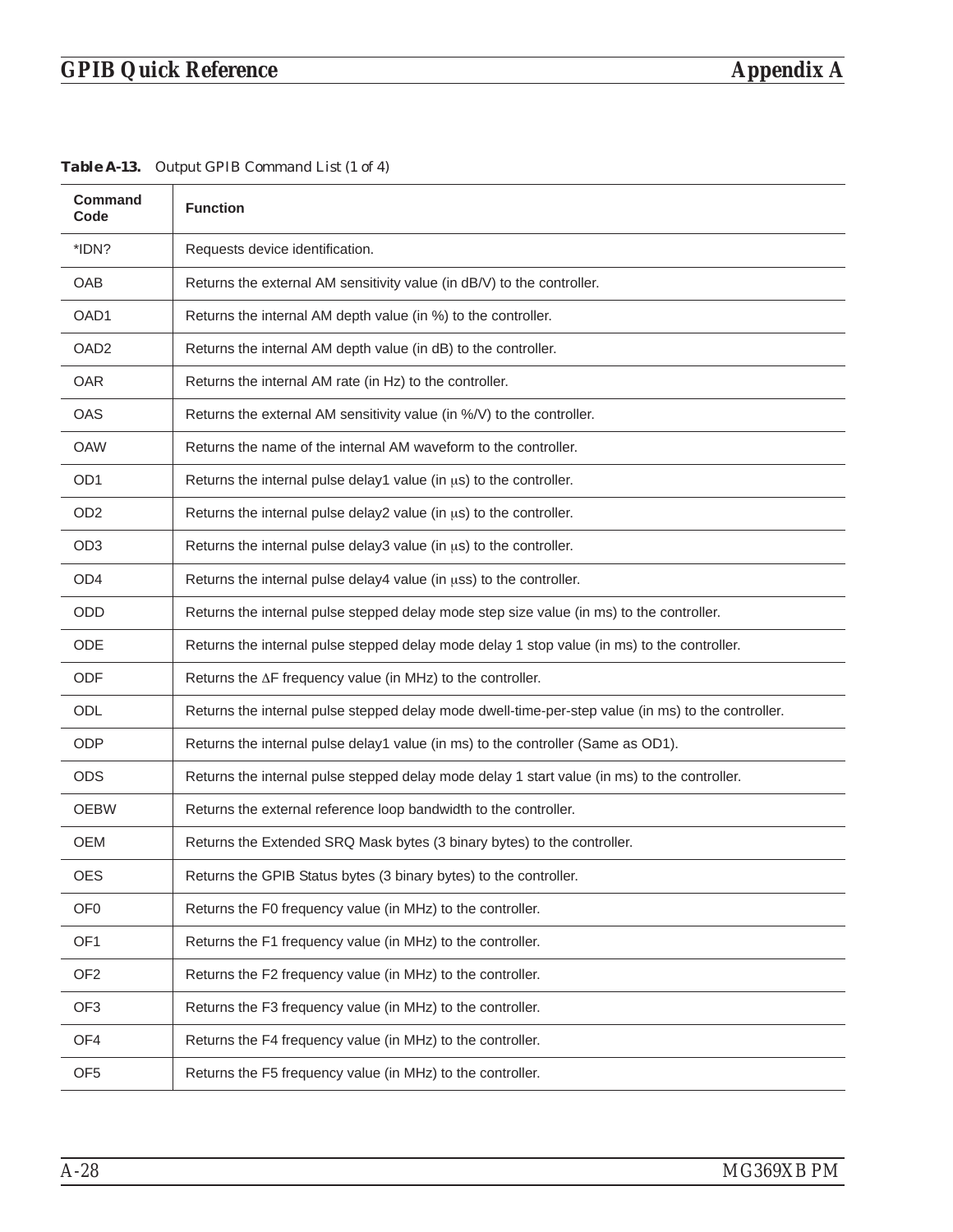### *Appendix A GPIB Quick Reference*

| OF <sub>6</sub><br>Returns the F6 frequency value (in MHz) to the controller.<br>OF <sub>7</sub><br>Returns the F7 frequency value (in MHz) to the controller.<br>Returns the F8 frequency value (in MHz) to the controller.<br>OF <sub>8</sub><br>Returns the F9 frequency value (in MHz) to the controller.<br>OF <sub>9</sub><br><b>OFD</b><br>Returns the internal FM deviation value (in Hz) to the controller.<br><b>OFH</b><br>Returns the high-end frequency value (in MHz) to the controller.<br><b>OFK</b><br>Returns the internal or external FM lock status to the controller.<br>Returns the low-end frequency value (in MHz) to the controller.<br>OFL<br>Returns the frequency multiplier parameter.<br><b>OFM</b><br><b>OFR</b><br>Returns the internal FM rate (in Hz) to the controller.<br><b>OFS</b><br>Returns the external FM sensitivity value (in MHz/V) to the controller.<br>Returns the name of the internal FM waveform to the controller.<br><b>OFW</b><br>Returns the instrument identification string to the controller.<br>ΟI<br>Returns the L0 power level value to the controller.<br>OL <sub>0</sub><br>OL <sub>1</sub><br>Returns the L1 power level value to the controller.<br>OL <sub>2</sub><br>Returns the L2 power level value to the controller.<br>OL <sub>3</sub><br>Returns the L3 power level value to the controller.<br>OL <sub>4</sub><br>Returns the L4 power level value to the controller.<br>OL <sub>5</sub><br>Returns the L5 power level value to the controller.<br>OL6<br>Returns the L6 power level value to the controller.<br>OL7<br>Returns the L7 power level value to the controller.<br>Returns the L8 power level value to the controller.<br>OL <sub>8</sub><br>OL <sub>9</sub><br>Returns the L9 power level value to the controller.<br><b>OLO</b><br>Returns the level offset power value to the controller.<br>OM <sub>0</sub><br>Returns the M0 frequency value (in MHz) to the controller.<br>OM <sub>1</sub><br>Returns the M1 frequency value (in MHz) to the controller. | Command<br>Code | <b>Function</b> |
|------------------------------------------------------------------------------------------------------------------------------------------------------------------------------------------------------------------------------------------------------------------------------------------------------------------------------------------------------------------------------------------------------------------------------------------------------------------------------------------------------------------------------------------------------------------------------------------------------------------------------------------------------------------------------------------------------------------------------------------------------------------------------------------------------------------------------------------------------------------------------------------------------------------------------------------------------------------------------------------------------------------------------------------------------------------------------------------------------------------------------------------------------------------------------------------------------------------------------------------------------------------------------------------------------------------------------------------------------------------------------------------------------------------------------------------------------------------------------------------------------------------------------------------------------------------------------------------------------------------------------------------------------------------------------------------------------------------------------------------------------------------------------------------------------------------------------------------------------------------------------------------------------------------------------------------------------------------------------------------------------------------------------------------------------|-----------------|-----------------|
|                                                                                                                                                                                                                                                                                                                                                                                                                                                                                                                                                                                                                                                                                                                                                                                                                                                                                                                                                                                                                                                                                                                                                                                                                                                                                                                                                                                                                                                                                                                                                                                                                                                                                                                                                                                                                                                                                                                                                                                                                                                      |                 |                 |
|                                                                                                                                                                                                                                                                                                                                                                                                                                                                                                                                                                                                                                                                                                                                                                                                                                                                                                                                                                                                                                                                                                                                                                                                                                                                                                                                                                                                                                                                                                                                                                                                                                                                                                                                                                                                                                                                                                                                                                                                                                                      |                 |                 |
|                                                                                                                                                                                                                                                                                                                                                                                                                                                                                                                                                                                                                                                                                                                                                                                                                                                                                                                                                                                                                                                                                                                                                                                                                                                                                                                                                                                                                                                                                                                                                                                                                                                                                                                                                                                                                                                                                                                                                                                                                                                      |                 |                 |
|                                                                                                                                                                                                                                                                                                                                                                                                                                                                                                                                                                                                                                                                                                                                                                                                                                                                                                                                                                                                                                                                                                                                                                                                                                                                                                                                                                                                                                                                                                                                                                                                                                                                                                                                                                                                                                                                                                                                                                                                                                                      |                 |                 |
|                                                                                                                                                                                                                                                                                                                                                                                                                                                                                                                                                                                                                                                                                                                                                                                                                                                                                                                                                                                                                                                                                                                                                                                                                                                                                                                                                                                                                                                                                                                                                                                                                                                                                                                                                                                                                                                                                                                                                                                                                                                      |                 |                 |
|                                                                                                                                                                                                                                                                                                                                                                                                                                                                                                                                                                                                                                                                                                                                                                                                                                                                                                                                                                                                                                                                                                                                                                                                                                                                                                                                                                                                                                                                                                                                                                                                                                                                                                                                                                                                                                                                                                                                                                                                                                                      |                 |                 |
|                                                                                                                                                                                                                                                                                                                                                                                                                                                                                                                                                                                                                                                                                                                                                                                                                                                                                                                                                                                                                                                                                                                                                                                                                                                                                                                                                                                                                                                                                                                                                                                                                                                                                                                                                                                                                                                                                                                                                                                                                                                      |                 |                 |
|                                                                                                                                                                                                                                                                                                                                                                                                                                                                                                                                                                                                                                                                                                                                                                                                                                                                                                                                                                                                                                                                                                                                                                                                                                                                                                                                                                                                                                                                                                                                                                                                                                                                                                                                                                                                                                                                                                                                                                                                                                                      |                 |                 |
|                                                                                                                                                                                                                                                                                                                                                                                                                                                                                                                                                                                                                                                                                                                                                                                                                                                                                                                                                                                                                                                                                                                                                                                                                                                                                                                                                                                                                                                                                                                                                                                                                                                                                                                                                                                                                                                                                                                                                                                                                                                      |                 |                 |
|                                                                                                                                                                                                                                                                                                                                                                                                                                                                                                                                                                                                                                                                                                                                                                                                                                                                                                                                                                                                                                                                                                                                                                                                                                                                                                                                                                                                                                                                                                                                                                                                                                                                                                                                                                                                                                                                                                                                                                                                                                                      |                 |                 |
|                                                                                                                                                                                                                                                                                                                                                                                                                                                                                                                                                                                                                                                                                                                                                                                                                                                                                                                                                                                                                                                                                                                                                                                                                                                                                                                                                                                                                                                                                                                                                                                                                                                                                                                                                                                                                                                                                                                                                                                                                                                      |                 |                 |
|                                                                                                                                                                                                                                                                                                                                                                                                                                                                                                                                                                                                                                                                                                                                                                                                                                                                                                                                                                                                                                                                                                                                                                                                                                                                                                                                                                                                                                                                                                                                                                                                                                                                                                                                                                                                                                                                                                                                                                                                                                                      |                 |                 |
|                                                                                                                                                                                                                                                                                                                                                                                                                                                                                                                                                                                                                                                                                                                                                                                                                                                                                                                                                                                                                                                                                                                                                                                                                                                                                                                                                                                                                                                                                                                                                                                                                                                                                                                                                                                                                                                                                                                                                                                                                                                      |                 |                 |
|                                                                                                                                                                                                                                                                                                                                                                                                                                                                                                                                                                                                                                                                                                                                                                                                                                                                                                                                                                                                                                                                                                                                                                                                                                                                                                                                                                                                                                                                                                                                                                                                                                                                                                                                                                                                                                                                                                                                                                                                                                                      |                 |                 |
|                                                                                                                                                                                                                                                                                                                                                                                                                                                                                                                                                                                                                                                                                                                                                                                                                                                                                                                                                                                                                                                                                                                                                                                                                                                                                                                                                                                                                                                                                                                                                                                                                                                                                                                                                                                                                                                                                                                                                                                                                                                      |                 |                 |
|                                                                                                                                                                                                                                                                                                                                                                                                                                                                                                                                                                                                                                                                                                                                                                                                                                                                                                                                                                                                                                                                                                                                                                                                                                                                                                                                                                                                                                                                                                                                                                                                                                                                                                                                                                                                                                                                                                                                                                                                                                                      |                 |                 |
|                                                                                                                                                                                                                                                                                                                                                                                                                                                                                                                                                                                                                                                                                                                                                                                                                                                                                                                                                                                                                                                                                                                                                                                                                                                                                                                                                                                                                                                                                                                                                                                                                                                                                                                                                                                                                                                                                                                                                                                                                                                      |                 |                 |
|                                                                                                                                                                                                                                                                                                                                                                                                                                                                                                                                                                                                                                                                                                                                                                                                                                                                                                                                                                                                                                                                                                                                                                                                                                                                                                                                                                                                                                                                                                                                                                                                                                                                                                                                                                                                                                                                                                                                                                                                                                                      |                 |                 |
|                                                                                                                                                                                                                                                                                                                                                                                                                                                                                                                                                                                                                                                                                                                                                                                                                                                                                                                                                                                                                                                                                                                                                                                                                                                                                                                                                                                                                                                                                                                                                                                                                                                                                                                                                                                                                                                                                                                                                                                                                                                      |                 |                 |
|                                                                                                                                                                                                                                                                                                                                                                                                                                                                                                                                                                                                                                                                                                                                                                                                                                                                                                                                                                                                                                                                                                                                                                                                                                                                                                                                                                                                                                                                                                                                                                                                                                                                                                                                                                                                                                                                                                                                                                                                                                                      |                 |                 |
|                                                                                                                                                                                                                                                                                                                                                                                                                                                                                                                                                                                                                                                                                                                                                                                                                                                                                                                                                                                                                                                                                                                                                                                                                                                                                                                                                                                                                                                                                                                                                                                                                                                                                                                                                                                                                                                                                                                                                                                                                                                      |                 |                 |
|                                                                                                                                                                                                                                                                                                                                                                                                                                                                                                                                                                                                                                                                                                                                                                                                                                                                                                                                                                                                                                                                                                                                                                                                                                                                                                                                                                                                                                                                                                                                                                                                                                                                                                                                                                                                                                                                                                                                                                                                                                                      |                 |                 |
|                                                                                                                                                                                                                                                                                                                                                                                                                                                                                                                                                                                                                                                                                                                                                                                                                                                                                                                                                                                                                                                                                                                                                                                                                                                                                                                                                                                                                                                                                                                                                                                                                                                                                                                                                                                                                                                                                                                                                                                                                                                      |                 |                 |
|                                                                                                                                                                                                                                                                                                                                                                                                                                                                                                                                                                                                                                                                                                                                                                                                                                                                                                                                                                                                                                                                                                                                                                                                                                                                                                                                                                                                                                                                                                                                                                                                                                                                                                                                                                                                                                                                                                                                                                                                                                                      |                 |                 |
|                                                                                                                                                                                                                                                                                                                                                                                                                                                                                                                                                                                                                                                                                                                                                                                                                                                                                                                                                                                                                                                                                                                                                                                                                                                                                                                                                                                                                                                                                                                                                                                                                                                                                                                                                                                                                                                                                                                                                                                                                                                      |                 |                 |
|                                                                                                                                                                                                                                                                                                                                                                                                                                                                                                                                                                                                                                                                                                                                                                                                                                                                                                                                                                                                                                                                                                                                                                                                                                                                                                                                                                                                                                                                                                                                                                                                                                                                                                                                                                                                                                                                                                                                                                                                                                                      |                 |                 |

*Table A-13. Output GPIB Command List (2 of 4)*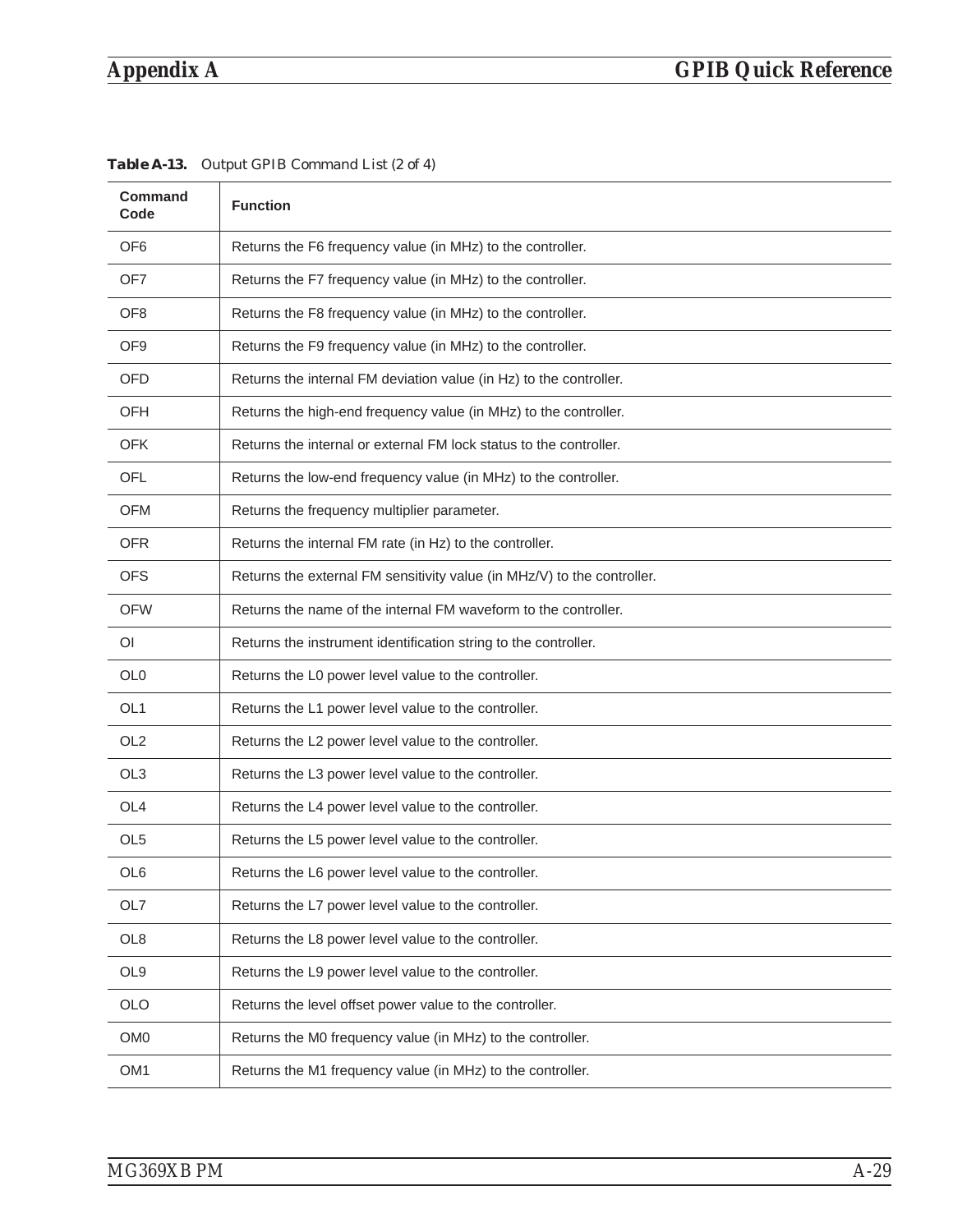| <b>Command</b><br>Code | <b>Function</b>                                                                                                                                  |
|------------------------|--------------------------------------------------------------------------------------------------------------------------------------------------|
| OM <sub>2</sub>        | Returns the M2 frequency value (in MHz) to the controller.                                                                                       |
| OM <sub>3</sub>        | Returns the M3 frequency value (in MHz) to the controller.                                                                                       |
| OM4                    | Returns the M4 frequency value (in MHz) to the controller.                                                                                       |
| OM <sub>5</sub>        | Returns the M5 frequency value (in MHz) to the controller.                                                                                       |
| OM <sub>6</sub>        | Returns the M6 frequency value (in MHz) to the controller.                                                                                       |
| OM7                    | Returns the M7 frequency value (in MHz) to the controller.                                                                                       |
| OM <sub>8</sub>        | Returns the M8 frequency value (in MHz) to the controller.                                                                                       |
| OM9                    | Returns the M9 frequency value (in MHz) to the controller.                                                                                       |
| OMD                    | Returns the name of the internal pulse mode to the controller.                                                                                   |
| OMM                    | 1. Returns the AM depth measurement value (in %) to the controller.<br>2. Returns the FM deviation measurement value (in MHz) to the controller. |
| <b>OO</b>              | Returns the instrument option string to the controller.                                                                                          |
| OP <sub>5</sub>        | Returns the internal or external pulse polarity ("HIGH", "LOW") to the controller.                                                               |
| <b>OPC</b>             | Returns the internal pulse clock rate (in MHz) to the controller.                                                                                |
| <b>OPD</b>             | Returns the power sweep dwell time (in ms) to the controller.                                                                                    |
| <b>OPHD</b>            | Returns the internal FM deviation value (in radians) to the controller.                                                                          |
| <b>OPHM</b>            | Returns the name of the FM mode ("NARROW", "WIDE") to the controller.                                                                            |
| <b>OPHR</b>            | Returns the internal FM rate (in Hz) to the controller.                                                                                          |
| <b>OPHS</b>            | Returns the external FM sensitivity value (in radians/V) to the controller.                                                                      |
| <b>OPHW</b>            | Returns the name of the internal FM waveform to the controller.                                                                                  |
| <b>OPM</b>             | Returns the internal power meter measurement (in dBm) to the controller.                                                                         |
| <b>OPO</b>             | Returns the phase offset value (in degrees) to the controller.                                                                                   |
| OPP                    | Returns the internal pulse period value (in $\mu s$ ) to the controller.                                                                         |
| <b>OPR</b>             | Returns the internal pulse frequency (in MHz) to the controller.                                                                                 |
| <b>OPS</b>             | Returns the power sweep number-of-steps to the controller.                                                                                       |
| <b>OPT</b>             | Returns the name of the internal pulse trigger to the controller.                                                                                |
| <b>OPW</b>             | Returns the internal pulse width1 value (in $\mu s$ ) to the controller (Same as OW1).                                                           |

*Table A-13. Output GPIB Command List (3 of 4)*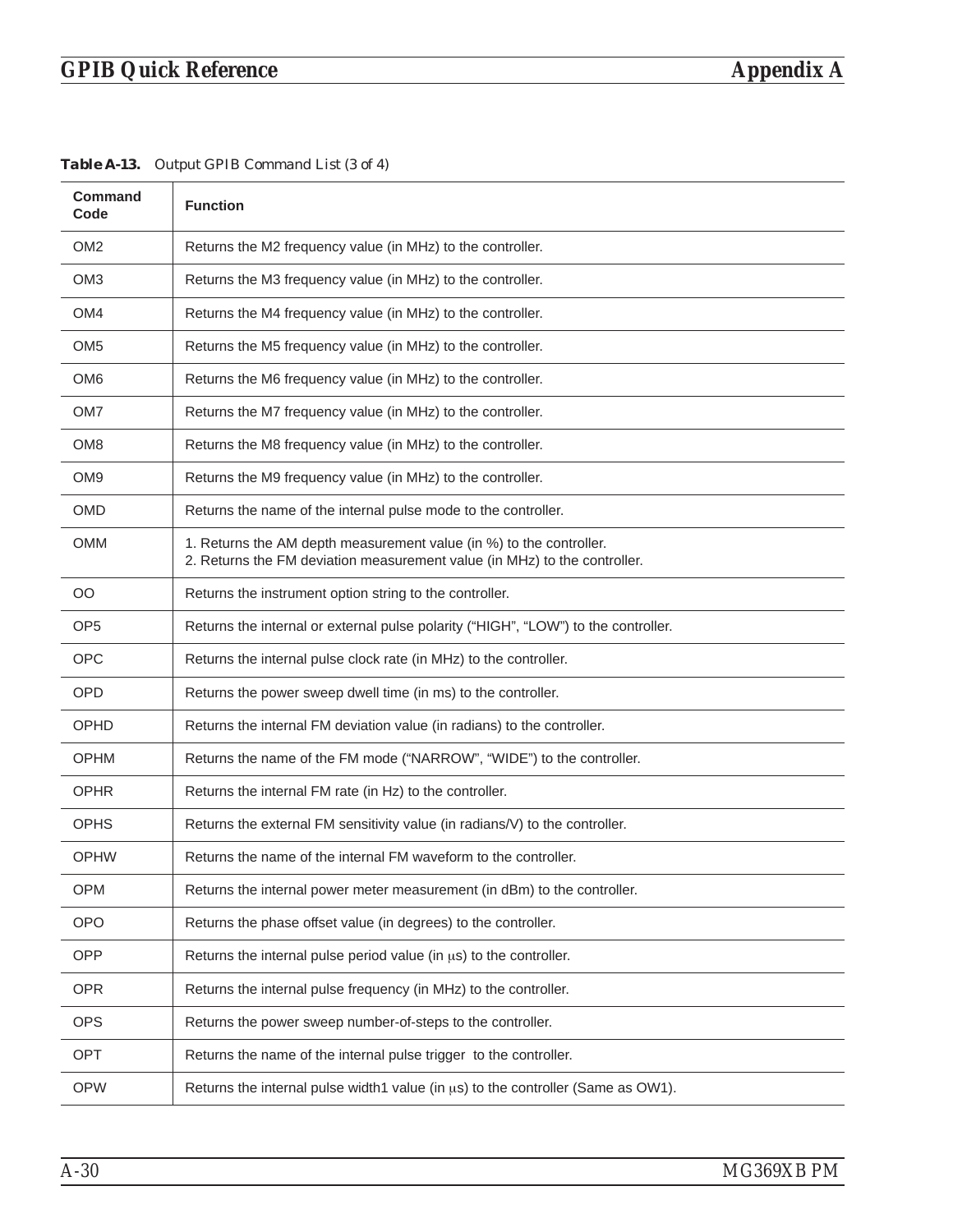| Command<br>Code | <b>Function</b>                                                          |
|-----------------|--------------------------------------------------------------------------|
| <b>OSB</b>      | Returns the primary GPIB status byte to the controller.                  |
| <b>OSD</b>      | Returns the step sweep dwell time (in ms) to the controller.             |
| <b>OSE</b>      | Returns the last GPIB syntax error to the controller.                    |
| <b>OSM</b>      | Returns the primary SRQ mask byte to the controller.                     |
| <b>OSR</b>      | Returns the self-test results (6 binary bytes) to the controller.        |
| OSS             | Returns the step sweep number-of-steps to the controller.                |
| OST             | Returns the step sweep time value (in ms) to the controller.             |
| <b>OVN</b>      | Returns the ROM version number to the controller.                        |
| OW <sub>1</sub> | Returns the internal pulse width1 value (in us) to the controller.       |
| OW <sub>2</sub> | Returns the internal pulse width 2 value (in $\mu$ s) to the controller. |
| OW <sub>3</sub> | Returns the internal pulse width 3 value (in $\mu$ s) to the controller. |
| OW4             | Returns the internal pulse width 4 value (in $\mu$ s) to the controller. |
| <b>OWT</b>      | Returns the GPIB termination status to the controller.                   |

*Table A-13. Output GPIB Command List (4 of 4)*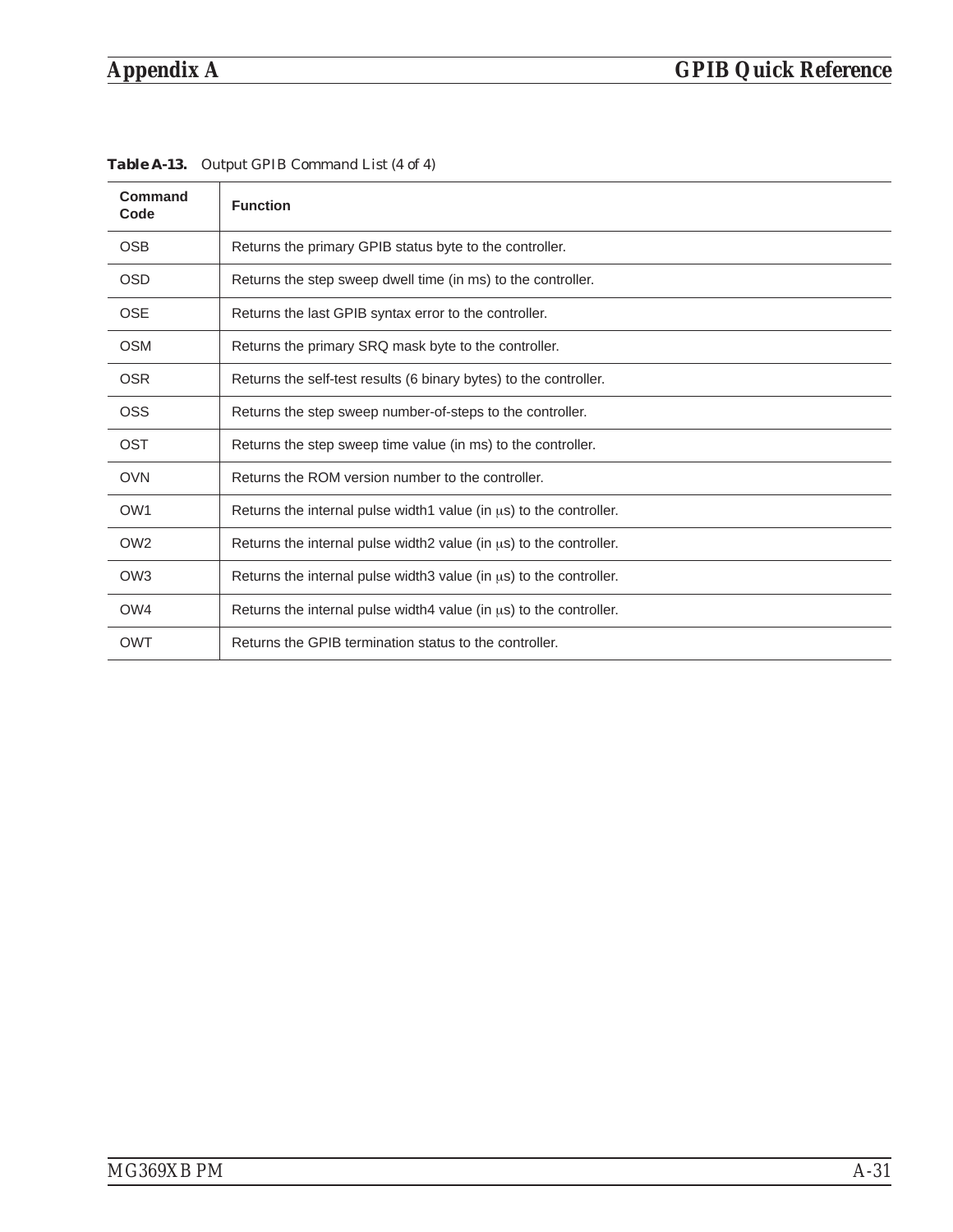| <b>Command</b><br>Code | <b>Function</b>                                   |
|------------------------|---------------------------------------------------|
| ADP1                   | Opens the internal AM % depth parameter.          |
| ADP <sub>2</sub>       | Opens the internal AM dB depth parameter.         |
| <b>AMR</b>             | Opens the internal AM rate parameter.             |
| <b>AMS</b>             | Opens the external AM %/V sensitivity parameter.  |
| <b>ASD</b>             | Opens the external AM dB/V sensitivity parameter. |
| <b>CLO</b>             | Closes the previously opened parameter.           |
| <b>CLR</b>             | Clears the data entry.                            |
| D <sub>1</sub>         | Opens the internal pulse delay1 parameter.        |
| D <sub>2</sub>         | Opens the internal pulse delay2 parameter.        |
| D <sub>3</sub>         | Opens the internal pulse delay3 parameter.        |
| D <sub>4</sub>         | Opens the internal pulse delay4 parameter.        |
| <b>DFF</b>             | Opens the delta frequency parameter.              |
| <b>DFM</b>             | Opens the delta frequency parameter.              |
| <b>DLF</b>             | Opens the delta frequency parameter.              |
| DN                     | Decrements the open parameter by the step size.   |
| EGI                    | Opens the reference level DAC setting parameter.  |
| F <sub>0</sub>         | Opens the F0 parameter.                           |
| F <sub>1</sub>         | Opens the F1 parameter.                           |
| F <sub>2</sub>         | Opens the F2 parameter.                           |
| F <sub>3</sub>         | Opens the F3 parameter.                           |
| F4                     | Opens the F4 parameter.                           |
| F <sub>5</sub>         | Opens the F5 parameter.                           |
| F6                     | Opens the F6 parameter.                           |
| F7                     | Opens the F7 parameter.                           |
| F <sub>8</sub>         | Opens the F8 parameter.                           |
| F9                     | Opens the F9 parameter.                           |

*Table A-14. Parameter Entry GPIB Command List (1 of 4)*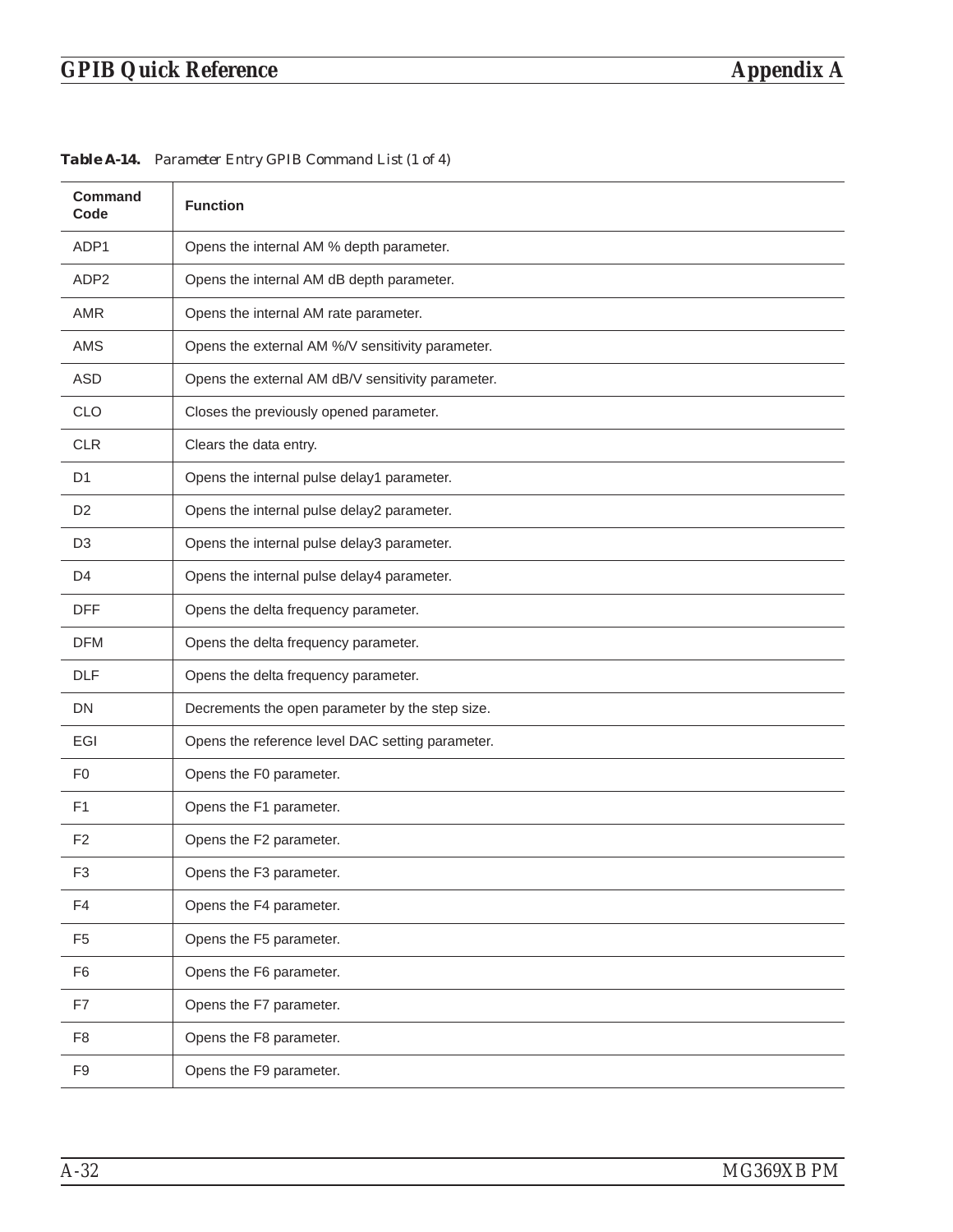| <b>Command</b><br>Code | <b>Function</b>                                                  |
|------------------------|------------------------------------------------------------------|
| <b>FDV</b>             | Opens the internal FM deviation parameter.                       |
| <b>FMR</b>             | Opens the internal FM rate parameter.                            |
| <b>FMS</b>             | Opens the external FM sensitivity parameter.                     |
| <b>LOS</b>             | Opens the level offset parameter.                                |
| M <sub>0</sub>         | Opens the M0 parameter.                                          |
| M1                     | Opens the M1 parameter.                                          |
| M <sub>2</sub>         | Opens the M2 parameter.                                          |
| M <sub>3</sub>         | Opens the M3 parameter.                                          |
| M4                     | Opens the M4 parameter.                                          |
| M <sub>5</sub>         | Opens the M5 parameter.                                          |
| M <sub>6</sub>         | Opens the M6 parameter.                                          |
| M7                     | Opens the M7 parameter.                                          |
| M8                     | Opens the M8 parameter.                                          |
| M <sub>9</sub>         | Opens the M9 parameter.                                          |
| <b>PDT</b>             | Opens the power sweep dwell time parameter.                      |
| <b>PDY</b>             | Opens the internal pulse delay1 parameter (Same as D1).          |
| <b>PER</b>             | Opens the internal pulse period parameter.                       |
| PHD                    | Opens the internal OM deviation parameter.                       |
| <b>PHR</b>             | Opens the internal $\Phi M$ rate parameter.                      |
| <b>PHS</b>             | Opens the external $\Phi M$ sensitivity parameter.               |
| <b>PNS</b>             | Opens the power sweep number of steps parameter.                 |
| PR                     | Opens the internal pulse frequency parameter.                    |
| <b>PSO</b>             | Opens the phase offset parameter.                                |
| <b>PVT</b>             | Opens the ALC power slope pivot point frequency parameter.       |
| PW                     | Opens the internal pulse width1 parameter (Same as W1).          |
| SDD                    | Opens the internal pulse stepped delay mode step size parameter. |

*Table A-14. Parameter Entry GPIB Command List (2 of 4)*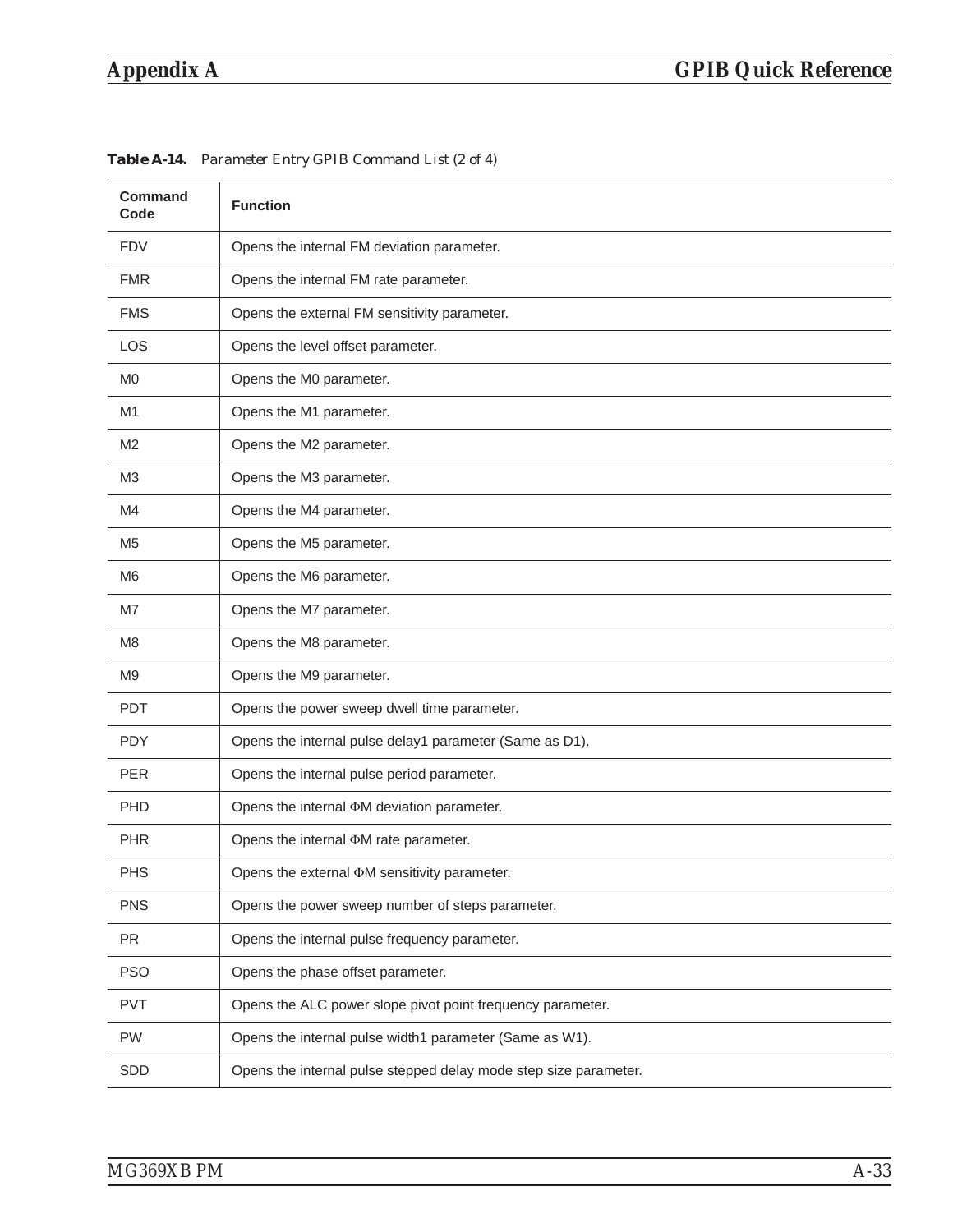| <b>Command</b><br>Code | <b>Function</b>                                                            |
|------------------------|----------------------------------------------------------------------------|
| <b>SDE</b>             | Opens the internal pulse stepped delay mode delay 1 stop parameter.        |
| <b>SDL</b>             | Opens the internal pulse stepped delay mode dwell-time-per-step parameter. |
| <b>SDS</b>             | Opens the internal pulse stepped delay mode delay 1 start parameter.       |
| <b>SDT</b>             | Opens the step sweep dwell time parameter.                                 |
| <b>SLDF</b>            | Opens the AF parameter of the slave unit.                                  |
| SLF <sub>0</sub>       | Opens the F0 parameter of the slave unit.                                  |
| SLF <sub>1</sub>       | Opens the F1 parameter of the slave unit.                                  |
| SLF <sub>2</sub>       | Opens the F2 parameter of the slave unit.                                  |
| SLF3                   | Opens the F3 parameter of the slave unit.                                  |
| SLF4                   | Opens the F4 parameter of the slave unit.                                  |
| SLF <sub>5</sub>       | Opens the F5 parameter of the slave unit.                                  |
| SLF6                   | Opens the F6 parameter of the slave unit.                                  |
| SLF7                   | Opens the F7 parameter of the slave unit.                                  |
| SLF <sub>8</sub>       | Opens the F8 parameter of the slave unit.                                  |
| SLF9                   | Opens the F9 parameter of the slave unit.                                  |
| SLL1                   | Opens the main power level parameter (L1) of the slave unit.               |
| SLL <sub>2</sub>       | Opens the alternate sweep power level parameter (L2) of the slave unit.    |
| SLM0                   | Opens the M0 parameter of the slave unit.                                  |
| SLM1                   | Opens the M1 parameter of the slave unit.                                  |
| SLM <sub>2</sub>       | Opens the M2 parameter of the slave unit.                                  |
| SLM3                   | Opens the M3 parameter of the slave unit.                                  |
| SLM4                   | Opens the M4 parameter of the slave unit.                                  |
| SLM5                   | Opens the M5 parameter of the slave unit.                                  |
| SLM6                   | Opens the M6 parameter of the slave unit.                                  |
| SLM7                   | Opens the M7 parameter of the slave unit.                                  |
| SLM8                   | Opens the M8 parameter of the slave unit.                                  |

*Table A-14. Parameter Entry GPIB Command List (3 of 4)*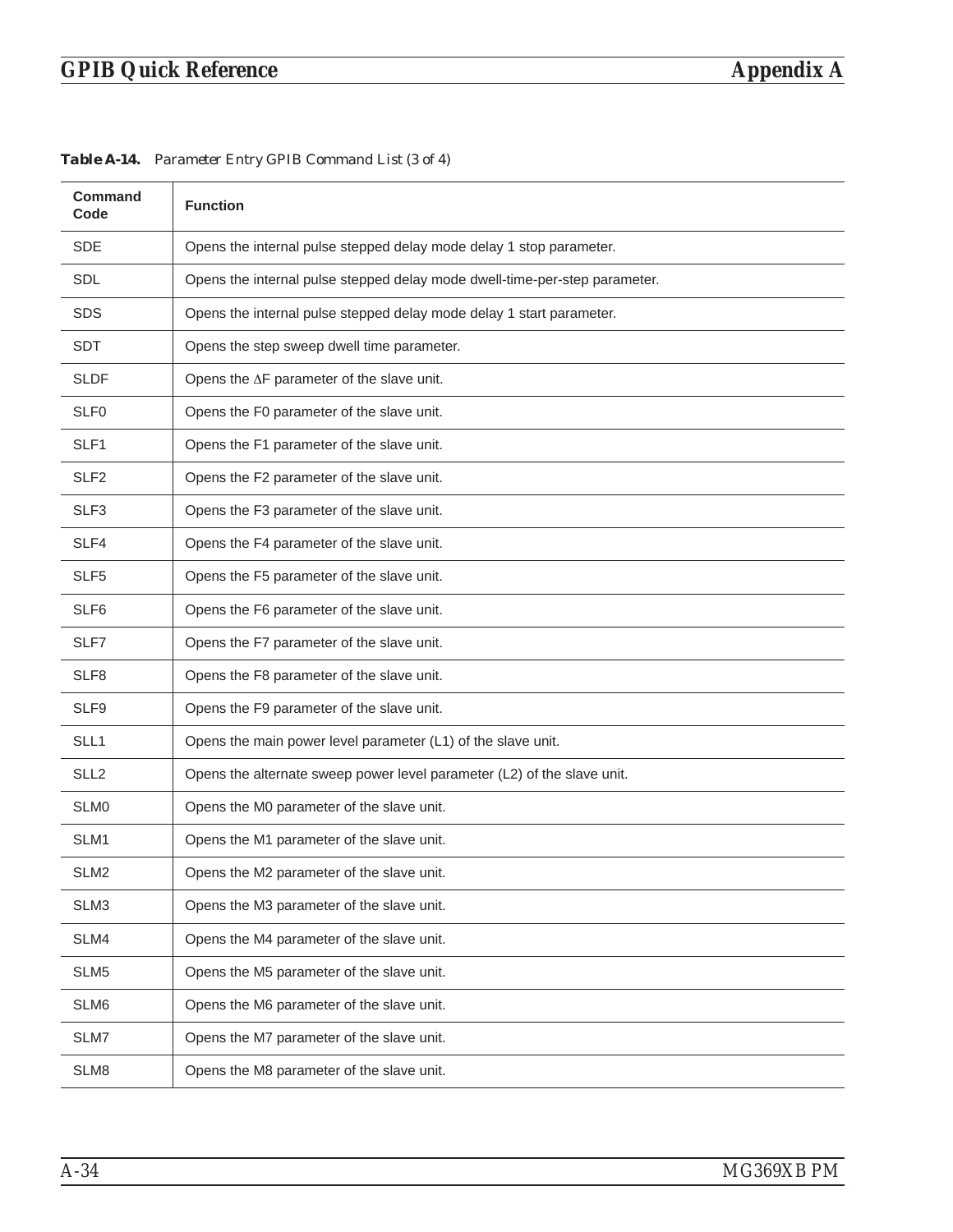| <b>Command</b><br>Code | <b>Function</b>                                         |
|------------------------|---------------------------------------------------------|
| SLM9                   | Opens the M9 parameter of the slave unit.               |
| <b>SLV</b>             | Opens the power level parameter (L1) of the slave unit. |
| <b>SNS</b>             | Opens the step sweep number of steps parameter.         |
| <b>SOF</b>             | Opens the frequency offset parameter of the slave unit. |
| <b>SWT</b>             | Opens the step sweep time parameter.                    |
| <b>SYZ</b>             | Opens the increment/decrement step size parameter.      |
| UP                     | Increments the open parameter by the step size.         |
| W <sub>1</sub>         | Opens the internal pulse width 1 parameter.             |
| W <sub>2</sub>         | Opens the internal pulse width 2 parameter.             |
| W <sub>3</sub>         | Opens the internal pulse width 3 parameter.             |
| W4                     | Opens the internal pulse width 4 parameter.             |
| XL <sub>0</sub>        | Opens the L0 parameter.                                 |
| XL <sub>1</sub>        | Opens the L1 parameter.                                 |
| XL <sub>2</sub>        | Opens the L2 parameter.                                 |
| XL <sub>3</sub>        | Opens the L3 parameter.                                 |
| XL4                    | Opens the L4 parameter.                                 |
| XL <sub>5</sub>        | Opens the L5 parameter.                                 |
| XL <sub>6</sub>        | Opens the L6 parameter.                                 |
| XL7                    | Opens the L7 parameter.                                 |
| XL <sub>8</sub>        | Opens the L8 parameter.                                 |
| XL9                    | Opens the L9 parameter.                                 |

*Table A-14. Parameter Entry GPIB Command List (4 of 4)*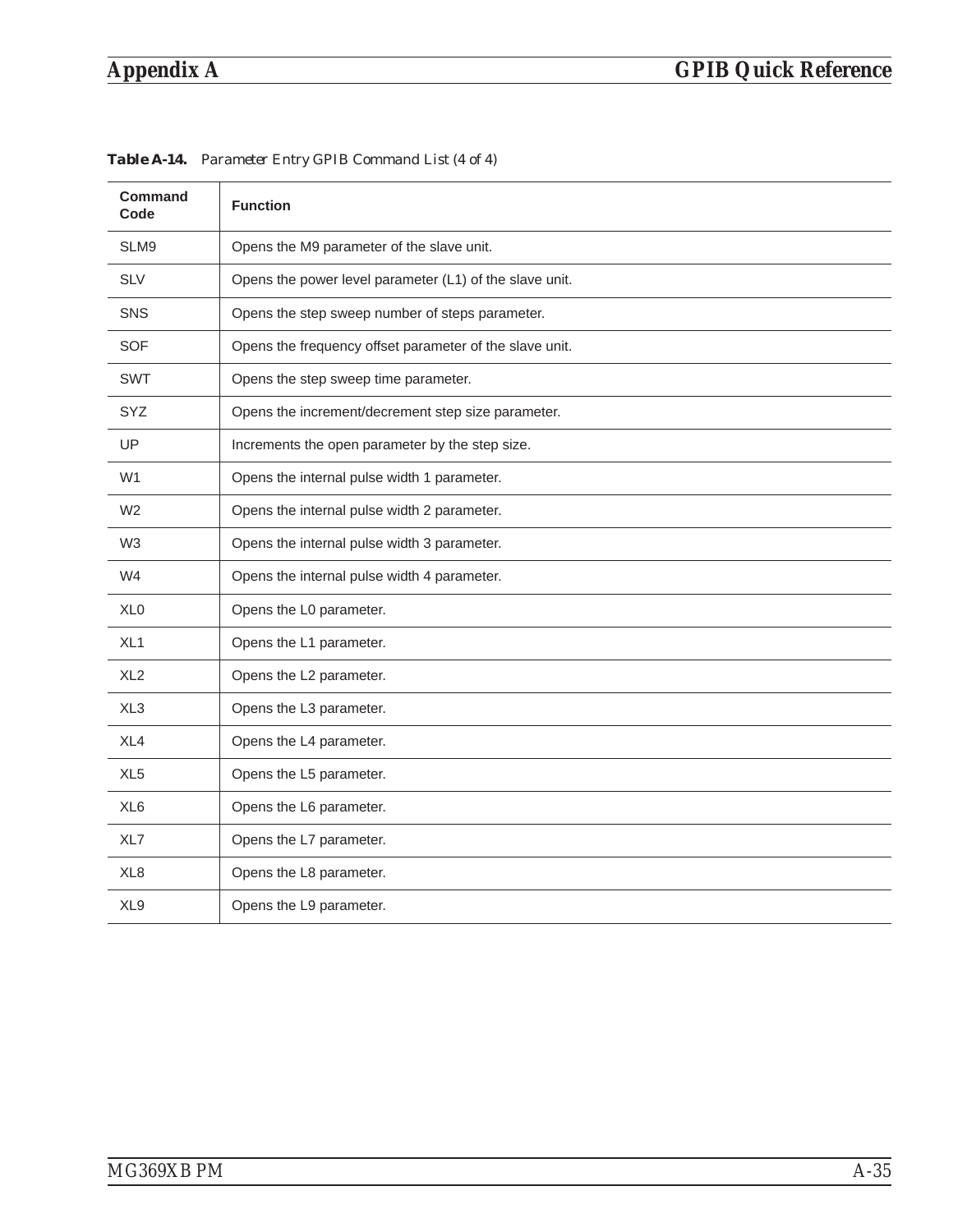| <b>Command</b><br>Code | <b>Function</b>                                       |
|------------------------|-------------------------------------------------------|
| AL <sub>0</sub>        | Sets the alternate frequency sweep RF output to L0.   |
| AL <sub>1</sub>        | Sets the alternate frequency sweep RF output to L1.   |
| AL <sub>2</sub>        | Sets the alternate frequency sweep RF output to L2.   |
| AL <sub>3</sub>        | Sets the alternate frequency sweep RF output to L3.   |
| AL4                    | Sets the alternate frequency sweep RF output to L4.   |
| AL <sub>5</sub>        | Sets the alternate frequency sweep RF output to L5.   |
| AL <sub>6</sub>        | Sets the alternate frequency sweep RF output to L6.   |
| AL7                    | Sets the alternate frequency sweep RF output to L7.   |
| AL <sub>8</sub>        | Sets the alternate frequency sweep RF output to L8.   |
| AL <sub>9</sub>        | Sets the alternate frequency sweep RF output to L9.   |
| AT <sub>0</sub>        | Deselects ALC step attenuator decoupling.             |
| AT <sub>1</sub>        | Selects ALC step attenuator decoupling.               |
| ATT(xx)                | Sets the step attenuator value to xx (times 10 dB).   |
| DL <sub>1</sub>        | Selects external detector leveling of output power.   |
| EGO                    | Outputs the value of the reference level DAC setting. |
| IL1                    | Selects internal leveling of output power.            |
| L <sub>0</sub>         | Sets RF output power level to L0. Opens L0 parameter. |
| L1                     | Sets RF output power level to L1. Opens L1 parameter. |
| L2                     | Sets RF output power level to L2. Opens L2 parameter. |
| L <sub>3</sub>         | Sets RF output power level to L3. Opens L3 parameter. |
| L4                     | Sets RF output power level to L4. Opens L4 parameter. |
| L <sub>5</sub>         | Sets RF output power level to L5. Opens L5 parameter. |
| L6                     | Sets RF output power level to L6. Opens L6 parameter. |
| L7                     | Sets RF output power level to L7. Opens L7 parameter. |
| L8                     | Sets RF output power level to L8. Opens L8 parameter. |
| L9                     | Sets RF output power level to L9. Opens L9 parameter. |

*Table A-15. Power Leveling GPIB Command List (1 of 2)*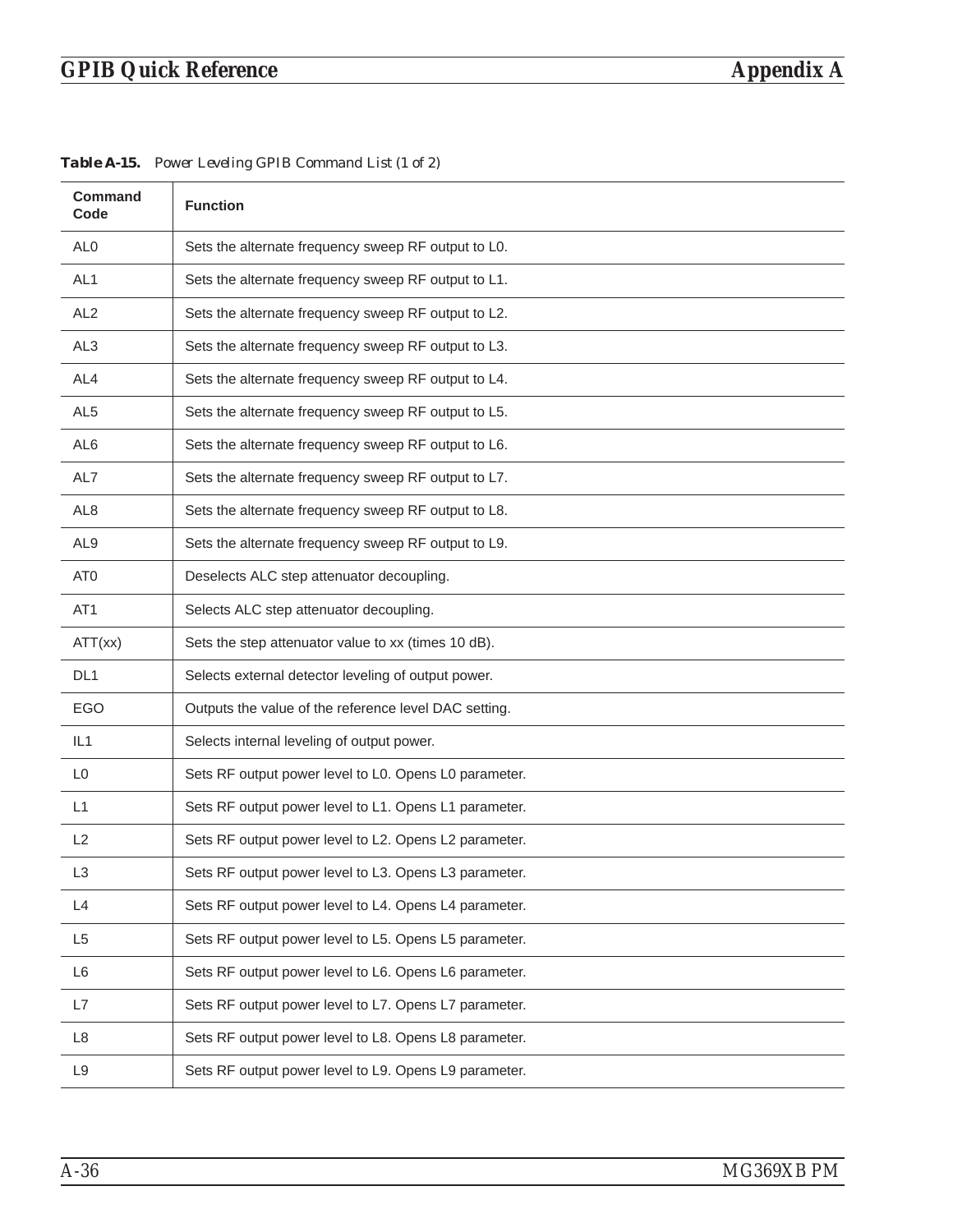| <b>Command</b><br>Code | <b>Function</b>                                                   |
|------------------------|-------------------------------------------------------------------|
| LIN                    | Selects linear power level operation.                             |
| LO <sub>0</sub>        | Turns off the level offset function.                              |
| LO <sub>1</sub>        | Turns on the level offset function.                               |
| <b>LOG</b>             | Selects logarithmic power level operation.                        |
| <b>LSP</b>             | Selects the power level sweep mode.                               |
| LV <sub>0</sub>        | Turns off leveling of the output power.                           |
| LV1                    | Turns off leveling of the output power.                           |
| <b>LVP</b>             | Sets the instrument power level to 1 dB below peak leveled power. |
| PL <sub>1</sub>        | Selects external power meter leveling of the output power.        |
| PU <sub>0</sub>        | Selects logarithmic power level operation in dBm.                 |
| PU <sub>1</sub>        | Selects logarithmic power level operation in mV.                  |
| PU <sub>2</sub>        | Selects logarithmic power level operation in $dB\mu V$ .          |
| RF <sub>0</sub>        | Turns off the RF output.                                          |
| RF <sub>1</sub>        | Turns on the RF output.                                           |
| SL <sub>0</sub>        | Turns off the ALC power slope function.                           |
| SL <sub>1</sub>        | Turns on the ALC power slope function.                            |

*Table A-15. Power Leveling GPIB Command List (2 of 2)*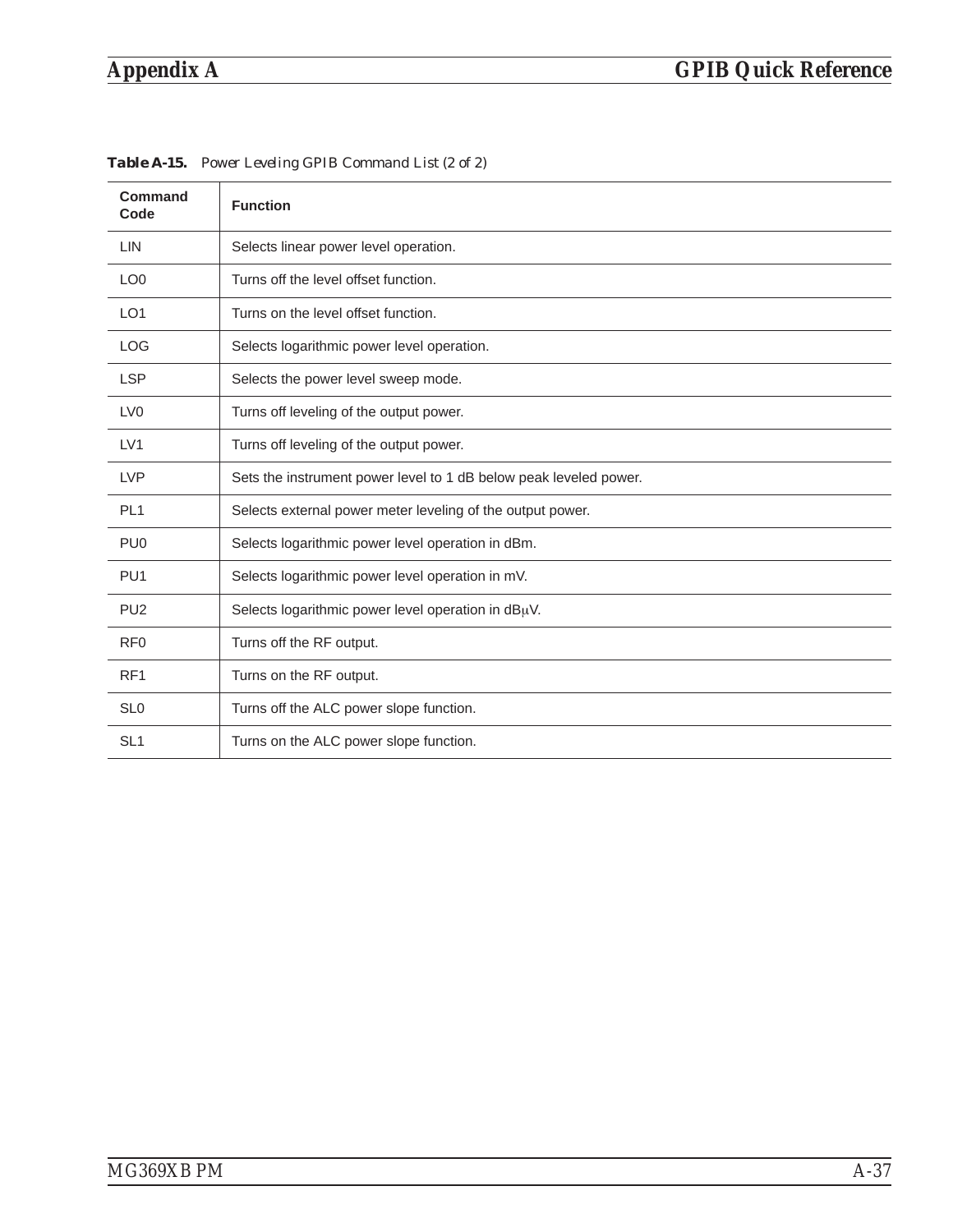| <b>Table A-16.</b> Power Offset Table GPIB Command List |  |
|---------------------------------------------------------|--|
|---------------------------------------------------------|--|

| <b>Command</b><br>Code | <b>Function</b>                     |
|------------------------|-------------------------------------|
| PT <sub>0</sub>        | Disables the power offset table.    |
| PT <sub>1</sub>        | Enables the power offset table.     |
| <b>PTC</b>             | Changes a power offset table entry. |
| PTL                    | Loads a power offset table.         |

*Table A-17. Self-Test GPIB Command List*

| Command<br>Code | <b>Function</b>                 |
|-----------------|---------------------------------|
| <b>TST</b>      | Starts an instrument self-test. |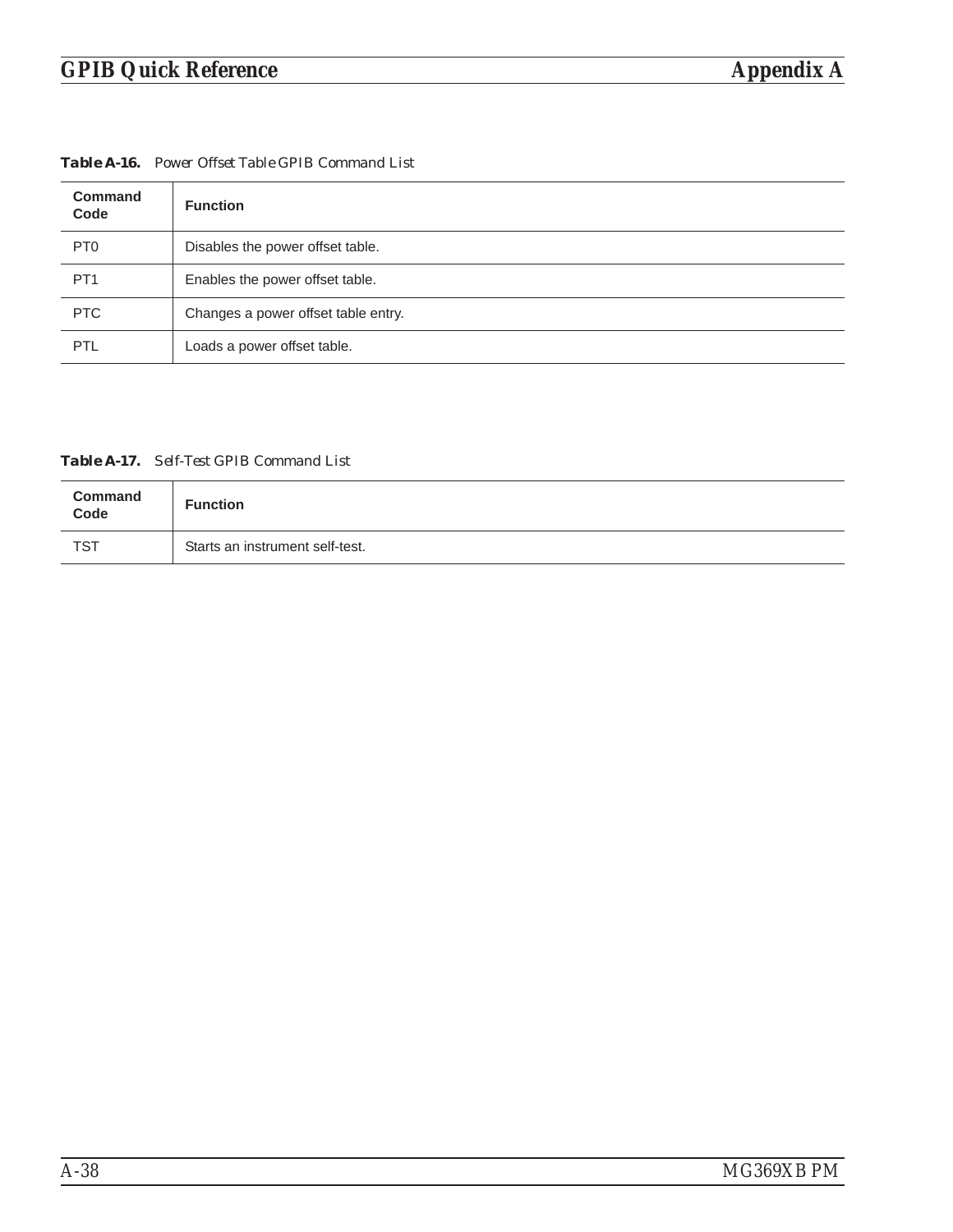| <b>Command</b><br>Code | <b>Function</b>                                        |
|------------------------|--------------------------------------------------------|
| <b>CSB</b>             | Clears all GPIB status bytes.                          |
| EL <sub>0</sub>        | Inhibits updating of the ESB2 bit 4.                   |
| EL <sub>1</sub>        | Enables updating of the ESB2 bit 4.                    |
| ES <sub>0</sub>        | Inhibits end-of-sweep SRQ generation.                  |
| ES <sub>1</sub>        | Enables end-of-sweep SRQ generation.                   |
| FB <sub>0</sub>        | Inhibits extended status byte 1 SRQ generation.        |
| FB <sub>1</sub>        | Enables extended status byte 1 SRQ generation.         |
| $\overline{110}$       | Inhibits updating of the ESB2 bit 7.                   |
| II1                    | Enables updating of the ESB2 bit 7.                    |
| LA <sub>0</sub>        | Inhibits updating of ESB1 bit 7.                       |
| LA <sub>1</sub>        | Enables updating of ESB1 bit 7.                        |
| LE <sub>0</sub>        | Inhibits lock error SRQ generation.                    |
| LE <sub>1</sub>        | Enables lock error SRQ generation.                     |
| LS0                    | Inhibits updating of the ESB1 bit 3.                   |
| LS <sub>1</sub>        | Enables updating of the ESB1 bit 3.                    |
| M <sub>B</sub>         | Sets the enable mask byte for the primary status byte. |
| MB1                    | Sets the enable mask byte for extended status byte 1.  |
| MB <sub>2</sub>        | Sets the enable mask byte for extended status byte 2.  |
| PE <sub>0</sub>        | Inhibits parameter range error SRQ generation.         |
| PE <sub>1</sub>        | Enables parameter range error SRQ generation.          |
| SB <sub>0</sub>        | Inhibits extended status byte 2 SRQ generation.        |
| SB <sub>1</sub>        | Enables extended status byte 2 SRQ generation.         |
| SE <sub>0</sub>        | Inhibits Syntax Error SRQ generation.                  |
| SE <sub>1</sub>        | Enables Syntax Error SRQ generation.                   |
| SQ <sub>0</sub>        | Disables the SRQ generation function.                  |
| SQ1                    | Enables the SRQ generation function.                   |

*Table A-18. Status GPIB Command List (1 of 2)*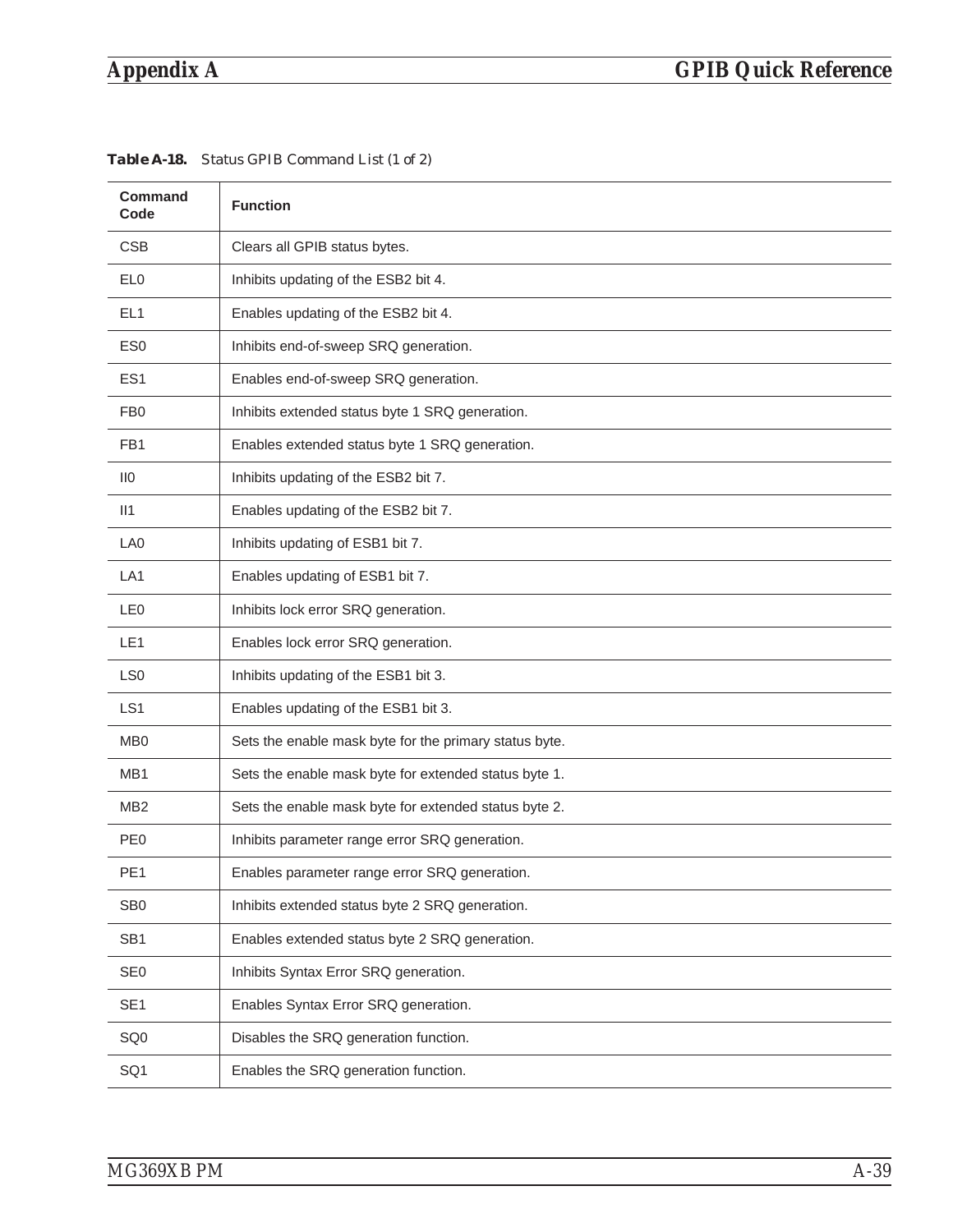| <b>Table A-18.</b> Status GPIB Command List (2 of 2) |  |  |  |  |  |  |
|------------------------------------------------------|--|--|--|--|--|--|
|------------------------------------------------------|--|--|--|--|--|--|

| Command<br>Code | <b>Function</b>                       |
|-----------------|---------------------------------------|
| UL <sub>0</sub> | Inhibits RF unleveled SRQ generation. |
| UL1             | Enables RF unleveled SRQ generation.  |

*Table A-19. Stored Setup GPIB Command List*

| Command<br>Code | <b>Function</b>                                                                                               |
|-----------------|---------------------------------------------------------------------------------------------------------------|
| <b>RCF</b>      | Prepares the MG369XB to receive a new instrument setup recalled from the controller.                          |
| <b>RCM</b>      | Prepares the MG369XB to receive a new instrument setup and new stored setups recalled from the<br>controller. |
| RSN(m)          | Recalls the instrument setup stored in internal setup memory location m.                                      |
| <b>SAF</b>      | Outputs the current instrument setup to the controller.                                                       |
| <b>SAM</b>      | Outputs both the current instrument setup and all stored instrument setups to the controller.                 |
| <b>SM</b>       | Recalls the next stored instrument setup in sequence.                                                         |
| SSN(m)          | Saves the current instrument setup to internal setup memory location m.                                       |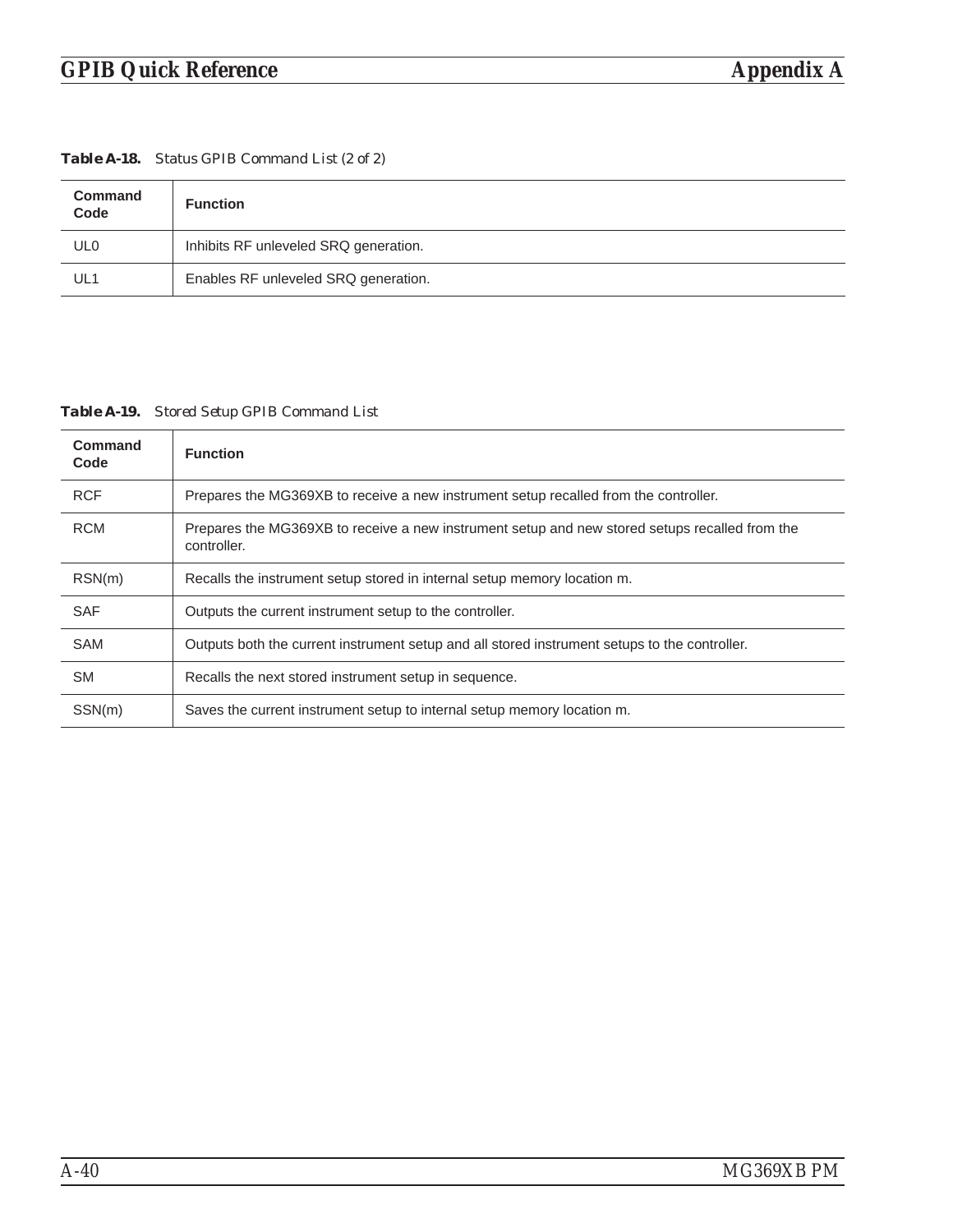| <b>Command</b><br>Code | <b>Function</b>                               |
|------------------------|-----------------------------------------------|
| AD <sub>1</sub>        | Selects F1-∆F alternate frequency sweep.      |
| AD <sub>5</sub>        | Selects F5-∆F alternate frequency sweep.      |
| AD <sub>6</sub>        | Selects F6-∆F alternate frequency sweep.      |
| AF1                    | Selects F1-F2 alternate frequency sweep.      |
| AF <sub>3</sub>        | Selects F3-F4 alternate frequency sweep.      |
| <b>AFU</b>             | Selects full range alternate frequency sweep. |
| AUT                    | Selects automatic sweep triggering.           |
| DF <sub>0</sub>        | Selects F0-delta frequency sweep mode.        |
| DF <sub>1</sub>        | Selects F1-delta frequency sweep mode.        |
| DF <sub>5</sub>        | Selects F5-delta frequency sweep mode.        |
| DF <sub>6</sub>        | Selects F6-delta frequency sweep mode.        |
| DU <sub>0</sub>        | Deselects dual step sweep mode.               |
| DU <sub>1</sub>        | Selects dual step sweep mode.                 |
| <b>EXT</b>             | Selects single sweep triggering.              |
| <b>FUL</b>             | Selects the full range sweep mode.            |
| <b>HWT</b>             | Selects external sweep trigger.               |
| <b>LGS</b>             | Selects logarithmic step sweep.               |
| <b>LIS</b>             | Selects linear step sweep.                    |
| <b>MAN</b>             | Selects manual (step) frequency sweep.        |
| <b>MNT</b>             | Selects manual trigger.                       |
| <b>RSS</b>             | Resets a sweep if in progress.                |
| SF <sub>1</sub>        | Selects the F1-F2 sweep mode.                 |
| SF <sub>3</sub>        | Selects the F3-F4 sweep mode.                 |
| SP <sub>0</sub>        | Deselects non-equally spaced step sweep.      |
| SP <sub>1</sub>        | Selects non-equally spaced step sweep.        |
| <b>SSP</b>             | Selects linear step sweep.                    |

| Table A-20. Sweep GPIB Command List (1 of 2) |  |
|----------------------------------------------|--|
|                                              |  |